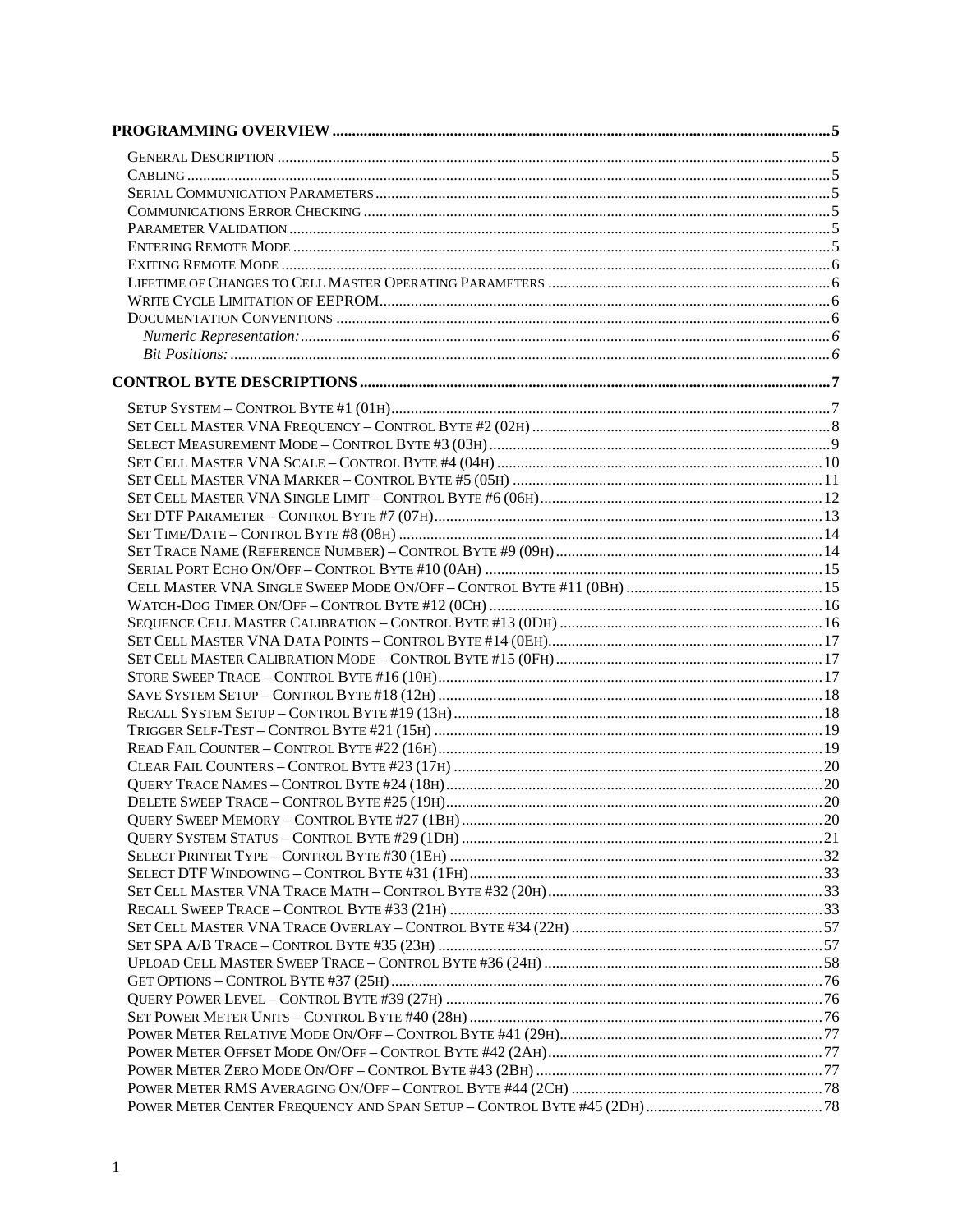| SET / RESET SPECTRUM ANALYZER EXTERNAL REFERENCE - CONTROL BYTE #133 (85H) 147 |  |
|--------------------------------------------------------------------------------|--|
|                                                                                |  |
|                                                                                |  |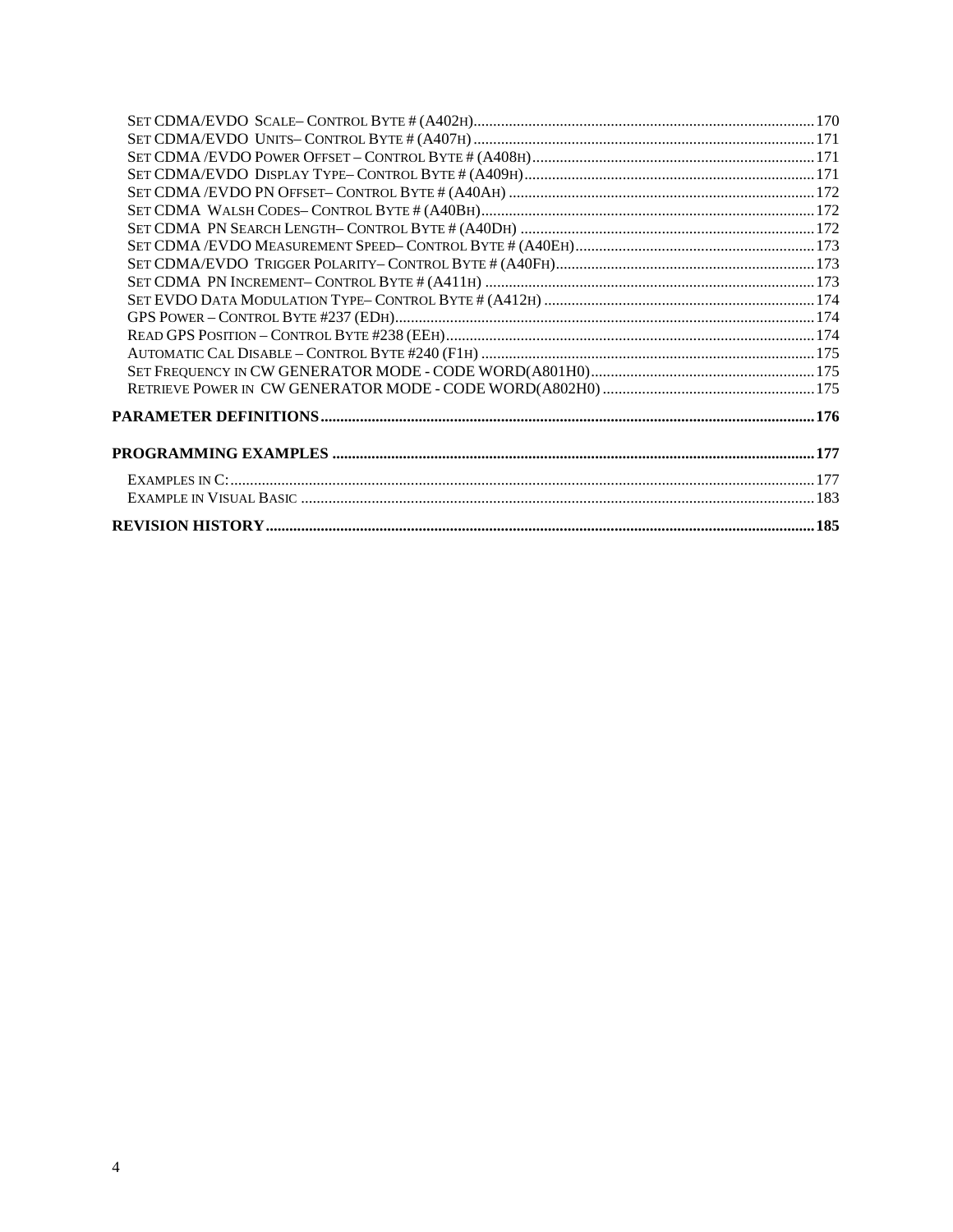## Programming Overview

#### **Warning: The Anritsu Cell Master Serial Port Commands are not backward compatible with earlier Site Master Models.**

This programming menu is written exclusively for Anritsu Cell Master model MT8212B. For information on firmware upgrades, please contact your local Anritsu service center.

## **General Description**

The Cell Master must first be set into "remote" mode for communication with a computer. Remote mode differs from normal repetitive sweep and single-sweep modes. During remote mode, the Cell Master suspends normal operations and attends to the serial port. The front panel display indicates when the Cell Master is in remote mode. Once in remote mode, you send a series of control bytes and associated data to the Cell Master. These control byte sequences command the Cell Master to perform various functions and activities. The serial port supports virtually all features accessible from the keypad. The only exception is the printer, which requires connection to the same 9 pin connector on the Cell Master rear panel.

To complete the communication session, send the control byte to exit remote mode. Cell Master resumes normal operations. You may also exit the remote mode by using the ESCAPE/CLEAR key.

## **Cabling**

Serial communications take place via the 9 pin connector on the back of the Cell Master. The Cell Master is a DTEtype serial device and therefore requires a "null modem" cable for communication with a computer, which is also a DTE device. We provide a suitable cable with your Cell Master. (Anritsu part number 800-441)

#### **Serial Communication Parameters**

The Cell Master communicates at a baud rate of 9600. It uses no parity bits, 8 data bits, and 1 stop bit (N-8-1). No hardware handshaking is used. The Set Baud Rate serial command Control Byte #197 (C5h) can be used to change the baud rate to other common baud rates.

## **Communications Error Checking**

Since there is no hardware handshaking, byte level error handling must be done by the controlling program. The expected number of response bytes for each control byte (listed in the control byte description section of this manual) works well for responses coming from the Cell Master. For data streams going to the Cell Master, the "watch dog timer" protects against interrupted transmissions by aborting a control byte sequence if the inter-byte time limit is exceeded.

## **Parameter Validation**

The Cell Master validates input parameters for each control byte sequence. If the input parameters are out of range or invalid, the Cell Master notifies the computer by sending Parameter Error Byte #224 (E0h). The Cell Master discards the received data and waits for the next control byte.

## **Entering Remote Mode**

Send the Enter Remote Mode Byte #69 (45h) to the Cell Master to enter remote mode at the end of a sweep Send the Enter Remote Mode Immediately byte #70 (46h) to enter remote mode in the middle of a sweep. The Cell Master's serial port buffer is one byte wide. No internal buffer exists, so waiting for the unit's response is essential. If the Cell Master is not in remote, sending a second byte overwrites the original byte commanding it to go into remote. If you send control byte #69, you must wait until the end of the sweep. If you send control byte #70, the unit will enter remote mode as soon as it receives the byte. Note that this means that data stored for the current sweep may be incomplete.

Once you receive the response string from Cell Master, you are in remote mode.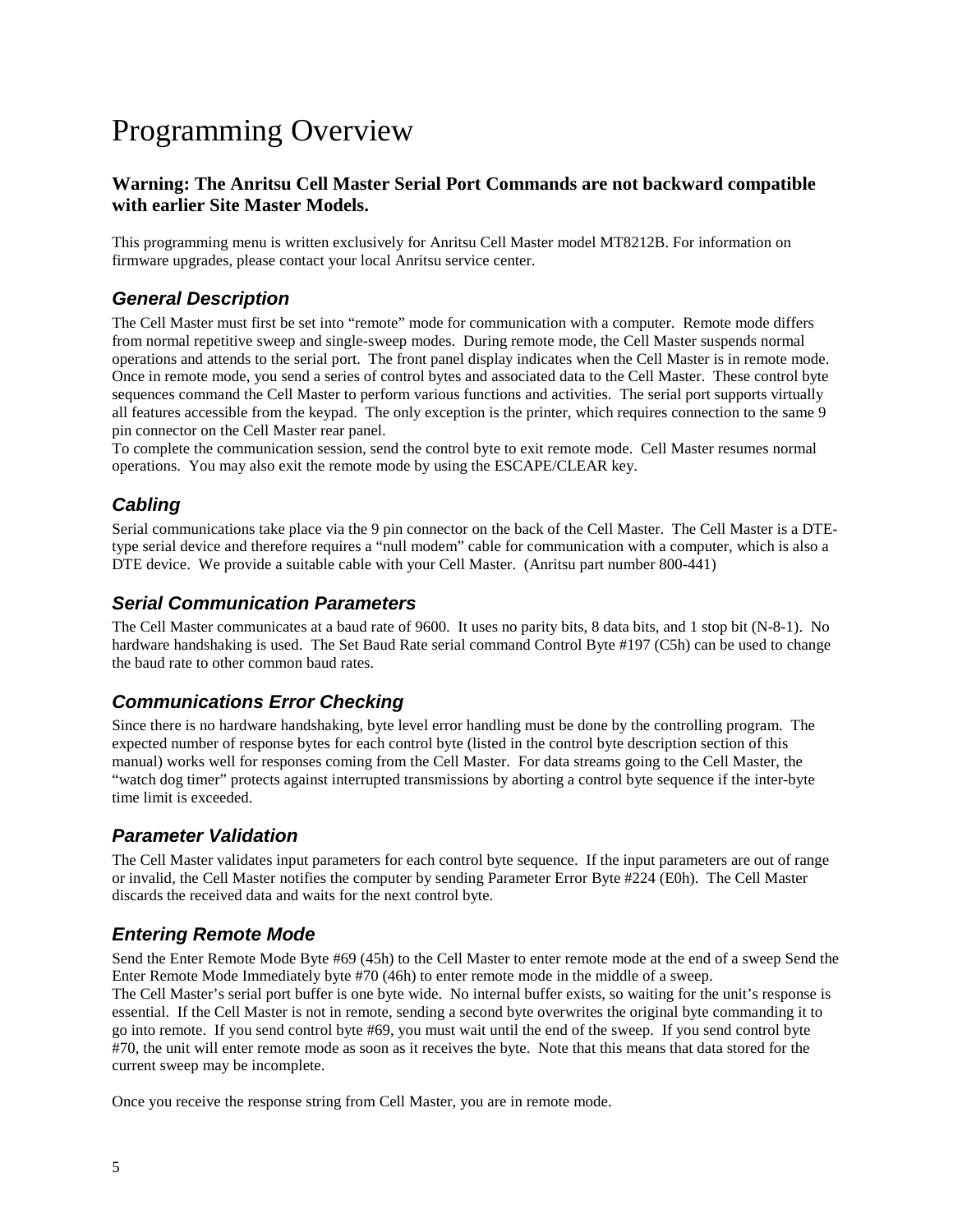## **Exiting Remote Mode**

Send the Exit Remote control byte #255 (FFh) to the Cell Master. Cell Master sends a response byte of 255 (FFh) then exits remote mode. Remote mode can also be exited by pressing the ESCAPE/CLEAR key.

### **Lifetime of Changes to Cell Master Operating Parameters**

System parameters changed during remote mode remain changed for normal operation. They are not automatically written to the non-volatile EEPROM. Turning off power erases the changed settings.

If you want the changes saved, you must save the change to one of the setup memories. Use either the run-time setup (location 0, which holds the power-on defaults) or one of the nine saved setups. See control byte #18 (12h) for details.

## **Write Cycle Limitation of EEPROM**

The EEPROM, used to store calibrations, setups and traces has a guaranteed lifetime of at least 100,000 write cycles and an unlimited number of read cycles. The write cycle limitation is for a specific location. For example, you can store setup #1 100,000 times and setup #2 100,000 times, etc.

It is for this reason we do not automatically store the changed system parameters to EEPROM. Instead, we provide a means of changing the operating parameters independent of this limitation.

Be aware of the EEPROM write cycle limitation when programming the Cell Master. Keep the number of write cycles to a minimum.

#### **Documentation Conventions**

Through this manual the following conventions will be observed:

#### Numeric Representation:

**Hexadecimal** numbers are represented with the suffix h. For example, the decimal number 255 is represented in hexadecimal as FFh.

**Binary** numbers are represented with the suffix b. For example, the decimal number 2 is represented in binary as 10b.

**Decimal** numbers are represented with the prefix # when referring to a control byte (command byte) and without a prefix or suffix in all other cases.

#### Bit Positions:

When enumerating bits in a byte, bit 0 will always be the least significant bit (LSB).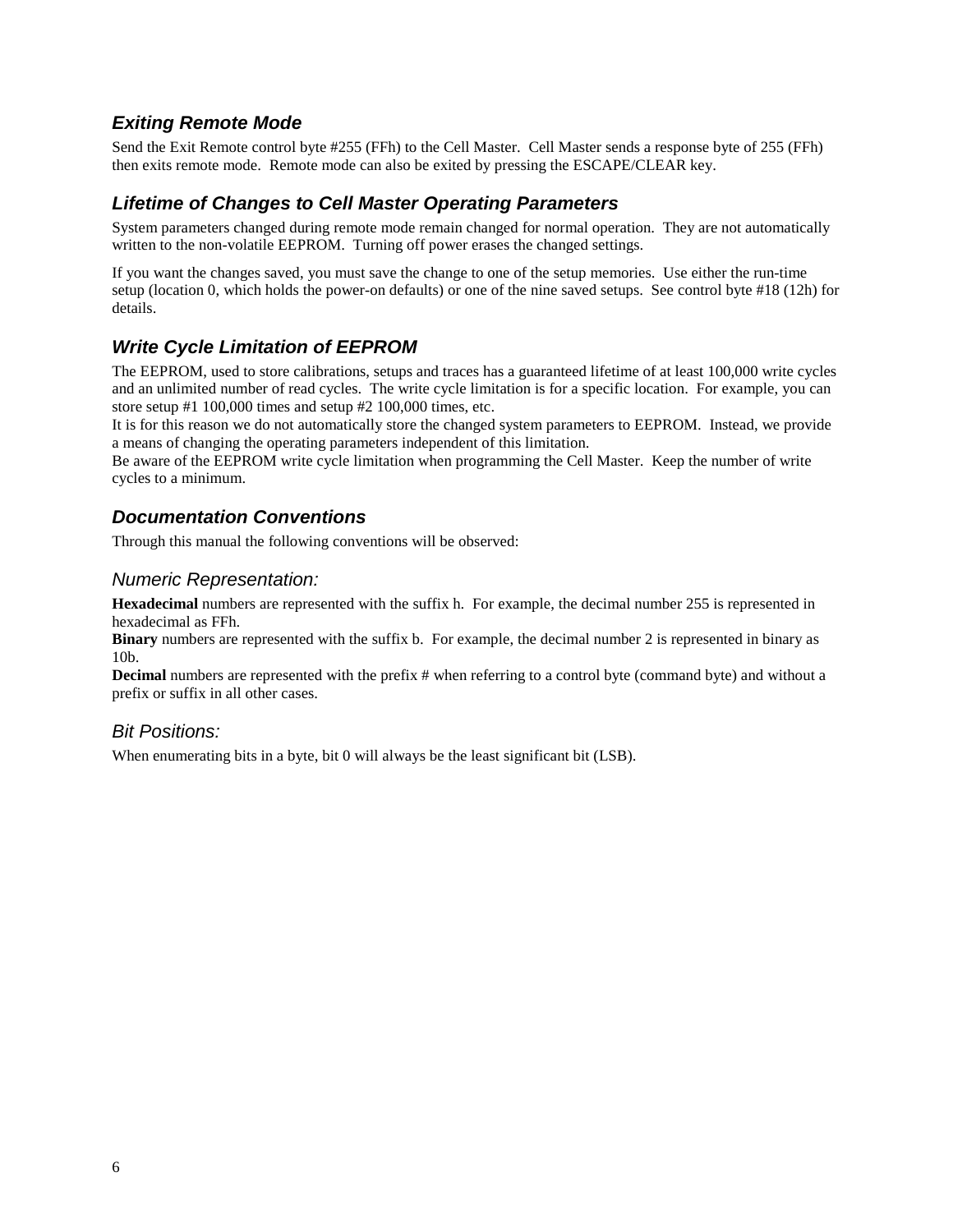## Control Byte Descriptions

## **Setup System – Control Byte #1 (01h)**

*Description:* Sets system status flags and switches. The current value of the flags can be obtained by executing command #29, Query System Setup, and parsing the values from the appropriate bytes. The Cell Master acts on the entire byte. So, the state of each of the bits must be defined every time the command is issued. See control byte #29 (1Dh) response bytes 170 (VNA modes) and 275 and 276 (Spectrum Analyzer mode) for current Cell Master configuration.

| <i>Bytes to Follow:</i> 2 bytes                                                                         |  |
|---------------------------------------------------------------------------------------------------------|--|
| Status Byte 1<br>1)                                                                                     |  |
| bit 0: Fixed CW Mode On/Off $(1b = On, 0b = Off)$                                                       |  |
| bit 1: Not Used                                                                                         |  |
| bit 2: LCD Back Light On/Off (1b = On, 0b = Off)                                                        |  |
| bit 3: Measurement Unit Metric/English (0b = English, 1b = Metric) <sup>1</sup>                         |  |
| bits 4-7: Not Used                                                                                      |  |
| 2) Status Byte 2                                                                                        |  |
| bit 0: RBW Coupling (to span) $(1b = Auto 0b = Manual)$                                                 |  |
| bit 1: VBW Coupling (to RBW) $(1b = Auto 0b = Manual)$                                                  |  |
| bit 2: Not Used                                                                                         |  |
| bits 3-4: Logarithmic Amplitude Units $(00b = dBm 01b = dBV 10b = dBmV 11b = dBuV)$                     |  |
| bits 5-6: Detection Algorithm (00b = Positive Peak $01b$ = RMS Average                                  |  |
| $10b$ = Negative Peak $11b$ = Sampling Mode)                                                            |  |
| bit 7: Attenuation Coupling (to ref level) $(1b = Auto 0b = Manual)$                                    |  |
| Cell Master Returns: 1 byte                                                                             |  |
| $\Delta \epsilon \epsilon$ (FFL) $\Delta$ . $\cdots$ $\Delta$ . $\cdots$ $\Delta$ . $\cdots$ $\Delta$ . |  |

1) 255 (FFh) Operation Complete Byte 238 (EEh) Time-out Error

<sup>1</sup> Set the Metric/English flag to the proper value before sending distance information.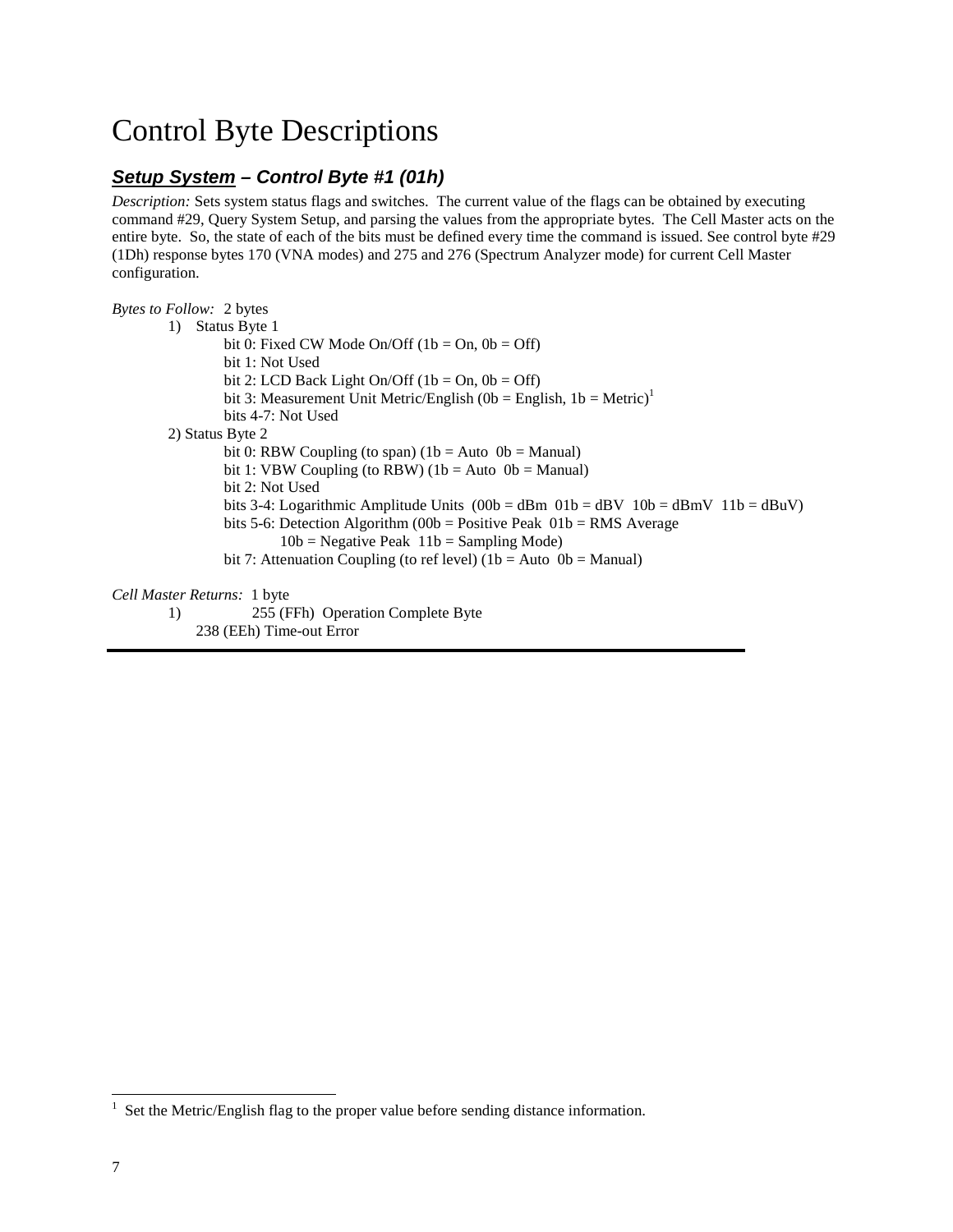## **Set Cell Master VNA Frequency – Control Byte #2 (02h)**

*Description:* Sets the Cell Master frequency range. Start and stop frequencies are given in terms of 1 Hz steps. (e.g. 1000.3 MHz would be sent as  $1000300000 = 1,000,300,000$  Hz.)

Valid range is 25 MHz – 4000 MHz.

See control byte #29 (1Dh) response bytes 28 to 35 for current Cell Master start and stop frequencies.

*Bytes to Follow:* 8 bytes

- 1) Start Frequency (highest byte)<br>2) Start Frequency
- Start Frequency
- 3) Start Frequency<br>4) Start Frequency
- Start Frequency (lowest byte)
- 5) Stop Frequency (highest byte)
- 6) Stop Frequency
- 7) Stop Frequency
- 8) Stop Frequency (lowest byte)

*Cell Master Returns:* 1 byte

- 1) 255 (FFh) Operation Complete Byte
	- 224 (E0h) Parameter Error : Invalid frequency range
		- 238 (Eeh) Time-out Error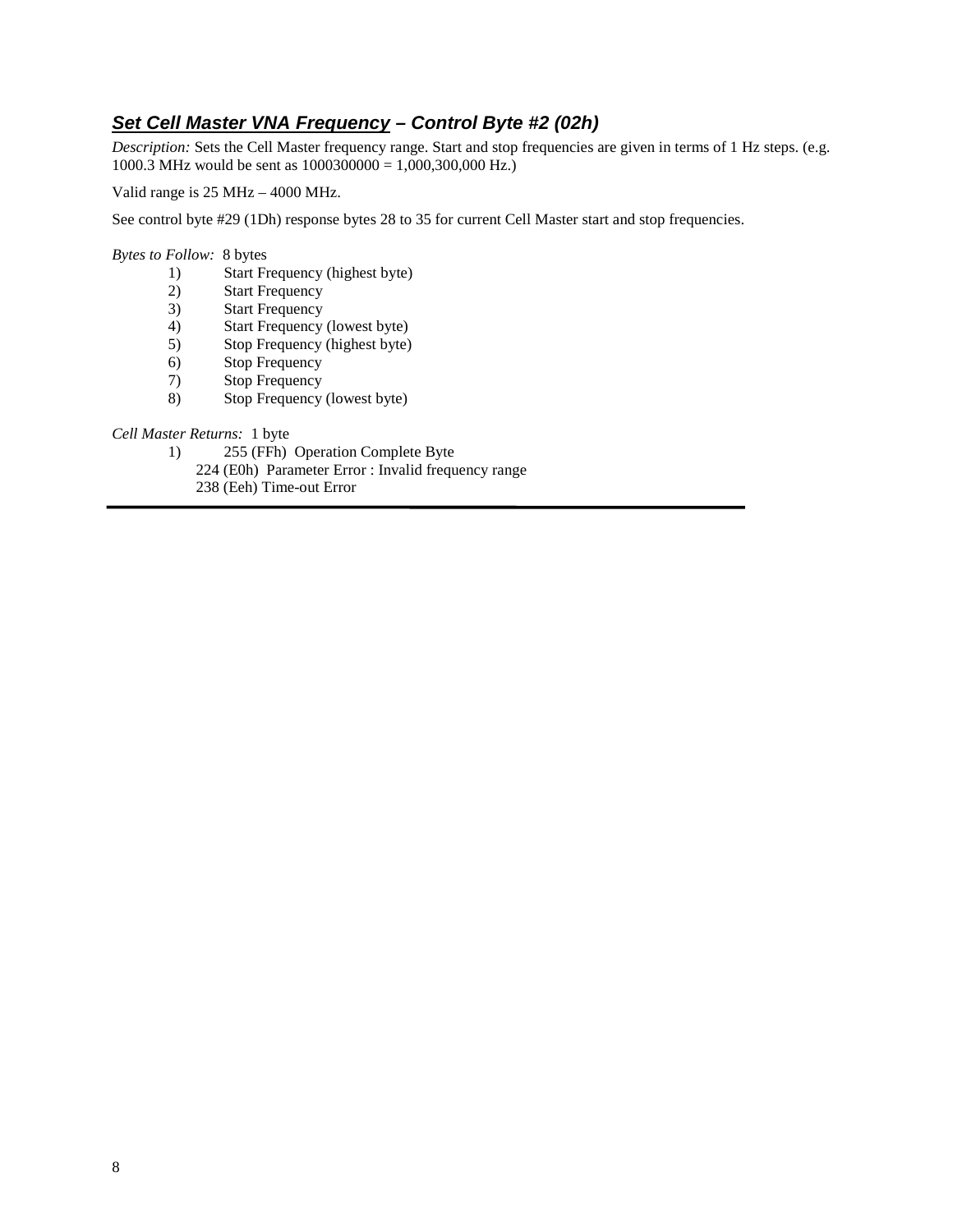## **Select Measurement Mode – Control Byte #3 (03h)**

*Description:* Sets the measurement mode of the Cell Master. The response byte will not be sent until the mode change is complete.

See control byte #29 (1Dh) response byte 3 for the current Cell Master measurement mode.

#### *Bytes to Follow:* 1 byte

1) Measurement Mode 00h: RL Frequency 01h: SWR Frequency 02h: Cable Loss Frequency 10h: RL Distance 11h: SWR Distance 30h: Spectrum Analyzer Mode 31h: Transmission Mode 39h: Channel Scanner Mode 3Bh: Interference Analyzer Mode 3Ch: CW Signal Generator Mode 40h: Power Meter Mode (narrow band) 41h: Power Monitor Mode (Option 5) 60h: T1 Tester Mode 70h: E1 Tester Mode 90h: CDMA Measurement Mode 91h: GSM Measurement Mode 92h: EVDO Mode

*Cell Master Returns:* 1 byte

1) 255 (FFh) Operation Complete Byte 224 (E0h) Parameter Error : Invalid measurement mode 238 (Eeh) Time-out Error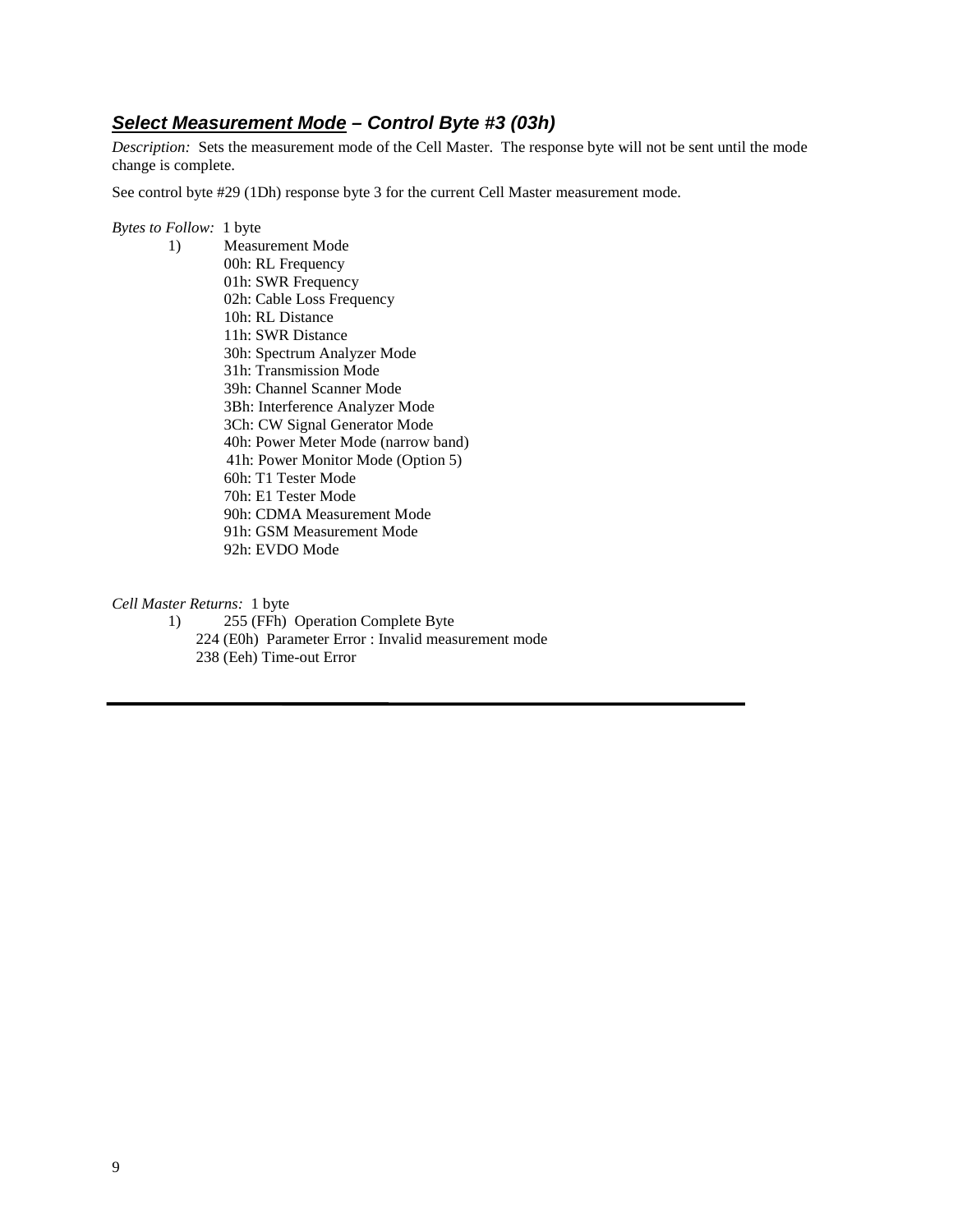## **Set Cell Master VNA Scale – Control Byte #4 (04h)**

*Description:* Sets the top and bottom value of current measurement mode.

Return Loss & Cable Loss: Unit is dB/1000. Maximum value sent is 60000 which represents 60.00 dB, Minimum value sent is 0 which represent 0.00 dB, Start value < Stop value

#### SWR:

 Unit is 1/1000 (of ratio) Maximum value sent is 65535 which represents 65.53 Minimum value sent is 1000 which represents 1.00 Start value < Stop value

See control byte #29 (1Dh) response bytes 36 to 43 for current Cell Master scaling.

*Bytes to Follow:* 8 bytes

- 1) Scale Start (highest byte)
- 2) Scale Start
- 3) Scale Start
- 4) Scale Start (lowest byte)
- 5) Scale Stop (highest byte)
- 6) Scale Stop
- *7)* Scale Stop
- *8)* Scale Stop (lowest byte)

*Cell Master Returns:* 1 byte

- 1) 255 (FFh) Operation Complete Byte
	- 224 (E0h) Parameter Error : Invalid scale range
	- 238 (Eeh) Time-out Error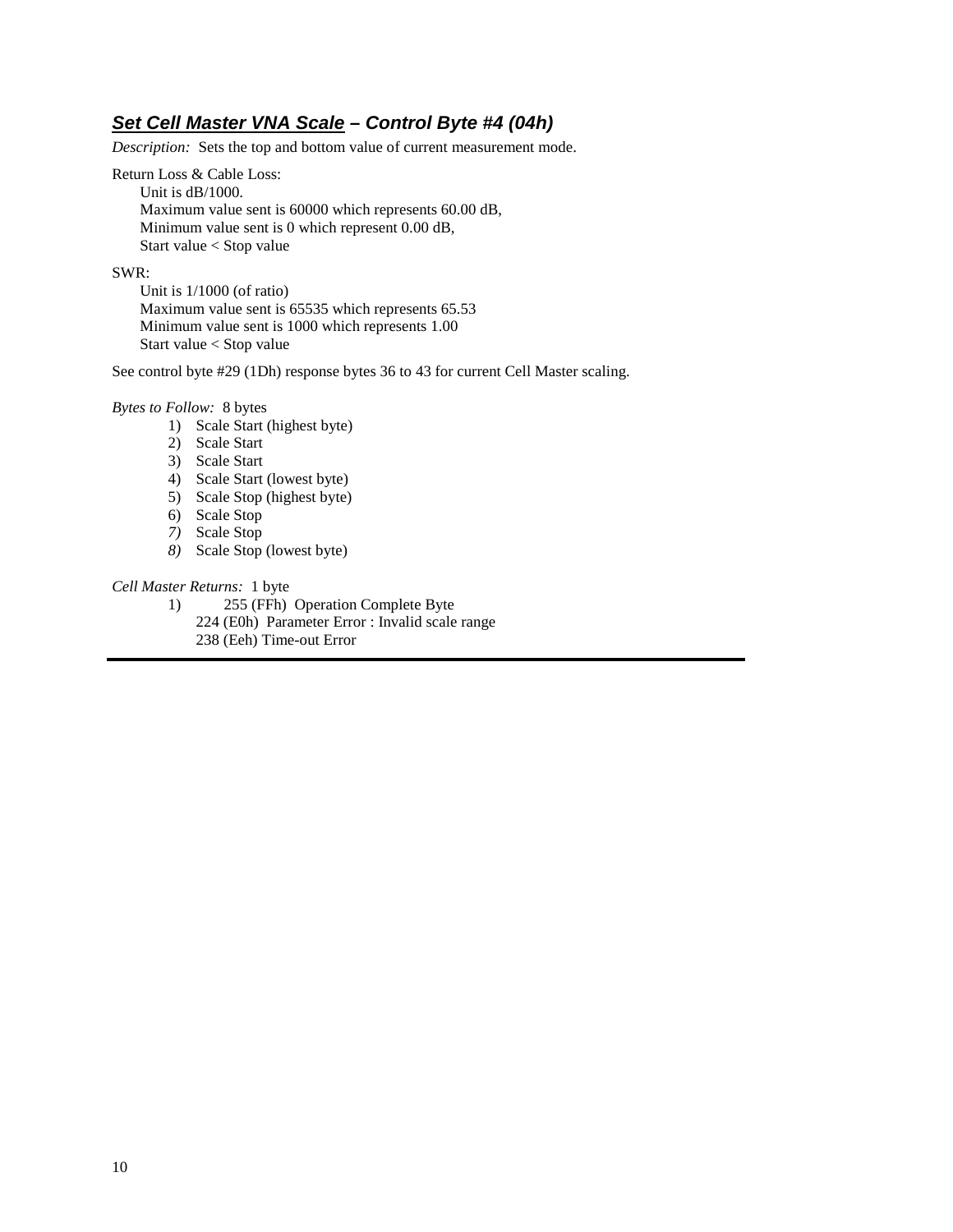## **Set Cell Master VNA Marker – Control Byte #5 (05h)**

*Description:* Sets an individual marker position and status in the current measurement mode.

The Cell Master sets the position of a marker by its relative position on the graph. The lowest position is 0 at the start frequency (or distance). The highest position is the data point number at the stop frequency (or distance). For example, for a resolution of 130, the first frequency is at position 0. The last frequency is at 129.

To calculate the data point from a frequency (or distance) do the following: point =  $(\text{resolution} - 1) * (\text{marker freq} - \text{start freq}) / (\text{stop freq} - \text{start freq})$ 

See control byte #29 (1Dh) response bytes 44 to 55 for current frequency markers. See control byte #29 (1Dh) response bytes 138 to 149 for current distance markers. See control byte #29 (1Dh) response byte 162 for current marker on/off status.

*Bytes to Follow*: 5 bytes

- 1) Marker Number (01h = marker 1, 02h = marker 2, 03h = marker 3, 04h = marker 4, 05h  $=$  marker 5, 06h  $=$  marker 6)
- 2) Marker Line On/Off  $(01h = On, 00h = Off)$
- 3) Marker Delta On/Off  $(01h = 0n, 00h = 0ff)^2$
- 4) Marker Value (higher byte)
- 5) Marker Value (lower byte)

*Cell Master Returns:* 1 byte

1) 255 (FFh) Operation Complete Byte

224 (E0h) Parameter Error : Invalid marker, marker status, or marker position 238 (Eeh) Time-out Error

 $2$  This byte is not applicable for markers 5 and 6. It will be ignored by the Cell Master.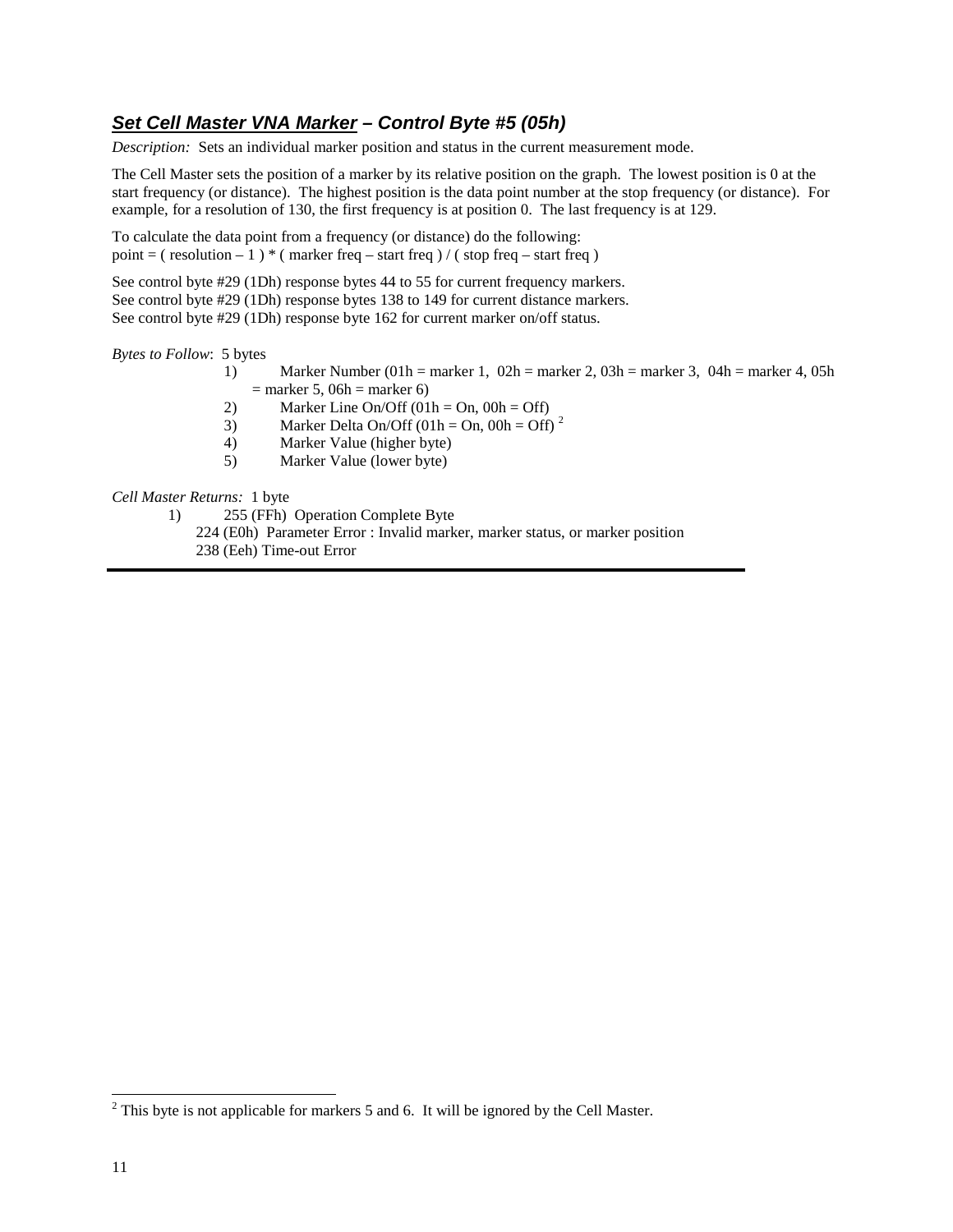## **Set Cell Master VNA Single Limit – Control Byte #6 (06h)**

*Description:* Sets the position and On/Off Status of the Single Limit Line for the VNA modes. See control byte #103 to set the single limit for the spectrum analyzer mode.

The single limit is a single, horizontal line. It can be set to On/Off in any Cell Master mode. If Limit Beep is set to ON, the Cell Master will give an error beep when sweep data appears above the limit line in SWR or Return Loss mode, or when sweep data appears below the limit line in Cable Loss mode.

The single limit and multiple limit types are mutually exclusive. That is, setting the single limit ON automatically turns multiple limit lines OFF. See control byte #112 (70h) for information about multiple limits.

See control byte #29 (1Dh) response bytes 56-59, and byte 164 for current Cell Master configuration.

#### *Bytes to Follow:* 6 bytes

- 1) Limit Line On/Off  $(01h = On, 00h = Off)$
- 2) Beep at Limit On/Off  $(01h = On, 00h = Off)$
- 3) Limit Value (highest byte)
- 4) Limit Value
- 5) Limit Value
- 6) Limit Value (lowest byte)

#### *Cell Master Returns:* 1 byte

- 1) 255 (FFh) Operation Complete Byte
	- 224 (E0h) Parameter Error : Invalid limit status, limit beep status, or limit value 238 (Eeh) Time-out Error

#### *Notes:*

- Return Loss & Cable Loss:
	- Limit should be sent as  $(dB * 1000)$  Maximum value sent is 60000 which represents 60.00 dB Minimum value sent is 0 which represents 0.0 dB

#### SWR:

 Limit is in **thousandths** (of ratio), so it should be sent as ( ratio \* 1000 ) Maximum value sent is 65530 which represents 65.53 Minimum value sent is 1000 which represents 1.00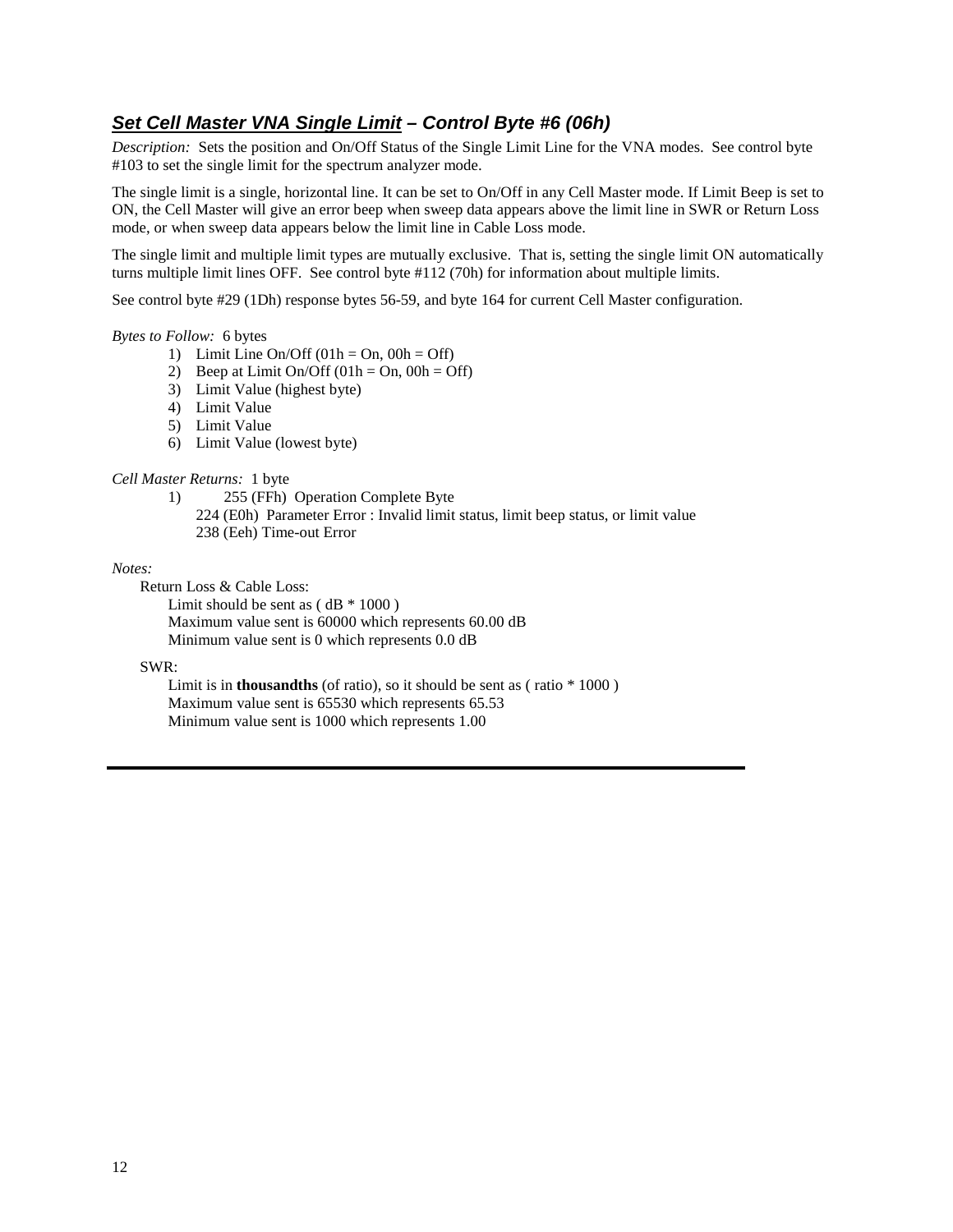## **Set DTF Parameter – Control Byte #7 (07h)**

*Description:* Sets Distance to Fault parameters.

Be aware using this control byte. The distance to fault parameters are all inter-related. Consequently, the control byte must change all of those parameters at the same time to properly set them.

Please refer to the Cell Master User's Guide for a detailed explanation of the factors influencing proper selection of DTF parameters.

Give Start & Stop Distances in hundred-thousandths of meter or foot (12.34 m would be sent as 1234000)

Relative Propagation Velocity is in hundred-thousandths (a Relative Propagation Velocity of 0.850 will be sent as 85000)

Cable Loss is in hundred-thousandths of dB/m or dB/ft (-0.345 dB/m would be sent as 34500)

See control byte #29 (1Dh) response bytes 130-137 (Distance), 150-157 (Propagation Velocity & Cable Loss) for current Cell Master configuration.

#### *Bytes to Follow*: 16 bytes

1) Start Distance (highest byte) 2) Start Distance 3) Start Distance 4) Start Distance (lowest byte) 5) Stop Distance (highest byte) 6) Stop Distance 7) Stop Distance 8) Stop Distance (lowest byte) 9) Relative Propagation Velocity (highest byte) 10) Relative Propagation Velocity 11) Relative Propagation Velocity 12) Relative Propagation Velocity (lowest byte) 13) Cable Loss (highest byte) 14) Cable Loss 15) Cable Loss 16) Cable Loss (lowest byte)

#### *Cell Master Returns:* 1 byte

- 1) 255 (FFh) Operation Complete Byte
	- 224 (E0h) Parameter Error : Parameter(s) out of range
	- 238 (Eeh) Time-out Error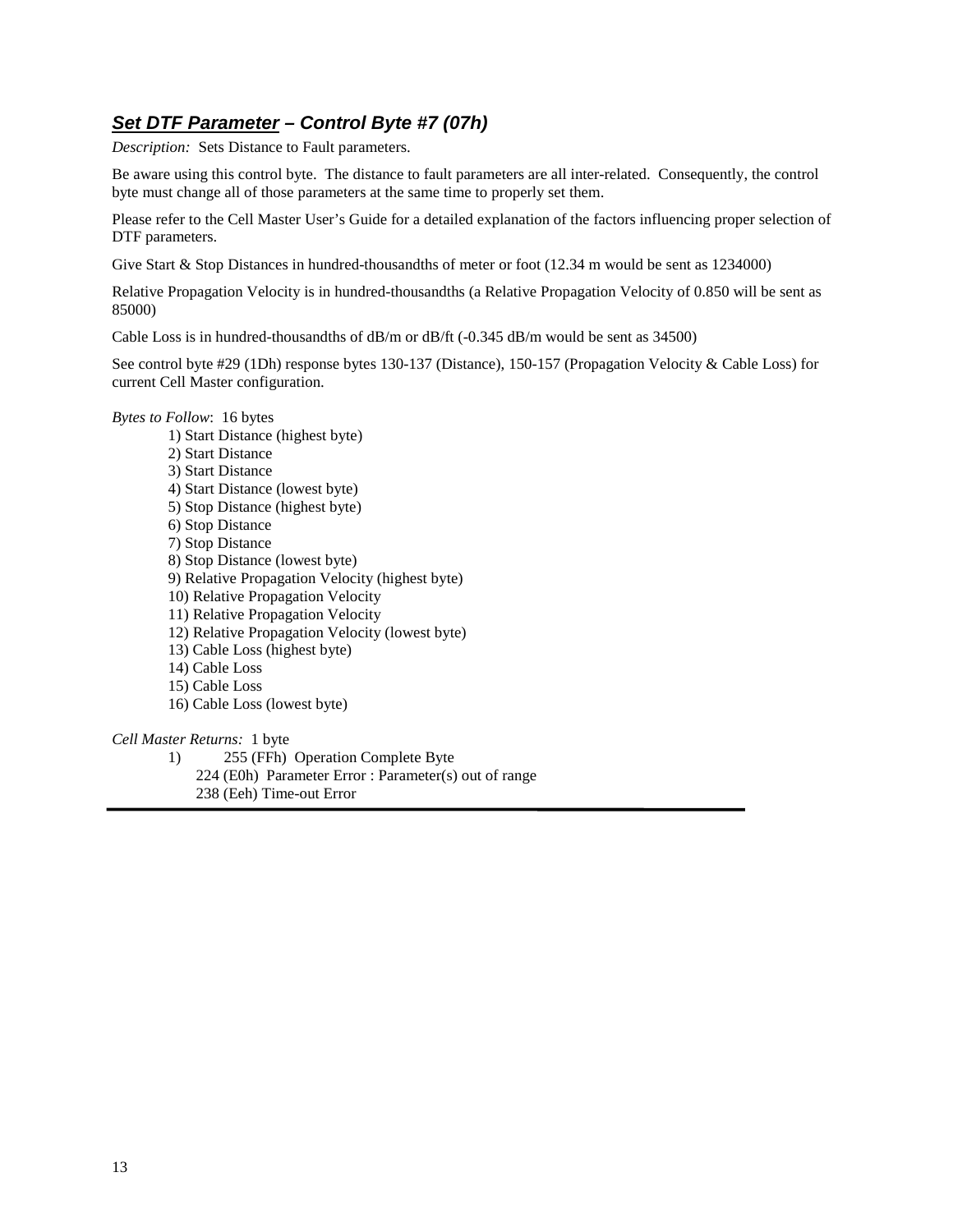### **Set Time/Date – Control Byte #8 (08h)**

*Description:* Sets the current time and date.

This Time/Date is stamped into all stored sweeps (for users' reference).

The Cell Master stores bytes as ASCII text. Recommended time form is "hh:mm:ss" (hour:minute:sec). Recommended date format is "mm/dd/yyyy" (month/day/year).

The current time setting can be found by using control byte #33 to recall trace 0 and examining response bytes 31- 38.

The current date setting can be found by using control byte #33 to recall trace 0 and examining response bytes 21- 30.

*Bytes to Follow:* 7 bytes

- 1) Hour
- 2) Minute
- 3) Month
- 4) Day
- 5) Year (higher byte)
- 6) Year (lower byte)
- 7) Daylight Saving  $(01h = On, 00h = Off)$

*Cell Master Returns:* 1 byte

- 1) 255 (FFh) Operation Complete Byte
	- 238 (Eeh) Time-out Error

#### **Set Trace Name (Reference Number) – Control Byte #9 (09h)**

*Description:* Stores a Reference Number with the sweep trace.

The reference number is also known as the trace name. It is any combination of 16 letters, numbers and the characters "-", ",", "..." And "+". This command stores a trace name with the sweep trace.

The current reference number is found by recalling trace 0 and examining response bytes 39 to 54.

*Bytes to Follow:* 16 bytes (ASCII text string)

*Cell Master Returns:* 1 byte

1) 255 (FFh) Operation Complete Byte 238 (Eeh) Time-out Error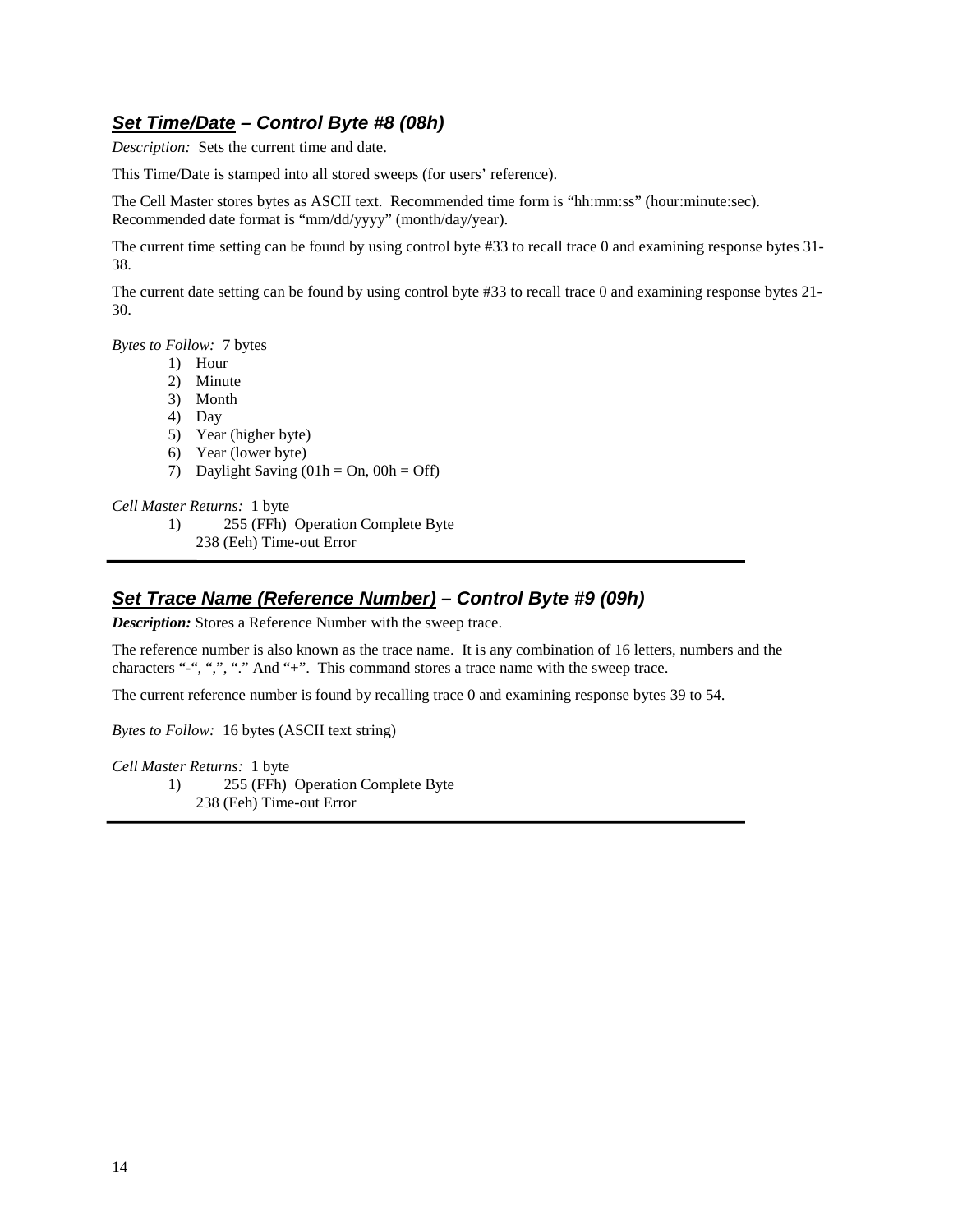## **Serial Port Echo On/Off – Control Byte #10 (0Ah)**

*Description:* Sets the serial port echo mode On/Off.

Serial Port Echo Mode uses the **single sweep** mode (see control byte #11 (0Bh)). At the end of each sweep cycle, the Cell Master sends a Sweep Complete Byte #192 (C0h) to the serial port.

This mode activates once the Cell Master exits from the remote mode. Serial Port Echo status can't be saved to or recalled from saved setups. Cycling power resets the Serial port echo status to Off.

The Serial Port Echo Mode allows run-time handshaking between the Cell Master and computer by doing the following:

- 1) Enter remote mode. Set Serial Port Echo Mode On. Exit remote mode.
- 2) The Cell Master sweeps once and then sends the Sweep Complete Byte.
- 3) After you receive it. Enter remote mode. Recall sweep 0 (last sweep trace in RAM).
- 4) Exit remote mode. Send Sweep Triggering Byte #48 (30h) and wait for the next sweep cycle.
- 5) Repeat steps 2-4

#### *Bytes to Follow:* 1 byte

1) Serial Port Echo Status 00h : Off 01h : On

#### *Cell Master Returns:* 1 byte

- 1) 255 (FFh) Operation Complete Byte
	- 224 (E0h) Parameter Error : Invalid serial port echo status
	- 238 (Eeh) Time-out Error

#### **Cell Master VNA Single Sweep Mode On/Off – Control Byte #11 (0Bh)**

*Description:* Enables or disables the Single Sweep Mode during Cell Master VNA modes of operation. For Single Sweep Mode during the Spectrum Analyzer mode of operation see control byte #108 (6Ch)

Single Sweep Mode activates once the Cell Master exits from the remote mode.

When the Cell Master returns to local mode, the Cell Master stops sweeping, waits for either the Run/Hold Key of the Cell Master keypad or triggering byte #48 (30h).

Cell Master also checks for the Enter Remote byte #69 (45h) at the end of each sweep. If present in the buffer, Cell Master returns to remote mode.

*Bytes to Follow:* 1 byte

1) Single Sweep Mode Status 00h : Off 01h : On

*Cell Master Returns:* 1 byte

1) 255 (FFh) Operation Complete Byte 224 (E0h) Parameter Error : Invalid single sweep mode status 238 (Eeh) Time-out Error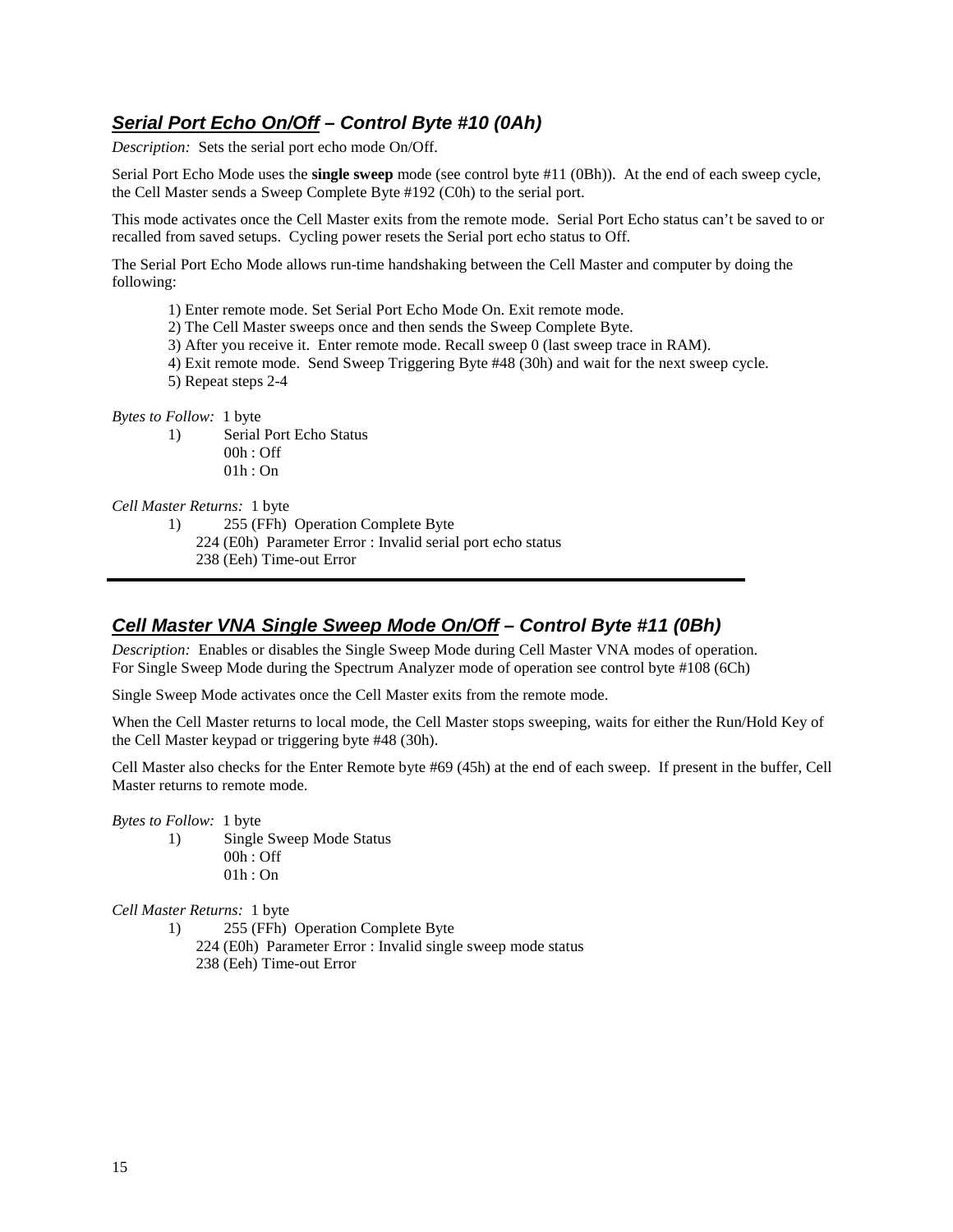## **Watch-Dog Timer On/Off – Control Byte #12 (0Ch)**

*Description:* Enables or disables the Watch-dog timer. Default is Disabled.

The Cell Master incorporates a watch-dog timer for higher reliability in serial communication. In selected control bytes (see control byte summary), the Cell Master checks for the time interval between each byte received from the computer. If the time interval exceeds the set time limit (0.5 sec), the Cell Master notifies the computer by sending Time-out Byte #238 (Eeh). The Cell Master discards the data it just received and then waits for the next control byte sequence.

*Bytes to Follow:* 1 byte

1) Watch-dog timer On/Off  $00h = \text{Off}$  $01h = On$ 

*Cell Master Returns:* 1 byte

1) 255 (FFh) Operation Complete Byte

224 (E0h) Parameter Error : Invalid watch-dog timer status

#### **Sequence Cell Master Calibration – Control Byte #13 (0Dh)**

*Description:* Initiates a calibration step.

The Cell Master must be calibrated to give accurate measurements.

The command sequence must be sent in correct order. i.e. Open -> Short -> Load. You can also abort the calibration by command – "Abort" before the command – "Load" is sent. Once command – "Load" is sent, calibration is completed, and the old calibration data is lost.

This command is designed to be executed step by step: open, short, load. Issuing any other command during this command sequence will cause undesired results.

*Bytes to Follow:* 1 byte

1) Calibration Step to trigger  $01h = Open$  $02h =$ Short  $03h =$ Load  $04h = Not Used$  $05h =$ Abort

*Cell Master Returns:* 1 byte

1) 255 (FFh) Operation Complete Byte

224 (E0h) Error : Invalid Cal operation or Cal Incomplete

238 (Eeh) Time-out Error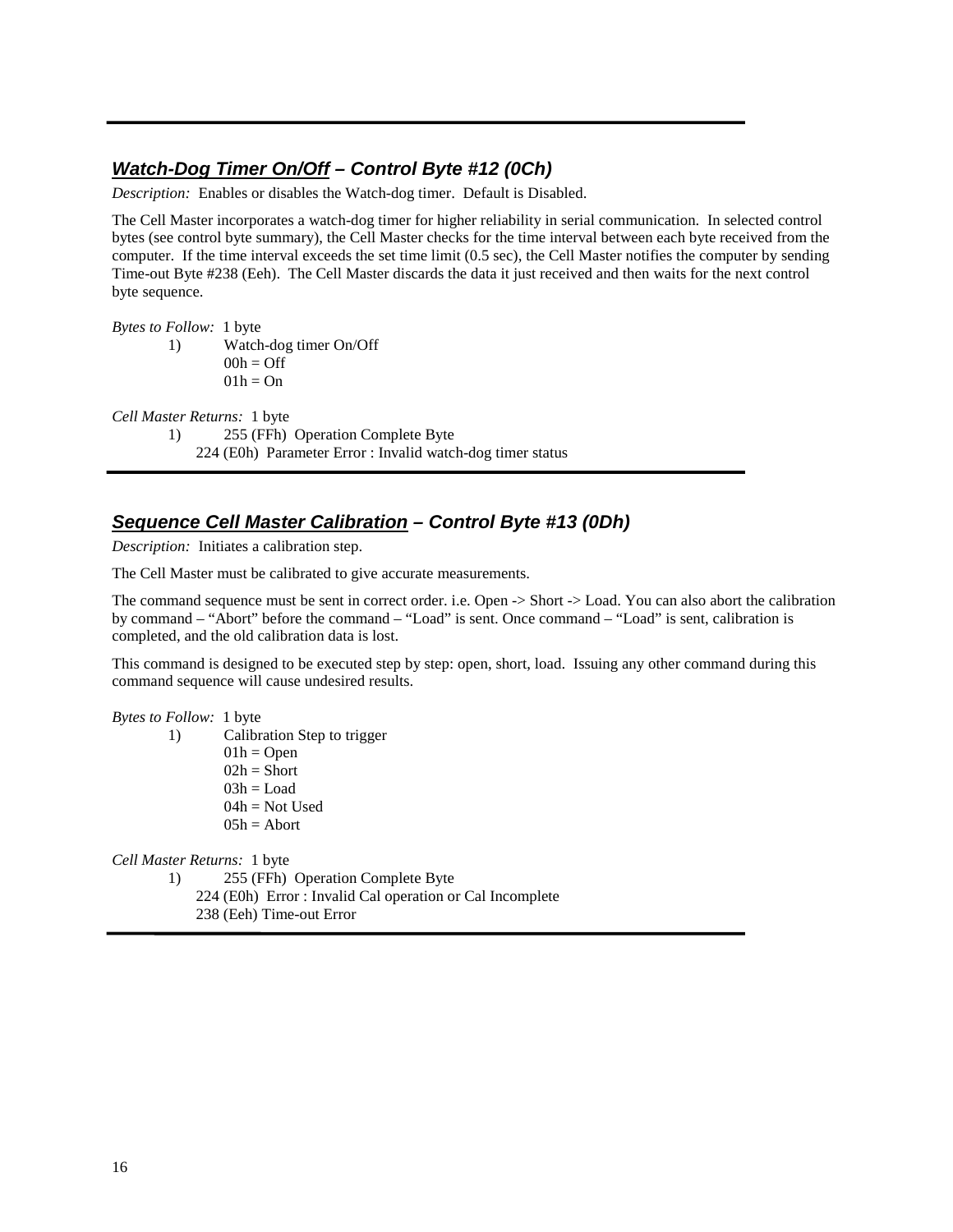## **Set Cell Master VNA Data Points – Control Byte #14 (0Eh)**

*Description:* Set number of measurement data points for Cell Master VNA modes.

*Bytes to Follow:* 1 byte

1) Number of Data Points  $00h = 130$  Points  $01h = 259$  Points  $02h = 517$  Points

#### *Cell Master Returns:* 1 byte

1) 255 (FFh) Operation Complete Byte

- 224 (E0h) Parameter Error : Invalid number of data points
	- 238 (Eeh) Time-out Error

## **Set Cell Master Calibration Mode – Control Byte #15 (0Fh)**

*Description:* Set the Cell Master calibration mode to OSL Cal (standard) or FlexCal.

*Bytes to Follow:* 1 byte

- 1) Calibration Mode
	- $00h = OSL$  Calibration (standard)
	- $01h = FlexCal$  Calibration

*Cell Master Returns:* 1 byte

- 1) 255 (FFh) Operation Complete Byte
	- 224 (E0h) Parameter Error : Invalid calibration mode
	- 238 (Eeh) Time-out Error

## **Store Sweep Trace – Control Byte #16 (10h)**

*Description:* Saves current trace to the next available memory location. Trace name can be set using control byte #9, "Set Trace Name (Reference Number)" before executing this command.

*Bytes to Follow:* 0 bytes

*Cell Master Returns:* 5 bytes 1-4) Time/Date Stamp (In long integer format) 5) Operation result: 255 (FFh) Operation Complete Byte 224 (E0h) Out of memory (Memory full) 238 (Eeh) Time-out Error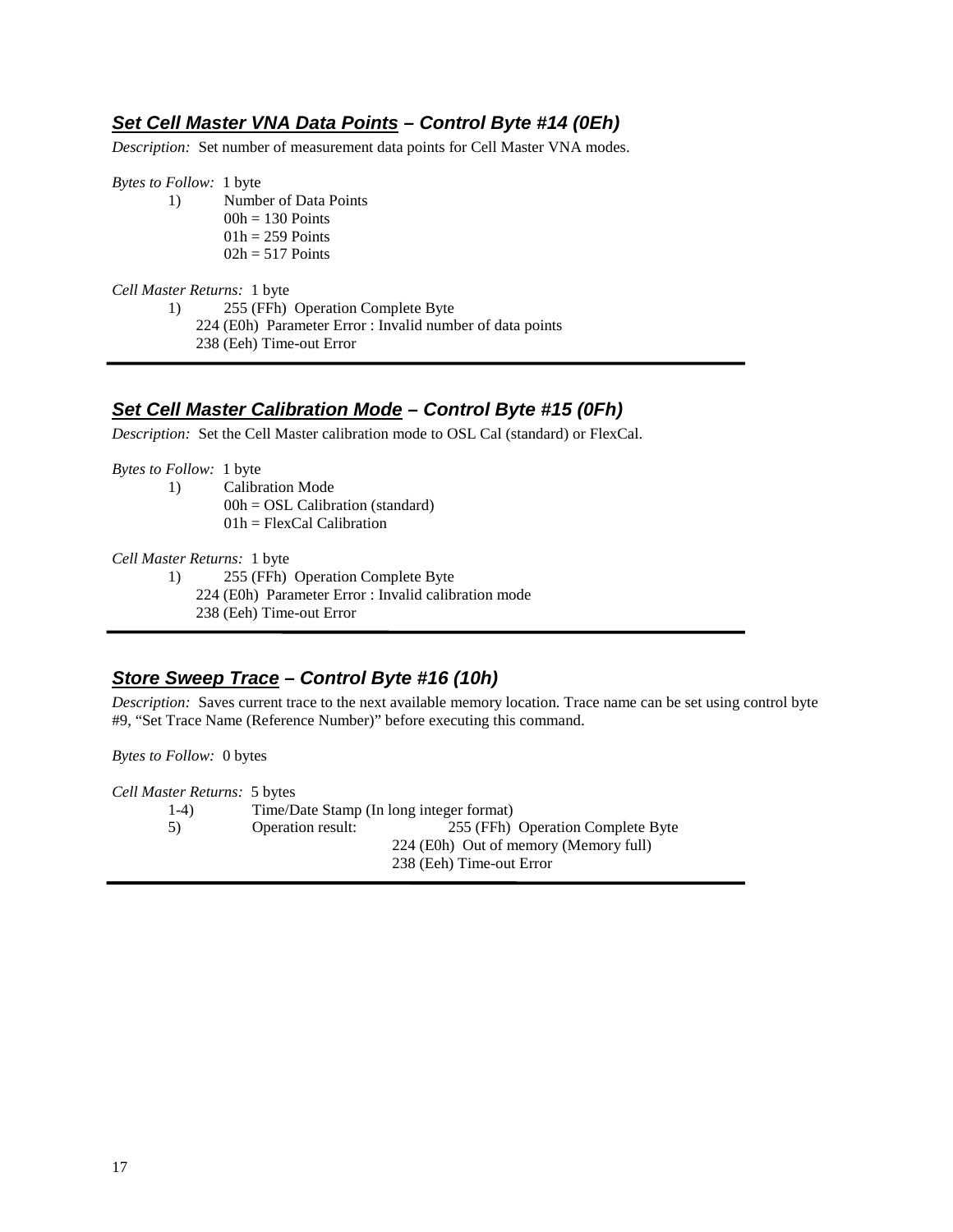#### **Save System Setup – Control Byte #18 (12h)**

*Description:* Saves current system setup parameters to a specific setup store location.

The Cell Master saves all parameters described in Query System Status - Control Byte #29 (1Dh), (except Serial Port Echo Status) to the specified store location. Store location 0 is the run-time setup of the Cell Master. It holds the power-on defaults of the Cell Master.

#### *Bytes to Follow:* 1 byte

- 1) Location to save system setup parameters:
	- 0 10 for SWR Mode, Return Loss Mode, Cable Loss Mode and DTF Mode
	- 0 5 for Spectrum Analyzer Mode
	- 0 5 for Power Meter Mode
	- 0 5 for T1/E1 Modes

#### *Cell Master Returns:* 1 byte

- 1) 255 (FFh) Operation Complete Byte
	- 224 (E0h) Parameter Error : Invalid store location

238 (EEh) Time-out Error

#### **Recall System Setup – Control Byte #19 (13h)**

*Description:* Recalls system setup parameters from a specific store location. Storage locations depend on the measurement mode of the current setup. When the current mode is Spectrum Analyzer, Spectrum Analyzer setups (1-5) can be recalled. When the current mode is one of the Cell Master VNA modes (SWR, RL, CL, DTF), one of the 10 VNA mode setups can be recalled. When the current mode is T1/E1, one of the T1/E1 setups can be recalled  $(1-5)$ .

The Cell Master recalls all parameters described in Query System Status - Control Byte #29 (1Dh), (except Serial Port Echo Status) from the specified store location. The recalled setup does **not** automatically become the power-on runtime setup when exiting remote. Therefore, a call to #29 will not display the parameters in that setup.

You may want to save the recalled setup as the run-time setup by saving it to setup location 0 (which holds the power-on runtime setup). See control byte #18 (12h) for details.

#### *Bytes to Follow:* 1 byte

1) Location from which to recall system setup parameters:

| $\Omega$ | $=$ Run time setup for all measurement modes                |
|----------|-------------------------------------------------------------|
| $1 - 10$ | $=$ Saved setups for Cell Master VNA modes SWR, RL, CL, DTF |
| $1 - 5$  | $=$ Saved setups for Spectrum Analyzer mode                 |
| $1 - 5$  | $=$ Saved setups for T1/E1 modes                            |
| 254      | $=$ Default setup, current mode                             |
| 255      | $=$ Default setup, all modes                                |
|          |                                                             |

#### *Cell Master Returns:* 1 byte

1) 255 (FFh) Operation Complete Byte

- 224 (E0h) Parameter Error : Invalid store location or no saved setup
- 227 (E3h) Frequency Mismatch Error
- 238 (EEh) Time-out Error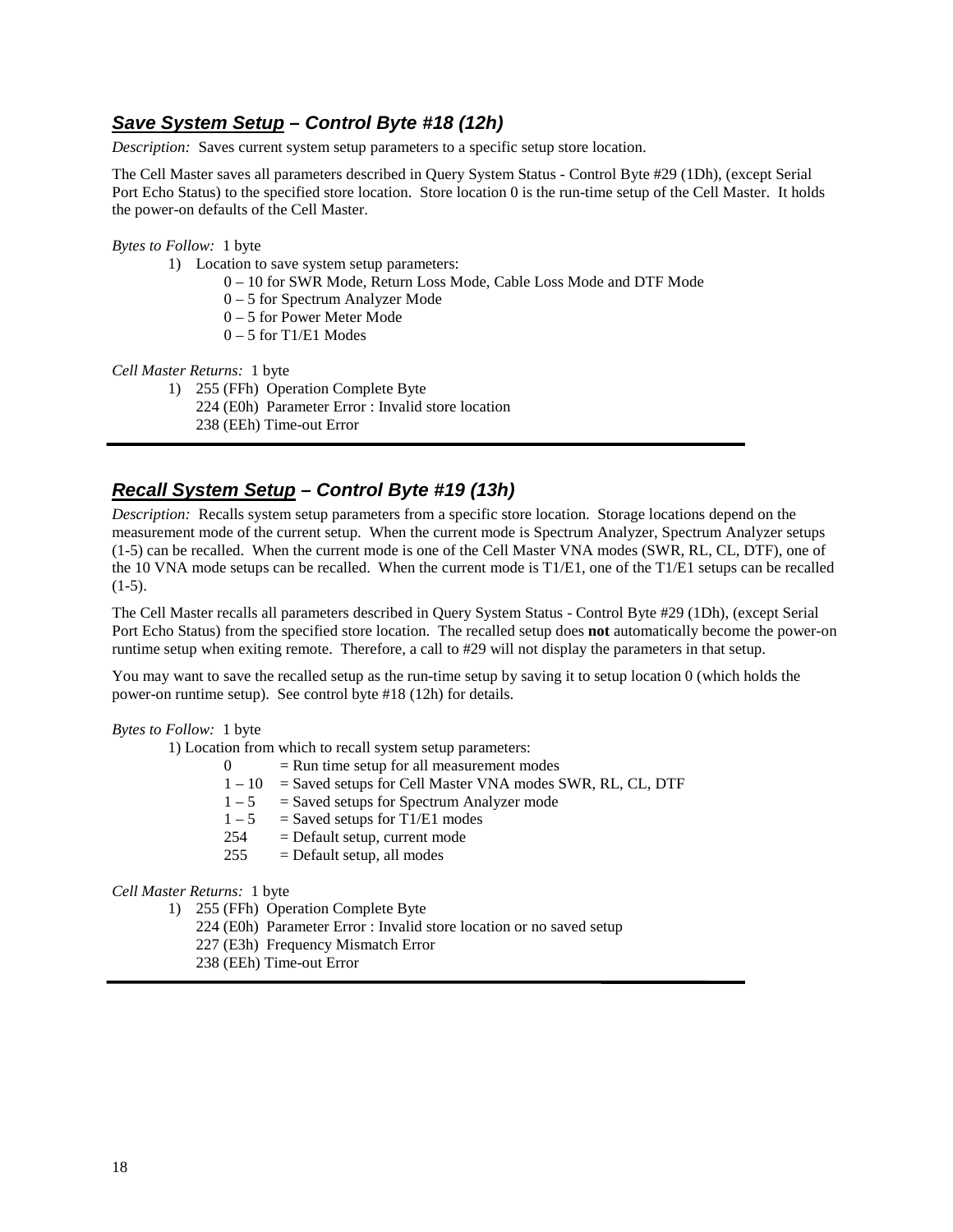### **Trigger Self-Test – Control Byte #21 (15h)**

*Description:* Triggers a self test on the Cell Master.

*Bytes to Follow:* 0 bytes

*Cell Master Returns:* 12 bytes 1) Self-treport:  $(0b = \text{fail}, 1b = \text{Pass})$  (LSB) bit 0 : Phase Lock Loop bit 1 : Integrator bit 2 : Battery bit 3 : Temperature bit 4 : EEPROM read/write bit 5 : RTC Battery bits 6- 7 : Not Used 2) Self-treport:  $(0b = Fail, 1b = Pass)$  (LSB) bit 0 : Spectrum Analyzer Lock bits 1–7 : Not Used 3) Battery Voltage (higher byte) 4) Battery Voltage (lower byte) 5) Temperature (higher byte) 6) Temperature (lower byte) 7) Lock Fail Counter (higher byte) 8) Lock Fail Counter (lower byte) 9) Integrator Fail Counter (higher byte) 10) Integrator Fail Counter (lower byte) 11) Spectrum Analyzer Lock Fail Counter (higher byte) 12) Spectrum Analyzer Lock Fail Counter (lower byte)

*Notes:* 

Battery Voltage in  $1/10$ th of a Volt (e.g.  $124 = 12.4$  Volts) Temperature in 1/10th of degree Celsius (e.g.  $362 = 36.2 \degree$ C) or degree Fahrenheit (e.g. 934 = 93.4 °F), depending on the current measurement unit (Metric or English) selected

## **Read Fail Counter – Control Byte #22 (16h)**

*Description:* Reads the Fail Counter. Values are integer numbers of failures.

*Bytes to Follow:* 0 bytes

*Cell Master Returns:* 8 bytes

- 1) Value of SM Lock Fail Counter (higher byte)
- 2) Value of SM Lock Fail Counter (lower byte)
- 3) Value of Integration Fail Counter (higher byte)
- 4) Value of Integration Fail Counter (lower byte)
- 5) Value of SA Lock Fail Counter (higher byte)
- 6) Value of SA Lock Fail Counter (lower byte)
- 7) Value of SA Fatal Error Counter (higher byte)
- 8) Value of SA Fatal Error Counter (lower byte)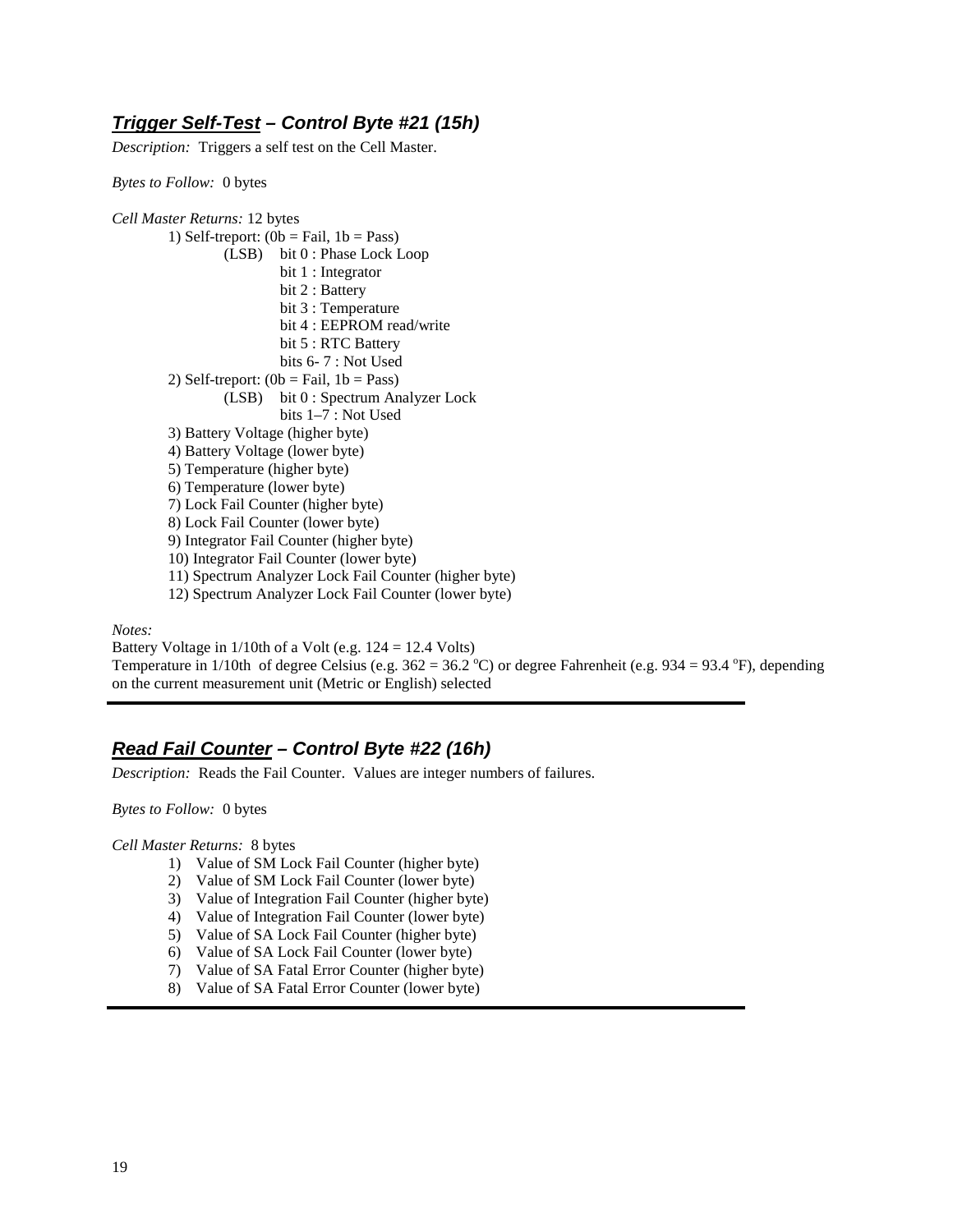#### **Clear Fail Counters – Control Byte #23 (17h)**

*Description:* Resets the Lock Fail Counter and Integrator Fail Counter and spectrum analyzer Fatal Error Counter..

*Bytes to Follow:* 0 bytes

*Cell Master Returns:* 1 byte 1) 255 (FFh) Operation Complete Byte

#### **Query Trace Names – Control Byte #24 (18h)**

*Description:* Returns a list of all saved traces.

*Bytes to Follow:* 0 bytes

*Cell Master Returns:*  $3 + (41 \times \text{number of save traces})$  bytes 1-2) # of saved traces

For each trace:

- 1-2) Trace Index
- 3) Measurement Mode (refer to Control Byte #3)
- 4-21) Date/Time in string format ("MM/DD/YYYYHH:MM:SS")
- 22-25) Date/Time as Unsigned Long Integer (Seconds Since January 1, 1970)
- 26-41) Trace Name (16 bytes)

255 (FFh) Operation Complete Byte

#### **Delete Sweep Trace – Control Byte #25 (19h)**

*Description:* Delete single trace or all stored sweep traces in Cell Master.

*Bytes to Follow:* 1 byte

1) 0 - Delete all traces

X - Delete single trace #X

*Cell Master Returns:* 1 byte 1) 255 (FFh) Operation Complete Byte

#### **Query Sweep Memory – Control Byte #27 (1Bh)**

*Description:* Queries Cell Master for percentage of memory that is available for trace storage.

*Bytes to Follow:*0 bytes

*Cell Master Returns:* 1 byte 1) % of memory currently available (0 to 100)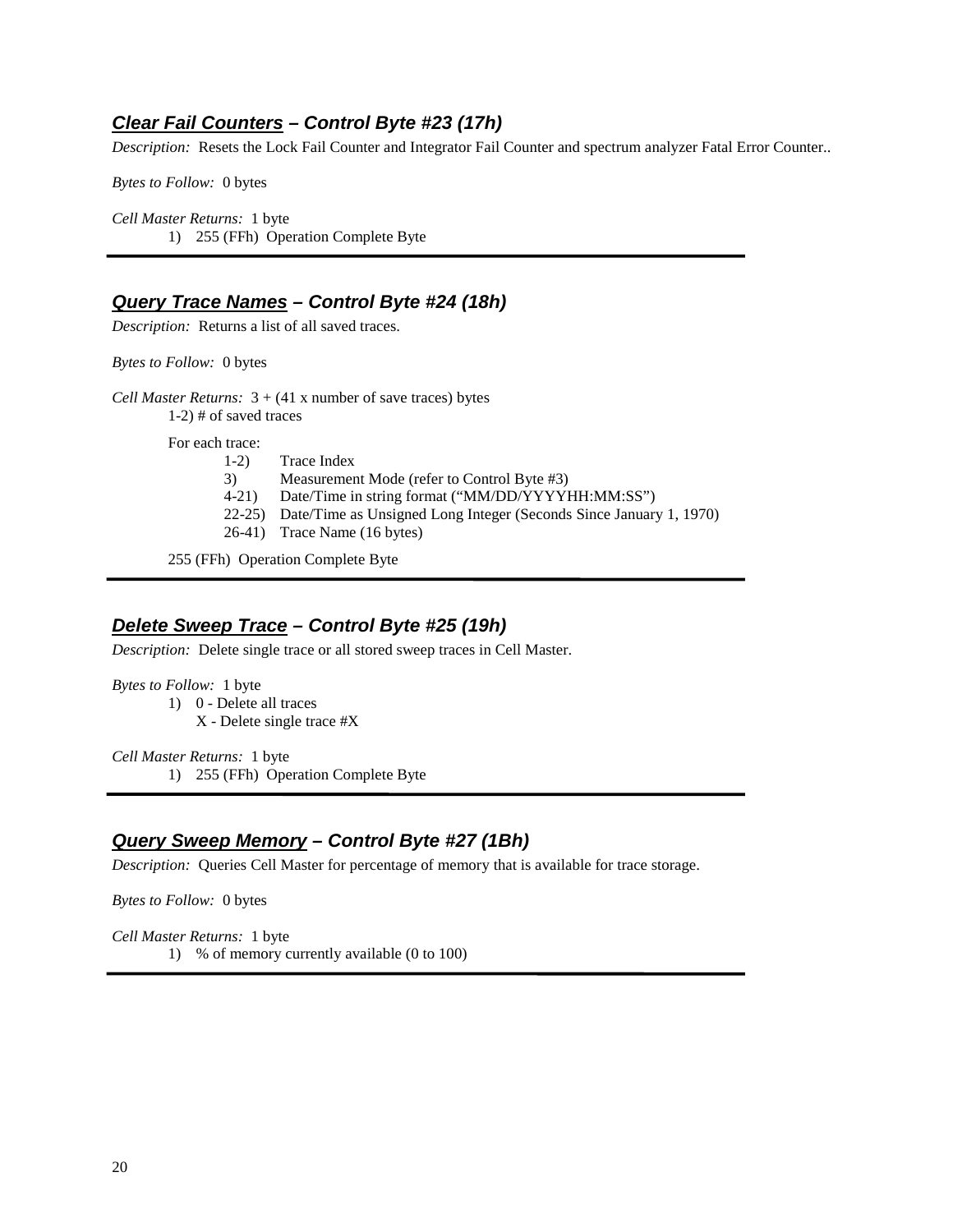## **Query System Status – Control Byte #29 (1Dh)**

#### **This command is new to the MT8212A. Use it, instead of Control Byte #20, to access the new features.**

*Description:* Queries the Cell Master for current system settings. Unlike Control Byte #20, this command returns only data that is valid for the active mode, plus system settings, such as the defined printer.

The current state of the Cell Master represents the state after the last successful remote control operation.

For example, change the start frequency to another valid frequency while in remote mode, then execute control byte #29. The new start frequency will be returned in the defined bytes, even though no sweep has been performed with that frequency.

#### *Bytes to Follow:* 0 bytes

#### *Cell Master Returns:*

For All Modes:

- 1) Number of Following Bytes (higher byte)
- 2) Number of Following Bytes (lower byte)
- 3) Measurement Mode<sup>3</sup>
- 4) Printer Type<sup>4</sup>
- 5) Current Language

 $(00h = English, 01h = French, 02h = German, 03h = Spanish, 04h = Chinese, 05h =$ Japanese)

- 6) LCD Contrast Value (0-255)
- 7) Date Format

 $(00h = MM/DD/YYYY, 01h = DD/MM/YYYY, 02h = YYYY/MM/DD)$ 

- 8) RTC battery  $5$  (higher byte)
- 9) RTC battery (lower byte)
- 10) PC Board Revision<sup>6</sup> (higher byte)
- 11) PC Board Revision (lower byte)
- 12-13) Digital Mother Board ID. Beginning with motherboard 64968, the hardware includes a 9-bit digital ID port. The digital ID will be used together with the PC Board Revision (mother board ID voltage) to identify the board and "dash" number. For boards prior to 64968, bytes 12 and 13 will be 0 14-25) Not Used

For Cell Master VNA Modes:

- 26) Cell Master VNA Mode Data Points (higher byte)
- 27) Cell Master VNA Mode Data Points (lower byte)
- 28) VNA Start Frequency (Frequency in Hz) (highest byte)
- 29) VNA Start Frequency
- 30) VNA Start Frequency
- 31) VNA Start Frequency (lowest byte)
- 32) VNA Stop Frequency (Frequency in Hz) (highest byte)
- 33) VNA Stop Frequency
- 34) VNA Stop Frequency
- 35) VNA Stop Frequency (lowest byte)
- 36) VNA Scale Start (highest byte)<sup>7</sup>
- 37) VNA Scale Start
- 38) VNA Scale Start
- 39) VNA Scale Start (lowest byte)
- 40) VNA Scale Stop (highest byte)
- $3$  Refer to Control Byte #3 "Select Measurement Mode" for valid measurement modes.

<sup>4</sup> See Control Byte #30 for supported printers.

<sup>&</sup>lt;sup>5</sup> Value sent as Volts  $*$  10. For example, 2.7 V = 27.

<sup>&</sup>lt;sup>6</sup> This value is for internal use only.

<sup>&</sup>lt;sup>7</sup> See "Set Cell Master VNA Scale" Control Byte #4 for data format.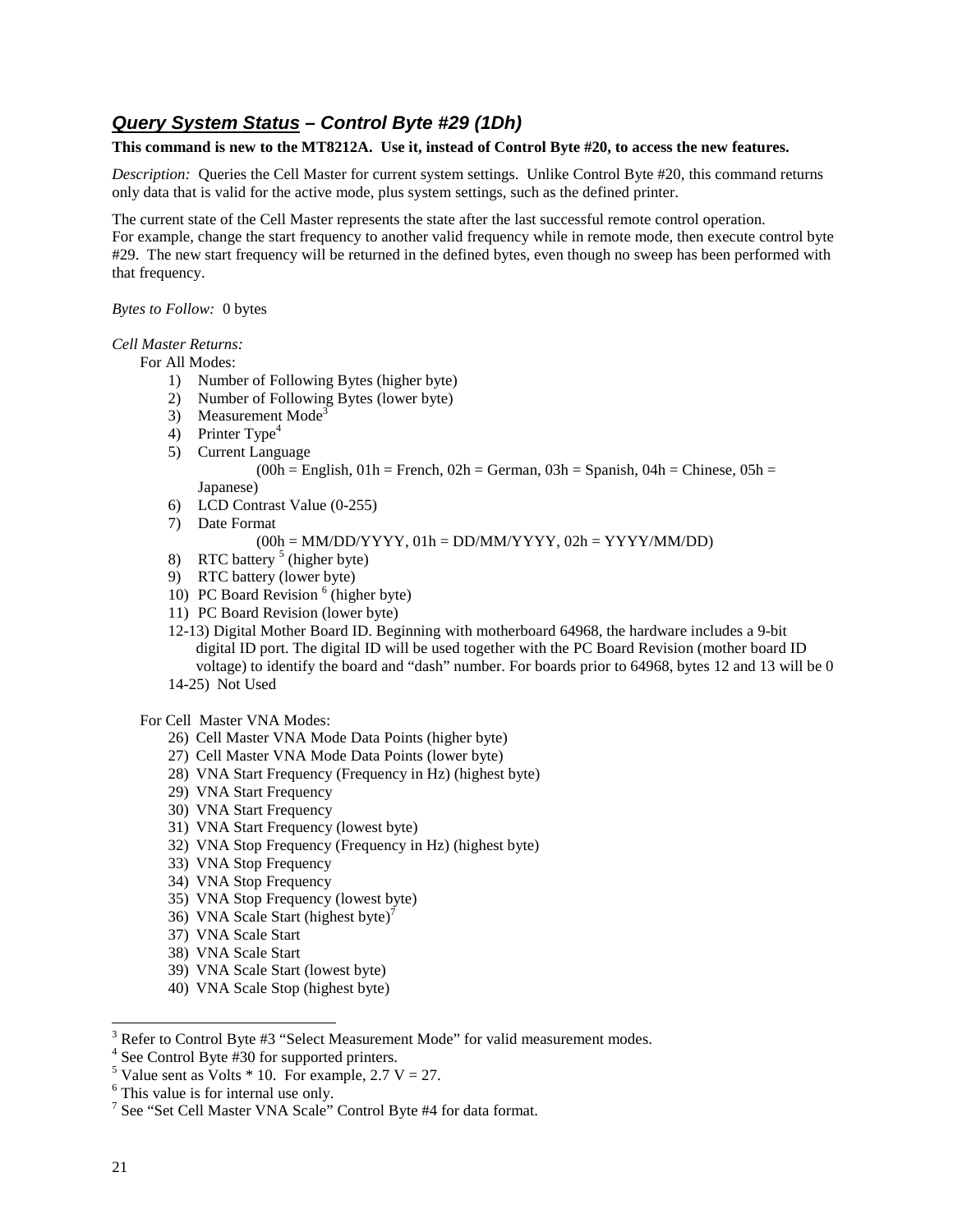41) VNA Scale Stop

42) VNA Scale Stop

43) VNA Scale Stop (lowest byte)

- 44) VNA Frequency Marker 1 (higher byte)<sup>8</sup>
- 45) VNA Frequency Marker 1(lower byte)
- 46) VNA Frequency Marker 2 (higher byte)
- 47) VNA Frequency Marker 2 (lower byte)
- 48) VNA Frequency Marker 3 (higher byte)
- 49) VNA Frequency Marker 3 (lower byte)
- 50) VNA Frequency Marker 4 (higher byte)
- 51) VNA Frequency Marker 4 (lower byte)
- 52) VNA Frequency Marker 5 (higher byte)
- 53) VNA Frequency Marker 5 (lower byte)
- 54) VNA Frequency Marker 6 (higher byte)
- 55) VNA Frequency Marker 6 (lower byte)
- 56) Cell Master VNA Single Limit (highest byte) $9$
- 57) Cell Master VNA Single Limit
- 58) Cell Master VNA Single Limit
- 59) Cell Master VNA Single Limit (lowest byte)
- 60) VNA Multiple Limit Segment # (1)
- 61) VNA Multiple Limit Segment Status ( $0h = Off$ ,  $01h = On$ )
- 62) VNA Multiple Limit Segment Start X (highest byte)<sup>10</sup>
- 63) VNA Multiple Limit Segment Start X
- 64) VNA Multiple Limit Segment Start X
- 65) VNA Multiple Limit Segment Start X (lowest byte)
- 66) VNA Multiple Limit Segment Start Y (higher byte)
- 67) VNA Multiple Limit Segment Start Y (lower byte)
- 68) VNA Multiple Limit Segment End X (highest byte)
- 69) VNA Multiple Limit Segment End X
- 70) VNA Multiple Limit Segment End X
- 71) VNA Multiple Limit Segment End X (lowest byte)
- 72) VNA Multiple Limit Segment End Y (higher byte)
- 73) VNA Multiple Limit Segment End Y (lower byte)
- 74-129) Repeat bytes  $60 73$  for segments  $2 5$
- 130) Start Distance (highest byte)<sup>11</sup>
- 131) Start Distance
- 132) Start Distance
- 133) Start Distance (lowest byte)
- 134) Stop Distance (highest byte)
- 135) Stop Distance
- 136) Stop Distance
- 137) Stop Distance (lowest byte)
- 138) Distance Marker 1 (higher byte)<sup>12</sup>
- 139) Distance Marker 1 (lower byte)
- 140) Distance Marker 2 (higher byte)
- 141) Distance Marker 2 (lower byte)
- 142) Distance Marker 3 (higher byte)
- 143) Distance Marker 3 (lower byte)

- Where # of data points can be found in bytes 2-3, start freq is in bytes 4-7, and stop freq is in bytes 8-11.
- <sup>9</sup> See Control Byte #6, "Set Cell Master VNA Single Limit" for data format.
- <sup>10</sup> See Control Byte #112, "Set Cell Master VNA Segmented Limit Lines" for data format.

<sup>11</sup> Distance data uses units  $1/100,000$  m or  $1/100,000$  ft

<sup>&</sup>lt;sup>8</sup> Marker Point =  $($  # data points - 1  $)$  \*  $($  marker freq - start freq)  $/$   $($  stop freq - start freq)

<sup>&</sup>lt;sup>12</sup> Marker Point = ( # data points – 1 ) \* ( marker dist – start dist ) / ( stop dist – start dist )

Where # of data points can be found in bytes 2-3, start dist is in bytes 106-109, and stop dist is in bytes 110-113.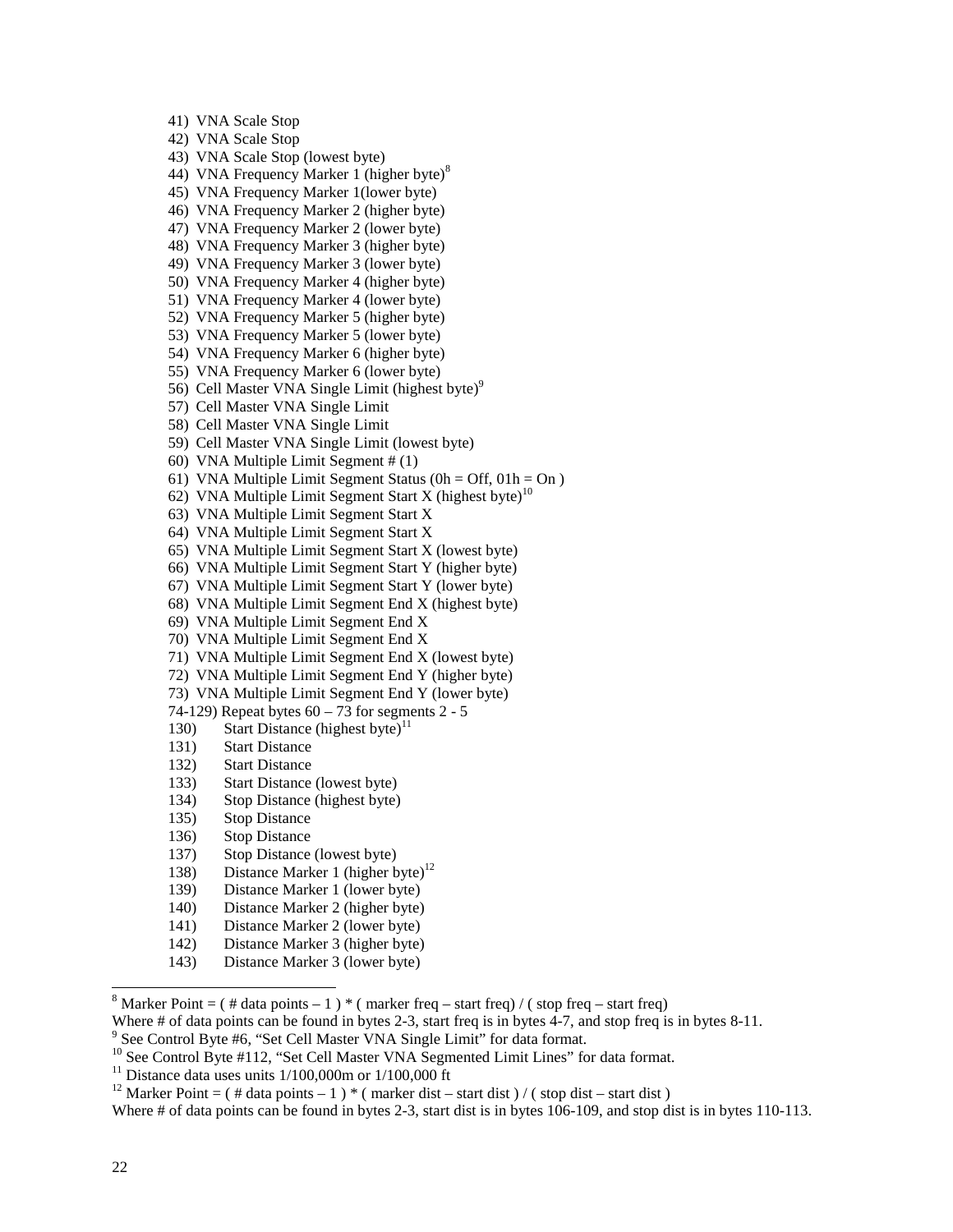- 144) Distance Marker 4 (higher byte)
- 145) Distance Marker 4 (lower byte)
- 146) Distance Marker 5 (higher byte)
- 147) Distance Marker 5 (lower byte)
- 148) Distance Marker 6 (higher byte)
- 149) Distance Marker 6 (lower byte)
- 150) Relative Propagation Velocity (highest byte)<sup>13</sup>
- 151) Relative Propagation Velocity
- 152) Relative Propagation Velocity
- 153) Relative Propagation Velocity (lowest byte)
- 154) Cable Loss (highest byte)<sup>14</sup>
- 155) Cable Loss
- 156) Cable Loss
- 157) Cable Loss (lowest byte)
- 158) Average Cable  $\text{Loss}^{15}$  (highest byte)
- 159) Average Cable Loss
- 160) Average Cable Loss
- 161) Average Cable Loss (lowest byte)
- 162) Status Byte 1:  $(0b = Off, 1b = On)$ 
	- (LSB) bit 0 : Cell Master Marker 1 On/Off
		- bit 1 : Cell Master Marker 2 On/Off
		- bit 2 : Cell Master Marker 3 On/Off
		- bit 3 : Cell Master Marker 4 On/Off
		- bit 4 : Cell Master Marker 5 On/Off
		- bit 5 : Cell Master Marker 6 On/Off
		- bits 6- 7 : Not Used
- 163) Status Byte 2:  $(0b = \text{Off}, 1b = \text{On})$ 
	- (LSB) bit 0 : Not Used
		- bit 1 : Cell Master Marker 2 Delta On/Off
		- bit 2 : Cell Master Marker 3 Delta On/Off
		- bit 3 : Cell Master Marker 4 Delta On/Off
		- bits 4-7: Not Used
- 164) Status Byte 3: ( $0b = \text{Off }$ ,  $1b = \text{On}$ )
	- (LSB) bit 0 : Cell Master Limit Type (0b = Single, 1b = Multiple)
		- bit 1 : Cell Master Limit Beep On/Off
			- bit 2 : FREQ-SWR Multiple Limit Segment 1 Status On/Off
			- bit 3 : FREQ-SWR Multiple Limit Segment 2 Status On/Off
			- bit 4 : FREQ-SWR Multiple Limit Segment 3 Status On/Off
			- bit 5 : FREQ-SWR Multiple Limit Segment 4 Status On/Off
			- bit 6 : FREQ-SWR Multiple Limit Segment 5 Status On/Off
			- bit 7 : Cell Master Single Limit Status On/Off
- 165) Status Byte 4:  $(0b = \text{Off}, 1b = \text{On})$ 
	- (LSB) bits 0-1: Not Used
		- bit 2: FREQ-RL Multiple Limit Segment 1 Status On/Off
		- bit 3: FREQ-RL Multiple Limit Segment 2 Status On/Off
		- bit 4: FREQ-RL Multiple Limit Segment 3 Status On/Off
		- bit 5: FREQ-RL Multiple Limit Segment 4 Status On/Off
		- bit 6: FREQ-RL Multiple Limit Segment 5 Status On/Off
		- bit 7: Not Used
- 166) Status Byte 5:  $(0b = \text{Off}, 1b = \text{On})$

(LSB) bits 0-1: Not Used

bit 2: FREQ-CL Multiple Limit Segment 1 Status On/Off

<sup>14</sup> Cable loss uses units  $1/100,000$  dB/m or  $1/100,000$  dB/ft.

 $\overline{a}$ 

 $13$  Relative Propagation Velocity uses units  $1/100,000$ .

<sup>&</sup>lt;sup>15</sup> Average Cable Loss is  $dB * 1000$ .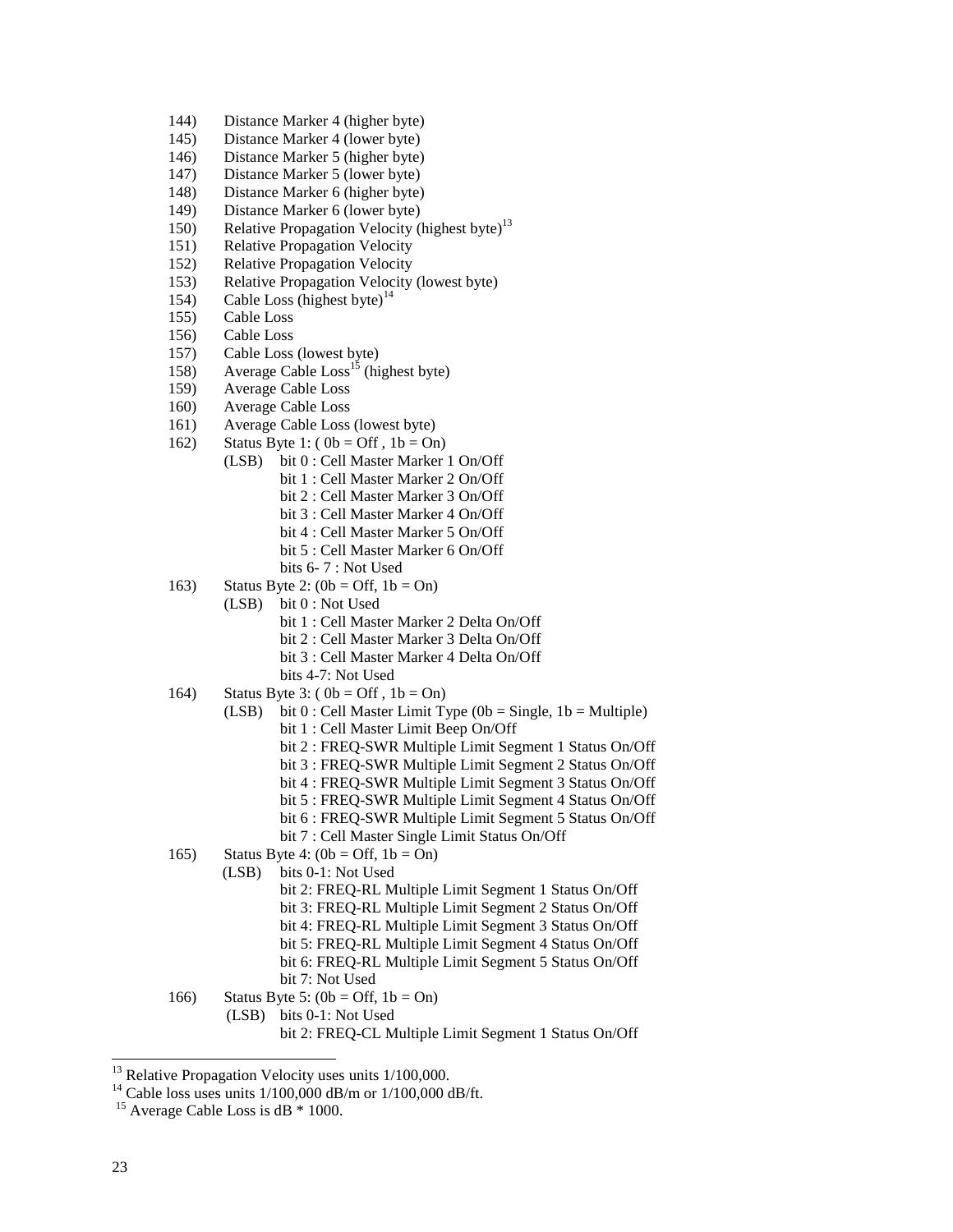- bit 3: FREQ-CL Multiple Limit Segment 2 Status On/Off bit 4: FREQ-CL Multiple Limit Segment 3 Status On/Off bit 5: FREQ-CL Multiple Limit Segment 4 Status On/Off bit 6: FREQ-CL Multiple Limit Segment 5 Status On/Off bit 7: Not Used
- 167) Status Byte 6:  $(0b = \text{Off}, 1b = \text{On})$ 
	- (LSB) bits 0-1: Not Used
		- bit 2 : DIST-SWR Multiple Limit Segment 1 Status On/Off bit 3 : DIST-SWR Multiple Limit Segment 2 Status On/Off bit 4 : DIST-SWR Multiple Limit Segment 3 Status On/Off bit 5 : DIST-SWR Multiple Limit Segment 4 Status On/Off bit 6: DIST-SWR Multiple Limit Segment 5 Status On/Off
		- bit 7 : Not Used
- 168) Status Byte 7:  $(Ob = Off, 1b = On)$

(LSB) bits 0-1: Not Used

- bit 2: DIST-RL Multiple Limit Segment 1 Status On/Off bit 3: DIST-RL Multiple Limit Segment 2 Status On/Off bit 4: DIST-RL Multiple Limit Segment 3 Status On/Off bit 5: DIST-RL Multiple Limit Segment 4 Status On/Off bit 6: DIST-RL Multiple Limit Segment 5 Status On/Off
- bit 7: Not Used
- 
- 169) Status Byte 8:
	- (LSB) bits 0 1 : DTF Windowing Mode
- **bit:** 1 0
- | |
	- 0 0 Rectangular (No Windowing)
	- 0 1 Nominal Side Lobe
	- 1 0 Low Side Lobe
	- 1 1 Minimum Side Lobe
	- bit 2: Serial Port Echo Status On/Off
	- bits 3 7 : Not Used
	- 170) Status Byte 9:  $(0b = Off, 1b = On)$ 
		- (LSB) bit 0 : Fixed CW Mode On/Off
			- bit 1 : Cell Master VNA Cal On/Off
			- bit 2 : LCD Back Light On/Off
			- bit 3 : Measurement Unit Metric/English (0b = English, 1b = Metric)
			- bit 4 : InstaCal On/Off
			- bits 5-6: Not Used
			- bit  $7:$  Cal Mode (0b = OSL Cal, 1b = FlexCal)
	- 171) VNA Signal Standard<sup>16</sup> (higher byte)
	- 172) VNA Signal Standard (lower byte)
	- 173-196) VNA Signal Standard Name, 24 bytes of ASCII
	- 197-217) VNA Cable Name, 21 bytes of ASCII
	- 218-300) Not Used

For Spectrum Analyzer Mode:

- 26) Spectrum Analyzer Mode Data Points (higher byte)
- 27) Spectrum Analyzer Mode Data Points (lower byte)
- 28) Spectrum Analyzer Start Frequency<sup>17</sup> (highest byte)
- 29) Spectrum Analyzer Start Frequency
- 30) Spectrum Analyzer Start Frequency
- 31) Spectrum Analyzer Start Frequency (lowest byte)
- 32) Spectrum Analyzer Stop Frequency (highest byte)

<sup>&</sup>lt;sup>16</sup> Index into Standard List (use control byte #89 to retrieve the ASCII string name). "No Standard" sent as FFFEh

<sup>&</sup>lt;sup>17</sup> Frequency unit is Hz.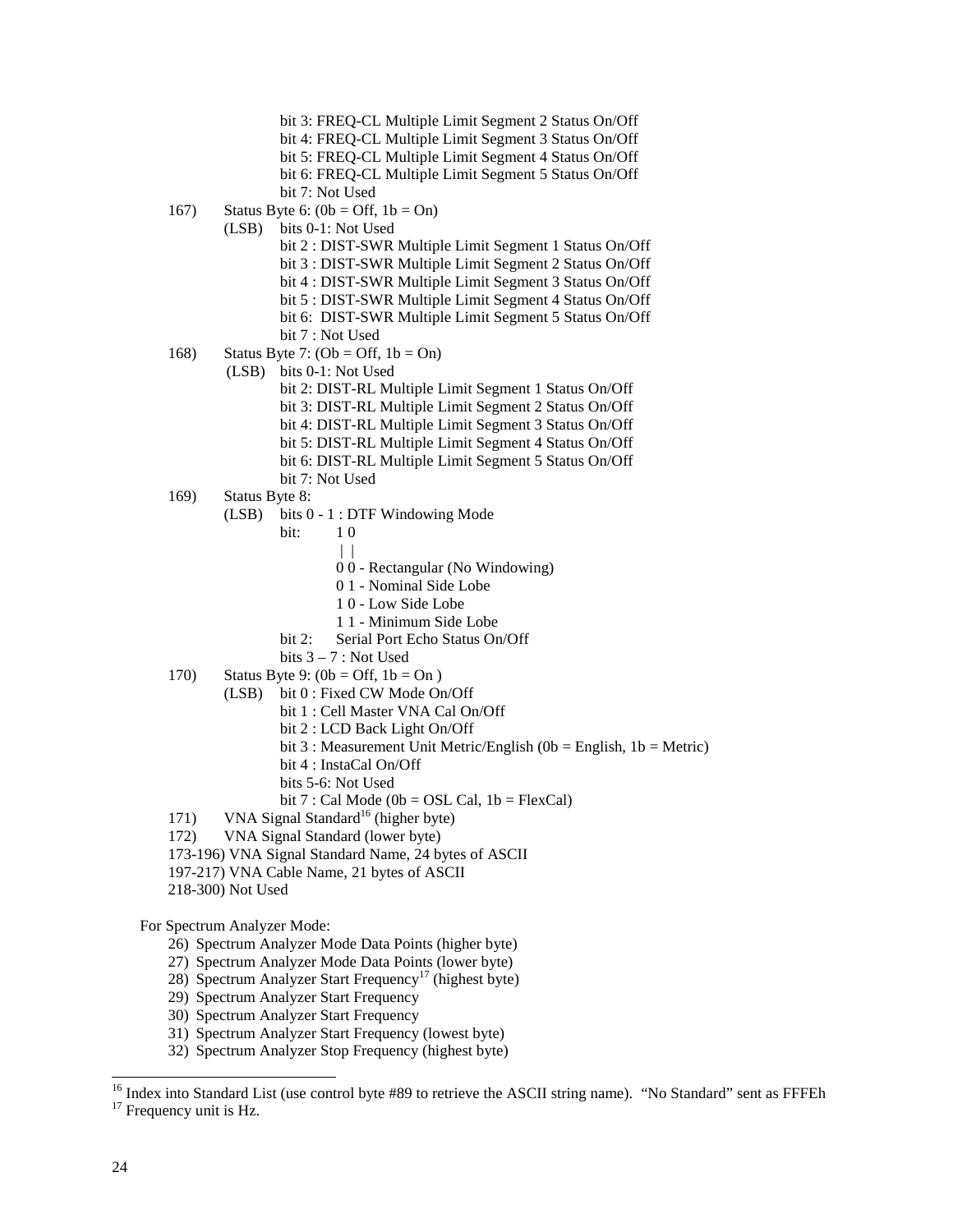33) Spectrum Analyzer Stop Frequency

34) Spectrum Analyzer Stop Frequency

35) Spectrum Analyzer Stop Frequency (lowest byte)

36) Spectrum Analyzer Center Frequency (highest byte)

37) Spectrum Analyzer Center Frequency

38) Spectrum Analyzer Center Frequency

39) Spectrum Analyzer Center Frequency (lowest byte)

40) Spectrum Analyzer Frequency Span (highest byte)

41) Spectrum Analyzer Frequency Span

42) Spectrum Analyzer Frequency Span

43) Spectrum Analyzer Frequency Span (lowest byte)

44) Spectrum Analyzer Minimum Frequency Step Size (highest byte)

45) Spectrum Analyzer Minimum Frequency Step Size

- 46) Spectrum Analyzer Minimum Frequency Step Size
- 47) Spectrum Analyzer Minimum Frequency Step Size (lowest byte)
- 48) Ref Level (highest byte) $^{18}$

49) Ref Level

50) Ref Level

- 51) Ref Level (lowest byte)
- 52) Scale per div (highest byte) $19$
- 53) Scale per div

54) Scale per div

55) Scale per div (lowest byte)

- 56) Spectrum Analyzer Frequency Marker 1 (higher byte)<sup>20</sup>
- 57) Spectrum Analyzer Frequency Marker 1 (lower byte)
- 58) Spectrum Analyzer Frequency Marker 2 (higher byte)
- 59) Spectrum Analyzer Frequency Marker 2 (lower byte)
- 60) Spectrum Analyzer Frequency Marker 3 (higher byte)
- 61) Spectrum Analyzer Frequency Marker 3 (lower byte)
- 62) Spectrum Analyzer Frequency Marker 4 (higher byte)
- 63) Spectrum Analyzer Frequency Marker 4 (lower byte)
- 64) Spectrum Analyzer Frequency Marker 5 (higher byte)
- 65) Spectrum Analyzer Frequency Marker 5 (lower byte)
- 66) Spectrum Analyzer Frequency Marker 6 (higher byte)
- 67) Spectrum Analyzer Frequency Marker 6 (lower byte)
- 68) Spectrum Analyzer Single Limit (highest byte)<sup>21</sup>
- 69) Spectrum Analyzer Single Limit
- 70) Spectrum Analyzer Single Limit
- 71) Spectrum Analyzer Single Limit (lowest byte)
- 72) SPA Multiple Upper Limit 1 Start X (Frequency in Hz) (highest byte)
- 73) SPA Multiple Upper Limit 1 Start X (Frequency in Hz)
- 74) SPA Multiple Upper Limit 1 Start X (Frequency in Hz)
- 75) SPA Multiple Upper Limit 1 Start X (Frequency in Hz) (lowest byte)
- 76) SPA Multiple Upper Limit 1 Start Y (Power Level) (highest byte) 22
- 77) SPA Multiple Upper Limit 1 Start Y (Power Level)
- 78) SPA Multiple Upper Limit 1 Start Y (Power Level)
- 79) SPA Multiple Upper Limit 1 Start Y (Power Level) (lowest byte)
- 80) SPA Multiple Upper Limit 1 End X (Frequency in Hz) (highest byte)
- 81) SPA Multiple Upper Limit 1 End X (Frequency in Hz)

<sup>21</sup> Value sent as ( value in dBm  $*$  1000 ) + 270000

<sup>&</sup>lt;sup>18</sup> Value sent as (value in dBm  $*$  1000) + 270,000)

<sup>&</sup>lt;sup>19</sup> Value sent as (value  $*$  1000)

<sup>&</sup>lt;sup>20</sup> Value sent as data point on the display. Equivalent frequency = (point \* span / ( # data points – 1 ) ) + start frequency.

<sup>&</sup>lt;sup>22</sup> Value sent as ( value in dBm  $*$  1000 ) + 270000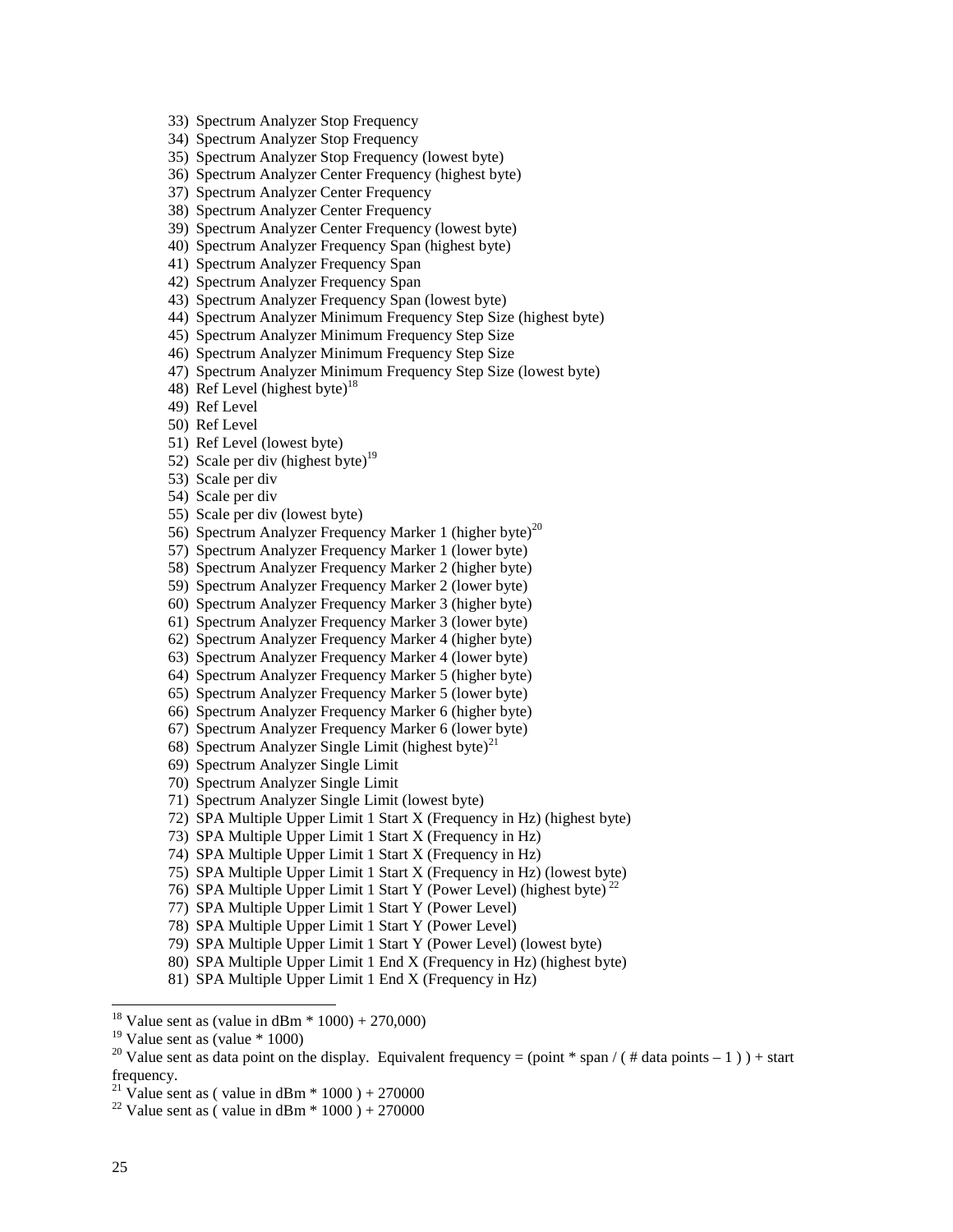- 82) SPA Multiple Upper Limit 1 End X (Frequency in Hz)
- 83) SPA Multiple Upper Limit 1 End X (Frequency in Hz) (lowest byte)
- 84) SPA Multiple Upper Limit 1 End Y (Power Level) (highest byte)<sup>23</sup>
- 85) SPA Multiple Upper Limit 1 End Y (Power Level)
- 86) SPA Multiple Upper Limit 1 End Y (Power Level)
- 87) SPA Multiple Upper Limit 1 End Y (Power Level) (lowest byte)
- 88-231) SPA Multiple Upper Limits 2-5, SA Multiple Lower Limits 1-5 (see bytes 72-87 for format)
- 232) RBW Setting (highest byte) $^{24}$
- 233) RBW Setting
- 234) RBW Setting
- 235) RBW Setting (lowest byte)
- 236) VBW Setting (highest byte)<sup>25</sup>
- 237) VBW Setting
- 238) VBW Setting
- 239) VBW Setting (lowest byte)
- 240) OCC BW Method<sup>26</sup>
- 241) OCC BW % Value (highest byte)<sup>27</sup>
- 242) OCC BW % Value
- 243) OCC BW % Value
- 244) OCC BW % Value (lowest byte)
- 245) OCC BW dBc (highest byte)<sup>28</sup>
- 246) OCC BW dBc
- 247) OCC BW dBc
- 248) OCC BW dBc (lowest byte)
- 249) Attenuation (highest byte)
- 250) Attenuation
- 251) Attenuation
- 252) Attenuation (lowest byte)
- 253) Antenna Index(0-14)
- 254-269) Antenna Name (16 bytes in ASCII)
- 270) Status Byte 1:  $(0b = \text{Off } , 1b = \text{On } )$ 
	- (LSB) bit 0 : Spectrum Analyzer Mode Marker 1 On/Off
		- bit 1 : Spectrum Analyzer Mode Marker 2 On/Off
		- bit 2 : Spectrum Analyzer Mode Marker 3 On/Off
		- bit 3 : Spectrum Analyzer Mode Marker 4 On/Off
		- bit 4 : Spectrum Analyzer Mode Marker 5 On/Off
		- bit 5 : Spectrum Analyzer Mode Marker 6 On/Off
		- bits 6 7 : Not Used
- 271) Status Byte 2:  $(0b = \text{Off}, 1b = \text{On})$ 
	- (LSB) bit  $0$ : Transmission Measurement Cal Status  $(0 Off, 1 ON)$ 
		- bit 1 : Spectrum Analyzer Mode Marker 2 Delta On/Off
		- bit 2 : Spectrum Analyzer Mode Marker 3 Delta On/Off
		- bit 3 : Spectrum Analyzer Mode Marker 4 Delta On/Off
		- bit 4 : Pre Amp Mode ( $0b$  = Manual,  $1b$  = Auto)
		- bit 5 : Pre Amp Status On/Off
		- bit 6 : Dynamic Attenuation On/Off
		- bit 7: Normalization ON/OFF (MS2711D only)
- 272) Status Byte 3:  $(0b = \text{Off/Beep if data is BELOW line})$ ,
	- $1b = On/Beep$  if data is ABOVE line)

 $\overline{a}$ 

<sup>&</sup>lt;sup>23</sup> Value sent as ( value in dBm  $*$  1000 ) + 270000

<sup>&</sup>lt;sup>24</sup> RBW frequency sent in Hz.

<sup>&</sup>lt;sup>25</sup> VBW frequency sent in Hz.

 $^{26}$  00h = % of power, 01h = dB down

 $270 - 99\%$ 

 $280 - 120$  dBc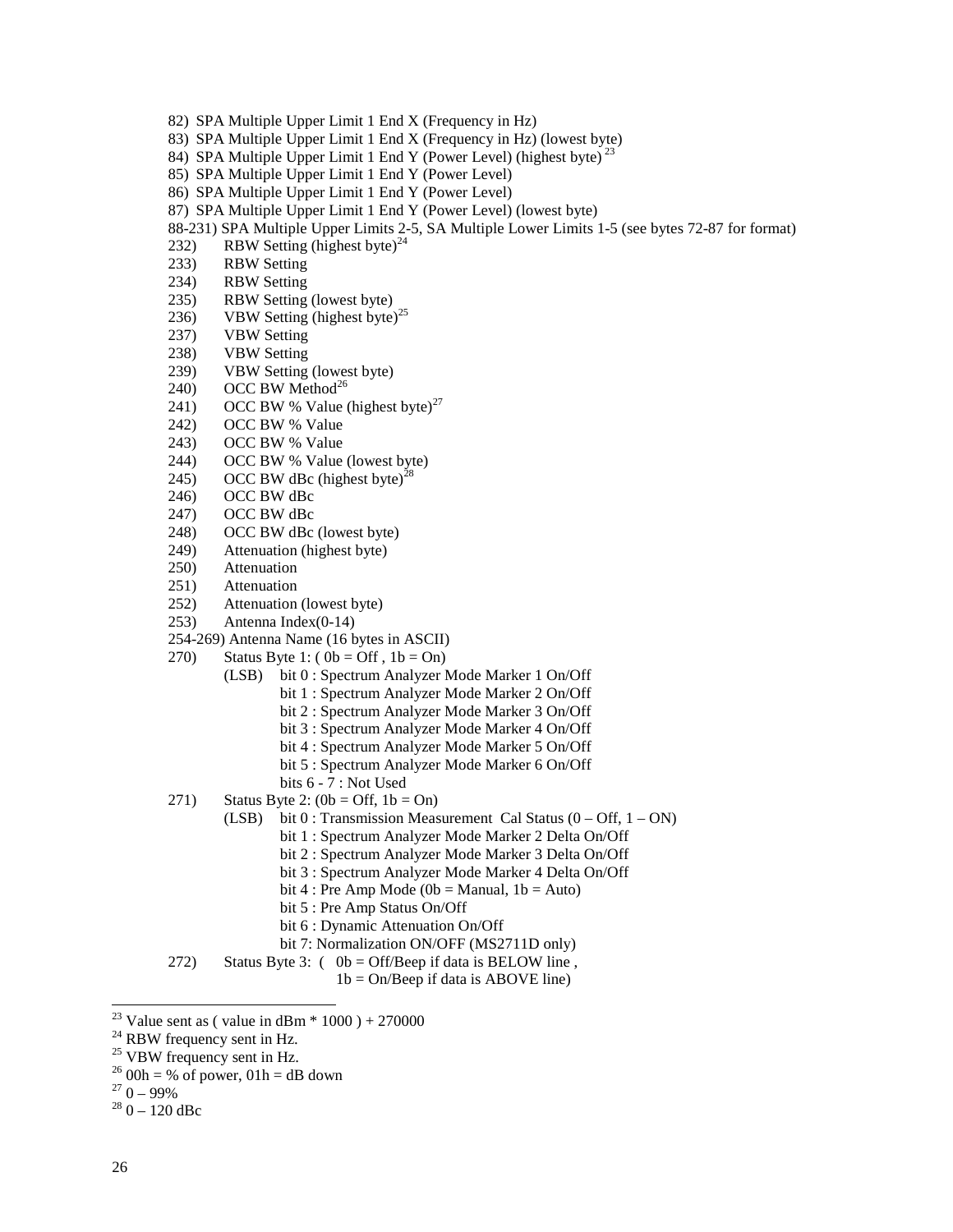- (LSB) bit  $0:$  SPA Limit Type (0b = Single, 1b = Multiple)
	- bit 1 : SPA Single Limit Beep On/Off
		- bit 2 : SPA Single Limit Status On/Off
		- bit 3 : SPA Single Limit Beep Level ABOVE/BELOW
		- bit 4 : SPA Multiple Limit Upper Segment 1 Status On/Off
		- bit 5 : SPA Multiple Limit Upper Segment 1 Beep Level ABOVE/BELOW<sup>29</sup>
		- bit 6 : SPA Multiple Limit Upper Segment 2 Status On/Off
		- bit 7 : SPA Multiple Limit Upper Segment 2 Beep Level ABOVE/BELOW
- 273) Status Byte 4 : (  $0b = \text{Off/Beep}$  if data is BELOW line,
	- $1b = On/Beep$  if data is ABOVE line)
	- (LSB) bit 0 : SPA Multiple Limit Upper Segment 3 Status On/Off
		- bit 1 : SPA Multiple Limit Upper Segment 3 Beep Level ABOVE/BELOW
			- bit 2 : SPA Multiple Limit Upper Segment 4 Status On/Off
			- bit 3 : SPA Multiple Limit Upper Segment 4 Beep Level ABOVE/BELOW
			- bit 4 : SPA Multiple Limit Upper Segment 5 Status On/Off
			- bit 5 : SPA Multiple Limit Upper Segment 5 Beep Level ABOVE/BELOW
			- bit 6 : SPA Multiple Limit Lower Segment 1 Status On/Off
		- bit 7 : SPA Multiple Limit Lower Segment 1 Beep Level ABOVE/BELOW<sup>30</sup>
- 274) Status Byte 5: (  $0b = \text{Off/Beep}$  if data is BELOW line,
	- $1b = On/Beep$  if data is ABOVE line)
	- (LSB) bit 0 : SPA Multiple Limit Lower Segment 2 Status On/Off
		- bit 1 : SPA Multiple Limit Lower Segment 2 Beep Level ABOVE/BELOW
			- bit 2 : SPA Multiple Limit Lower Segment 3 Status On/Off
			- bit 3 : SPA Multiple Limit Lower Segment 3 Beep Level ABOVE/BELOW
			- bit 4 : SPA Multiple Limit Lower Segment 4 Status On/Off
			- bit 5 : SPA Multiple Limit Lower Segment 4 Beep Level ABOVE/BELOW
			- bit 6 : SPA Multiple Limit Lower Segment 5 Status On/Off
			- bit 7 : SPA Multiple Limit Lower Segment 5 Beep Level ABOVE/BELOW
- 275) Status Byte 6:  $(0b = \text{Off}, 1b = \text{On})$ 
	- (LSB) bit 0 : Antenna Factors Correction On/Off
		- bit 1 : Bias Tee On/Off (MS2711D Only)
			- bit 2 : SPA Cal Status On/Off
			- bits 3-4 : Amplitude Units (Log) 00b = dBm  $01b =$  dBV  $10b =$  dBmV  $11b =$  dBuV  $(Linear) - 00b = Watts 01b = Volts$
			- bits 5-6 : Detection Alg (00b = pos. peak  $01b = RMS$  Averaging  $10b = neg$ . peak  $11b =$ Sampling Mode)
			- bit 7: Units Type  $(0b = Log 1b = Linear)$
- 276) Status Byte 7:  $(0b = \text{Off}, 1b = \text{On})$ 
	- (LSB) bit 0: Serial Port Echo Status On/Off
		- bit 1: Return Sweep Time On/Off
			- bit 2: RBW Coupling  $(1b = Auto, 0b = Manual)$
			- bit 3: VBW Coupling  $(1b = Auto, 0b = Manual)$
			- bit 4: Attenuation Coupling (1b = Auto,  $0b$  = Manual)
			- bit 5: Channel Power On/Off
			- bit 6: Adjacent Channel Power On/Off
		- bit 7: Occupied BW Measurement On/Off
- 277) Reference Level Offset<sup>31</sup> (highest byte)
- 278) Reference Level Offset
- 279) Reference Level Offset
- 280) Reference Level Offset (lowest byte)
- 281) External Reference Frequency<sup>32</sup>

 $29$  Beep level is always 1b for upper segmented limit line

 $30$  Beep level is always 0b for lower segmented limit line

<sup>&</sup>lt;sup>31</sup> Value sent as (value in dBm  $*$  1000) + 270,000

 $32$  1 byte in MHz (i.e.  $20 = 20$ MHz)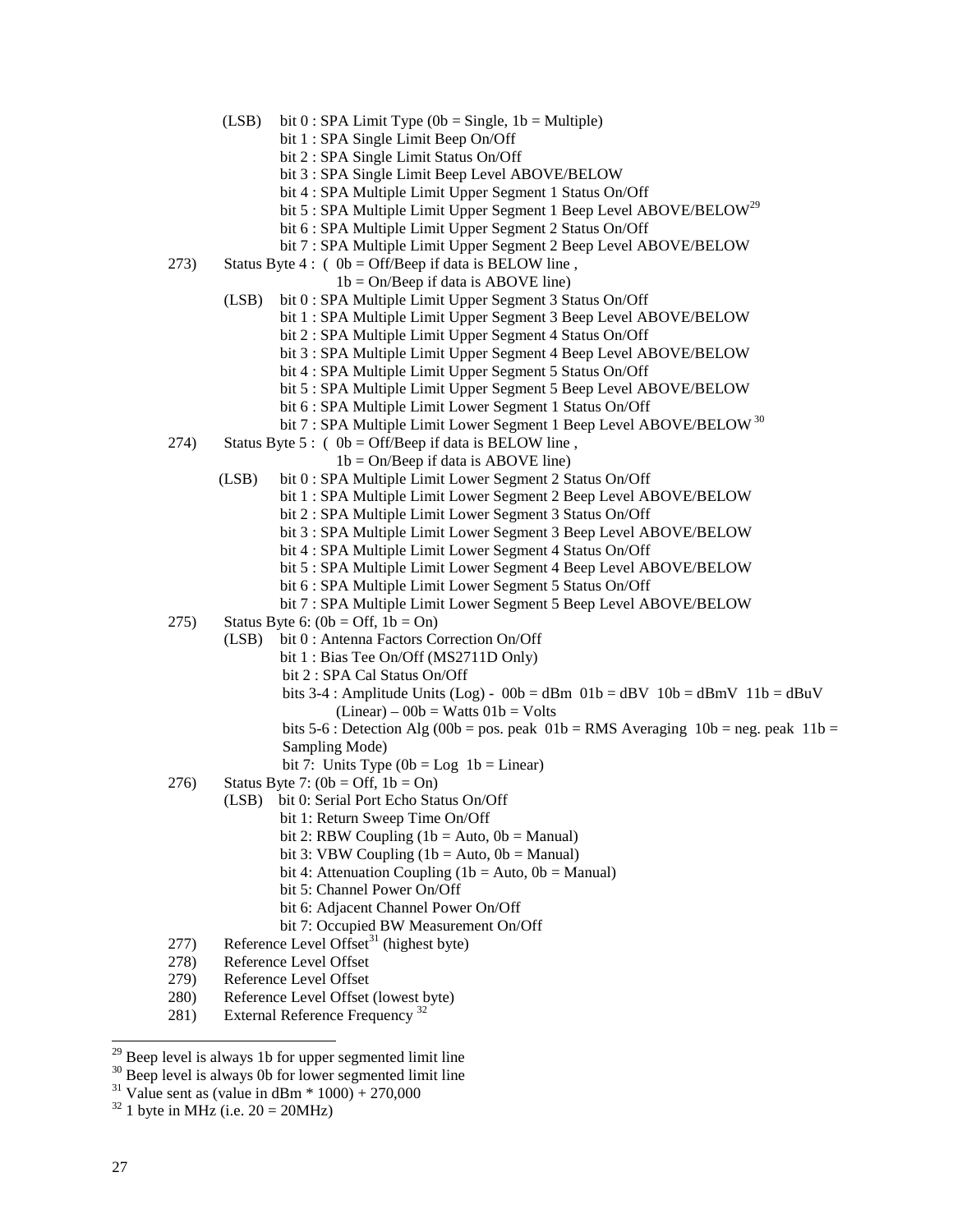- 282) Signal Standard<sup>33</sup> (higher byte)
- 283) Signal Standard (lower byte)
- 284) Channel Selection<sup>34</sup> (highest byte)
- 285) Channel Selection (lowest byte)
- 286) Trigger Type<sup>35</sup>
- 287) Interference Analysis Frequency (in Hz) (highest byte)
- 288) Interference Analysis Frequency (in Hz)
- 289) Interference Analysis Frequency (in Hz)
- 290) Interference Analysis Frequency (in Hz) (lowest byte)
- 291) Trigger Position  $(0 100\%)$
- 292) Min Sweep Time (in  $\mu$ s) (highest byte)<br>293) Min Sweep Time (in  $\mu$ s)
- 293) Min Sweep Time (in  $\mu$ s)<br>294) Min Sweep Time (in  $\mu$ s)
- 294) Min Sweep Time (in  $\mu$ s)<br>295) Min Sweep Time (in  $\mu$ s)
- 295) Min Sweep Time (in  $\mu$ s) (lowest byte)<br>296) Video Trigger Level<sup>36</sup> (highest byte)
- Video Trigger Level<sup>36</sup> (highest byte)
- 297) Video Trigger Level
- 298) Video Trigger Level
- 299) Video Trigger Level (lowest byte)
- 300) Status Byte 8
	- (LSB) bit 0: Input Power Status (1b = Input Power Too High,  $0b =$  Input Power Ok) bit 1: Reserved bits 2-7: Not Used
- 301) Status Byte 9
	- (LSB) bits 0-6: Number of sweeps to average (1-25, 1 implies averaging OFF) bit 7: Not Used
- 302) Status Byte 10:  $(0b = \text{Off}, 1b = \text{On})$ 
	- (LSB) bits 0-1: Trace Math Operation (00b = A only,  $01b = A-B$ ,  $10b = A+B$ ) bit 2: Max Hold On/Off bit 3: Min Hold On/Off bits 4-7: Not Used
- 303) Impedance  $(00h = 50\Omega, 0Ah = 75\Omega$  Anritsu Adapter,  $0Ch = 75\Omega$  Other Adapter)
- $304$ ) Impedance  $Loss<sup>37</sup>$  (higher byte)
- 305) Impedance Loss (lower byte)
- 306) AM/FM Demod Type<sup>38</sup>
- $307$  AM/FM Demod Status (01h = On, 00h = Off)
- 308) AM/FM Demod Volume (0 to 100)
- 309) AM/FM Demod Frequency (in Hz) (highest byte)
- 310) AM/FM Demod Frequency (in Hz)
- 311) AM/FM Demod Frequency (in Hz)
- 312) AM/FM Demod Frequency (in Hz) (lowest byte)
- 313) AM/FM Demod Time (in ms) (highest byte)
- 314) AM/FM Demod Time (in ms)
- 315) AM/FM Demod Time (in ms)
- 316) AM/FM Demod Time (in ms) (lowest byte)
- 317) SSB BFO Offset<sup>39</sup> (highest byte)
- 318) SSB BFO Offset
- 319) SSB BFO Offset

- <sup>35</sup> Trigger Type 00h = Single,  $01h$  = Free Run,  $02h$  = Video,  $03h$  = External
- <sup>36</sup> Value sent as ( value in dBm  $*$  1000 ) + 270,000

 $\overline{a}$ 

 $33$  Index into Standard List (use control byte #89 to retrieve the ASCII string name). "No Standard" sent as FFFEh 34 "No Channel" is sent as FFFEh

 $37$  Value sent as (value in dB  $*$  1000), valid values are 0 to 20 dB

<sup>&</sup>lt;sup>38</sup> AM/FM Demod Type:  $00h = FM-Wide$  Band,  $01h = FM-Narrow$  Band,  $02h = AM$ ,  $03h = SSB$  Lower,  $04h = SSB$ Upper

<sup>&</sup>lt;sup>39</sup> Value sent as ((value in Hz) – 10,000)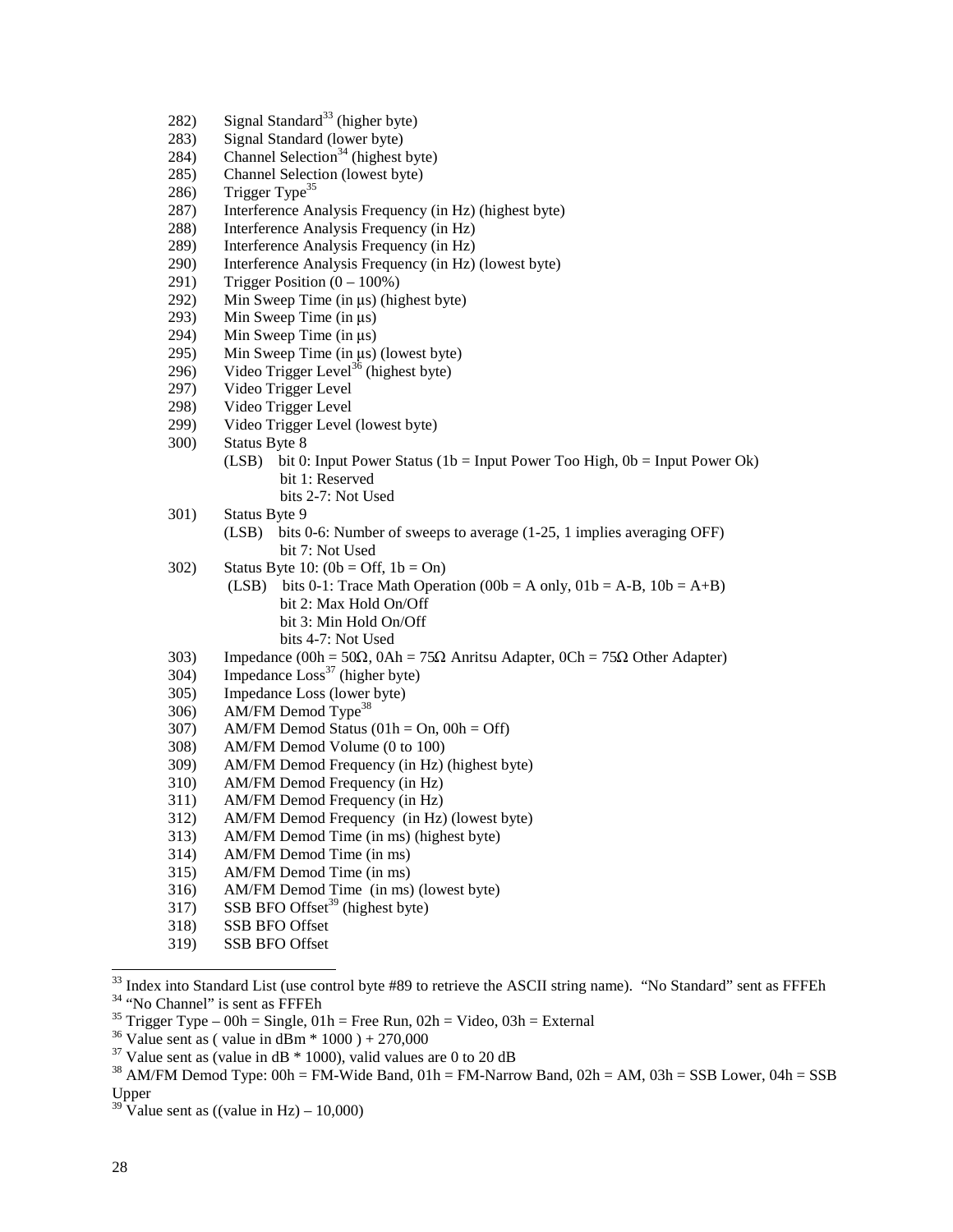- 320) SSB BFO Offset (lowest byte)
- $321)$  Frequency Scale Factor<sup>40</sup> (higher byte)
- 322) Frequency Scale Factor (lower byte)
- 323) Frequency Range Minimum<sup>41</sup> (highest byte)
- 324) Frequency Range Minimum
- 325) Frequency Range Minimum
- 326) Frequency Range Minimum (lowest byte)
- 327) Frequency Range Maximum<sup>42</sup> (highest byte)
- 328) Frequency Range Maximum
- 329) Frequency Range Maximum
- 330) Frequency Range Maximum (lowest byte)
- 331) Marker Type<sup>43</sup>
- 332-355) Signal Standard Name, 24bytes of ASCII
- 356-400) Not Used

#### For Power Meter Mode (Both option 5 and narrow band):

- 26) Power Meter Start Freq (highest byte)
- 27) Power Meter Start Freq
- 28) Power Meter Start Freq
- 29) Power Meter Start Freq (lowest byte)
- 30) Power Meter Stop Freq (highest byte)
- 31) Power Meter Stop Freq
- 32) Power Meter Stop Freq
- 33) Power Meter Stop Freq (lowest byte)
- 34) Power Meter Center Freq (highest byte)
- 35) Power Meter Center Freq
- 36) Power Meter Center Freq
- 37) Power Meter Center Freq (lowest byte)
- 38) Power Meter Span Freq (highest byte)
- 39) Power Meter Span Freq
- 40) Power Meter Span Freq
- 41) Power Meter Span Freq (lowest byte)
- 42) Signal Standard<sup>44</sup> (higher byte)
- 43) Signal Standard (lower byte)
- 44) Channel Selection<sup>45</sup> (higher byte)
- 45) Channel Selection (lower byte)
- 46) Power Meter Offset (highest byte)
- 47) Power Meter Offset
- 48) Power Meter Offset
- 49) Power Meter Offset (lowest byte)
- 50) Power Meter Relative (highest byte)<sup>46</sup>
- 51) Power Meter Relative
- 52) Power Meter Relative
- 53) Power Meter Relative (lowest byte)
- 54) Power Meter Status (00h = Off,  $01h = On$ )
- 55) Power Meter Unit (00h = Watts,  $01h = dBm$ )
- 56) Power Meter Relative Status (00h = Off,  $01h = On$ )
- 57) Power Meter Offset Status (00h = Off, 01h = On)

- 41 Scaled by Frequency Scale Factor
- <sup>42</sup> Scaled by Frequency Scale Factor
- $43$  0 Regular Marker, 1 Noise Marker
- <sup>44</sup> Index into Standard List (use control byte #89 to retrieve the ASCII string name). "No Standard" sent as FFFEh
- <sup>45</sup> "No Channel" is sent as FFFEh

<sup>40</sup> In number of Hz

<sup>&</sup>lt;sup>46</sup> Value as ((value in dBm  $*$  1000) + 100)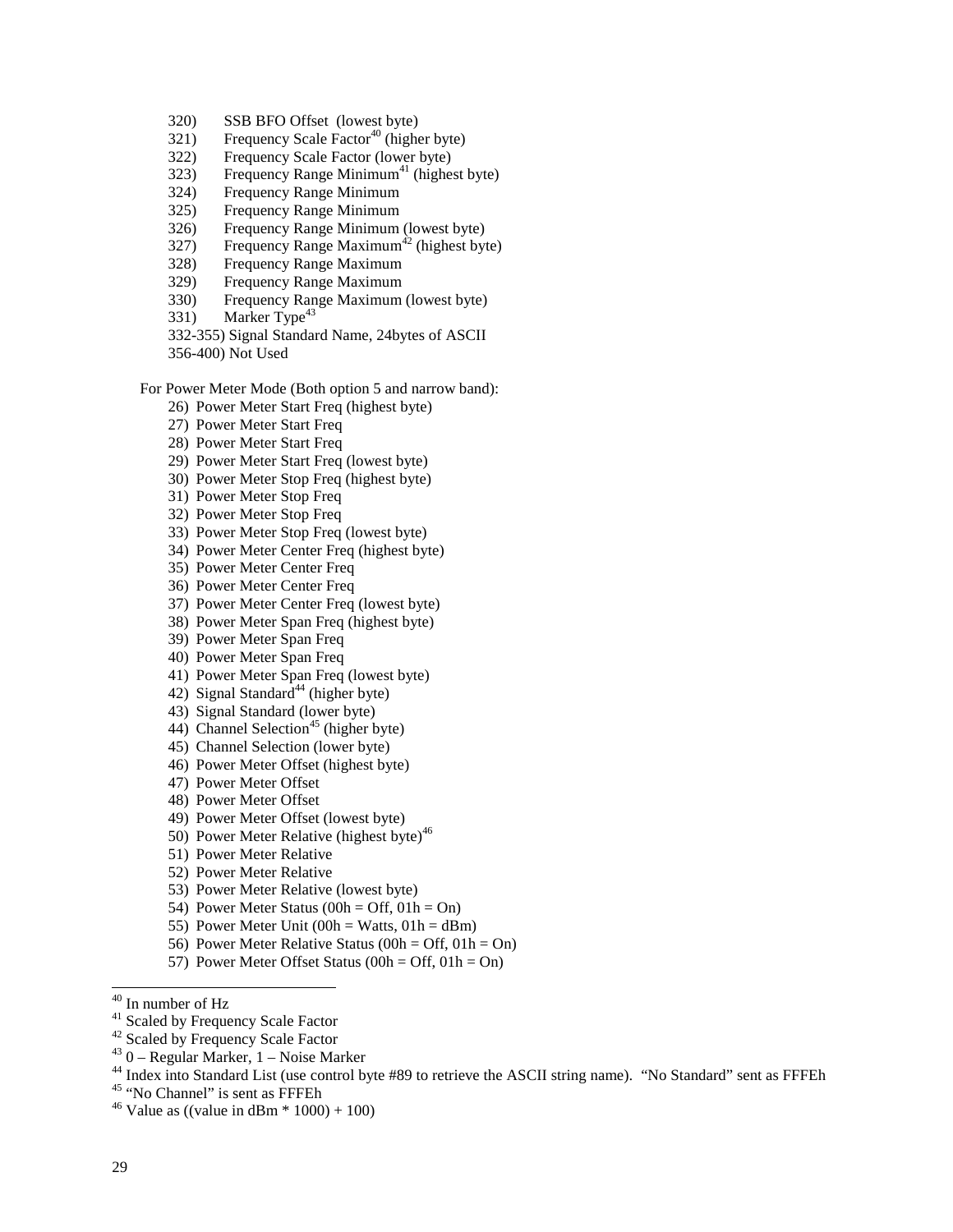- 58) Power Meter RMS Averaging Level (00h = Off,  $01h = Low$ ,  $02h = Medium$ ,  $03h = High$ )
- 59) Frequency Scale Factor<sup>47</sup> (higher byte)
- 60) Frequency Scale Factor (lower byte)
- 61) Frequency Range Minimum<sup>48</sup> (highest byte)
- 62) Frequency Range Minimum
- 63) Frequency Range Minimum
- 64) Frequency Range Minimum (lowest byte)
- 65) Frequency Range Maximum<sup>49</sup> (highest byte)
- 66) Frequency Range Maximum
- 67) Frequency Range Maximum
- 68) Frequency Range Maximum (lowest byte)
- 69) Zero Status (00h = Off,  $01h = On$ )
- 70) Zero Value<sup>50</sup> (highest byte)
- 71) Zero Value
- 72) Zero Value
- 73) Zero Value (lowest byte)
- 74-97) Signal Standard Name, 24 bytes of ASCII
- 98-120) Not Used
- For T1 Mode:
	- 26) T1 Receive Input (00h: Terminate, 01h: Bridged, 02h: Monitor)
	- 27) T1 Framing Mode (01h: ESF, 02h: D4SF)
	- 28) T1 Line Coding (01h: B8ZS, 02h: AMI)
	- 29) T1 Clock Source (00h: External, 01h: Internal)
	- 30) T1 Tx Level (01h: 0 dB, 02h: -7.5 dB, 03h: -15 dB)
	- 31) T1 Error Insert Type (00h: Frame Error, 01h: BPV, 02h: Bit Errors, 04h: RAI, 05h: AIS)
	- 32) T1 Loop Code (00h: CSU, 01h: NIU, 02h: User 1, 03h: User 2)
	- 33) T1 CRC Method (00h: ANSI CRC, 01h: Japanese CRC)
	- 34) T1 Loop Type (00h: In Band, 01h: Data Link)
	- 35) T1 Pattern (higher byte)
	- 36) T1 Pattern (lower byte) 01h: PRBS-9, 02h: PRBS-11, 03h: PRBS-15, 04h: PRBS-20(O.151), 05h: PRBS-20(O.153), 06h: PRBS-23, 07h: QRSS, 08h: 1 in 8, 09h: 2 in 8, 0Ah: 3 in 8, 0Bh: All Ones, 0Ch: All Zeros, 0Dh: T1-DALY, 0Eh: User Defined)
	- 37) T1 Pattern Invert Status (00h: Non-Inverted, 01h: Inverted)
	- 38) T1 Display Type (00h: Histogram, 01h: Raw Data)
	- 39) T1 Impedance
	- 40 55) First User Defined Loop Code Down (16 bytes)
	- 56 71) Second User Defined Loop Code Down (16 bytes)
	- 72 87) First User Defined Loop Code Up (16 bytes)
	- 88 103) Second User Defined Loop Code Up (16 bytes)
	- 104 135) User Defined Pattern (32 bytes)
	- 136) T1 1<sup>st</sup> User Defined Loop Up (highest byte)
	- 137) T1 1<sup>st</sup> User Defined Loop Up (lowest byte)
	- 138) T1  $2<sup>nd</sup>$  User Defined Loop Up (highest byte)
	- 139) T1 2<sup>nd</sup> User Defined Loop Up (lowest byte)
	- 140) T1 1<sup>st</sup> User Defined Loop Down (highest byte)
	- 141)  $T1$ <sup>st</sup> User Defined Loop Down (lowest byte)
	- 142) T1 2nd User Defined Loop Down (highest byte)
	- 143) T1 2nd User Defined Loop Down (lowest byte)
	- 144) T1 User Defined Pattern (highest byte)
	- 145) T1 User Defined Pattern

<sup>47</sup> In number of Hz

<sup>48</sup> Scaled by Frequency Scale Factor

<sup>49</sup> Scaled by Frequency Scale Factor

<sup>&</sup>lt;sup>50</sup> Value sent as ((value in dBm  $*$  1000) + 100)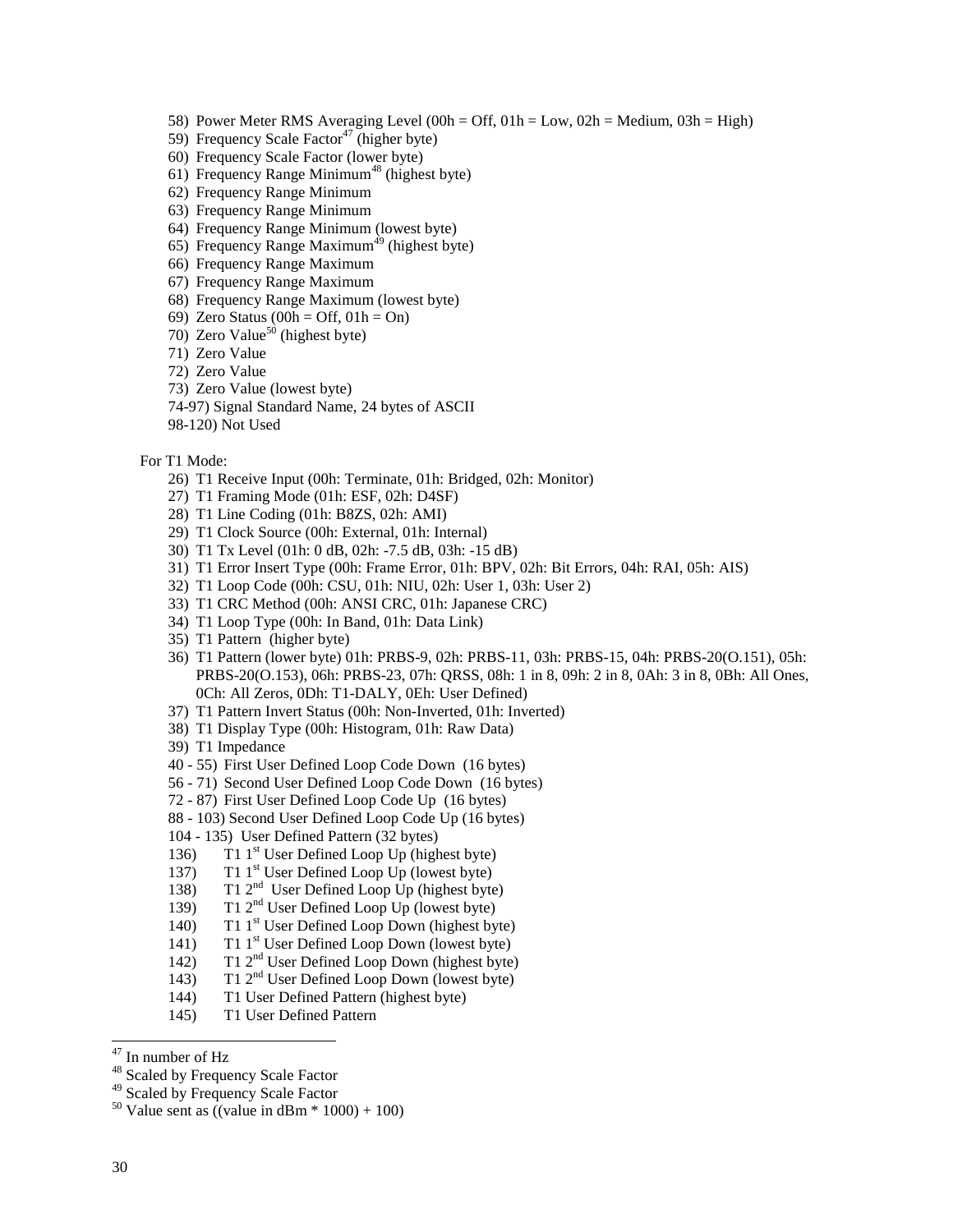- 146) T1 User Defined Pattern
- 147) T1 User Defined Pattern (lowest Byte)
- 148) T1 Bit Error Insert Value (1-1000) (highest byte)
- 149) T1 Bit Error Insert Value (lowest byte)
- 150) T1 Frame Error Insert Value (1-1000) (highest byte)
- 151) T1 Frame Error Insert Value (lowest byte)
- 152) T1 BPV Error Insert Value (1-1000) (highest byte)
- 153) T1 BPV Error Insert Value (lowest byte)
- 154) T1 Graph Resolution<sup>51</sup>
- 155) T1 Measurement Duration<sup>52</sup>
- 156) T1 Voltage Measurement Scale (00h: Vpp, 01h: dBdsx)
- 157) T1 Auto Framing Mode (00h: fixed framing, >00h: auto framing mode)
- (158 240) Not Used

For E1 Mode:

- 26) E1 Receive Input (00h: Terminate, 01h: Bridged, 02h: Monitor)
- 27) E1 Framing Mode (03h: PCM30, 04h: PCM30CRC, 05h: PCM31, 06h: PCM31CRC)
- 28) E1 Line Coding (02h: AMI, 03h: HDB3)
- 29) E1 Clock Source (00h: External, 01h: Internal)
- 30) E1 Tx Level
- 31) E1 Error Insert Type (00h: Frame Error, 01h: BPV, 02h: Bit Errors, 04h: RAI, 05h: AIS)
- 32) E1 Loop Code
- 33) E1 CRC Method
- 34) E1 Loop Type
- 35) E1 Pattern (highest byte)
- 36) E1 Pattern (lowest byte) (01h: PRBS-9, 02h: PRBS-11, 03h: PRBS-15, 04h: PRBS-20(O.151), 05h: PRBS-20(O.153), 06h: PRBS-23, 07h: QRSS, 08h: 1 in 8, 09h: 2 in 8, 0Ah: 3 in 8, 0Bh: All Ones, 0Ch: All Zeros, 0Dh: T1-DALY, 0Eh: User Defined)
- 37) E1 Pattern Invert (00h: Non-Inverted, 01h: Inverted)
- 38) E1 Display Type (00h: Histogram, 01h: Raw Data)
- 39) E1 Impedance (01h: 75  $\Omega$ , 02h: 120  $\Omega$ )
- 40 55) First User Defined Loop Code Down (16 bytes)
- 56 71) Second User Defined Loop Code Down (16 bytes)
- 72 87) First User Defined Loop Code Up (16 bytes)
- 88 103) Second User Defined Loop Code Up (16 bytes)
- 104 135) User Defined Pattern (32 bytes)
- 136) E1 1<sup>st</sup> User Defined Loop Up (highest byte)
- 137) E1  $1^{st}$  User Defined Loop Up (lowest byte)
- 138) E1  $2^{nd}$  User Defined Loop  $Up$  (highest byte)
- 139) E1  $2<sup>nd</sup>$  User Defined Loop Up (lowest byte)
- 140) E1  $1<sup>st</sup>$  User Defined Loop Down (highest byte)
- 141) E1  $1<sup>st</sup>$  User Defined Loop Down (lowest byte)
- 142) E1 2nd User Defined Loop Down (highest byte)
- 143) E1 2nd User Defined Loop Down (lowest byte)
- 144) E1 User Defined Pattern (highest byte)
- 145) E1 User Defined Pattern
- 146) E1 User Defined Pattern
- 147) E1 User Defined Pattern (lowest byte)
- 148) E1 Bit Error Insert Value (1-1000) (higher byte)
- 149) E1 Bit Error Insert Value (lower byte)
- 150) E1 Frame Error Insert Value (1-1000) (higher byte)

<sup>51</sup> Graph Resolution: 00h: Auto, 01h: 1 sec, 02h: 15 sec, 03h: 30 sec, 04h 45 sec, 05h 1 min, 06h: 15 min, 07h: 30 min, 08h: 45 min, 09h: 60 min

 $52$  Measurement Duration: 00h: Manual, 01h: 3 min, 02h: 15 min, 03h: 30 min, 04h: 1 hr, 05h: 3 hrs, 06h: 6 hrs, 07h: 12 hrs, 08h: 1 day, 09h: 2 days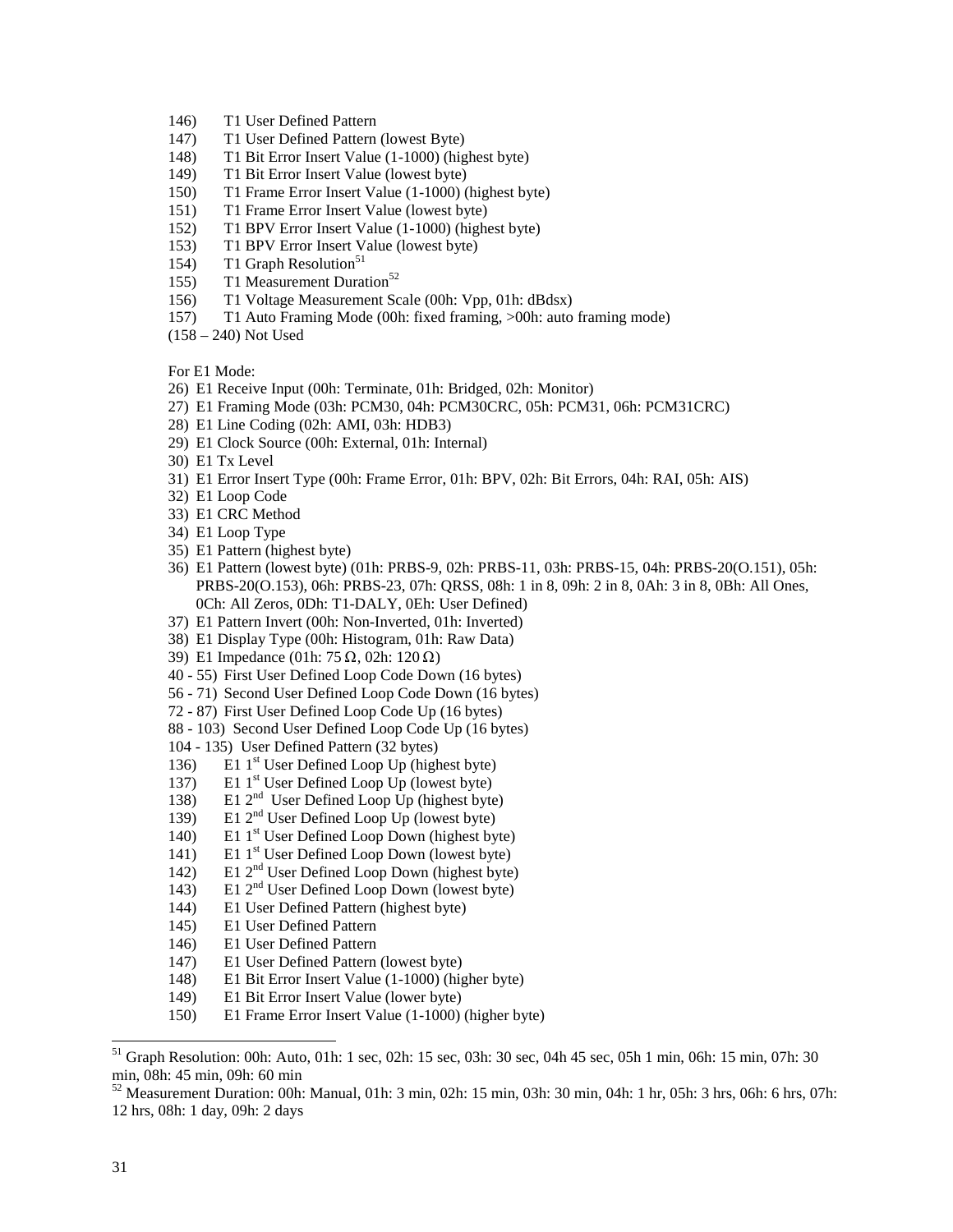- 151) E1 Frame Error Insert Value (lower byte)
- 152) E1 BPV Error Insert Value (1-1000) (higher byte)
- 153) E1 BPV Error Insert Value (lower byte)
- 154) E1 Graph Resolution<sup>53</sup>
- 155) E1 Measurement Duration<sup>54</sup>
- 156) E1 voltage measurement scale: 00h: Vpp, 01h: dBdsx
- 157-240) Not Used

#### **Select Printer Type – Control Byte #30 (1Eh)**

*Description:* Select Printer Type.

*Bytes to Follow:*1 byte

- 1) Printer ID
	- 0 Epson Stylus Models
	- 1 Epson LQ Models
	- 2 Citizen PN Models
	- 3 NEC Superscript Models
	- 4 NEC Silentwriter Models
	- 5 Seiko DPU 411, 414 Models
	- 6 Canon BJC 50
	- 7 Canon BJC 80
	- 8 Canon BJC 250
	- 9 Canon BJC 4400
	- 10 HP DJ 300 Series
	- 11 HP DJ 400 Series
	- 12 HP DJ 500 Series
	- 13 HP DJ 600 Series
	- 14 HP DJ 800 Series
	- 15 HP DJ 1120
	- 16 HP LJ 6L, 6P, 4000
	- 17 Epson Esc/P Compatible
	- 18 Epson Esc/P2 Compatible
	- 19 Epson Esc/P Raster Compatible
	- 20 HP PCL3 Compatible

*Cell Master Returns:* 1 byte 1) 255 (FFh) Operation Complete Byte

<sup>53</sup> Graph Resolution: 00h: Auto, 01h: 1 sec, 02h: 15 sec, 03h: 30 sec, 04h 45 sec, 05h 1 min, 06h: 15 min, 07h: 30 min, 08h: 45 min, 09h: 60 min

 $^{54}$  Measurement Duration: 00h: Manual, 01h: 3 min, 02h: 15 min, 03h: 30 min, 04h: 1 hr, 05h: 3 hrs, 06h: 6 hrs, 07h: 12 hrs, 08h: 1 day, 09h: 2 days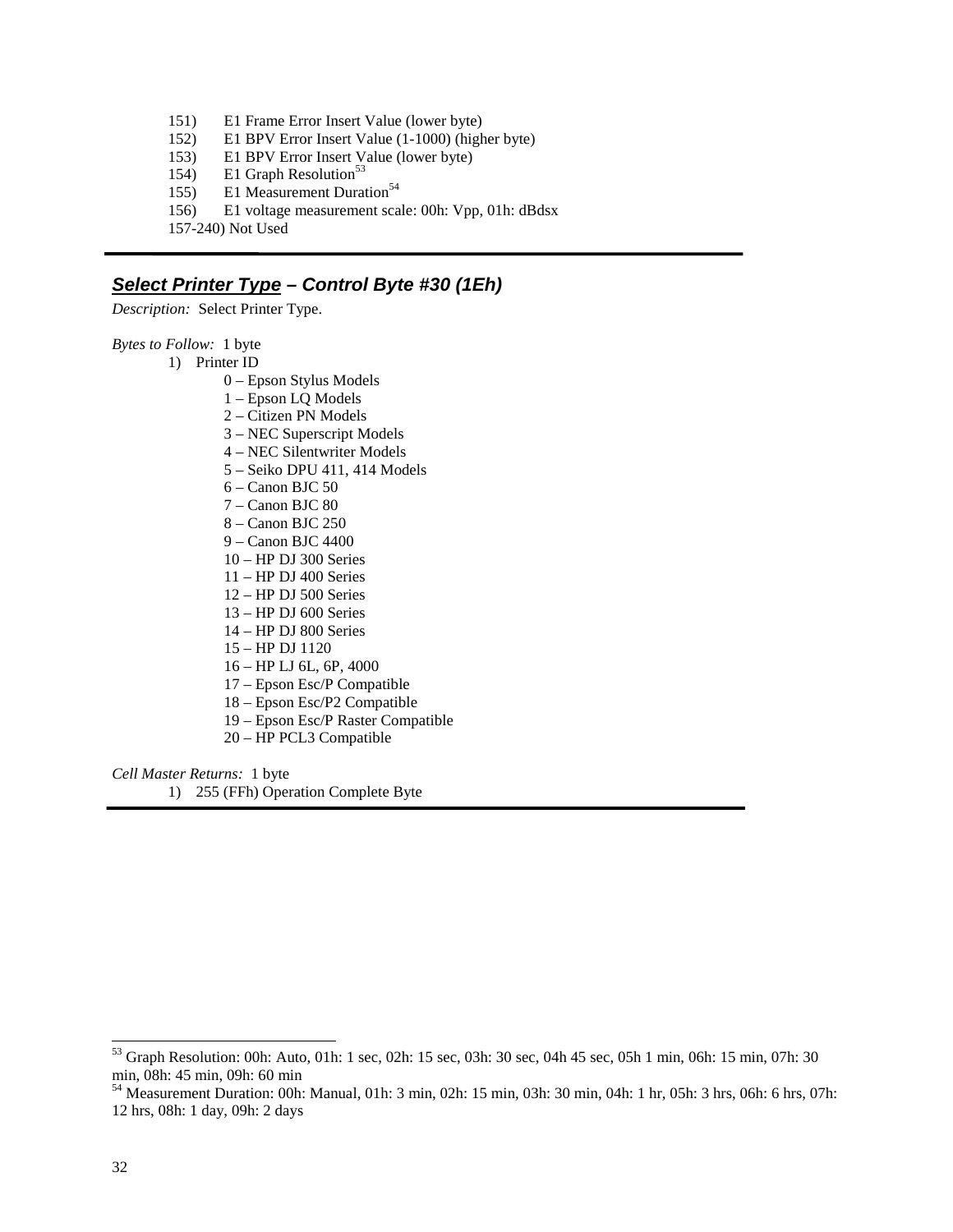## **Select DTF Windowing – Control Byte #31 (1Fh)**

*Description:* Select DTF Windowing Methods.

DTF windowing allows you to make a trade off between side lobe height and resolution.

#### *Bytes to Follow:* 1 byte

- 1) Windowing Method
	- $00h$  = Rectangular (finest resolution, highest side lobes)
	- $01h =$  Nominal Side Lobe (balance between resolution and side lobes)
	- 02h = Low Side Lobe
	- 03h = Minimum Side Lobe

*Cell Master Returns:* 1 byte

1) 255 (FFh) Operation Complete Byte 224 (E0h) Parameter Error: Invalid DTF Windowing Method

238 (EEh) Time-out Error

### **Set Cell Master VNA Trace Math – Control Byte #32 (20h)**

*Description:* Setup trace math operation and trace for VNA modes.

*Bytes to Follow:* 2 bytes 1) Trace Math Operation  $00h = \text{Off}$  $01h =$  Addition  $02h =$ Subtraction 2) Trace on which to Perform Math Operation (1 to 200)

*Cell Master Returns:* 1 byte

1) 255 (FFh) Operation Complete Byte

- 224 (E0h) Parameter Error: Invalid Trace Math Operation
- 238 (EEh) Time-out Error

## **Recall Sweep Trace – Control Byte #33 (21h)**

#### **This command is new to the MT8212A. Use it, instead of Control Byte #17, to access the new features.**

*Description:* Queries the Cell Master for sweep trace data.

NOTE: Before you can recall a sweep stored in non-volatile memory (trace numbers 1-200) you must build a trace table in the Cell Master's RAM. Use Control Byte #24 to build the trace table. Since the trace table exists in RAM, Control Byte #24 must be executed every time the Cell Master's power is cycled.

#### *Bytes to Follow:* 1 byte

 $0 =$  Last sweep trace before entering remote mode (sweep trace in RAM)

1- 200 = Specific saved sweep number (stored sweeps in Flash memory)

#### *Cell Master Returns:*

- 1-2) # of following bytes (total length 2)
- 3) Current Instrument Date Format<sup>55</sup>
- 4) Not Used
- 5-11) Model Number (7 bytes in ASCII)

-

 $\overline{a}$ 

 $^{55}$  00h = MM/DD/YYYY, 01h = DD/MM/YYYY, 02h = YYYY/MM/DD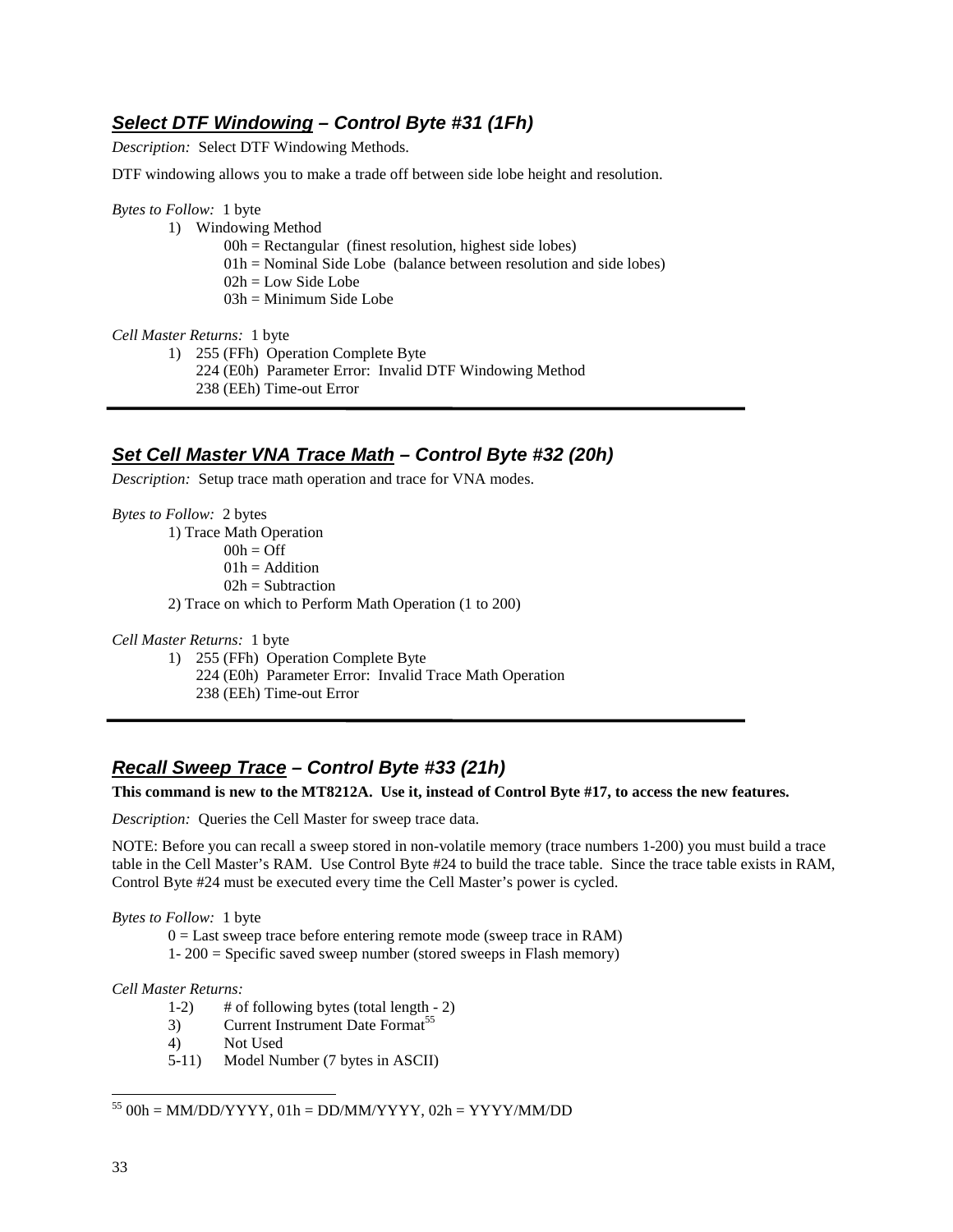- 12-15) Software Version (4 bytes ASCII)
- 16) Measurement Mode<sup>56</sup>
- 17-20) Time/Date (in Long Integer<sup>57</sup>)
- 21-30) Date in String Format (mm/dd/yyyy)
- 31-38) Time in String Format (hh:mm:ss)
- 39-54) Reference number stamp (16 bytes in ASCII)
- 55-56) # data points (130, 259 or 517 or 401 or 100)

#### For all "Cell Master VNA Modes" :

- 57) Start Frequency<sup>58</sup> (highest byte)
- 58) Start Frequency
- 59) Start Frequency
- 60) Start Frequency (lowest byte)
- 61) Stop Frequency (highest byte)
- 62) Stop Frequency
- 63) Stop Frequency
- 64) Stop Frequency (lowest byte)
- 65) Minimum Frequency Step Size (highest byte)
- 66) Minimum Frequency Step Size
- 67) Minimum Frequency Step Size
- 68) Minimum Frequency Step Size (lowest byte)
- 69) Scale Top<sup>59</sup> (highest byte)
- 70) Scale Top
- 71) Scale Top
- 72) Scale Top (lowest byte)
- 73) Scale Bottom (highest byte)
- 74) Scale Bottom
- 75) Scale Bottom
- 76) Scale Bottom (lowest byte)
- 77) Frequency Marker  $1^{60}$  (higher byte)
- 78) Frequency Marker 1 (lower byte)
- 79) Frequency Marker 2 (higher byte)
- 80) Frequency Marker 2 (lower byte)
- 81) Frequency Marker 3 (higher byte)
- 82) Frequency Marker 3 (lower byte)
- 83) Frequency Marker 4 (higher byte)
- 84) Frequency Marker 4 (lower byte)
- 85) Frequency Marker 5 (higher byte)
- 86) Frequency Marker 5 (lower byte)
- 87) Frequency Marker 6 (higher byte)
- 88) Frequency Marker 6 (lower byte)
- 89) Single Limit<sup>61</sup> (highest byte)
- 90) Single Limit
- 91) Single Limit
- 92) Single Limit (lowest byte)
- 93) Multiple Limit Segment # (1)
- 94) Multiple Limit Segment Status
- 95) Multiple Limit Start  $X^{62}$  (highest byte)

- <sup>57</sup> Time/Date long integer representation is in seconds since January 1, 1970
- <sup>58</sup> Frequency units are Hz

<sup>&</sup>lt;sup>56</sup> Refer to Control Byte #3 "Select Measurement Mode" for detailed value.

<sup>59</sup> See Control Byte #4 "Set Cell Master Scale" for data format

<sup>&</sup>lt;sup>60</sup> marker point = (# of data points - 1) \* ( marker freq - start freq ) / ( stop freq - start freq ) where # of data points can be found in bytes 55-56, start freq is in bytes 57-60, and stop freq is in bytes 61-64.

<sup>61</sup> See Control Byte #6 "Set Cell Master VNA Single Limit" for data format.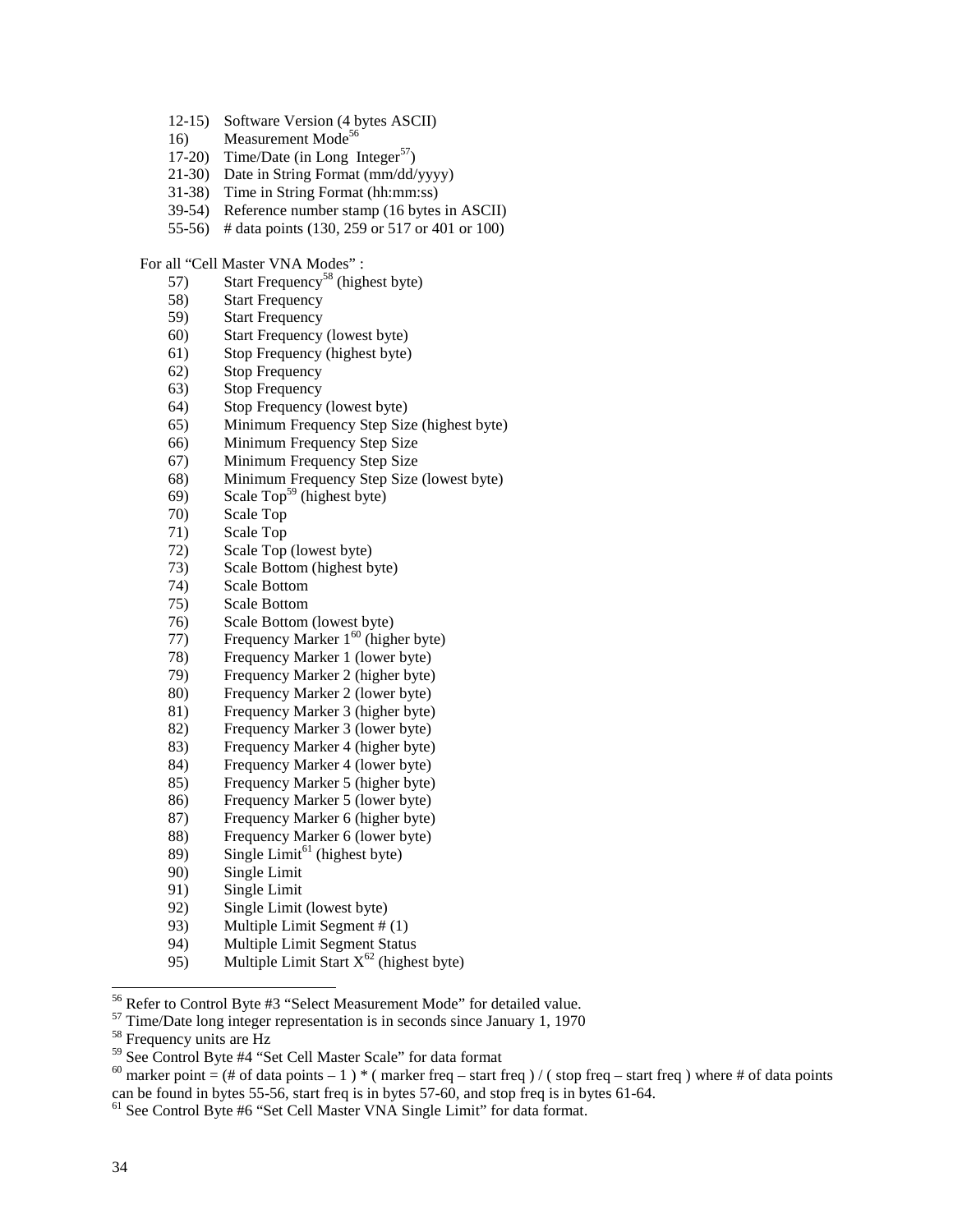96) Multiple Limit Start X 97) Multiple Limit Start X 98) Multiple Limit Start X (lowest byte) 99) Multiple Limit Start Y (higher byte) 100) Multiple Limit Start Y (lower byte) 101) Multiple Limit End X (highest byte) 102) Multiple Limit End X 103) Multiple Limit End X 104) Multiple Limit End X (lowest byte) 105) Multiple Limit End Y (higher byte) 106) Multiple Limit End Y (lower byte) 107–162) Repeat bytes 93-106 for segments 2-5 163) Start Distance<sup> $63$ </sup> (highest byte) 164)Start Distance 165)Start Distance 166)Start Distance (lowest byte) 167)Stop Distance (highest byte) 168)Stop Distance 169)Stop Distance 170)Stop Distance (lowest byte) 171)Distance Marker  $1^{64}$  (higher byte) 172)Distance Marker 1 (lower byte) 173)Distance Marker 2 (higher byte) 174)Distance Marker 2 (lower byte) 175)Distance Marker 3 (higher byte) 176)Distance Marker 3 (lower byte) 177)Distance Marker 4 (higher byte) 178)Distance Marker 4 (lower byte) 179)Distance Marker 5 (higher byte) 180)Distance Marker 5 (lower byte) 181)Distance Marker 6 (higher byte) 182)Distance Marker 6 (lower byte) 183)Relative Propagation Velocity<sup> $65$ </sup> (highest byte) 184)Relative Propagation Velocity 185)Relative Propagation Velocity 186)Relative Propagation Velocity (lowest byte)  $187)$ Cable Loss<sup>66</sup> (highest byte) 188)Cable Loss 189)Cable Loss 190)Cable Loss (lowest byte) 191)Average Cable  $\text{Loss}^{67}$  (highest byte) 192)Average Cable Loss 193)Average Cable Loss 194)Average Cable Loss (lowest byte) 195)Status Byte 1: ( $0b = \text{Off }$ ,  $1b = \text{On}$ ) (LSB) bit 0 : Marker 1 On/Off bit 1 : Marker 2 On/Off bit 2 : Marker 3 On/Off

62 See Control Byte #112 "Set Cell Master VNA Segmented Limit Lines" for data format.

 $63$  Distance data uses units  $1/100,000$ m (or feet)

<sup>&</sup>lt;sup>64</sup> Marker Point =  $($  # data points – 1  $)$  \*  $($  marker dist – start dist  $)/$   $($  stop dist – start dist  $)$ 

Where # of data points can be found in bytes 55-56, start dist is in bytes 163-166, and stop dist is in bytes 167-170. 65 Relative Propagation Velocity uses units 1/100,000

<sup>&</sup>lt;sup>66</sup> Cable Loss uses units  $1/100,000$  dB/m or  $1/100,000$  dB/ft.

 $67$  Average Cable Loss is dB  $*$  1000.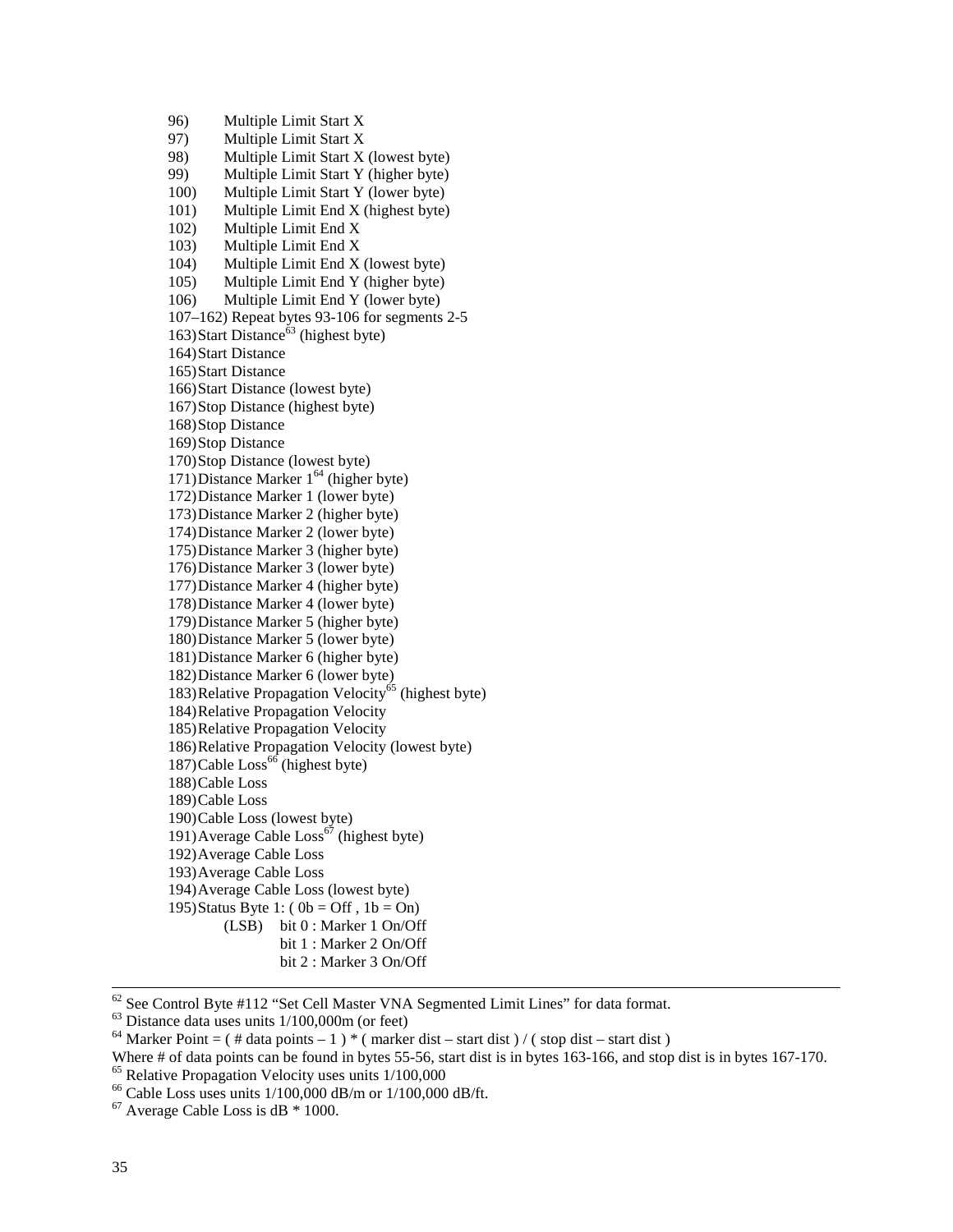bit 3 : Marker 4 On/Off bit 4 : Marker 5 On/Off bit 5 : Marker 6 On/Off bits 6-7 : Not Used 196)Status Byte 2:  $(0b = \text{Off}, 1b = \text{On})$  (LSB) bit 0 : Marker 2 Delta On/Off bit 1 : Marker 3 Delta On/Off bit 2 : Marker 4 Delta On/Off bits 3-7 : Not Used 197)Status Byte 3: ( $0b = \text{Off }$ ,  $1b = \text{On}$ ) (LSB) bit 0 : Single Limit On/Off bit 1: CW On/Off bit 2: Trace Math On/Off bits 3-5 : Not Used bit 6 : Limit Type (  $0b =$  Single; 1b = Multiple) bit 7 : Unit of Measurement (1b = Metric,  $0b =$  English) 198)Status Byte 4: (LSB) bit 0 - 1 : DTF Windowing Mode **bit:** 1 0 | | 0 0 - Rectangular (No Windowing) 0 1 - Nominal Side Lobe 1 0 - Low Side Lobe – 1 1 - Minimum Side Lobe bits  $2 - 7$ : Not Used 199)Status Byte 5 (Cal Status): 00h : Calibration Off 01h : Standard Calibration On 02h : InstaCal Calibration On 03h : Standard FlexCal On 04h : InstaCal FlexCal On 200) VNA Signal Standard<sup>68</sup> (higher byte) 201)VNA Signal Standard (lower byte) 202-205) GPS Position – Latitude (long integer) $^{69}$ 206-209) GPS Position – Longitude (long integer) 210-211) GPS Position – Altitude (short integer) 212) Signal Standard Link Type<sup>70</sup> 213-236) Signal Standard Name, 24 bytes in ASCII 237-257) Cable Name, 21 bytes in ASCII 258-324) Not Used 325-1364) Sweep Data  $(130 \text{ points} * 8 \text{ bytes} / \text{point} = 1040 \text{ bytes})$  $325-2396$  Sweep Data (259 points  $* 8$  bytes/point = 2072 bytes) 325-4460) Sweep Data  $(517 \text{ points} * 8 \text{ bytes} / \text{point} = 4136 \text{ bytes})$  8 bytes for each data point 1. gamma<sup>71</sup> (highest byte) 2. gamma 3. gamma 4. gamma (lowest byte) 5. phase<sup>72</sup> (highest byte)

<sup>&</sup>lt;sup>68</sup> Index into Standard List (use control byte #89 to retrieve the ASCII string name). "No Standard" sent as FFFEh  $69$  Signed long integer is used to represent latitude and longitude. Positive latitude means North hemisphere, negative latitude means South hemisphere; Positive longitude means East hemisphere, negative longitude means West hemisphere. Degree = int(abs(value)/1,000,000); Minute = (float)(abs(value)%1,000,000)/10,000

 $70$  1 – Uplink, 2 – Downlink, 3 – Both, 0 – Invalid Link

 $71$  Gamma data uses  $1/10,000$  units.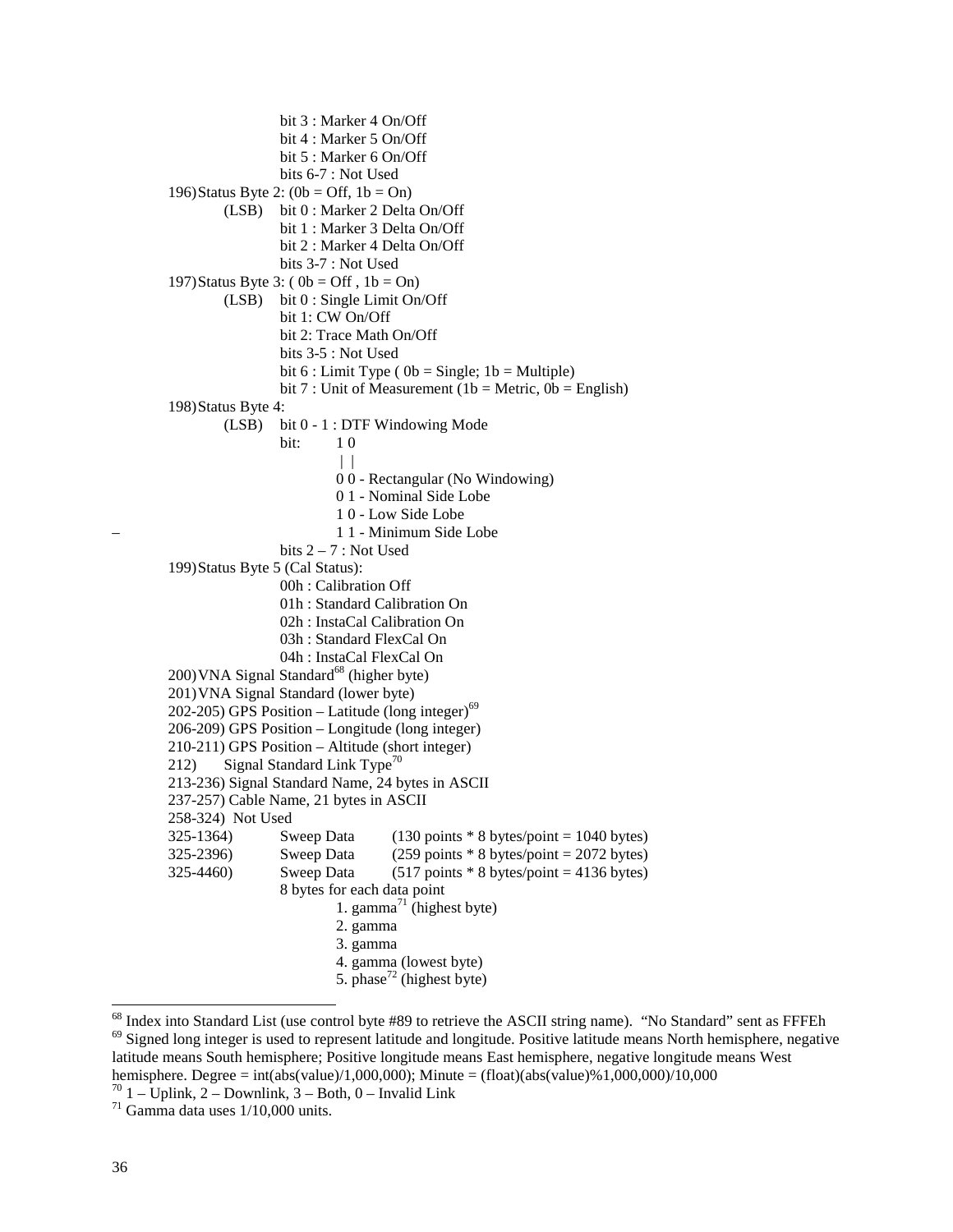- 6. phase
- 7. phase
- 8. phase (lowest byte)

*Notes:* 

return  $loss = -20*(\log(gamma) / \log(10))$  $VSWR = (1+gamma)/(1-gamma)$ phase compares the reflected to the incident (reference)

For Spectrum Analyzer Mode:

- $57$ ) Start Frequency<sup>73</sup> (highest byte)
- 58) Start Frequency<br>59) Start Frequency
- **Start Frequency**
- 60) Start Frequency (lowest byte)
- 61) Stop Frequency (highest byte)
- 62) Stop Frequency
- 63) Stop Frequency
- 64) Stop Frequency (lowest byte)
- 65) Center Frequency (highest byte)
- 66) Center Frequency
- 67) Center Frequency
- 68) Center Frequency (lowest byte)
- 69) Frequency Span (highest byte)
- 70) Frequency Span
- 71) Frequency Span
- 72) Frequency Span (lowest byte)
- 73) Minimum Frequency Step Size (highest byte)
- 74) Minimum Frequency Step Size
- 75) Minimum Frequency Step Size
- 76) Minimum Frequency Step Size (lowest byte)
- 77) Ref Level<sup>74</sup> (highest byte)
- 78) Ref Level
- 79) Ref Level
- 80) Ref Level (lowest byte)
- 81) Scale per div<sup>75</sup> (highest byte)
- 82) Scale per div<br>83) Scale per div
- Scale per div
- 84) Scale per div (lowest byte)
- 85) Frequency Marker  $1^{76}$  (higher byte)
- 86) Frequency Marker 1 (lower byte)
- 87) Frequency Marker 2 (higher byte)
- 88) Frequency Marker 2 (lower byte)
- 89) Frequency Marker 3 (higher byte)
- 90) Frequency Marker 3 (lower byte)
- 91) Frequency Marker 4 (higher byte)
- 92) Frequency Marker 4 (lower byte)
- 93) Frequency Marker 5 (higher byte)
- 94) Frequency Marker 5 (lower byte)
- 95) Frequency Marker 6 (higher byte)
- 96) Frequency Marker 6 (lower byte)

 $72$  Phase data uses  $1/10$  degree unit.

<sup>73</sup> Frequency in Hz

<sup>&</sup>lt;sup>74</sup> Value sent as ( Value in dBm  $*$  1000 ) + 270,000

 $^{75}$  Value sent as (Value  $*$  1000)

<sup>&</sup>lt;sup>76</sup> Value sent as data point on display. Freq = (Point \* Span / (Total Data Points - 1)) + Start Freq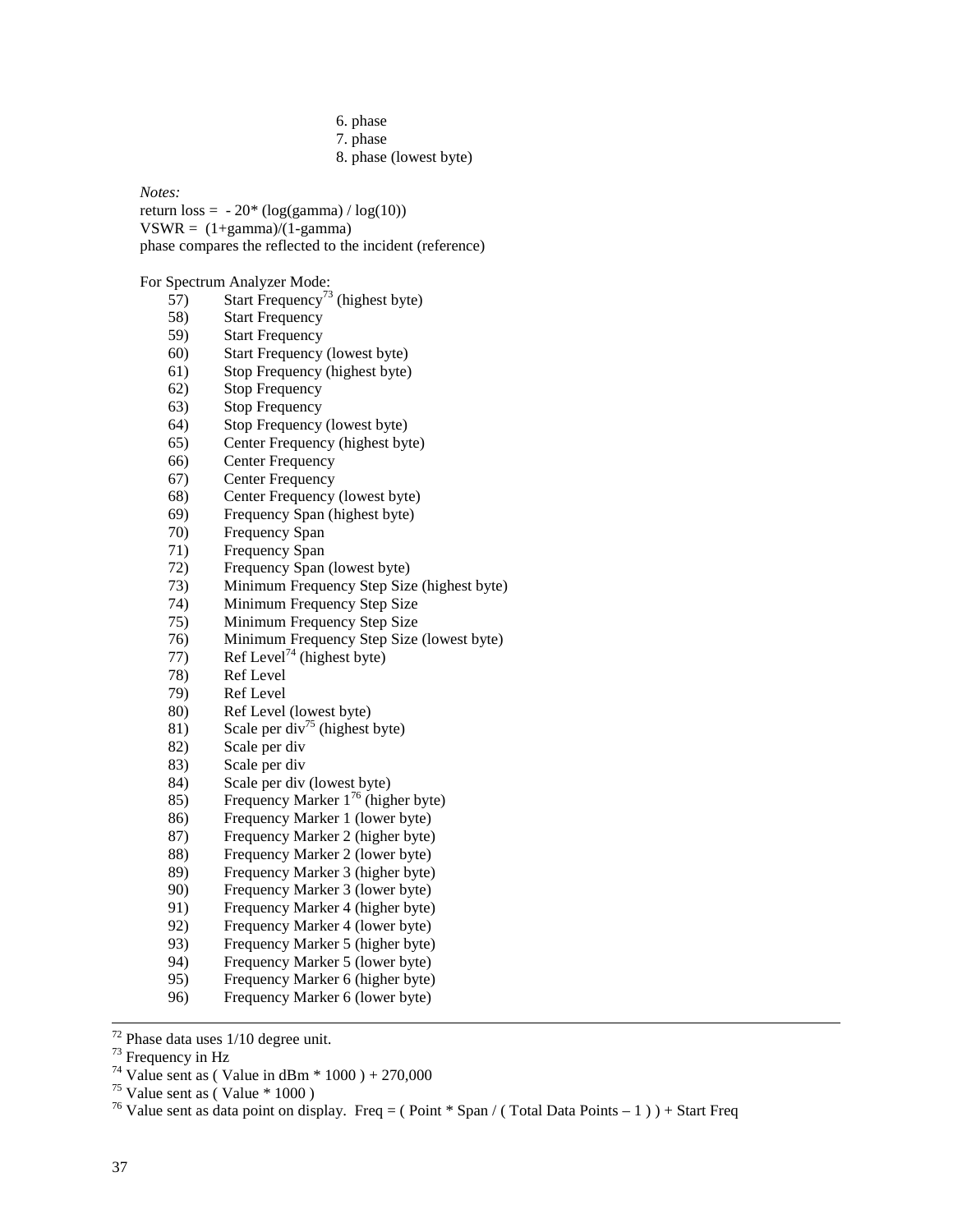- 97) Single Limit<sup>77</sup> (highest byte)
- 98) Single Limit
- 99) Single Limit
- 100) Single Limit (lowest byte)
- 101) Multiple Upper Limit 1 Start X (Frequency in Hz) (highest byte)
- 102) Multiple Upper Limit 1 Start X (Frequency in Hz)
- 103) Multiple Upper Limit 1 Start X (Frequency in Hz)
- 104) Multiple Upper Limit 1 Start X (Frequency in Hz) (lowest byte)
- 105) Multiple Upper Limit 1 Start Y (Power Level<sup>78</sup>) (highest byte)
- 106) Multiple Upper Limit 1 Start Y (Power Level)
- 107) Multiple Upper Limit 1 Start Y (Power Level)
- 108) Multiple Upper Limit 1 Start Y (Power Level) (lowest byte)
- 109) Multiple Upper Limit 1 End X (Frequency in Hz) (highest byte)
- 110) Multiple Upper Limit 1 End X (Frequency in Hz)
- 111) Multiple Upper Limit 1 End X (Frequency in Hz)
- 112) Multiple Upper Limit 1 End X (Frequency in Hz) (lowest byte)
- 113) Multiple Upper Limit 1 End Y (Power Level) (highest byte)
- 114) Multiple Upper Limit 1 End Y (Power Level)
- 115) Multiple Upper Limit 1 End Y (Power Level)
- 116) Multiple Upper Limit 1 End Y (Power Level) (lowest byte)

117-260) Multiple Upper Limits 2-5, Multiple Lower Limits 1-5 (see bytes 101-116 for format)

- 261) RBW Setting (Frequency in Hz) (highest byte)
- 262) RBW Setting (Frequency in Hz)
- 263) RBW Setting (Frequency in Hz)
- 264) RBW Setting (Frequency in Hz) (lowest byte)
- 265) VBW Setting (Frequency in Hz) (highest byte)
- 266) VBW Setting (Frequency in Hz)
- 267) VBW Setting (Frequency in Hz)
- 268) VBW Setting (Frequency in Hz) (lowest byte)
- 269) OCC BW Method (0b = % of power,  $1b = dB$  down)
- 270) OCC BW % Value<sup>7</sup>
- 271) OCC BW dBc  $80$
- $272)$  Attenuation<sup>81</sup> (highest byte)
- 273) Attenuation
- 274) Attenuation
- 275) Attenuation (lowest byte)
- 276-291)Antenna Name(16 bytes in ASCII)
- 292) Status Byte 1:  $(0b = Off, 1b = On)$ 
	- (LSB) bit 0 : Marker 1 On/Off
		- bit 1 : Marker 2 On/Off
			- bit 2 : Marker 3 On/Off
			- bit 3 : Marker 4 On/Off
			- bit 4 : Marker 5 On/Off
			- bit 5 : Marker 6 On/Off
		- bits 6-7: Not Used
- 293) Status Byte 2:  $(0b = \text{Off}, 1b = \text{On})$ 
	- (LSB) bit 0 : Not Used
		- bit 1 : Marker 2 Delta On/Off
		- bit 2 : Marker 3 Delta On/Off
		- bit 3 : Marker 4 Delta On/Off

 $80$  dBc value  $0 - 120$  dBc

 $\overline{a}$ 

<sup>&</sup>lt;sup>77</sup> Value sent as ( Value in dBm  $*$  1000 ) + 270,000

<sup>&</sup>lt;sup>78</sup> Value sent as ( value in dBm  $*$  1000 ) + 270,000

 $79\%$  value is 0-99

 $81$  Value sent as (value in dB  $*$  1000)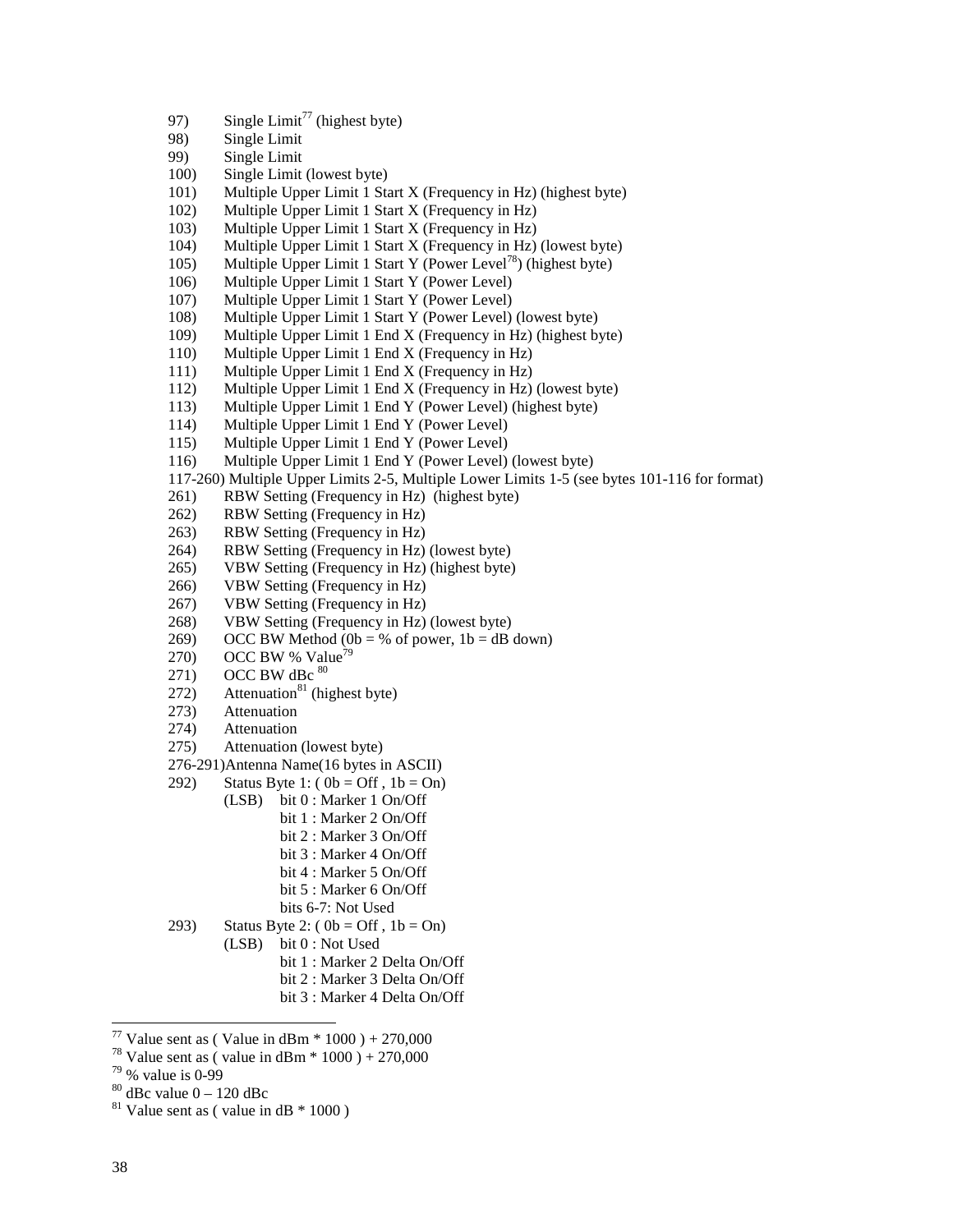- bit 4 : Pre Amp Mode ( $0b$  = Manual,  $1b$  = Auto)
- bit 5 : Pre Amp Status On/Off
- bit 6 : Dynamic Attenuation On/Off
- bit 7: Normalization ON/OFF (MS2711D only)
- 294) Status Byte 3:  $(0b = \text{Off}, 1b = \text{On})$ 
	- (LSB) bit 0 : Antenna Factor Correction On/Off
	- bits 1-2 : Detection alg (00b = pos. peak  $01b = RMS$  average  $10b = neg$ . peak  $11b =$
	- sampling mode)
		- bits 3-4 : Amplitude Units (Log)  $(00b = dBm 01b = dBv 10b = dBmV 11b = dBuV)$ 
			- $(Linear) (00b = Watts 01b = Volts)$
		- bit 5 : Channel Power On/Off
		- bit 6 : Adjacent Channel Power On/Off
		- bit 7 : Units Type  $(0b = Log 1b = Linear)$
- 295) Status Byte  $4^{82}$ 
	- $(0b = Off/Beep \text{ if } data \text{ is } BELOW \text{ line}, 1b = On/Beep \text{ if } data \text{ is } ABOVE \text{ line})$
	- (LSB) bit  $0:$  Limit Type (0b = Single, 1b = Multiple)
		- bit 1 : Not Used
			- bit 2 : Single Limit On/Off
			- bit 3 : Single Limit Beep Level ABOVE/BELOW
			- bit 4 : Multiple Limit Upper Segment 1 Status On/Off
			- bit 5 : Multiple Limit Upper Segment 1 Beep Level ABOVE/BELOW<sup>83</sup>
			- bit 6 : Multiple Limit Upper Segment 2 Status On/Off
		- bit 7 : Multiple Limit Upper Segment 2 Beep Level ABOVE/BELOW
- 296) Status Byte 5
	- $(0b = Off/Bee$  if data is below line,  $1b = On/Bee$  if data is above line)
	- (LSB) bit 0 : Multiple Limit Upper Segment 3 Status On/Off
		- bit 1 : Multiple Limit Upper Segment 3 Beep Level ABOVE/BELOW
		- bit 2 : Multiple Limit Upper Segment 4 Status On/Off
		- bit 3 : Multiple Limit Upper Segment 4 Beep Level ABOVE/BELOW
		- bit 4 : Multiple Limit Upper Segment 5 Status On/Off
		- bit 5 : Multiple Limit Upper Segment 5 Beep Level ABOVE/BELOW
		- bit 6 : Multiple Limit Lower Segment 1 Status On/Off
		- bit 7 : Multiple Limit Lower Segment 1 Beep Level ABOVE/BELOW<sup>84</sup>
- 297) Status Byte 6

 $(0b = Off/Beep \text{ if data is } BELOW \text{ line}, 1b = On/Beep \text{ if data is } ABOVE \text{ line})$ 

- (LSB) bit 0 : Multiple Limit Lower Segment 2 Status On/Off
	- bit 1 : Multiple Limit Lower Segment 2 Beep Level ABOVE/BELOW
		- bit 2 : Multiple Limit Lower Segment 3 Status On/Off
		- bit 3 : Multiple Limit Lower Segment 3 Beep Level ABOVE/BELOW
		- bit 4 : Multiple Limit Lower Segment 4 Status On/Off
		- bit 5 : Multiple Limit Lower Segment 4 Beep Level ABOVE/BELOW
		- bit 6 : Multiple Limit Lower Segment 5 Status On/Off
		- bit 7 : Multiple Limit Lower Segment 5 Beep Level ABOVE/BELOW
- 298)Status Byte 7
	- (LSB) bits 0-6: Number of sweeps to average (1-25, 1 implies averaging OFF) bit 7: Not Used
- 299)Reference Level Offset <sup>85</sup>(highest byte)
- 300)Reference Level Offset
- 301)Reference Level Offset
- 302)Reference Level Offset (lowest byte)

<sup>&</sup>lt;sup>82</sup> For bits 2, 1 and 0 ("X" is "don't care): 0X0=no limit, 1X0=single limit, 0X1=multiple limit, 1X1=multiple limit.

 $83$  Upper limits always trigger an error beep if data is ABOVE the limit segment, for example, this bit is always 1b.

<sup>&</sup>lt;sup>84</sup> LOWER limits always trigger an error beep if data is BELOW the limit segment, for example, this bit is always  $0<sub>b</sub>$ 

<sup>&</sup>lt;sup>85</sup> Value sent as ( value in dBm  $*$  1000 ) + 270,000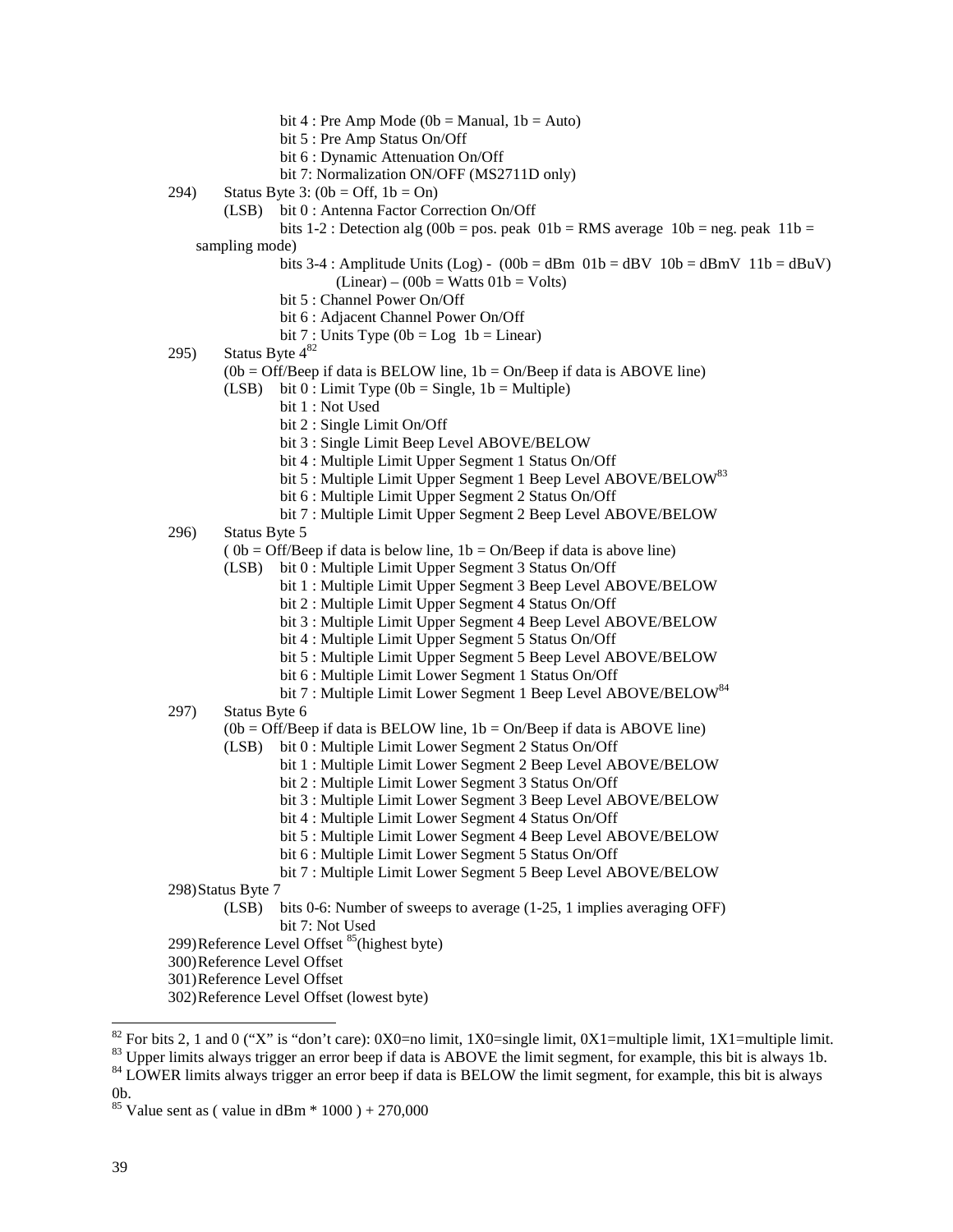303)External Reference Frequency 86  $304)$ Signal Standard<sup>87</sup> (highest byte) 305)Signal Standard (lowest byte) 306)Channel Selection<sup>88</sup> (highest byte) 307)Channel Selection (lowest byte) 308) Interference Analysis Cellular Standard<sup>89</sup> 309)Interference Analysis Estimated Bandwidth (highest byte) 310)Interference Analysis Estimated Bandwidth 311)Interference Analysis Estimated Bandwidth 312)Interference Analysis Estimated Bandwidth (lowest byte) 313)Interference Analysis Frequency (in Hz) (highest byte) 314)Interference Analysis Frequency (in Hz) 315)Interference Analysis Frequency (in Hz) 316)Interference Analysis Frequency (in Hz) (lowest byte) 317-320) Reserved 321) Trigger Type $90$ 322) Trigger Position  $(0 - 100\%)$  $323$ )Min Sweep Time (in  $\mu$ s) (highest byte)  $324$ )Min Sweep Time (in  $\mu s$ )  $325$ )Min Sweep Time (in  $\mu s$ )  $326$ )Min Sweep Time (in  $\mu s$ ) (lowest byte)  $327$ ) Video Trigger Level<sup>91</sup> (highest byte) 328)Video Trigger Level 329)Video Trigger Level 330)Video Trigger Level (lowest byte)  $331)$ Status Byte 8 (0b = Off, 1b = On) (LSB) bits 0-1: Trace Math Operation (00b = A only,  $01b = A-B$ ,  $10b = A+B$ ) bit 2: Max Hold On/Off bit 3: Min Hold On/Off bit 4: Transmission Mode Calibration On/Off (Option 21 Only) bit 5: Bias Tee On/Off (Option 10, MS2711D Only) bit 6: Occupied BW Measurement On/Off bit 7: Not Used 332)Impedance (00h =  $50\Omega$ , 0Ah =  $75\Omega$  Anritsu Adapter, 0Ch =  $75\Omega$  Other Adapter)  $333)$ Impedance  $\text{Loss}^{92}$  (higher byte) 334)Impedance Loss (lower byte)  $335)$ Frequency Scale Factor<sup>93</sup> (higher byte) 336)Frequency Scale Factor (lower byte)  $337$ )Frequency Range Minimum<sup>94</sup> (highest byte) 338)Frequency Range Minimum 339)Frequency Range Minimum 340)Frequency Range Minimum (lowest byte) 341)Frequency Range Maximum<sup>95</sup> (highest byte) 342)Frequency Range Maximum  $86$  1 byte in MHz (i.e.  $20 = 20$ MHz) <sup>87</sup> Index into Standard List (use control byte #89 to retrieve the ASCII string name). "No Standard" sent as FFFEh

<sup>88 &</sup>quot;No Channel" is sent as FFFEh

 $89$  4 Standards – 00h = 1250KHZ CDMA, 01h = GSM, 02h = TDMA, 03h = AMPS, 04h = Unknown FFh =

Interference Analysis Measurement OFF

<sup>&</sup>lt;sup>90</sup> Trigger Type – 00h = Single, 01h = Free Run, 02h = Video, 03h = External

<sup>&</sup>lt;sup>91</sup> Value sent as ( value in dBm  $*$  1000 ) + 270,000

 $92$  Value sent as (value in dB  $*$  1000), valid values are 0 to 20 dB

<sup>93</sup> In number of Hz

<sup>&</sup>lt;sup>94</sup> Scaled by Frequency Scale Factor

<sup>&</sup>lt;sup>95</sup> Scaled by Frequency Scale Factor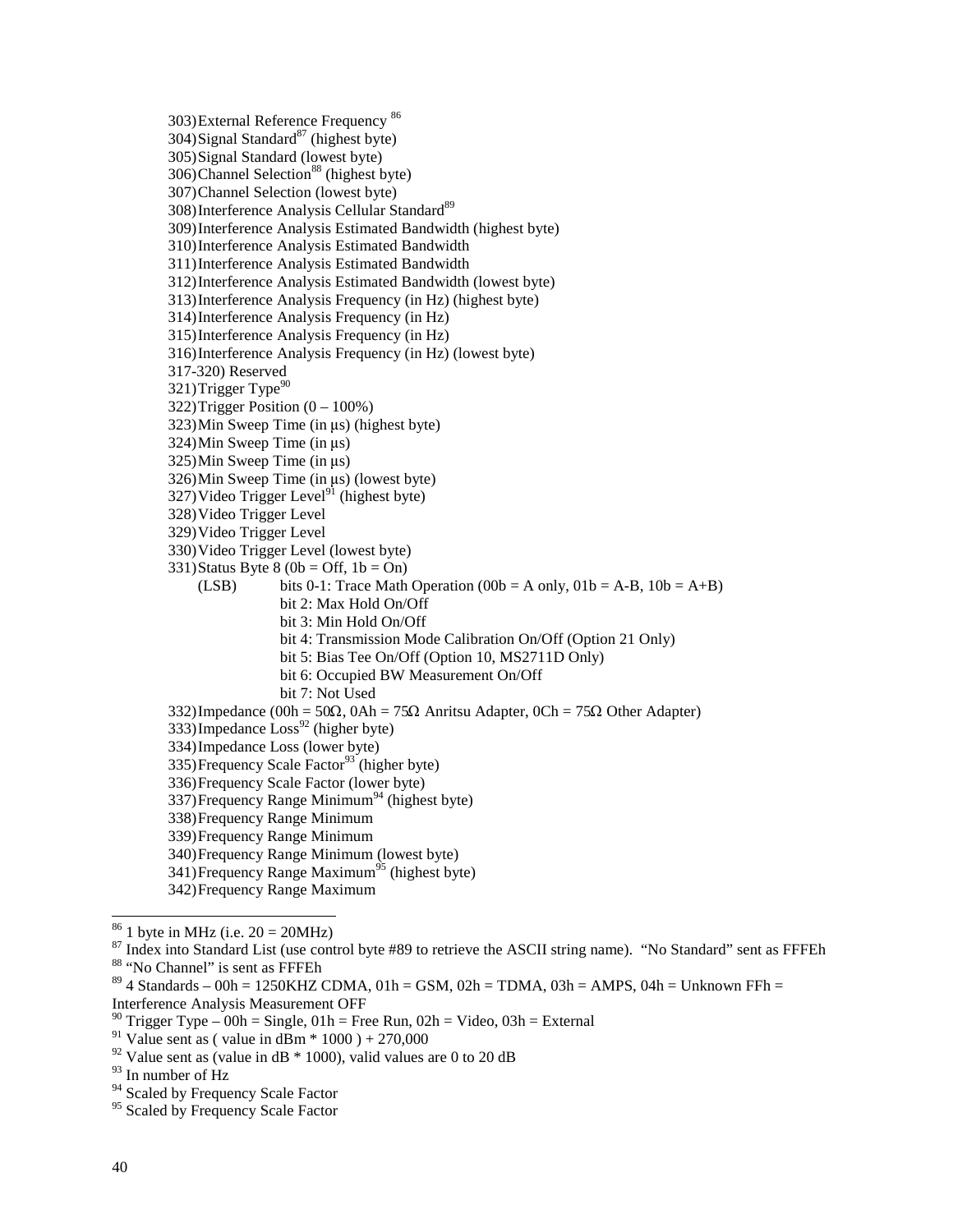343)Frequency Range Maximum

344)Frequency Range Maximum (lowest byte)

345)Linked Trace Number (1-200)

- $346$ )Status Byte 9 (0b = Off, 1b = On)
- (LSB) bit 0: C/I Measurement On/Off bits 1-3: C/I Carrier Trace/Signal Type<sup>96</sup> bits 4-7: Not Used

347)C/I Calculated Power<sup>97</sup> (Carrier or Interference – NB FHSS<sup>98</sup>) (highest byte)

348)C/I Calculated Power (Carrier or Interference – NB FHSS)

349)C/I Calculated Power (Carrier or Interference – NB FHSS)

350)C/I Calculated Power (Carrier or Interference – NB FHSS) (lowest byte)

 $351)$ C/I Calculated Power<sup>99</sup> (Interference – WB FHSS<sup>100</sup>) (highest byte)

- 352)C/I Calculated Power (Interference WB FHSS)
- 353)C/I Calculated Power (Interference WB FHSS)

354)C/I Calculated Power (Interference – WB FHSS) (lowest byte)

355)C/I Calculated Power  $^{101}$  (Interference – Broadband<sup>102</sup>) (highest byte)

356)C/I Calculated Power (Interference – Broadband)

357)C/I Calculated Power (Interference – Broadband)

358)C/I Calculated Power (Interference – Broadband) (lowest byte)

359) Occupied Bandwidth Power(Highest Byte)<sup>103</sup>

360)Occupied Bandwidth Power

361)Occupied Bandwidth Power

362)Occupied Bandwidth Power (Lowest Byte)

363) Marker Type<sup>104</sup>

364-367) GPS Position – Latitude (long integer)<sup>105</sup>

368-371) GPS Position – Longitude (long integer)

372-373) GPS Position – Altitude (short integer)

 $374$ )Signal Standard Link Type<sup>106</sup>

375-398) Signal Standard Name, 24 bytes in ASCII

399) Measure Offset Status

400-431) Not Used

432-2035) Sweep Data  $(401 \text{ points} * 4 \text{ bytes} / \text{point} = 1604 \text{ bytes})$ 

4 bytes for each data point

1.  $dBm^{107}$  (highest byte)

- 2. dBm 3. dBm
- 
- 4. dBm (lowest byte)

 $^{96}$  000b = Carrier – NB FHSS, 001b = Carrier – WB FHSS, 010b = Carrier – Broadband, 111b = Interference <sup>97</sup> Value sent as ( value in dBm  $*$  1000 ) + 270,000

<sup>&</sup>lt;sup>98</sup> If Status Byte 9, bytes 1-3 equal 111b, then value will be calculated power for the Interference as a NB FHSS signal. Otherwise, these bytes represent the calculated Carrier power.

<sup>&</sup>lt;sup>99</sup> Value sent as ( value in dBm  $*$  1000 ) + 270,000

 $100$  If Status Byte 9, bytes 1-3 equal 111b, then value will be calculated power for the Interference as a WB FHSS signal. Otherwise, these bytes should be ignored.<br><sup>101</sup> Value sent as (value in dBm  $*$  1000) + 270,000

 $102$  If Status Byte 9, bytes 1-3 equal 111b, then value will be calculated power for the Interference as a Broadband signal. Otherwise, these bytes should be ignored.<br><sup>103</sup> If Method is % of power then the value is db Down \* 1000. If the method is db down, then the value is %

 $1040 -$  Regular Marker, 1 – Noise Marker<br> $105$  Signed long integer is used to represent latitude and longitude. Positive latitude means North hemisphere, negative latitude means South hemisphere; Positive longitude means East hemisphere, negative longitude means West hemisphere. Degree = int(abs(value)/1,000,000); Minute = (float)(abs(value)%1,000,000)/10,000

<sup>&</sup>lt;sup>106</sup> 1 – Uplink, 2 – Downlink, 3 – Both, 0 – Invalid Link <sup>107</sup> Value sent as ( value in dBm \* 1000 ) + 270,000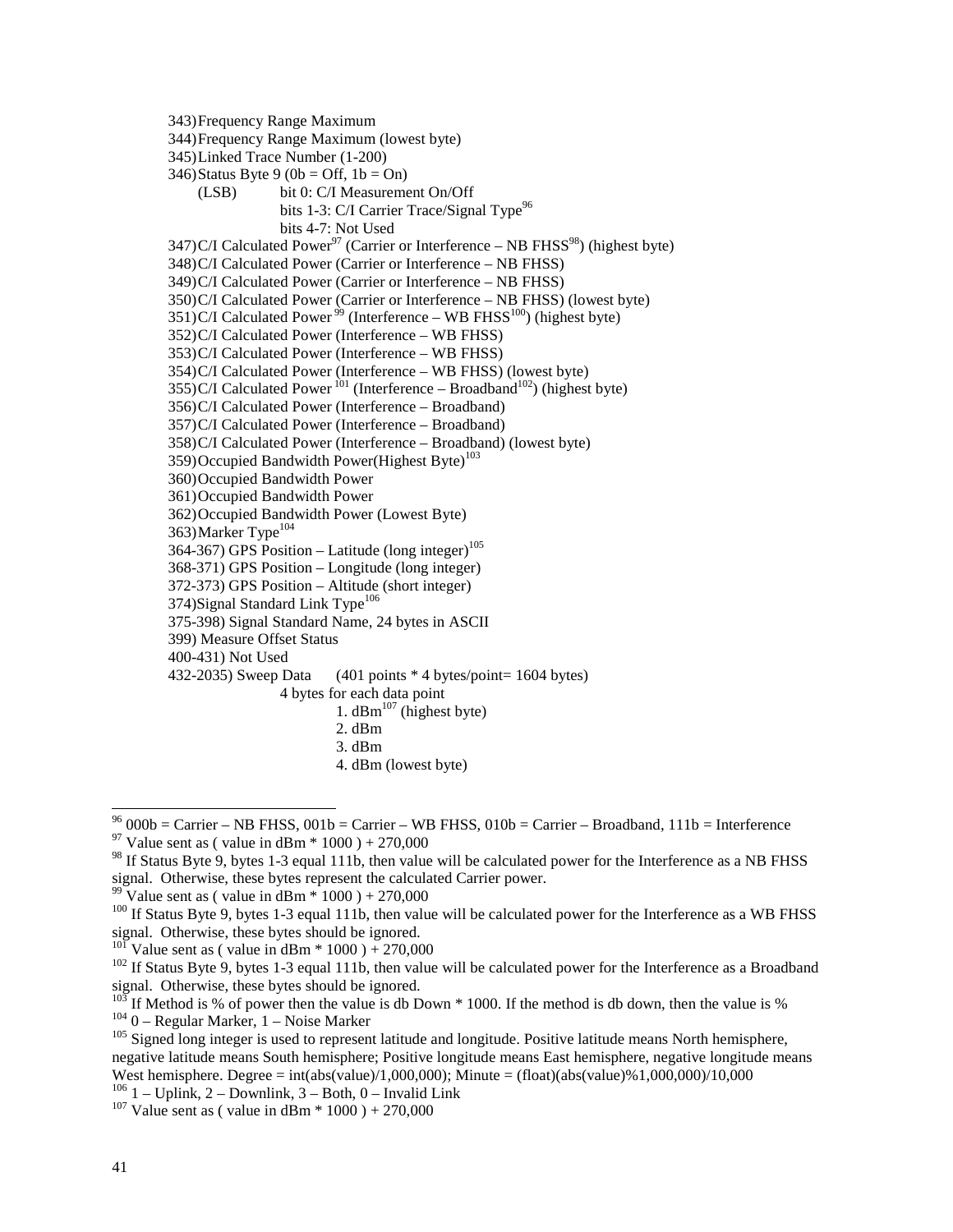For Power Meter Mode (both option 5 and narrow band):

- 57) Power Meter Mode  $(00h = \text{Off}, 01h = \text{On})$
- 58) Power Meter Unit  $(00h = dBm, 01h = Watts)$
- 59) Start Frequency (in Hz) (highest byte)
- 60) Start Frequency (in Hz)
- 61) Start Frequency (in Hz)
- 62) Start Frequency (in Hz) (lowest byte)
- 63) Stop Frequency (in Hz) (highest byte)
- 64) Stop Frequency (in Hz)
- 65) Stop Frequency (in Hz)
- 66) Stop Frequency (in Hz) (lowest byte)
- 67) Center Frequency (in Hz) (highest byte)
- 68) Center Frequency (in Hz)
- 69) Center Frequency (in Hz)
- 70) Center Frequency (in Hz) (lowest byte)
- 71) Frequency Span (in Hz) (highest byte)
- 72) Frequency Span (in Hz)
- 73) Frequency Span (in Hz)
- 74) Frequency Span (in Hz) (lowest byte)
- 75) Power Offset Status (00h = Off, 01h = On)
- 76) Power Offset<sup>108</sup> (highest byte)
- 77) Power Offset
- 78) Power Offset
- Power Offset (lowest byte)
- 80) Power Relative Status (00h = Off,  $01h = On$ )
- 81) Power Relative Value<sup>109</sup> (highest byte)
- 82) Power Relative Value
- 83) Power Relative Value
- 84) Power Relative Value (lowest byte)
- 85) RMS Averaging Level (00h = Off, 01h = Low, 02h = Medium, 03h = High)
- 86) Power Zero Status (00h = Off,  $01h = On$ )
- 87) External Reference Status (00h = Off, 01h = On)
- 88) External Reference Frequency (in Hz) (highest byte)
- 89) External Reference Frequency (in Hz)
- 90) External Reference Frequency (in Hz)
- 91) External Reference Frequency (in Hz) (lowest byte)
- 92) Signal Standard<sup>110</sup> (higher byte)
- 93) Signal Standard (lower byte)
- 94) Channel Selection<sup>111</sup> (higher byte)
- 95) Channel Selection (lower byte)
- 96) Frequency Scale Factor<sup>112</sup> (higher byte)
- 97) Frequency Scale Factor (lower byte)
- 98) Frequency Range Minimum<sup>113</sup> (highest byte)
- 99) Frequency Range Minimum
- 100) Frequency Range Minimum
- 101) Frequency Range Minimum (lowest byte)
- 102) Frequency Range Maximum<sup>114</sup> (highest byte)
- 103) Frequency Range Maximum
- <sup>108</sup> Value sent as (value in dB  $*$  1000), valid values are 0 to 60 dB

<sup>&</sup>lt;sup>109</sup> Value sent as (value in dBm \* 1000)<br><sup>110</sup> Index into Standard List (use control byte #89 to retrieve the ASCII string name). "No Standard" sent as FFFEh<br><sup>111</sup> "No Channel" is sent as FFFEh<br><sup>112</sup> In number of Hz<br><sup>113</sup>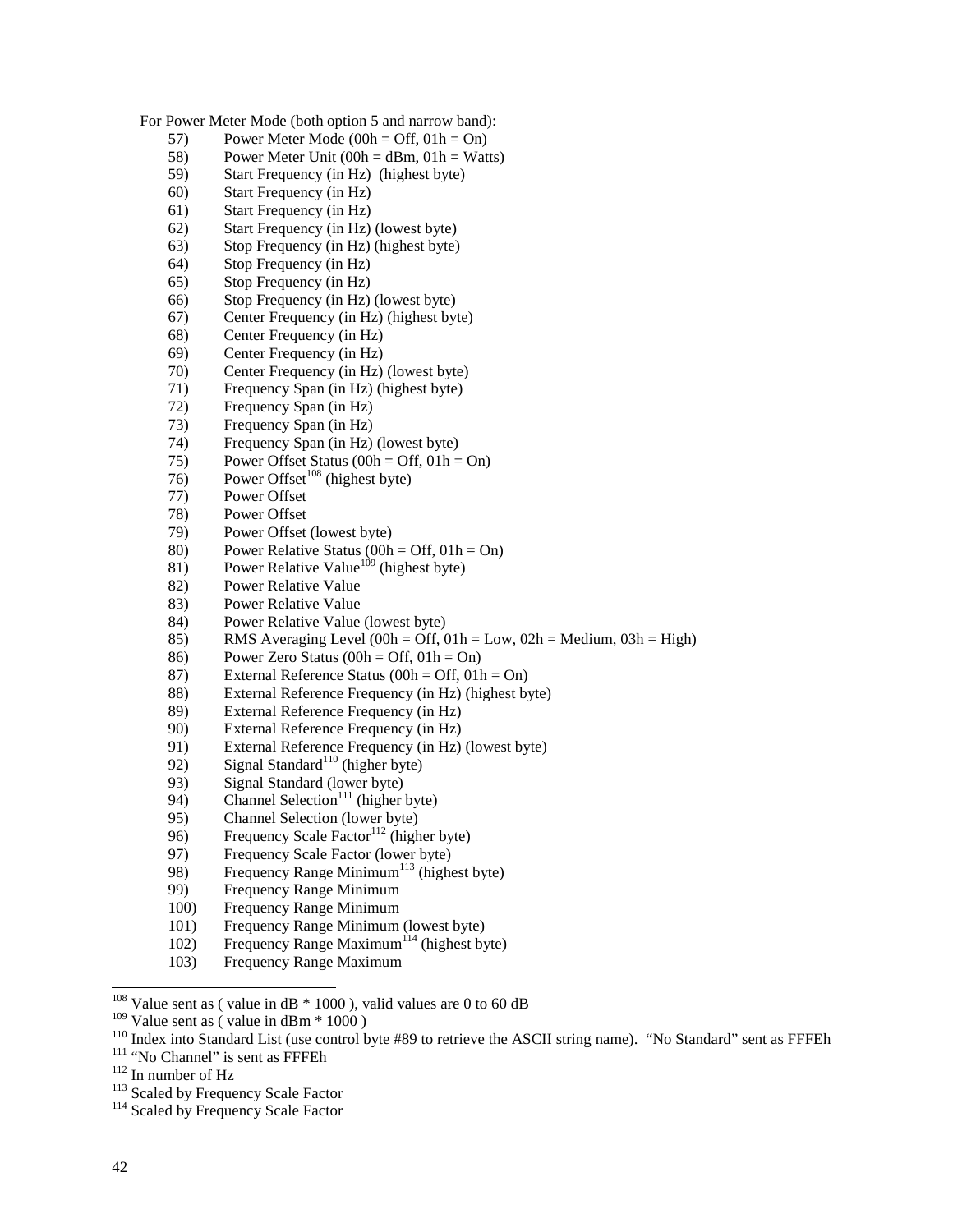- 104) Frequency Range Maximum
- 105) Frequency Range Maximum (lowest byte)
- 106-109) GPS Position Latitude (long integer)<sup>115</sup>
- 110-113) GPS Position Longitude (long integer)
- 114-115) GPS Position Altitude (short integer)
- 116) Signal Standard Link Type<sup>116</sup>
- 117-140) Signal Standard Name, 24 bytes in ASCII
- 141-150) Not Used
- 151) Power Meter Reading<sup>117</sup> (highest byte)
- 152) Power Meter Reading
- 153) Power Meter Reading
- 154) Power Meter Reading (lowest byte)
- 155) Measure Offset Status

For T1 Tester / E1 Tester Mode:

- 57) Receive Input (00h: Terminate, 01h: Bridged, 02h: Monitor)
- 58) Framing Mode<sup>118</sup>
- 59) Line Coding (01h: B8ZS, 02h: AMI, 03h: HDB3)
- 60) Tx Level (Valid for T1 Only) (01h: 0 dB, 02h: -7.5 dB, 03h: -15 dB)
- 61) Clock Source (00h: External, 01h: Internal)
- 62) Error Insert Type (00h: Frame Error, 01h: BPV, 02h: Bit Errors, 03h: BER, 04h: RAI, 05h: AIS)
- 63) Loop Code (Valid for T1 Only) (00h: CSU, 01h: NIU, 02h: User 1, 03h: User 2)
- 64) Loop Type (Valid for T1 Only) (00h: In Band, 01h: Data Link)
- 65) CRC Method (Valid for T1 Only) (00h: ANSI CRC, 01h: Japanese CRC)
- 66) Display Type (00h: Histogram, 01h: Raw Data)
- 67) Impedance (Valid for E1 Only) (01h: 75  $\Omega$ , 02h: 120  $\Omega$ )
- 68) Pattern<sup>119</sup>
- 69) Pattern Invert Status (00h: Non-Inverted, 01h: Inverted)
- 70) Insert Bit Error Value (1-1000) (higher byte)
- 71) Insert Bit Error Value (lower byte)
- 72) Insert BPV Error Value (1-1000) (higher byte)
- 73) Insert BPV Error Value (lower byte)
- 74) Insert Frame Error Value (1-1000) (higher byte)
- 75) Insert Frame Error Value (lower byte)
- 76) Measurement Duration<sup>120</sup>
- 77) Histogram Resolution<sup>121</sup>
- 78) Frame Sync Status (00h: In Sync, 01h: Out-of-Sync)
- 79) Pattern Sync Status (00h: In Sync, 01h: Out-of-Sync)
- 80) Carrier Status (00h: In Sync, 01h: Out-of-Sync)
- 81) Rx Alarms (bit 0: Receiving AIS, bit 1: Receiving RAI, bit 2: Receiving E1 MMF error)
- 82) BPV Error Count (highest byte)

<sup>121</sup> Histogram Resolution: 00h: Auto, 01h: 1 sec, 02h: 15 sec, 03h: 30 sec, 04h: 45 sec, 05h: 1 min, 06h: 15 min, 07h: 30 min, 08h: 45 min, 09h: 60 min

<sup>&</sup>lt;sup>115</sup> Signed long integer is used to represent latitude and longitude. Positive latitude means North hemisphere, negative latitude means South hemisphere; Positive longitude means East hemisphere, negative longitude means West hemisphere. Degree = int(abs(value)/1,000,000); Minute = (float)(abs(value)%1,000,000)/10,000<br><sup>116</sup> 1 – Uplink, 2 – Downlink, 3 – Both, 0 – Invalid Link

<sup>&</sup>lt;sup>117</sup> Power sent as (power in dBm  $*$  1000). Use two's-complement method to decode negative power levels. <sup>118</sup> T1 Mode: 01h: ESF, 02h: D4SF

E1 Mode: 03h: PCM30, 04h: PCM30CRC, 05h: PCM31, 06h: PCM31CRC

<sup>119</sup> Pattern: 01h: PRBS-9, 02h: PRBS-11, 03h: PRBS-15, 04h: PRBS-20(O.151), 05h: PRBS-20(O.153), 06h: PRBS-23, 07h: QRSS, 08h: 1 in 8, 09h: 2 in 8, 0Ah: 3 in 8, 0Bh: All Ones, 0Ch: All Zeros, 0Dh: T1-DALY, 0Eh: User Defined

<sup>&</sup>lt;sup>120</sup> Measurement Duration: 00h: Manual, 01h: 3 min, 02h: 15 min, 03h: 30 min, 04h: 1 hr, 05h: 3 hrs, 06h: 6 hrs, 07h: 12 hrs, 08h: 1 day, 09h: 2 days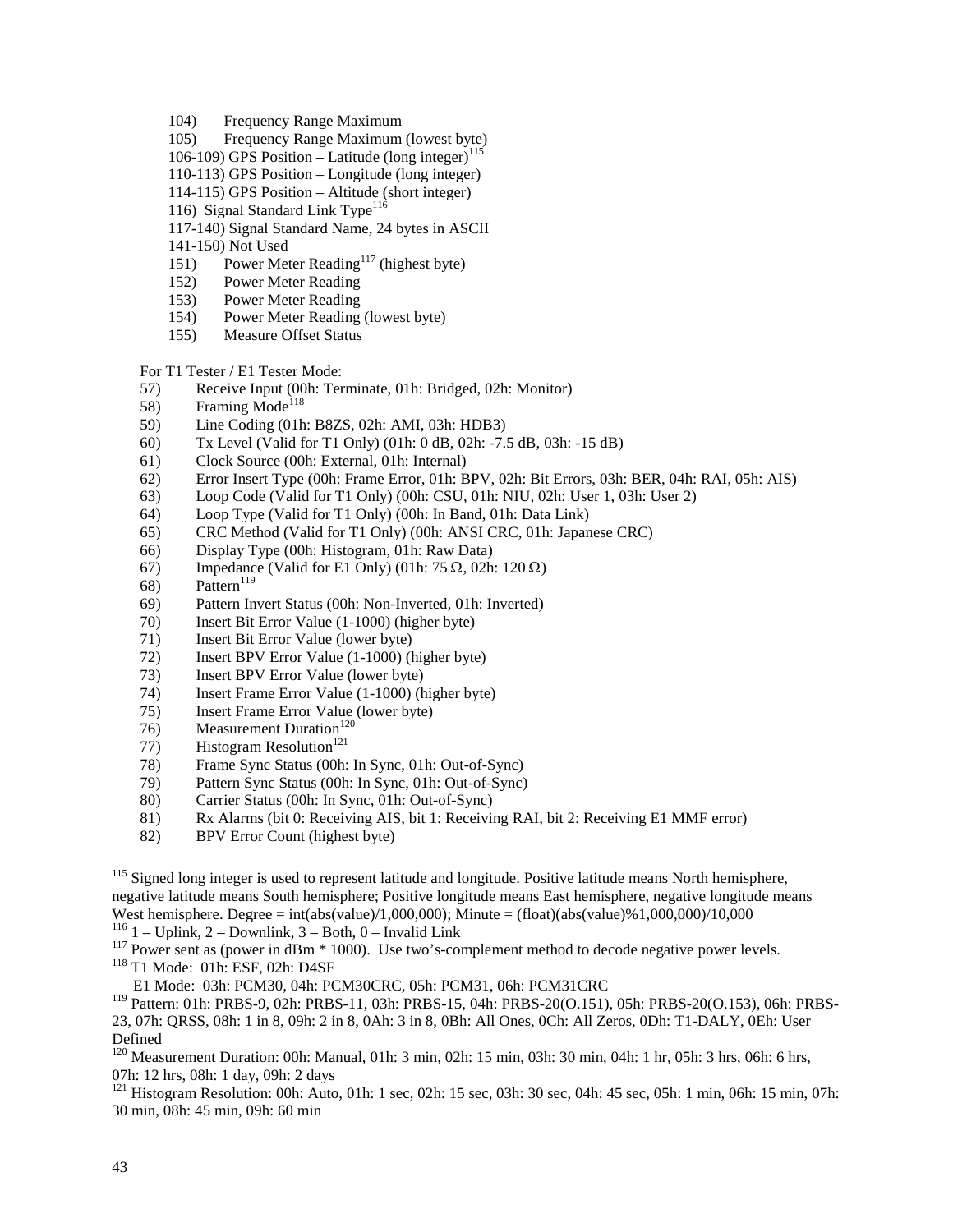- 83) BPV Error Count
- 84) BPV Error Count
- 85) BPV Error Count (lowest byte)
- 86) CRC Error Count (highest byte)
- 87) CRC Error Count
- 88) CRC Error Count
- 89) CRC Error Count (lowest byte)
- 90) Frame Error Count (highest byte)
- 91) Frame Error Count
- 92) Frame Error Count
- 93) Frame Error Count (lowest byte)
- 94) LOF Error Count (highest byte)
- 95) LOF Error Count
- 96) LOF Error Count
- 97) LOF Error Count (lowest byte)
- 98) E Bit Error Count (E1 Only) (highest byte)
- 99) E Bit Error Count (E1 Only)
- 100) E Bit Error Count (E1 Only)
- 101) E Bit Error Count (E1 Only) (lowest byte)
- 102) Errored Seconds (highest byte)
- 103) Errored Seconds
- 104) Errored Seconds
- 105) Errored Seconds (lowest byte)
- 106) Bit Count (highest byte)
- 107) Bit Count
- 108) Bit Count
- 109) Bit Count (lowest byte)
- 110) Bit Errors (highest byte)
- 111) Bit Errors
- 112) Bit Errors
- 113) Bit Errors (lowest byte)
	- 114) User Defined Pattern (convert to binary for pattern) (highest byte)
	- 115) User Defined Pattern
	- 116) User Defined Pattern
	- 117) User Defined Pattern (lowest byte)
	- 118 125) Measurement Start Time String (ASCII string: "HH:MM:SS")
	- 126 136) Measurement Stop Time String (ASCII string: "DD:HH:MM:SS")
	- 137 147) Elapsed Time String (ASCII string: "DD:HH:MM:SS")
	- 148 155) Bit Error Rate String (ASCII string in engineering format: x.xxE-xx)
	- 156 655) 100 data points with 5 bytes for each data point.
		- 1<sup>st</sup> byte has information about Carrier Loss, Frame Loss, BPV and CRC
		- Following 4 bytes corresponds to the Bit Error Count

| Break down of the 1 <sup>st</sup> byte : |  |
|------------------------------------------|--|

| Bit 7    | Bit 6           | Bit 5           | Bit 4           | Bit 3         | Bit 2            | Bit 1                          | Bit 0     |
|----------|-----------------|-----------------|-----------------|---------------|------------------|--------------------------------|-----------|
| Not Used | <b>Not Used</b> | <b>Not Used</b> | Carrier<br>Loss | Loss<br>Frame | <b>BPV</b> Error | $CRC / E-$<br><b>Bit Error</b> | Any Error |

- 656) Vpp or dBdsx (high byte) Only in Vpp mode. See T1/E1 Vpp and dBdsx commands for data format. 657) Vpp or dBdsx (low byte)
- 658) T1 or E1 Receive Frequency in Hz (high byte) (Only in BER mode)
- 659) T1 or E1 Receive Frequency in Hz
- 660) T1 or E1 Receive Frequency in Hz
- 661) T1 or E1 Receive Frequency in Hz (low byte)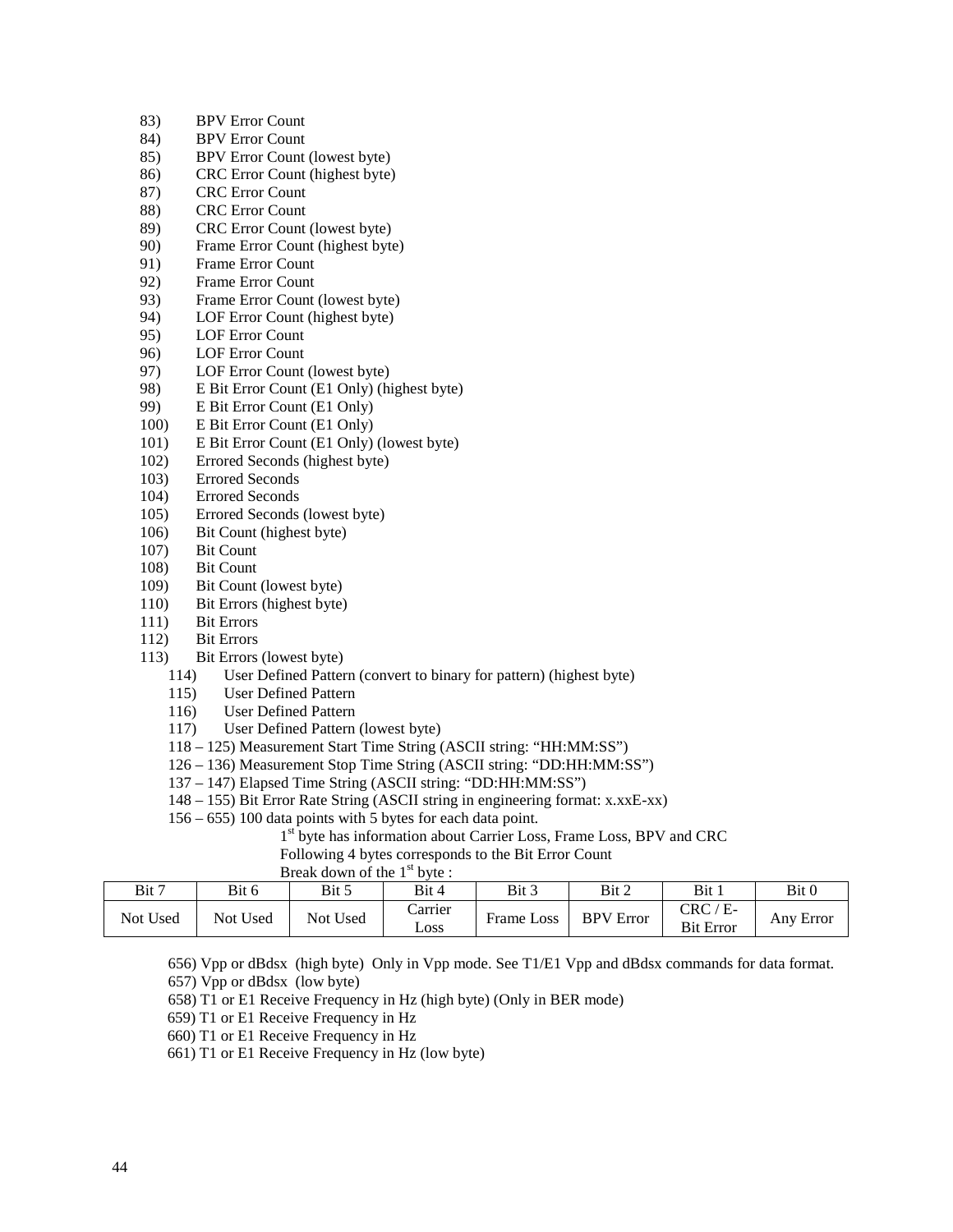- 662-665) GPS Position Latitude (long integer)<sup>122</sup>
- 666-669) GPS Position Longitude (long integer)
- 670-671) GPS Position Altitude (short integer)
- 672) DS0/E0 Channel Insert State.  $1 ==$  Insert ON,  $0 ==$  Insert OFF
- 673) DS0/E0 Channel Number
- 674– 675) DS0/E0 Audio Monitor Volume in %
- $676-677$ ) DS0/E0 Send Level in dBm, 0 to  $-30$ , offset by 30
- 678– 679) DS0/E0 Send Frequency in Hz
- 680– 681) DS0/E0 Receive Level in dBm, resolution 0.1 dB, range –40.0 to +3.0, offset by 401
- 682– 683) DS0/E0 Receive Frequency in Hz
- 684) Vpp Scale:  $0 = Vpp$ ,  $1 = dBdsx$
- 685) Vpp Input Configuration:  $0 =$  Terminated,  $1 =$  Bridged
- 686) Vpp Impedance:  $0 = 100$  ohms,  $1 = 75$  ohms,  $2 = 120$  ohms
- 687) G.821 flag = 1 if SES, UAS and DGRM to follow
- 688 689) Degraded Minutes (DGRM)
- 690 693) Severely Errored Seconds (SES)
- 694 697) Unavailable Seconds (UAS)
- 698) Bit error insertion rate 1 through 7 where the number indicates a rate of 1E-x
- 698– 750) Not used

For GSM Mode:

- 57) Scale Division (highest Byte)
- 58) Scale Division (Lowest Byte)
- 59) Center Frequency (Highest Byte)
- 60) Center Frequency
- 61) Center Frequency
- 62) Center Frequency (Lowest Byte)
- 63) External Reference Frequency (Highest Byte)
- 64) External Reference Frequency
- 65) External Reference Frequency
- 66) External Reference Frequency (lowest Byte)
- 67) Signal Standard (Highest Byte)
- 68) Signal Standard (Lowest Byte)
- 69) Display Type<sup>123</sup>
- 70) Display Units<sup>124</sup>
- 71) Power Offset (Highest Byte)
- 72) Power Offset
- 73) Power Offset
- 74) Power Offset (Lowest Byte)
- 75) Channel (Highest Byte)<sup>125</sup>
- 76) Channel (Lowest Byte)
- 77-80) GPS Position Latitude (long integer)<sup>126</sup>
- 81-84) GPS Position Longitude (long integer)
- 85-86) GPS Position Altitude (short integer)
- 87-88) GSM Signal Status<sup>127</sup>

 $122$  Signed long integer is used to represent latitude and longitude. Positive latitude means North hemisphere, negative latitude means South hemisphere; Positive longitude means East hemisphere, negative longitude means West hemisphere. Degree = int(abs(value)/1,000,000); Minute = (float)(abs(value)%1,000,000)/10,000<br><sup>123</sup> 0 – Spectrum, 1 – Frame View, 2 – Slot View

<sup>&</sup>lt;sup>124</sup> 0 – dBm, 1 - Watts<br><sup>125</sup> Invalid channels are sent as 0xFFFF<br><sup>126</sup> Signed long integer is used to represent latitude and longitude. Positive latitude means North hemisphere, negative latitude means South hemisphere; Positive longitude means East hemisphere, negative longitude means West hemisphere. Degree = int(abs(value)/1,000,000); Minute = (float)(abs(value)%1,000,000)/10,000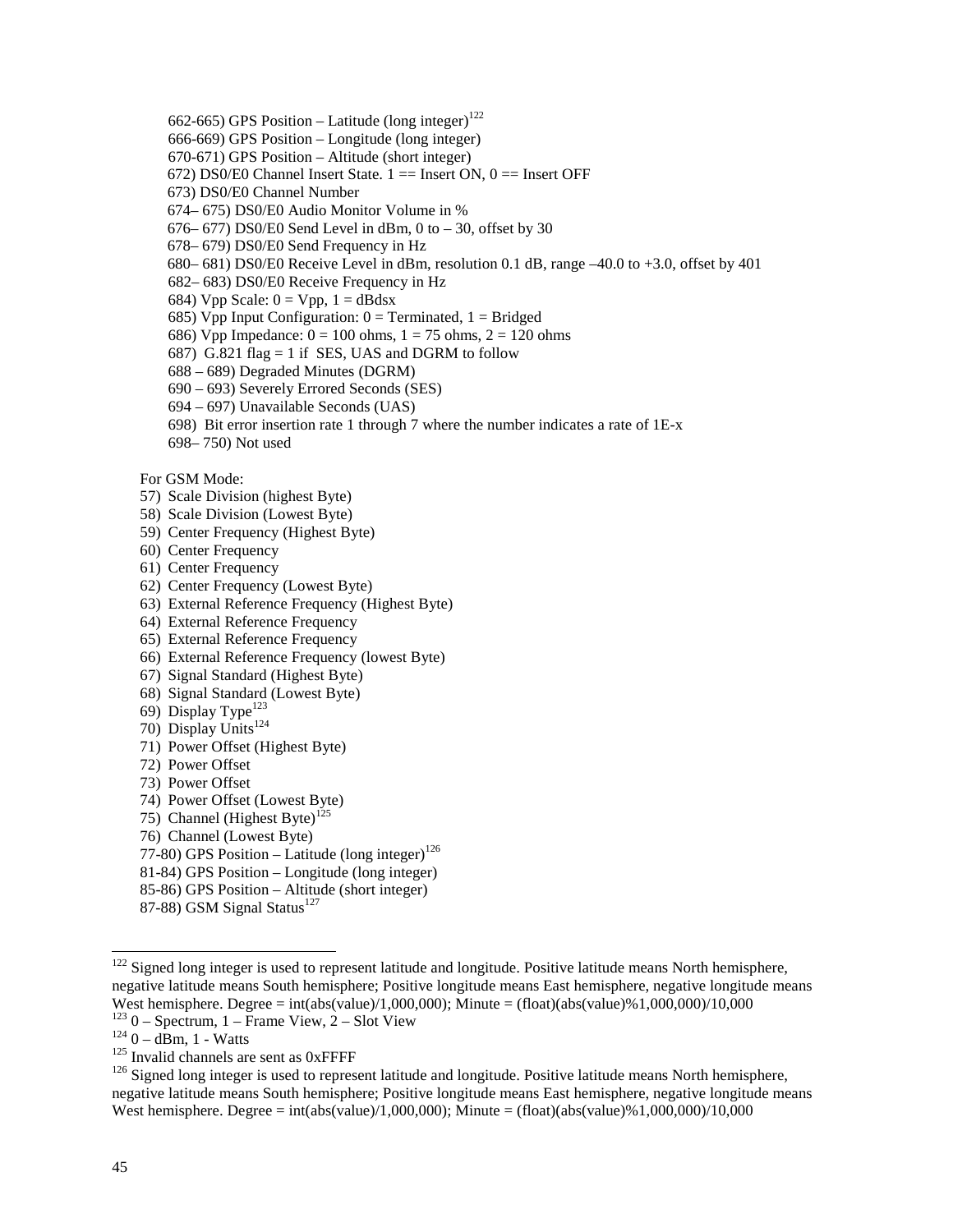89) GSM Measurement Status<sup>128</sup> 90-113) Signal Standard Name, 24 bytes in ASCII 114) Measure Offset Status 115-126) Reserved 127) Measured Channel power (Highest Byte)<sup>129</sup> 128) Measured Channel Power (Lowest Byte) 129) Measured Burst Power (Highest Byte)<sup>130</sup> 130) Measured Burst Power (Lowest Byte) 131) Frequency Error (Highest Byte) 132) Frequency Error 133) Frequency Error 134) Frequency Error (lowest Byte) 135) Occupied Bandwidth (Highest Byte) 136) Occupied Bandwidth 137) Occupied Bandwidth 138) Occupied Bandwidth (Lowest Byte) 139) Measured TSC (Highest Byte) 140) Measured TSC (Lowest Byte) 141 – 156) Reserved 157- 959) Spectrum Data <sup>131</sup> 960 – 1762) Frame View Data 1763 – 2565) Slot View Data For CDMA Mode:

- 57) Scale Division (highest Byte)
- 58) Scale Division (Lowest Byte)
- 59) Center Frequency (highest Byte)
- 60) Center Frequency
- 61) Center Frequency
- 62) Center Frequency (Lowest Byte)
- 63) External Reference Frequency (highest Byte)
- 64) External Reference Frequency
- 65) External Reference Frequency
- 66) External Reference Frequency (Lowest Byte)
- 67) Measurement Length
- 68) PN Offset (Highest Byte)
- 69) PN Offset (Lowest Byte)
- 70) Status Byte 1
	- a. Bit 0 External Trigger Polarity<sup>132</sup>
	- b. Bit 1 Not Used
	- c. Bit  $2 Not$  Used
	- d. Bit 3 Not Used
	- e. Bit 4 Not Used
	- f. Bit 5 Not Used
	- g. Bit 6 Not Used
	- h. Bit 7 Not Used

<sup>127</sup> MEAS OK 0x0000, LEVEL UNDER MASK 0x0001, SIGNAL ABNORMAL MASK 0x0002, TSC NOT FOUND MASK 0x0004, ADC OTR MASK 0x0010, OVERPOWER MASK 0x0020, LOCK FAIL MASK 0x0100, DDC NOT RESPONDING MASK 0x0200

 $128$  0 if we have measured data available, 0xFF if we don't have measured data yet and the device is in the process of measuring data<br> $129 * 250 + 50000$ 

- 
- 
- $^{130}$  \* 250 + 50000<br> $^{131}$  401 Points, 2 bytes per point<br> $^{132}$  0 Falling Edge, 1 Rising Edge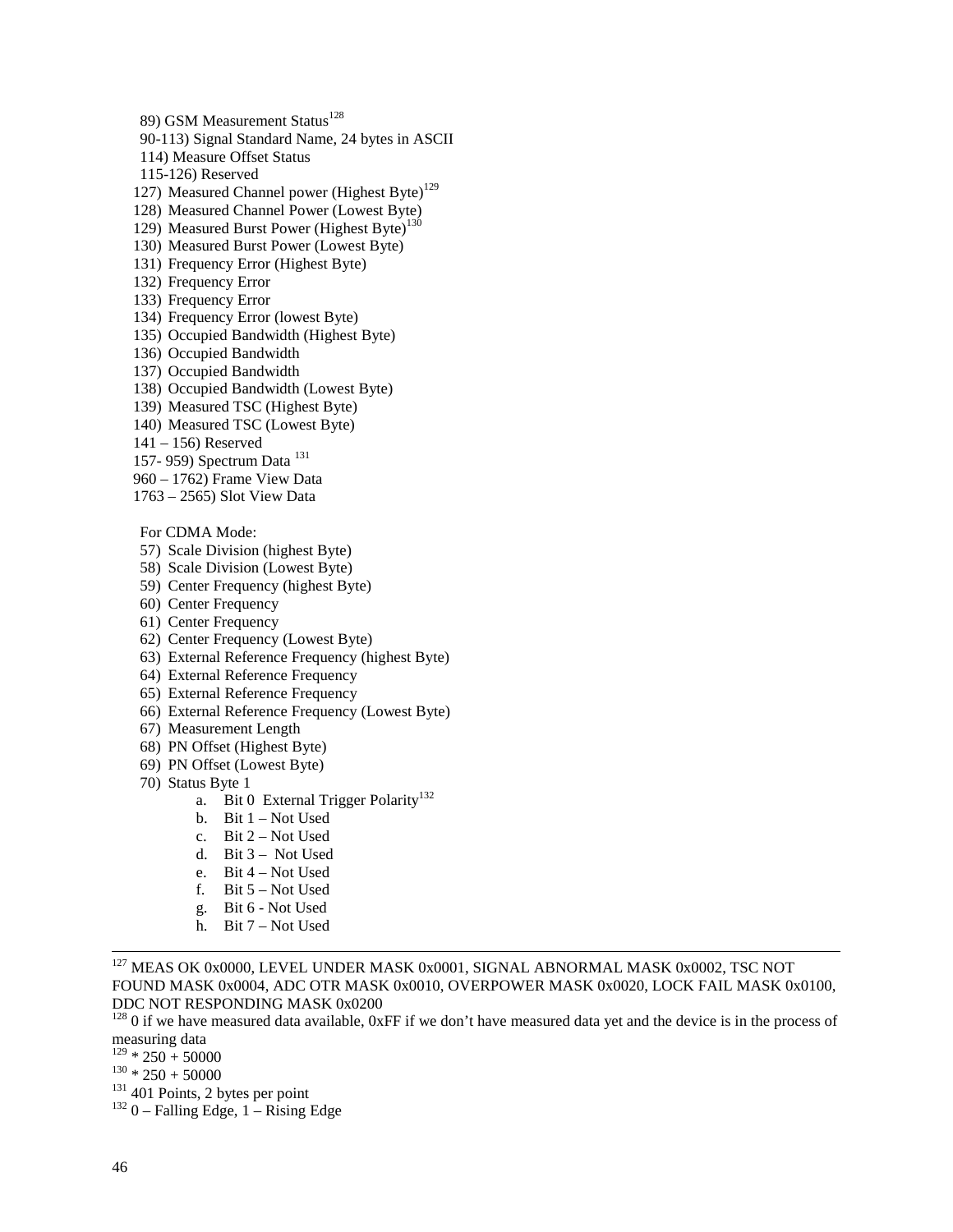71) Status Byte 2

- a. Bit 0 Not Used
- b. Bit 1 Not Used
- c. Bit 2 Marker 6 Status
- d. Bit 3 Marker 5 Status
- e. Bit 4- Marker 4 Status
- f. Bit 5- Marker 3 Status
- g. Bit 6- Marker 2 Status
- h. Bit 7- Marker 1 Status
- 72) Status Byte 3 Reserved
- 73) Marker 1 Position
- 74) Marker 2 Position
- 75) Marker 3 Position
- 76) Marker 4 Position
- 77) Marker 5 Position
- 78) Marker 6 Position
- 79) Signal Standard (Highest Byte)
- 80) Signal Standard (Lowest Byte)
- 81) Display Type<sup>133</sup>
- 82) Units $134$
- 83) Power Offset (Highest Byte)
- 84) Power Offset
- 85) Power Offset
- 86) Power Offset (Lowest Byte)
- 87) PN Increment
- 88) Channel (Highest Byte)<sup>135</sup>
- 89) Channel (Lowest Byte)
- 90) PN Search Mode<sup>136</sup>
- 91) CDMA Signal Status (Highest Byte)<sup>137</sup>
- 92) CDMA Signal Status (Lowest Byte)
- 93) CDMA Measurement Status<sup>138</sup>
- 94-117) Signal Standard Name, 24 bytes in ASCII
- 118-153) Reserved
- 154) Measured Rho  $(Highest Byte)^{139}$
- 155) Measured Rho
- 156) Measured Rho
- 157) Measured Rho (Lowest Byte)
- 158) PN Offset (Highest Byte)<sup>140</sup>
- 159) PN Offset
- 160) PN Offset
- 161) PN Offset (Lowest Byte)

 $133$  0 – CDP, 1 – Text Only, 2 – CDP Bit Reverse, 3 – Over the Air Measurements

 $^{134}$  0 – dBm, 1 - Watts<br> $^{135}$  Invalid channels are sent as 0xFFFF<br> $^{136}$  Indicates the PN Search mode - GPS AUTO 0, GPS MANUAL 1, EXTERNAL AUTO 2, EXTERNAL MANUAL 3, UNTRIGGERED 4

<sup>&</sup>lt;sup>137</sup> MEASURMENT OK 0x0000, LEVEL UNDER MASK 0x0001, SIGNAL ABNORMAL MASK 0x0002, SHORT CODE NOT FOUND MASK 0x0004, AMPLIFIER SATURATION MASK 0x0008, ADC OTR MASK 0x0010, OVERPOWER MASK 0x0020, LOCK FAIL MASK 0x0100 , DDC NOT RESPONDING MASK 0x0200, NO EXTERNAL TRIGGER MASK 0x0400

 $138$  0x00 indicates that the measurement is done and that there is valid data available. 0xFF indicates that the measurement is in process and there is no data available yet. All the measured values should be disregarded if this byte is 0xFF

 $139$  Rho multiplied by 65535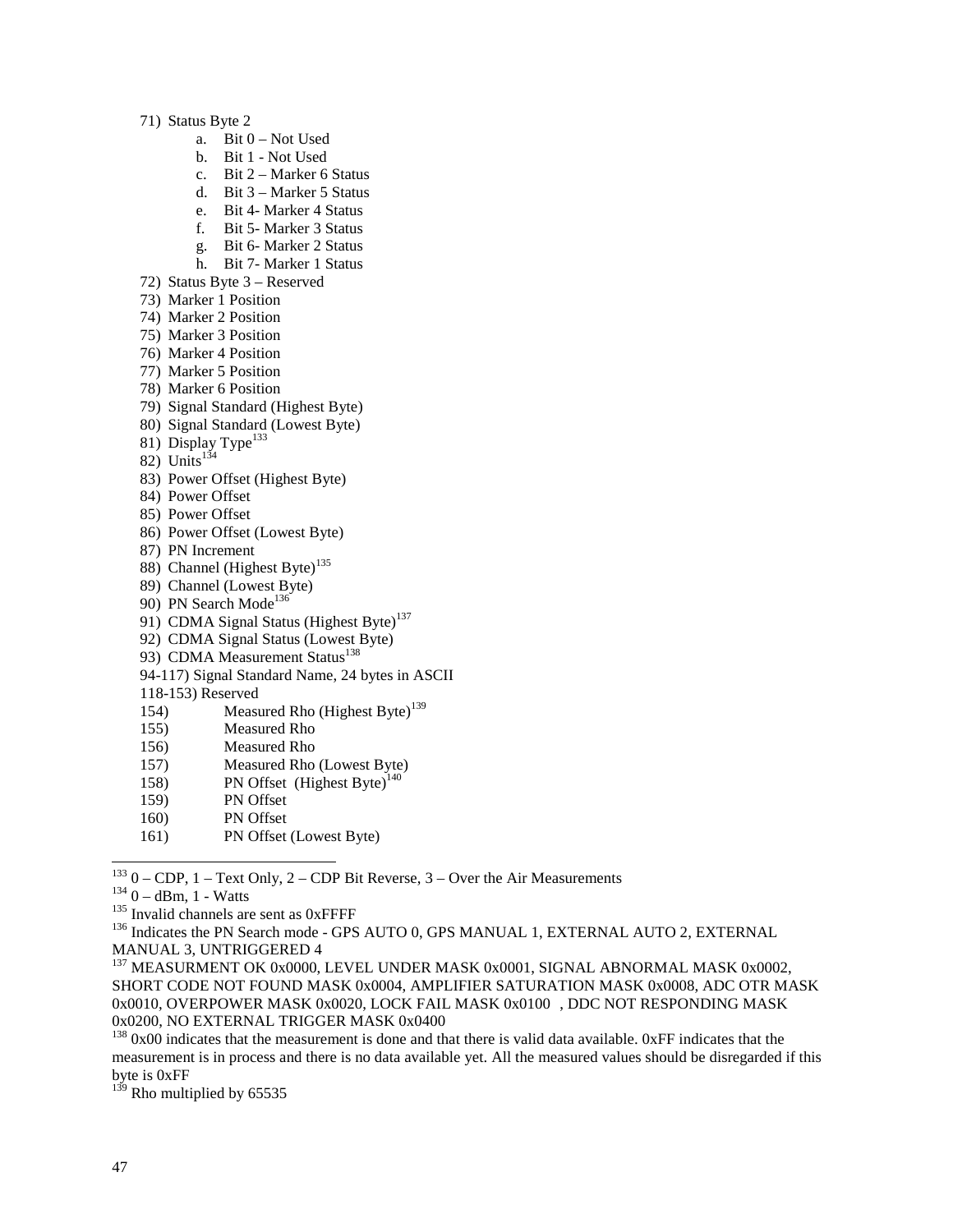| 162) | Frequency Error (Highest Byte) <sup>141</sup>                  |
|------|----------------------------------------------------------------|
| 163) | <b>Frequency Error</b>                                         |
| 164) | <b>Frequency Error</b>                                         |
| 165) | Frequency Error (Lowest Byte)                                  |
| 166) | Channel Power RMS (Highest Byte) <sup>142</sup>                |
| 167) | <b>Channel Power RMS</b>                                       |
| 168) | <b>Channel Power RMS</b>                                       |
| 169) | Channel Power RMS (Lowest Byte)                                |
| 170) | Peak Power RMS (Highest Byte) <sup>143</sup>                   |
| 171) | Peak Power RMS                                                 |
| 172) | Peak Power RMS                                                 |
| 173) | Peak Power RMS (Lowest Byte)                                   |
| 174) | Carrier Feedthrough (Highest Byte) <sup>144</sup>              |
| 175) | Carrier Feedthrough                                            |
| 176) | Carrier Feedthrough                                            |
| 177) | Carrier Feedthrough (Lowest Byte)                              |
| 178) | Occupied Bandwidth (Highest Byte) <sup>145</sup>               |
| 179) | Occupied Bandwidth                                             |
| 180) | Occupied Bandwidth                                             |
| 181) | Occupied Bandwidth (Lowest Byte)                               |
| 182) | 1 <sup>st</sup> Pilot Scan power (highest Byte) <sup>146</sup> |
| 183) | 1 <sup>st</sup> Pilot Scan power                               |
| 184) | 1 <sup>st</sup> Pilot Scan power                               |
| 185) | 1 <sup>st</sup> Pilot Scan power (Lowest Byte)                 |
| 186) | 2 <sup>nd</sup> Pilot Scan power (highest Byte)                |
| 187) | 2 <sup>nd</sup> Pilot Scan power                               |
| 188) | 2 <sup>nd</sup> Pilot Scan power                               |
| 189) | 2 <sup>nd</sup> Pilot Scan power (Lowest Byte)                 |
| 190) | 3 <sup>rd</sup> Pilot Scan power (highest Byte)                |
| 191) | 3 <sup>rd</sup> Pilot Scan power                               |
| 192) | 3 <sup>rd</sup> Pilot Scan power                               |
| 193) | 3 <sup>rd</sup> Pilot Scan power (Lowest Byte)                 |
| 194) | 4 <sup>th</sup> Pilot Scan power (highest Byte)                |
| 195) | 4 <sup>th</sup> Pilot Scan power                               |
| 196) | 4 <sup>th</sup> Pilot Scan power                               |
| 197) | 4 <sup>th</sup> Pilot Scan power (Lowest Byte)                 |
| 198) | 5 <sup>th</sup> Pilot Scan power (highest Byte)                |
| 199) | 5 <sup>th</sup> Pilot Scan power                               |
| 200) | 5 <sup>th</sup> Pilot Scan power                               |
| 201) | 5 <sup>th</sup> Pilot Scan power (Lowest Byte)                 |
| 202) | $6th$ Pilot Scan power (highest Byte)                          |
| 203) | 6 <sup>th</sup> Pilot Scan power                               |
| 204) | 6 <sup>th</sup> Pilot Scan power                               |
| 205) | 6 <sup>th</sup> Pilot Scan power (Lowest Byte)                 |
| 206) | 7 <sup>th</sup> Pilot Scan power (highest Byte)                |
| 207) | 7 <sup>th</sup> Pilot Scan power                               |
| 208) | 7 <sup>th</sup> Pilot Scan power                               |
| 209) | 7 <sup>th</sup> Pilot Scan power (Lowest Byte)                 |
| 210) | 1 <sup>st</sup> Pilot Scan PN (highest Byte)                   |

- 
- 
- 
- 

<sup>141</sup> Frequency Error multiplied by 1000000<br><sup>142</sup> Channel power \* 250 + 50000<br><sup>143</sup> Peak power \* 250 + 50000<br><sup>144</sup> Carrier Feedthrough \* 250 + 25000<br><sup>145</sup> Occupied Bandwidth in Hz. Note: This is available only with Option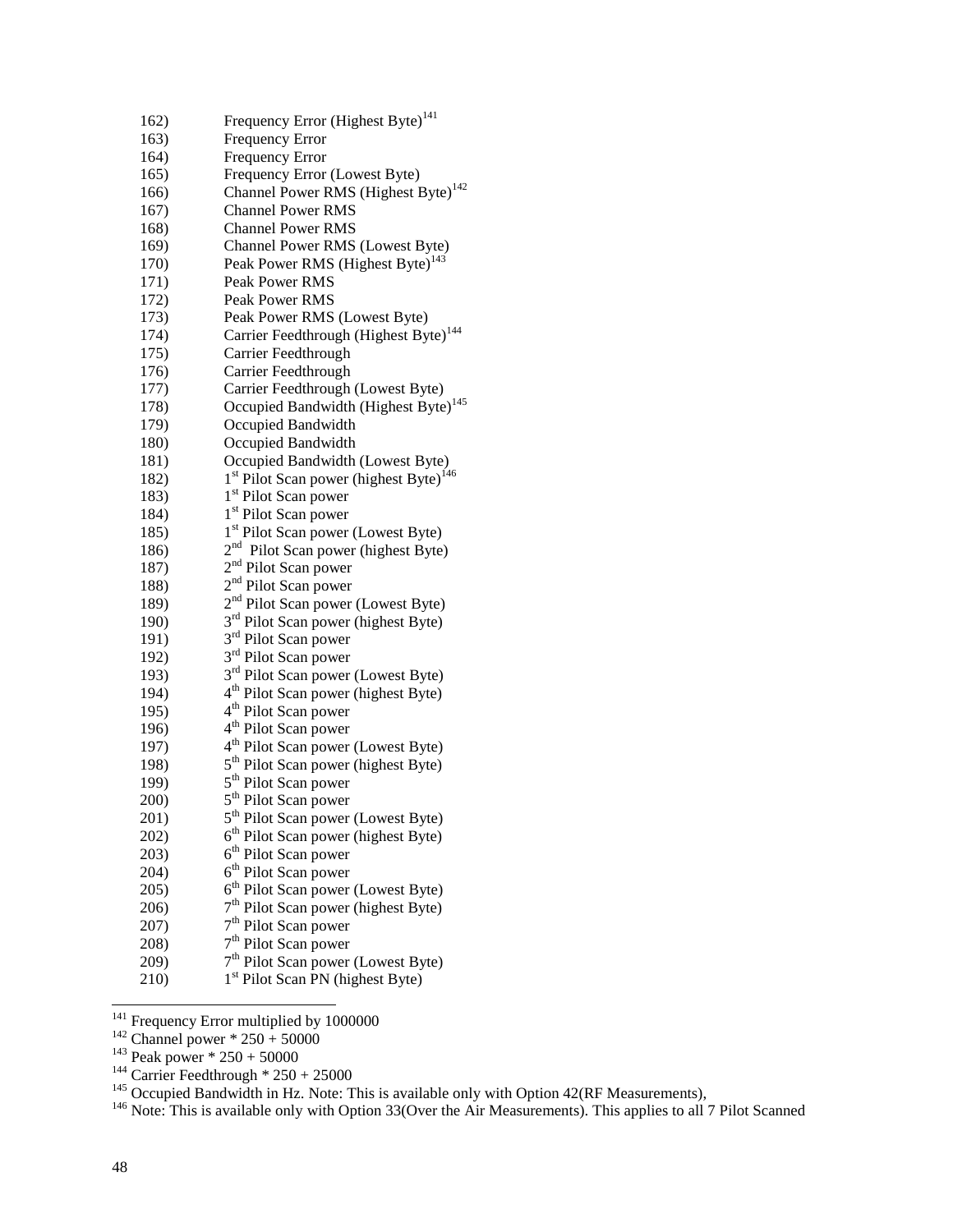| 211)                                                             | 1 <sup>st</sup> Pilot Scan PN (Lowest Byte)                                 |  |  |  |  |
|------------------------------------------------------------------|-----------------------------------------------------------------------------|--|--|--|--|
| 212)                                                             | 2 <sup>nd</sup> Pilot Scan PN (highest Byte)                                |  |  |  |  |
| 213)                                                             | 2 <sup>nd</sup> Pilot Scan PN (Lowest Byte)                                 |  |  |  |  |
| 214)                                                             | 3 <sup>rd</sup> Pilot Scan PN (highest Byte)                                |  |  |  |  |
| 215)                                                             | 3 <sup>rd</sup> Pilot Scan PN (Lowest Byte)                                 |  |  |  |  |
| 216)                                                             | 4 <sup>th</sup> Pilot Scan PN (highest Byte)                                |  |  |  |  |
| 217)                                                             | 4 <sup>th</sup> Pilot Scan PN (Lowest Byte)                                 |  |  |  |  |
| 218)                                                             | 5 <sup>th</sup> Pilot Scan PN (highest Byte)                                |  |  |  |  |
| 219)                                                             | 5 <sup>th</sup> Pilot Scan PN (Lowest Byte)                                 |  |  |  |  |
| 220)                                                             | 6 <sup>th</sup> Pilot Scan PN (highest Byte)                                |  |  |  |  |
| 221)                                                             | 6 <sup>th</sup> Pilot Scan PN (Lowest Byte)                                 |  |  |  |  |
| 222)                                                             | 7 <sup>th</sup> Pilot Scan PN (highest Byte)                                |  |  |  |  |
| 223)                                                             | 7 <sup>th</sup> Pilot Scan PN (Lowest Byte)                                 |  |  |  |  |
| 224)                                                             | Tau (Highest Byte) <sup>147</sup>                                           |  |  |  |  |
| 225)                                                             | Tau                                                                         |  |  |  |  |
| 226)                                                             | Tau                                                                         |  |  |  |  |
| 227)                                                             | Tau (Lowest Byte)                                                           |  |  |  |  |
| 228)                                                             | Noise Floor(Highest Byte) <sup>148</sup>                                    |  |  |  |  |
| 229)                                                             | Noise Floor                                                                 |  |  |  |  |
| 230)                                                             | Noise Floor                                                                 |  |  |  |  |
| 231)                                                             | Noise Floor (Lowest Byte)                                                   |  |  |  |  |
| 232)                                                             | Pilot Dominance (Highest Byte) <sup>149</sup>                               |  |  |  |  |
| 233)                                                             | <b>Pilot Dominance</b>                                                      |  |  |  |  |
| 234)                                                             | Pilot Dominance                                                             |  |  |  |  |
| 235)                                                             | Pilot Dominance (Lowest Byte)                                               |  |  |  |  |
| 236)                                                             | Multipath Power (Highest Byte) <sup>150</sup>                               |  |  |  |  |
| 237)                                                             | <b>Multipath Power</b>                                                      |  |  |  |  |
| 238)                                                             | Multipath Power                                                             |  |  |  |  |
| 239)                                                             | Multipath Power (lowest Byte)                                               |  |  |  |  |
|                                                                  | 240-243) GPS Position – Latitude (long integer) <sup>151</sup>              |  |  |  |  |
| 244-247) GPS Position – Longitude (long integer)                 |                                                                             |  |  |  |  |
|                                                                  | 248-249) GPS Position - Altitude (short integer)                            |  |  |  |  |
| 250)                                                             | <b>Measure Offset Status</b>                                                |  |  |  |  |
| $251 - 303$ ) Reserved                                           |                                                                             |  |  |  |  |
| 304 - 815) CDP Data. 128 data points. Each data point in 4 bytes |                                                                             |  |  |  |  |
|                                                                  | 816 - 943) Grouping Information. 128 Data points. Each data point in 1 byte |  |  |  |  |
| 944 – 1071) Code information <sup>152</sup>                      |                                                                             |  |  |  |  |
| 1072 – 1839) RF Spectrum Data. <sup>153</sup>                    |                                                                             |  |  |  |  |
|                                                                  |                                                                             |  |  |  |  |
|                                                                  | For Channel Scanner Mode:                                                   |  |  |  |  |
| 57) Reference Level (highest Byte)                               |                                                                             |  |  |  |  |

58) Reference Level

<sup>147</sup> Tau is sent as ((Tau in micro sec) + 30)  $*$  10

<sup>148</sup> Noise floor is sent as (Noise floor in dB)  $*$  250 + 50000

<sup>149</sup> Pilot Dominance is sent as (Value in dB) \*  $250 + 50000$ . Note: This is available only with option 33.(OTA Measurements)

<sup>151</sup> Signed long integer is used to represent latitude and longitude. Positive latitude means North hemisphere, negative latitude means South hemisphere; Positive longitude means East hemisphere, negative longitude means West hemisphere. Degree = int(abs(value)/1,000,000); Minute = (float)(abs(value)%1,000,000)/10,000

152 0 - CDMA\_PILOT, 1 - CDMA\_PAGE, 2 - CDMA\_SYNC, 3 - CDMA\_QUICK\_PAGE , 4 - CDMA\_IS95\_TRAFFIC, 5 - CDMA\_CDMA2000, 6 - CDMA\_UNKNOWN 7 - CDMA\_NOISE

<sup>153</sup> 384 Data points, 2 bytes per point. Data sent as  $((Value in dB) * 250) + 50000$  Note: This is available only with option 42.(RF Measurements)

<sup>&</sup>lt;sup>150</sup> Multipath Power is sent as (Value in dB)  $*$  250 + 50000 Note: This is available only with option 33.(OTA Measurements)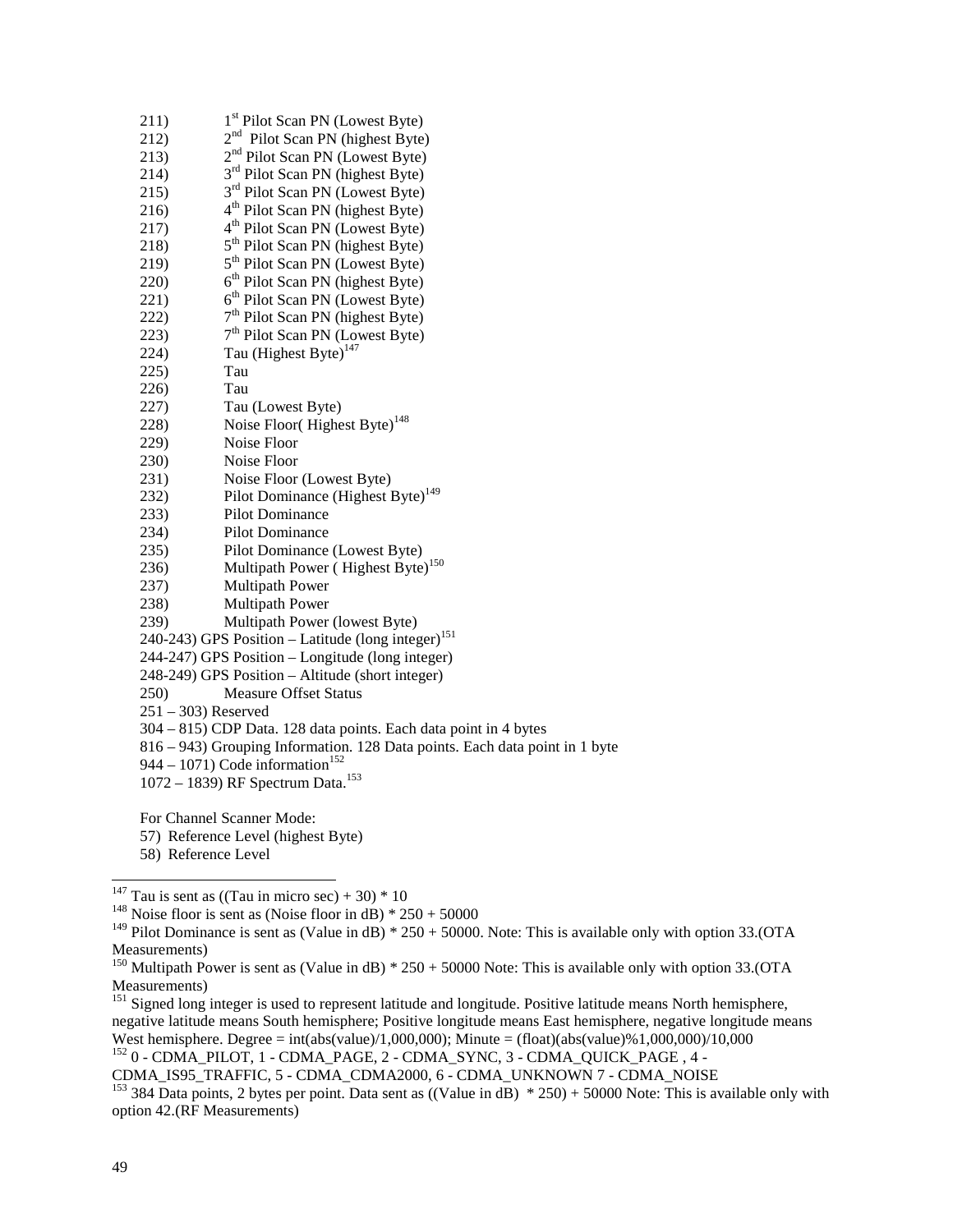59) Reference Level 60) Reference Level (Lowest Byte) 61) Scale Division (Highest Byte) 62) Scale Division 63) Scale Division 64) Scale Division (Lowest Byte) 65) Start Frequency (Highest Byte) 66) Start Frequency 67) Start Frequency 68) Start Frequency (Lowest Byte) 69) Span Frequency (Highest Byte) 70) Span Frequency 71) Span Frequency 72) Span Frequency (Lowest Byte) 73) Channel Step (Highest Byte) 74) Channel Step (Lowest Byte) 75) Channel Frequency Step (Highest Byte) 76) Channel Frequency Step 77) Channel Frequency Step 78) Channel Frequency Step (Lowest Byte) 79) Number of Channels Displayed 80) External Reference Frequency<sup>154</sup> 81) Display Type Channels or Frequencies<sup>155</sup> 82) Display Type Graph or  $Text^{156}$ 83) Signal Standard (Highest Byte) 84) Signal Standard 85) Signal Standard 86) Signal Standard (Lowest Byte) 87-90) GPS Position – Latitude (long integer)<sup>157</sup> 91-94) GPS Position – Longitude (long integer) 95-96) GPS Position – Altitude (short integer) 97) Start Channel (Highest Byte) 98) Start Channel 99) Start Channel 100) Start Channel (Lowest Byte) 101– 124) Signal Standard Name, 24 bytes in ASCII 125 – 152) Reserved 153– 272) Channel Scanner Data<sup>158</sup>

For Interference Analyzer RSSI Mode

- 57) Center Frequency (Highest Byte)
- 58) Center Frequency
- 59) Center Frequency
- 60) Center Frequency (lowest Byte)
- 61) Reference Level (Highest Byte)
- 62) Reference Level
- 63) Reference Level

155 O – Channel, 1 - Frequency<br>  $1560$  – Graph, 1 - Text<br>  $157$  Signed long integer is used to represent latitude and longitude. Positive latitude means North hemisphere, negative latitude means South hemisphere; Positive longitude means East hemisphere, negative longitude means West hemisphere. Degree = int(abs(value)/1,000,000); Minute = (float)(abs(value)%1,000,000)/10,000

 $158$  20 points, 6 bytes per point. First 2 bytes are channel numbers(Invalid channels sent as 0xFFFF) and 4 bytes are values. Value sent as (value in  $\text{dBm}$ ) \*  $1000 + 270,000$ 

 $154$  Frequency in MHz, OFF if 0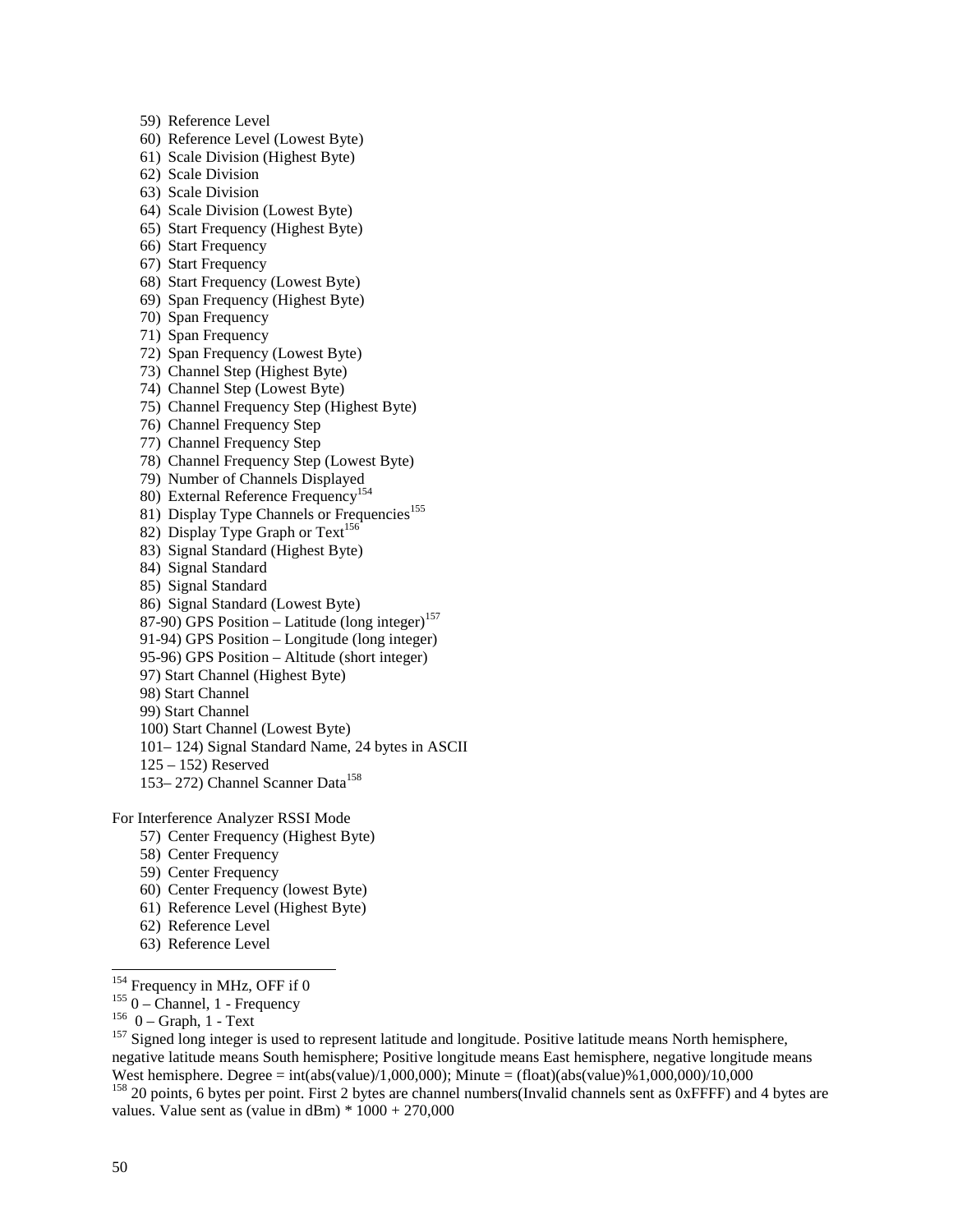- 64) Reference Level (Lowest Byte)
- 65) Scale (Highest Byte)
- 66) Scale
- 67) Scale
- 68) Scale (Lowest Byte)
- 69) RBW (Highest Byte)
- 70) RBW
- 71) RBW
- 72) RBW (Lowest Byte)
- 73) VBW (highest Byte)
- 74) VBW
- 75) VBW
- 76) VBW (Lowest Byte)
- 77) Status Byte 1
	- a. Bit 0 Detection Algorithm (Lowest Bit)<sup>159</sup>
	- b. Bit 1 Detection Algorithm
	- c. Bit 2 Detection Algorithm (Highest Bit)
	- d. Bit 3 Not Used
	- e. Bit 4 Not Used
	- f. Bit 5 Not Used
	- g. Bit 6 Not Used
- 78) Reference Level Offset (Highest Byte)
- 79) Reference Level Offset
- 80) Reference Level Offset
- 81) Reference Level Offset (Lowest Byte)
- 82) External Reference Frequency<sup>160</sup>
- 83) Signal Standard (Highest Byte)
- 84) Signal Standard (Lowest Byte)
- 85) Channel (Highest Byte)<sup>161</sup>
- 86) Channel (Lowest Byte)
- 87) Min RSSI Measured (Highest Byte)
- 88) Min RSSI Measured
- 89) Min RSSI Measured
- 90) Min RSSI Measured (Lowest Byte)
- 91) Max RSSI Measured (Highest Byte)
- 92) Max RSSI Measured
- 93) Max RSSI Measured
- 94) Max RSSI Measured (Lowest Byte)
- 95) Measure Duration (Highest Byte)<sup>162</sup>
- 96) Measure Duration
- 97) Measure Duration
- 98) Measure Duration (Lowest Byte)
- 99) Sweep Point Interval(Highest Byte)<sup>163</sup>
- 100) Sweep Point Interval
- 101) Sweep Point Interval
- 102) Sweep Point Interval (Lowest Byte)
- 103 106) GPS Position Latitude (long integer) $164$

 $159$  000 - Positive Peak, 010 – RMS Averaging, 100 – Negative Peak, 110 – Sampling Mode

<sup>&</sup>lt;sup>160</sup> Frequency in MHz, OFF if 0<br><sup>161</sup> Invalid channels are sent as 0xFFFF<br><sup>162</sup> Measure Duration time in minutes<br><sup>163</sup> Sweep Point Interval time in milliseconds<br><sup>164</sup> Signed long integer is used to represent latitude and negative latitude means South hemisphere; Positive longitude means East hemisphere, negative longitude means West hemisphere. Degree = int(abs(value)/1,000,000); Minute = (float)(abs(value)%1,000,000)/10,000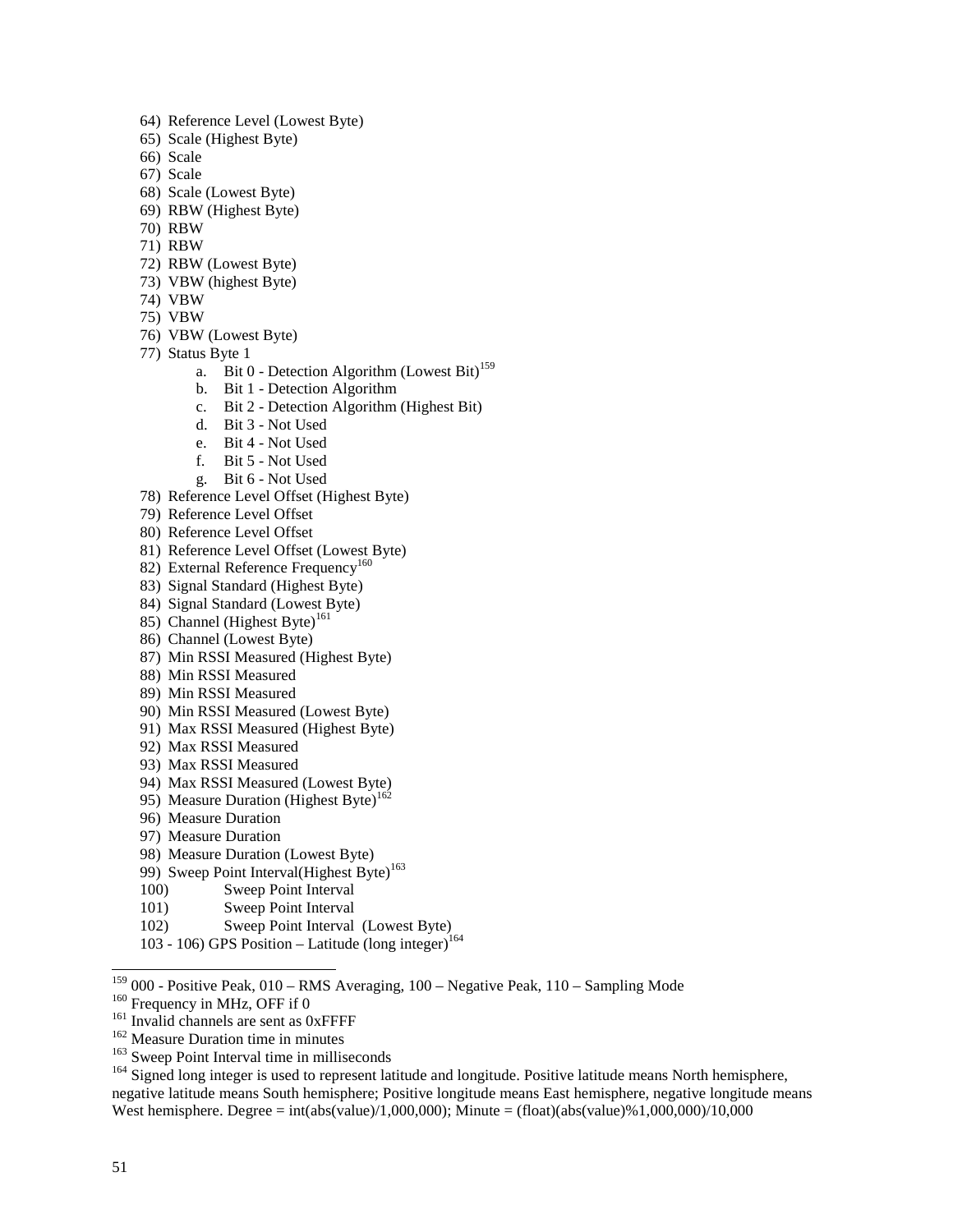- 107-110) GPS Position Longitude (long integer)
- 111-112) GPS Position Altitude (short integer)
- 113) Signal Standard
- 114-117) Start GPS Position Latitude (long integer)<sup>165</sup>
- 118-121) Start GPS Position Longitude (long integer)
- 122-123) Start GPS Position Altitude (short integer)
- 124) Attenuation (Highest Byte)<sup>166</sup>
- 125) Attenuation
- 126) Attenuation
- 127) Attenuation (Lowest Byte)
- 128 151) Signal Standard Name, 24 bytes in ASCII
- 152) Measure Offset Status
- 153 207) Reserved
- $208 3415$ ) RSSI Sweep data<sup>167</sup>

#### For EVDO Mode

- 57) Scale Division (highest Byte)
- 58) Scale Division (Lowest Byte)
- 59) Center Frequency (highest Byte)
- 60) Center Frequency
- 61) Center Frequency
- 62) Center Frequency (Lowest Byte)
- 63) External Reference Frequency (highest Byte)
- 64) External Reference Frequency
- 65) External Reference Frequency
- 66) External Reference Frequency (Lowest Byte)
- 67) Measurement Speed
- 68) PN Offset (Highest Byte)
- 69) PN Offset (Lowest Byte)
- 70) Status Byte 1
	- a. Bit 0 External Trigger Polarity<sup>168</sup>
	- b. Bit  $1$  CDP Display Type<sup>169</sup>
	- c. Bit  $2 RF$  Meas Display Type<sup>170</sup>
	- d. Bit  $3 -$  Idle Slot<sup>171</sup>
	- e. Bit 4 Rho Overall 2 status<sup>172</sup>
	- f. Bit 5 Not Used
	- g. Bit 6 Not Used
	- h. Bit 7 Not Used
- 71) Status Byte 2
	- a. Bit  $0$  Not Used
	- b. Bit 1 Not Used
	- c. Bit 2 Marker 6 Status
	- d. Bit 3 Marker 5 Status

<sup>&</sup>lt;sup>165</sup> Signed long integer is used to represent latitude and longitude. Positive latitude means North hemisphere, negative latitude means South hemisphere; Positive longitude means East hemisphere, negative longitude means West hemisphere. Degree = int(abs(value)/1,000,000); Minute = (float)(abs(value)%1,000,000)/10,000<br><sup>166</sup> Attenuation is sent as (Att in dB \* 1000)

<sup>&</sup>lt;sup>167</sup> Sweep Data contains 401 display points, 8 bytes per display point. The first 4 bytes are the amplitude, the next 2 bytes are the latitude increments from the start GPS position and the following 2 bytes are the longitude increments from the Start GPSposition.

<sup>&</sup>lt;sup>168</sup> 0 – Falling Edge, 1 – Rising Edge<br><sup>169</sup> 0 – Mac, 1 - Data

<sup>&</sup>lt;sup>170</sup> 0 – Idle, 1 - Active<br><sup>171</sup> 0 – Slot is not idle, 1- Idle Slot<br><sup>172</sup> 0 – Not valid 1- Valid Rho Overall 2 Value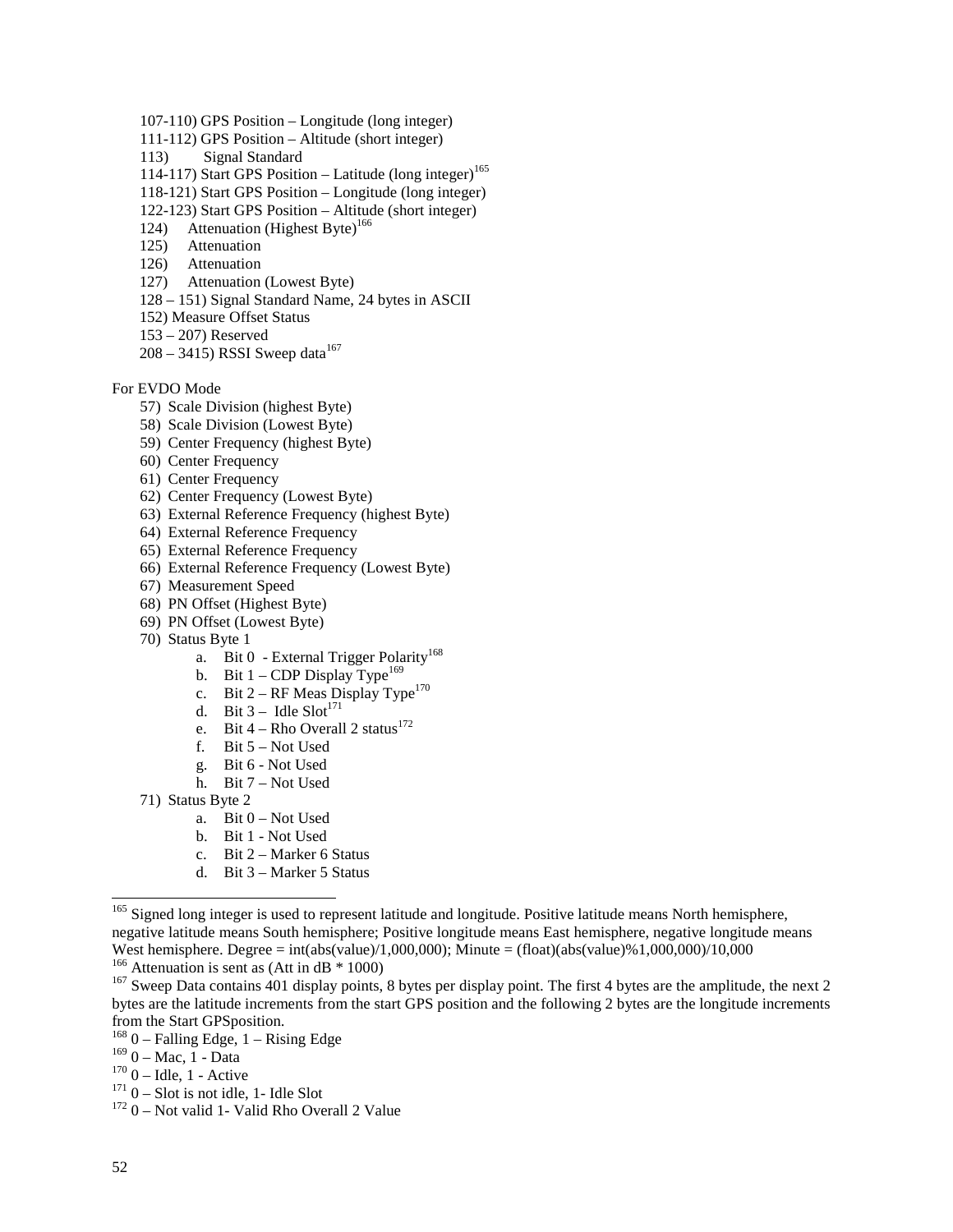e. Bit 4- Marker 4 Status f. Bit 5- Marker 3 Status g. Bit 6- Marker 2 Status h. Bit 7- Marker 1 Status 72) Status Byte 3 – Reserved 73) Marker 1 Position 74) Marker 2 Position 75) Marker 3 Position 76) Marker 4 Position 77) Marker 5 Position 78) Marker 6 Position 79) Signal Standard (Highest Byte) 80) Signal Standard (Lowest Byte) 81) Display Type<sup>173</sup> 82) Units $1^{74}$ 83) Power Offset (Highest Byte) 84) Power Offset 85) Power Offset 86) Power Offset (Lowest Byte) 87) Data Modulation<sup>175</sup> 88) Channel (Highest Byte)<sup>176</sup> 89) Channel (Lowest Byte) 90) PN Search Mode<sup>177</sup> 91) EVDO Signal Status (Highest Byte)<sup>178</sup> 92) EVDO Signal Status (Lowest Byte) 93) EVDO Measurement Status<sup>179</sup> 94-117) Signal Standard Name, 24 bytes in ASCII 118) Data Marker 180 a) Bit  $0 -$  Marker 1 b) Bit  $1 -$ Marker 2 c) Bit  $2 -$ Marker 3 d) Bit 3 – Marker 4

- e) Bit 4 Marker 5
- f) Bit 5 Marker 6
- g) Bit 6 Reserved
- h) Bit 7 Reserved
- 119-153) Reserved
- 154) Rho Pilot (Highest Byte)<sup>181</sup>
- 155) Rho Pilot
- 156) Rho Pilot

 $173$  0 – CDP, 1 – Text Only, 2 – CDP Bit Reverse, 3 – Over the Air Measurements

<sup>&</sup>lt;sup>174</sup> 0 – dBm, 1 - Watts<br>
<sup>175</sup> 0 – Auto, 1 – QPSK, 2 – 8-PSK, 4 – 16-QAM<br>
<sup>176</sup> Invalid channels are sent as 0xFFFF<br>
<sup>177</sup> Indicates the PN Search mode - GPS AUTO 0, GPS MANUAL 1, EXTERNAL AUTO 2, EXTERNAL MANUAL 3, UNTRIGGERED 4

<sup>&</sup>lt;sup>178</sup> MEASURMENT OK 0x0000, LEVEL UNDER MASK 0x0001, SIGNAL ABNORMAL MASK 0x0002, SHORT CODE NOT FOUND MASK 0x0004, AMPLIFIER SATURATION MASK 0x0008, ADC OTR MASK 0x0010, OVERPOWER MASK 0x0020, LOCK FAIL MASK 0x0100 , DDC NOT RESPONDING MASK 0x0200, NO EXTERNAL TRIGGER MASK 0x0400

 $179$  0x00 indicates that the measurement is done and that there is valid data available. 0xFF indicates that the measurement is in process and there is no data available yet. All the measured values should be disregarded if this byte is 0xFF

<sup>&</sup>lt;sup>180</sup> If the marker was turned on in the Data CDP, the status bit of that particular marker will be 1, otherwise 0  $^{181}$  Rho multiplied by 65535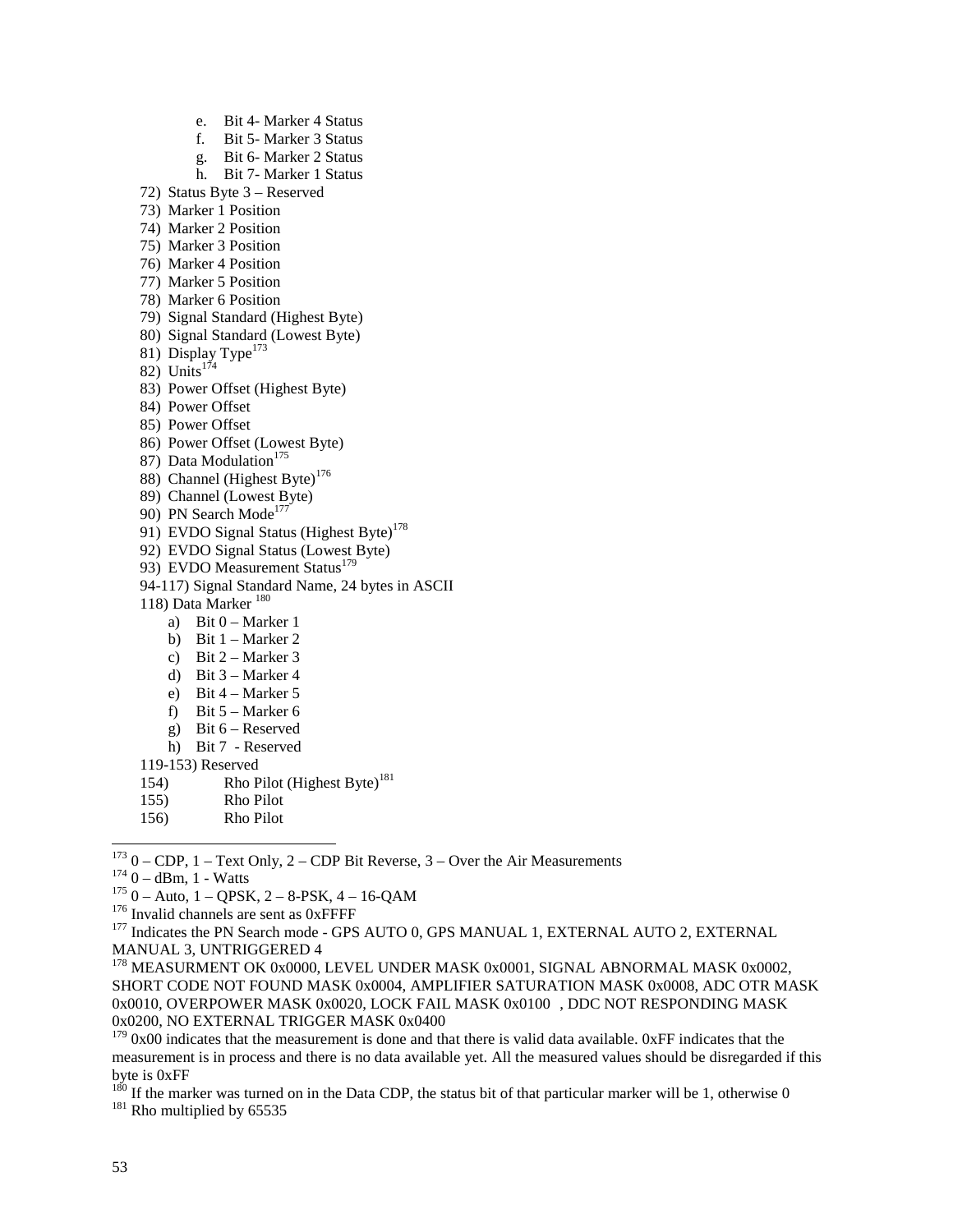| 157) | Rho Pilot (Lowest Byte)                                        |
|------|----------------------------------------------------------------|
| 158) | Rho Overall 1(Highest Byte) <sup>182</sup>                     |
| 159) | Rho Overall 1                                                  |
| 160) | Rho Overall 1                                                  |
| 161) | Rho Overall 1 (Lowest Byte)                                    |
| 162) | Rho Overall 2 (Highest Byte) <sup>183</sup>                    |
| 163) | Rho Overall 2                                                  |
| 164) | Rho Overall 2                                                  |
| 165) | Rho Overall 2 (Lowest Byte)                                    |
| 166) | PN Offset (Highest Byte) <sup>184</sup>                        |
| 167) | PN Offset                                                      |
| 168) | PN Offset                                                      |
| 169) | PN Offset (Lowest Byte)                                        |
| 170) | Frequency Error (Highest Byte) <sup>185</sup>                  |
| 171) | Frequency Error                                                |
| 172) | <b>Frequency Error</b>                                         |
| 173) | Frequency Error (Lowest Byte)                                  |
| 174) | Channel Power RMS (Highest Byte) <sup>186</sup>                |
| 175) | <b>Channel Power RMS</b>                                       |
| 176) | <b>Channel Power RMS</b>                                       |
| 177) | Channel Power RMS (Lowest Byte)                                |
| 178) | Carrier Feedthrough (Highest Byte) <sup>187</sup>              |
| 179) | Carrier Feedthrough                                            |
| 180) | Carrier Feedthrough                                            |
| 181) | Carrier Feedthrough (Lowest Byte)                              |
| 182) | Occupied Bandwidth (Highest Byte) <sup>188</sup>               |
| 183) | Occupied Bandwidth                                             |
| 184) | Occupied Bandwidth                                             |
| 185) | Occupied Bandwidth (Lowest Byte)                               |
| 186) | 1 <sup>st</sup> Pilot Scan power (highest Byte) <sup>189</sup> |
| 187) | 1 <sup>st</sup> Pilot Scan power                               |
| 188) | 1 <sup>st</sup> Pilot Scan power                               |
| 189) | 1 <sup>st</sup> Pilot Scan power (Lowest Byte)                 |
| 190) | 2 <sup>nd</sup> Pilot Scan power (highest Byte)                |
| 191) | 2 <sup>nd</sup> Pilot Scan power                               |
| 192) | 2 <sup>nd</sup> Pilot Scan power                               |
| 193) | 2 <sup>nd</sup> Pilot Scan power (Lowest Byte)                 |
| 194) | 3 <sup>rd</sup> Pilot Scan power (highest Byte)                |
| 195) | 3 <sup>rd</sup> Pilot Scan power                               |
| 196) | 3 <sup>rd</sup> Pilot Scan power                               |
| 197) | 3 <sup>rd</sup> Pilot Scan power (Lowest Byte)                 |
| 198) | 4 <sup>th</sup> Pilot Scan power (highest Byte)                |
| 199) | 4 <sup>th</sup> Pilot Scan power                               |
| 200) | 4 <sup>th</sup> Pilot Scan power                               |
| 201) | 4 <sup>th</sup> Pilot Scan power (Lowest Byte)                 |
| 202) | 5 <sup>th</sup> Pilot Scan power (highest Byte)                |
| 203) | 5 <sup>th</sup> Pilot Scan power                               |

-<sup>182</sup> Rho multiplied by 65535<br><sup>183</sup> Rho multiplied by 65535

<sup>185</sup> Frequency Error multiplied by 1000000<br><sup>186</sup> Channel power \* 250 + 50000<br><sup>187</sup> Carrier Feedthrough \* 250 + 25000<br><sup>188</sup> Occupied Bandwidth in Hz. Note: This is available only with Option 62(RF Measurements),

<sup>189</sup> Note: This is available only with Option 34(Over the Air Measurements). This applies to all 7 Pilot Scanned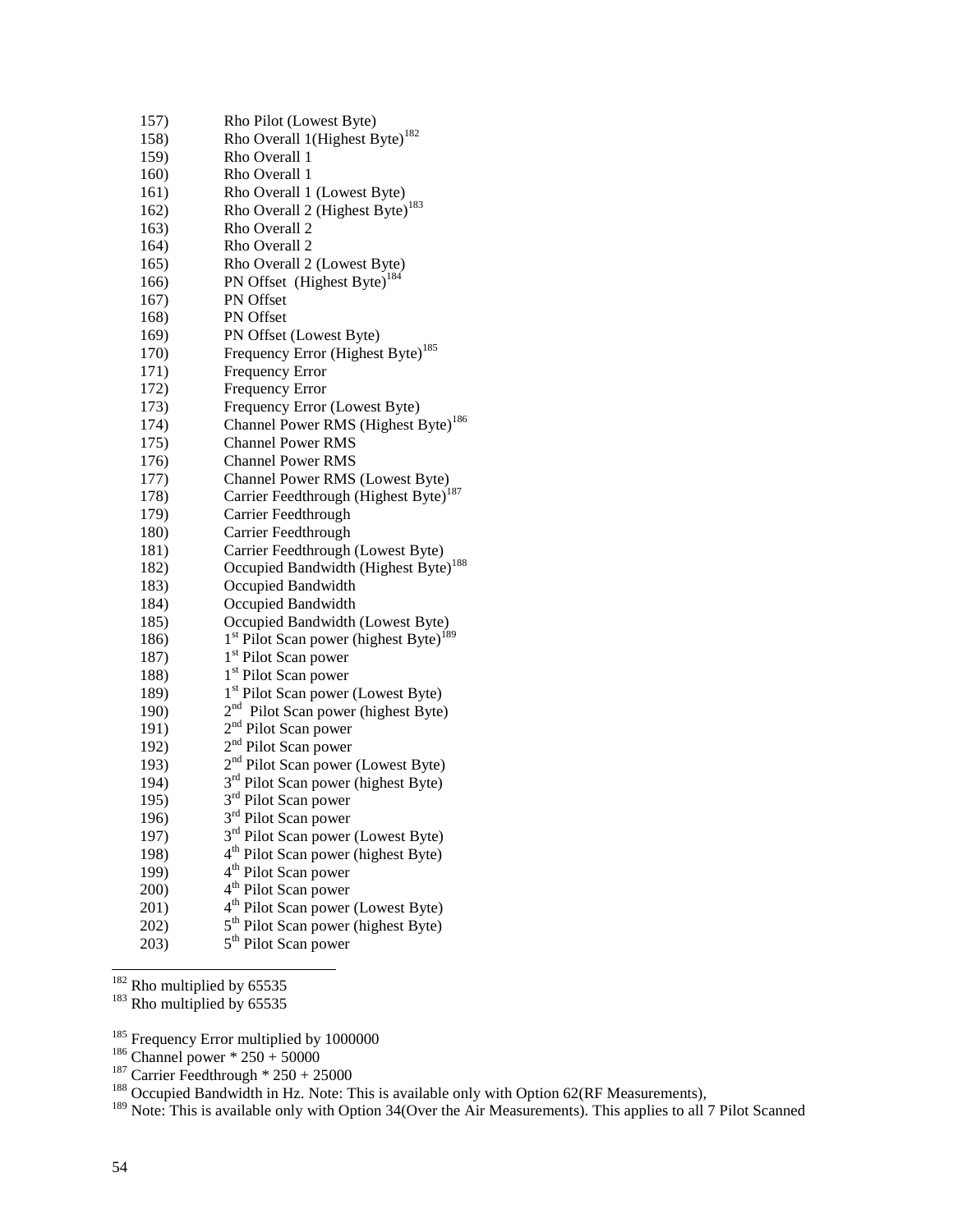| 204) | 5 <sup>th</sup> Pilot Scan power                |
|------|-------------------------------------------------|
| 205) | 5 <sup>th</sup> Pilot Scan power (Lowest Byte)  |
| 206) | 6 <sup>th</sup> Pilot Scan power (highest Byte) |
| 207) | 6 <sup>th</sup> Pilot Scan power                |
| 208) | 6 <sup>th</sup> Pilot Scan power                |
| 209) | 6 <sup>th</sup> Pilot Scan power (Lowest Byte)  |
| 210) | 7 <sup>th</sup> Pilot Scan power (highest Byte) |
| 211) | 7 <sup>th</sup> Pilot Scan power                |
| 212) | 7 <sup>th</sup> Pilot Scan power                |
| 213) | 7 <sup>th</sup> Pilot Scan power (Lowest Byte)  |
| 214) | 1 <sup>st</sup> Pilot Scan PN (highest Byte)    |
| 215) | 1 <sup>st</sup> Pilot Scan PN (Lowest Byte)     |
| 216) | 2 <sup>nd</sup> Pilot Scan PN (highest Byte)    |
| 217) | 2 <sup>nd</sup> Pilot Scan PN (Lowest Byte)     |
| 218) | 3 <sup>rd</sup> Pilot Scan PN (highest Byte)    |
| 219) | 3 <sup>rd</sup> Pilot Scan PN (Lowest Byte)     |
| 220) | 4 <sup>th</sup> Pilot Scan PN (highest Byte)    |
| 221) | 4 <sup>th</sup> Pilot Scan PN (Lowest Byte)     |
| 222) | 5 <sup>th</sup> Pilot Scan PN (highest Byte)    |
| 223) | 5 <sup>th</sup> Pilot Scan PN (Lowest Byte)     |
| 224) | 6 <sup>th</sup> Pilot Scan PN (highest Byte)    |
| 225) | 6 <sup>th</sup> Pilot Scan PN (Lowest Byte)     |
| 226) | 7 <sup>th</sup> Pilot Scan PN (highest Byte)    |
| 227) | 7 <sup>th</sup> Pilot Scan PN (Lowest Byte)     |
| 228) | Tau (Highest Byte) <sup>190</sup>               |
| 229) | Tau                                             |
| 230) | Tau                                             |
| 231) | Tau (Lowest Byte)                               |
| 232) | Noise Floor(Highest Byte) <sup>191</sup>        |
| 233) | Noise Floor                                     |
| 234) | Noise Floor                                     |
| 235) | Noise Floor (Lowest Byte)                       |
| 236) | Pilot Dominance (Highest Byte) <sup>192</sup>   |
| 237) | Pilot Dominance                                 |
| 238) | Pilot Dominance                                 |
| 239) | Pilot Dominance (Lowest Byte)                   |
| 240) | Multipath Power (Highest Byte) <sup>193</sup>   |
| 241) | <b>Multipath Power</b>                          |
| 242) | <b>Multipath Power</b>                          |
| 243) | Multipath Power (lowest Byte)                   |
| 244) | Pilot Mac Power - Average (Highest Byte)        |
| 245) | Pilot Mac Power - Average                       |
| 246) | Pilot Mac Power - Average                       |
| 247) | Pilot Mac Power - Average (Lowest Byte)         |
| 248) | Pilot Mac Power - Active(Highest Byte)          |
| 249) | Pilot Mac Power - Active                        |
| 250) | Pilot Mac Power - Active                        |
| 251) | Pilot Mac Power - Active (Lowest Byte)          |
| 252) | Pilot Mac Power - Idle (Highest Byte)           |

<sup>&</sup>lt;sup>190</sup> Tau is sent as ((Tau in micro sec) + 30)  $*$  10

<sup>&</sup>lt;sup>191</sup> Noise floor is sent as (Noise floor in dB)  $* 250 + 50000$ 

<sup>&</sup>lt;sup>192</sup> Pilot Dominance is sent as (Value in dB)  $* 250 + 50000$ . Note: This is available only with option 33.(OTA Measurements)

<sup>&</sup>lt;sup>193</sup> Multipath Power is sent as (Value in dB)  $* 250 + 50000$  Note: This is available only with option 33.(OTA Measurements)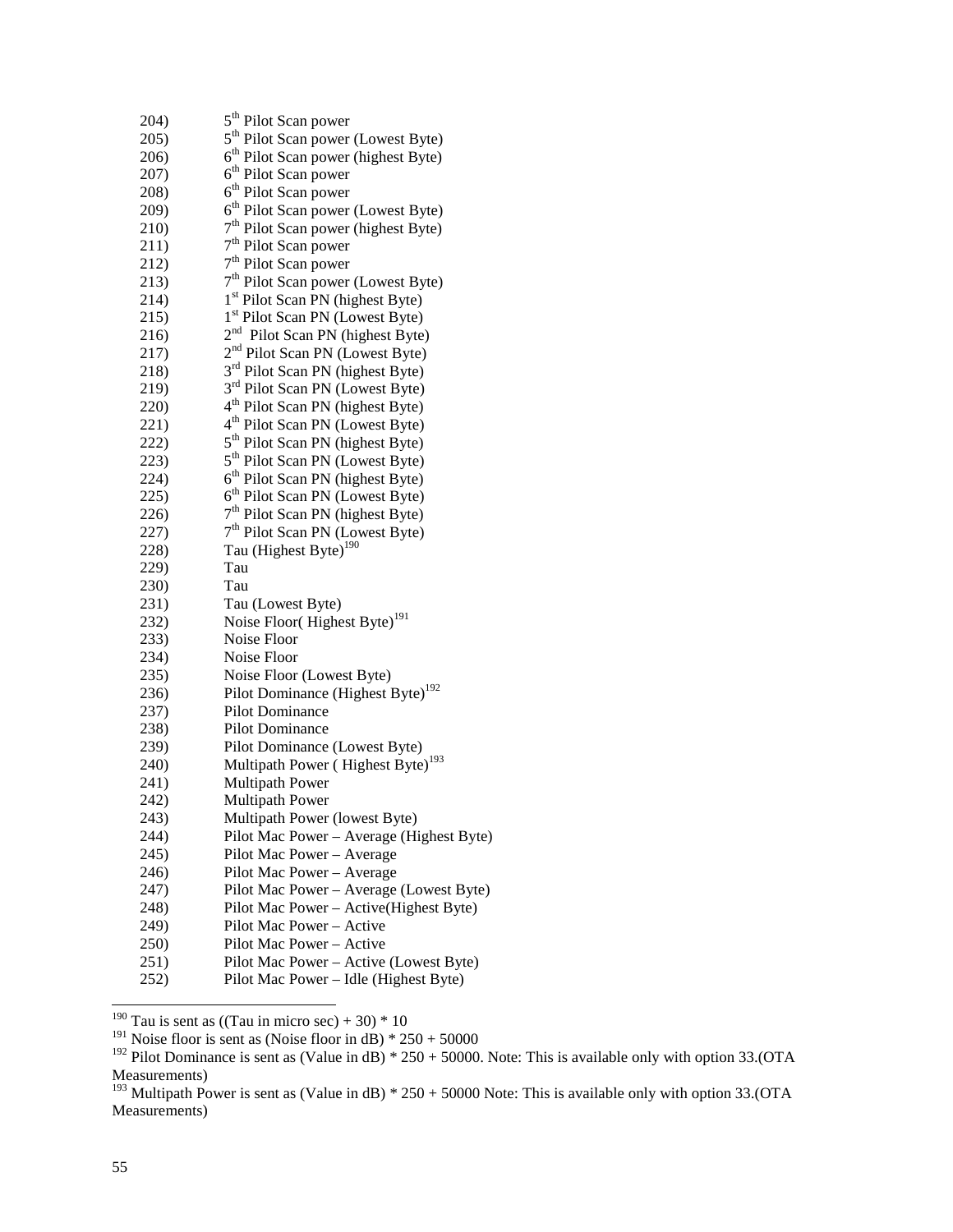| 253)                                         | Pilot Mac Power - Idle                                         |  |  |  |
|----------------------------------------------|----------------------------------------------------------------|--|--|--|
| 254)                                         | Pilot Mac Power - Idle                                         |  |  |  |
| 255)                                         | Pilot Mac Power - Idle (Lowest Byte)                           |  |  |  |
| 256)                                         | Pilot Power - Average (Highest Byte)                           |  |  |  |
| 257)                                         | Pilot Power - Average                                          |  |  |  |
| 258)                                         | Pilot Power - Average                                          |  |  |  |
| 259)                                         | Pilot Power - Average (Lowest Byte)                            |  |  |  |
| 260)                                         | Pilot Power - Active (Highest Byte)                            |  |  |  |
| 261)                                         | Pilot Power - Active                                           |  |  |  |
| 262)                                         | Pilot Power - Active                                           |  |  |  |
| 263)                                         | Pilot Power - Active (Lowest Byte)                             |  |  |  |
| 264)                                         | Pilot Power - Idle (Highest Byte)                              |  |  |  |
| 265)                                         | Pilot Power - Idle                                             |  |  |  |
| 266)                                         | Pilot Power - Idle                                             |  |  |  |
| 267)                                         | Pilot Power - Idle (Lowest Byte)                               |  |  |  |
| 268)                                         | Data Power - Average (Highest Byte)                            |  |  |  |
| 269)                                         | Data Power - Average                                           |  |  |  |
| 270)                                         | Data Power - Average                                           |  |  |  |
| 271)                                         | Data Power - Average (Lowest Byte)                             |  |  |  |
| 272)                                         | Data Power - Active (Highest Byte)                             |  |  |  |
| 273)                                         | Data Power - Active                                            |  |  |  |
| 274)                                         | Data Power - Active                                            |  |  |  |
| 275)                                         | Data Power - Active (Lowest Byte)                              |  |  |  |
| 276)                                         | Data Power - Idle (Highest Byte)                               |  |  |  |
| 277)                                         | Data Power - Idle                                              |  |  |  |
| 278)                                         | Data Power - Idle                                              |  |  |  |
| 279)                                         | Data Power - Idle (Lowest Byte)                                |  |  |  |
| 280)                                         | EVM (Highest Byte)                                             |  |  |  |
| 281)                                         | EVM (Lowest Byte)                                              |  |  |  |
| 282)                                         | Measured Data Modulation Type                                  |  |  |  |
| 283)                                         | Idle Activity (Highest Byte) <sup>194</sup>                    |  |  |  |
| 284)                                         | Idle Activity (Lowest Byte)                                    |  |  |  |
| 285)                                         | Active Activity (Highest Byte)                                 |  |  |  |
| 286)                                         | Active Activity (Lowest Byte)                                  |  |  |  |
| 287)                                         | Measured CDP MAC Treshold (Highest Byte) <sup>195</sup>        |  |  |  |
| 288)                                         | Measured CDP MAC Treshold                                      |  |  |  |
| 289)                                         | Measured CDP MAC Treshold                                      |  |  |  |
| 290)                                         | Measured CDP MAC Treshold (Lowest Byte)                        |  |  |  |
|                                              | 291-294) GPS Position – Latitude (long integer) <sup>196</sup> |  |  |  |
|                                              | 295-298) GPS Position - Longitude (long integer)               |  |  |  |
|                                              | 299-300) GPS Position - Altitude (short integer)               |  |  |  |
| 301)                                         | <b>Measure Offset Status</b>                                   |  |  |  |
| $302 - 400$ ) Reserved                       |                                                                |  |  |  |
|                                              | 401 – 720) CDP Mac. 64 data points <sup>197</sup> .            |  |  |  |
| 721 - 848 )CDP Data <sup>198</sup>           |                                                                |  |  |  |
| 849 - 1616) RF Spectrum Data. <sup>199</sup> |                                                                |  |  |  |
|                                              |                                                                |  |  |  |

 $194$  Sent in %  $*$  100

0 – Not Used, 1 – EVDO Control Info, 2 – EVDO Odd Code, 3 – EVDO Even Code, 4 - Noise

<sup>&</sup>lt;sup>195</sup> Sent as (Value in db  $*$  250) + 50000

<sup>&</sup>lt;sup>196</sup> Signed long integer is used to represent latitude and longitude. Positive latitude means North hemisphere, negative latitude means South hemisphere; Positive longitude means East hemisphere, negative longitude means West hemisphere. Degree = int(abs(value)/1,000,000); Minute = (float)(abs(value)%1,000,000)/10,000  $197$  Each data point in 5 bytes. First Byte is Code Information, following 4 bytes are code power. Code Information –

<sup>&</sup>lt;sup>198</sup> 32 Points. 4 bytes per point. First 16 points are the I data and the following 16 are the Q Data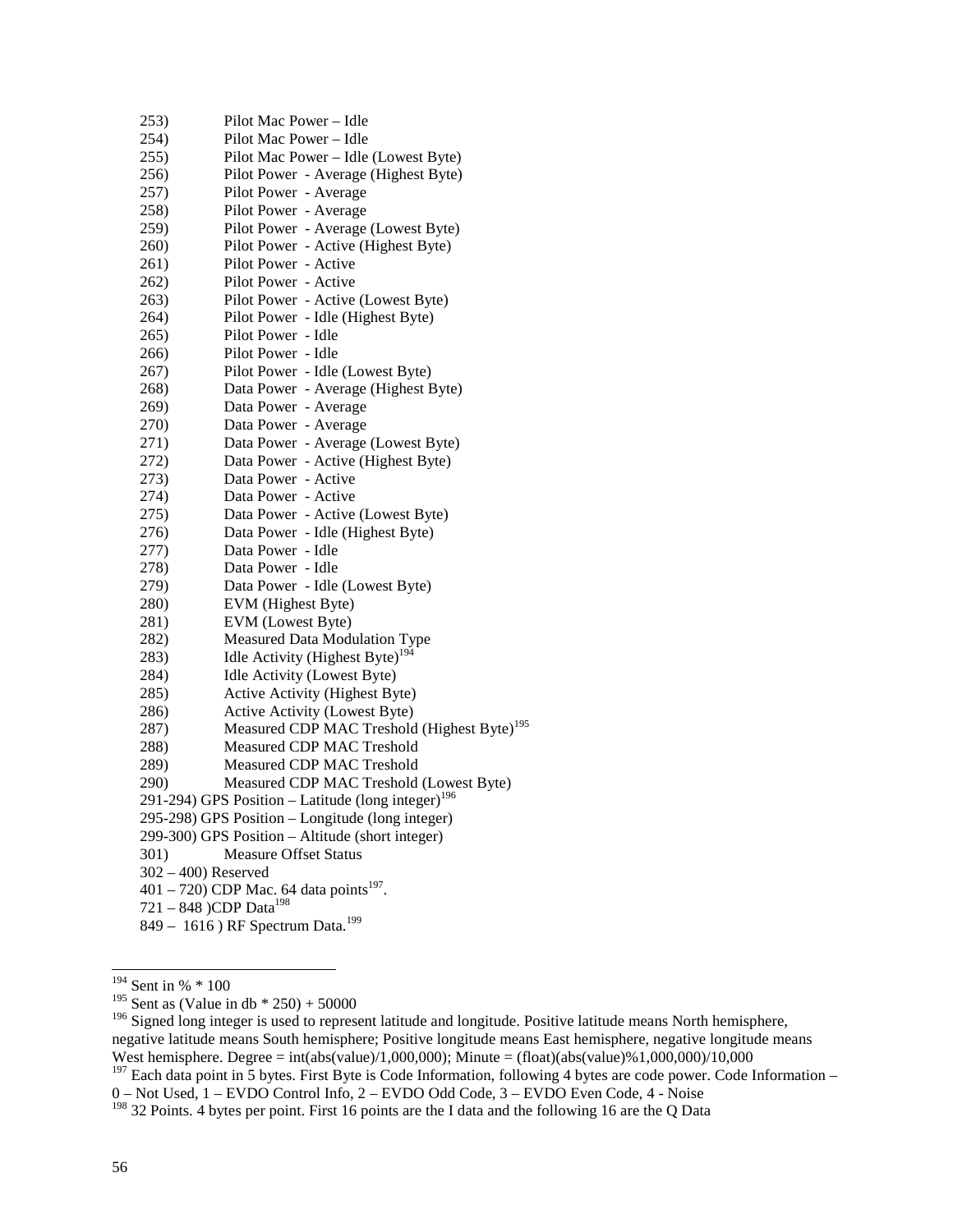$1617 - 2384$ ) Idle Power vs Time Data<sup>200</sup>  $2385 - 3152$ ) Active Power vs Time Data<sup>201</sup> *Cell Master Returns (*For invalid sweeps/empty stored sweep locations)*:* 11 bytes 1-2) Number of following bytes (9 bytes for invalid sweep recall) 3) Current Instrument Date Format<sup>202</sup> 4) Model # (unsigned integer, 13h for Cell Master model MT8212A) 5-11) Extended Model # (7 bytes in ASCII) *Cell Master Returns (Invalid sweep location):* 1 byte 1. 224 (E0) Parameter Error: Invalid sweep location

## **Set Cell Master VNA Trace Overlay – Control Byte #34 (22h)**

*Description:* Setup trace overlay operation and trace for VNA modes.

*Bytes to Follow:* 2 bytes

- 1. Trace Overlay (0 or 1)
	- $00h = \text{Off}$
	- $01h = On$
- 1. Trace on which to Perform Overlay Operation (1 to 200)

*Cell Master Returns:* 1 byte

- 1) 255 (FFh) Operation Complete Byte 224 (E0h) Parameter Error: Invalid Trace Overlay Operation
	- 238 (EEh) Time-out Error

## **Set SPA A/B Trace – Control Byte #35 (23h)**

*Description:* Defines traces "A" and "B" for Spectrum Analyzer mode.

Trace A is always the currently measured data (with or without trace math). It is always visible.

Trace B is always stored data and may come from a saved sweep or a previous "A" trace. There is no default for trace B. Trace B can be ON (visible) or OFF.

### *Bytes to Follow:* 3 bytes

- 1) "A" trace display  $(00h = A \text{ only}, 01h = A-B, 02h = A+B)$
- 2) "B" trace status  $(00h = Off, 01h = On)$
- 3) "B" trace number  $0 =$  save current "A" data into "B" buffer, use that as "B"  $1-200$  = trace number  $255 = no$  "B" trace defined

*Cell Master Returns:* 1 byte

1) 255 (FFh) Operation Complete Byte 224 (E0h) Parameter Error: Not enough bytes transferred, "B" trace requested to be used in calculations or displayed, but no trace or invalid trace specified 238 (Eeh) Time-out Error

<sup>&</sup>lt;sup>199</sup> 384 Data points, 2 bytes per point. Data sent as  $((Value in dB) * 250) + 50000$  Note: This is available only with option 62.(RF Measurements)

<sup>&</sup>lt;sup>200</sup> 384 Points, 2 Bytes per point. Data sent as ((Value in dB)  $*$  250) + 50000 Note: This is available only with option 62.(RF Measurements)

<sup>&</sup>lt;sup>201</sup> 384 Points, 2 Bytes per point. Data sent as  $((Value in dB) * 250) + 50000$  Note: This is available only with option 62.(RF Measurements)

 $^{202}$  00h = MM/DD/YYYY, 01h = DD/MM/YYYY, 02h = YYYY/MM/DD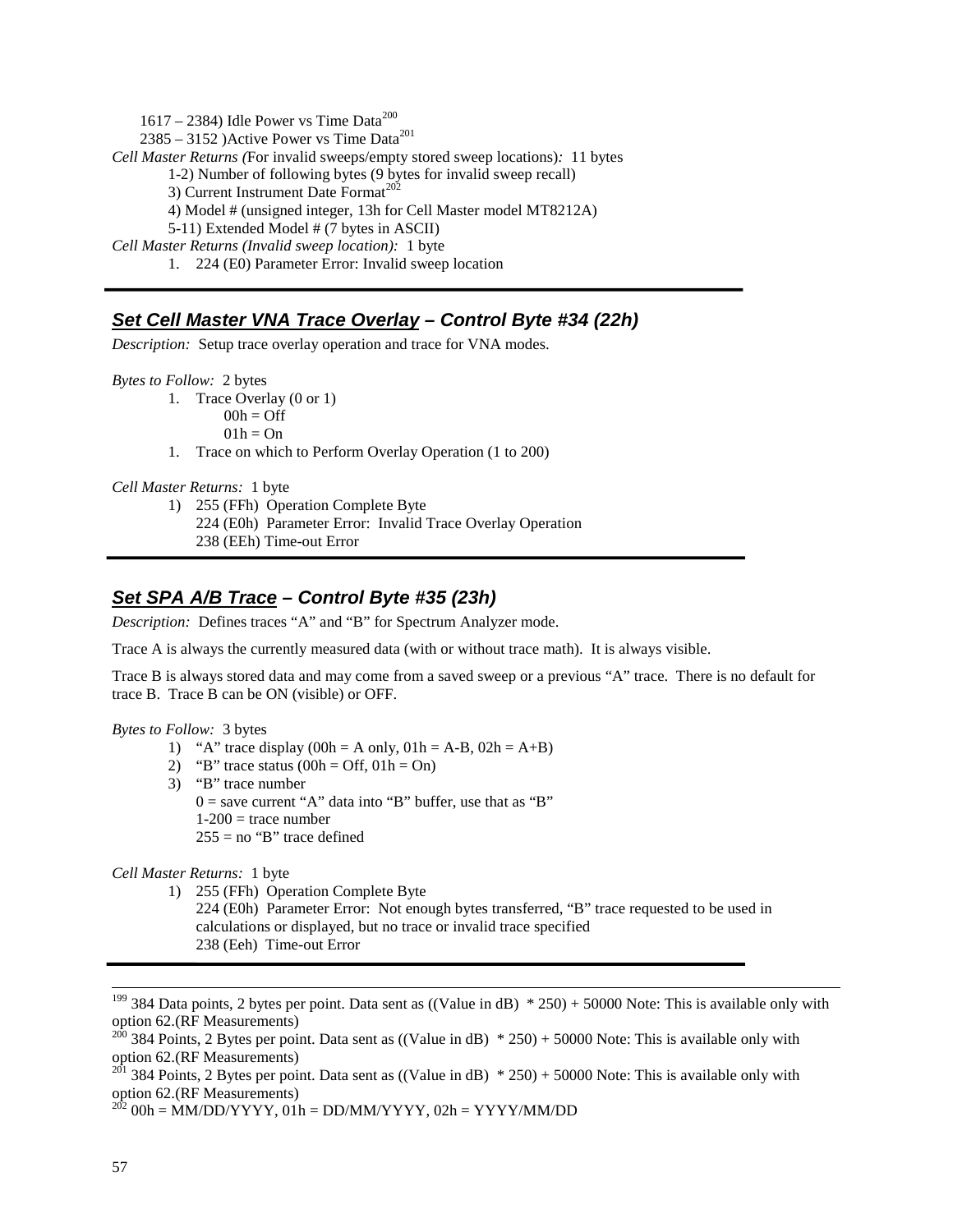## **Upload Cell Master Sweep Trace – Control Byte #36 (24h)**

**This command is new to the MT8212A. Use it, instead of Control Bytes #26 and #28, to access the new features.** 

*Description:* Uploads a sweep trace to the Cell Master.

#### *Bytes to Follow:*

- For All Modes:
	- 1-2) # of following bytes<br>3) Measurement Mode<sup>2</sup>
	- Measurement Mode<sup>203</sup>
	- 4-7) Time/Date (in Long Integer)
	- 8-17) Date in String Format (MM/DD/YYYY)
	- 18-25) Time in String Format (HH:MM:SS)
	- 26-41) Reference number stamp (16 ASCII bytes)
	- 42-43) # of data points (130, 259, 517 or 401 or 100)

For VNA Modes:

- 44) Start Frequency (highest byte) $^{204}$
- 45) Start Frequency
- 46) Start Frequency
- 47) Start Frequency (lowest byte)
- 48) Stop Frequency (highest byte)
- 49) Stop Frequency
- 50) Stop Frequency
- 51) Stop Frequency (lowest byte)
- 52) Minimum Frequency Step Size (highest byte)
- 53) Minimum Frequency Step Size
- 54) Minimum Frequency Step Size
- 55) Minimum Frequency Step Size (lowest byte)
- 56) Scale Top (highest byte)<sup>205</sup>
- 57) Scale Top
- 58) Scale Top
- 59) Scale Top (lowest byte)
- 60) Scale Bottom (highest byte)
- 61) Scale Bottom
- 62) Scale Bottom
- 63) Scale Bottom (lowest byte)
- 64) Frequency Marker 1 (higher byte)<sup>206</sup>
- 65) Frequency Marker 1 (lower byte)
- 66) Frequency Marker 2 (higher byte)
- 67) Frequency Marker 2 (lower byte)
- 68) Frequency Marker 3 (higher byte)
- 69) Frequency Marker 3 (lower byte)
- 70) Frequency Marker 4 (higher byte)
- 71) Frequency Marker 4 (lower byte)
- 72) Frequency Marker 5 (higher byte)
- 73) Frequency Marker 5 (lower byte)
- 74) Frequency Marker 6 (higher byte)
- 75) Frequency Marker 6 (lower byte)
- 76) Single Limit Line Value (highest byte) $207$

<sup>&</sup>lt;sup>203</sup> See Control Byte #3 "Set Measurement Mode" for available measurement modes.

<sup>&</sup>lt;sup>204</sup> Frequency in Hz<br><sup>205</sup> See Control Byte #4, "Set Cell Master VNA Scale" for data format.<br><sup>206</sup> Marker point = (Number of data points – 1) \* (marker freq – start freq) / (stop freq – start freq)<br><sup>207</sup> See Control Byte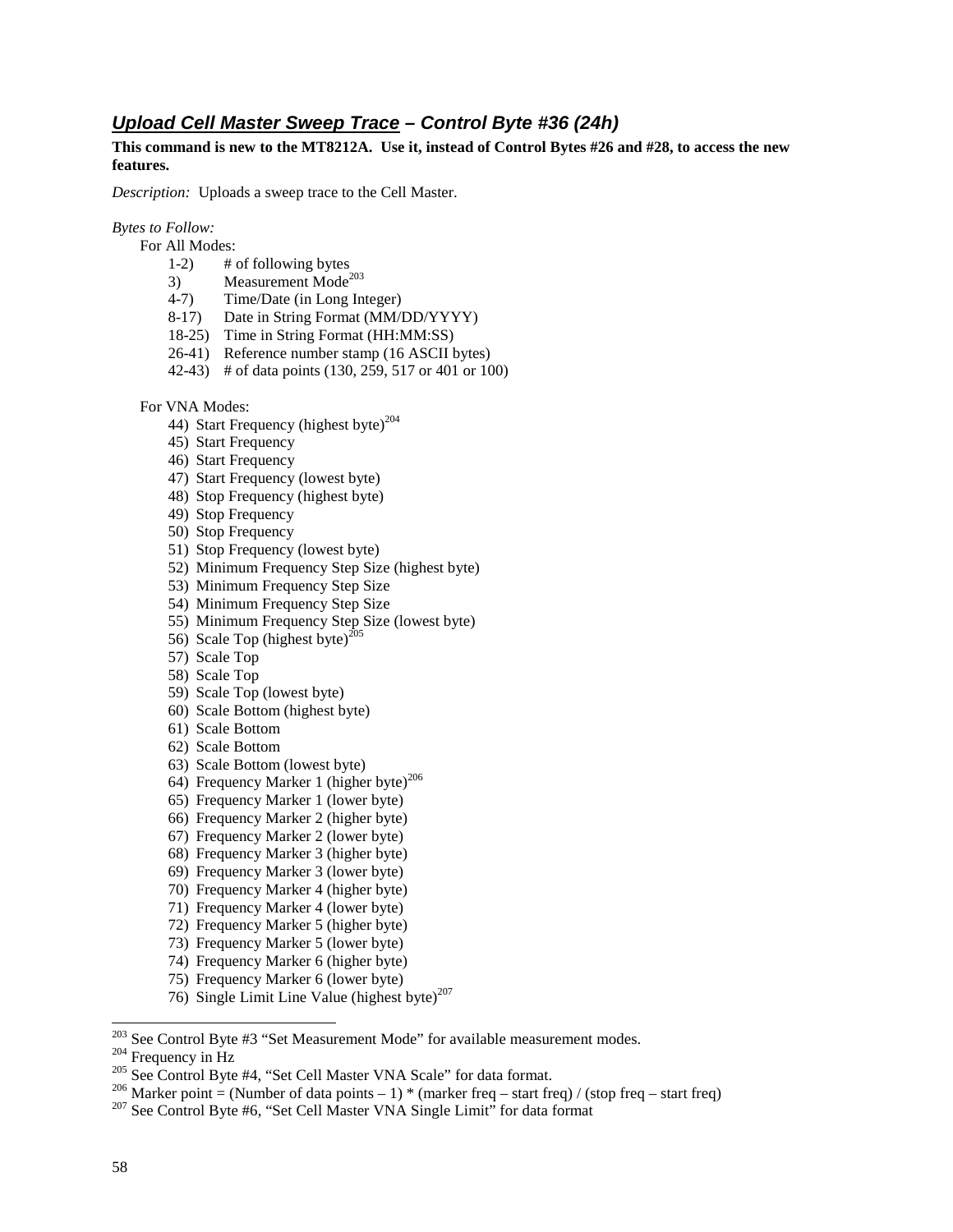77) Single Limit Line Value 78) Single Limit Line Value 79) Single Limit Line Value (lowest byte) 80) Multiple Limit Segment # (1) 81) Multiple Limit Segment Status (00h = Off,  $01h = On$ ) 82) Multiple Limit Start X (highest byte)<sup>208</sup> 83) Multiple Limit Start X 84) Multiple Limit Start X 85) Multiple Limit Start X (lowest byte) 86) Multiple Limit Start Y (higher byte) 87) Multiple Limit Start Y (lower byte) 88) Multiple Limit End X (highest byte) 89) Multiple Limit End X 90) Multiple Limit End X 91) Multiple Limit End X (lowest byte) 92) Multiple Limit End Y (higher byte) 93) Multiple Limit End Y (lower byte) 94-149) Repeat bytes 80-93 for segments 2-5 150) Start Distance (highest byte)<sup>209</sup> 151) Start Distance 152) Start Distance 153) Start Distance (lowest byte) 154) Stop Distance (highest byte) 155) Stop Distance 156) Stop Distance 157) Stop Distance (lowest byte) 158) Distance Marker 1 (higher byte)<sup>210</sup> 159) Distance Marker 1 (lower byte) 160) Distance Marker 2 (higher byte) 161) Distance Marker 2 (lower byte) 162) Distance Marker 3 (higher byte) 163) Distance Marker 3 (lower byte) 164) Distance Marker 4 (higher byte) 165) Distance Marker 4 (lower byte) 166) Distance Marker 5 (higher byte) 167) Distance Marker 5 (lower byte) 168) Distance Marker 6 (higher byte) 169) Distance Marker 6 (lower byte) 170) Relative Propagation Velocity (highest byte)<sup>211</sup> 171) Relative Propagation Velocity 172) Relative Propagation Velocity 173) Relative Propagation Velocity (lowest byte) 174) Cable Loss (highest byte)<sup>212</sup> 175) Cable Loss 176) Cable Loss 177) Cable Loss (lowest byte) 178) Average Cable  $Loss^{213}$  (highest byte) 179) Average Cable Loss 180) Average Cable Loss

<sup>208</sup> See Control Byte #112, "Set Cell Master VNA Segmented Limit Lines" for data format.

<sup>209</sup> Distance data uses units 1/100,000m or 1/100,000 ft<br><sup>210</sup> Marker point = ( # of data points - 1 ) \* ( marker dist - start dist ) / ( stop dist - start dist )<br><sup>211</sup> Relative Propagation Velocity uses units 1/100,000<br>

 $\overline{a}$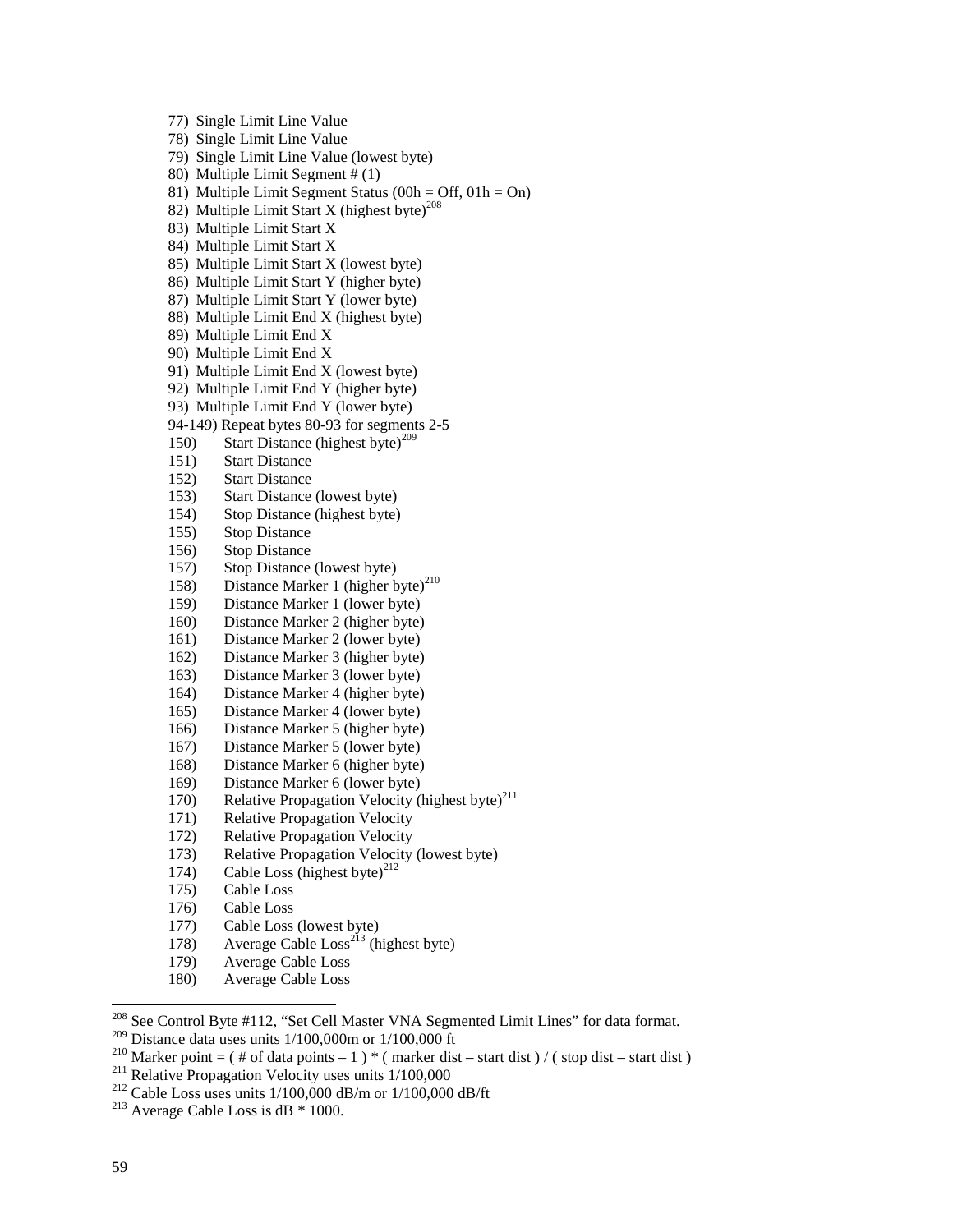- 181) Average Cable Loss (lowest byte)
- 182) Status Byte 1:  $(0b = \text{Off } , 1b = \text{On } )$ 
	- (LSB) bit 0 : Marker 1 On/Off bit 1 : Marker 2 On/Off bit 2 : Marker 3 On/Off bit 3 : Marker 4 On/Off bit 4 : Marker 5 On/Off bit 5 : Marker 6 On/Off bits 6-7 : Not Used
- 183) Status Byte 2:  $(0b = \text{Off}, 1b = \text{On})$  (LSB) bit 0 : Marker 2 Delta On/Off bit 1 : Marker 3 Delta On/Off bit 2 : Marker 4 Delta On/Off bits 3-7: Not Used
- 184) Status Byte 3:  $(0b = Off, 1b = On)$ 
	- (LSB) bit 0 : Single Limit On/Off bit 1: CW On/Off
		- bit 2: Trace Math On/Off
		- bits 3-5: Not Used
		- bit  $6:$  Limit Type ( $0b =$ Single;  $1b =$ Multiple)
		- bit 7 : Unit of measurement (1b = Metric,  $0b$  = English)
- 185) Status Byte 4:
	- (LSB) bit  $0 1$ : DTF Windowing Mode
- **bit:** 1 0
	- 0 0 Rectangular (No Windowing)
	- 0 1 Nomina– Side Lobe
	- 1 0 Low Si–e Lobe
	- 1 1 Minimu– Side Lobe
		- bits  $2 7$ : Not Used
	- 186) Status Byte 5 (Cal Status) :
		- 00h : Calibration Off
			- 01h : Standard Calibration On
		- 02h : InstaCal Calibration On
		- 03h : Standard FlexCal On
		- 04h : InstaCal FlexCal On
	- 187) VNA Signal Standard<sup>214</sup> (higher byte)
	- 188) VNA Signal Standard (lower byte)
	- 189-192) GPS Position Latitude (long integer)<sup>215</sup>
	- 193-196) GPS Position Longitude (long integer)
	- 197-198) GPS Position Altitude (short integer)
	- 199) Reserved
	- 200-223) Signal Standard Name, 24 bytes in ASCII
	- 224-244) Cable Name, 21 bytes in ASCII
	- 245-314) Not Used
	- 315-1354) Sweep Data (130 points \* 8 bytes/point= 1040 bytes)
	- 315-2386) (259 points \* 8 bytes/point= 2072 bytes) 315-4450) (517 points \* 8 bytes/point= 4136 bytes)
		-
- 8 bytes for each data point
- 1. Gamma<sup> $^{21\bar{6}}$ </sup> (highest byte)
	- 2. Gamma

<sup>&</sup>lt;sup>214</sup> Index into Standard List (use control byte #89 to retrieve the ASCII string name). "No Standard" sent as FFFEh  $^{215}$  Signed long integer is used to represent latitude and longitude. Positive latitude means North h negative latitude means South hemisphere; Positive longitude means East hemisphere, negative longitude means West hemisphere. Degree = int(abs(value)/1,000,000); Minute = (float)(abs(value)%1,000,000)/10,000

 $216$  Gamma uses units scaled to  $1/10,000$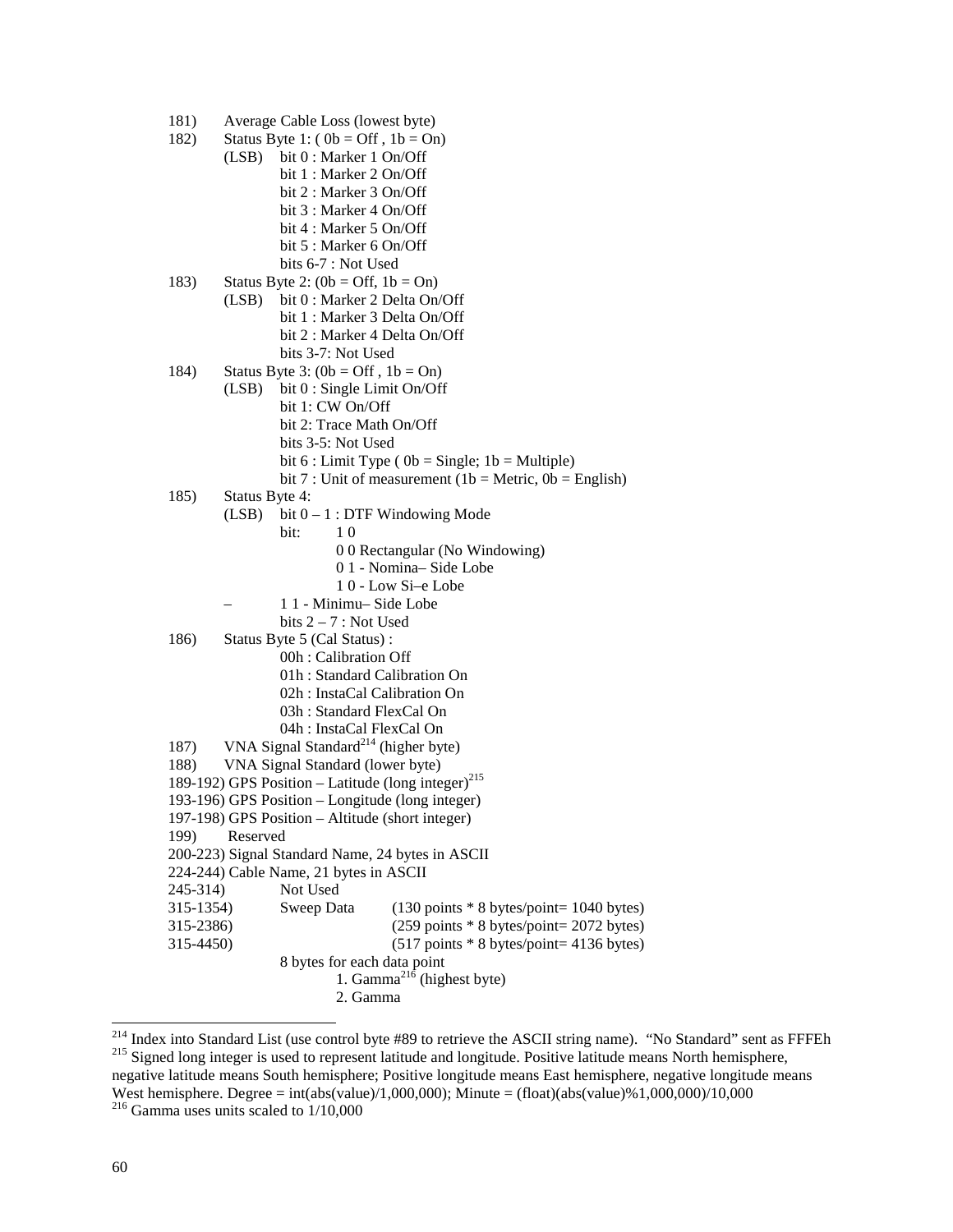- 3. Gamma
- 4. Gamma (lowest byte)
- 5. Phase<sup>217</sup> (highest byte)
- 6. Phase
- 7. Phase
- 8. Phase (lowest byte)

#### *Notes:*

return  $loss = -20^*$  (  $log(Gamma) / log(10)$  )

 $VSWR = (1 + Gamma)/(1 - Gamma)$ 

Phase compares the reflected to the incident (reference)

For Spectrum Analyzer Mode:

- 44) Start Frequency (in Hz) (highest byte)
- 45) Start Frequency (in Hz)
- 46) Start Frequency (in Hz)
- 47) Start Frequency (in Hz) (lowest byte)
- 48) Stop Frequency (in Hz) (highest byte)
- 49) Stop Frequency (in Hz)
- 50) Stop Frequency (in Hz)
- 51) Stop Frequency (in Hz) (lowest byte)
- 52) Center Frequency (in Hz) (highest byte)
- 53) Center Frequency (in Hz)<br>54) Center Frequency (in Hz)
- Center Frequency (in Hz)
- 55) Center Frequency (in Hz) (lowest byte)
- 56) Frequency Span (in Hz) (highest byte)
- 57) Frequency Span (in Hz)
- 58) Frequency Span (in Hz)
- 59) Frequency Span (in Hz) (lowest byte)
- 60) Ref Level<sup>218</sup> (highest byte)
- 61) Ref Level
- 62) Ref Level
- 63) Ref Level (lowest byte)
- 64) Scale per div<sup>219</sup> (highest byte)
- 65) Scale per div
- 66) Scale per div
- 67) Scale per div (lowest byte)
- 68) Marker  $1^{220}$  (higher byte)
- 69) Marker 1 (lower byte)
- 70) Marker 2 (higher byte)
- 71) Marker 2 (lower byte)
- 72) Marker 3 (higher byte)
- 73) Marker 3 (lower byte)
- 74) Marker 4 (higher byte)
- 75) Marker 4 (lower byte)
- 76) Marker 5 (higher byte)
- 77) Marker 5 (lower byte)
- 78) Marker 6 (higher byte)
- 79) Marker 6 (lower byte)
- 80) Single Limit<sup>221</sup> (highest byte)

 $217$  Phase is transmitted in 1/10ths of a degree

<sup>&</sup>lt;sup>218</sup> Value sent as (value in dBm \* 1000) + 270,000<br><sup>219</sup> Value sent as (value \* 1000)

<sup>&</sup>lt;sup>220</sup> Marker values are sent as  $\#$  of data point on display. See Control Byte #102, "Set Spectrum Analyzer Marker" for calculation of data point.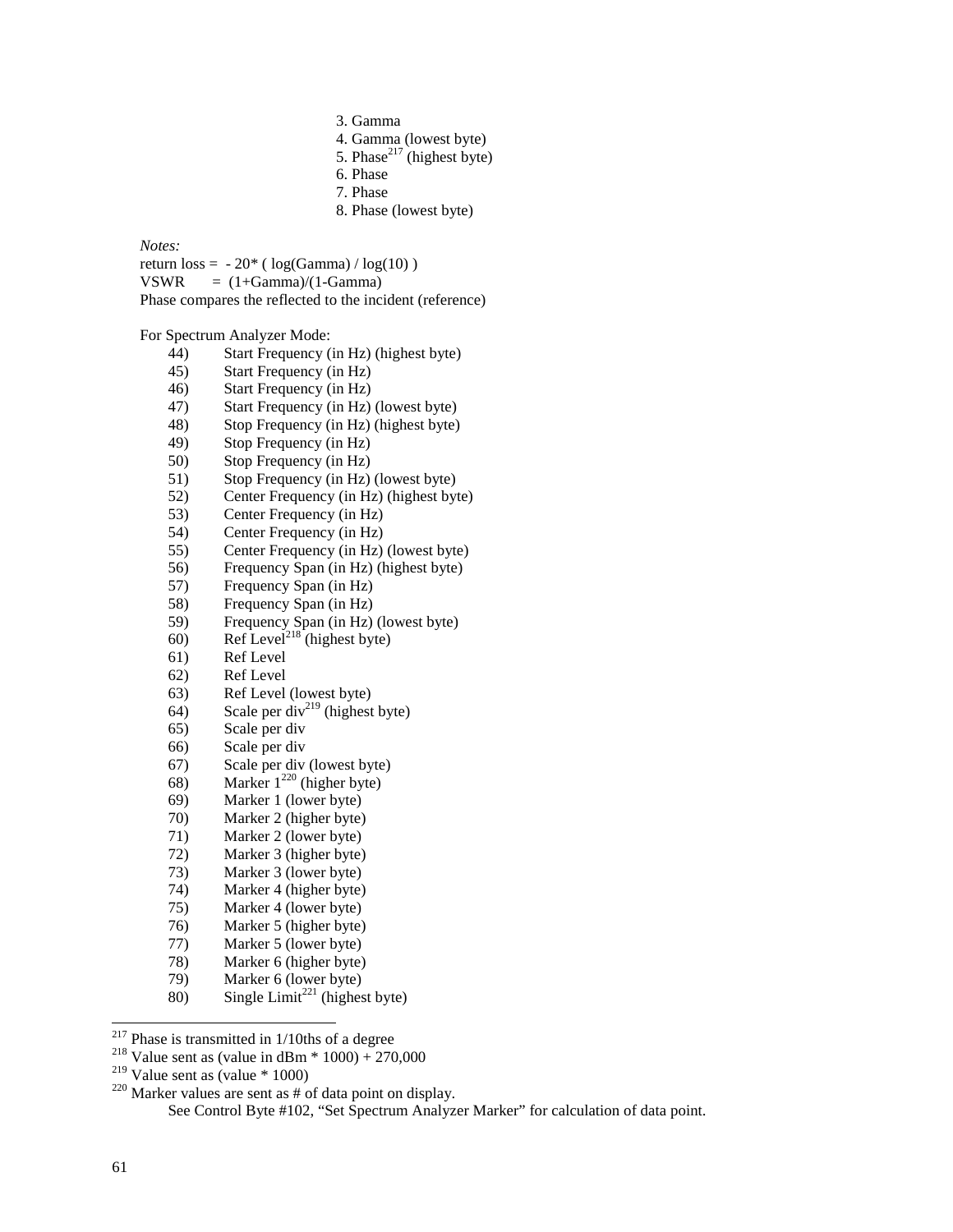```
81) Single Limit
```
82) Single Limit

83) Single Limit (lowest byte)

- 84) Multiple Upper Limit 1 Start X (Frequency in Hz) (highest byte)
- 85) Multiple Upper Limit 1 Start X (Frequency in Hz)
- 86) Multiple Upper Limit 1 Start X (Frequency in Hz)
- 87) Multiple Upper Limit 1 Start X (Frequency in Hz) (lowest byte)
- 88) Multiple Upper Limit 1 Start Y (Power Level) (highest byte)
- 89) Multiple Upper Limit 1 Start Y (Power Level)
- 90) Multiple Upper Limit 1 Start Y (Power Level)
- 91) Multiple Upper Limit 1 Start Y (Power Level) (lowest byte)
- 92) Multiple Upper Limit 1 End X (Frequency in Hz) (highest byte)
- 93) Multiple Upper Limit 1 End X (Frequency in Hz)
- 94) Multiple Upper Limit 1 End X (Frequency in Hz)
- 95) Multiple Upper Limit 1 End X (Frequency in Hz) (lowest byte)
- 96) Multiple Upper Limit 1 End Y (Power Level) (highest byte)
- 97) Multiple Upper Limit 1 End Y (Power Level)
- 98) Multiple Upper Limit 1 End Y (Power Level)
- 99) Multiple Upper Limit 1 End Y (Power Level) (lowest byte)
- 100-243) Multiple Upper Limits 2-5, Multiple Lower Limits 1-5 (see bytes 84-99 for format)
- 244) RBW Setting<sup>222</sup> (highest byte)
- 245) RBW Setting
- 246) RBW Setting
- 247) RBW Setting (lowest byte)
- 248) VBW Setting<sup>223</sup> (highest byte)
- 249) VBW Setting
- 250) VBW Setting
- 251) VBW Setting (lowest byte)
- 252) OCC BW Method (00h = % of power,  $01h = dB$  down)
- 253) OCC BW % Value (0-99)
- 254)OCC BW dBc (0-120)
- $255)$ Attenuation<sup>224</sup> (highest byte)
- 256) Attenuation
- 257) Attenuation
- 258) Attenuation (lowest byte)
- 259-274)Name (16 bytes in ASCII)
- 1.4 Status Byte 1:  $(0b = \text{Off}, 1b = \text{On})$ 
	- (LSB) bit 0 : Marker 1 On/Off
		- bit 1 : Marker 2 On/Off
			- bit 2 : Marker 3 On/Off
			- bit 3 : Marker 4 On/Off
		- bit 4 : Marker 5 On/Off bit 5 : Marker 6 On/Off
		- bits 6-7: Not Used
- 275)Status Byte 2:  $(0b = Off, 1b = On)$ (LSB) bit 0 : Not Used bit 1 : Marker 2 Delta On/Off bit 2 : Marker 3 Delta On/Off
	-
	- bit 3 : Marker 4 Delta On/Off
	- bit 4 : Pre Amp Mode (0b = Manual,  $1b = Auto$ )
	- bit 5 : Pre Amp Status On/Off

- <sup>221</sup> All amplitude values are sent as (value in dBm  $*$  1000) + 270,000<br><sup>222</sup> Valid frequencies (in Hz) are 100, 300, 1,000, 3,000, 10,000, 30,000, 100,000, 300,000, 1,000,000<br><sup>223</sup> Valid frequencies (in Hz) are 100, 300
-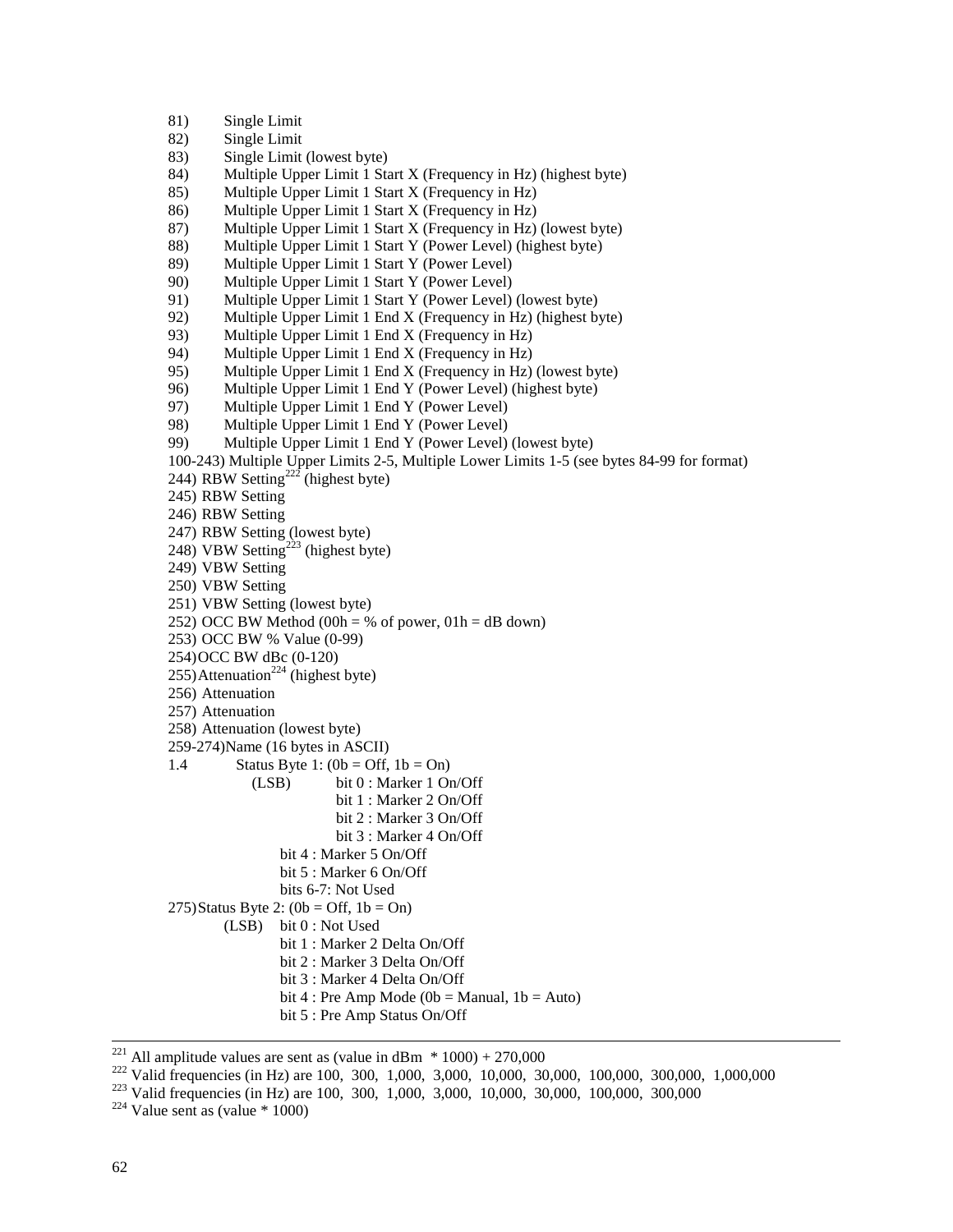- bit 6 : Dynamic Attenuation On/Off
- bit 7 : Normalization ON/OFF (MS2711D Only)
- 276)Status Byte 3:  $(0b = \text{Off}, 1b = \text{On})$ 
	- (LSB) bit 0 : Antenna Factor Correction On/Off

bits 1-2 : Detection alg (00b = pos. peak  $01b = RMS$  Averaging  $10b = neg$ . peak,  $11 =$ Sampling Mode)

bits 3-4 : Amplitude Units (log) (00b = dBm  $01b =$  dBV  $10b =$  dBmV  $11b =$  dBuV)

 $(Linear) - (00b = Watts 01b = Volts)$ 

- bit 5: Channel Power On/Off
- bit 6: Adjacent Channel Power Ratio On/Off
- bit 7 : Units Type  $(0b = Log 1b = Linear)$
- 277)Status Byte 4
	- $(0b = Off/Beep$  if data is BELOW line,  $1b = On/Beep$  if data is ABOVE line)
	- (LSB) bit  $0:$  Limit Type (0b = Single, 1b = Multiple)
		- bit 1 : Single Limit On/Off
		- bit 2 : Single Limit Beep Level (0b = beep when data is below line  $1b = above$ )
		- bit 3 : Not Used
		- bit 4 : Multiple Limit Upper Segment 1 Status On/Off
		- bit 5 : Multiple Limit Upper Segment 1 Beep Level ABOVE/BELOW
		- bit 6 : Multiple Limit Upper Segment 2 Status On/Off
		- bit 7 : Multiple Limit Upper Segment 2 Beep Level ABOVE/BELOW
- 278)Status Byte 5
	- $(0b = Off/Beep \text{ if } data \text{ is } BELOW \text{ line}, 1b = On/Beep \text{ if } data \text{ is } ABOVE \text{ line})$
	- (LSB) bit 0 : Multiple Limit Upper Segment 3 Status On/Off
		- bit 1 : Multiple Limit Upper Segment 3 Beep Level ABOVE/BELOW
			- bit 2 : Multiple Limit Upper Segment 4 Status On/Off
		- bit 3 : Multiple Limit Upper Segment 4 Beep Level ABOVE/BELOW
		- bit 4 : Multiple Limit Upper Segment 5 Status On/Off
		- bit 5 : Multiple Limit Lower Segment 5 Beep Level ABOVE/BELOW
		- bit 6 : Multiple Limit Lower Segment 1 Status On/Off
- bit 7 : Multiple Limit Lower Segment 1 Beep Level ABOVE/BELOW 279)Status Byte 6
	- $(0b = Off/Beep$  if data is BELOW line,  $1b = On/Beep$  if data is ABOVE line)
		- (LSB) bit 0 : Multiple Limit Lower Segment 2 Status On/Off
			- bit 1 : Multiple Limit Lower Segment 2 Beep Level ABOVE/BELOW
				- bit 2 : Multiple Limit Lower Segment 3 Status On/Off
				- bit 3 : Multiple Limit Lower Segment 3 Beep Level ABOVE/BELOW
				- bit 4 : Multiple Limit Lower Segment 4 Status On/Off
				- bit 5 : Multiple Limit Lower Segment 4 Beep Level ABOVE/BELOW
				- bit 6 : Multiple Limit Lower Segment 5 Status On/Off
				- bit 7 : Multiple Limit Lower Segment 5 Beep Level ABOVE/BELOW
- 280)Status Byte 7
	- (LSB) bits 0-6: Number of Sweeps to Average (1-25, 1 implies averaging OFF) bit 7 : Not Used
- 281)Reference Level Offset<sup> $225$ </sup> (highest byte)
- 282)Reference Level Offset
- 283)Reference Level Offset
- 284)Reference Level Offset (lowest byte)
- 285)External Reference Frequency<sup>226</sup>
- $286)$ Signal Standard<sup>227</sup> (higher byte)
- 287)Signal Standard (lower byte)
- 288)Channel Selection<sup>228</sup> (higher byte)

<sup>&</sup>lt;sup>225</sup> Value sent as (Value in dBm  $*$  1000) + 270,000

<sup>&</sup>lt;sup>226</sup> byte in MHz (i.e. 20 = 20MHz)<br><sup>227</sup> Index into Standard List (use control byte #89 to retrieve the ASCII string name). "No Standard" sent as FFFEh.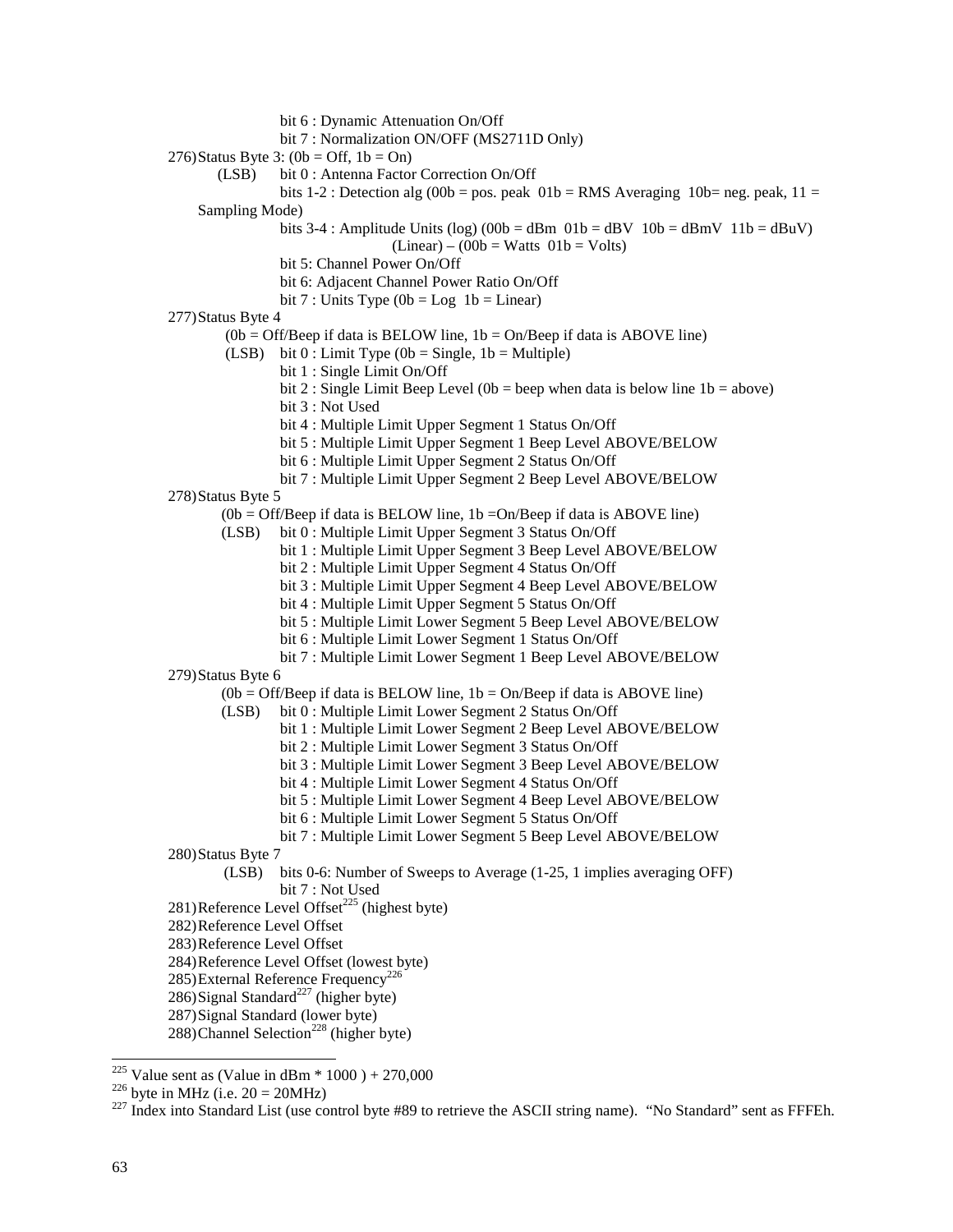289)Channel Selection (lower byte)

290) Interference Analysis Cellular Standard<sup>229</sup>

291)Interference Analysis Estimated Bandwidth (highest byte)

292)Interference Analysis Estimated Bandwidth

293)Interference Analysis Estimated Bandwidth

294)Interference Analysis Estimated Bandwidth (lowest byte)

295)Interference Analysis Frequency (in Hz) (highest byte)

296)Interference Analysis Frequency (in Hz)

297)Interference Analysis Frequency (in Hz)

298)Interference Analysis Frequency (in Hz) (lowest byte)

300-303) Reserved

304)Trigger Type<sup>230</sup>

 $305$ )Trigger Position  $(0 - 100\%)$ 

 $306$ )Min Sweep Time (in us) (highest byte)

 $307$ )Min Sweep Time (in  $\mu s$ )

 $308$ )Min Sweep Time (in  $\mu s$ )

 $309$ )Min Sweep Time (in  $\mu s$ ) (lowest byte)

310) Video Trigger Level<sup>231</sup> (highest byte)

311)Video Trigger Level

312)Video Trigger Level

313)Video Trigger Level (lowest byte)

314)Status Byte 8 (0b = Off,  $1b = On$ )

(LSB) bits 0-1: Trace Math Operation (00b = A only,  $01b = A-B$ ,  $10b = A+B$ )

bit 2: Max Hold On/Off

bit 3: Min Hold On/Off

bit 4: Transmission Mode Calibration Status (Option 21 Only)

- bit 5: Bias Tee On/Off (Option 10, MS2711D Only)
- bit 6: Occupied BW Measurement On/Off

bit 7: Not Used

315) Impedance  $(00h = 50\Omega, 0Ah = 75\Omega$  Anritsu Adapter,  $0Ch = 75\Omega$  Other Adapter)

- $316)$  Impedance  $Loss<sup>232</sup>$  (higher byte)
- 317) Impedance Loss (lower byte)
- 318) Frequency Scale Factor<sup>233</sup> (higher byte)
- 319) Frequency Scale Factor (lower byte)
- 320) Frequency Range Minimum<sup>234</sup> (highest byte)
- 321) Frequency Range Minimum
- 322) Frequency Range Minimum
- 323) Frequency Range Minimum (lowest byte)
- $324$ ) Frequency Range Maximum<sup>235</sup> (highest byte)
- 325) Frequency Range Maximum
- 326) Frequency Range Maximum
- 327) Frequency Range Maximum (lowest byte)
- 328) Linked Trace Number (1-200)
- 329) Status Byte 9 (0b = Off,  $1b = On$ )
	- (LSB) bit 0: C/I Measurement On/Off

 <sup>228 &</sup>quot;No Channel" is sent as FFFEh.

<sup>&</sup>lt;sup>229</sup> 4 Standards – 00h = 1250KHZ CDMA, 01h = GSM, 02h = TDMA, 03h = AMPS, 04h = Unknown FFh = Interference Analysis Measurement OFF

<sup>&</sup>lt;sup>230</sup> Trigger Type – 00h = Single, 01h = Free Run, 02h = Video, 03h = External<br><sup>231</sup> Value sent as (Value in dBm \* 1000) + 270,000<br><sup>232</sup> Value sent as (value in dB \* 1000), valid values are 0 to 20 dB<br><sup>233</sup> In number of H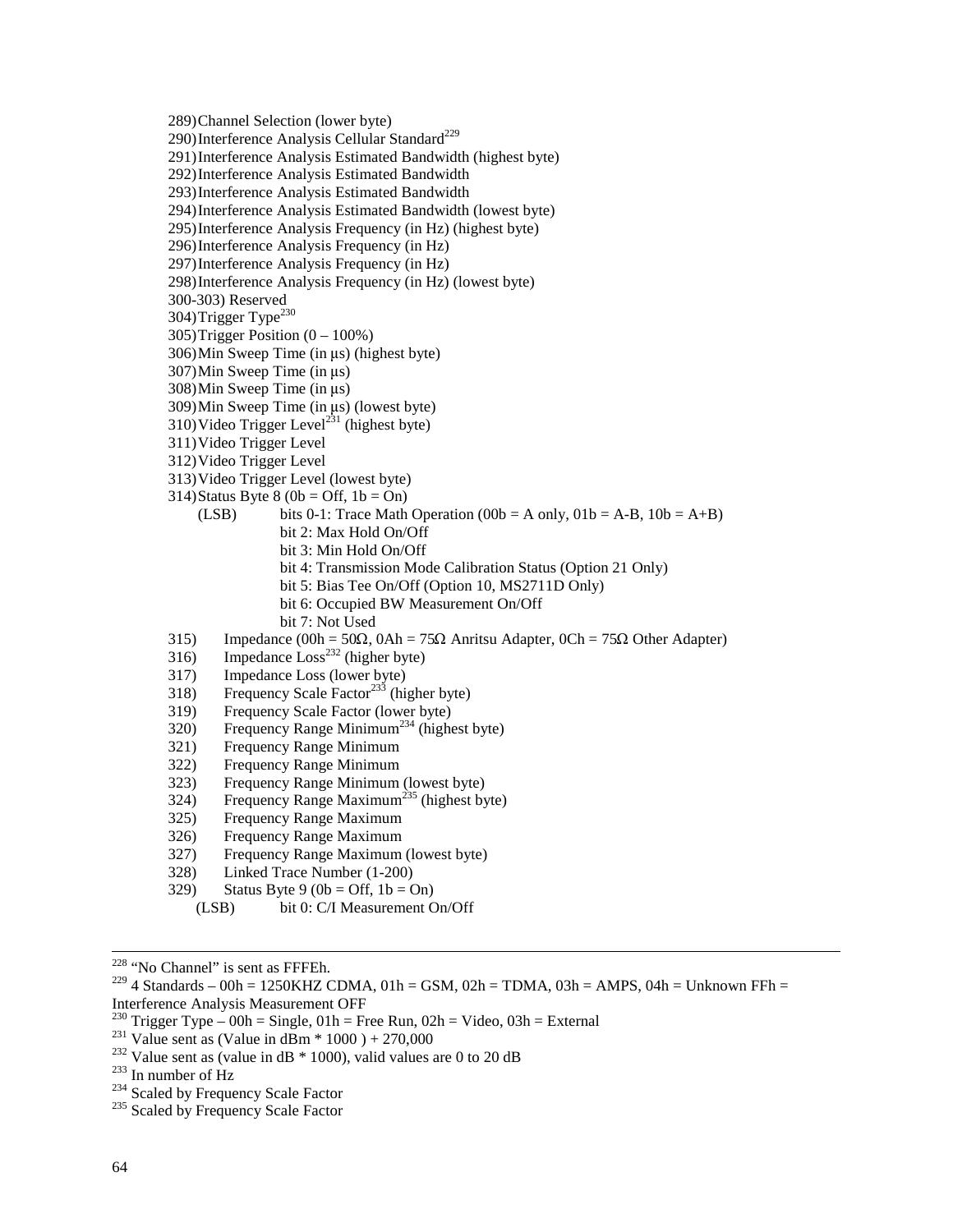## bits 1-3: C/I Carrier Trace/Signal Type<sup>236</sup>

bits 4-7: Not Used

- 330) C/I Calculated Power<sup>237</sup> (Carrier or Interference NB FHSS<sup>238</sup>) (highest byte)
- 331) C/I Calculated Power (Carrier or Interference NB FHSS)
- 332) C/I Calculated Power (Carrier or Interference NB FHSS)
- 333) C/I Calculated Power (Carrier or Interference NB FHSS) (lowest byte)
- 334) C/I Calculated Power<sup>239</sup> (Interference WB FHSS<sup>240</sup>) (highest byte)
- 335) C/I Calculated Power (Interference WB FHSS)
- 336) C/I Calculated Power (Interference WB FHSS)
- 337) C/I Calculated Power (Interference WB FHSS) (lowest byte)
- 338) C/I Calculated Power  $241$  (Interference Broadband<sup>242</sup>) (highest byte)
- 339) C/I Calculated Power (Interference Broadband)
- 340) C/I Calculated Power (Interference Broadband)
- 341) C/I Calculated Power (Interference Broadband) (lowest byte)
- 342) Marker Type<sup>243</sup>
- $343-346$ ) GPS Position Latitude (long integer)<sup>244</sup>
- 347-350) GPS Position Longitude (long integer)
- 351-352) GPS Position Altitude (short integer)
- 353) Reserved
- 354-377) Signal Standard Name, 24 bytes in ASCII
- 378) Measure Offset Status
- 379-400) Not Used

401-2004) Sweep Data  $(401 \text{ points} * 4 \text{ bytes} / \text{point} = 1604 \text{ bytes})$ 

- 4 bytes for each data point
	- 1.  $dBm^{245}$  (highest byte)
	- 2. dBm
	- 3. dBm
	- 4. dBm (lowest byte)

For T1/E1 Modes:

- 44) Receive Input (00h: Terminate, 01h: Bridged, 02h: Monitor)
- 45) Framing Mode<sup>246</sup>
- 46) Line Coding (01h: B8ZS, 02h: AMI, 03h: HDB3)
- 47) Tx Level (Valid for T1 Only) (01h: 0 dB, 02h: -7.5 dB, 03h: -15 dB)
- 48) Clock Source (00h: External, 01h: Internal)
- 49) Error Insert Type (00h: Frame Error, 01h: BPV, 02h: Bit Errors, 04h: RAI, 05h: AIS)
- 50) Loop Code (Valid for T1 Only) (00h: CSU, 01h: NIU, 02h: User 1, 03h: User 2)
- 51) Loop Type (Valid for T1 Only) (00h: In Band, 01h: Data Link)

<sup>&</sup>lt;sup>236</sup> 000b = Carrier – NB FHSS, 001b = Carrier – WB FHSS, 010b = Carrier – Broadband, 111b = Interference<br><sup>237</sup> Value sent as (value in dBm \* 1000) + 270,000<br><sup>238</sup> If Status Byte 9, bytes 1-3 equal 111b, then signal will

Otherwise, these bytes represent the calculated Carrier power.<br><sup>239</sup> Value sent as (value in dBm  $*$  1000) + 270,000

 $^{240}$  If Status Byte 9, bytes 1-3 equal 111b, then signal will be calculated power for the Interference – NB FHSS trace. Otherwise, these bytes should be ignored.<br><sup>241</sup> Value sent as (value in dBm  $*$  1000) + 270,000

<sup>&</sup>lt;sup>242</sup> If Status Byte 9, bytes 1-3 equal 111b, then signal will be calculated power for the Interference – NB FHSS trace. Otherwise, these bytes should be ignored.<br> $243$  0 – Regular Marker, 1 – Noise Marker

 $^{244}$  Signed long integer is used to represent latitude and longitude. Positive latitude means North hemisphere, negative latitude means South hemisphere; Positive longitude means East hemisphere, negative longitude means West hemisphere. Degree = int(abs(value)/1,000,000); Minute = (float)(abs(value)%1,000,000)/10,000

<sup>&</sup>lt;sup>245</sup> Value sent as (Value in dBm  $*$  1000 ) + 270,000<br><sup>246</sup> T1 Mode: 01h: ESF, 02h: D4SF

E1 Mode: 03h: PCM30, 04h: PCM30CRC, 05h: PCM31, 06h: PCM31CRC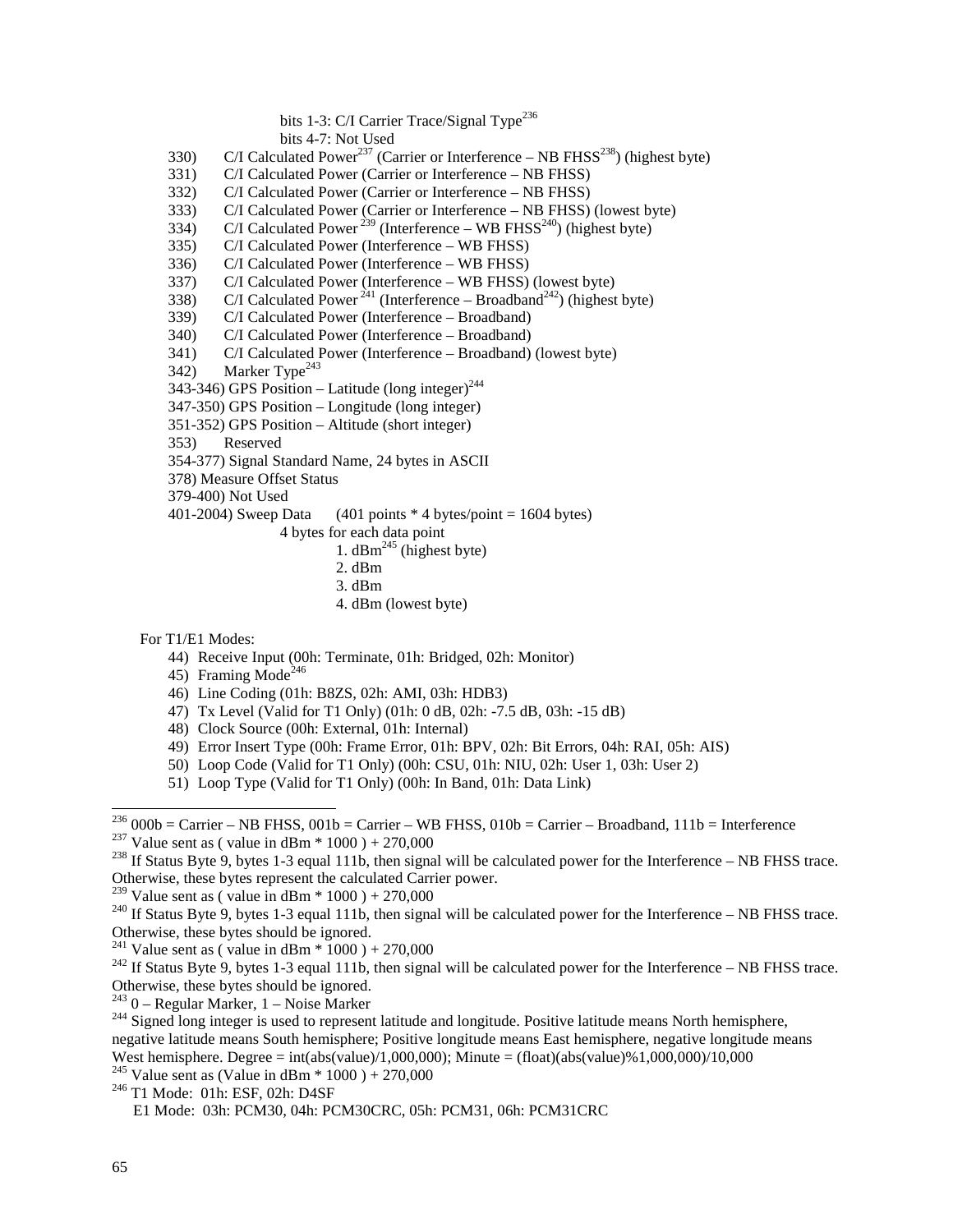- 52) CRC Method (Valid for T1 Only) (00h: ANSI CRC, 01h: Japanese CRC)
- 53) Display Type (00h: Histogram, 01h: Raw Data)
- 54) Impedance (Valid for E1 Only) (01h: 75  $\Omega$ , 02h: 120  $\Omega$ )
- 55) Pattern<sup>247</sup>
- 56) Pattern Invert Status (00h: Non-Inverted, 01h: Inverted)
- 57) Insert Bit Error Value (1-1000) (higher byte)
- 58) Insert Bit Error Value (lower byte)
- 59) Insert BPV Error Value (1-1000) (higher byte)
- 60) Insert BPV Error Value (lower byte)
- 61) Insert Frame Error Value (1-1000) (higher byte)
- 62) Insert Frame Error Value (lower byte)
- 63) Measurement Duration<sup>248</sup>
- 64) Histogram Resolution<sup>249</sup>
- 65) Frame Sync Status (00h: In Sync, 01h: Out-of-Sync)
- 66) Pattern Sync Status (00h: In Sync, 01h: Out-of-Sync)
- 67) Carrier Status (00h: In Sync, 01h: Out-of-Sync)
- 68) Rx Alarms (bit 0: Receiving AIS, bit 1: Receiving RAI, bit 2: Receiving E1 MMF error)
- 69) BPV Error Count (highest byte)
- 70) BPV Error Count
- 71) BPV Error Count
- 72) BPV Error Count (lowest byte)
- 73) CRC Error Count (highest byte)
- 74) CRC Error Count
- 75) CRC Error Count
- 76) CRC Error Count (lowest byte)
- 77) Frame Error Count (highest byte)
- 78) Frame Error Count
- 79) Frame Error Count
- 80) Frame Error Count (lowest byte)
- 81) LOF Error Count (highest byte)
- 82) LOF Error Count
- 83) LOF Error Count
- 84) LOF Error Count (lowest byte)
- 85) E Bit Error Count (E1 Only) (highest byte)
- 86) E Bit Error Count (E1 Only)
- 87) E Bit Error Count (E1 Only)
- 88) E Bit Error Count (E1 Only) (lowest byte)
- 89) Errored Seconds (highest byte)
- 90) Errored Seconds
- 91) Errored Seconds
- 92) Errored Seconds (lowest byte)
- 93) Bit Count (highest byte)
- 94) Bit Count
- 95) Bit Count
- 96) Bit Count (lowest byte)
- 97) Bit Errors (highest byte)
- 98) Bit Errors
- 99) Bit Errors

<sup>249</sup> Histogram Resolution: 00h: Auto, 01h: 1 sec, 02h: 15 sec, 03h: 30 sec, 04h: 45 sec, 05h: 1 min, 06h: 15 min, 07h: 30 min, 08h: 45 min, 09h: 60 min

<sup>&</sup>lt;sup>247</sup> Pattern: 01h: PRBS-9, 02h: PRBS-11, 03h: PRBS-15, 04h: PRBS-20(O.151), 05h: PRBS-20(O.153), 06h: PRBS-23, 07h: QRSS, 08h: 1 in 8, 09h: 2 in 8, 0Ah: 3 in 8, 0Bh: All Ones, 0Ch: All Zeros, 0Dh: T1-DALY, 0Eh: User Defined

<sup>&</sup>lt;sup>248</sup> Measurement Duration: 00h: Manual, 01h: 3 min, 02h: 15 min, 03h: 30 min, 04h: 1 hr, 05h: 3 hrs, 06h: 6 hrs, 07h: 12 hrs, 08h: 1 day, 09h: 2 days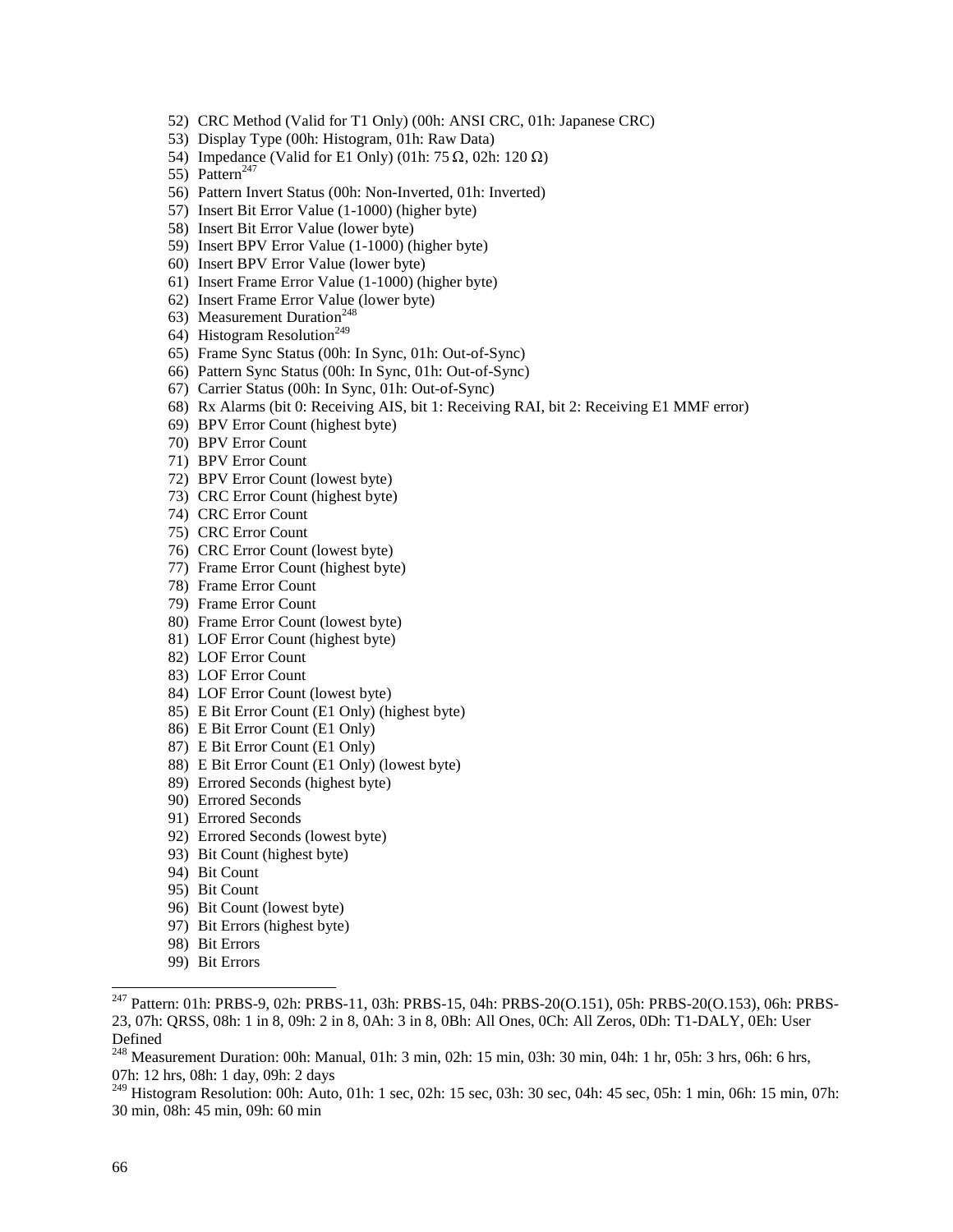100)Bit Errors (lowest byte)

101)User Defined Pattern (convert to binary for pattern) (highest byte)

102)User Defined Pattern

103)User Defined Pattern

104)User Defined Pattern (lowest byte)

105 – 112) Measurement Start Time String (ASCII string: "HH:MM:SS")

113 – 123) Measurement Stop Time String (ASCII string: "DD:HH:MM:SS")

124 – 134) Elapsed Time String (ASCII string: "DD:HH:MM:SS")

135 – 142) Bit Error Rate String (ASCII string in engineering format: x.xxE-xx)

143 – 642) 100 data points with 5 bytes for each data point.

1<sup>st</sup> byte has information about Carrier Loss, Frame Loss, BPV and CRC

Following 4 bytes corresponds to the Bit Error Count

Break down of the 1<sup>st</sup> byte :

| Bit 7    | Bit 6    | Bit 5    | Bit 4           | Bit 3                                  | Bit 2            | Bit 1                                         | Bit 0     |
|----------|----------|----------|-----------------|----------------------------------------|------------------|-----------------------------------------------|-----------|
| Not Used | Not Used | Not Used | Carrier<br>LOSS | $\overline{\phantom{a}}$<br>Frame Loss | <b>BPV</b> Error | $\mathrm{CRC}$ ,<br>$E$ -<br><b>Bit Error</b> | Any Error |

643) Vpp or dBdsx (high byte)

644) Vpp or dBdsx (low byte)

645) T1 or E1 Receive Frequency in Hz (high byte)

646) T1 or E1 Receive Frequency in Hz

647) T1 or E1 Receive Frequency in Hz

648) T1 or E1 Receive Frequency in Hz (low byte)

649-652) GPS Position – Latitude (long integer)<sup>250</sup>

653-656) GPS Position – Longitude (long integer)

657-658) GPS Position – Altitude (short integer)

659) DS0/E0 Insert State,  $1 ==$  Insert ON,  $0 ==$  Insert OFF

660) DS0/E0 Channel Number

661– 662) DS0/E0 Audio Monitor Volume in %

663– 664) DS0/E0 Send Level in dBm from 0 to –30, offset by 30

665– 666) DS0/E0 Send Frequency in Hz, 100 to 3000 Hz.

667– 668) DS0/E0 Receive Level from -40.0 to +3.0 dBm, offset by 401

669– 670) DS0/E0 Receive Frequency in Hz

671) Vpp Scale:  $0 = Vpp$ ,  $1 = dBdsx$ 

672) Vpp Input Configuration:  $0 =$  Terminated,  $1 =$  Bridged

673) Vpp Input Impedance:  $1 = 75$  ohms,  $2 = 120$  ohms

674 – 675) Degraded Minutes (DGRM)

676 – 679) Severely Errored Seconds (SES)

680 –683) Unavailable Seconds (UAS)

684-687) GPS Position – Latitude (long integer)<sup>251</sup>

688-691) GPS Position – Longitude (long integer)

692-693) GPS Position – Altitude (short integer)

694 – 737) Not Used

For Power Meter:

44) Power Monitor Mode (00h = Off,  $01h = On$ )

45) Power Meter Unit (00h = dBm,  $01h = Watts$ )

46) Start Frequency<sup>252</sup> (highest byte)

<sup>251</sup> Signed long integer is used to represent latitude and longitude. Positive latitude means North hemisphere, negative latitude means South hemisphere; Positive longitude means East hemisphere, negative longitude means West hemisphere. Degree = int(abs(value)/1,000,000); Minute = (float)(abs(value)%1,000,000)/10,000 <sup>252</sup> Scaled by Frequency Scale Factor (bytes 96-97)

 $250$  Signed long integer is used to represent latitude and longitude. Positive latitude means North hemisphere, negative latitude means South hemisphere; Positive longitude means East hemisphere, negative longitude means West hemisphere. Degree  $=$  int(abs(value)/1,000,000); Minute  $=$  (float)(abs(value)%1,000,000)/10,000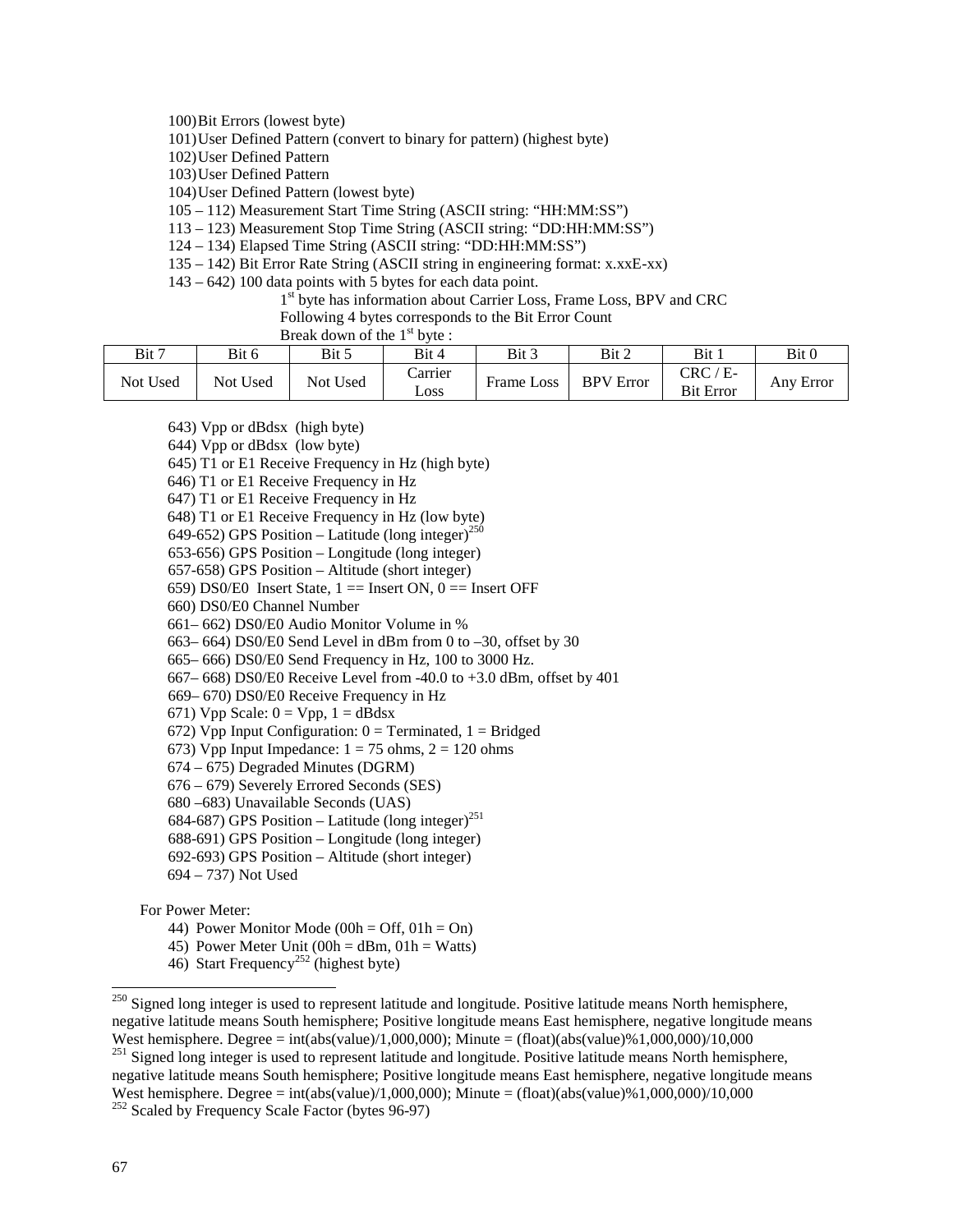- 47) Start Frequency
- 48) Start Frequency
- 49) Start Frequency (lowest byte)
- 50) Stop Frequency<sup>253</sup> (highest byte)
- 51) Stop Frequency
- 52) Stop Frequency
- 53) Stop Frequency (lowest byte)
- 54) Center Frequency<sup>254</sup> (highest byte)
- 55) Center Frequency
- 56) Center Frequency
- 57) Center Frequency (lowest byte)
- 58) Frequency Span<sup>255</sup> (highest byte)
- 59) Frequency Span
- 60) Frequency Span
- 61) Frequency Span (lowest byte)
- 62) Power Offset Status (00h = Off,  $01h = On$ )
- 63) Power Offset<sup>256</sup> (highest byte)
- 64) Power Offset
- 65) Power Offset
- 66) Power Offset (lowest byte)
- 67) Power Relative Status (00h = Off,  $01h = On$
- 68) Power Relative Value<sup>257</sup> (highest byte)
- 69) Power Relative Value
- 70) Power Relative Value
- 71) Power Relative Value (lowest byte)
- 72) RMS Averaging Level (00h = Off,  $01h = Low$ ,  $02h = Medium$ ,  $03h = High$ )
- 73) Power Zero Status (00h = Off,  $01h = On$ )
- 74) External Reference Status (00h = Off,  $01h = On$ )
- 75) External Reference Frequency (in Hz) (highest byte)
- 76) External Reference Frequency (in Hz)
- 77) External Reference Frequency (in Hz)
- 78) External Reference Frequency (in Hz) (lowest byte)
- 79) Signal Standard<sup>258</sup> (higher byte)
- 80) Signal Standard (lower byte)
- 81) Channel Selection<sup>259</sup> (higher byte)
- 82) Channel Selection (lower byte)
- 83) Frequency Scale Factor<sup>260</sup> (higher byte)
- 84) Frequency Scale Factor (lower byte)
- 85) Frequency Range Minimum<sup>261</sup> (highest byte)
- 86) Frequency Range Minimum
- 87) Frequency Range Minimum
- 88) Frequency Range Minimum (lowest byte)
- 89) Frequency Range Maximum<sup>262</sup> (highest byte)
- 90) Frequency Range Maximum
- 91) Frequency Range Maximum

- 
- 

<sup>260</sup> In number of Hz<br><sup>261</sup> Scaled by Frequency Scale Factor <sup>262</sup> Scaled by Frequency Scale Factor

<sup>&</sup>lt;sup>253</sup> Scaled by Frequency Scale Factor (bytes 96-97)<br><sup>254</sup> Scaled by Frequency Scale Factor (bytes 96-97)<br><sup>255</sup> Scaled by Frequency Scale Factor (bytes 96-97)<br><sup>256</sup> Value sent as (value in dB \* 1000), valid values are 0 t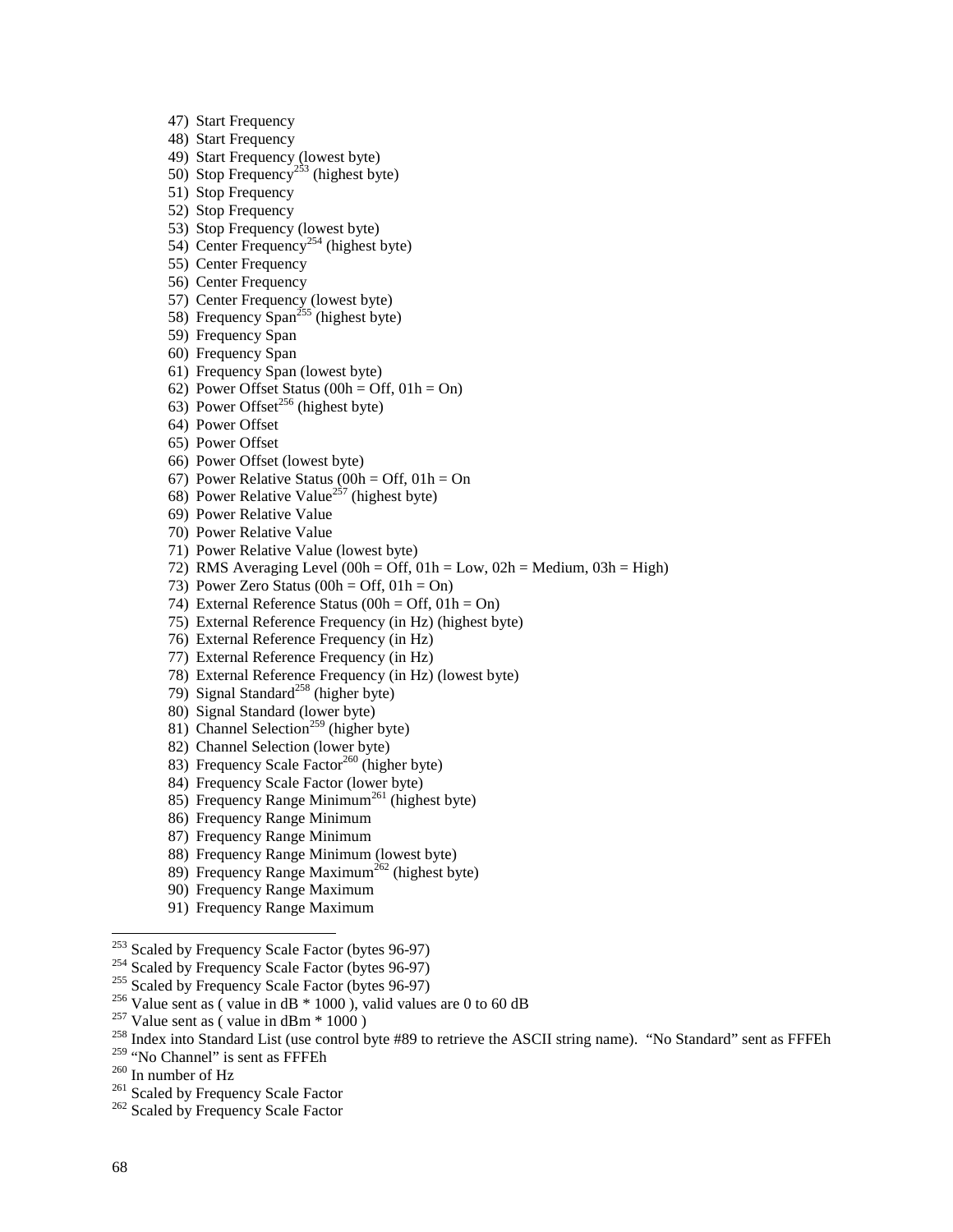92) Frequency Range Maximum (lowest byte)

93-96) GPS Position – Latitude (long integer)<sup>263</sup>

97-100) GPS Position – Longitude (long integer)

101-102) GPS Position – Altitude (short integer)

103) Reserved

104 – 127) Signal Standard Name, 24 bytes in ASCII

128 – 150) Not Used

151) Power Meter Reading<sup>264</sup> (highest byte)

- 152) Power Meter Reading
- 153) Power Meter Reading
- 154) Power Meter Reading (lowest byte)
- 155) Measure Offset Status

For GSM Mode:

- 44) Scale Division (highest Byte)
- 45) Scale Division (Lowest Byte)
- 46) Center Frequency (Highest Byte)
- 47) Center Frequency
- 48) Center Frequency
- 49) Center Frequency (Lowest Byte)
- 50) External Reference Frequency (Highest Byte)
- 51) External Reference Frequency
- 52) External Reference Frequency
- 53) External Reference Frequency (lowest Byte)
- 54) Signal Standard (Highest Byte)
- 55) Signal Standard (Lowest Byte)
- 56) Display Type<sup>265</sup>
- 57) Display Units<sup>266</sup>
- 58) Power Offset (Highest Byte)
- 59) Power Offset
- 60) Power Offset
- 61) Power Offset (Lowest Byte)
- 62) Channel (Highest Byte)<sup>2</sup>
- 63) Channel (Lowest Byte)
- 64-67) GPS Position Latitude (long integer)<sup>268</sup>
- 68-71) GPS Position Longitude (long integer)
- 72-73) GPS Position Altitude (short integer)
- 74-76) Reserved

77-100) Signal Standard Name, 24bytes in ASCII

- 101) Measure Offset Status
- 102 113) Reserved
- 114) Measured Channel power (Highest Byte)
- 115) Measured Channel Power (Lowest Byte)
- 116) Measured Burst Power (Highest Byte)
- 117) Measured Burst Power (Lowest Byte)

<sup>&</sup>lt;sup>263</sup> Signed long integer is used to represent latitude and longitude. Positive latitude means North hemisphere, negative latitude means South hemisphere; Positive longitude means East hemisphere, negative longitude means West hemisphere. Degree = int(abs(value)/1,000,000); Minute = (float)(abs(value)%1,000,000)/10,000<br><sup>264</sup> Power sent as (power in dBm \* 1000). Use two's-complement method to decode negative power levels.

<sup>&</sup>lt;sup>265</sup> 0 – Spectrum, 1 – Frame View, 2 – Slot View<br>
<sup>266</sup> 0 – dBm, 1 - Watts<br>
<sup>267</sup> Invalid channels are sent as 0xFFFF<br>
<sup>267</sup> Signed long integer is used to represent latitude and longitude. Positive latitude means North negative latitude means South hemisphere; Positive longitude means East hemisphere, negative longitude means West hemisphere. Degree = int(abs(value)/1,000,000); Minute = (float)(abs(value)%1,000,000)/10,000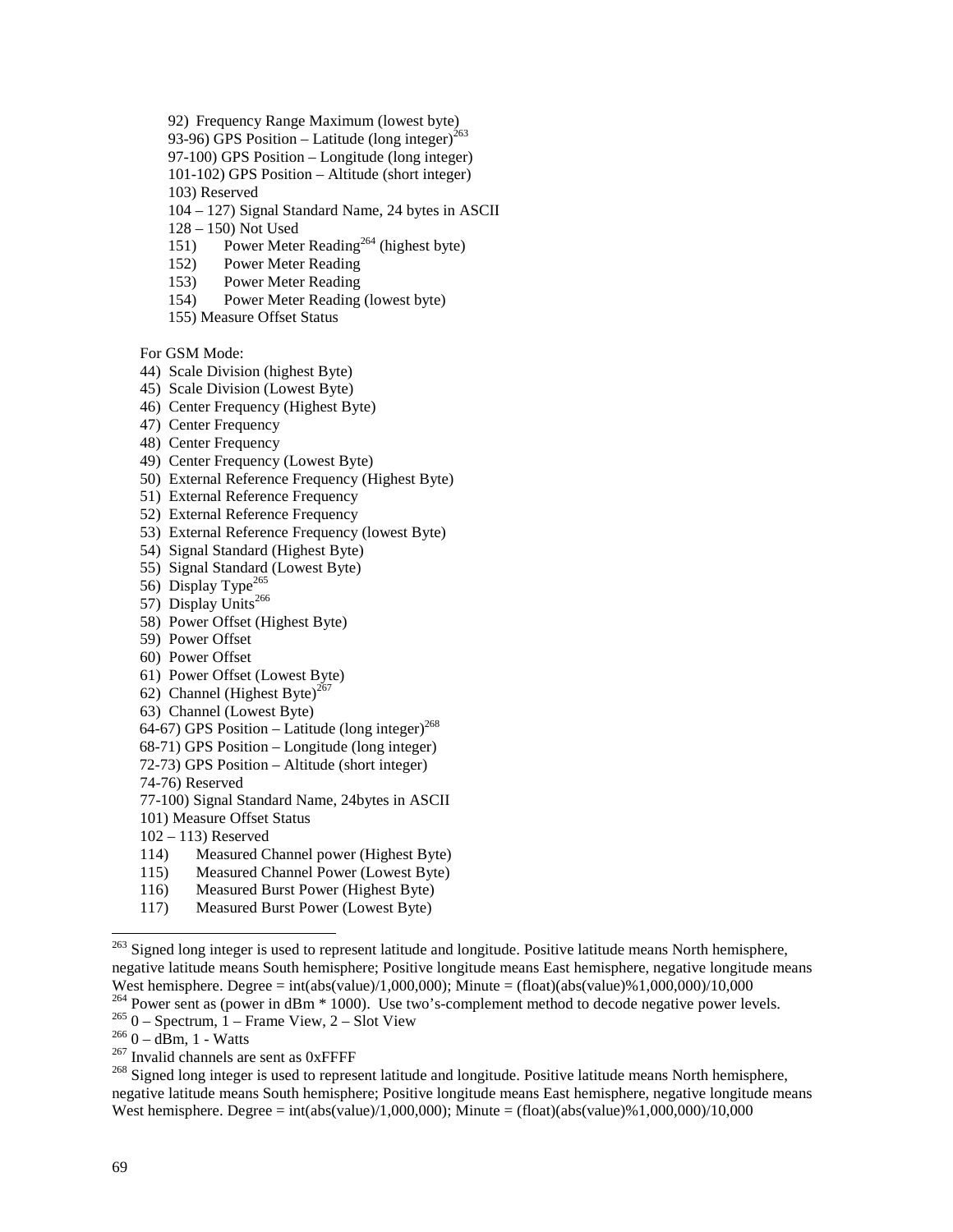- 118) Frequency Error (Highest Byte)
- 119) Frequency Error
- 120) Frequency Error
- 121) Frequency Error (lowest Byte)
- 122) Occupied Bandwidth (Highest Byte)
- 123) Occupied Bandwidth
- 124) Occupied Bandwidth
- 125) Occupied Bandwidth (Lowest Byte)
- 126) TSC (MSB)
- 127) TSC(LSB)
- 128 143) Reserved
- 144- 945) Spectrum Data <sup>269</sup>
- 946 1747) Frame View Data
- 1748 2549) Slot View Data

For CDMA Mode:

- 44) Scale Division (highest Byte)
- 45) Scale Division (Lowest Byte)
- 46) Center Frequency (highest Byte)
- 47) Center Frequency
- 48) Center Frequency
- 49) Center Frequency (Lowest Byte)
- 50) External Reference Frequency (highest Byte)
- 51) External Reference Frequency
- 52) External Reference Frequency
- 53) External Reference Frequency (Lowest Byte)
- 54) Measurement Length
- 55) PN Offset (Highest Byte)
- 56) PN Offset (Lowest Byte)
- 57) Status Byte 1
	- i. Bit 0 External Trigger Polarity<sup>270</sup>
		- j. Bit 1 Not Used
		- k. Bit 2 Not Used
		- l. Bit 3 Not Used
		- m. Bit 4 Not Used
		- n. Bit 5 Not Used
		- o. Bit 6 Not Used
		- p. Bit 7 Not Used
- 58) Status Byte 2
	- q. Bit 0 Not Used
	- r. Bit 1 Not Used
	- s. Bit 2 Marker 6 Status
	- t. Bit 3 Marker 5 Status
	- u. Bit 4- Marker 4 Status
	- v. Bit 5- Marker 3 Status
	- w. Bit 6- Marker 2 Status
	- x. Bit 7- Marker 1 Status
- 59) Status Byte 3 Reserved
- 60) Marker 1 Position
- 61) Marker 2 Position
- 62) Marker 3 Position
- 63) Marker 4 Position
- 64) Marker 5 Position

 $269$  401 Points, 2 bytes per point

 $270$  0 – Falling Edge, 1 – Rising Edge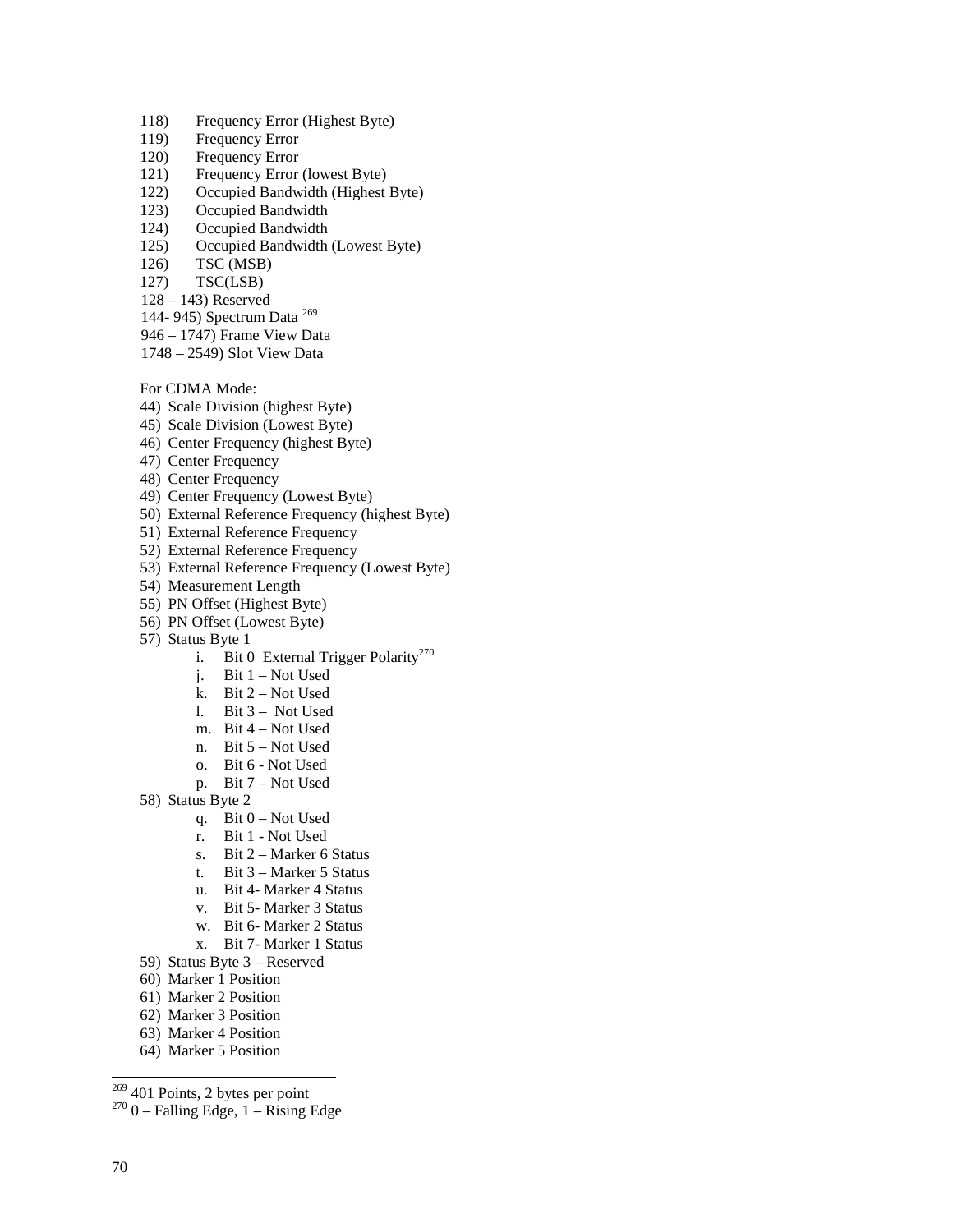| 65) Marker 6 Position              |                                                   |  |  |  |
|------------------------------------|---------------------------------------------------|--|--|--|
| 66) Signal Standard (Highest Byte) |                                                   |  |  |  |
| 67) Signal Standard (Lowest Byte)  |                                                   |  |  |  |
| 68) Display Type <sup>271</sup>    |                                                   |  |  |  |
| 69) Units <sup>272</sup>           |                                                   |  |  |  |
|                                    | 70) Power Offset (Highest Byte)                   |  |  |  |
| 71) Power Offset                   |                                                   |  |  |  |
| 72) Power Offset                   |                                                   |  |  |  |
|                                    | 73) Power Offset (Lowest Byte)                    |  |  |  |
| 74) PN Increment                   |                                                   |  |  |  |
|                                    | 75) Channel (Highest Byte) <sup>273</sup>         |  |  |  |
|                                    | 76) Channel (Lowest Byte)                         |  |  |  |
| 77) PN search mode                 |                                                   |  |  |  |
| 78) Reserved                       |                                                   |  |  |  |
| 79) Reserved                       |                                                   |  |  |  |
| 80) Reserved                       |                                                   |  |  |  |
|                                    | 81 - 104) Signal Standard Name, 24bytes in ASCII  |  |  |  |
| $105 - 140$ ) Reserved             |                                                   |  |  |  |
| 141)                               | Measured Rho (Highest Byte) <sup>274</sup>        |  |  |  |
| 142)                               | <b>Measured Rho</b>                               |  |  |  |
| 143)                               | Measured Rho                                      |  |  |  |
| 144)                               | Measured Rho (Lowest Byte)                        |  |  |  |
| 145)                               | PN Offset (Highest Byte) <sup>275</sup>           |  |  |  |
| 146)                               | PN Offset                                         |  |  |  |
| 147)                               | <b>PN</b> Offset                                  |  |  |  |
| 148)                               | PN Offset (Lowest Byte)                           |  |  |  |
| 149)                               | Frequency Error (Highest Byte) <sup>276</sup>     |  |  |  |
| 150)                               | Frequency Error                                   |  |  |  |
| 151)                               | <b>Frequency Error</b>                            |  |  |  |
| 152)                               | Frequency Error (Lowest Byte)                     |  |  |  |
| 153)                               | Channel Power RMS (Highest Byte) <sup>277</sup>   |  |  |  |
| 154)                               | <b>Channel Power RMS</b>                          |  |  |  |
| 155)                               | <b>Channel Power RMS</b>                          |  |  |  |
| 156)                               | Channel Power RMS (Lowest Byte)                   |  |  |  |
| 157)                               | Peak Power RMS (Highest Byte) <sup>278</sup>      |  |  |  |
| 158)                               | <b>Peak Power RMS</b>                             |  |  |  |
| 159)                               | <b>Peak Power RMS</b>                             |  |  |  |
| 160)                               | Peak Power RMS (Lowest Byte)                      |  |  |  |
| 161)                               | Carrier Feedthrough (Highest Byte) <sup>279</sup> |  |  |  |
| 162)                               | Carrier Feedthrough                               |  |  |  |
| 163)                               | Carrier Feedthrough                               |  |  |  |
| 164)                               | Carrier Feedthrough (Lowest Byte)                 |  |  |  |
| 165)                               | Occupied Bandwidth (Highest Byte) <sup>280</sup>  |  |  |  |
| 166)                               | Occupied Bandwidth                                |  |  |  |
|                                    |                                                   |  |  |  |

167) Occupied Bandwidth

<sup>271</sup> 0 – CDP, 1 – Text Only, 2 – CDP Bit Reverse, 3 – Over the Air Measurements  $272$  0 – dBm, 1 - Watts  $273$  Invalid channels are sent as 0xFFFF  $274$  Rho multiplied by 65535

# <sup>276</sup> Frequency Error multiplied by 1000000<br><sup>277</sup> Channel power \* 250 + 50000<br><sup>278</sup> Peak power \* 250 + 50000

<sup>279</sup> Carrier Feedthrough  $*$  250 + 25000<br><sup>280</sup> Occupied Bandwidth in Hz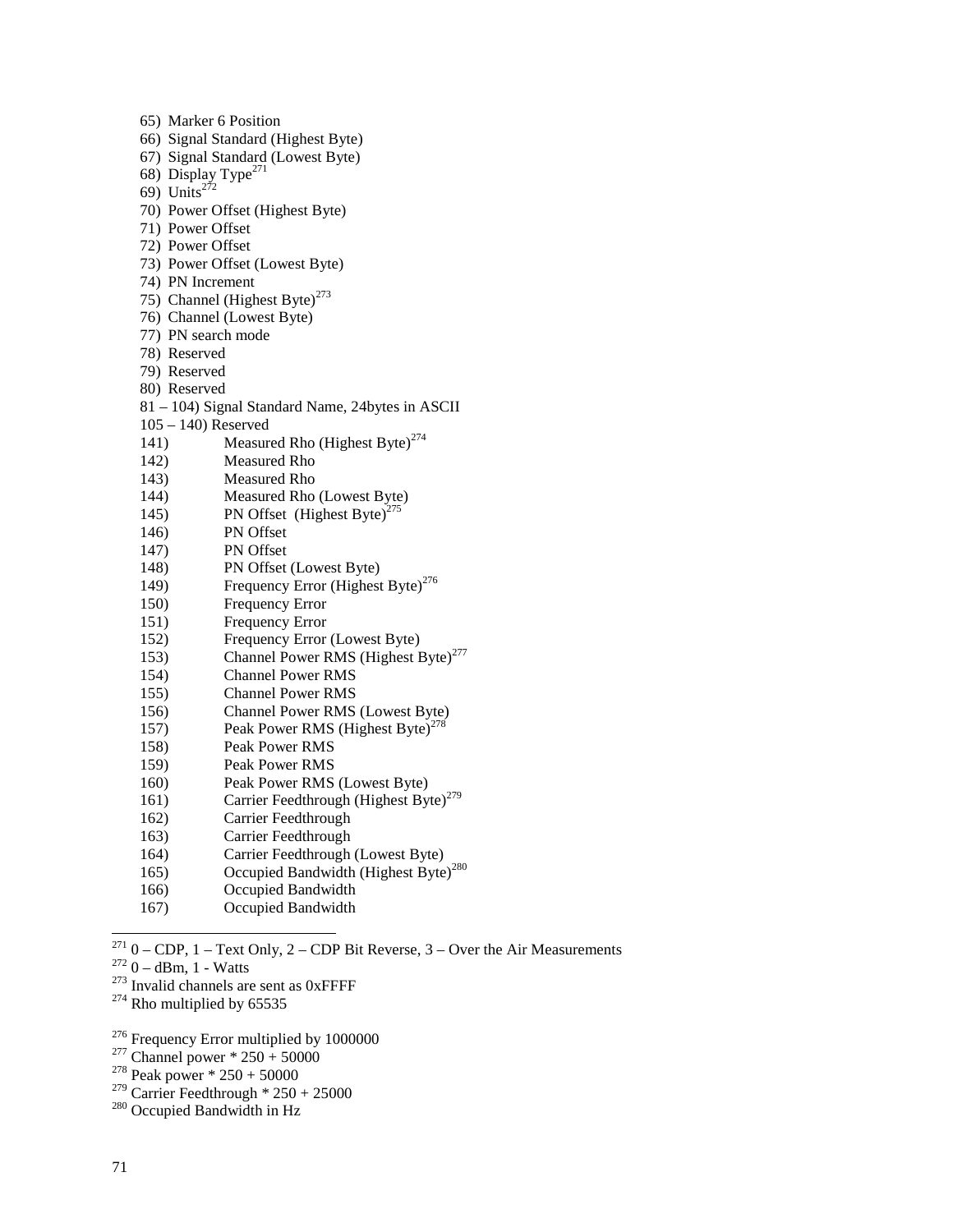| 168) | Occupied Bandwidth (Lowest Byte)                |
|------|-------------------------------------------------|
| 169) | 1 <sup>st</sup> Pilot Scan power (highest Byte) |
| 170) | 1 <sup>st</sup> Pilot Scan power                |
|      |                                                 |
| 171) | 1 <sup>st</sup> Pilot Scan power                |
| 172) | 1 <sup>st</sup> Pilot Scan power (Lowest Byte)  |
| 173) | 2 <sup>nd</sup> Pilot Scan power (highest Byte) |
| 174) | 2 <sup>nd</sup> Pilot Scan power                |
| 175) | 2 <sup>nd</sup> Pilot Scan power                |
| 176) | 2 <sup>nd</sup> Pilot Scan power (Lowest Byte)  |
| 177) | 3 <sup>rd</sup> Pilot Scan power (highest Byte) |
| 178) | 3 <sup>rd</sup> Pilot Scan power                |
| 179) | 3 <sup>rd</sup> Pilot Scan power                |
| 180) | 3 <sup>rd</sup> Pilot Scan power (Lowest Byte)  |
|      |                                                 |
| 181) | 4 <sup>th</sup> Pilot Scan power (highest Byte) |
| 182) | 4 <sup>th</sup> Pilot Scan power                |
| 183) | 4 <sup>th</sup> Pilot Scan power                |
| 184) | 4 <sup>th</sup> Pilot Scan power (Lowest Byte)  |
| 185) | 5 <sup>th</sup> Pilot Scan power (highest Byte) |
| 186) | 5 <sup>th</sup> Pilot Scan power                |
| 187) | 5 <sup>th</sup> Pilot Scan power                |
| 188) | 5 <sup>th</sup> Pilot Scan power (Lowest Byte)  |
| 189) | 6 <sup>th</sup> Pilot Scan power (highest Byte) |
| 190) | 6 <sup>th</sup> Pilot Scan power                |
| 191) | 6 <sup>th</sup> Pilot Scan power                |
| 192) | 6 <sup>th</sup> Pilot Scan power (Lowest Byte)  |
| 193) | 7 <sup>th</sup> Pilot Scan power (highest Byte) |
| 194) | 7 <sup>th</sup> Pilot Scan power                |
| 195) | $7th$ Pilot Scan power                          |
| 196) | 7 <sup>th</sup> Pilot Scan power (Lowest Byte)  |
| 197) | 1 <sup>st</sup> Pilot Scan PN (highest Byte)    |
|      | 1 <sup>st</sup> Pilot Scan PN (Lowest Byte)     |
| 198) |                                                 |
| 199) | 2 <sup>nd</sup> Pilot Scan PN (highest Byte)    |
| 200) | 2 <sup>nd</sup> Pilot Scan PN (Lowest Byte)     |
| 201) | 3 <sup>rd</sup> Pilot Scan PN (highest Byte)    |
| 202) | 3 <sup>rd</sup> Pilot Scan PN (Lowest Byte)     |
| 203) | 4 <sup>th</sup> Pilot Scan PN (highest Byte)    |
| 204) | 4 <sup>th</sup> Pilot Scan PN (Lowest Byte)     |
| 205) | 5 <sup>th</sup> Pilot Scan PN (highest Byte)    |
| 206) | 5 <sup>th</sup> Pilot Scan PN (Lowest Byte)     |
| 207) | 6 <sup>th</sup> Pilot Scan PN (highest Byte)    |
| 208) | 6 <sup>th</sup> Pilot Scan PN (Lowest Byte)     |
| 209) | 7 <sup>th</sup> Pilot Scan PN (highest Byte)    |
| 210) | 7 <sup>th</sup> Pilot Scan PN (Lowest Byte)     |
| 211) | Tau (Highest Byte) <sup>281</sup>               |
| 212) | Tau                                             |
| 213) | Tau                                             |
| 214) | Tau (Lowest Byte)                               |
|      | Noise Floor(Highest Byte) <sup>282</sup>        |
| 215) | Noise Floor                                     |
| 216) |                                                 |
| 217) | Noise Floor                                     |
| 218) | Noise Floor (Lowest Byte)                       |
| 219) | Pilot Dominance (Highest Byte) <sup>283</sup>   |

<sup>&</sup>lt;sup>281</sup> Tau is sent as ((Tau in micro sec) +30) \* 10<br><sup>282</sup> Noise floor is sent as (Noise floor in dB) \* 250 + 50000<br><sup>283</sup> Pilot Dominance is sent as (Value in dB) \* 250 + 50000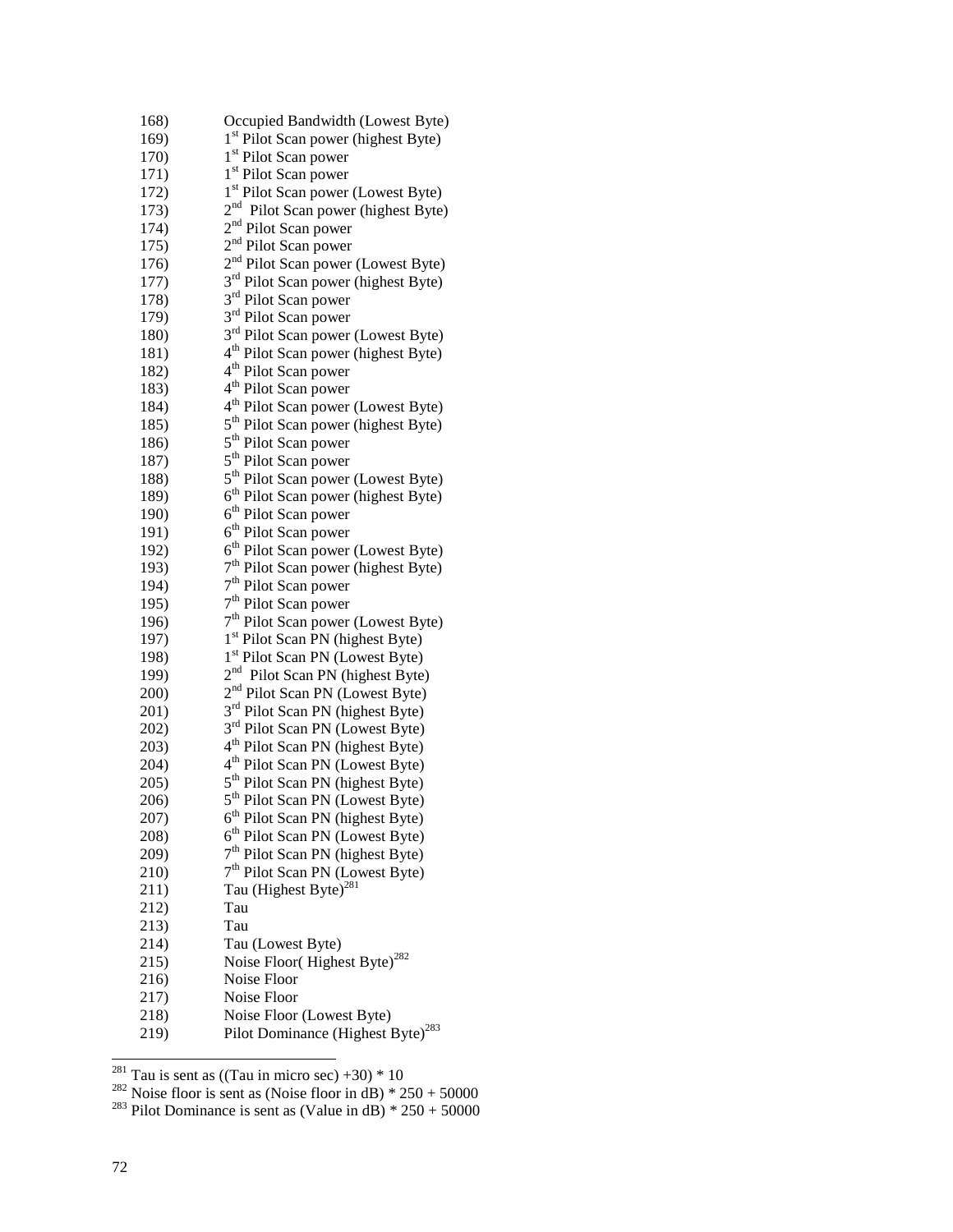220) Pilot Dominance 221) Pilot Dominance 222) Pilot Dominance (Lowest Byte) 223) Multipath Power ( Highest Byte)<sup>284</sup> 224) Multipath Power 225) Multipath Power 226) Multipath Power (lowest Byte) 227-230) GPS Position – Latitude (long integer)<sup>285</sup> 231-234) GPS Position – Longitude (long integer) 235-236) GPS Position – Altitude (short integer) 237) Measure Offset Status 238-287 ) Reserved 288 -799) CDP Data. 128 data points. Each data point in 4 bytes 800-927) Grouping Information. 128 Data points. Each data point in 1 byte 928-1055) Code information<sup>286</sup> 1056-1823) RF Spectrum Data.<sup>287</sup>

For Channel Scanner Mode:

- 44) Reference Level (highest Byte)
- 45) Reference Level
- 46) Reference Level
- 47) Reference Level (Lowest Byte)
- 48) Scale Division (Highest Byte)
- 49) Scale Division
- 50) Scale Division
- 51) Scale Division (Lowest Byte)
- 52) Start Frequency (Highest Byte)
- 53) Start Frequency
- 54) Start Frequency
- 55) Start Frequency (Lowest Byte)
- 56) Span Frequency (Highest Byte)
- 57) Span Frequency
- 58) Span Frequency
- 59) Span Frequency (Lowest Byte)
- 60) Channel Step (Highest Byte)
- 61) Channel Step (Lowest Byte)
- 62) Channel Frequency Step (Highest Byte)
- 63) Channel Frequency Step
- 64) Channel Frequency Step
- 65) Channel Frequency Step (Lowest Byte)
- 66) Number of Channels Displayed
- 67) External Reference Frequency<sup>288</sup>
- 68) Display Type Channels or Frequencies<sup>289</sup>
- 69) Display Type Graph or Text<sup>290</sup>
- 70) Signal Standard (Highest Byte)

<sup>&</sup>lt;sup>284</sup> Multipath Power is sent as (Value in dB)  $*$  250 + 50000

 $^{285}$  Signed long integer is used to represent latitude and longitude. Positive latitude means North hemisphere, negative latitude means South hemisphere; Positive longitude means East hemisphere, negative longitude means West hemisphere. Degree = int(abs(value)/1,000,000); Minute = (float)(abs(value)%1,000,000)/10,000 286 0 - CDMA\_PILOT, 1 - CDMA\_PAGE, 2 - CDMA\_SYNC, 3 - CDMA\_QUICK\_PAGE , 4 -

CDMA\_IS95\_TRAFFIC, 5 - CDMA\_CDMA2000, 6 - CDMA\_UNKNOWN 7 - CDMA\_NOISE

<sup>&</sup>lt;sup>287</sup> 384 Data points, 2 bytes per point. Data sent as ((Value in dB) \* 250) + 50000 <sup>288</sup> Frequency in MHz, OFF if 0

 $289$  0 – Channel, 1 - Frequency

 $290$  0 – Graph, 1 - Text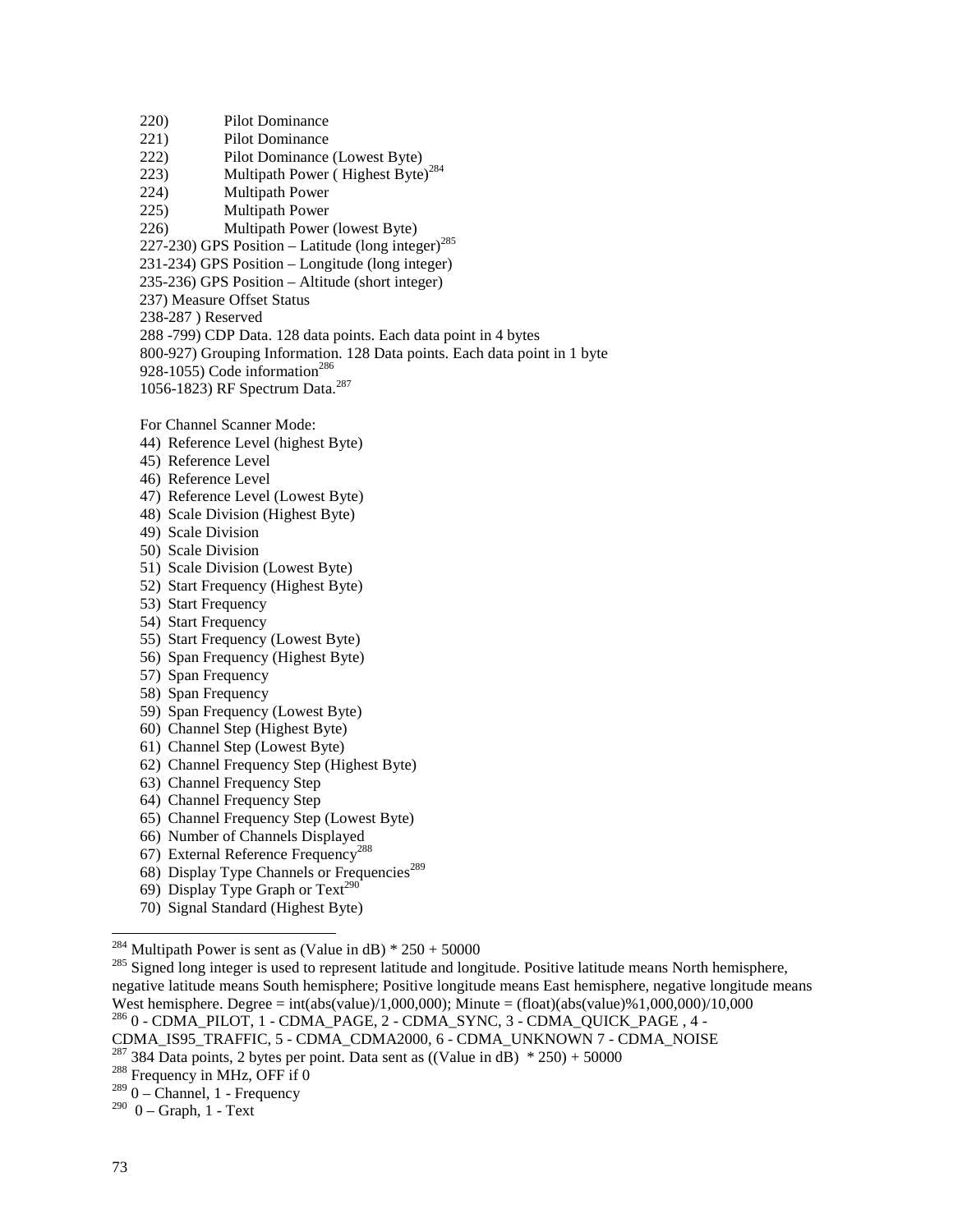71) Signal Standard (Lowest Byte) 72-75) GPS Position – Latitude (long integer)<sup>291</sup> 76-79) GPS Position – Longitude (long integer) 80-81) GPS Position – Altitude (short integer) 82) Start Channel (Highest Byte) 83) Start Channel 84) Start Channel 85) Start Channel (Lowest Byte) 86 – 109) Signal Standard Name, 24bytes in ASCII 110 – 137) Reserved 138– 257) Channel Scanner Data<sup>292</sup> For Interference Analyzer RSSI Mode 44) Center Frequency (Highest Byte) 45) Center Frequency 46) Center Frequency 47) Center Frequency (lowest Byte) 48) Reference Level (Highest Byte) 49) Reference Level 50) Reference Level 51) Reference Level (Lowest Byte) 52) Scale (Highest Byte) 53) Scale 54) Scale 55) Scale (Lowest Byte) 56) RBW (Highest Byte) 57) RBW 58) RBW 59) RBW (Lowest Byte) 60) VBW (highest Byte) 61) VBW 62) VBW 63) VBW (Lowest Byte)

- 64) Status Byte 1
	- a. Bit 0 Detection Algorithm (Lowest Bit)<sup>293</sup>
	- b. Bit 1 Detection Algorithm
	- c. Bit 2 Detection Algorithm (Highest Bit)
	- d. Bit 3 Not Used
	- e. Bit 4 Not Used
	- f. Bit 5 Not Used
	- g. Bit 6 Not Used
- 65) Reference Level Offset (Highest Byte)
- 66) Reference Level Offset
- 67) Reference Level Offset
- 68) Reference Level Offset (Lowest Byte)
- 69) External Reference Frequency<sup>294</sup>
- 70) Signal Standard (Highest Byte)
- 71) Signal Standard (Lowest Byte)

<sup>&</sup>lt;sup>291</sup> Signed long integer is used to represent latitude and longitude. Positive latitude means North hemisphere, negative latitude means South hemisphere; Positive longitude means East hemisphere, negative longitude means West hemisphere. Degree = int(abs(value)/1,000,000); Minute = (float)(abs(value)%1,000,000)/10,000

 $292$  20 points, 6 bytes per point. First 2 bytes are channel numbers(Invalid channels sent as 0xFFFF) and 4 bytes are values. Value sent as (value in  $\text{dBm}$ ) \*  $1000 + 270,000$ 

 $^{293}$  000 - Positive Peak, 010 – RMS Averaging, 100 – Negative Peak, 110 – Sampling Mode

 $294$  Frequency in MHz, OFF if 0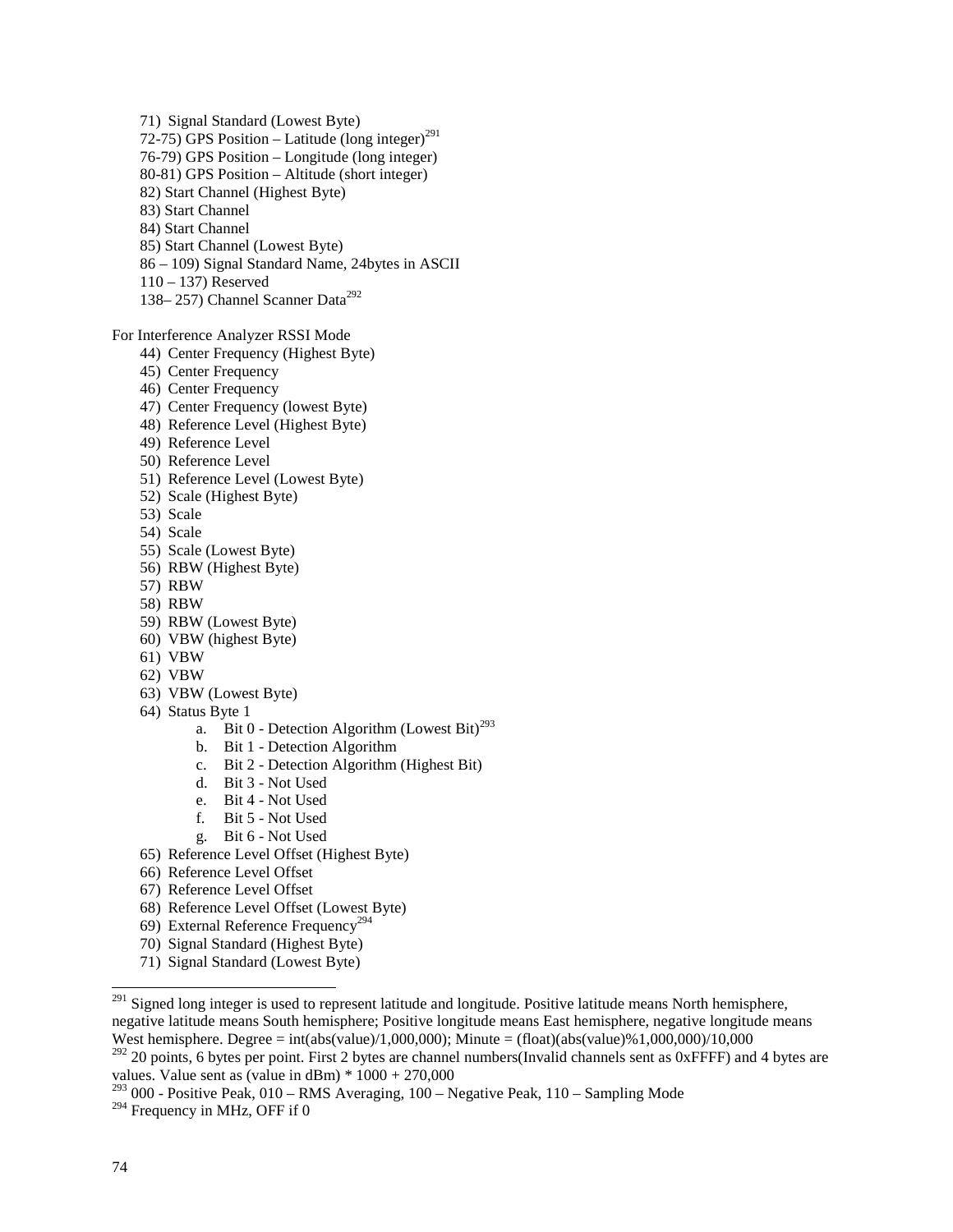72) Channel (Highest Byte)<sup>295</sup> 73) Channel (Lowest Byte) 74) Min RSSI Measured (Highest Byte) 75) Min RSSI Measured 76) Min RSSI Measured 77) Min RSSI Measured (Lowest Byte) 78) Max RSSI Measured (Highest Byte) 79) Max RSSI Measured 80) Max RSSI Measured 81) Max RSSI Measured (Lowest Byte) 82) Measure Duration (Highest Byte)<sup>296</sup> 83) Measure Duration 84) Measure Duration 85) Measure Duration (Lowest Byte) 86) Sweep Point Interval(Highest Byte)<sup>297</sup> 87) Sweep Point Interval 88) Sweep Point Interval 89) Sweep Point Interval (Lowest Byte) 90 - 93) GPS Position – Latitude (long integer)<sup>298</sup> 94-97) GPS Position – Longitude (long integer) 98-99) GPS Position – Altitude (short integer) 100) Signal Standard 101-104) Start GPS Position – Latitude (long integer)<sup>299</sup> 105-108) Start GPS Position – Longitude (long integer) 109-110) Start GPS Position – Altitude (short integer) 111) Attenuation (Highest Byte) $300$  112) Attenuation 113) Attenuation 114) Attenuation (Lowest Byte) 115– 138) Signal Standard Name, 24bytes in ASCII 139) Measure Offset Status 140– 194) Reserved 195 – 3402) RSSI Sweep data $301$ 

*Cell Master Returns:* 1 byte

1) 255 (FFh) Operation Complete Byte

224 (E0h) Parameter Error: Not enough bytes transferred

225 (E1h) Memory Error: Not enough memory to store data

238 (EEh) Time-out Error

<sup>299</sup> Signed long integer is used to represent latitude and longitude. Positive latitude means North hemisphere, negative latitude means South hemisphere; Positive longitude means East hemisphere, negative longitude means West hemisphere. Degree = int(abs(value)/1,000,000); Minute = (float)(abs(value)%1,000,000)/10,000<br><sup>300</sup> Attenuation is sent as (Att in dB \* 1000)

 $301$  Sweep Data contains 401 display points, 8 bytes per display point. The first 4 bytes are the amplitude, the next 2 bytes are the latitude increments from the start GPS position and the following 2 bytes are the longitude increments from the Start GPSposition.

<sup>&</sup>lt;sup>295</sup> Invalid channels are sent as 0xFFFF

<sup>296</sup> Measure Duration time in minutes

 $297$  Sweep Point Interval time in milliseconds

<sup>&</sup>lt;sup>298</sup> Signed long integer is used to represent latitude and longitude. Positive latitude means North hemisphere, negative latitude means South hemisphere; Positive longitude means East hemisphere, negative longitude means West hemisphere. Degree = int(abs(value)/1,000,000); Minute = (float)(abs(value)%1,000,000)/10,000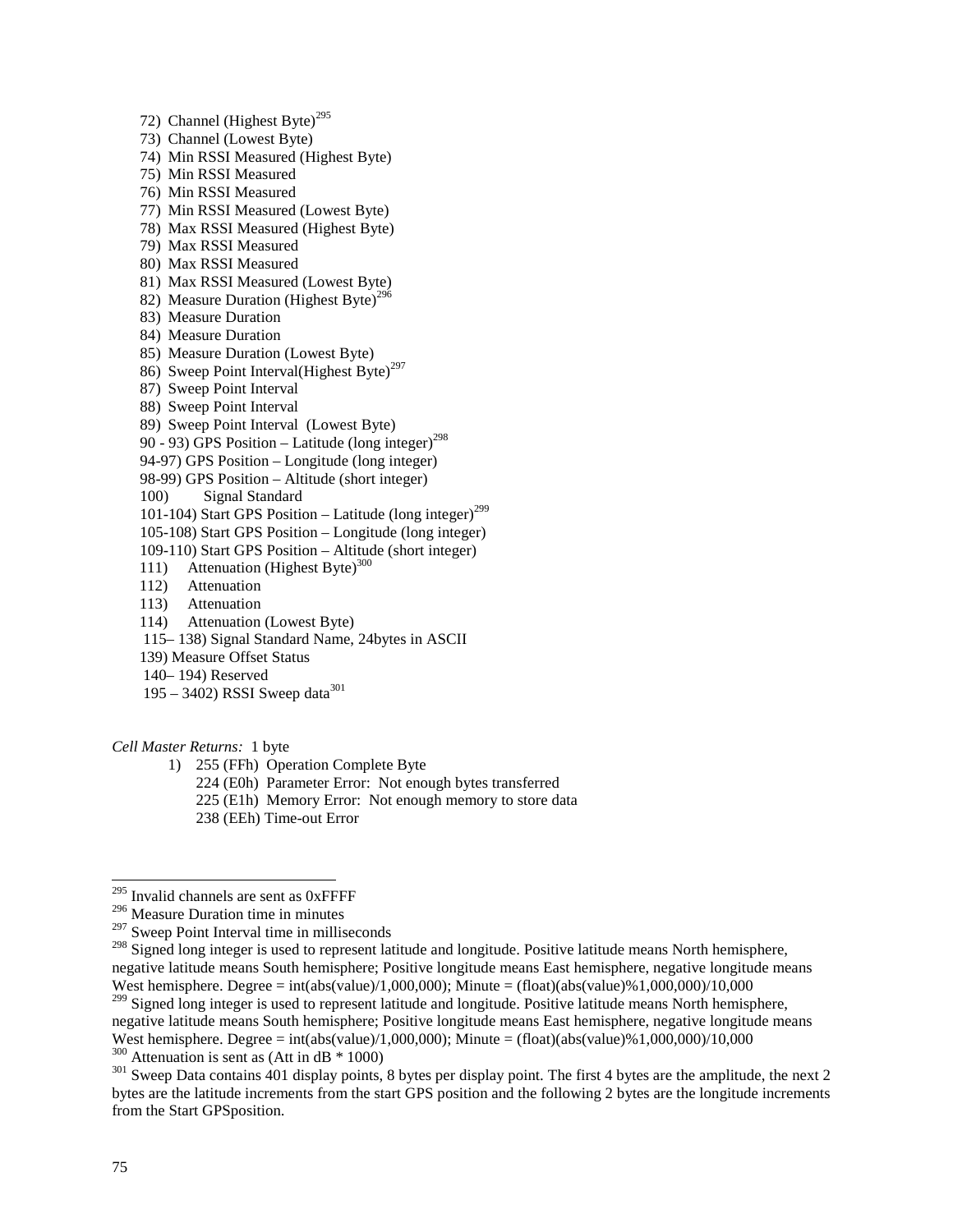### **Get Options – Control Byte #37 (25h)**

*Description:* Queries the option(s) installed on the Cell Master, returns a list as an ASCII string.

*Bytes to Follow:* 0 bytes

*Cell Master Returns:* 1-4 bytes, depending on the option(s) If NO options are installed: "None"

# **Query Power Level – Control Byte #39 (27h)**

*Description:* Return Power Level at the RF In port. Also returns power meter settings.

*Bytes to Follow:* 0 bytes

*Cell Master Returns:* 30 bytes

- 1) Statyte #1 (0b = Off,  $1b = On$ ) 1. (LSB) bit  $0:$  Unit  $(0b - Watt\% - 1b - dBm/dBr)$  bit 2 : Relative Mode On/Off bit 3: Offset Mode On/Off bit 4: Zero Mode On/Off bits 5-7: Not Used 2) RMS Averaging Status<sup>302</sup><br>3 - 6) Re–ative Mode Reference Re–ative Mode Reference Power Level in dBm 7 - 10) Of–set Mode Power Level 11 - 14) Z–ro Mode Power Level 15 - 18) A–solute Power Level 19 - 22) P–wer 23 -–26) Ce–er Frequency
	- 27 30) S–an Frequency

*Notes:* 

Power is returned as (dBm \* 1000) Relative power is returned as  $(dB * 1000)$ Offset is returned as (dB \* 1000) Frequencies are returned in Hz

## **Set Power Meter Units – Control Byte #40 (28h)**

*Description:* Set Power Meter units to watts or dBm.

*Bytes to Follow:* 1 byte

1) Units

 $00h = W$ att (% if in relative mode)  $01h = dBm$  (dB if in relative mode)

*Cell Master Returns:* 1 byte

- 1) 255 (FFh) Operation Complete Byte 224 (E0h) Parameter Error: Invalid Units
	- 238 (EEh) Time-out Error

 $302$  RMS Averaging – 00h = Off, 01h = Low, 02h = Medium, 03h = High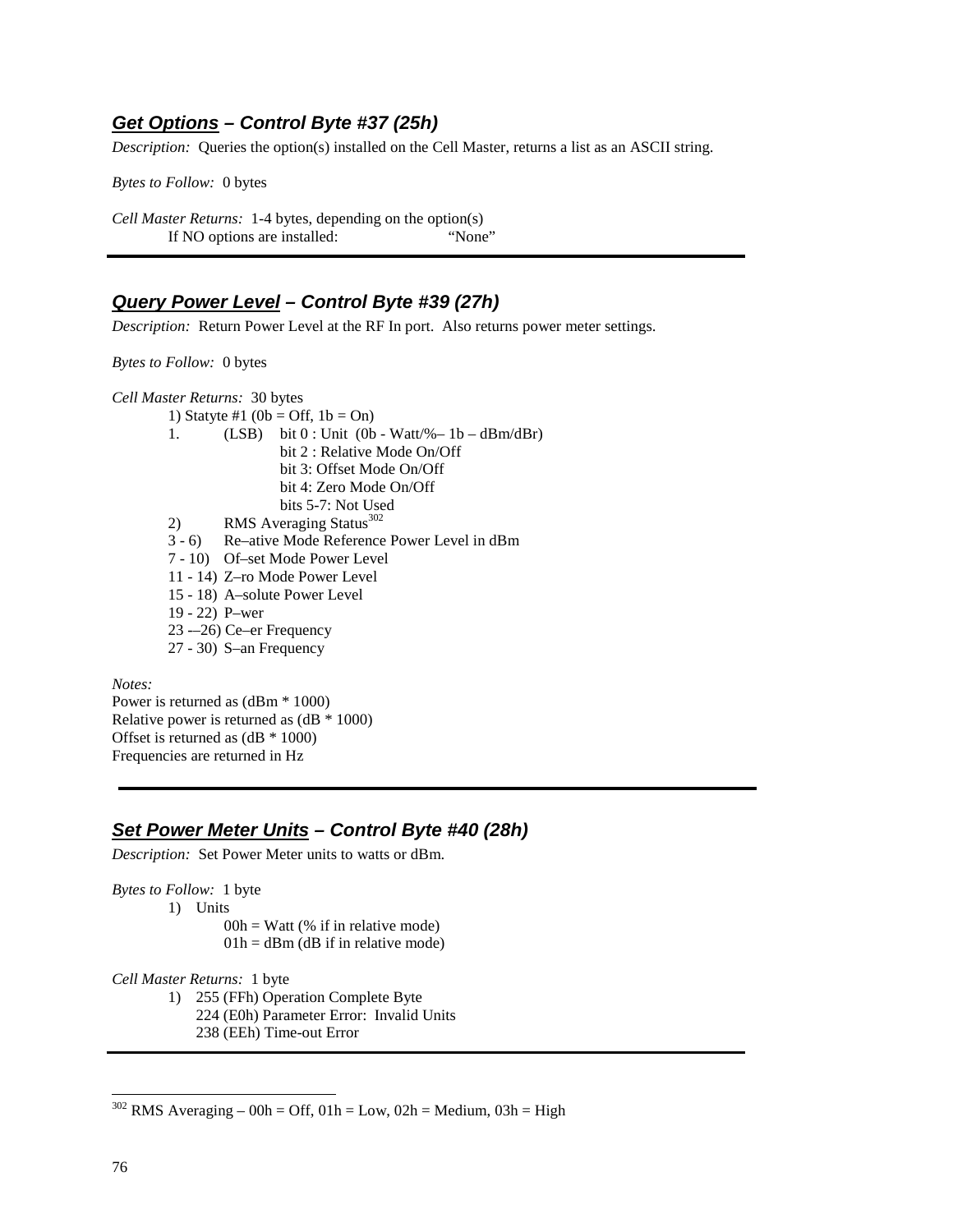### **Power Meter Relative Mode On/Off – Control Byte #41 (29h)**

*Description:* Enable or disable Power Meter Relative Mode.

*Bytes to Follow:* 1 byte

1) Relative Mode State  $00h =$ Off  $01h = On$  w/ trigger (use the current power level as a reference power level)

*Cell Master Returns:* 1 byte

1) 255 (FFh) Operation Complete Byte 224 (E0h) Parameter Error: Invalid parameter

238 (EEh) Time-out Error

# **Power Meter Offset Mode On/Off – Control Byte #42 (2Ah)**

*Description:* Enable or disable Power Meter Offset Mode.

*Bytes to Follow:* 5 bytes 1) On/Off  $(01h = On, 00h = Off)$ 2 - 5) Off–et Power Level in dB (Multiplied by 1000)

*Cell Master Returns:* 1 byte

1) 255 (FFh) Operation Complete Byte 224 (E0h) Parameter Error: Invalid parameter 238 (EEh) Time-out Error

*Note:* 

If you turn the Offset mode off, you must still send the other bytes. Bytes 2 - 5 will–be ignored.

## **Power Meter Zero Mode On/Off – Control Byte #43 (2Bh)**

*Description:* Enable or disable Power Meter Zeroing Mode.

*Bytes to Follow:* 1 byte

1) Zero Mode Status

 $00h = \text{Off}$ 

 $01h = On$  with trigger (current power level is referenced as  $-80$  dBm)

*Cell Master Returns:* 1 byte

1) 255 (FFh) Operation Complete Byte 224 (E0h) Parameter Error: Invalid status

238 (EEh) Time-out Error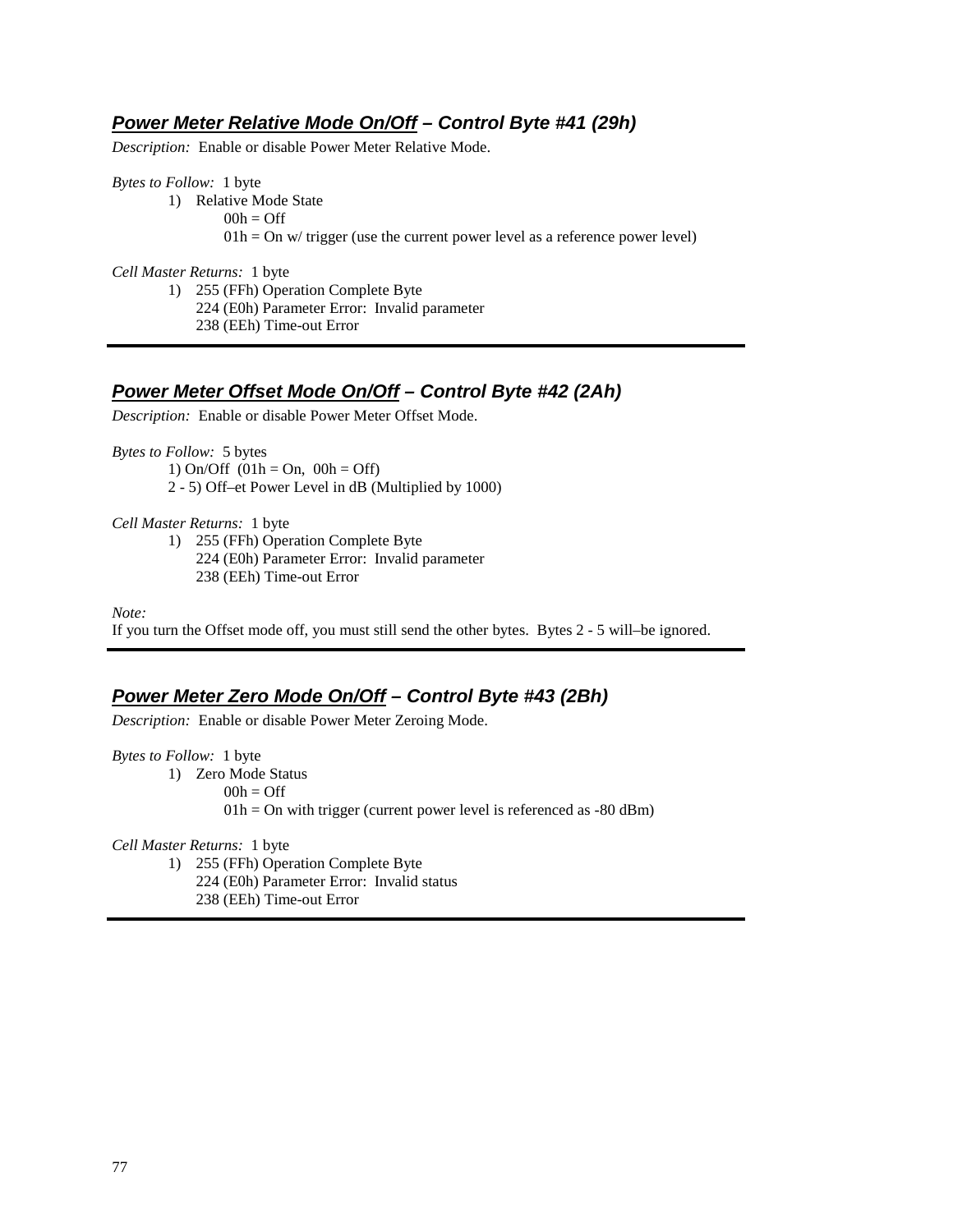# **Power Meter RMS Averaging On/Off – Control Byte #44 (2Ch)**

*Description:* Disable/enable Power Meter RMS Averaging. Enabling can be set to 3 different levels.

*Bytes to Follow:* 1 byte

- 1) RMS Averaging State
	- $00h =$ Off
		- $01h = On (Low)$  with trigger (current power level is referenced as -80 dBm)
		- $02h = On (Median)$
		- $03h = On (High)$

*Cell Master Returns:* 1 byte

1) 255 (FFh) Operation Complete Byte 224 (E0h) Parameter Error: Invalid state

238 (EEh) Time-out Error

## **Power Meter Center Frequency and Span Setup – Control Byte #45 (2Dh)**

*Description:* Sets the center frequency and span frequency for the Power Meter mode.

*Bytes to Follow:* 8 bytes

- 1) Center Frequency (in Hz) (highest byte)
- 2) Center Frequency (in Hz)
- 3) Center Frequency (in Hz)
- 4) Center Frequency (in Hz) (lowest byte)
- 5) Span Frequency (in Hz) (highest byte)
- 6) Span Frequency (in Hz)
- 7) Span Frequency (in Hz)
- 8) Span Frequency (in Hz) (lowest byte)

*Cell Master Returns:* 1 byte

- 1) 255 (FFh) Operation Complete Byte
	- 224 (E0h) Parameter Error: Invalid frequency range
		- 238 (EEh) Time-out Error

# **Trigger Sweep – Control Byte #48 (30h)**

*Description:* Causes the Cell Master to perform a sweep if it is in single sweep mode.

This command works only when the Cell Master is NOT in remote mode. Send this command, receive the "Operation Complete Byte" and then wait for the "Sweep Complete Byte" to signify the end of the sweep.

Note: The "Sweep Complete Byte" is not returned unless serial echo status is turned on using command #10.

*Bytes to Follow:* 0 bytes

*Cell Master Returns:* 1 byte 1) 192 (C0h) Sweep Complete Byte (at the end of the sweep)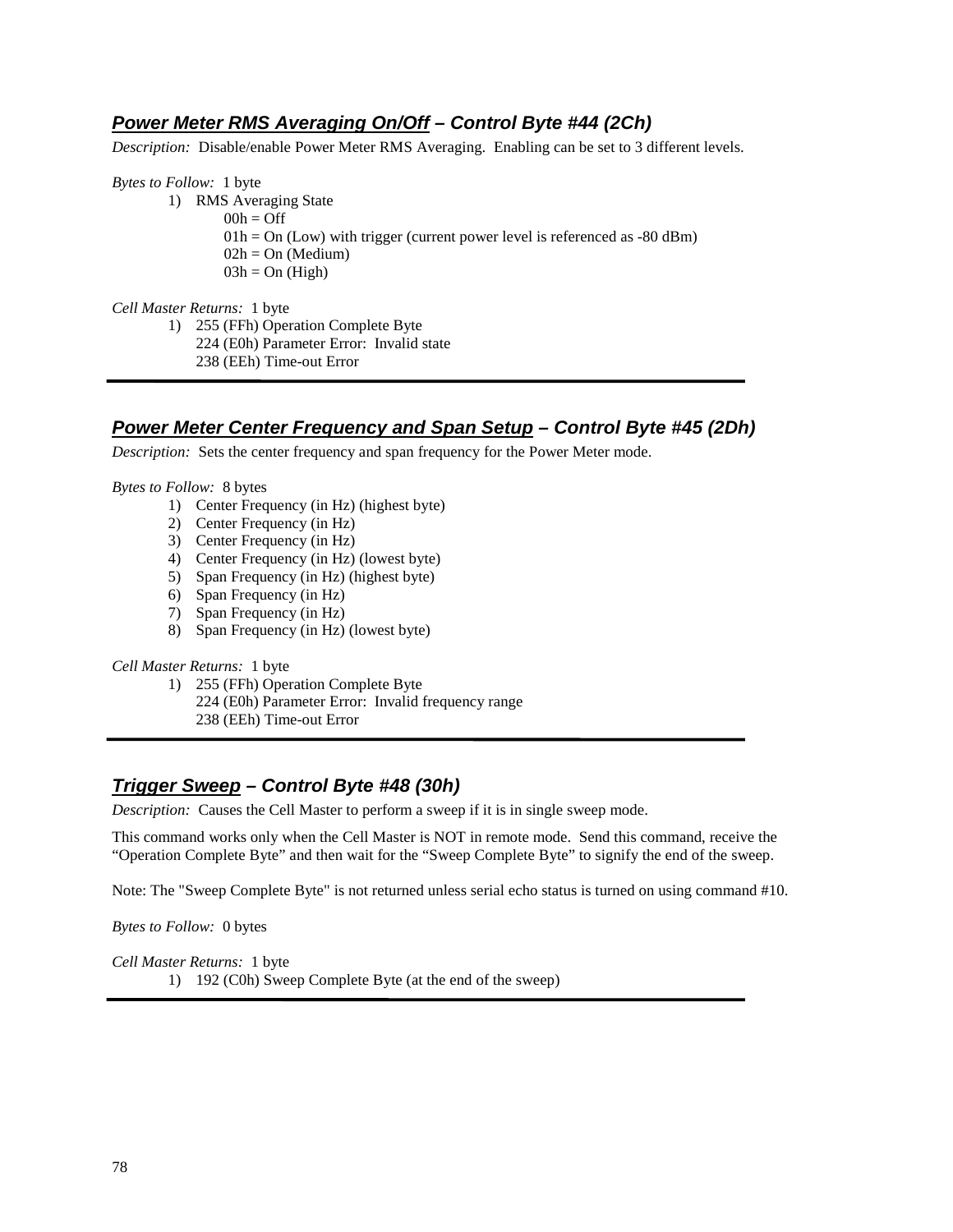# **Trigger Sweep – Control Word (AA30h)**

*Description:* Causes the Cell Master to perform a sweep if it is in single sweep mode.

This command works only when the Cell Master is NOT in remote mode. Send this command, receive the "Operation Complete Byte" and then wait for the "Sweep Complete Byte" to signify the end of the sweep.

Note: The "Sweep Complete Byte" is not returned unless serial echo status is turned on using command #10.

*Bytes to Follow:* 0 bytes

*Cell Master Returns:* 2 bytes

- 1) 255 (FFh) Operation Complete Byte (when the command is received)
- 2) 192 (C0h) Sweep Complete Byte (at the end of the sweep)

# **Sweep Data Echo On/Off – Control Byte #49 (31h)**

*Description:* Sets the sweep data echo mode On/Off.

Sweep Data Echo Mode behaves much like the Serial Port Echo Mode (see Control Byte #10). It automatically puts the unit into single sweep mode. At the end of each sweep cycle, the Cell Master sends a Sweep Complete Byte #192 (C0h) to the serial port. At this time, sweep data can be queried (see Control Byte #33) without having to enter remote mode first or exit remote mode when done. Depending on the value of the second following byte, the next sweep can be automatically triggered after the sweep data has been sent.

This mode activates once the Cell Master exits from the remote mode. Sweep Data Echo status can't be saved to or recalled from saved setups. Cycling power resets the Sweep Data Echo status to Off.

The Sweep Data Echo Mode allows run-time handshaking between the Cell Master and computer by doing the following:

- 1) Enter remote mode. Set Sweep Data Echo Mode On. Exit remote mode.
- 2) The Cell Master sweeps once and then sends the Sweep Complete Byte.
- 3) After you receive it: Recall sweep 0 (last sweep trace in RAM).
- 4) If using auto triggering, repeat steps 2-3. If using manual triggering, go to step 5.
- 5) Send Sweep Triggering Byte #48 (30h) and wait for the next sweep cycle.
- 6) Repeat steps 2-5.

*Note:* To execute commands other than #33, you must use the traditional Enter Remote, Send Commands, Exit Remote communication sequence.

*Bytes to Follow:* 2 bytes

- 1) Sweep Data Echo Status
	- 00h : Off
	- 01h : On
- 2) Next Sweep Trigger 00h : Manual
	- 01h : Automatic

*Cell Master Returns:* 1 byte

- 1) 255 (FFh) Operation Complete Byte
- 224 (E0h) Parameter Error : Invalid sweep data echo status
	- 238 (EEh) Time-out Error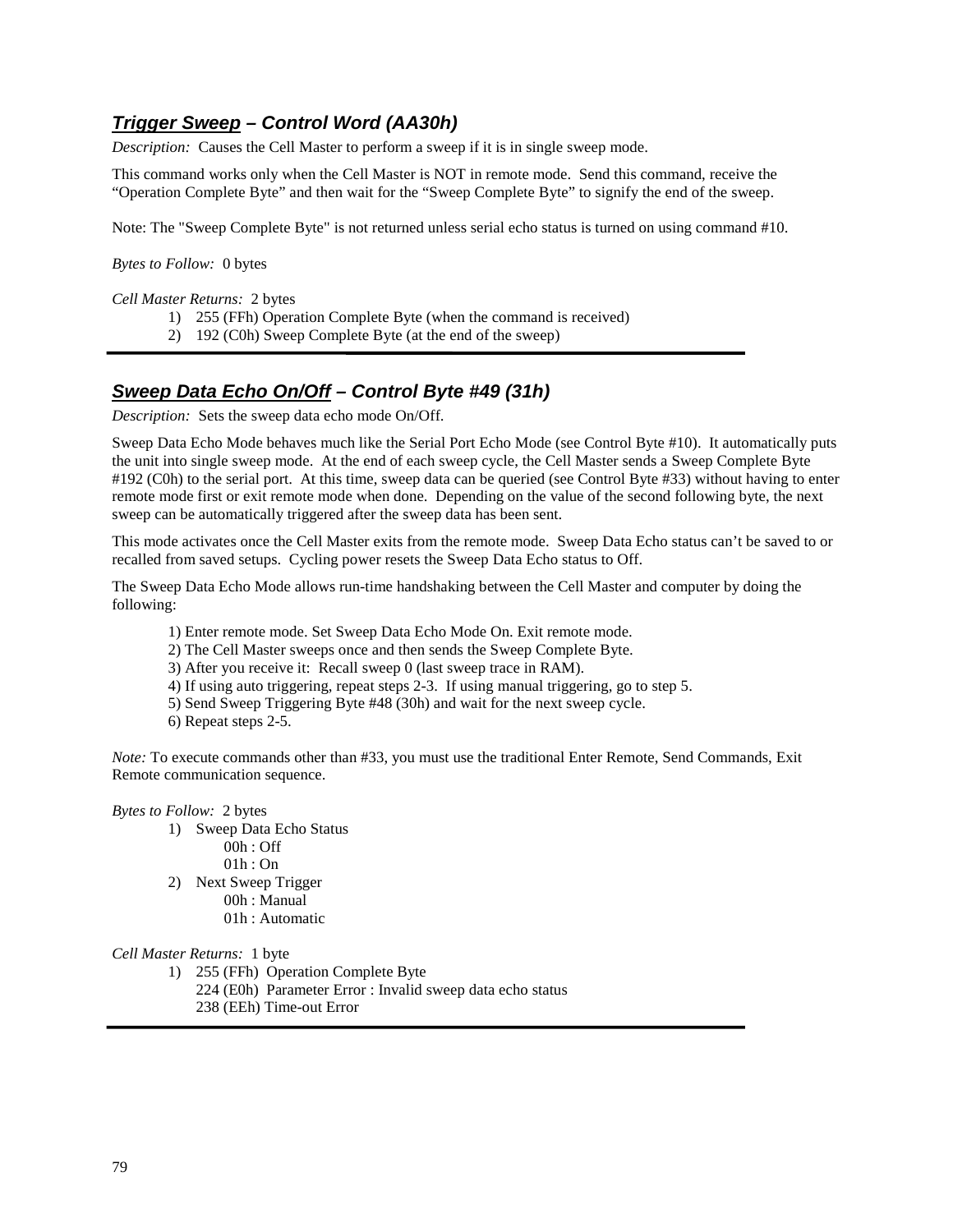# **Check Battery Status – Control Byte #50 (32h)**

*Description:* Return Smart Battery status.

*Bytes to Follow:* 0 bytes

*Cell Master Returns:* 17 bytes

- 1-2) Battery Status flags ( Refer to Smart Battery Data Spec 5.1.2.1)
- 3-4) State of Charge (unsigned integer 0 to 100(%)Full)
- 5-6) Battery Voltage (unsigned integer 0 to 65535 in mV)
- 7-8) Battery Current (signed integer -32,768 to +32,7687 mA, positive = Charging)
- 9-10) Battery Average current (signed integer -32,768 to +32,7687 mA, positive = Charging)
- 11-12) Average time to empty (unsigned integer 0 to 65535 minute)
- 13-14) Battery Charge Cycle Count (unsigned integer 0 to 65535 cycles)
- 15-16) Battery Capacity at Full Charge in mA Hours (unsigned integer 0 to 65535 cycles) Unit under battery power  $(1 = \text{YES}; 0 = \text{NO})$
- Unit under battery power ( $1 = \text{YES}$ ;  $0 = \text{NO}$ )

*Note:*

The Smart Battery Data Spec can be found at http://www.sbs-forum.org/specs/index.html

# **Set SPA Minimum Sweep Time – Control Byte #53 (35h)**

*Description:* Sets the minimum sweep time (in  $\mu$ s) for the spectrum analyzer when the span is 0.

Valid range is 50 to 200,000,000.

*Bytes to Follow:* 4 bytes

- 1) Minimum Sweep Time (in  $\mu$ s) (highest byte)
- 2) Minimum Sweep Time (in  $\mu$ s)
- 3) Minimum Sweep Time (in  $\mu$ s)
- 4) Minimum Sweep Time (in  $\mu$ s) (lowest byte)

#### *Cell Master Returns:* 1 byte

1) 255 (FFh) Operation Complete Byte 224 (E0h) Parameter Error: Invalid sweep time

238 (EEh) Time-out Error

## **Set Trigger Position – Control Byte #54 (36h)**

*Description:* Sets the trigger position (in percent) for the spectrum analyzer when the span is 0.

#### *Bytes to Follow:* 1 byte

1) Trigger Position  $(0 - 100\%)$ 

#### *Cell Master Returns:* 1 byte

- 1) 255 (FFh) Operation Complete Byte
	- 224 (E0h) Parameter Error: Invalid trigger position
		- 238 (EEh) Time-out Error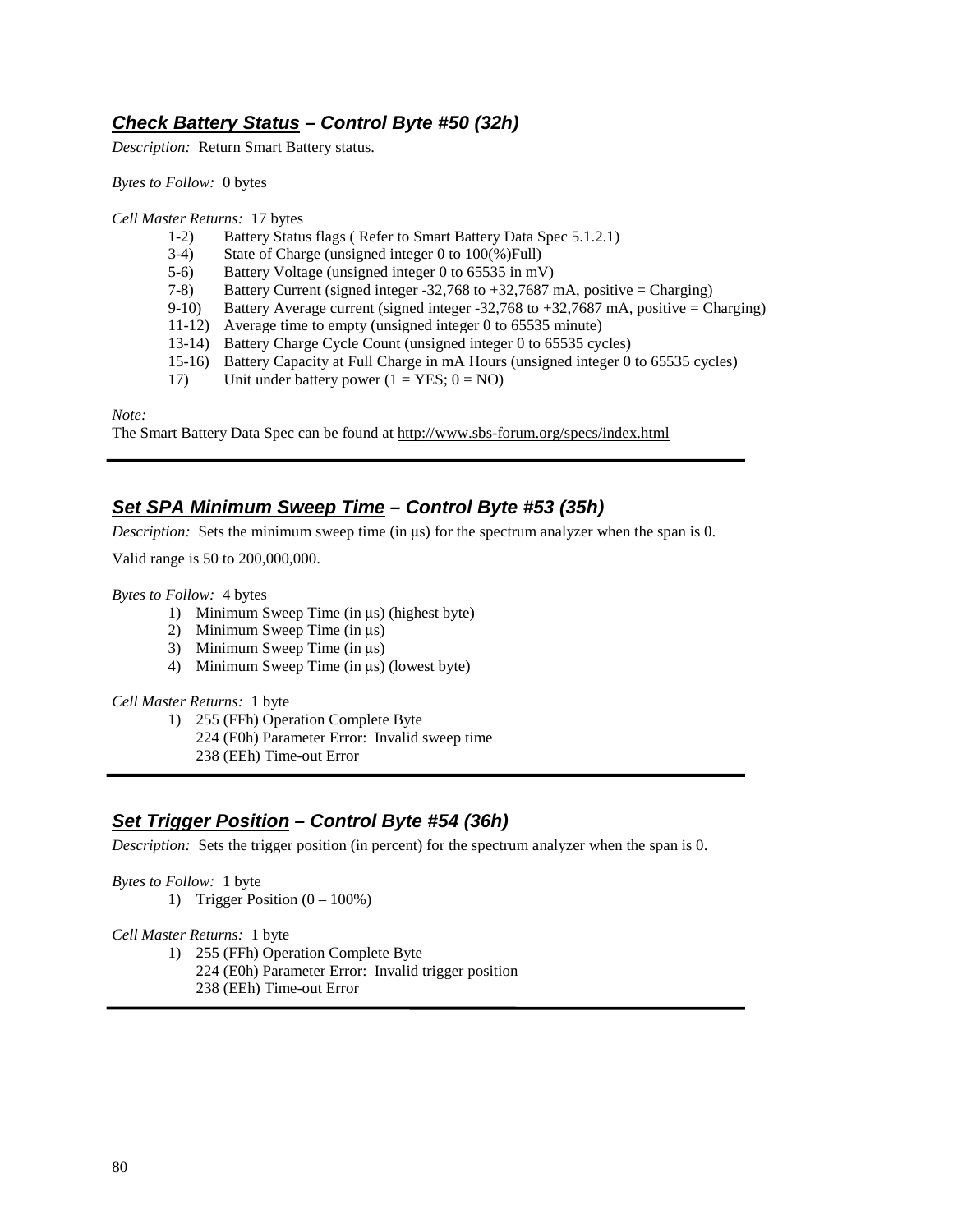# **Set Video Trigger Level – Control Byte #55 (37h)**

*Description:* Sets the trigger level (-120 - +20 dBm) for the spectrum analyzer when the span is 0 and trigger mode is video.

The trigger level should be sent as (value in  $dBm * 1000 + 120,000$ .

*Bytes to Follow:* 4 bytes

- 1) Trigger Level (highest byte)
- 2) Trigger Level
- 3) Trigger Level
- 4) Trigger Level (lowest byte)

#### *Cell Master Returns:* 1 byte

1) 255 (FFh) Operation Complete Byte 224 (E0h) Parameter Error: Invalid trigger level 238 (EEh) Time-out Error

## **Automatically Save Runtime Setup – Control Byte #64 (40h)**

*Description:* Automatically save the runtime setup when exiting remote mode. This flag must be set once per power cycle of the Cell Master. It returns to its default value when the unit is turned off. The default value is (0), DO NOT automatically save the runtime setup.

*Bytes to Follow:* 1 byte

1) Savetime setup On/Off  $00h = \text{Off}$  (default)  $01h = On$ 

*Cell Master Returns:* 1 byte 1) 255 (FFh) Operation Complete Byte 238 (EEh) Time Out Error

# **Download Saved Setup – Control Byte #65 (41h)**

*Description:* Returns parameters associated with the specified setup number. Since different modes have different numbers of setup locations available, the command requires the mode be specified as well as the setup number.

*Bytes to Follow:* 2 bytes

- 1) Measurement Mode<sup>303</sup>
- 2) Setup Number
	- $0 =$  Run time setup
	- $1 10$  = Saved setups for Spectrum Analyzer/Transmission Measurement modes<br> $1 5$  = Saved setups for most other modes
	- $=$  Saved setups for most other modes
	- $255$  = Default setup

*Site Master Returns:*

For All Modes:

- 1) Number of Following Bytes (higher byte)
- 2) Number of Following Bytes (lower byte)
- 3) Measurement Mode<sup>304</sup>
- 14-26) Not Used

<sup>&</sup>lt;sup>303</sup> Refer to Control Byte #3 "Select Measurement Mode" for valid measurement modes.

<sup>&</sup>lt;sup>304</sup> Refer to Control Byte #3 "Select Measurement Mode" for valid measurement modes.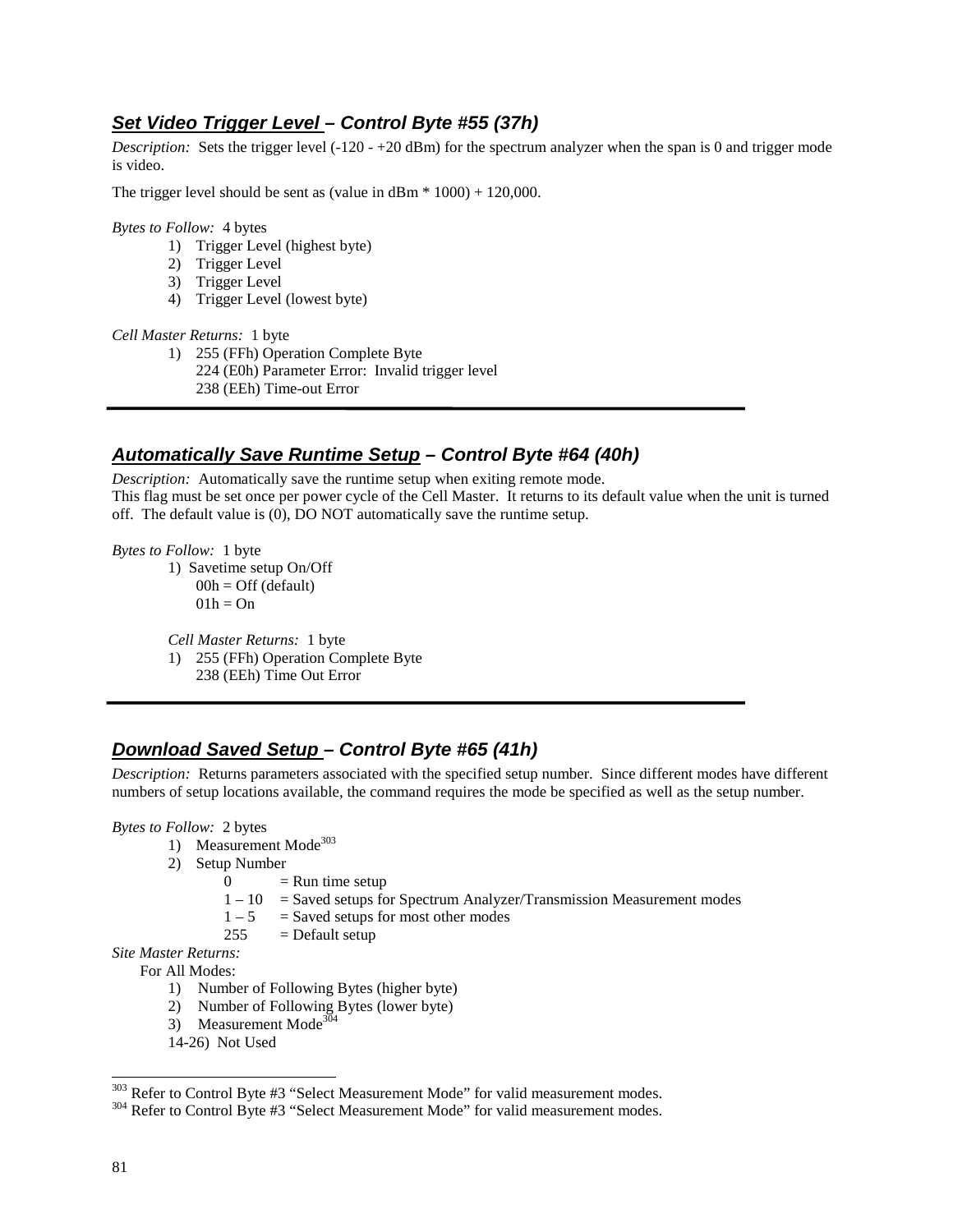For Site Master VNA Modes:

- 21) Number of Data Points (higher byte)
- 22) Number of Data Points (lower byte)
- 23) VNA Start Frequency (in Hz) (highest byte)
- 24) VNA Start Frequency
- 25) VNA Start Frequency
- 26) VNA Start Frequency (lowest byte)
- 27) VNA Stop Frequency (in Hz) (highest byte)
- 28) VNA Stop Frequency
- 29) VNA Stop Frequency
- 30) VNA Stop Frequency (lowest byte)
- 31) Return Loss Scale Start (higher byte)<sup>305</sup>
- 32) Return Loss Scale Start (lower byte)
- 33) Return Loss Scale Stop (higher byte)
- 34) Return Loss Scale Stop (lower byte)
- 35) SWR Scale Start (higher byte)<sup>306</sup>
- 36) SWR Scale Start (lower byte)
- 37) SWR Scale Stop (higher byte)
- 38) SWR Scale Stop (lower byte)
- 39) Cable Loss Scale Start (higher byte)<sup>307</sup>
- 40) Cable Loss Scale Start (lower byte)
- 41) Cable Loss Scale Stop (higher byte)
- 42) Cable Loss Scale Stop (lower byte)
- 43) DTF-RL Scale Start (higher byte)<sup>3</sup>
- 44) DTF-RL Scale Start (lower byte)
- 45) DTF-RL Scale Stop (higher byte)
- 46) DTF-RL Scale Stop (lower byte)
- 47) DTF-SWR Scale Start (higher byte)<sup>309</sup>
- 48) DTF-SWR Scale Start (lower byte)
- 49) DTF-SWR Scale Stop (higher byte)
- 50) DTF-SWR Scale Stop (lower byte)
- 51) VNA Frequency Marker 1 (higher byte)<sup>310</sup>
- 52) VNA Frequency Marker 1(lower byte)
- 53) VNA Frequency Marker 2 (higher byte)
- 54) VNA Frequency Marker 2 (lower byte)
- 55) VNA Frequency Marker 3 (higher byte)
- 56) VNA Frequency Marker 3 (lower byte)
- 57) VNA Frequency Marker 4 (higher byte)
- 58) VNA Frequency Marker 4 (lower byte)
- 59) VNA Frequency Marker 5 (higher byte)
- 60) VNA Frequency Marker 5 (lower byte)
- 61) VNA Frequency Marker 6 (higher byte)
- 62) VNA Frequency Marker 6 (lower byte)
- 63) Return Loss Single Limit (higher byte)<sup>311</sup>
- 64) Return Loss Single Limit (lower byte)
- 65) SWR Single Limit (higher byte) $312$
- <sup>305</sup> See "Set Site Master VNA Scale" Control Byte #4 for data format.
- 
- 
- <sup>306</sup> See "Set Site Master VNA Scale" Control Byte #4 for data format.<br><sup>307</sup> See "Set Site Master VNA Scale" Control Byte #4 for data format.<br><sup>308</sup> See "Set Site Master VNA Scale" Control Byte #4 for data format.<br><sup>309</sup> Se

Where # of data points can be found in bytes 2-3, start freq is in bytes 4-7, and stop freq is in bytes 8-11.

<sup>&</sup>lt;sup>310</sup> Marker Point = ( # data points – 1 ) \* ( marker freq – start freq) / ( stop freq – start freq)

<sup>&</sup>lt;sup>311</sup> See Control Byte #6, "Set Site Master VNA Single Limit" for data format.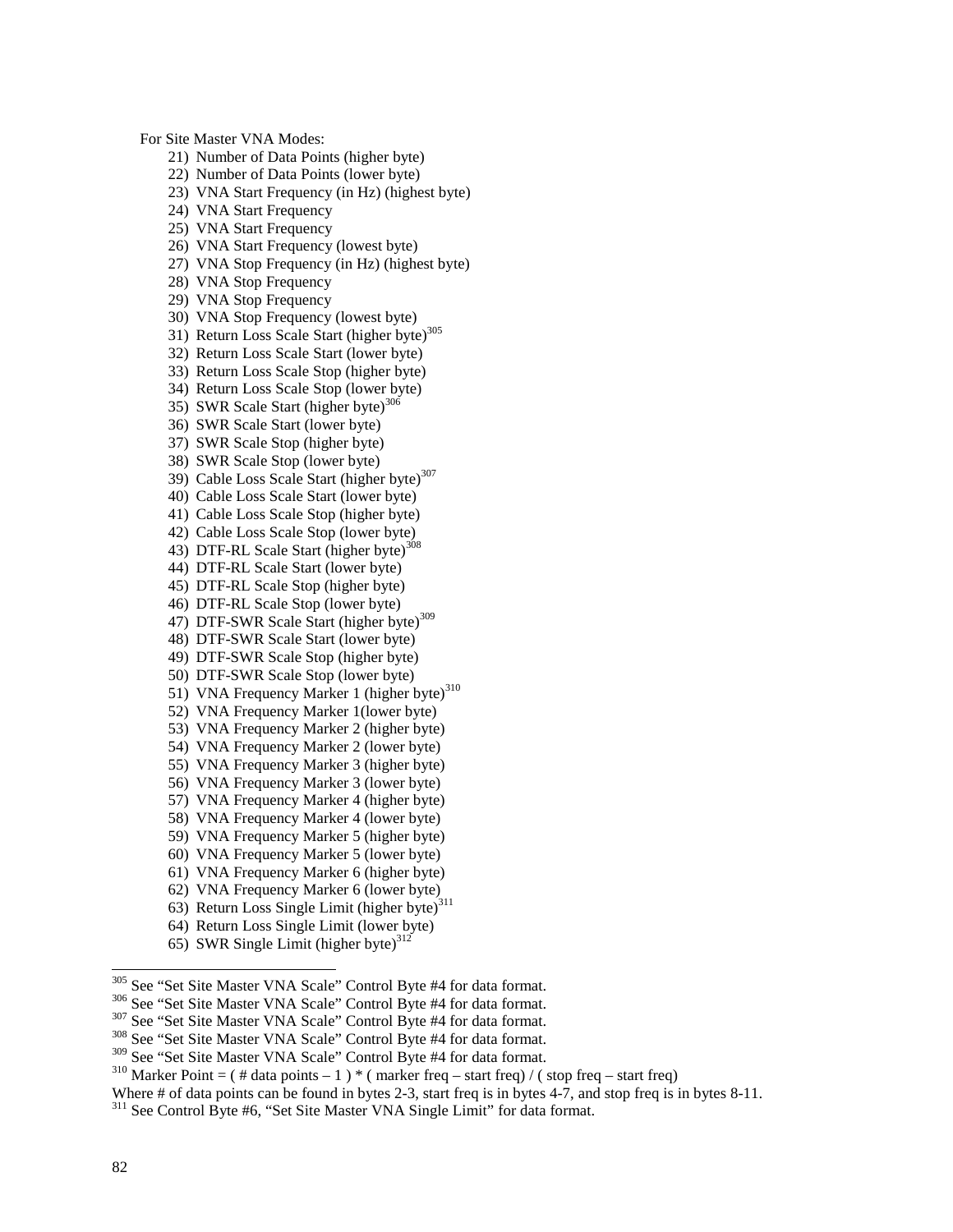66) SWR Single Limit (lower byte) 67) Cable Loss Single Limit (higher byte) $313$ 68) Cable Loss Single Limit (lower byte) 69) DTF-RL Single Limit (higher byte)<sup>314</sup> 70) DTF-RL Single Limit (lower byte) 71) DTF-SWR Single Limit (higher byte)<sup>315</sup> 72) DTF-SWR Single Limit (lower byte) 73) Return Loss Multiple Limit Segment # (1) 74) Return Loss Multiple Limit Segment Status (00h = Off, 01h = On ) 75) Return Loss Multiple Limit Segment Start X (highest byte) $316$ 76) Return Loss Multiple Limit Segment Start X 77) Return Loss Multiple Limit Segment Start X 78) Return Loss Multiple Limit Segment Start X (lowest byte) 79) Return Loss Multiple Limit Segment Start Y (higher byte) 80) Return Loss Multiple Limit Segment Start Y (lowest byte) 81) Return Loss Multiple Limit Segment End X (highest byte) 82) Return Loss Multiple Limit Segment End X 83) Return Loss Multiple Limit Segment End X 84) Return Loss Multiple Limit Segment End X (lowest byte) 85) Return Loss Multiple Limit Segment End Y (higher byte) 86) Return Loss Multiple Limit Segment End Y (lowest byte) 87-142) Repeat bytes  $63 - 76$  for segments  $2 - 5$ 143-212) Repeat bytes 63 – 132 for SWR Multiple Limit 213-282) Repeat bytes 63 – 132 for Cable Loss Multiple Limit 283-352) Repeat bytes 63 – 132 for DTF-RL Multiple Limit 353-422) Repeat bytes 63 – 132 for DTF-SWR Multiple Limit 423) Start Distance (highest byte) $317$ 424) Start Distance 425) Start Distance 426) Start Distance (lowest byte) 427) Stop Distance (highest byte) 428) Stop Distance 429) Stop Distance 430) Stop Distance (lowest byte) 431) Distance Marker 1 (higher byte)<sup>318</sup> 432) Distance Marker 1 (lower byte) 433) Distance Marker 2 (higher byte) 434) Distance Marker 2 (lower byte) 435) Distance Marker 3 (higher byte) 436) Distance Marker 3 (lower byte) 437) Distance Marker 4 (higher byte) 438) Distance Marker 4 (lower byte) 439) Distance Marker 5 (higher byte) 440) Distance Marker 5 (lower byte) 441) Distance Marker 6 (higher byte) 442) Distance Marker 6 (lower byte) 443) Relative Propagation Velocity (highest byte)<sup>319</sup>

<sup>312</sup> See Control Byte #6, "Set Site Master VNA Single Limit" for data format.<br><sup>313</sup> See Control Byte #6, "Set Site Master VNA Single Limit" for data format.<br><sup>314</sup> See Control Byte #6, "Set Site Master VNA Single Limit" f

Where # of data points can be found in bytes 2-3, start dist is in bytes 106-109, and stop dist is in bytes 110-113.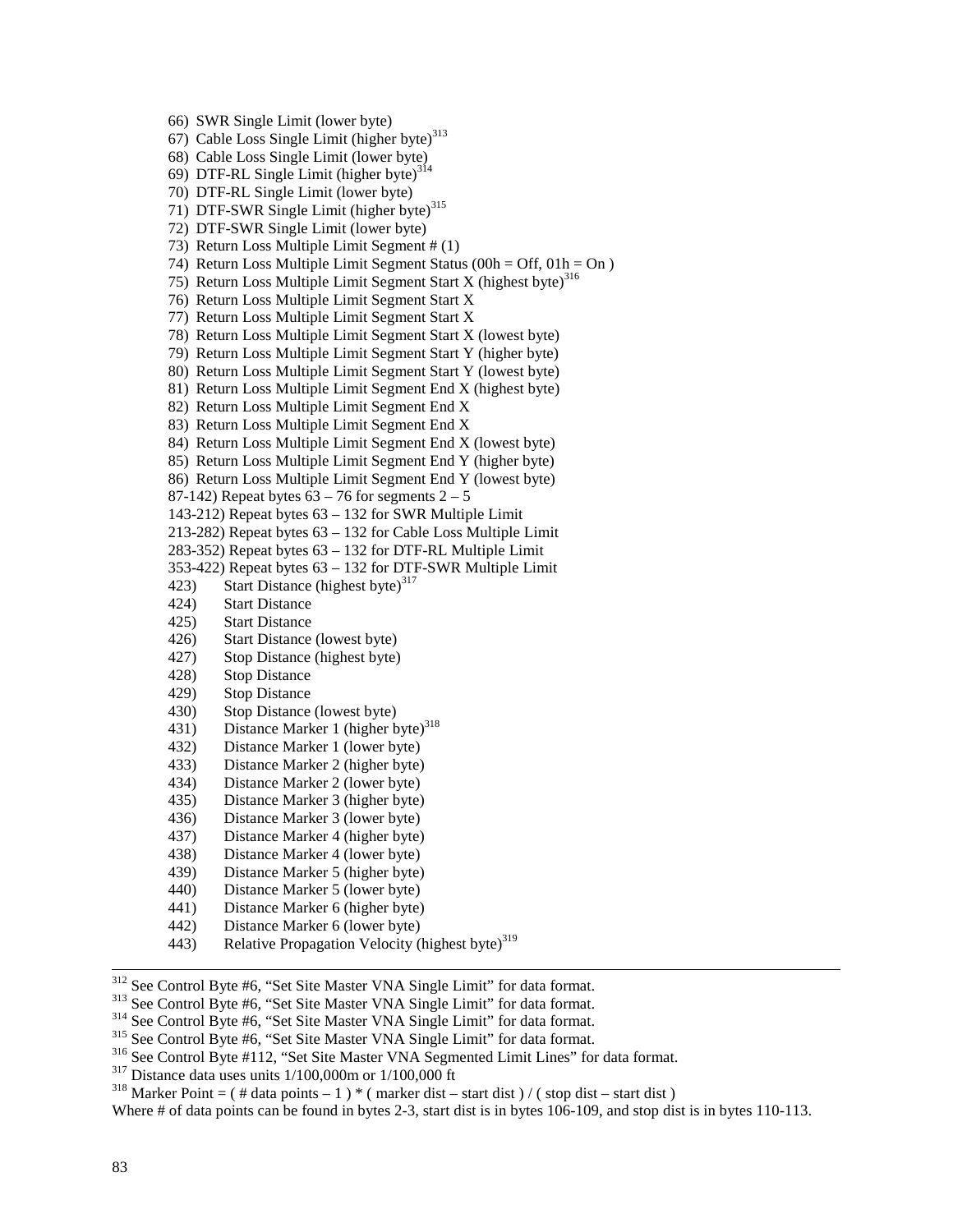- 444) Relative Propagation Velocity
- 445) Relative Propagation Velocity
- 446) Relative Propagation Velocity (lowest byte)
- 447) Cable Loss (highest byte) $320$
- 448) Cable Loss
- 449) Cable Loss
- 450) Cable Loss (lowest byte)
- 451) Average Cable Loss<sup>321</sup> (highest byte)
- 452) Average Cable Loss
- 453) Average Cable Loss
- 454) Average Cable Loss (lowest byte)
- 455) Status Byte 1:  $(0b = Off, 1b = On)$ 
	- (LSB) bit 0 : Site Master Marker 1 On/Off bit 1 : Site Master Marker 2 On/Off bit 2 : Site Master Marker 3 On/Off bit 3 : Site Master Marker 4 On/Off bit 4 : Site Master Marker 5 On/Off bit 5 : Site Master Marker 6 On/Off bits 6- 7 : Not Used
- 456) Status Byte 2:  $(0b = \text{Off}, 1b = \text{On})$ 
	- (LSB) bit 0 : Not Used
		- bit 1 : Site Master Marker 2 Delta On/Off
		- bit 2 : Site Master Marker 3 Delta On/Off
		- bit 3 : Site Master Marker 4 Delta On/Off
		- bits 4-7: Not Used
- 457) Status Byte 3: ( $0b = \text{Off }$ ,  $1b = \text{On}$ )
	- (LSB) bit  $0:$  Site Master Limit Type (0b = Single, 1b = Multiple) bit 1 : Site Master Limit Beep On/Off bits 2-6 : Not Used
		- bit 7 : Site Master Single Limit Status On/Off
- 458) Status Byte 4:
	- (LSB) bits 0 1 : DTF Windowing Mode
- **bit:** 1 0
- | |
	- 0 0 Rectangular (No Windowing)
	- 0 1 Nominal Side Lobe
	- 1 0 Low Side Lobe
	- 1 1 Minimum Side Lobe
	- bits  $2 7$ : Not Used
	- 459) Status Byte 5:  $(0b = Off, 1b = On)$ 
		- (LSB) bit 0 : Fixed CW Mode On/Off
			- bit 1 : Single Sweep On/Off
			- bit 2 : Trace Overlay On/Off
			- bit 3 : Measurement Unit Metric/English (0b = English, 1b = Metric)
			- bits 4-6: Not Used
			- bit 7 : Cal Mode (0b = OSL Cal,  $1b = FlexCal$ )
	- 460) VNA Signal Standard<sup>322</sup> (higher byte)
	- 461) VNA Signal Standard (lower byte)
	- 462) Cable Index
	- 463) Cable Folder<sup>323</sup>

<sup>&</sup>lt;sup>319</sup> Relative Propagation Velocity uses units 1/100,000.<br><sup>320</sup> Cable loss uses units 1/100,000 dB/m or 1/100,000 dB/ft.<br><sup>321</sup> Average Cable Loss is dB \* 1000.<br><sup>322</sup> Index into Standard List (use control byte #89 to retri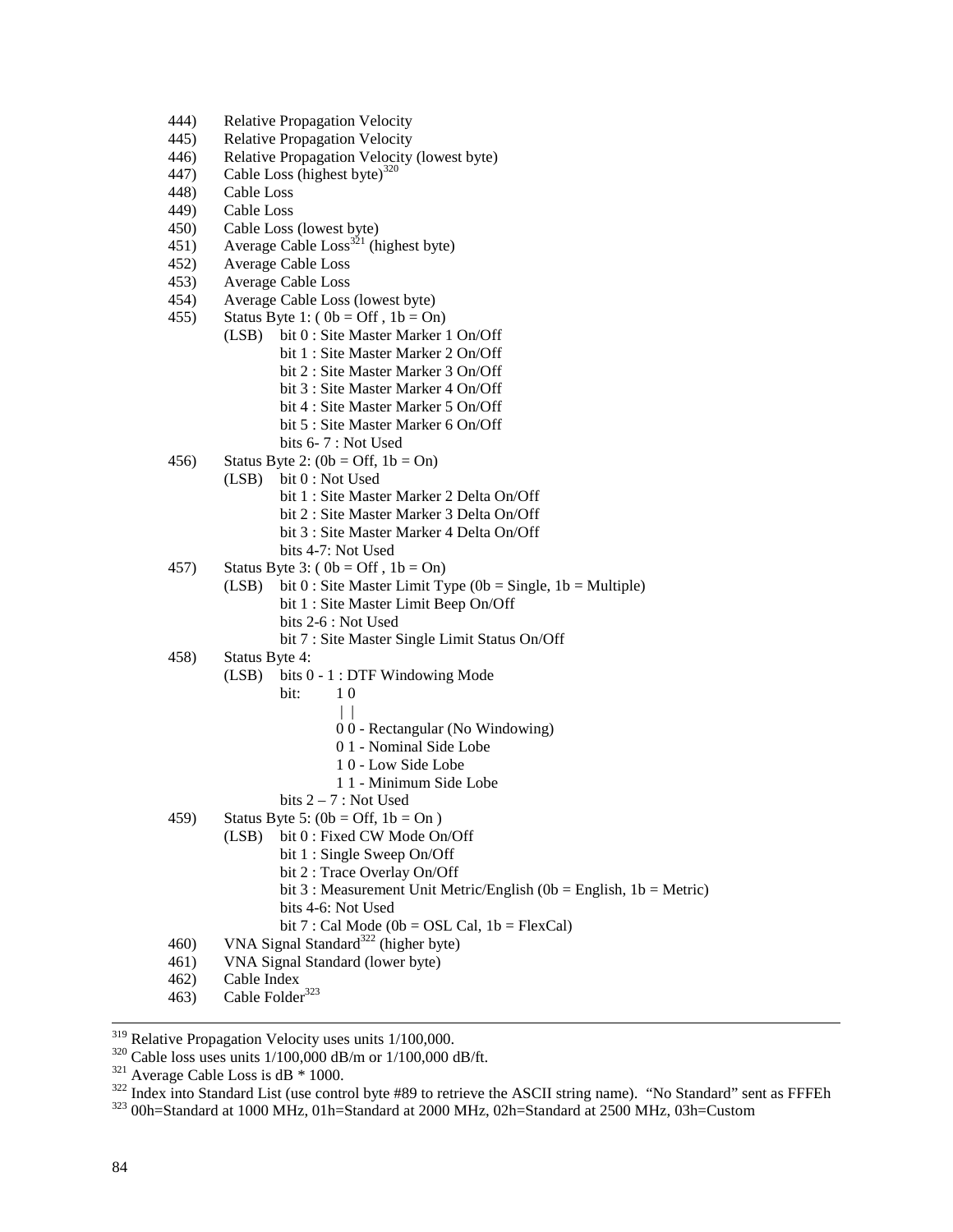464) Trace Overlay Index (1-200) 465-550) Not Used

For Spectrum Analyzer Mode:

- 21) Spectrum Analyzer Start Frequency<sup>324</sup> (highest byte)
- 22) Spectrum Analyzer Start Frequency
- 23) Spectrum Analyzer Start Frequency
- 24) Spectrum Analyzer Start Frequency (lowest byte)
- 25) Spectrum Analyzer Stop Frequency<sup>325</sup> (highest byte)
- 26) Spectrum Analyzer Stop Frequency
- 27) Spectrum Analyzer Stop Frequency
- 28) Spectrum Analyzer Stop Frequency (lowest byte)
- 29) Spectrum Analyzer Center Frequency<sup>326</sup> (highest byte)
- 30) Spectrum Analyzer Center Frequency
- 31) Spectrum Analyzer Center Frequency
- 32) Spectrum Analyzer Center Frequency (lowest byte)
- $33)$  Spectrum Analyzer Frequency Span<sup> $327$ </sup> (highest byte)
- 34) Spectrum Analyzer Frequency Span
- 35) Spectrum Analyzer Frequency Span
- 36) Spectrum Analyzer Frequency Span (lowest byte)
- 37) Ref Level (highest byte) $328$
- 38) Ref Level
- 39) Ref Level
- 40) Ref Level (lowest byte)
- 41) Scale per div (highest byte)<sup>329</sup>
- 42) Scale per div
- 43) Scale per div
- 44) Scale per div (lowest byte)
- 45) Spectrum Analyzer Frequency Marker 1 (higher byte)<sup>330</sup>
- 46) Spectrum Analyzer Frequency Marker 1 (lower byte)
- 47) Spectrum Analyzer Frequency Marker 2 (higher byte)
- 48) Spectrum Analyzer Frequency Marker 2 (lower byte)
- 49) Spectrum Analyzer Frequency Marker 3 (higher byte)
- 50) Spectrum Analyzer Frequency Marker 3 (lower byte)
- 51) Spectrum Analyzer Frequency Marker 4 (higher byte)
- 52) Spectrum Analyzer Frequency Marker 4 (lower byte)
- 53) Spectrum Analyzer Frequency Marker 5 (higher byte)
- 54) Spectrum Analyzer Frequency Marker 5 (lower byte)
- 55) Spectrum Analyzer Frequency Marker 6 (higher byte)
- 56) Spectrum Analyzer Frequency Marker 6 (lower byte)
- 57) Spectrum Analyzer Single Limit (highest byte)<sup>331</sup>
- 58) Spectrum Analyzer Single Limit
- 59) Spectrum Analyzer Single Limit
- 60) Spectrum Analyzer Single Limit (lowest byte)
- 61) SPA Multiple Upper Limit 1 Start  $X^{332}$  (highest byte)

<sup>&</sup>lt;sup>324</sup> Scaled by Frequency Scale Factor (bytes 301-302)<br><sup>325</sup> Scaled by Frequency Scale Factor (bytes 301-302)<br><sup>326</sup> Scaled by Frequency Scale Factor (bytes 301-302)<br><sup>327</sup> Scaled by Frequency Scale Factor (bytes 301-302)<br><sup></sup>

<sup>&</sup>lt;sup>330</sup> Value sent as data point on the display. Equivalent frequency = (point \* span / ( # data points – 1 ) ) + start frequency.<br> $331$  Value sent as (value in dBm  $*$  1000) + 270000

<sup>&</sup>lt;sup>332</sup> Scaled by Frequency Scale Factor (bytes 301-302)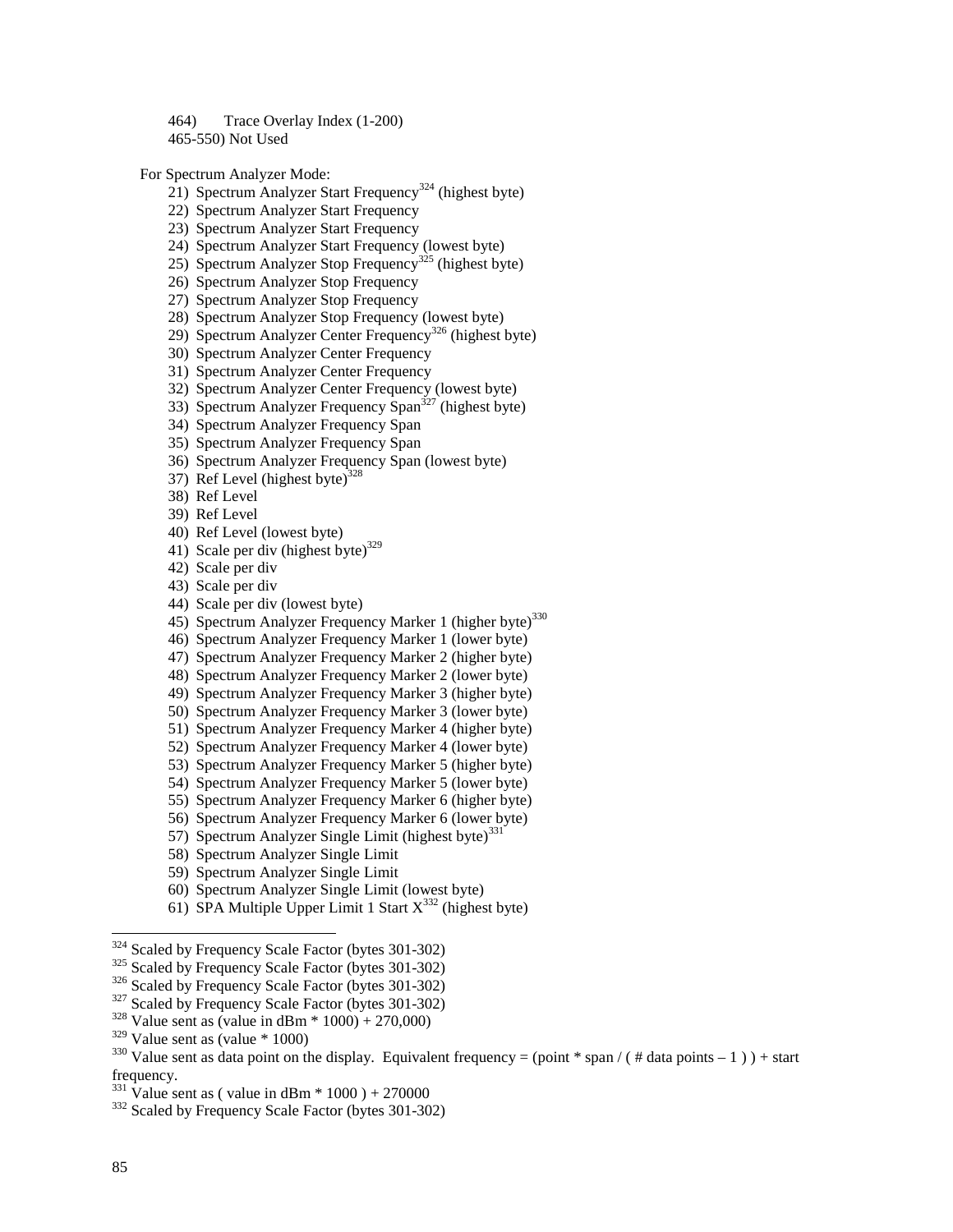- 62) SPA Multiple Upper Limit 1 Start X
- 63) SPA Multiple Upper Limit 1 Start X
- 64) SPA Multiple Upper Limit 1 Start X (lowest byte)
- 65) SPA Multiple Upper Limit 1 Start Y (Power Level) (highest byte) 333
- 66) SPA Multiple Upper Limit 1 Start Y (Power Level)
- 67) SPA Multiple Upper Limit 1 Start Y (Power Level)
- 68) SPA Multiple Upper Limit 1 Start Y (Power Level) (lowest byte)
- 69) SPA Multiple Upper Limit 1 End  $X^{334}$  (highest byte)
- 70) SPA Multiple Upper Limit 1 End X
- 71) SPA Multiple Upper Limit 1 End X
- 72) SPA Multiple Upper Limit 1 End X (lowest byte)
- 73) SPA Multiple Upper Limit 1 End Y (Power Level) (highest byte) 335
- 74) SPA Multiple Upper Limit 1 End Y (Power Level)
- 75) SPA Multiple Upper Limit 1 End Y (Power Level)
- 76) SPA Multiple Upper Limit 1 End Y (Power Level) (lowest byte)
- 77-220) SPA Multiple Upper Limits 2-5, SA Multiple Lower Limits 1-5 (see bytes 61-76 for format)
- 221) RBW Setting (highest byte)<sup>336</sup>
- 222) RBW Setting
- 223) RBW Setting
- 224) RBW Setting (lowest byte)
- 225) VBW Setting (highest byte) $337$
- 226) VBW Setting
- 227) VBW Setting
- 228) VBW Setting (lowest byte)
- 229) OCC BW Method<sup>338</sup>
- 230) OCC BW % Value<sup>339</sup>
- 231) OCC BW dBc $340$
- 232) Attenuation
- 233) Antenna Index (0-14)
- 234-249) Antenna Name (16 bytes in ASCII)
- 250) Status Byte 1:  $(0b = \text{Off } , 1b = \text{On } )$ 
	- (LSB) bit 0 : Spectrum Analyzer Mode Marker 1 On/Off
		- bit 1 : Spectrum Analyzer Mode Marker 2 On/Off
		- bit 2 : Spectrum Analyzer Mode Marker 3 On/Off
		- bit 3 : Spectrum Analyzer Mode Marker 4 On/Off
		- bit 4 : Spectrum Analyzer Mode Marker 5 On/Off
		- bit 5 : Spectrum Analyzer Mode Marker 6 On/Off
		- bits 6 7 : Not Used
- 251) Status Byte 2:  $(0b = \text{Off}, 1b = \text{On})$ 
	- (LSB) bit 0 : Not Used
		- bit 1 : Spectrum Analyzer Mode Marker 2 Delta On/Off
		- bit 2 : Spectrum Analyzer Mode Marker 3 Delta On/Off
		- bit 3 : Spectrum Analyzer Mode Marker 4 Delta On/Off
		- bit  $4$ : Pre Amp Mode (0b = Manual, 1b = Auto)
		- bit 5 : Pre Amp Status On/Off
		- bit 6 : Dynamic Attenuation On/Off
		- bit 7 : Normalization On/Off
- $333$  Value sent as (value in dBm  $*$  1000) + 270000
- <sup>334</sup> Scaled by Frequency Scale Factor (bytes 301-302)<br><sup>335</sup> Value sent as ( value in dBm \* 1000 ) + 270000<br><sup>336</sup> RBW frequency sent in Hz.<br><sup>337</sup> VBW frequency sent in Hz.<br><sup>338</sup> 00h = % of power, 01h = dB down<br><sup>339</sup> 0 9
- 
- 
- 
- 
- 
- $340$  0 120 dBc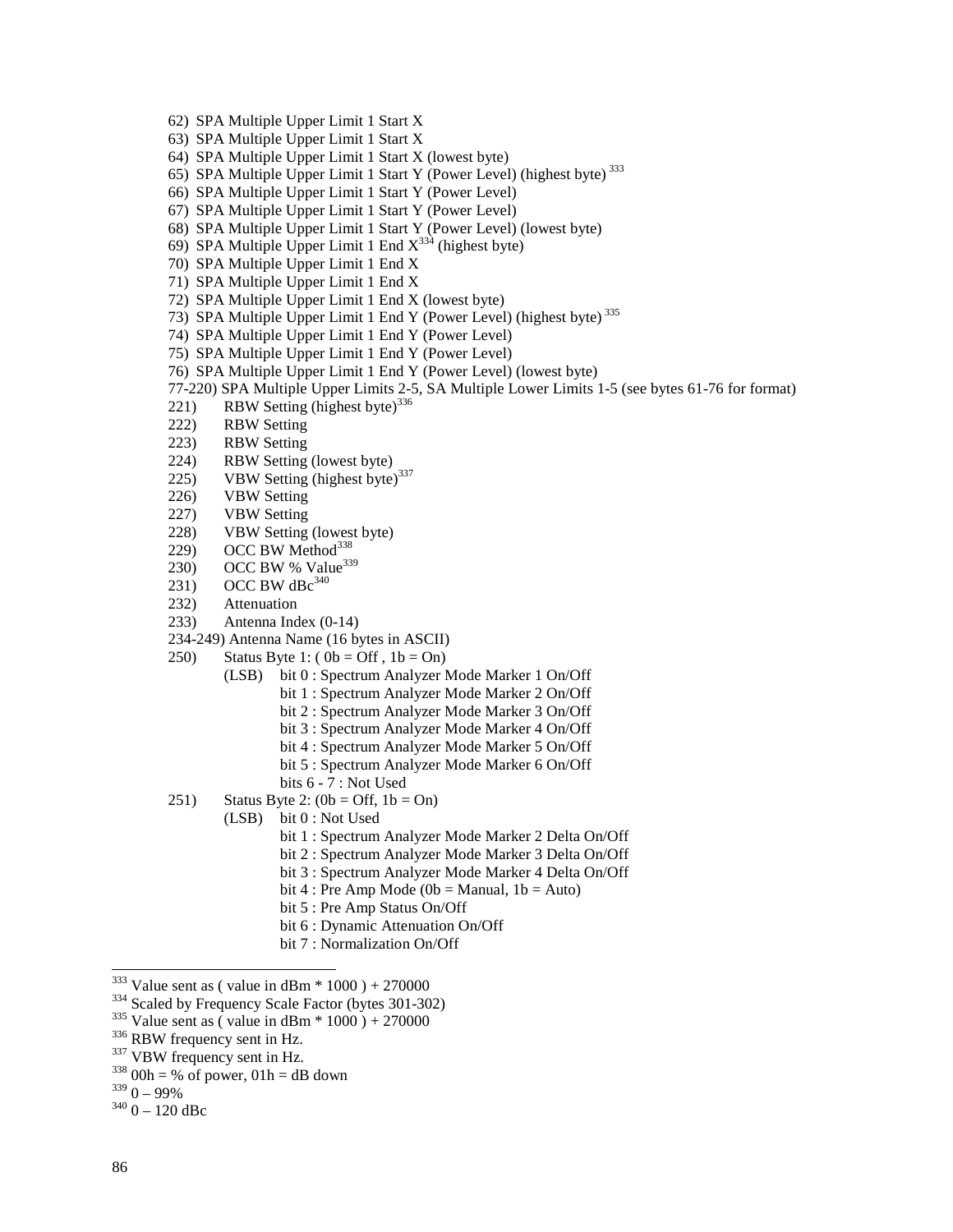252) Status Byte 3:  $(0b = \text{Off/Beep if data is BELOW line})$ ,

 $1b = On/Beep$  if data is ABOVE line)

- (LSB) bit  $0:$  SPA Limit Type (0b = Single, 1b = Multiple)
	- bit 1 : SPA Single Limit Beep On/Off
	- bit 2 : SPA Single Limit Status On/Off
	- bit 3 : SPA Single Limit Beep Level ABOVE/BELOW
	- bit 4 : SPA Multiple Limit Upper Segment 1 Status On/Off
	- bit 5 : SPA Multiple Limit Upper Segment 1 Beep Level ABOVE/BELOW<sup>341</sup>
	- bit 6 : SPA Multiple Limit Upper Segment 2 Status On/Off
	- bit 7 : SPA Multiple Limit Upper Segment 2 Beep Level ABOVE/BELOW
- 253) Status Byte 4 : ( $0b = \text{Off/Beep}$  if data is BELOW line,
	- $1b = On/Beep$  if data is ABOVE line)
	- (LSB) bit 0 : SPA Multiple Limit Upper Segment 3 Status On/Off
		- bit 1 : SPA Multiple Limit Upper Segment 3 Beep Level ABOVE/BELOW
			- bit 2 : SPA Multiple Limit Upper Segment 4 Status On/Off
			- bit 3 : SPA Multiple Limit Upper Segment 4 Beep Level ABOVE/BELOW
			- bit 4 : SPA Multiple Limit Upper Segment 5 Status On/Off
			- bit 5 : SPA Multiple Limit Upper Segment 5 Beep Level ABOVE/BELOW
			- bit 6 : SPA Multiple Limit Lower Segment 1 Status On/Off
		- bit 7 : SPA Multiple Limit Lower Segment 1 Beep Level ABOVE/BELOW<sup>342</sup>
- 254) Status Byte 5: ( $0b = \text{Off/Beep}$  if data is BELOW line,
	- $1b = On/Beep$  if data is ABOVE line)
	- (LSB) bit 0 : SPA Multiple Limit Lower Segment 2 Status On/Off
		- bit 1 : SPA Multiple Limit Lower Segment 2 Beep Level ABOVE/BELOW
			- bit 2 : SPA Multiple Limit Lower Segment 3 Status On/Off
			- bit 3 : SPA Multiple Limit Lower Segment 3 Beep Level ABOVE/BELOW
			- bit 4 : SPA Multiple Limit Lower Segment 4 Status On/Off
			- bit 5 : SPA Multiple Limit Lower Segment 4 Beep Level ABOVE/BELOW
			- bit 6 : SPA Multiple Limit Lower Segment 5 Status On/Off
		- bit 7 : SPA Multiple Limit Lower Segment 5 Beep Level ABOVE/BELOW
- 255) Status Byte 6:  $(0b = \text{Off}, 1b = \text{On})$ 
	- (LSB) bit 0 : Antenna Factors Correction On/Off
		- bit 1 : Bias Tee On/Off (Option 10)
		- bit 2 : Amplitude Units (Linear)  $00b$  = Watts  $01b$  = Volts
		- bits 3-4 : Amplitude Units (Log) 00b = dBm  $01b =$  dBV  $10b =$  dBmV  $11b =$  dBuV
		- bits 5-6 : Detection Alg (00b = pos. peak  $01b = RMS$  Averaging  $10b = neg$ . peak  $11b =$ Sampling Mode)
		- bit 7 : Units Type  $(0b = Log 1b = Linear)$
- 256) Status Byte 7:  $(0b = \text{Off}, 1b = \text{On})$ 
	- (LSB) bit 0: Interference Analysis On/Off
		- bit 1: C/I Measurement On/Off
			- bit 2: RBW Coupling  $(1b = Auto, 0b = Manual)$
			- bit 3: VBW Coupling  $(1b = Auto, 0b = Manual)$
			- bit 4: Attenuation Coupling (1b = Auto,  $0b$  = Manual)
			- bit 5: Channel Power On/Off
			- bit 6: Adjacent Channel Power On/Off
			- bit 7: Occupied BW Measurement On/Off
- 257) Reference Level Offset<sup>343</sup> (highest byte)
- 258) Reference Level Offset
- 259) Reference Level Offset
- 260) Reference Level Offset (lowest byte)
- 261) External Reference Frequency<sup>344</sup>

<sup>&</sup>lt;sup>341</sup> Beep level is always 1b for upper segmented limit line  $343$  Beep level is always 0b for lower segmented limit line  $343$  Value sent as (value in dBm  $*$  1000) + 270,000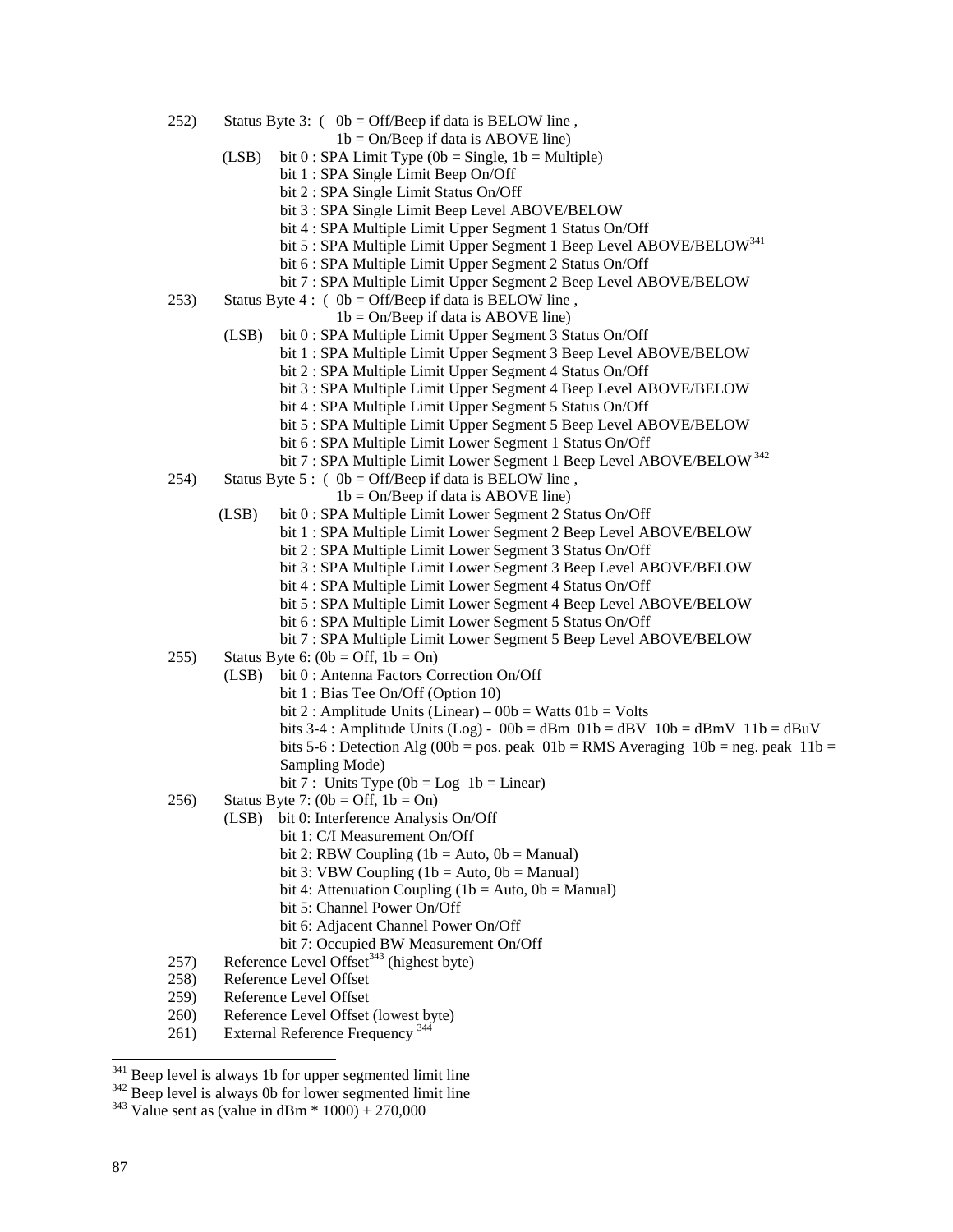- 262) Signal Standard<sup>345</sup> (higher byte)
- 263) Signal Standard (lower byte)
- 264) Channel Selection<sup>346</sup> (higher byte)
- 265) Channel Selection (lower byte)
- 266) Trigger Type<sup>347</sup>
- 267) Interference Analysis Frequency<sup>348</sup> (highest byte)
- 268) Interference Analysis Frequency
- 269) Interference Analysis Frequency
- 270) Interference Analysis Frequency (lowest byte)
- 271) Trigger Position  $(0 100\%)$
- 272) Min Sweep Time (in  $\mu$ s) (highest byte)<br>273) Min Sweep Time (in  $\mu$ s)
- 273) Min Sweep Time (in  $\mu$ s)<br>274) Min Sweep Time (in  $\mu$ s)
- 274) Min Sweep Time (in  $\mu$ s)<br>275) Min Sweep Time (in  $\mu$ s)
- 275) Min Sweep Time (in  $\mu$ s) (lowest byte)<br>276) Video Trigger Level<sup>349</sup> (highest byte)
- Video Trigger Level<sup>349</sup> (highest byte)
- 277) Video Trigger Level
- 278) Video Trigger Level
- 279) Video Trigger Level (lowest byte)
- 280) Status Byte 8
	- (LSB) bit 0: Reserved bits 1-7: Not Used
- 281) Status Byte 9
	- (LSB) bits 0-6: Number of sweeps to average (1-25, 1 implies averaging OFF) bit 7: Not Used
- 282) Status Byte 10:  $(0b = \text{Off. } 1b = \text{On})$ 
	- (LSB) bits 0-1: Trace Math Operation (00b = A only,  $01b = A-B$ ,  $10b = A+B$ ) bit 2: Max Hold On/Off bit 3: Min Hold On/Off bit 4: View B On/Off bit 5: External Reference Frequency On/Off
		- bits 6-7: Not Used
- 283) Impedance  $(00h = 50\Omega, 10h = 75\Omega$  Anritsu Adapter,  $12h = 75\Omega$  Other Adapter)
- $284$ ) Impedance  $Loss<sup>350</sup>$  (higher byte)
- 285) Impedance Loss (lower byte)
- 286) AM/FM Demod Type<sup>351</sup>
- 287) AM/FM Demod Status  $(01h = On, 00h = Off)$
- 288) AM/FM Demod Volume (0 to 100)
- $289$  AM/FM Demod Frequency<sup>352</sup> (highest byte)
- 290) AM/FM Demod Frequency
- 291) AM/FM Demod Frequency
- 292) AM/FM Demod Frequency (lowest byte)
- 293) AM/FM Demod Time (in ms) (highest byte)
- 294) AM/FM Demod Time (in ms)
- 295) AM/FM Demod Time (in ms)
- 296) AM/FM Demod Time (in ms) (lowest byte)

<sup>&</sup>lt;sup>344</sup> 1 byte in MHz (i.e. 20 = 20MHz)<br><sup>345</sup> Index into Standard List (use control byte #89 to retrieve the ASCII string name). "No Standard" sent as FFFEh<br><sup>346</sup> "No Channel" is sent as FFFEh<br><sup>346</sup> "Trigger Type – 00h = Si

<sup>&</sup>lt;sup>350</sup> Value sent as (value in dB \* 1000), valid values are 0 to 20 dB<br><sup>351</sup> AM/FM Demod Type: 00h = FM-Wide Band, 01h = FM-Narrow Band, 02h = AM, 03h = SSB Lower, 04h = SSB Upper

<sup>352</sup> Scaled by Frequency Scale Factor (bytes 301-302)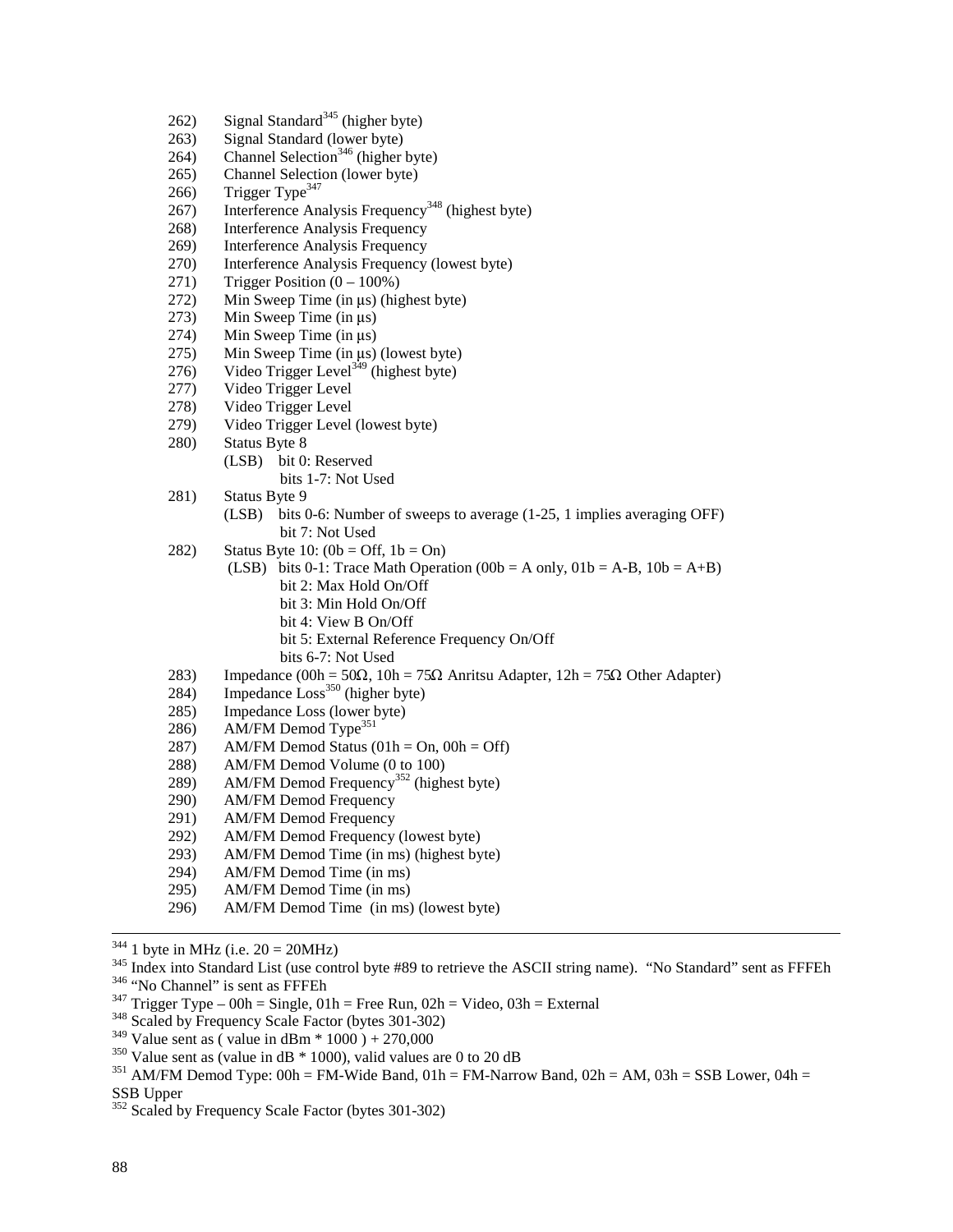- 297) SSB BFO Offset<sup>353</sup> (highest byte)
- 298) SSB BFO Offset
- 299) SSB BFO Offset
- 300) SSB BFO Offset (lowest byte)
- $301$ ) Frequency Scale Factor<sup>354</sup> (higher byte)
- 302) Frequency Scale Factor (lower byte)
- 303) Frequency Range Minimum<sup>355</sup> (highest byte)
- 304) Frequency Range Minimum
- 305) Frequency Range Minimum
- 306) Frequency Range Minimum (lowest byte)
- 307) Frequency Range Maximum<sup>356</sup> (highest byte)
- 308) Frequency Range Maximum
- 309) Frequency Range Maximum
- 310) Frequency Range Maximum (lowest byte)
- 311) Marker Type<sup>357</sup>
- $312)$  Channel Power Int BW<sup>358</sup> (highest byte)
- 313) Channel Power Int BW
- 314) Channel Power Int BW
- 315) Channel Power Int BW (lowest byte)
- 316) ACPR Main Channel BW<sup>359</sup> (highest byte)
- 317) ACPR Main Channel BW
- 318) ACPR Main Channel BW
- 319) ACPR Main Channel BW (lowest byte)
- 320) ACPR Adjacent Channel BW<sup>360</sup> (highest byte)
- 321) ACPR Adjacent Channel BW
- 322) ACPR Adjacent Channel BW
- 323) ACPR Adjacent Channel BW (lowest byte)
- 324) ACPR Channel Spacing<sup>361</sup> (highest byte)
- 325) ACPR Channel Spacing
- 326) ACPR Channel Spacing
- 327) ACPR Channel Spacing (lowest byte)
- 328) Interference Analysis Cell Std<sup>362</sup>
- $329)$  Interference Analysis Est. BW<sup>363</sup> (highest byte)
- 330) Interference Analysis Est. BW
- 331) Interference Analysis Est. BW
- 332) Interference Analysis Est. BW (lowest byte)
- 333) Trace B Trace  $Id^{364}$
- 334-500) Not Used

For Transmission Mode (Option 21): 21) Start Frequency<sup>365</sup> (highest byte)

- 
- 
- 
- 
- <sup>354</sup> In number of Hz<br><sup>355</sup> Scaled by Frequency Scale Factor (bytes 301-302)<br><sup>356</sup> Scaled by Frequency Scale Factor (bytes 301-302)<br><sup>357</sup> 00h = Regular Marker, 01h = Noise Marker<br><sup>358</sup> Scaled by Frequency Scale Factor (by
- 
- 
- 

Interference Analysis Measurement OFF<br>
<sup>363</sup> Frequency in Hz

<sup>&</sup>lt;sup>353</sup> Value sent as ((value in Hz) – 10,000)

<sup>&</sup>lt;sup>360</sup> Scaled by Frequency Scale Factor (bytes 301-302)<br><sup>361</sup> Scaled by Frequency Scale Factor (bytes 301-302)<br><sup>362</sup> 4 Standards – 00h = 1250 kHZ CDMA, 01h = GSM, 02h = TDMA, 03h = AMPS, 04h = Unknown, FFh =

<sup>&</sup>lt;sup>364</sup> FFh indicates no trace selected<br><sup>365</sup> Scaled by Frequency Scale Factor (bytes 244-245)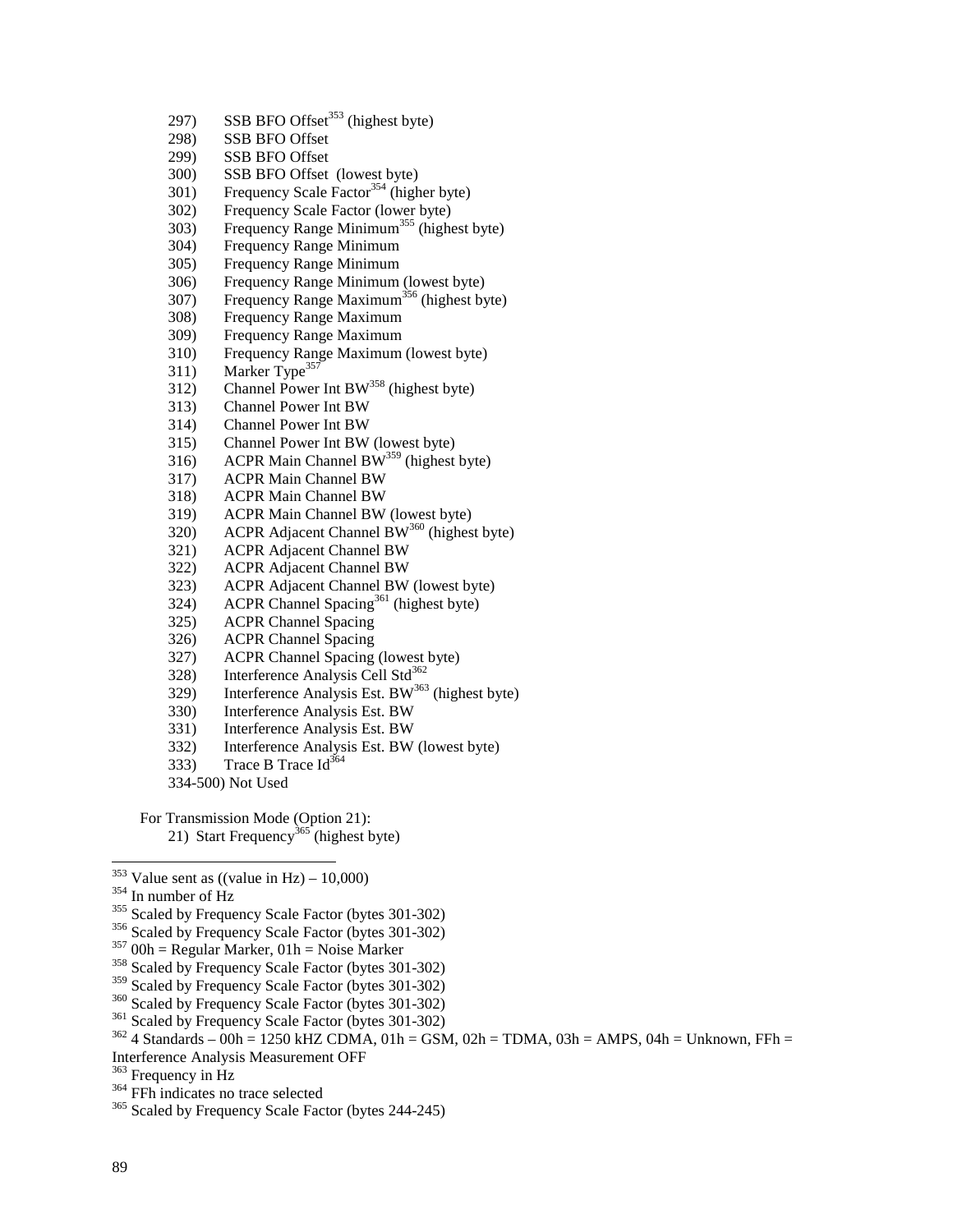22) Start Frequency 23) Start Frequency 24) Start Frequency (lowest byte) 25) Stop Frequency<sup>366</sup> (highest byte) 26) Stop Frequency 27) Stop Frequency 28) Stop Frequency (lowest byte) 29) Center Frequency<sup>367</sup> (highest byte) 30) Center Frequency 31) Center Frequency 32) Center Frequency (lowest byte) 33) Frequency Span<sup>368</sup> (highest byte) 34) Frequency Span 35) Frequency Span 36) Frequency Span (lowest byte) 37) Ref Level (highest byte) $369$ 38) Ref Level 39) Ref Level 40) Ref Level (lowest byte) 41) Scale per div (highest byte) $370$ 42) Scale per div 43) Scale per div 44) Scale per div (lowest byte) 45) Frequency Marker 1 (higher byte) $371$ 46) Frequency Marker 1 (lower byte) 47) Frequency Marker 2 (higher byte) 48) Frequency Marker 2 (lower byte) 49) Frequency Marker 3 (higher byte) 50) Frequency Marker 3 (lower byte) 51) Frequency Marker 4 (higher byte) 52) Frequency Marker 4 (lower byte) 53) Frequency Marker 5 (higher byte) 54) Frequency Marker 5 (lower byte) 55) Frequency Marker 6 (higher byte) 56) Frequency Marker 6 (lower byte)

57) Single Limit (highest byte) $372$ 

58) Single Limit

59) Single Limit

60) Single Limit (lowest byte)

- 61) Multiple Upper Limit 1 Start  $X^{373}$  (highest byte)
- 62) Multiple Upper Limit 1 Start X
- 63) Multiple Upper Limit 1 Start X
- 64) Multiple Upper Limit 1 Start X (lowest byte)
- 65) Multiple Upper Limit 1 Start Y (Power Level) (highest byte) 374
- 66) Multiple Upper Limit 1 Start Y (Power Level)

<sup>&</sup>lt;sup>366</sup> Scaled by Frequency Scale Factor (bytes 244-245)<br><sup>367</sup> Scaled by Frequency Scale Factor (bytes 244-245)<br><sup>368</sup> Scaled by Frequency Scale Factor (bytes 244-245)<br><sup>369</sup> Value sent as (value in dBm \* 1000) + 270,000)

<sup>&</sup>lt;sup>370</sup> Value sent as (value \* 1000)<br><sup>371</sup> Value sent as data point on the display. Equivalent frequency = (point \* span / ( # data points – 1 ) ) + start frequency.<br> $372$  Value sent as (value in dBm  $*$  1000) + 270000

<sup>&</sup>lt;sup>373</sup> Scaled by Frequency Scale Factor (bytes 244-245) <sup>374</sup> Value sent as ( value in dBm  $*$  1000 ) + 270000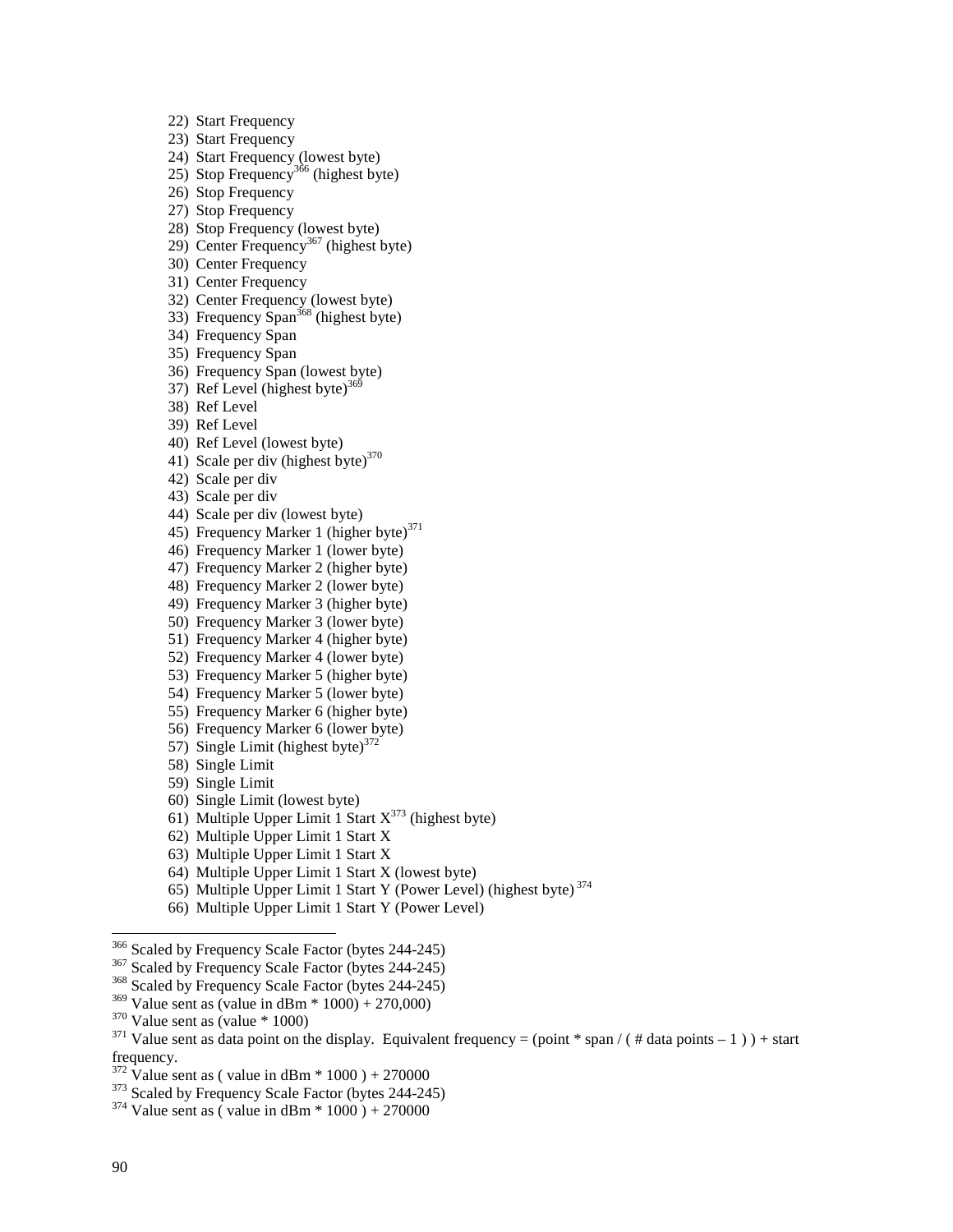- 67) Multiple Upper Limit 1 Start Y (Power Level)
- 68) Multiple Upper Limit 1 Start Y (Power Level) (lowest byte)
- 69) Multiple Upper Limit 1 End  $X^{375}$  (highest byte)
- 70) Multiple Upper Limit 1 End X
- 71) Multiple Upper Limit 1 End X
- 72) Multiple Upper Limit 1 End X (lowest byte)
- 73) Multiple Upper Limit 1 End Y (Power Level) (highest byte) 376
- 74) Multiple Upper Limit 1 End Y (Power Level)
- 75) Multiple Upper Limit 1 End Y (Power Level)
- 76) Multiple Upper Limit 1 End Y (Power Level) (lowest byte)
- 77-220) Multiple Upper Limits 2-5, SA Multiple Lower Limits 1-5 (see bytes 61-76 for format)
- 221) RBW Setting (highest byte) $377$
- 222) RBW Setting
- 223) RBW Setting
- 224) RBW Setting (lowest byte)
- 225) VBW Setting (highest byte)<sup>378</sup>
- 226) VBW Setting
- 227) VBW Setting
- 228) VBW Setting (lowest byte)
- 229) Attenuation
- 230) Status Byte 1:  $(0b = Off, 1b = On)$ 
	- (LSB) bit 0 : Marker 1 On/Off
		- bit 1 : Marker 2 On/Off
		- bit 2 : Marker 3 On/Off
		- bit 3 : Marker 4 On/Off
		- bit 4 : Marker 5 On/Off
		- bit 5 : Marker 6 On/Off
		- bits 6 7 : Not Used
- 231) Status Byte 2:  $(0b = \text{Off}, 1b = \text{On})$ 
	- (LSB) bit  $0:$  S21 Spa Cal Status  $(0 Cal$  OFF,  $1 Cal$  ON)
		- bit 1 : Marker 2 Delta On/Off
		- bit 2 : Marker 3 Delta On/Off
		- bit 3 : Marker 4 Delta On/Off
		- bit 4 : Pre Amp Mode ( $0b$  = Manual,  $1b$  = Auto)
		- bit 5 : Pre Amp Status On/Off
		- bit 6 : Dynamic Attenuation On/Off
		- bit 7 : Not Used
- 232) Status Byte 3:  $(0b = \text{Off/Beep if data is BELOW line)}$ ,
	- $1b = On/Beep$  if data is ABOVE line)
	- (LSB) bit  $0:$  Limit Type (0b = Single, 1b = Multiple)
		- bit 1 : Single Limit Beep On/Off
		- bit 2 : Single Limit Status On/Off
		- bit 3 : Single Limit Beep Level ABOVE/BELOW
		- bit 4 : Multiple Limit Upper Segment 1 Status On/Off
		- bit 5 : Multiple Limit Upper Segment 1 Beep Level ABOVE/BELOW<sup>379</sup>
		- bit 6 : Multiple Limit Upper Segment 2 Status On/Off
		- bit 7 : Multiple Limit Upper Segment 2 Beep Level ABOVE/BELOW
- 233) Status Byte 4 : ( $0b = \text{Off/Beep}$  if data is BELOW line,

 $1b = On/Beep$  if data is ABOVE line)

<sup>&</sup>lt;sup>375</sup> Scaled by Frequency Scale Factor (bytes 244-245)

<sup>&</sup>lt;sup>376</sup> Value sent as ( value in dBm \* 1000 ) + 270000<br><sup>377</sup> RBW frequency sent in Hz.<br><sup>378</sup> VBW frequency sent in Hz.

<sup>&</sup>lt;sup>379</sup> Beep level is always 1b for upper segmented limit line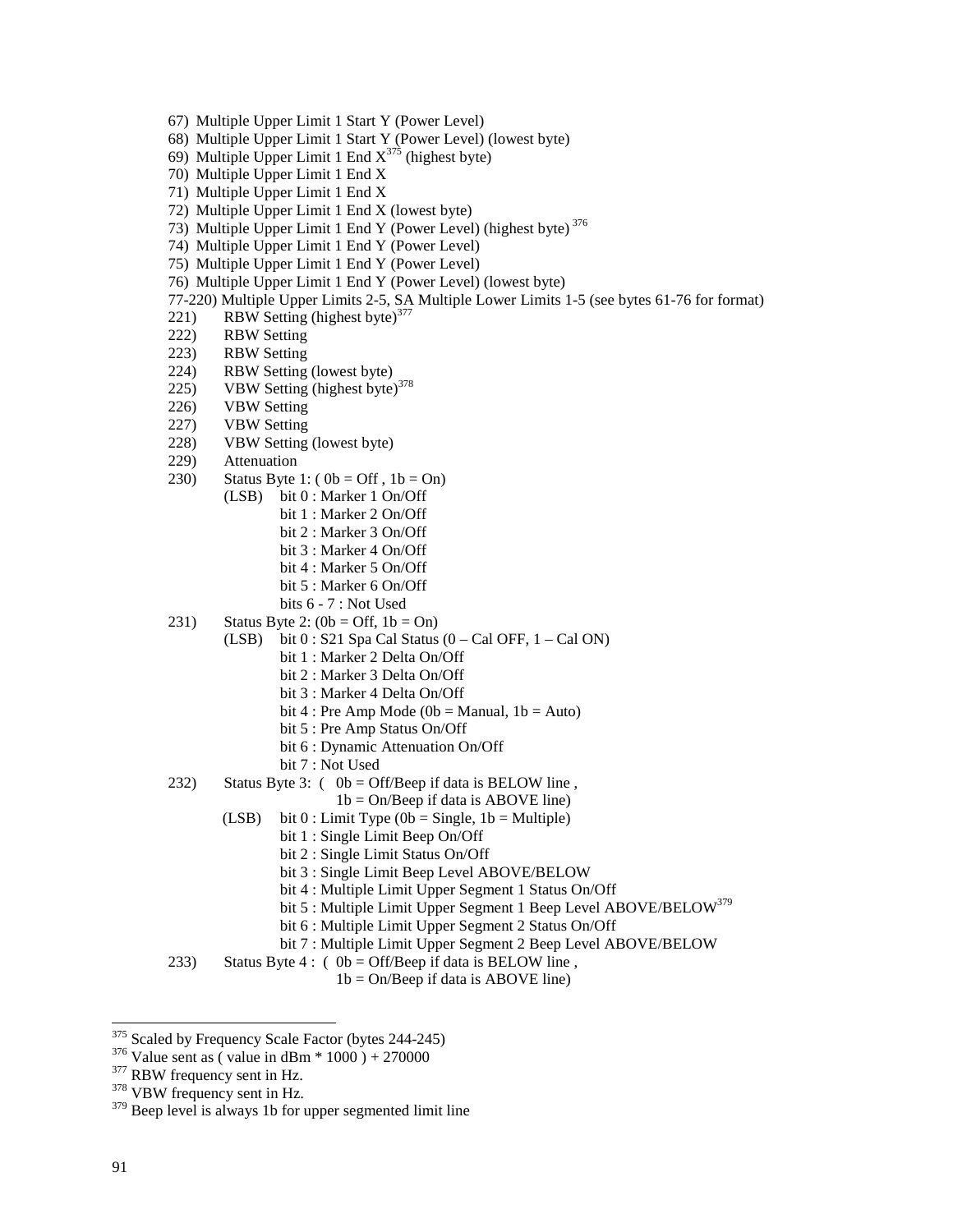- (LSB) bit 0 : Multiple Limit Upper Segment 3 Status On/Off
	- bit 1 : Multiple Limit Upper Segment 3 Beep Level ABOVE/BELOW
		- bit 2 : Multiple Limit Upper Segment 4 Status On/Off
	- bit 3 : Multiple Limit Upper Segment 4 Beep Level ABOVE/BELOW
	- bit 4 : Multiple Limit Upper Segment 5 Status On/Off
	- bit 5 : Multiple Limit Upper Segment 5 Beep Level ABOVE/BELOW
	- bit 6 : Multiple Limit Lower Segment 1 Status On/Off
	- bit 7 : Multiple Limit Lower Segment 1 Beep Level ABOVE/BELOW<sup>380</sup>
- 234) Status Byte 5 : (  $0b = \text{Off/Beep}$  if data is BELOW line,
	- $1b = On/Beep$  if data is ABOVE line)
	- (LSB) bit 0 : Multiple Limit Lower Segment 2 Status On/Off
		- bit 1 : Multiple Limit Lower Segment 2 Beep Level ABOVE/BELOW
			- bit 2 : Multiple Limit Lower Segment 3 Status On/Off
			- bit 3 : Multiple Limit Lower Segment 3 Beep Level ABOVE/BELOW
			- bit 4 : Multiple Limit Lower Segment 4 Status On/Off
			- bit 5 : Multiple Limit Lower Segment 4 Beep Level ABOVE/BELOW
			- bit 6 : Multiple Limit Lower Segment 5 Status On/Off
			- bit 7 : Multiple Limit Lower Segment 5 Beep Level ABOVE/BELOW
- 235) Status Byte 6:  $(0b = \text{Off}, 1b = \text{On})$ 
	- (LSB) bit 0 : Not Used
		- bit 1 : Bias Tee On/Off (Option 10)
		- bit 2 : External Reference Freq On/Off
		- bits 3-4 : Amplitude Units (Log) 00b = dBm 01b = dBV 10b = dBmV 11b = dBuV  $(Linear) - 00b = Watts 01b = Volts$
		- bits 5-6 : Detection Alg (00b = pos. peak  $01b = RMS$  Averaging  $10b = neg$ . peak  $11b =$ Sampling Mode)
		- bit 7 : Units Type  $(0b = Log 1b = Linear)$
- 236) External Reference Frequency<sup>381</sup>
- $237$  Signal Standard<sup>382</sup> (higher byte)
- 238) Signal Standard (lower byte)
- $239)$  Channel Selection<sup>383</sup> (higher byte)
- 240) Channel Selection (lower byte)
- 241) Trigger Type<sup>384</sup>
- 242) Status Byte 7
	- (LSB) bits 0-6: Number of sweeps to average (1-25, 1 implies averaging OFF) bit 7: Not Used
- 243) Status Byte 8:  $(0b = \text{Off}, 1b = \text{On})$ 
	- (LSB) bits 0-1: Trace Math Operation (00b = A only,  $01b = A-B$ ,  $10b = A+B$ ) bit 2: Max Hold On/Off bit 3: Min Hold On/Off
		-
		- bit 4: RBW Coupling  $(1b = Auto, 0b = Manual)$
		- bit 5: VBW Coupling  $(1b = Auto, 0b = Manual)$ bit 6: Attenuation Coupling (1b = Auto,  $0b$  = Manual)
		-
		- bit 7: View B On/Off
- 244) Frequency Scale Factor<sup>385</sup> (higher byte)
- 245) Frequency Scale Factor (lower byte)
- 246) Frequency Range Minimum386 (highest byte)
- 247) Frequency Range Minimum

 $380$  Beep level is always 0b for lower segmented limit line

<sup>&</sup>lt;sup>381</sup> 1 byte in MHz (i.e. 20 = 20MHz)<br><sup>382</sup> Index into Standard List (use control byte #89 to retrieve the ASCII string name). "No Standard" sent as FFFEh<br><sup>383</sup> "No Channel" is sent as FFFEh<br><sup>383</sup> Trigger Type – 00h = Sin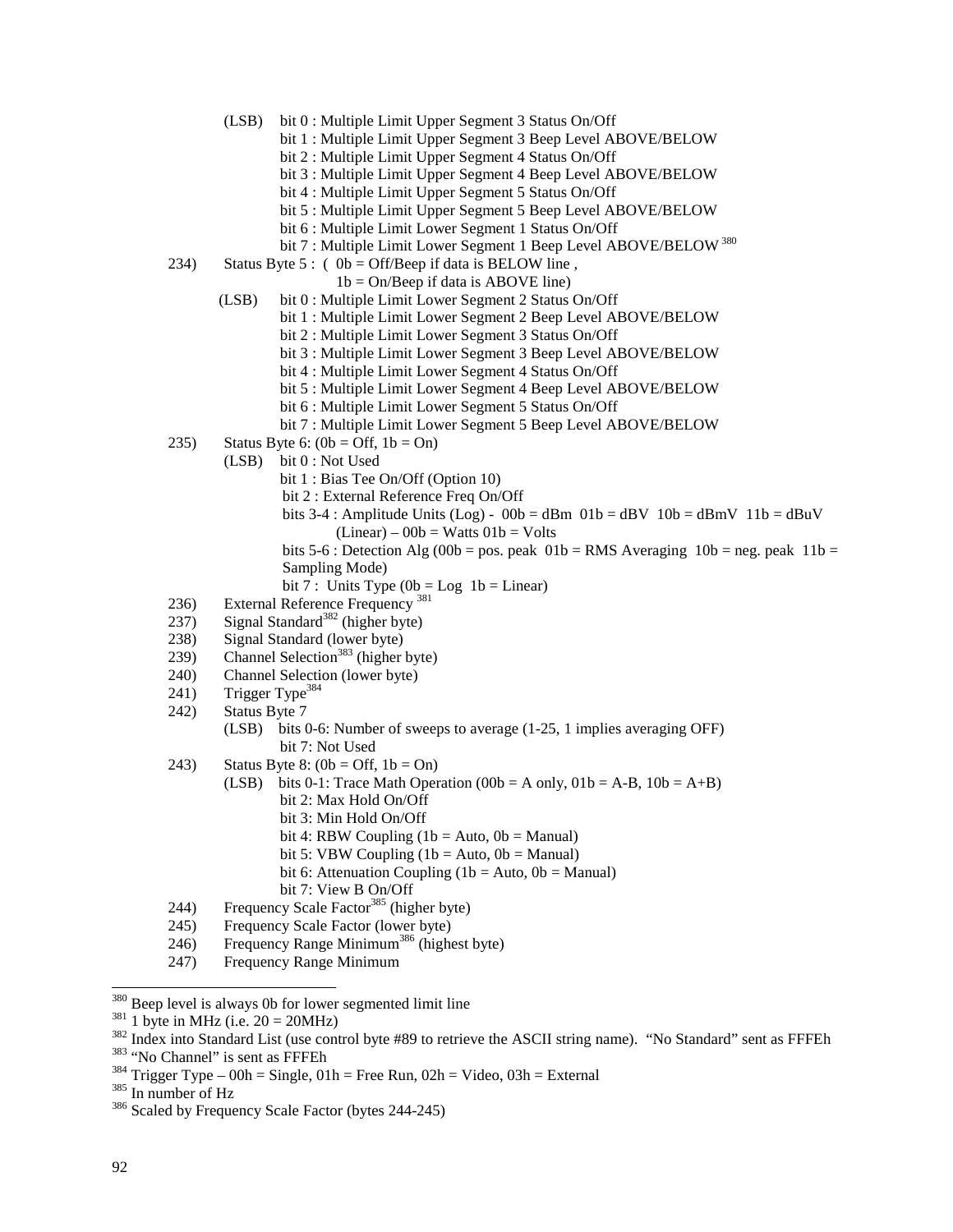- 248) Frequency Range Minimum
- 249) Frequency Range Minimum (lowest byte)
- 250) Frequency Range Maximum<sup>387</sup> (highest byte)
- 251) Frequency Range Maximum
- 252) Frequency Range Maximum
- 253) Frequency Range Maximum (lowest byte)
- 254) Marker Type<sup>388</sup>
- 255) Trace B Trace  $Id^{389}$
- 256) Status Byte 9
	- (LSB) bit 0: Reserved bits 1-7: Not Used
- 257-400) Not Used

For Power Meter Mode (narrow band only):

- 21) Power Meter Start Freq<sup>390</sup> (highest byte)
- 22) Power Meter Start Freq
- 23) Power Meter Start Freq
- 24) Power Meter Start Freq<sup>391</sup> (lowest byte)
- 25) Power Meter Stop Freq (highest byte)
- 26) Power Meter Stop Freq
- 27) Power Meter Stop Freq
- 28) Power Meter Stop Freq (lowest byte)
- 29) Power Meter Center Freq392 (highest byte)
- 30) Power Meter Center Freq
- 31) Power Meter Center Freq
- 32) Power Meter Center Freq (lowest byte)
- 33) Power Meter Span<sup>393</sup> (highest byte)
- 34) Power Meter Span
- 35) Power Meter Span
- 36) Power Meter Span (lowest byte)
- 37) Signal Standard<sup>394</sup> (higher byte)
- 38) Signal Standard (lower byte)
- 39) Channel Selection<sup>395</sup> (higher byte)
- 40) Channel Selection (lower byte)
- 41) Power Meter Offset<sup>396</sup> (highest byte)
- 42) Power Meter Offset
- 43) Power Meter Offset
- 44) Power Meter Offset (lowest byte)
- 45) Power Meter Relative (highest byte)<sup>397</sup>
- 46) Power Meter Relative
- 47) Power Meter Relative
- 48) Power Meter Relative (lowest byte)
- 49) Not Used
- 50) Power Meter Unit  $(00h = Watts, 01h = dBm)$

- $388$  O0h = Regular Marker, 01h = Noise Marker
- 389 FFh indicates no trace selected
- <sup>390</sup> Scaled by Frequency Scale Factor (bytes 54-55)
- <sup>391</sup> Scaled by Frequency Scale Factor (bytes 54-55)
- <sup>392</sup> Scaled by Frequency Scale Factor (bytes 54-55)
- <sup>393</sup> Scaled by Frequency Scale Factor (bytes 54-55)

<sup>&</sup>lt;sup>387</sup> Scaled by Frequency Scale Factor (bytes 244-245)

<sup>&</sup>lt;sup>394</sup> Index into Standard List (use control byte #89 to retrieve the ASCII string name). "No Standard" sent as FFFEh

<sup>395 &</sup>quot;No Channel" is sent as FFFEh

 $396$  Value sent as (value in dB  $*$  1000)

 $397$  Value sent as ((value in dBm  $*$  1000) + 100)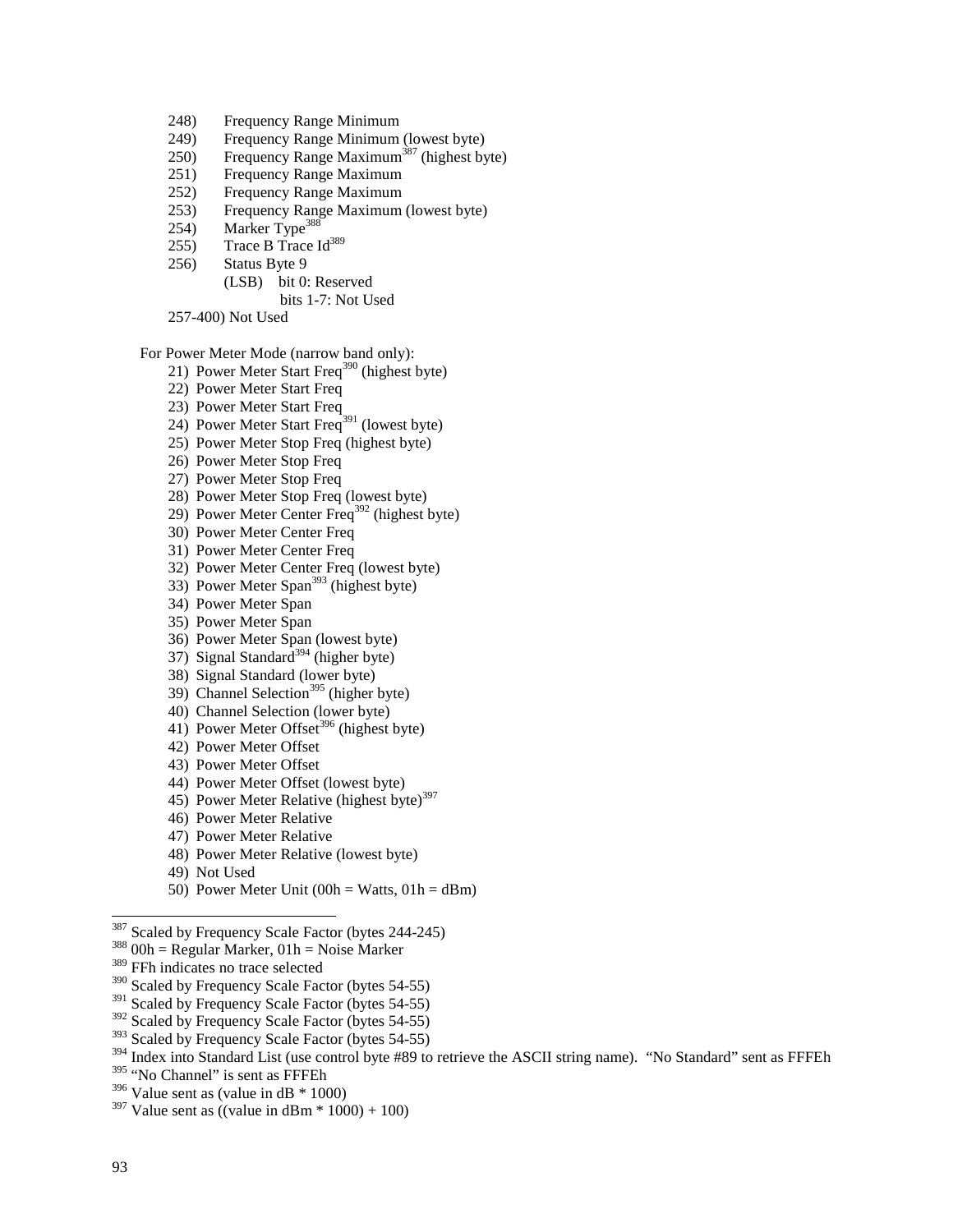- 51) Power Meter Relative Status (00h = Off,  $01h = On$ )
- 52) Power Meter Offset Status  $(00h = \text{Off}, 01h = \text{On})$
- 53) Power Meter RMS Averaging Level (00h = Off,  $01h = Low$ ,  $02h = Medium$ ,  $03h = High$ )
- 54) Frequency Scale Factor<sup>398</sup> (higher byte)
- 55) Frequency Scale Factor (lower byte)
- 56) Frequency Range Minimum<sup>399</sup> (highest byte)
- 57) Frequency Range Minimum
- 58) Frequency Range Minimum
- 59) Frequency Range Minimum (lowest byte)
- 60) Frequency Range Maximum<sup>400</sup> (highest byte)
- 61) Frequency Range Maximum
- 62) Frequency Range Maximum
- 63) Frequency Range Maximum (lowest byte)
- 64) Zero Status (00h = Off,  $01h = On$ )
- 65) Zero Value<sup>401</sup> (highest byte)
- 66) Zero Value
- 67) Zero Value
- 68) Zero Value (lowest byte)
- 69-120) Not Used

#### For T1 Mode (Option 50):

- 21) T1 Receive Input (00h = Terminate,  $01h = Bridged$ ,  $02h = Monitor$ )
- 22) T1 Framing Mode  $(01h = ESF, 02h = D4SF)$
- 23) T1 Line Coding  $(01h = B8ZS, 02h = AMI)$
- 24) T1 Clock Source  $(00h = External, 01h = Internal)$
- 25) T1 Tx Level  $(01h = 0$  dB,  $02h = -7.5$  dB,  $03h = -15$  dB)
- 26) T1 Error Insert Type (00h = Frame Error, 01h = BPV, 02h = Bit Errors, 04h = RAI, 05h = AIS)
- 27) T1 Loop Code (00h = CSU, 01h = NIU, 02h = User 1, 03h = User 2)
- 28) T1 CRC Method (00h = ANSI CRC, 01h = Japanese CRC)
- 29) T1 Loop Type  $(00h = In Band, 01h = Data Link)$
- 30) T1 Pattern (higher byte)
- 31) T1 Pattern (lower byte) 01h = PRBS-9, 02h = PRBS-11, 03h = PRBS-15, 04h = PRBS-20(O.151), 05h  $=$  PRBS-20(O.153), 06h = PRBS-23, 07h = QRSS, 08h = 1 in 8, 09h = 2 in 8, 0Ah = 3 in 8, 0Bh = All Ones, 0Ch = All Zeros, 0Dh = T1-DALY, 0Eh = User Defined)
- 32) T1 Pattern Invert Status ( $00h = Non-Inverted$ ,  $01h = Inverted$ )
- 33) T1 Display Type (00h = Histogram,  $01h = Raw Data$ )
- 34) T1 Impedance
- 35 50) First User Defined Loop Code Down (16 bytes)
- 51 66) Second User Defined Loop Code Down (16 bytes)
- 67 82) First User Defined Loop Code Up (16 bytes)
- 83 98) Second User Defined Loop Code Up (16 bytes)
- 99 130) User Defined Pattern (32 bytes)
- 131) T1 1<sup>st</sup> User Defined Loop Up (highest byte)
- 132) T1 1<sup>st</sup> User Defined Loop Up (lowest byte)
- 133) T1 2<sup>nd</sup> User Defined Loop Up (highest byte)
- 134) T1  $2<sup>nd</sup>$  User Defined Loop Up (lowest byte)
- 135) T1  $1<sup>st</sup>$  User Defined Loop Down (highest byte)
- 136) T1 1<sup>st</sup> User Defined Loop Down (lowest byte)
- 137) T1 2<sup>nd</sup> User Defined Loop Down (highest byte)
- 138) T1 2nd User Defined Loop Down (lowest byte)
- 139) T1 User Defined Pattern (highest byte)

<sup>&</sup>lt;sup>398</sup> In number of Hz<br><sup>399</sup> Scaled by Frequency Scale Factor

<sup>&</sup>lt;sup>400</sup> Scaled by Frequency Scale Factor  $^{401}$  Value sent as ((value in dBm  $*$  1000) + 100)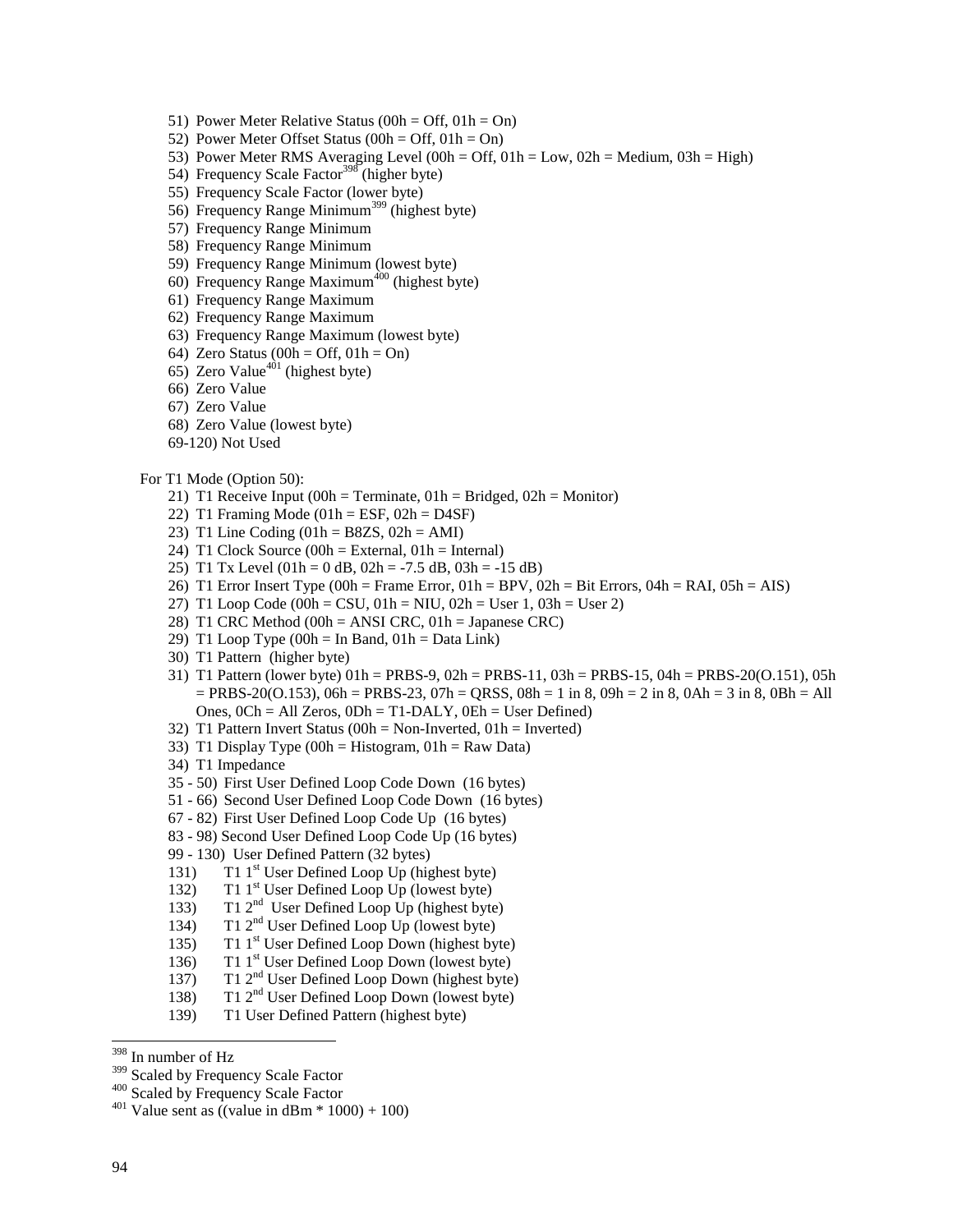- 140) T1 User Defined Pattern
- 141) T1 User Defined Pattern
- 142) T1 User Defined Pattern (lowest Byte)
- 143) T1 Bit Error Insert Value (1-1000) (highest byte)
- 144) T1 Bit Error Insert Value (lowest byte)
- 145) T1 Frame Error Insert Value (1-1000) (highest byte)
- 146) T1 Frame Error Insert Value (lowest byte)
- 147) T1 BPV Error Insert Value (1-1000) (highest byte)
- 148) T1 BPV Error Insert Value (lowest byte)
- 149) T1 Graph Resolution<sup>402</sup>
- 150) T1 Measurement Duration<sup>403</sup>
- 151) T1 Voltage Measurement Scale (00h = Vpp, 01h = dBdsx)
- 152) T1 Auto Framing Mode (00h = fixed framing, >00h = auto framing mode)
- 153) T1 Auto Pattern Sync Status (00h = Off,  $01h = On$ )
- 154) Vpp Input Config (00h = Terminate, 01h = Bridged)
- 155) Data Logging Status (00h = Off,  $01h = On$ )
- 156 250) Not Used

For E1 Mode (Option 50):

- 21) E1 Receive Input (00h = Terminate,  $01h = Bridged$ ,  $02h = Monitor$ )
- 22) E1 Framing Mode (03h = PCM30, 04h = PCM30CRC, 05h = PCM31, 06h = PCM31CRC)
- 23) E1 Line Coding  $(02h = AMI, 03h = HDB3)$
- 24) E1 Clock Source  $(00h = External, 01h = Internal)$
- 25) E1 Tx Level
- 26) E1 Error Insert Type (00h = Frame Error, 01h = BPV, 02h = Bit Errors, 04h = RAI, 05h = AIS)
- 27) E1 Loop Code
- 28) E1 CRC Method
- 29) E1 Loop Type
- 30) E1 Pattern (higher byte)
- 31) E1 Pattern (lower byte) (01h = PRBS-9, 02h = PRBS-11, 03h = PRBS-15, 04h = PRBS-20(O.151),  $05h = PRBS-20(0.153), 06h = PRBS-23, 07h = QRSS, 08h = 1$  in 8,  $09h = 2$  in 8,  $0Ah = 3$  in 8,  $0Bh = 1$ All Ones, 0Ch = All Zeros, 0Dh = T1-DALY, 0Eh = User Defined)
- 32) E1 Pattern Invert (00h = Non-Inverted, 01h = Inverted)
- 33) E1 Display Type (00h = Histogram,  $01h = Raw Data$ )
- 34) E1 Impedance  $(01h = 75 \Omega, 02h = 120 \Omega)$
- 35 50) First User Defined Loop Code Down (16 bytes)
- 51 66) Second User Defined Loop Code Down (16 bytes)
- 67 82) First User Defined Loop Code Up (16 bytes)
- 83 98) Second User Defined Loop Code Up (16 bytes)
- 99 130) User Defined Pattern (32 bytes)
- 131) E1  $1<sup>st</sup>$  User Defined Loop Up (higher byte)
- 132) E1 1<sup>st</sup> User Defined Loop Up (lower byte)
- 133) E1 2nd User Defined Loop Up (higher byte)
- 134) E1 2<sup>nd</sup> User Defined Loop Up (lower byte)
- 135) E1 1<sup>st</sup> User Defined Loop Down (higher byte)
- 136) E1 1<sup>st</sup> User Defined Loop Down (lower byte)
- 137) E1  $2<sup>nd</sup>$  User Defined Loop Down (higher byte)
- 138) E1 2nd User Defined Loop Down (lower byte)
- 139) E1 User Defined Pattern (highest byte)
- 140) E1 User Defined Pattern
- 141) E1 User Defined Pattern

 $402$  Graph Resolution: 00h: Auto, 01h: 1 sec, 02h: 15 sec, 03h: 30 sec, 04h 45 sec, 05h 1 min, 06h: 15 min, 07h: 30 min, 08h: 45 min, 09h: 60 min

<sup>403</sup> Measurement Duration: 00h: Manual, 01h: 3 min, 02h: 15 min, 03h: 30 min, 04h: 1 hr, 05h: 3 hrs, 06h: 6 hrs, 07h: 12 hrs, 08h: 1 day, 09h: 2 days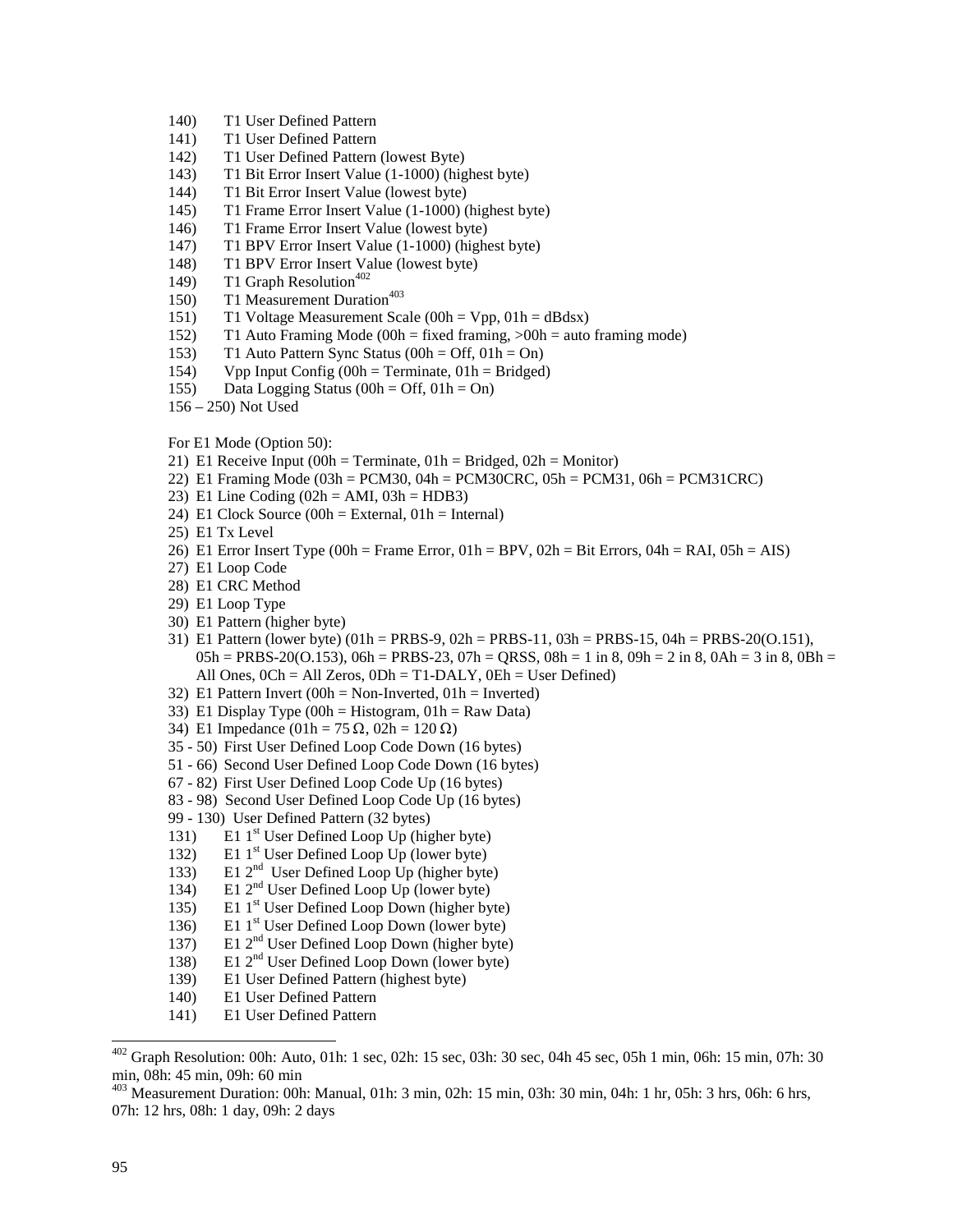- 142) E1 User Defined Pattern (lowest byte)
- 143) E1 Bit Error Insert Value (1-1000) (higher byte)
- 144) E1 Bit Error Insert Value (lower byte)
- 145) E1 Frame Error Insert Value (1-1000) (higher byte)
- 146) E1 Frame Error Insert Value (lower byte)
- 147) E1 BPV Error Insert Value (1-1000) (higher byte)
- 148) E1 BPV Error Insert Value (lower byte)
- 149) E1 Graph Resolution<sup>404</sup>
- 150) E1 Measurement Duration<sup>405</sup>
- 151) E1 Voltage Measurement Scale (00h = Vpp, 01h = dBdsx)
- 152) E1 Auto Framing Mode (00h = fixed framing, >00h = auto framing mode)
- 153) E1 Auto Pattern Sync Status (00h = Off, 01h = On)
- 154) Vpp Input Config  $(00h = Terminate, 01h = Bridged)$
- 155) Data Logging Status (00h = Off,  $01h = On$ )
- 156) E1 Vpp Input Impedance (01h = 75 Ω, 02h = 120 Ω)<br>157.350) Net Used
- 157-250) Not Used

#### For CDMA Mode

- 21) Scale Division (Highest Byte)
- 22) Scale Division (Lowest Byte)
- 23) Center Frequency (Highest Byte)
- 24) Center Frequency
- 25) Center Frequency
- 26) Center Frequency (Lowest Byte)
- 27) External Reference Frequency
- 28) Marker 1
- 29) Marker 2
- 30) Marker 3
- 31) Marker 4
- 32) Marker 5
- 33) Marker 6
- 34) PN Search length
- 35) Measurement Speed
- 36) PN Offset (Highest Byte)
- 37) PN Offset (Lowest Byte)
- 38) Power Offset (Highest Byte)
- 39) Power Offset
- 40) Power Offset
- 41) Power Offset (Lowest Byte)
- 42) External Reference Frequency Status
- 43) Marker 1 Status
- 44) Marker 2 Status
- 45) Marker 3 Status
- 46) Marker 4 Status
- 47) Marker 5 Status
- 48) Marker 6 Status
- 49) Radio Configuration
- 50) Trigger Polarity
- 51) Display Type
- 52) Units
- 53) PN Search Mode

 $404$  Graph Resolution: 00h: Auto, 01h: 1 sec, 02h: 15 sec, 03h: 30 sec, 04h 45 sec, 05h 1 min, 06h: 15 min, 07h: 30 min, 08h: 45 min, 09h: 60 min

<sup>405</sup> Measurement Duration: 00h: Manual, 01h: 3 min, 02h: 15 min, 03h: 30 min, 04h: 1 hr, 05h: 3 hrs, 06h: 6 hrs, 07h: 12 hrs, 08h: 1 day, 09h: 2 days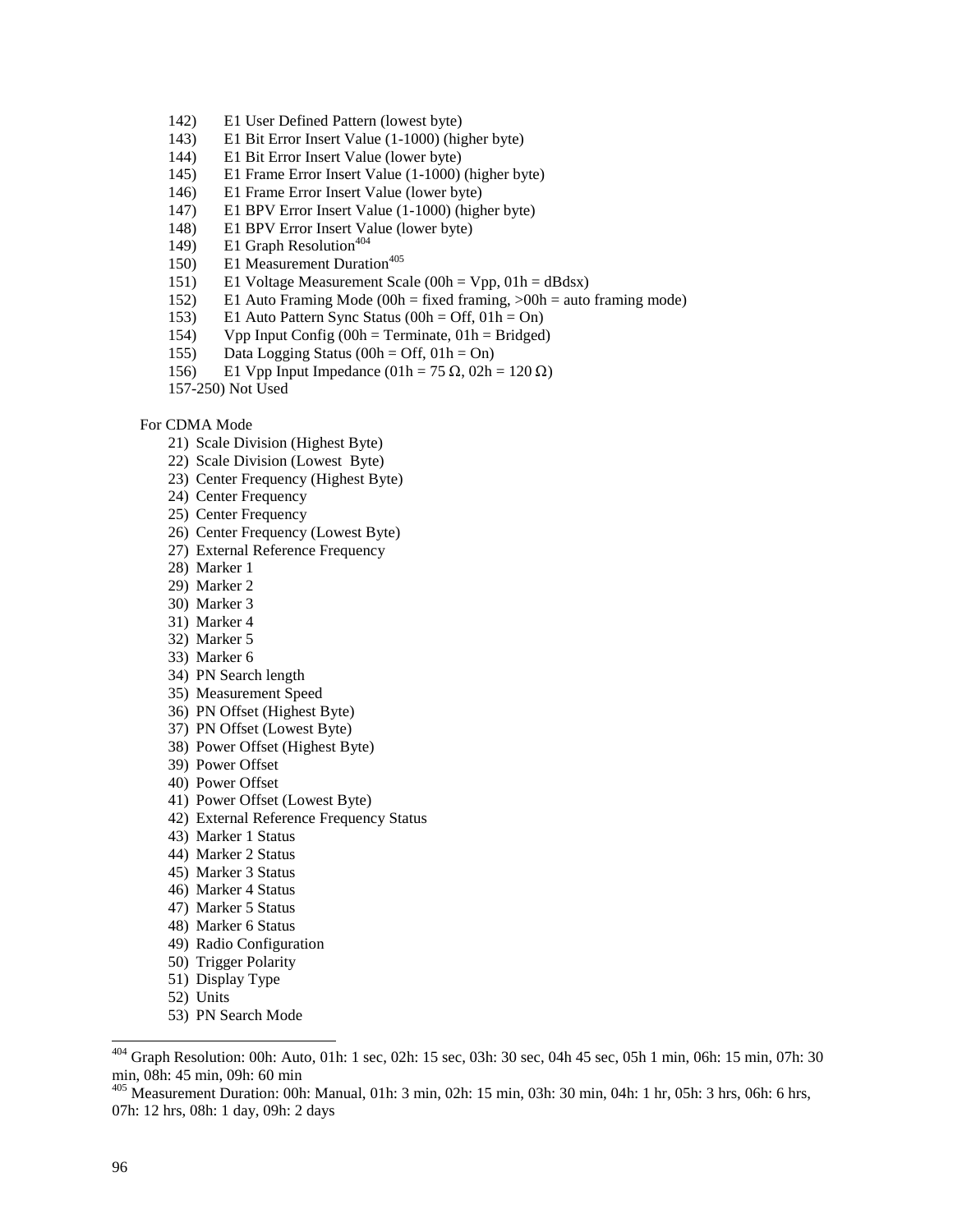54) Bit Reverse Status

- 55) Signal Standard (Highest Byte)
- 56) Signal Standard (Lowest Byte)
- 57) PN Increment
- 58 125)Reserved

For EVDO Mode

- 21) Scale Division (Highest Byte)
- 22) Scale Division (Lowest Byte)
- 23) Center Frequency (Highest Byte)
- 24) Center Frequency
- 25) Center Frequency
- 26) Center Frequency (Lowest Byte)
- 27) External Reference Frequency
- 28) Marker 1
- 29) Marker 2
- 30) Marker 3
- 31) Marker 4
- 32) Marker 5
- 33) Marker 6
- 34) PN Search length
- 35) Measurement Speed
- 36) PN Offset (Highest Byte)
- 37) PN Offset (Lowest Byte)
- 38) Power Offset (Highest Byte)
- 39) Power Offset
- 40) Power Offset
- 41) Power Offset (Lowest Byte)
- 42) External Reference Frequency Status
- 43) Marker 1 Status
- 44) Marker 2 Status
- 45) Marker 3 Status
- 46) Marker 4 Status
- 47) Marker 5 Status
- 48) Marker 6 Status
- 49) Data Modulation Type
- 50) Trigger Polarity
- 51) Display Type
- 52) Units
- 53) PN Search Mode
- 54) CDP Display Type
- 55) RF Display Type
- 56) Signal Standard (Highest Byte)
- 57) Signal Standard (Lowest Byte)
- 58) PN Increment
- 59 125)Reserved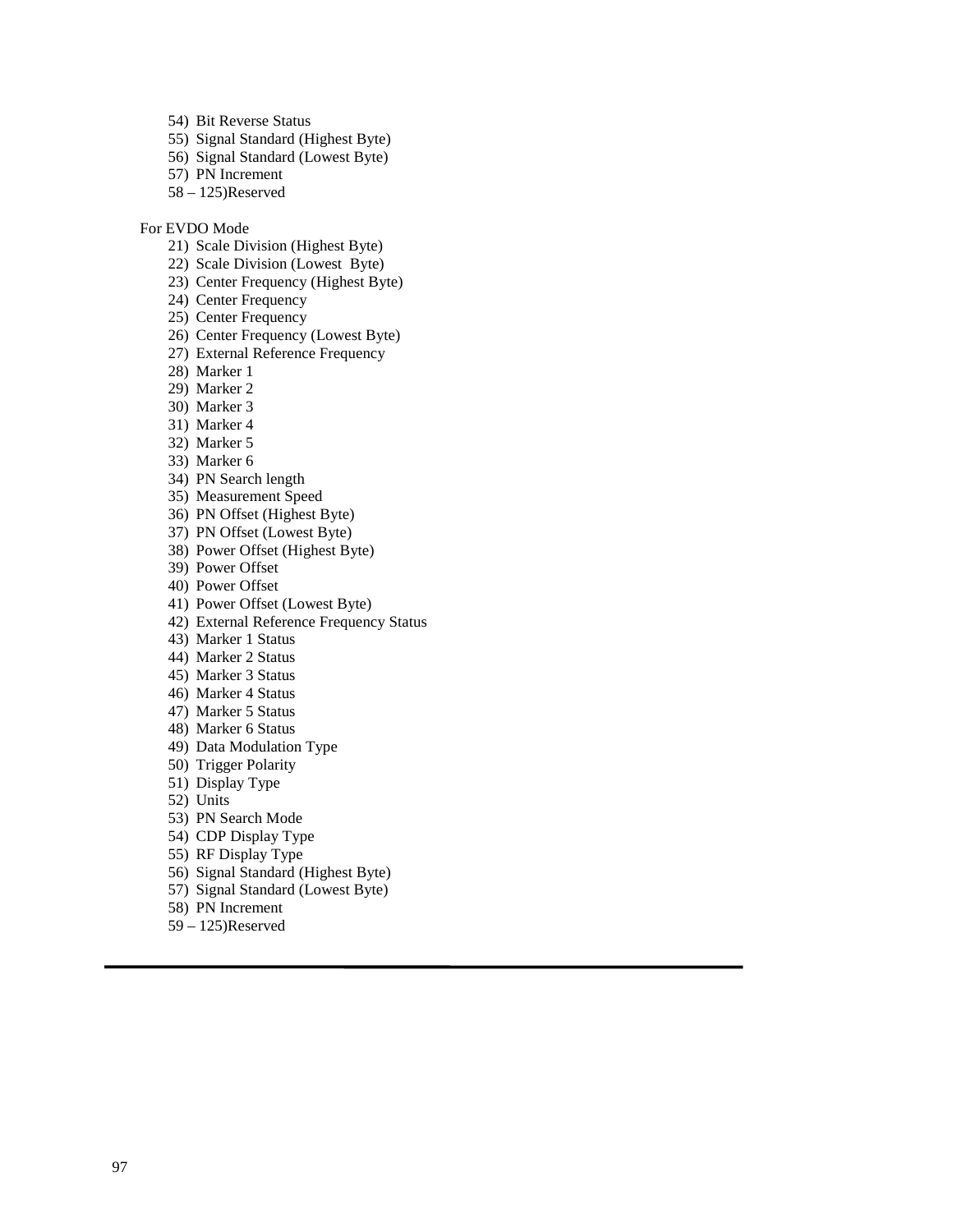# **Upload Setup – Control Byte #66 (42h)**

*Description:* Receives parameters defining a setup and saves them in the memory location associated with the specified setup number. Since different modes have different numbers of setup locations available, the command requires the mode be specified as well as the setup number.

Setup numbers as follows:

- $0 =$  Run time setup
- $1 10$  = Saved setups for Spectrum Analyzer/Transmission Measurement modes
- $1 5$  = Saved setups for most other modes

*Bytes to Follow:* 2 bytes

For All Modes:

- 1) Number of Following Bytes (higher byte)
- 2) Number of Following Bytes (lower byte)
- 3) Measurement Mode<sup>406</sup>
- 4) Setup Number in which to store setup
- 14-27) Not Used

For Site Master VNA Modes:

- 21) Number of Data Points (higher byte)
- 22) Number of Data Points (lower byte)
- 23) VNA Start Frequency (in Hz) (highest byte)
- 24) VNA Start Frequency
- 25) VNA Start Frequency
- 26) VNA Start Frequency (lowest byte)
- 27) VNA Stop Frequency (in Hz) (highest byte)
- 28) VNA Stop Frequency
- 29) VNA Stop Frequency
- 30) VNA Stop Frequency (lowest byte)
- 31) Return Loss Scale Start (higher byte)<sup>407</sup>
- 32) Return Loss Scale Start (lower byte)
- 33) Return Loss Scale Stop (higher byte)
- 34) Return Loss Scale Stop (lower byte)
- 35) SWR Scale Start (higher byte)<sup> $408$ </sup>
- 36) SWR Scale Start (lower byte)
- 37) SWR Scale Stop (higher byte)
- 38) SWR Scale Stop (lower byte)
- 39) Cable Loss Scale Start (higher byte)<sup>409</sup>
- 40) Cable Loss Scale Start (lower byte)
- 41) Cable Loss Scale Stop (higher byte)
- 42) Cable Loss Scale Stop (lower byte)
- 43) DTF-RL Scale Start (higher byte)<sup>410</sup>
- 44) DTF-RL Scale Start (lower byte)
- 45) DTF-RL Scale Stop (higher byte)
- 46) DTF-RL Scale Stop (lower byte)
- 47) DTF-SWR Scale Start (higher byte)<sup>411</sup>
- 48) DTF-SWR Scale Start (lower byte)
- 49) DTF-SWR Scale Stop (higher byte)
- 50) DTF-SWR Scale Stop (lower byte)
- <sup>406</sup> Refer to Control Byte #3 "Select Measurement Mode" for valid measurement modes.<br><sup>407</sup> See "Set Site Master VNA Scale" Control Byte #4 for data format.<br><sup>408</sup> See "Set Site Master VNA Scale" Control Byte #4 for data f
- 

<sup>&</sup>lt;sup>408</sup> See "Set Site Master VNA Scale" Control Byte #4 for data format.<br><sup>409</sup> See "Set Site Master VNA Scale" Control Byte #4 for data format.<br><sup>410</sup> See "Set Site Master VNA Scale" Control Byte #4 for data format.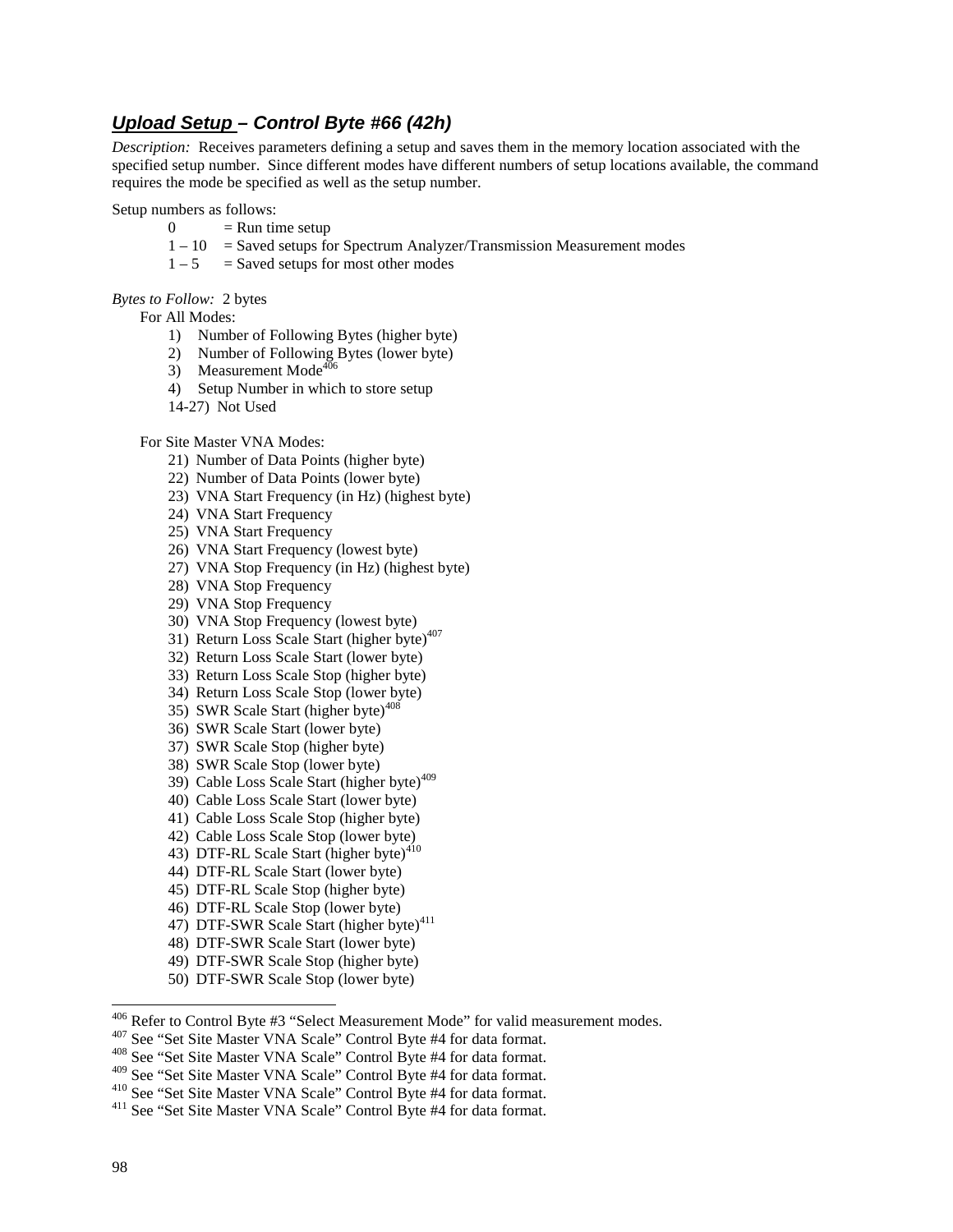51) VNA Frequency Marker 1 (higher byte) $412$ 52) VNA Frequency Marker 1(lower byte) 53) VNA Frequency Marker 2 (higher byte) 54) VNA Frequency Marker 2 (lower byte) 55) VNA Frequency Marker 3 (higher byte) 56) VNA Frequency Marker 3 (lower byte) 57) VNA Frequency Marker 4 (higher byte) 58) VNA Frequency Marker 4 (lower byte) 59) VNA Frequency Marker 5 (higher byte) 60) VNA Frequency Marker 5 (lower byte) 61) VNA Frequency Marker 6 (higher byte) 62) VNA Frequency Marker 6 (lower byte) 63) Return Loss Single Limit (higher byte)<sup>413</sup> 64) Return Loss Single Limit (lower byte) 65) SWR Single Limit (higher byte) $414$ 66) SWR Single Limit (lower byte) 67) Cable Loss Single Limit (higher byte) $415$ 68) Cable Loss Single Limit (lower byte) 69) DTF-RL Single Limit (higher byte) $416$ 70) DTF-RL Single Limit (lower byte) 71) DTF-SWR Single Limit (higher byte)<sup>417</sup> 72) DTF-SWR Single Limit (lower byte) 73) Return Loss Multiple Limit Segment # (1) 74) Return Loss Multiple Limit Segment Status ( $00h = \text{Off}, 01h = \text{On}$ ) 75) Return Loss Multiple Limit Segment Start X (highest byte)<sup>418</sup> 76) Return Loss Multiple Limit Segment Start X 77) Return Loss Multiple Limit Segment Start X 78) Return Loss Multiple Limit Segment Start X (lowest byte) 79) Return Loss Multiple Limit Segment Start Y (higher byte) 80) Return Loss Multiple Limit Segment Start Y (lowest byte) 81) Return Loss Multiple Limit Segment End X (highest byte) 82) Return Loss Multiple Limit Segment End X 83) Return Loss Multiple Limit Segment End X 84) Return Loss Multiple Limit Segment End X (lowest byte) 85) Return Loss Multiple Limit Segment End Y (higher byte) 86) Return Loss Multiple Limit Segment End Y (lowest byte) 87-142) Repeat bytes  $63 - 76$  for segments  $2 - 5$ 143-212) Repeat bytes 63 – 132 for SWR Multiple Limit 213-282) Repeat bytes 63 – 132 for Cable Loss Multiple Limit 283-352) Repeat bytes 63 – 132 for DTF-RL Multiple Limit 353-422) Repeat bytes 63 – 132 for DTF-SWR Multiple Limit 423) Start Distance (highest byte)<sup>419</sup> 424) Start Distance 425) Start Distance 426) Start Distance (lowest byte) 427) Stop Distance (highest byte)

<sup>412</sup> Marker Point =  $($  # data points - 1  $)$  \*  $($  marker freq – start freq)  $/$   $($  stop freq – start freq)

Where # of data points can be found in bytes 2-3, start freq is in bytes 4-7, and stop freq is in bytes 8-11.<br><sup>413</sup> See Control Byte #6, "Set Site Master VNA Single Limit" for data format.

<sup>414</sup> See Control Byte #6, "Set Site Master VNA Single Limit" for data format.<br><sup>415</sup> See Control Byte #6, "Set Site Master VNA Single Limit" for data format.<br><sup>416</sup> See Control Byte #6, "Set Site Master VNA Single Limit" f

 $419$  Distance data uses units  $1/100,000$  m or  $1/100,000$  ft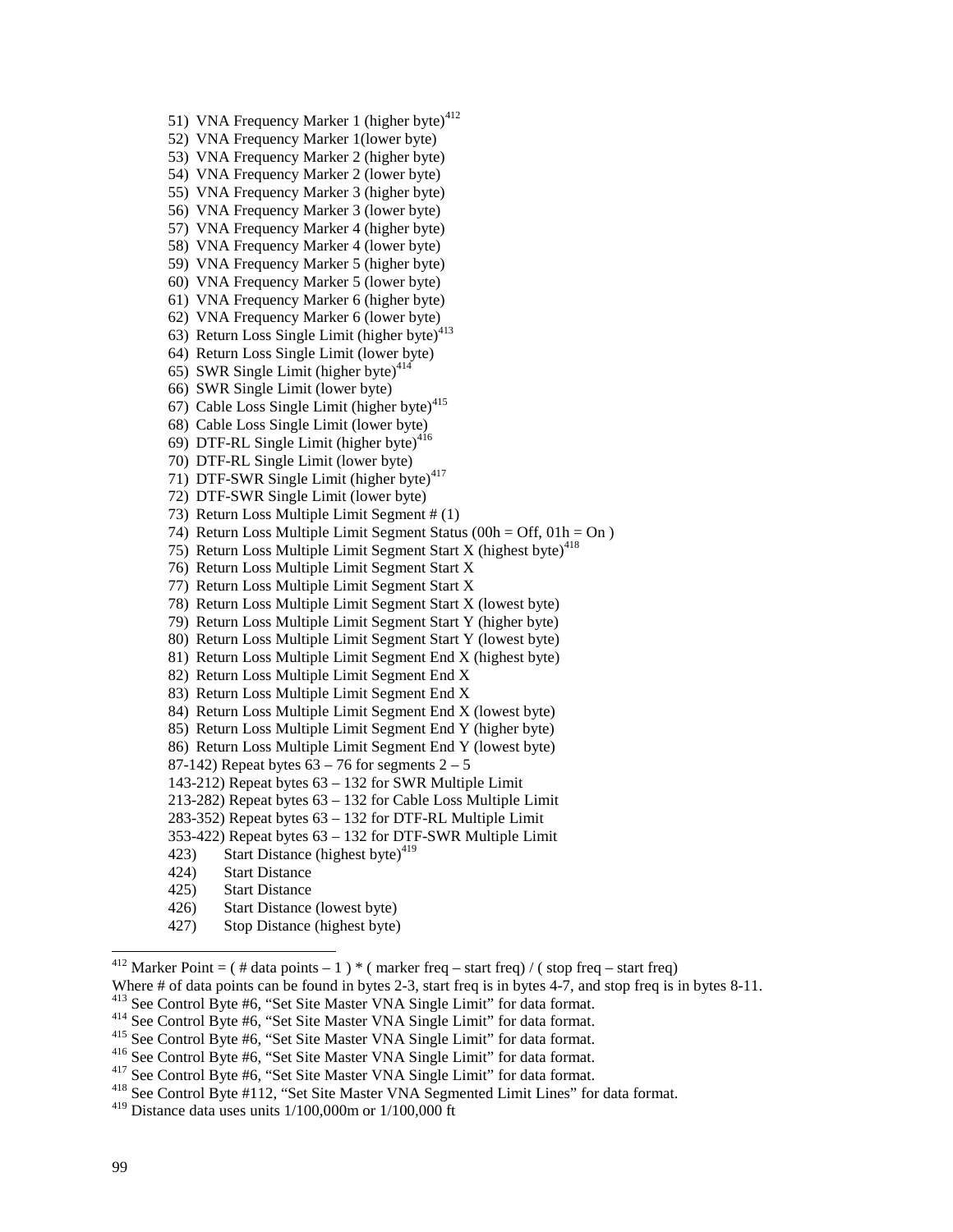| 428) | <b>Stop Distance</b>                                                        |
|------|-----------------------------------------------------------------------------|
| 429) | <b>Stop Distance</b>                                                        |
| 430) | Stop Distance (lowest byte)                                                 |
| 431) | Distance Marker 1 (higher byte) <sup>420</sup>                              |
| 432) | Distance Marker 1 (lower byte)                                              |
| 433) | Distance Marker 2 (higher byte)                                             |
| 434) | Distance Marker 2 (lower byte)                                              |
| 435) | Distance Marker 3 (higher byte)                                             |
| 436) | Distance Marker 3 (lower byte)                                              |
| 437) | Distance Marker 4 (higher byte)                                             |
| 438) | Distance Marker 4 (lower byte)                                              |
| 439) | Distance Marker 5 (higher byte)                                             |
| 440) | Distance Marker 5 (lower byte)                                              |
| 441) | Distance Marker 6 (higher byte)                                             |
| 442) | Distance Marker 6 (lower byte)                                              |
| 443) | Relative Propagation Velocity (highest byte) <sup>421</sup>                 |
| 444) | <b>Relative Propagation Velocity</b>                                        |
| 445) | <b>Relative Propagation Velocity</b>                                        |
| 446) | Relative Propagation Velocity (lowest byte)                                 |
| 447) | Cable Loss (highest byte) <sup>422</sup>                                    |
| 448) | Cable Loss                                                                  |
| 449) | Cable Loss                                                                  |
| 450) | Cable Loss (lowest byte)                                                    |
| 451) | Average Cable $Loss423$ (highest byte)                                      |
| 452) | Average Cable Loss                                                          |
| 453) | Average Cable Loss                                                          |
| 454) | Average Cable Loss (lowest byte)                                            |
| 455) | Status Byte 1: $(0b = Off, 1b = On)$                                        |
|      | bit 0 : Site Master Marker 1 On/Off<br>(LSB)                                |
|      | bit 1 : Site Master Marker 2 On/Off                                         |
|      | bit 2 : Site Master Marker 3 On/Off                                         |
|      | bit 3 : Site Master Marker 4 On/Off                                         |
|      | bit 4 : Site Master Marker 5 On/Off                                         |
|      | bit 5 : Site Master Marker 6 On/Off                                         |
|      | bits 6-7: Not Used                                                          |
| 456) | Status Byte 2: $(0b = Off, 1b = On)$                                        |
|      | bit 0 : Not Used<br>(LSB)                                                   |
|      | bit 1 : Site Master Marker 2 Delta On/Off                                   |
|      | bit 2 : Site Master Marker 3 Delta On/Off                                   |
|      | bit 3 : Site Master Marker 4 Delta On/Off                                   |
|      | bits 4-7: Not Used                                                          |
| 457) | Status Byte 3: $(0b = Off, 1b = On)$                                        |
|      | bit 0 : Site Master Limit Type ( $0b = Single$ , $1b = Multiple$ )<br>(LSB) |
|      | bit 1 : Site Master Limit Beep On/Off                                       |
|      | bits 2-6 : Not Used                                                         |
|      | bit 7 : Site Master Single Limit Status On/Off                              |
| 458) | Status Byte 4:                                                              |
|      | bits 0 - 1 : DTF Windowing Mode<br>(LSB)<br>bit:<br>10                      |
|      |                                                                             |
|      | $\Box$                                                                      |

 $\overline{a}$ 

<sup>&</sup>lt;sup>420</sup> Marker Point =  $($  # data points - 1  $)$  \*  $($  marker dist – start dist  $)/$   $($  stop dist – start dist  $)$ 

Where # of data points can be found in bytes 2-3, start dist is in bytes 106-109, and stop dist is in bytes 110-113. <sup>421</sup> Relative Propagation Velocity uses units 1/100,000.<br><sup>422</sup> Cable loss uses units 1/100,000 dB/m or 1/100,000 dB/ft.<br><sup>423</sup> Average Cable Loss is dB \* 1000.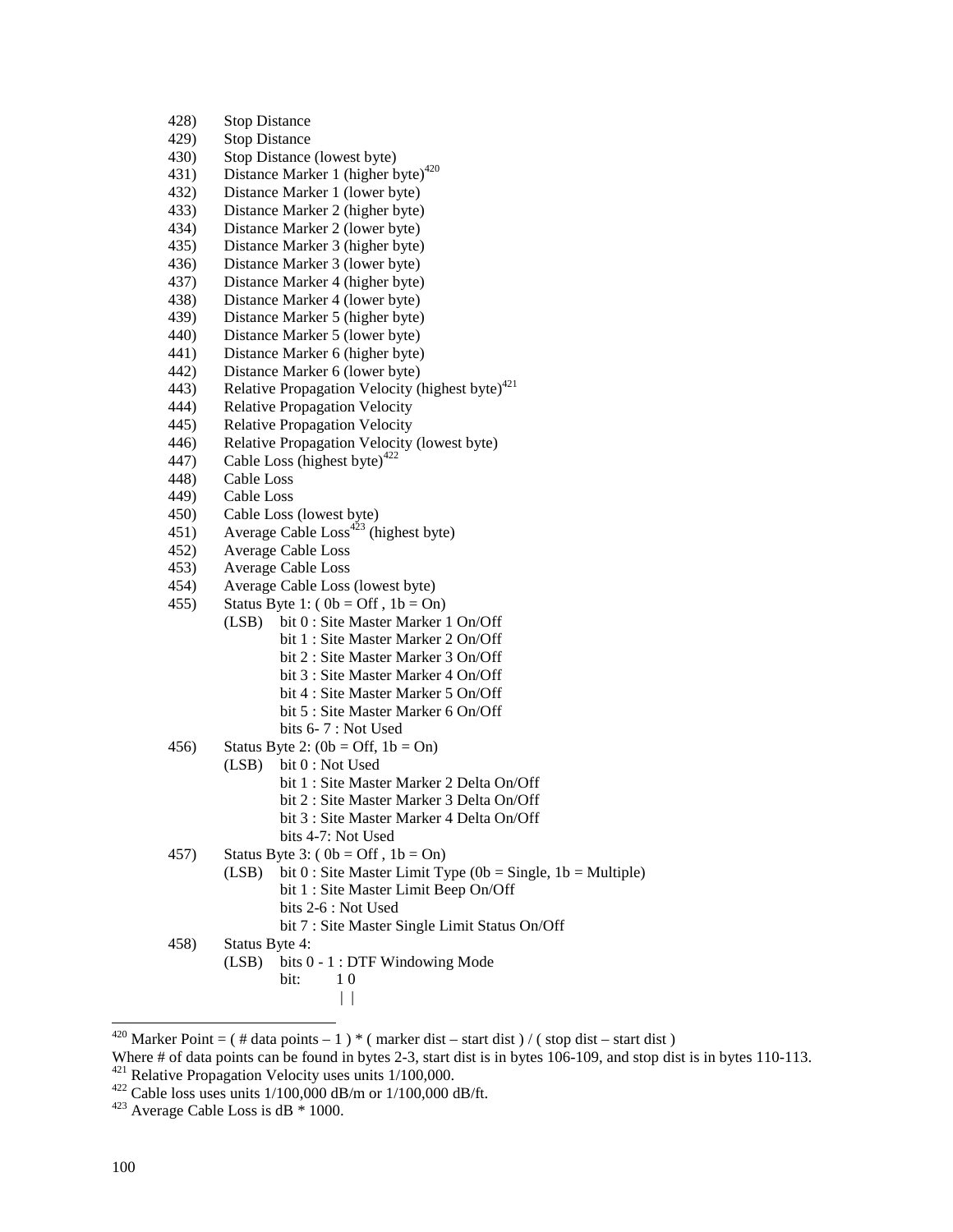- 0 0 Rectangular (No Windowing)
- 0 1 Nominal Side Lobe
- 1 0 Low Side Lobe
- 1 1 Minimum Side Lobe
- bits  $2 7$ : Not Used
- 459) Status Byte 5:  $(0b = Off, 1b = On)$ 
	- (LSB) bit 0 : Fixed CW Mode On/Off
		- bit 1 : Single Sweep On/Off
		- bit 2 : Trace Overlay On/Off
		- bit 3 : Measurement Unit Metric/English (0b = English, 1b = Metric)
		- bits 4-6: Not Used
		- bit  $7:$  Cal Mode (0b = OSL Cal, 1b = FlexCal)
- 460) VNA Signal Standard<sup>424</sup> (higher byte)
- 461) VNA Signal Standard (lower byte)
- 462) Cable Index
- 463) Cable Folder<sup>425</sup>
- 464) Trace Overlay Index (1-200)
- 465-550) Not Used

### For Spectrum Analyzer Mode:

- 21) Spectrum Analyzer Start Frequency<sup>426</sup> (highest byte)
- 22) Spectrum Analyzer Start Frequency
- 23) Spectrum Analyzer Start Frequency
- 24) Spectrum Analyzer Start Frequency (lowest byte)
- 25) Spectrum Analyzer Stop Frequency<sup>427</sup> (highest byte)
- 26) Spectrum Analyzer Stop Frequency
- 27) Spectrum Analyzer Stop Frequency
- 28) Spectrum Analyzer Stop Frequency (lowest byte)
- 29) Spectrum Analyzer Center Frequency<sup>428</sup> (highest byte)
- 30) Spectrum Analyzer Center Frequency
- 31) Spectrum Analyzer Center Frequency
- 32) Spectrum Analyzer Center Frequency (lowest byte)
- 33) Spectrum Analyzer Frequency Span<sup> $429$ </sup> (highest byte)
- 34) Spectrum Analyzer Frequency Span
- 35) Spectrum Analyzer Frequency Span
- 36) Spectrum Analyzer Frequency Span (lowest byte)
- 37) Ref Level (highest byte) $430$
- 38) Ref Level
- 39) Ref Level
- 40) Ref Level (lowest byte)
- 41) Scale per div (highest byte) $431$
- 42) Scale per div
- 43) Scale per div
- 44) Scale per div (lowest byte)
- 45) Spectrum Analyzer Frequency Marker 1 (higher byte)<sup>432</sup>

<sup>&</sup>lt;sup>424</sup> Index into Standard List (use control byte #89 to retrieve the ASCII string name). "No Standard" sent as FFFEh<br><sup>425</sup> 00h=Standard at 1000 MHz, 01h=Standard at 2000 MHz, 02h=Standard at 2500 MHz, 03h=Custom<br><sup>426</sup> Sca

<sup>&</sup>lt;sup>429</sup> Scaled by Frequency Scale Factor (bytes 301-302)<br><sup>430</sup> Value sent as (value in dBm \* 1000) + 270,000)<br><sup>431</sup> Value sent as (value \* 1000)<br><sup>432</sup> Value sent as data point on the display. Equivalent frequency = (point \* frequency.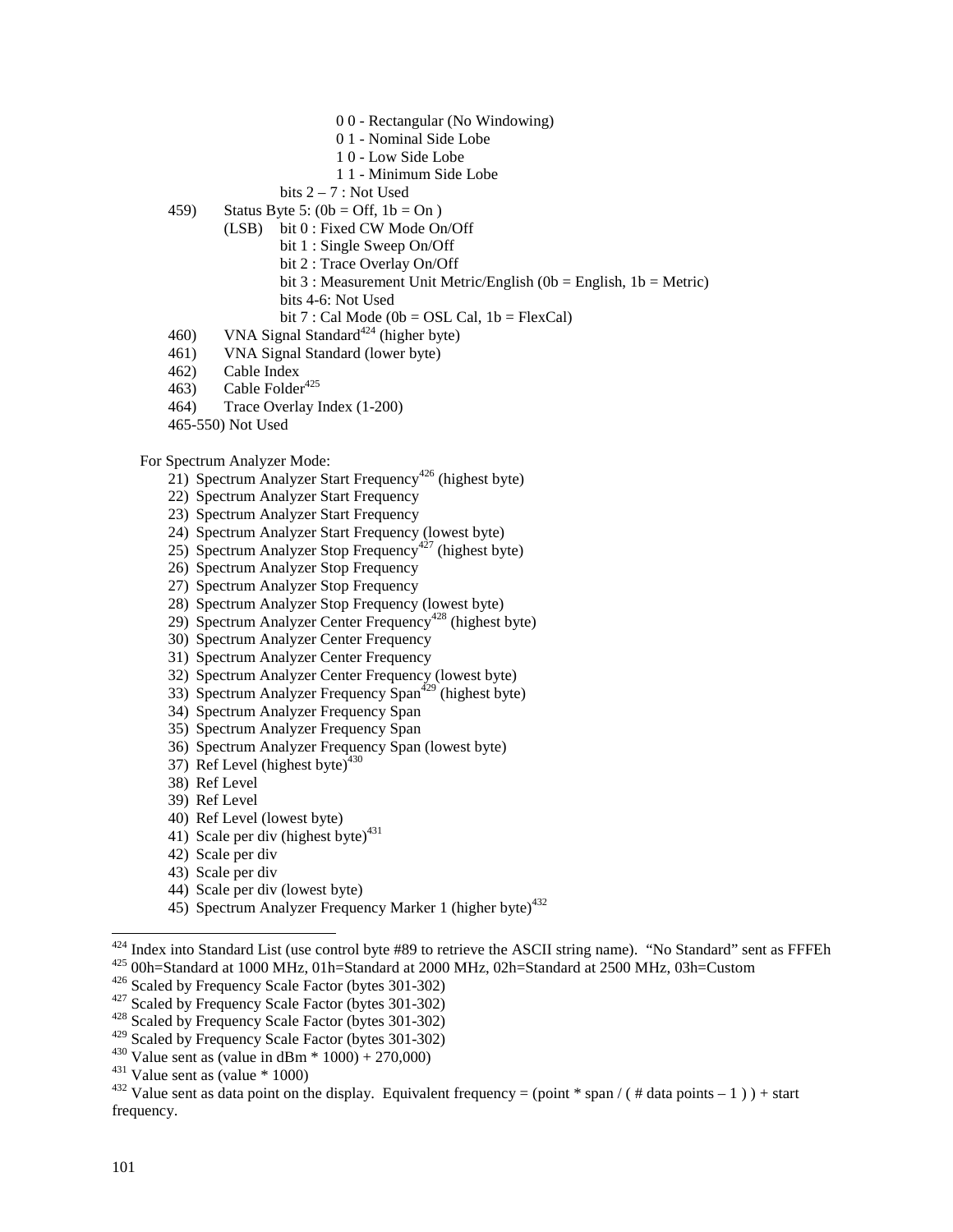46) Spectrum Analyzer Frequency Marker 1 (lower byte)

47) Spectrum Analyzer Frequency Marker 2 (higher byte)

48) Spectrum Analyzer Frequency Marker 2 (lower byte)

49) Spectrum Analyzer Frequency Marker 3 (higher byte)

50) Spectrum Analyzer Frequency Marker 3 (lower byte)

51) Spectrum Analyzer Frequency Marker 4 (higher byte)

52) Spectrum Analyzer Frequency Marker 4 (lower byte)

53) Spectrum Analyzer Frequency Marker 5 (higher byte)

54) Spectrum Analyzer Frequency Marker 5 (lower byte)

55) Spectrum Analyzer Frequency Marker 6 (higher byte)

56) Spectrum Analyzer Frequency Marker 6 (lower byte)

57) Spectrum Analyzer Single Limit (highest byte) $433$ 

58) Spectrum Analyzer Single Limit

59) Spectrum Analyzer Single Limit

60) Spectrum Analyzer Single Limit (lowest byte)

61) SPA Multiple Upper Limit 1 Start  $X^{434}$  (highest byte)

62) SPA Multiple Upper Limit 1 Start X

63) SPA Multiple Upper Limit 1 Start X

64) SPA Multiple Upper Limit 1 Start X (lowest byte)

65) SPA Multiple Upper Limit 1 Start Y (Power Level) (highest byte) 435

66) SPA Multiple Upper Limit 1 Start Y (Power Level)

67) SPA Multiple Upper Limit 1 Start Y (Power Level)

68) SPA Multiple Upper Limit 1 Start Y (Power Level) (lowest byte)

69) SPA Multiple Upper Limit 1 End  $X^{436}$  (highest byte)

70) SPA Multiple Upper Limit 1 End X

71) SPA Multiple Upper Limit 1 End X

72) SPA Multiple Upper Limit 1 End X (lowest byte)

73) SPA Multiple Upper Limit 1 End Y (Power Level) (highest byte) 437

74) SPA Multiple Upper Limit 1 End Y (Power Level)

75) SPA Multiple Upper Limit 1 End Y (Power Level)

76) SPA Multiple Upper Limit 1 End Y (Power Level) (lowest byte)

77-220) SPA Multiple Upper Limits 2-5, SA Multiple Lower Limits 1-5 (see bytes 61-76 for format)

221) RBW Setting (highest byte) $438$ 

222) RBW Setting

223) RBW Setting

224) RBW Setting (lowest byte)

225) VBW Setting (highest byte) $439$ 

226) VBW Setting

227) VBW Setting

228) VBW Setting (lowest byte)

229) OCC BW Method<sup>440</sup>

230) OCC BW % Value<sup>441</sup>

231) OCC BW dBc $442$ 

232) Attenuation

233) Antenna Index (0-14)

<sup>433</sup> Value sent as (value in dBm \* 1000 ) + 270000<br><sup>434</sup> Scaled by Frequency Scale Factor (bytes 301-302)<br><sup>435</sup> Value sent as (value in dBm \* 1000 ) + 270000<br><sup>436</sup> Scaled by Frequency Scale Factor (bytes 301-302)<br><sup>437</sup> V

440 00h = % of power, 01h = dB down<br>  $^{441}$  0 – 99%<br>  $^{442}$  0 – 120 dBc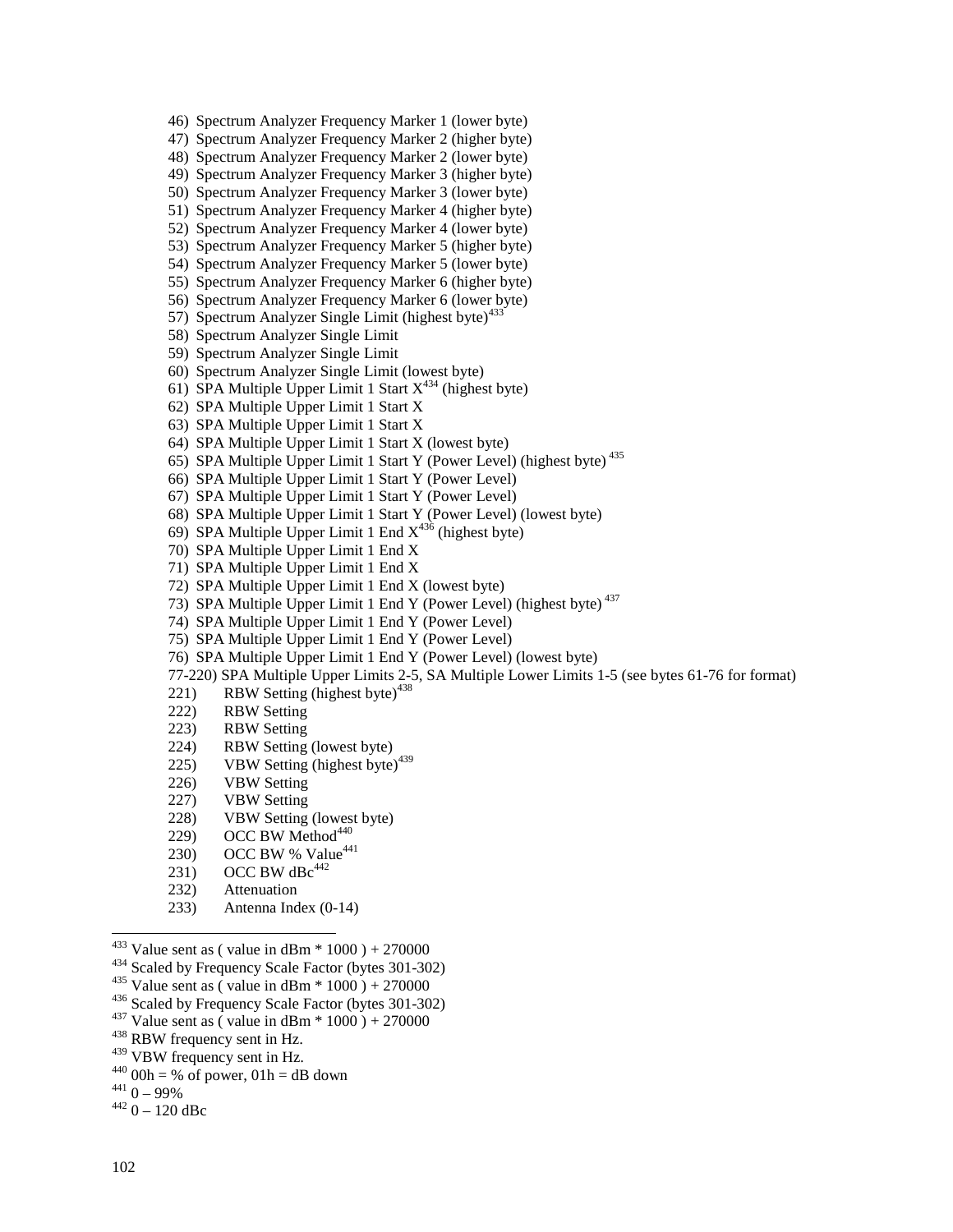- 234-249) Antenna Name (16 bytes in ASCII)
- 250) Status Byte 1:  $(0b = \text{Off } , 1b = \text{On})$ 
	- (LSB) bit 0 : Spectrum Analyzer Mode Marker 1 On/Off
		- bit 1 : Spectrum Analyzer Mode Marker 2 On/Off
		- bit 2 : Spectrum Analyzer Mode Marker 3 On/Off
		- bit 3 : Spectrum Analyzer Mode Marker 4 On/Off
		- bit 4 : Spectrum Analyzer Mode Marker 5 On/Off
		- bit 5 : Spectrum Analyzer Mode Marker 6 On/Off
		- bits 6 7 : Not Used
- 251) Status Byte 2:  $(0b = \text{Off}, 1b = \text{On})$ 
	- (LSB) bit 0 : Not Used
		- bit 1 : Spectrum Analyzer Mode Marker 2 Delta On/Off
		- bit 2 : Spectrum Analyzer Mode Marker 3 Delta On/Off
		- bit 3 : Spectrum Analyzer Mode Marker 4 Delta On/Off
		- bit 4 : Pre Amp Mode (0b = Manual,  $1b = Auto$ )
		- bit 5 : Pre Amp Status On/Off
		- bit 6 : Dynamic Attenuation On/Off
		- bit 7 : Normalization On/Off
- 252) Status Byte 3:  $(0b = \text{Off/Beep if data is BELOW line})$ ,
	- $1b = On/Beep$  if data is ABOVE line)
	- (LSB) bit  $0:$  SPA Limit Type (0b = Single, 1b = Multiple)
		- bit 1 : SPA Single Limit Beep On/Off
		- bit 2 : SPA Single Limit Status On/Off
		- bit 3 : SPA Single Limit Beep Level ABOVE/BELOW
		- bit 4 : SPA Multiple Limit Upper Segment 1 Status On/Off
		- bit 5 : SPA Multiple Limit Upper Segment 1 Beep Level ABOVE/BELOW<sup>443</sup>
			- bit 6 : SPA Multiple Limit Upper Segment 2 Status On/Off
			- bit 7 : SPA Multiple Limit Upper Segment 2 Beep Level ABOVE/BELOW
- 253) Status Byte 4 : (  $0b = \text{Off/Beep}$  if data is BELOW line,
	- $1b = On/Beep$  if data is ABOVE line)
	- (LSB) bit 0 : SPA Multiple Limit Upper Segment 3 Status On/Off
		- bit 1 : SPA Multiple Limit Upper Segment 3 Beep Level ABOVE/BELOW
			- bit 2 : SPA Multiple Limit Upper Segment 4 Status On/Off
			- bit 3 : SPA Multiple Limit Upper Segment 4 Beep Level ABOVE/BELOW
			- bit 4 : SPA Multiple Limit Upper Segment 5 Status On/Off
			- bit 5 : SPA Multiple Limit Upper Segment 5 Beep Level ABOVE/BELOW
		- bit 6 : SPA Multiple Limit Lower Segment 1 Status On/Off
			- bit 7 : SPA Multiple Limit Lower Segment 1 Beep Level ABOVE/BELOW<sup>444</sup>
- 254) Status Byte 5 : (  $0b = \text{Off/Beep}$  if data is BELOW line,
	- $1b = On/Beep$  if data is ABOVE line)
	- (LSB) bit 0 : SPA Multiple Limit Lower Segment 2 Status On/Off
		- bit 1 : SPA Multiple Limit Lower Segment 2 Beep Level ABOVE/BELOW
			- bit 2 : SPA Multiple Limit Lower Segment 3 Status On/Off
			- bit 3 : SPA Multiple Limit Lower Segment 3 Beep Level ABOVE/BELOW
			- bit 4 : SPA Multiple Limit Lower Segment 4 Status On/Off
		- bit 5 : SPA Multiple Limit Lower Segment 4 Beep Level ABOVE/BELOW
			- bit 6 : SPA Multiple Limit Lower Segment 5 Status On/Off
		- bit 7 : SPA Multiple Limit Lower Segment 5 Beep Level ABOVE/BELOW
- 255) Status Byte 6:  $(0b = \text{Off}, 1b = \text{On})$ 
	- (LSB) bit 0 : Antenna Factors Correction On/Off
		- bit 1 : Bias Tee On/Off (Option 10)
		- bit 2 : Amplitude Units (Linear)  $00b = W$ atts  $01b = Vol$ ts
		- bits 3-4 : Amplitude Units (Log)  $00b = dBm 01b = dBv 10b = dBmV 11b = dBuV$

 $443$  Beep level is always 1b for upper segmented limit line

<sup>&</sup>lt;sup>444</sup> Beep level is always 0b for lower segmented limit line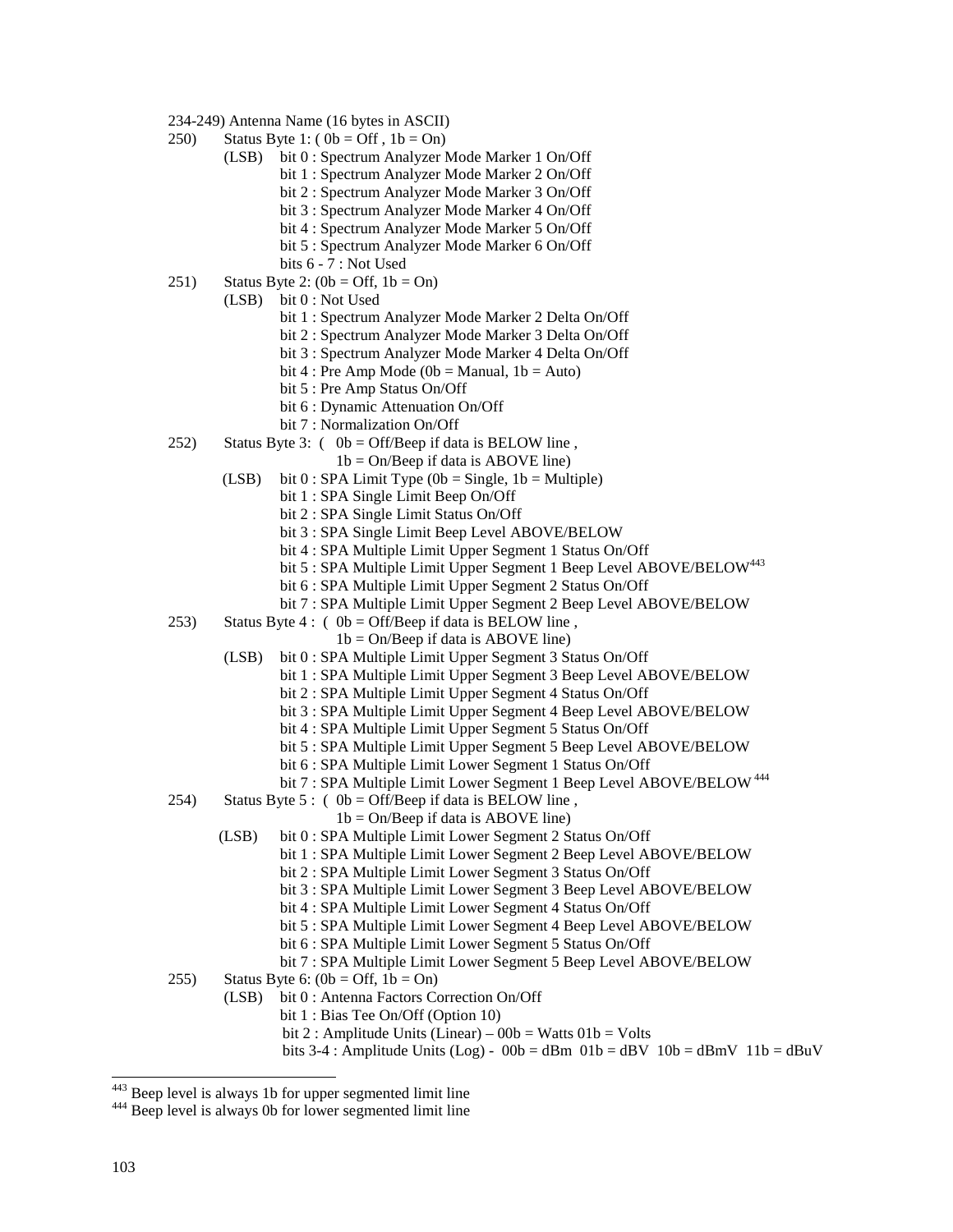bits 5-6 : Detection Alg (00b = pos. peak  $01b = RMS$  Averaging  $10b = neg$ . peak  $11b =$ Sampling Mode)

bit 7 : Units Type  $(0b = Log 1b = Linear)$ 

- 256) Status Byte 7:  $(0b = \text{Off}, 1b = \text{On})$ 
	- (LSB) bit 0: Interference Analysis On/Off
		- bit 1: C/I Measurement On/Off
			- bit 2: RBW Coupling  $(1b = Auto, 0b = Manual)$
			- bit 3: VBW Coupling  $(1b = Auto, 0b = Manual)$
			- bit 4: Attenuation Coupling (1b = Auto,  $0b$  = Manual)
		- bit 5: Channel Power On/Off
		- bit 6: Adjacent Channel Power On/Off
		- bit 7: Occupied BW Measurement On/Off
- 257) Reference Level Offset<sup> $445$ </sup> (highest byte)
- 258) Reference Level Offset
- 259) Reference Level Offset
- 260) Reference Level Offset (lowest byte)
- 261) External Reference Frequency<sup>446</sup>
- $262$ ) Signal Standard<sup>447</sup> (higher byte)
- 263) Signal Standard (lower byte)
- $264$  Channel Selection<sup>448</sup> (higher byte)
- 265) Channel Selection (lower byte)
- 266) Trigger Type<sup>449</sup>
- 267) Interference Analysis Frequency<sup>450</sup> (highest byte)
- 268) Interference Analysis Frequency
- 269) Interference Analysis Frequency
- 270) Interference Analysis Frequency (lowest byte)
- 271) Trigger Position  $(0 100\%)$
- 272) Min Sweep Time (in  $\mu$ s) (highest byte)<br>273) Min Sweep Time (in  $\mu$ s)
- 273) Min Sweep Time (in  $\mu$ s)<br>274) Min Sweep Time (in  $\mu$ s)
- 274) Min Sweep Time (in  $\mu$ s)<br>275) Min Sweep Time (in  $\mu$ s)
- 275) Min Sweep Time (in  $\mu$ s) (lowest byte)<br>276) Video Trigger Level<sup>451</sup> (highest byte)
- Video Trigger Level<sup>451</sup> (highest byte)
- 277) Video Trigger Level
- 278) Video Trigger Level
- 279) Video Trigger Level (lowest byte)
- 280) Status Byte 8
	- (LSB) bit 0: Reserved bits 1-7: Not Used
- 281) Status Byte 9
	- (LSB) bits 0-6: Number of sweeps to average (1-25, 1 implies averaging OFF) bit 7: Not Used
- 282) Status Byte 10:  $(0b = \text{Off}, 1b = \text{On})$ 
	- (LSB) bits 0-1: Trace Math Operation (00b = A only,  $01b = A-B$ ,  $10b = A+B$ ) bit 2: Max Hold On/Off bit 3: Min Hold On/Off
		- bit 4: View B On/Off
		- bit 5: External Reference Frequency On/Off
		- bits 6-7: Not Used

<sup>&</sup>lt;sup>445</sup> Value sent as (value in dBm  $*$  1000) + 270,000

<sup>&</sup>lt;sup>446</sup> 1 byte in MHz (i.e.  $20 = 20$ MHz)<br><sup>447</sup> Index into Standard List (use control byte #89 to retrieve the ASCII string name). "No Standard" sent as FFFEh<br><sup>448</sup> "No Channel" is sent as FFFEh

<sup>&</sup>lt;sup>449</sup> Trigger Type – 00h = Single, 01h = Free Run, 02h = Video, 03h = External <sup>450</sup> Scaled by Frequency Scale Factor (bytes 301-302) <sup>451</sup> Value sent as ( value in dBm \* 1000 ) + 270,000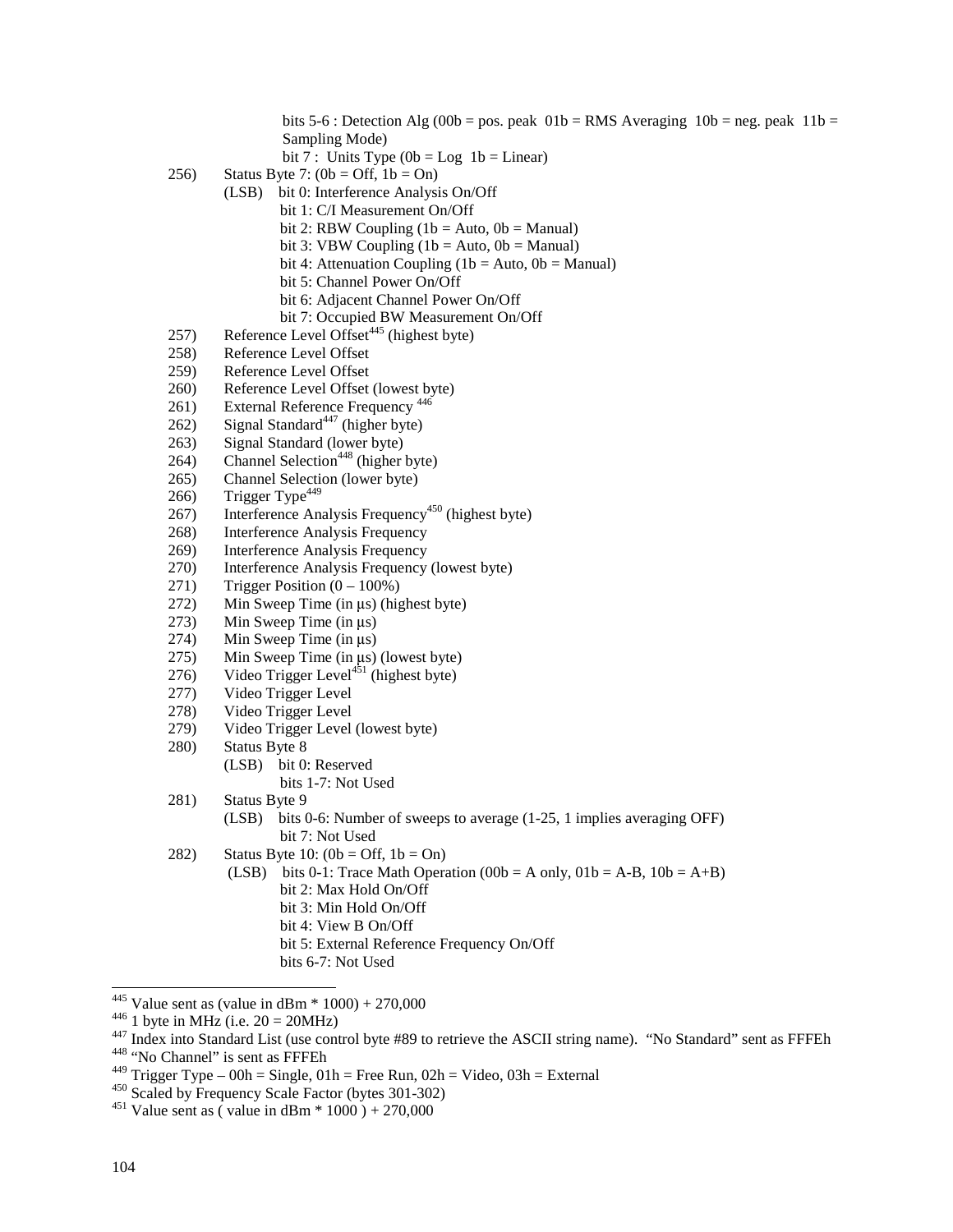- 283) Impedance  $(00h = 50\Omega, 10h = 75\Omega$  Anritsu Adapter,  $12h = 75\Omega$  Other Adapter)
- 284) Impedance  $\text{Loss}^{452}$  (higher byte)
- 285) Impedance Loss (lower byte)
- 286) AM/FM Demod Type<sup>453</sup>
- 287) AM/FM Demod Status  $(01h = On, 00h = Off)$
- 288) AM/FM Demod Volume (0 to 100)
- 289) AM/FM Demod Frequency<sup>454</sup> (highest byte)
- 290) AM/FM Demod Frequency
- 291) AM/FM Demod Frequency<br>292) AM/FM Demod Frequency
- AM/FM Demod Frequency (lowest byte)
- 293) AM/FM Demod Time (in ms) (highest byte)
- 294) AM/FM Demod Time (in ms)
- 295) AM/FM Demod Time (in ms)
- 296) AM/FM Demod Time (in ms) (lowest byte)
- 297) SSB BFO Offset<sup>455</sup> (highest byte)
- 298) SSB BFO Offset
- 299) SSB BFO Offset
- 300) SSB BFO Offset (lowest byte)
- $301)$  Frequency Scale Factor<sup>456</sup> (higher byte)
- 302) Frequency Scale Factor (lower byte)
- 303) Frequency Range Minimum<sup>457</sup> (highest byte)
- 304) Frequency Range Minimum
- 305) Frequency Range Minimum
- 306) Frequency Range Minimum (lowest byte)
- $307$ ) Frequency Range Maximum<sup>458</sup> (highest byte)
- 308) Frequency Range Maximum
- 309) Frequency Range Maximum
- 310) Frequency Range Maximum (lowest byte)
- 311) Marker Type<sup>459</sup>
- 312) Channel Power Int BW<sup>460</sup> (highest byte)
- 313) Channel Power Int BW
- 314) Channel Power Int BW
- 315) Channel Power Int BW (lowest byte)
- 316) ACPR Main Channel BW<sup>461</sup> (highest byte)
- 317) ACPR Main Channel BW
- 318) ACPR Main Channel BW
- 319) ACPR Main Channel BW (lowest byte)
- 320) ACPR Adjacent Channel BW462 (highest byte)
- 321) ACPR Adjacent Channel BW
- 322) ACPR Adjacent Channel BW
- 323) ACPR Adjacent Channel BW (lowest byte)
- 324) ACPR Channel Spacing<sup>463</sup> (highest byte)

- 
- 
- <sup>455</sup> Value sent as ((value in Hz) 10,000)<br><sup>456</sup> In number of Hz<br><sup>457</sup> Scaled by Frequency Scale Factor (bytes 301-302)<br><sup>458</sup> Scaled by Frequency Scale Factor (bytes 301-302)<br><sup>459</sup> 00h = Regular Marker, 01h = Noise Mark
- 
- 

- 
- 

 $452$  Value sent as (value in dB  $*$  1000), valid values are 0 to 20 dB

<sup>&</sup>lt;sup>453</sup> AM/FM Demod Type: 00h = FM-Wide Band, 01h = FM-Narrow Band, 02h = AM, 03h = SSB Lower, 04h = SSB Upper<br><sup>454</sup> Scaled by Frequency Scale Factor (bytes 301-302)

 $^{460}$  Scaled by Frequency Scale Factor (bytes 301-302)<br> $^{461}$  Scaled by Frequency Scale Factor (bytes 301-302)<br> $^{462}$  Scaled by Frequency Scale Factor (bytes 301-302)<br> $^{462}$  Scaled by Frequency Scale Factor (bytes 30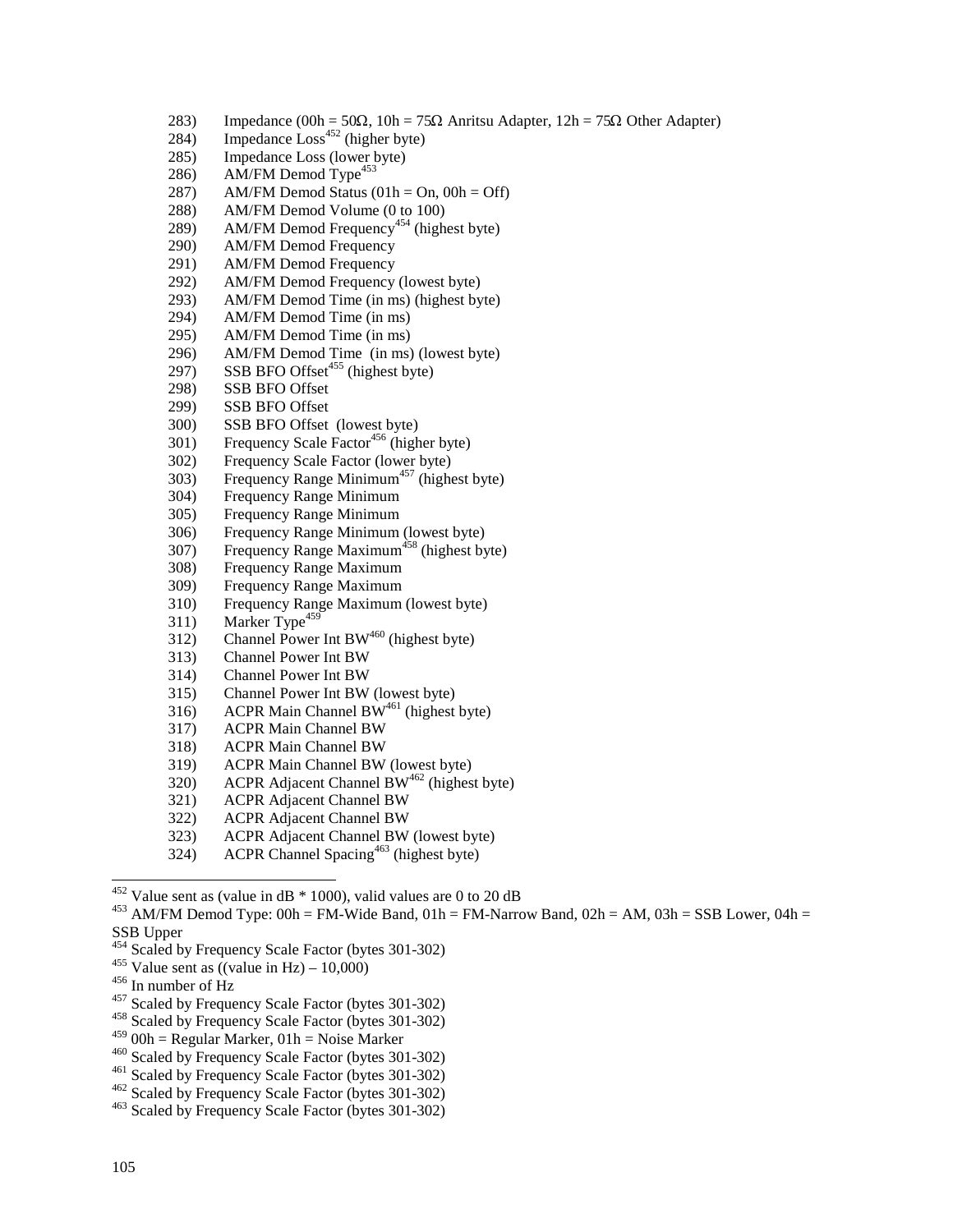- 325) ACPR Channel Spacing
- 326) ACPR Channel Spacing
- 327) ACPR Channel Spacing (lowest byte)
- 328) Interference Analysis Cell Std<sup>464</sup>
- $329$  Interference Analysis Est. BW<sup>465</sup> (highest byte)
- 330) Interference Analysis Est. BW
- 331) Interference Analysis Est. BW
- 332) Interference Analysis Est. BW (lowest byte)
- 333) Trace B Trace  $Id^{466}$
- 334-500) Not Used

### For Transmission Mode (Option 21 Only):

- 21) Start Frequency<sup> $467$ </sup> (highest byte)
- 22) Start Frequency
- 23) Start Frequency
- 24) Start Frequency (lowest byte)
- 25) Stop Frequency<sup>468</sup> (highest byte)
- 26) Stop Frequency
- 27) Stop Frequency
- 28) Stop Frequency (lowest byte)
- 29) Center Frequency<sup>469</sup> (highest byte)
- 30) Center Frequency
- 31) Center Frequency
- 32) Center Frequency (lowest byte)
- 33) Frequency  $Span<sup>470</sup>$  (highest byte)
- 34) Frequency Span
- 35) Frequency Span
- 36) Frequency Span (lowest byte)
- 37) Ref Level (highest byte) $471$
- 38) Ref Level
- 39) Ref Level
- 40) Ref Level (lowest byte)
- 41) Scale per div (highest byte) $472$
- 42) Scale per div
- 43) Scale per div
- 44) Scale per div (lowest byte)
- 45) Frequency Marker 1 (higher byte) $473$
- 46) Frequency Marker 1 (lower byte)
- 47) Frequency Marker 2 (higher byte)
- 48) Frequency Marker 2 (lower byte)
- 49) Frequency Marker 3 (higher byte)
- 50) Frequency Marker 3 (lower byte)
- 51) Frequency Marker 4 (higher byte)

- 
- <sup>466</sup> FFh indicates to trace selected<br><sup>467</sup> Scaled by Frequency Scale Factor (bytes 244-245)<br><sup>468</sup> Scaled by Frequency Scale Factor (bytes 244-245)<br><sup>469</sup> Scaled by Frequency Scale Factor (bytes 244-245)
- 
- 
- 
- 
- 

<sup>470</sup> Scaled by Frequency Scale Factor (bytes 244-245)<br><sup>471</sup> Value sent as (value in dBm \* 1000) + 270,000)<br><sup>472</sup> Value sent as (value \* 1000)<br><sup>473</sup> Value sent as data point on the display. Equivalent frequency = (point \* frequency.

 $^{464}$  4 Standards – 00h = 1250 kHZ CDMA, 01h = GSM, 02h = TDMA, 03h = AMPS, 04h = Unknown, FFh = Interference Analysis Measurement OFF<br><sup>465</sup> Frequency in Hz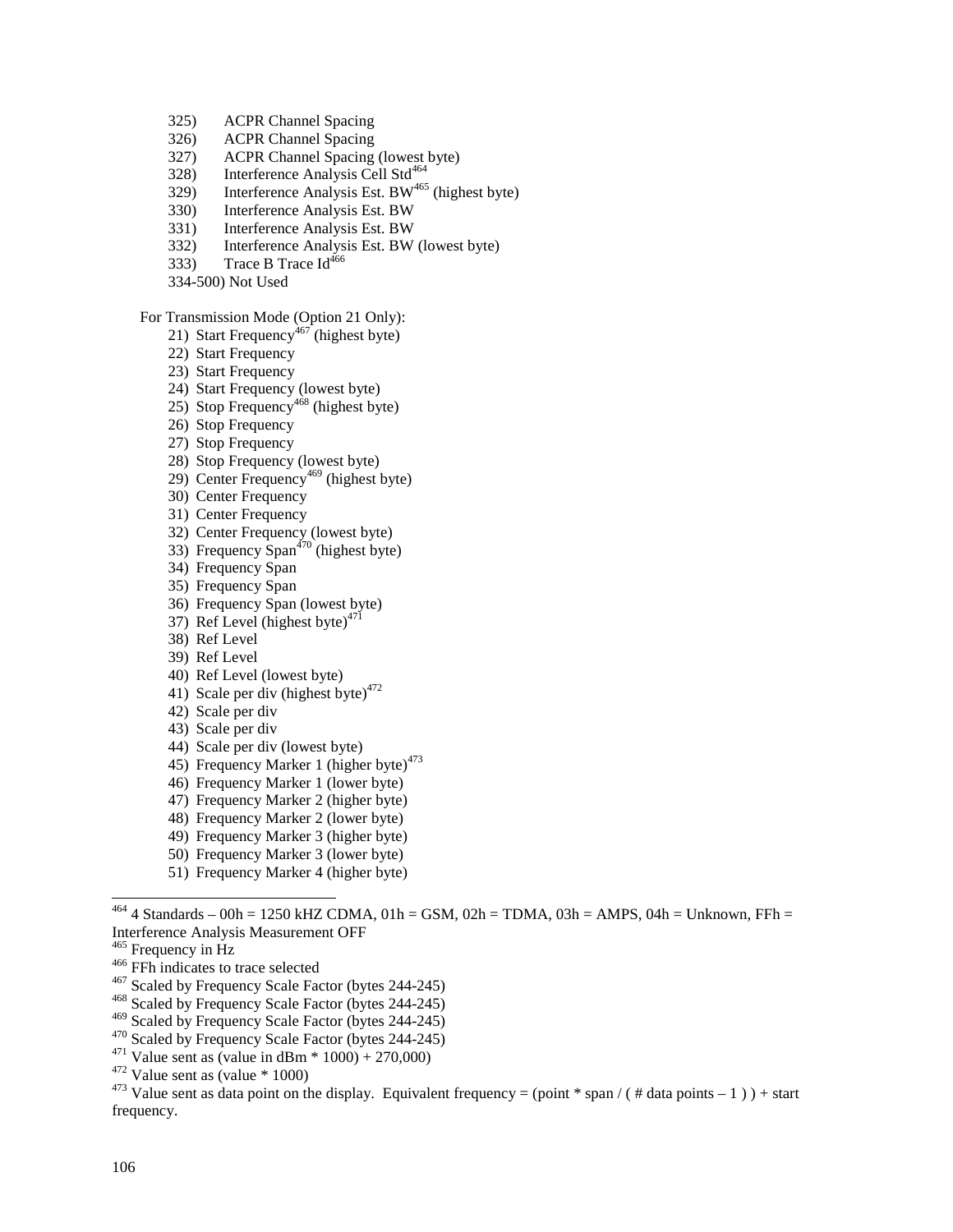- 52) Frequency Marker 4 (lower byte)
- 53) Frequency Marker 5 (higher byte)
- 54) Frequency Marker 5 (lower byte)
- 55) Frequency Marker 6 (higher byte)
- 56) Frequency Marker 6 (lower byte)
- 57) Single Limit (highest byte) $474$
- 58) Single Limit
- 59) Single Limit
- 60) Single Limit (lowest byte)
- 61) Multiple Upper Limit 1 Start  $X^{475}$  (highest byte)
- 62) Multiple Upper Limit 1 Start X
- 63) Multiple Upper Limit 1 Start X
- 64) Multiple Upper Limit 1 Start X (lowest byte)
- 65) Multiple Upper Limit 1 Start Y (Power Level) (highest byte) 476
- 66) Multiple Upper Limit 1 Start Y (Power Level)
- 67) Multiple Upper Limit 1 Start Y (Power Level)
- 68) Multiple Upper Limit 1 Start Y (Power Level) (lowest byte)
- 69) Multiple Upper Limit 1 End  $X^{477}$  (highest byte)
- 70) Multiple Upper Limit 1 End X
- 71) Multiple Upper Limit 1 End X
- 72) Multiple Upper Limit 1 End X (lowest byte)
- 73) Multiple Upper Limit 1 End Y (Power Level) (highest byte) 478
- 74) Multiple Upper Limit 1 End Y (Power Level)
- 75) Multiple Upper Limit 1 End Y (Power Level)
- 76) Multiple Upper Limit 1 End Y (Power Level) (lowest byte)
- 77-220) Multiple Upper Limits 2-5, SA Multiple Lower Limits 1-5 (see bytes 67-82 for format)
- 221) RBW Setting (highest byte) $479$
- 222) RBW Setting
- 223) RBW Setting
- 224) RBW Setting (lowest byte)
- 225) VBW Setting (highest byte) $480$
- 226) VBW Setting
- 227) VBW Setting
- 228) VBW Setting (lowest byte)
- 229) Attenuation
- 230) Status Byte 1:  $(0b = Off, 1b = On)$ 
	- (LSB) bit 0 : Marker 1 On/Off
		- bit 1 : Marker 2 On/Off
		- bit 2 : Marker 3 On/Off
		- bit 3 : Marker 4 On/Off
		- bit 4 : Marker 5 On/Off
		- bit 5 : Marker 6 On/Off
	- bits 6 7 : Not Used
- 231) Status Byte 2:  $(0b = \text{Off}, 1b = \text{On})$ 
	- (LSB) bit  $0:$  S21 Spa Cal Status  $(0 Cal$  OFF,  $1 Cal$  ON)
		- bit 1 : Marker 2 Delta On/Off
		- bit 2 : Marker 3 Delta On/Off
		- bit 3 : Marker 4 Delta On/Off

- 
- $^{479}$  RBW frequency sent in Hz.<br> $^{480}$  VBW frequency sent in Hz.

<sup>&</sup>lt;sup>474</sup> Value sent as (value in dBm  $*$  1000) + 270000

<sup>&</sup>lt;sup>475</sup> Scaled by Frequency Scale Factor (bytes 244-245)<br><sup>476</sup> Value sent as ( value in dBm \* 1000 ) + 270000<br><sup>477</sup> Scaled by Frequency Scale Factor (bytes 244-245)<br><sup>478</sup> Value sent as ( value in dBm \* 1000 ) + 270000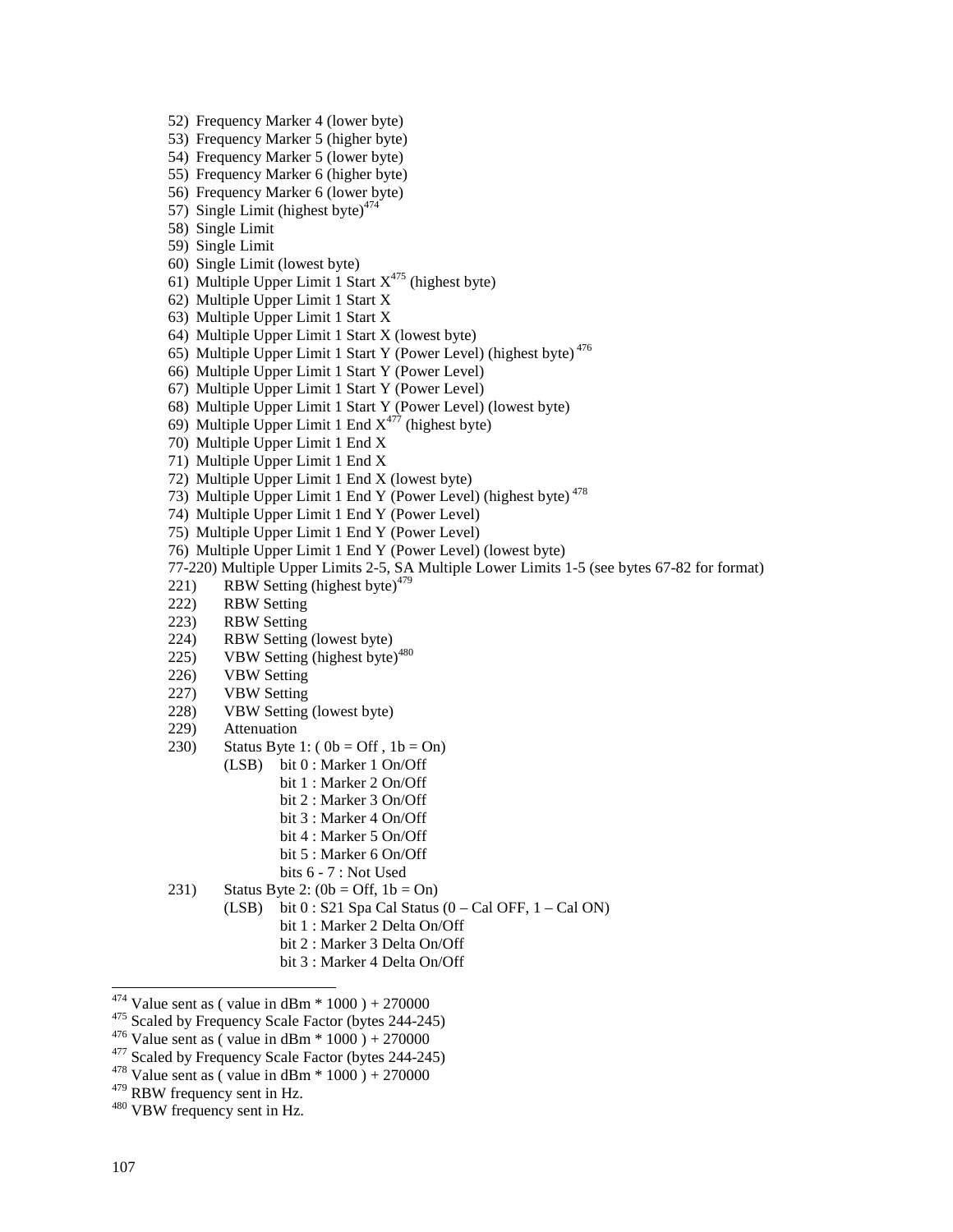- bit 4 : Pre Amp Mode ( $0b$  = Manual,  $1b$  = Auto)
- bit 5 : Pre Amp Status On/Off
- bit 6 : Dynamic Attenuation On/Off
- bit 7 : Not Used
- 232) Status Byte 3:  $(0b = \text{Off/Beep if data is BELOW line})$ ,
	- $1b = On/Beep$  if data is ABOVE line)
	- (LSB) bit  $0:$  Limit Type (0b = Single, 1b = Multiple)
		- bit 1 : Single Limit Beep On/Off
		- bit 2 : Single Limit Status On/Off
		- bit 3 : Single Limit Beep Level ABOVE/BELOW
		- bit 4 : Multiple Limit Upper Segment 1 Status On/Off
		- bit 5 : Multiple Limit Upper Segment 1 Beep Level ABOVE/BELOW<sup>481</sup>
		- bit 6 : Multiple Limit Upper Segment 2 Status On/Off
		- bit 7 : Multiple Limit Upper Segment 2 Beep Level ABOVE/BELOW
- 233) Status Byte 4 : ( $0b = \text{Off/Beep}$  if data is BELOW line,
	- $1b = On/Beep$  if data is ABOVE line)
	- (LSB) bit 0 : Multiple Limit Upper Segment 3 Status On/Off
		- bit 1 : Multiple Limit Upper Segment 3 Beep Level ABOVE/BELOW
			- bit 2 : Multiple Limit Upper Segment 4 Status On/Off
			- bit 3 : Multiple Limit Upper Segment 4 Beep Level ABOVE/BELOW
			- bit 4 : Multiple Limit Upper Segment 5 Status On/Off
			- bit 5 : Multiple Limit Upper Segment 5 Beep Level ABOVE/BELOW
			- bit 6 : Multiple Limit Lower Segment 1 Status On/Off
			- bit 7 : Multiple Limit Lower Segment 1 Beep Level ABOVE/BELOW<sup>482</sup>
- 234) Status Byte 5 : (  $0b = \text{Off/Beep}$  if data is BELOW line,
	- $1b = On/Beep$  if data is ABOVE line)
	- (LSB) bit 0 : Multiple Limit Lower Segment 2 Status On/Off
		- bit 1 : Multiple Limit Lower Segment 2 Beep Level ABOVE/BELOW
			- bit 2 : Multiple Limit Lower Segment 3 Status On/Off
			- bit 3 : Multiple Limit Lower Segment 3 Beep Level ABOVE/BELOW
			- bit 4 : Multiple Limit Lower Segment 4 Status On/Off
			- bit 5 : Multiple Limit Lower Segment 4 Beep Level ABOVE/BELOW
			- bit 6 : Multiple Limit Lower Segment 5 Status On/Off
			- bit 7 : Multiple Limit Lower Segment 5 Beep Level ABOVE/BELOW
- 235) Status Byte 6:  $(0b = \text{Off}, 1b = \text{On})$ 
	- (LSB) bit 0 : External Reference Frequency On/Off
		- bit 1 : Bias Tee On/Off (Option 10)
		- bit 2 : Amplitude Units (Linear)  $00b = W$ atts  $01b = Vol$ ts
		- bits 3-4 : Amplitude Units (Log)  $00b = dBm$   $01b = dBv$   $10b = dBmV$   $11b = dBuV$
		- bits 5-6 : Detection Alg (00b = pos. peak  $01b = RMS$  Averaging  $10b = neg$ . peak  $11b =$ Sampling Mode)
		- bit 7 : Units Type  $(0b = Log 1b = Linear)$
- 236) External Reference Frequency<sup>483</sup>
- $237)$  Signal Standard<sup>484</sup> (higher byte)
- 238) Signal Standard (lower byte)
- 239) Channel Selection<sup>485</sup> (higher byte)
- 240) Channel Selection (lower byte)
- 241) Trigger Type<sup>486</sup>
- 242) Status Byte 7

 $481$  Beep level is always 1b for upper segmented limit line

<sup>&</sup>lt;sup>482</sup> Beep level is always 0b for lower segmented limit line<br><sup>483</sup> 1 byte in MHz (i.e. 20 = 20MHz)<br><sup>484</sup> Index into Standard List (use control byte #89 to retrieve the ASCII string name). "No Standard" sent as FFFEh<br><sup>485</sup>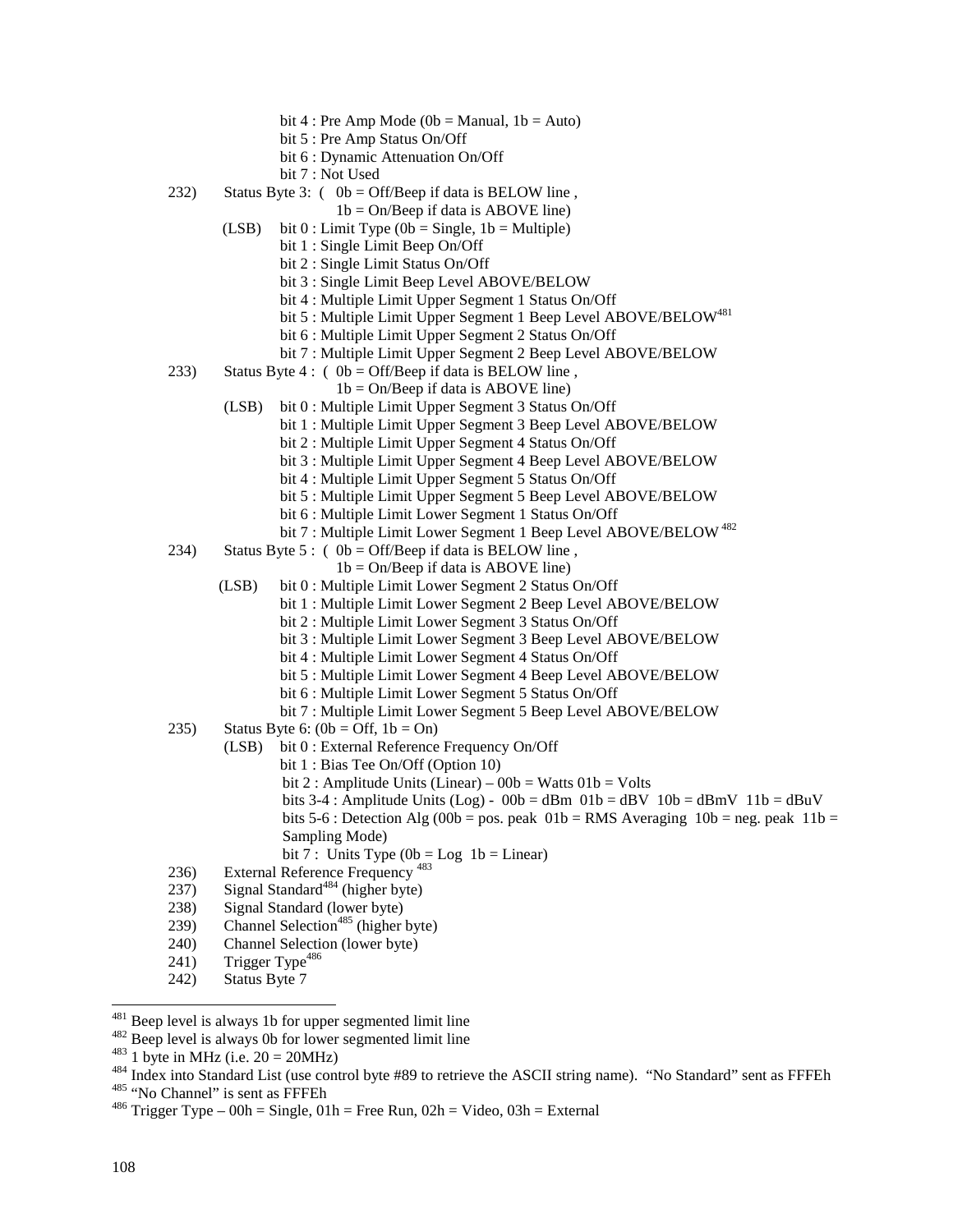- (LSB) bits 0-6: Number of sweeps to average (1-25, 1 implies averaging OFF) bit 7: Not Used
- 243) Status Byte 8:  $(0b = \text{Off}, 1b = \text{On})$ 
	- (LSB) bits 0-1: Trace Math Operation (00b = A only,  $01b = A-B$ ,  $10b = A+B$ ) bit 2: Max Hold On/Off
		- bit 3: Min Hold On/Off
		- bit 4: RBW Coupling  $(1b = Auto, 0b = Manual)$
		- bit 5: VBW Coupling  $(1b = Auto, 0b = Manual)$
		- bit 6: Attenuation Coupling (1b = Auto,  $0b$  = Manual)
		- bit 7: View B On/Off
- 244) Frequency Scale Factor<sup>487</sup> (higher byte)
- 245) Frequency Scale Factor (lower byte)
- 246) Frequency Range Minimum<sup>488</sup> (highest byte)
- 247) Frequency Range Minimum
- 248) Frequency Range Minimum
- 249) Frequency Range Minimum (lowest byte)
- 250) Frequency Range Maximum<sup>489</sup> (highest byte)
- 251) Frequency Range Maximum
- 252) Frequency Range Maximum
- 253) Frequency Range Maximum (lowest byte)
- $254$ ) Marker Type<sup>490</sup>
- 255) Trace B Trace  $Id^{491}$
- 256) Status Byte 9
	- (LSB) bit 0: Reserved

bits 1-7: Not Used

257-400) Not Used

For Power Meter Mode (narrow band only):

- 21) Power Meter Start Freq<sup>492</sup> (highest byte)
- 22) Power Meter Start Freq
- 23) Power Meter Start Freq
- 24) Power Meter Start Freq<sup>493</sup> (lowest byte)
- 25) Power Meter Stop Freq (highest byte)
- 26) Power Meter Stop Freq
- 27) Power Meter Stop Freq
- 28) Power Meter Stop Freq (lowest byte)
- 29) Power Meter Center Freq<sup> $494$ </sup> (highest byte)
- 30) Power Meter Center Freq
- 31) Power Meter Center Freq
- 32) Power Meter Center Freq (lowest byte)
- 33) Power Meter Span<sup>495</sup> (highest byte)
- 34) Power Meter Span
- 35) Power Meter Span
- 36) Power Meter Span (lowest byte)
- 37) Signal Standard<sup>496</sup> (higher byte)
- $^{487}$  In number of Hz
- <sup>488</sup> Scaled by Frequency Scale Factor (bytes 244-245)
- 489 Scaled by Frequency Scale Factor (bytes 244-245)
- $490$  00h = Regular Marker, 01h = Noise Marker
- <sup>491</sup> FFh indicates no trace selected

493 Scaled by Frequency Scale Factor (bytes 54-55)

 $495$  Scaled by Frequency Scale Factor (bytes 54-55)

<sup>496</sup> Index into Standard List (use control byte #89 to retrieve the ASCII string name). "No Standard" sent as FFFEh

<sup>&</sup>lt;sup>492</sup> Scaled by Frequency Scale Factor (bytes 54-55)

<sup>&</sup>lt;sup>494</sup> Scaled by Frequency Scale Factor (bytes 54-55)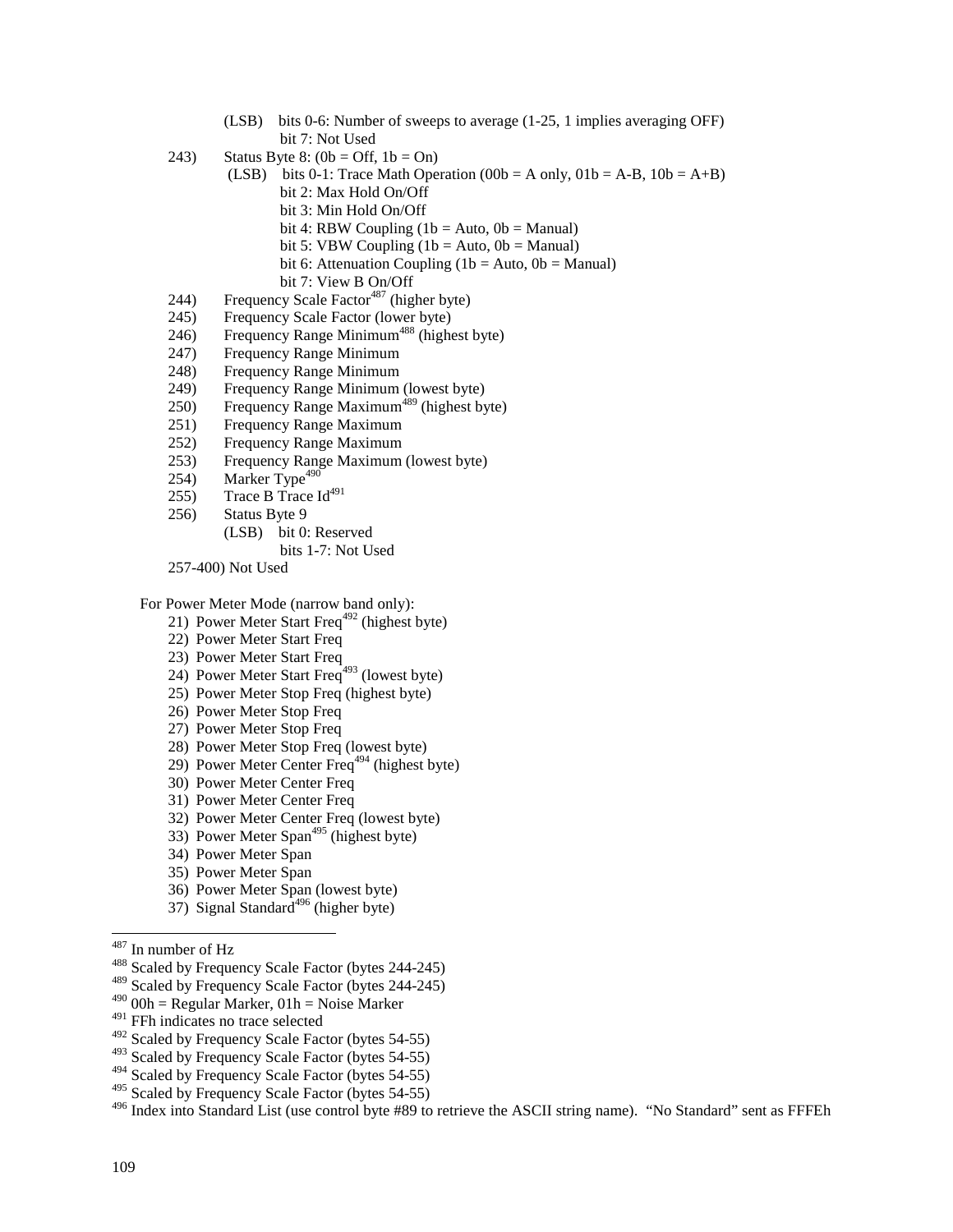38) Signal Standard (lower byte)

- 39) Channel Selection<sup>497</sup> (higher byte)
- 40) Channel Selection (lower byte)
- 41) Power Meter Offset<sup>498</sup> (highest byte)
- 42) Power Meter Offset
- 43) Power Meter Offset
- 44) Power Meter Offset (lowest byte)
- 45) Power Meter Relative (highest byte)<sup>499</sup>
- 46) Power Meter Relative
- 47) Power Meter Relative
- 48) Power Meter Relative (lowest byte)
- 49) Not Used
- 50) Power Meter Unit (00h = Watts,  $01h = dBm$ )
- 51) Power Meter Relative Status (00h = Off,  $01h = On$ )
- 52) Power Meter Offset Status (00h = Off, 01h = On)
- 53) Power Meter RMS Averaging Level (00h = Off,  $01h = Low$ ,  $02h = Medium$ ,  $03h = High$ )
- 54) Frequency Scale Factor<sup>500</sup> (higher byte)
- 55) Frequency Scale Factor (lower byte)
- 56) Frequency Range Minimum<sup>501</sup> (highest byte)
- 57) Frequency Range Minimum
- 58) Frequency Range Minimum
- 59) Frequency Range Minimum (lowest byte)
- 60) Frequency Range Maximum<sup>502</sup> (highest byte)
- 61) Frequency Range Maximum
- 62) Frequency Range Maximum
- 63) Frequency Range Maximum (lowest byte)
- 64) Zero Status  $(00h = Off, 01h = On)$
- $65)$  Zero Value<sup>503</sup> (highest byte)
- 66) Zero Value
- 67) Zero Value
- 68) Zero Value (lowest byte)
- 69-120) Not Used

### For T1 Mode (Option 50):

- 21) T1 Receive Input (00h = Terminate,  $01h = Bridged$ ,  $02h = Monitor$ )
- 22) T1 Framing Mode  $(01h = ESF, 02h = D4SF)$
- 23) T1 Line Coding  $(01h = B8ZS, 02h = AMI)$
- 24) T1 Clock Source  $(00h = External, 01h = Internal)$
- 25) T1 Tx Level  $(01h = 0$  dB,  $02h = -7.5$  dB,  $03h = -15$  dB)
- 26) T1 Error Insert Type (00h = Frame Error, 01h = BPV, 02h = Bit Errors, 04h = RAI, 05h = AIS)
- 27) T1 Loop Code (00h = CSU, 01h = NIU, 02h = User 1, 03h = User 2)
- 28) T1 CRC Method (00h = ANSI CRC, 01h = Japanese CRC)
- 29) T1 Loop Type  $(00h = In Band, 01h = Data Link)$
- 30) T1 Pattern (higher byte)
- 31) T1 Pattern (lower byte) (01h = PRBS-9, 02h = PRBS-11, 03h = PRBS-15, 04h = PRBS-20(O.151),  $05h = PRBS-20(0.153), 06h = PRBS-23, 07h = QRSS, 08h = 1$  in 8,  $09h = 2$  in 8,  $0Ah = 3$  in 8,  $0Bh = 1$ All Ones,  $0Ch = All Zeros$ ,  $0Dh = T1-DALY$ ,  $0Eh = User Defined)$
- 32) T1 Pattern Invert Status (00h = Non-Inverted, 01h = Inverted)

- 
- 

-

<sup>&</sup>lt;sup>497</sup> "No Channel" is sent as FFFEh

 $498$  Value sent as (value in dB  $*$  1000)

<sup>&</sup>lt;sup>499</sup> Value sent as ((value in dBm \* 1000) + 100)<br><sup>500</sup> In number of Hz<br><sup>501</sup> Scaled by Frequency Scale Factor<br><sup>502</sup> Scaled by Frequency Scale Factor<br><sup>503</sup> Value sent as ((value in dBm \* 1000) + 100)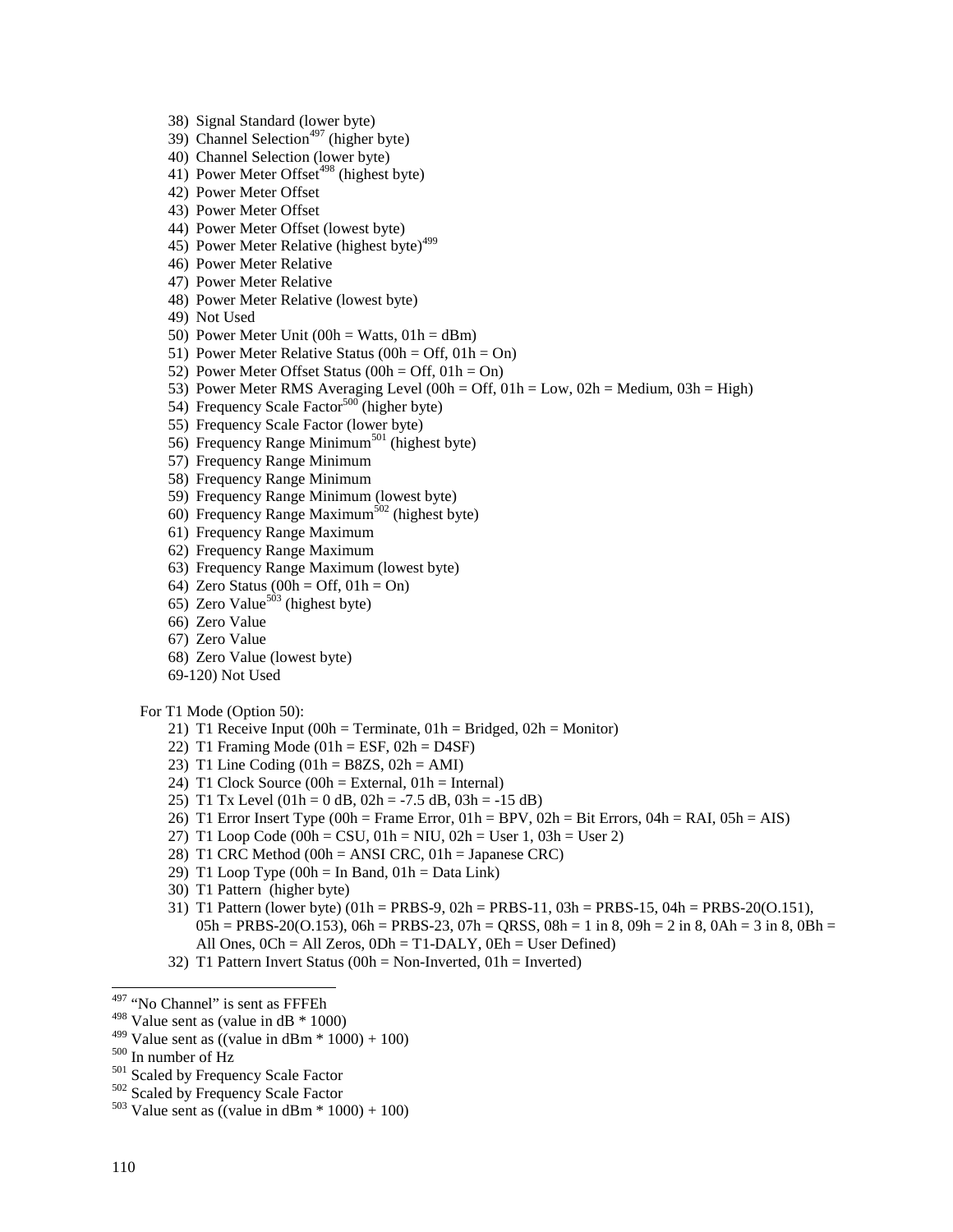- 33) T1 Display Type (00h = Histogram,  $01h = Raw Data$ )
- 34) T1 Impedance
- 35 50) First User Defined Loop Code Down (16 bytes)
- 51 66) Second User Defined Loop Code Down (16 bytes)
- 67 82) First User Defined Loop Code Up (16 bytes)
- 83 98) Second User Defined Loop Code Up (16 bytes)
- 99 130) User Defined Pattern (32 bytes)
- 131) T1 1<sup>st</sup> User Defined Loop Up (highest byte)
- 132) T1 1<sup>st</sup> User Defined Loop Up (lowest byte)
- 133) T1  $2<sup>nd</sup>$  User Defined Loop Up (highest byte)
- 134) T1  $2<sup>nd</sup>$  User Defined Loop Up (lowest byte)
- 135) T1 1<sup>st</sup> User Defined Loop Down (highest byte)
- 136) T1 1<sup>st</sup> User Defined Loop Down (lowest byte)
- 137) T1 2nd User Defined Loop Down (highest byte)
- 138) T1  $2<sup>nd</sup>$  User Defined Loop Down (lowest byte)
- 139) T1 User Defined Pattern (highest byte)
- 140) T1 User Defined Pattern
- 141) T1 User Defined Pattern
- 142) T1 User Defined Pattern (lowest Byte)
- 143) T1 Bit Error Insert Value (1-1000) (highest byte)
- 144) T1 Bit Error Insert Value (lowest byte)
- 145) T1 Frame Error Insert Value (1-1000) (highest byte)
- 146) T1 Frame Error Insert Value (lowest byte)
- 147) T1 BPV Error Insert Value (1-1000) (highest byte)
- 148) T1 BPV Error Insert Value (lowest byte)
- 149) T1 Graph Resolution<sup>504</sup>
- 150) T1 Measurement Duration<sup>505</sup>
- 151) T1 Voltage Measurement Scale (00h = Vpp, 01h = dBdsx)
- 152) T1 Auto Framing Mode (00h = fixed framing, >00h = auto framing mode)
- 153) T1 Auto Pattern Sync Status (00h = Off, 01h = On)
- 154) Vpp Input Config  $(00h = Terminate, 01h = Bridged)$
- 155) Data Logging Status (00h = Off,  $01h = On$ )
- 156 250) Not Used

For E1 Mode (Option 50):

- 21) E1 Receive Input  $(00h = Terminate, 01h = Bridged, 02h = Monitor)$
- 22) E1 Framing Mode (03h = PCM30, 04h = PCM30CRC, 05h = PCM31, 06h = PCM31CRC)
- 23) E1 Line Coding  $(02h = AMI, 03h = HDB3)$
- 24) E1 Clock Source  $(00h = External, 01h = Internal)$
- 25) E1 Tx Level
- 26) E1 Error Insert Type (00h = Frame Error, 01h = BPV, 02h = Bit Errors, 04h = RAI, 05h = AIS)
- 27) E1 Loop Code
- 28) E1 CRC Method
- 29) E1 Loop Type
- 30) E1 Pattern (higher byte)
- 31) E1 Pattern (lower byte) (01h = PRBS-9, 02h = PRBS-11, 03h = PRBS-15, 04h = PRBS-20(O.151),  $0.05h = PRBS-20(0.153), 0.06h = PRBS-23, 0.07h = ORSS$ ,  $0.08h = 1$  in 8,  $0.09h = 2$  in 8,  $0.06h = 3$  in 8,  $0.08h = 3$ All Ones,  $0Ch = All Zeros$ ,  $0Dh = T1-DALY$ ,  $0Eh = User Defined)$
- 32) E1 Pattern Invert  $(00h = Non-Inverted, 01h = Inverted)$
- 33) E1 Display Type  $(00h = Histogram, 01h = Raw Data)$
- 34) E1 Impedance  $(01h = 75 \Omega, 02h = 120 \Omega)$

1

<sup>504</sup> Graph Resolution: 00h: Auto, 01h: 1 sec, 02h: 15 sec, 03h: 30 sec, 04h 45 sec, 05h 1 min, 06h: 15 min, 07h: 30 min, 08h: 45 min, 09h: 60 min

<sup>505</sup> Measurement Duration: 00h: Manual, 01h: 3 min, 02h: 15 min, 03h: 30 min, 04h: 1 hr, 05h: 3 hrs, 06h: 6 hrs, 07h: 12 hrs, 08h: 1 day, 09h: 2 days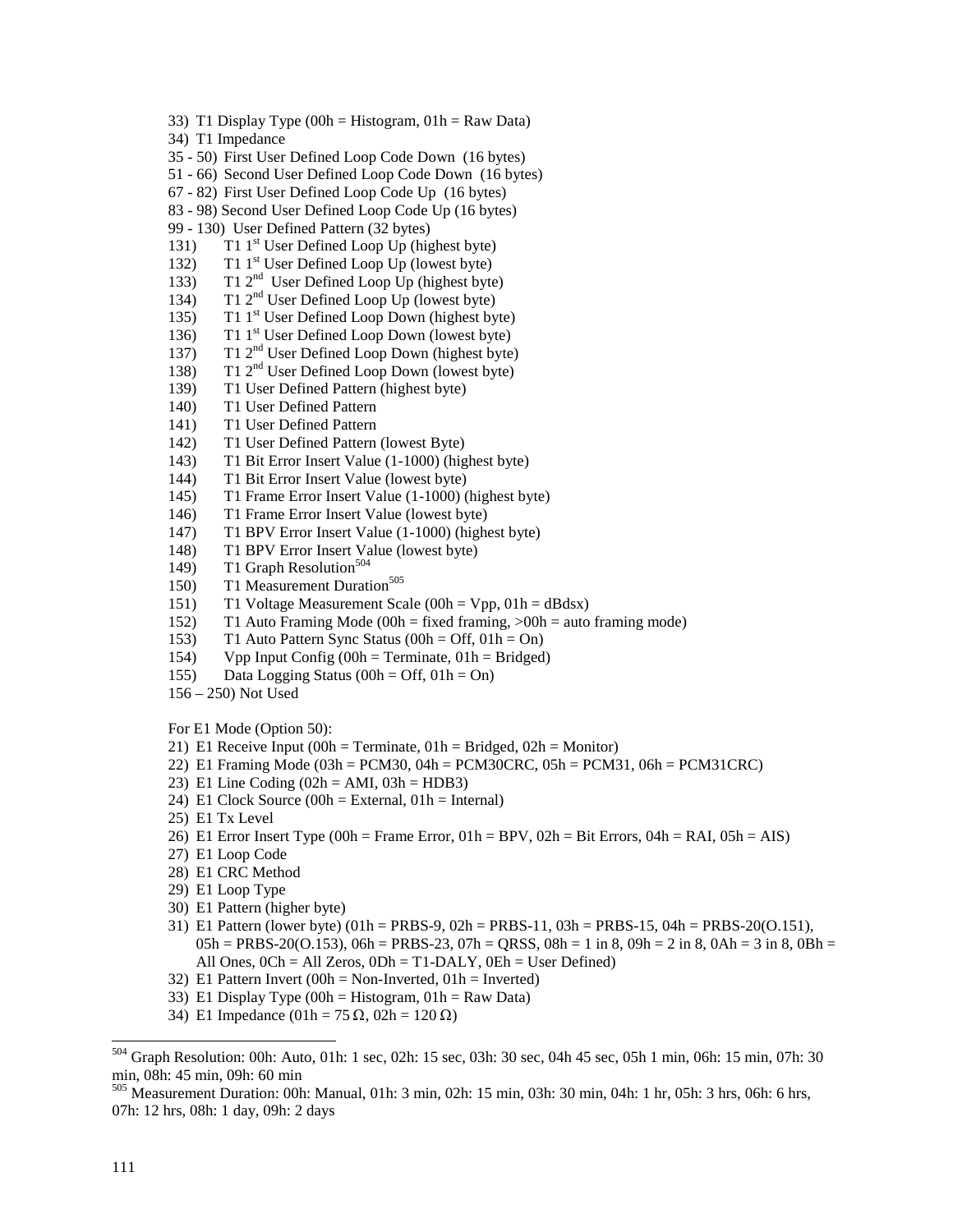- 35 50) First User Defined Loop Code Down (16 bytes)
- 51 66) Second User Defined Loop Code Down (16 bytes)
- 67 82) First User Defined Loop Code Up (16 bytes)
- 83 98) Second User Defined Loop Code Up (16 bytes)
- 99 130) User Defined Pattern (32 bytes)
- 131) E1  $1<sup>st</sup>$  User Defined Loop Up (higher byte)
- 132) E1  $1^{st}$  User Defined Loop Up (lower byte)
- 133) E1  $2<sup>nd</sup>$  User Defined Loop Up (higher byte)
- 134) E1 2<sup>nd</sup> User Defined Loop Up (lower byte)
- 135) E1 1<sup>st</sup> User Defined Loop Down (higher byte)
- 136) E1  $1^{\text{st}}$  User Defined Loop Down (lower byte)
- 137) E1 2<sup>nd</sup> User Defined Loop Down (higher byte)
- 138) E1 2<sup>nd</sup> User Defined Loop Down (lower byte)
- 139) E1 User Defined Pattern (highest byte)
- 140) E1 User Defined Pattern
- 141) E1 User Defined Pattern
- 142) E1 User Defined Pattern (lowest byte)
- 143) E1 Bit Error Insert Value (1-1000) (higher byte)
- 144) E1 Bit Error Insert Value (lower byte)
- 145) E1 Frame Error Insert Value (1-1000) (higher byte)
- 146) E1 Frame Error Insert Value (lower byte)
- 147) E1 BPV Error Insert Value (1-1000) (higher byte)
- 148) E1 BPV Error Insert Value (lower byte)
- 149) E1 Graph Resolution<sup>506</sup>
- 150) E1 Measurement Duration<sup>507</sup>
- 151) E1 Voltage Measurement Scale (00h = Vpp, 01h = dBdsx)
- 152) E1 Auto Framing Mode (00h = fixed framing, >00h = auto framing mode)
- 153) E1 Auto Pattern Sync Status (00h = Off, 01h = On)
- 154) Vpp Input Config (00h = Terminate, 01h = Bridged)
- 155) Data Logging Status (00h = Off,  $01h = On$ )
- 156) E1 Vpp Input Impedance (01h = 75 Ω, 02h = 120 Ω)<br>157.350) Net Used

157-250) Not Used

#### For CDMA Mode

- 21) Scale Division (Highest Byte)
- 22) Scale Division (Lowest Byte)
- 23) Center Frequency (Highest Byte)
- 24) Center Frequency
- 25) Center Frequency
- 26) Center Frequency (Lowest Byte)
- 27) External Reference Frequency
- 28) Marker 1
- 29) Marker 2
- 30) Marker 3
- 31) Marker 4
- 32) Marker 5
- 33) Marker 6
- 34) PN Search length
- 35) Measurement Speed
- 36) PN Offset (Highest Byte)
- 37) PN Offset (Lowest Byte)
- 38) Power Offset (Highest Byte)

1

<sup>506</sup> Graph Resolution: 00h: Auto, 01h: 1 sec, 02h: 15 sec, 03h: 30 sec, 04h 45 sec, 05h 1 min, 06h: 15 min, 07h: 30 min, 08h: 45 min, 09h: 60 min

<sup>507</sup> Measurement Duration: 00h: Manual, 01h: 3 min, 02h: 15 min, 03h: 30 min, 04h: 1 hr, 05h: 3 hrs, 06h: 6 hrs, 07h: 12 hrs, 08h: 1 day, 09h: 2 days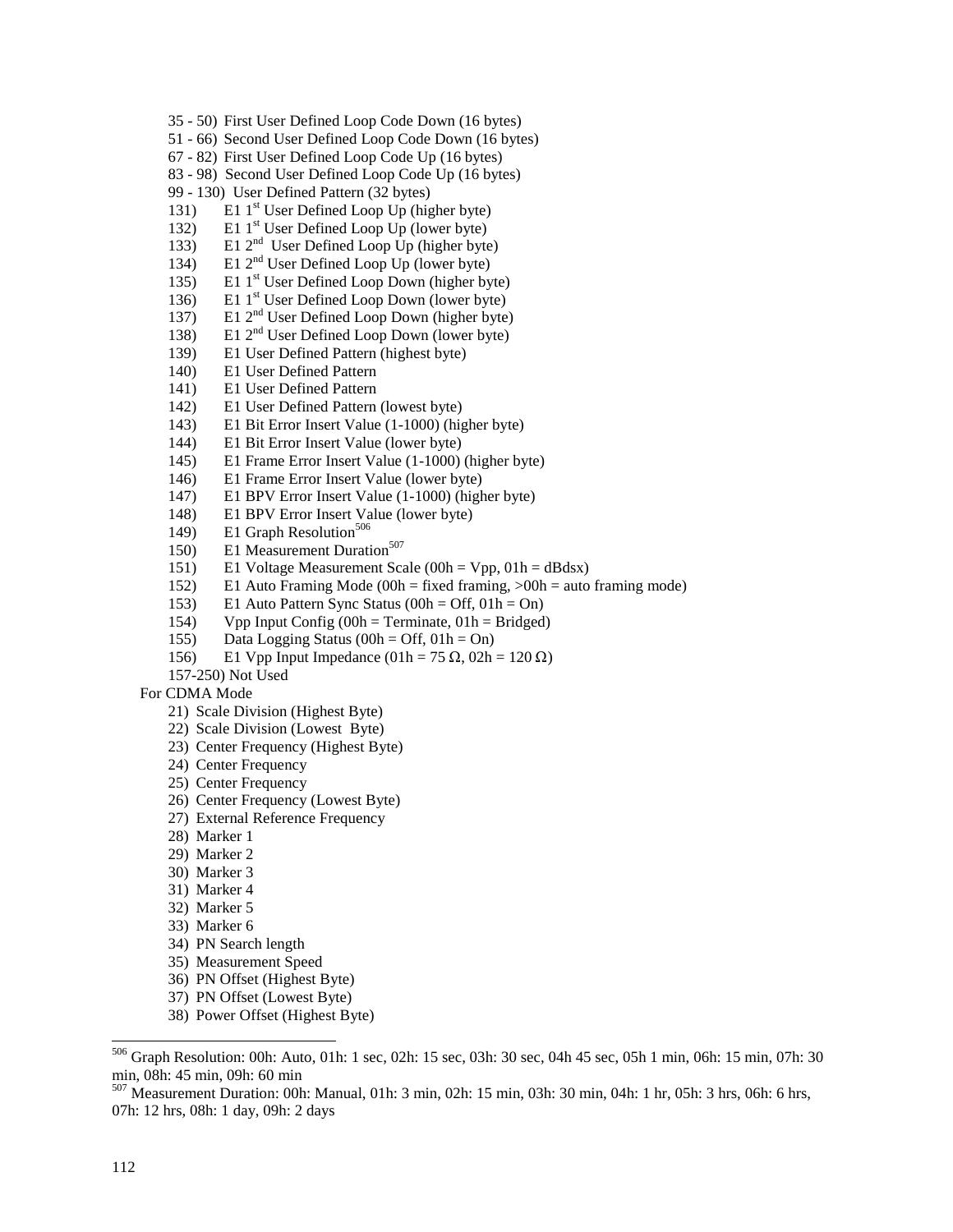- 39) Power Offset
- 40) Power Offset
- 41) Power Offset (Lowest Byte)
- 42) External Reference Frequency Status
- 43) Marker 1 Status
- 44) Marker 2 Status
- 45) Marker 3 Status
- 46) Marker 4 Status
- 47) Marker 5 Status
- 48) Marker 6 Status
- 49) Radio Configuration
- 50) Trigger Polarity
- 51) Display Type
- 52) Units
- 53) PN Search Mode
- 54) Bit Reverse Status
- 55) Signal Standard (Highest Byte)
- 56) Signal Standard (Lowest Byte)
- 57) PN Increment
- 58 125)Reserved

#### For EVDO Mode

- 21) Scale Division (Highest Byte)
- 22) Scale Division (Lowest Byte)
- 23) Center Frequency (Highest Byte)
- 24) Center Frequency
- 25) Center Frequency
- 26) Center Frequency (Lowest Byte)
- 27) External Reference Frequency
- 28) Marker 1
- 29) Marker 2
- 30) Marker 3
- 31) Marker 4
- 32) Marker 5
- 33) Marker 6
- 34) PN Search length
- 35) Measurement Speed
- 36) PN Offset (Highest Byte)
- 37) PN Offset (Lowest Byte)
- 38) Power Offset (Highest Byte)
- 39) Power Offset
- 40) Power Offset
- 41) Power Offset (Lowest Byte)
- 42) External Reference Frequency Status
- 43) Marker 1 Status
- 44) Marker 2 Status
- 45) Marker 3 Status
- 46) Marker 4 Status
- 47) Marker 5 Status
- 48) Marker 6 Status
- 49) Data Modulation Type
- 50) Trigger Polarity
- 51) Display Type
- 52) Units
- 53) PN Search Mode
- 54) CDP Display Type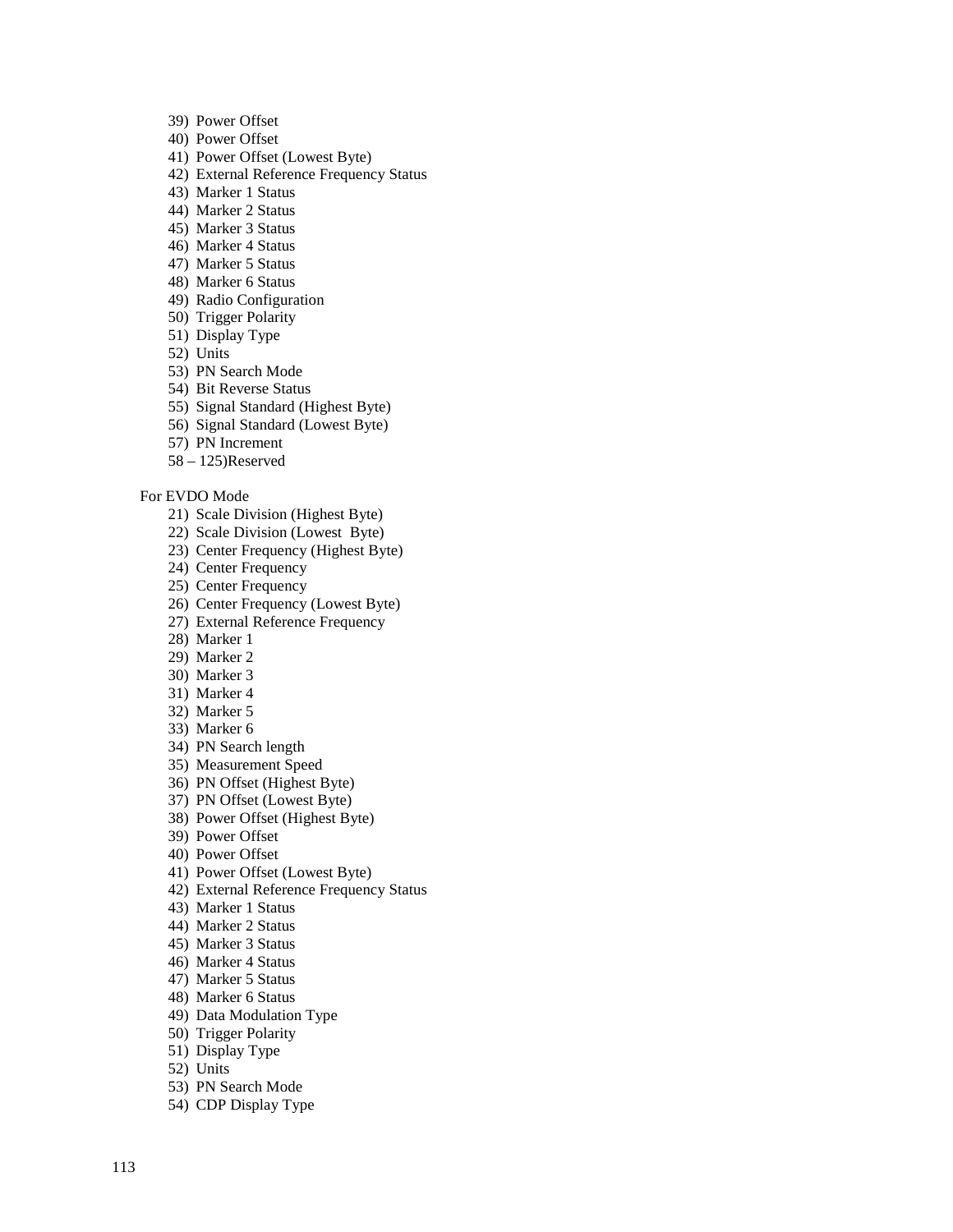55) RF Display Type 56) Signal Standard (Highest Byte) 57) Signal Standard (Lowest Byte) 58) PN Increment 59 – 125)Reserved

*Site Master Returns:* 1 byte

- 1) 255 (FFh) Operation Complete Byte
	- 224 (E0h) Parameter Error
	- 238 (EEh) Time Out Error

# **Read Parameter Limits – Control Byte #67 (43h)**

*Description:* Returns limits (minimum and maximum values) associated with each parameter defined for the specified measurement mode.

"Frequency Parameters (for SPA, TM and PM)" are start, stop, and center frequencies, multiple limit "x" parameters and AM/FM demod frequency parameters.

"Frequency Parameters (for VNA modes)" are start and stop frequencies and multiple limit "x" parameters.

"Distance Parameters" are start and stop distances, multiple limit "x" parameters and cable loss.

#### *Bytes to Follow:* 2 bytes

- 1) Measurement Mode<sup>508</sup>
- 2) Limits to Read (00h = Frequency Parameter Limits (Spectrum Analyzer, Transmission Mode, Power Meter),  $01h =$  Available RBWs,  $02h =$  Available VBWs,  $03h =$  Distance Parameter Limits (Metric Units, VNA DTF Modes)  $04h = Distance$  Parameter Limits (English Units, VNA DTF Modes), FFh = All Other Parameter Limits)

*Site Master Returns:*

For All Modes:

- 1) Number of Following Bytes (higher byte)
- 2) Number of Following Bytes (lower byte)
- 3) Measurement Mode<sup>509</sup>
- 14-28) Not Used

For Spectrum Analyzer, Transmission (Option 21) and Power Meter Modes, Frequency Parameter Limits: 21) Number of Valid Frequency Ranges

For each range:

- 1) Range Scale Factor<sup>510</sup> (higher byte)
- 2) Range Scale Factor (lower byte)
- 3) Range Start Frequency<sup>511</sup> (highest byte)
- 4) Range Start Frequency
- 5) Range Start Frequency
- 6) Range Start Frequency (lowest byte)
- 7) Range Stop Frequency<sup>512</sup> (highest byte)
- 8) Range Stop Frequency
- 9) Range Stop Frequency

1

<sup>&</sup>lt;sup>508</sup> Refer to Control Byte #3 "Select Measurement Mode" for valid measurement modes.

<sup>&</sup>lt;sup>509</sup> Refer to Control Byte #3 "Select Measurement Mode" for valid measurement modes.<br><sup>510</sup> Scale Factor in number of Hz<br><sup>511</sup> Scaled by Span Scale Factor<br><sup>512</sup> Scaled by Span Scale Factor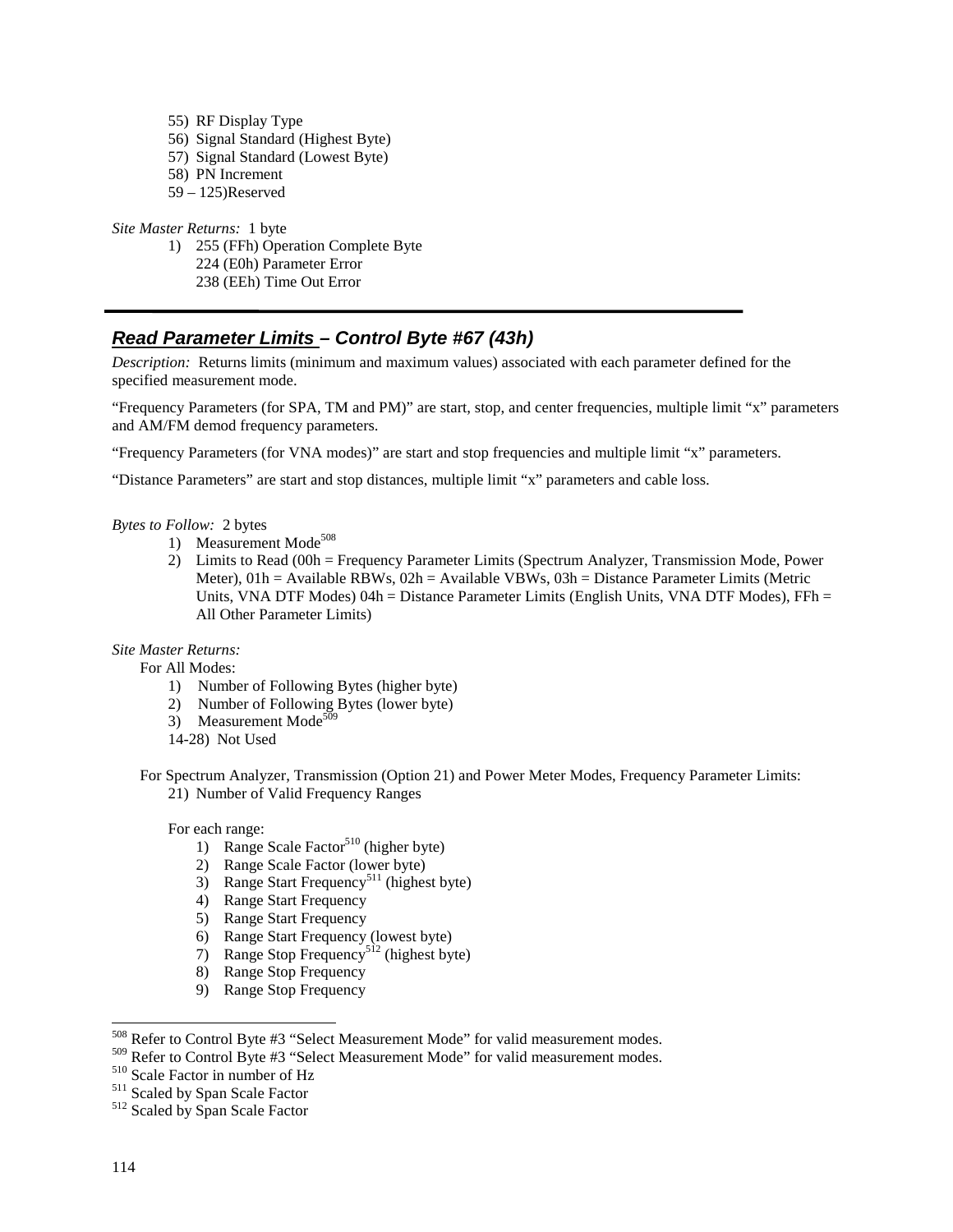10) Range Stop Frequency (lowest byte)

For Spectrum Analyzer, Transmission (Option 21) Modes, Available RBWS:

21) Number of Valid RBWs

For each RBW:

- 1) RBW Frequency (in Hz) (highest byte)
- 2) RBW Frequency (in Hz)
- 3) RBW Frequency (in Hz)
- 4) RBW Frequency (in Hz) (lowest byte)

For Spectrum Analyzer, Transmission (Option 21) Modes, Available VBWS: 21) Number of Valid VBWs

For each VBW:

- 1) VBW Frequency (in Hz) (highest byte)
- 2) VBW Frequency (in Hz)
- 3) VBW Frequency (in Hz)
- 4) VBW Frequency (in Hz) (lowest byte)

### For VNA Modes, Distance Parameter Limits, in Metric Units:

- 21) Distance Minimum<sup>513</sup> (highest byte)
- 22) Distance Minimum
- 23) Distance Minimum
- 24) Distance Minimum (lowest byte)
- 25) Distance Maximum<sup>514</sup> (highest byte)
- 26) Distance Maximum
- 27) Distance Maximum
- 28) Distance Maximum (lowest byte)
- 29) Cable Loss Minimum<sup>515</sup> (highest byte)
- 30) Cable Loss Minimum
- 31) Cable Loss Minimum
- 32) Cable Loss Minimum (lowest byte)
- 33) Cable Loss Maximum<sup>516</sup> (highest byte)
- 34) Cable Loss Maximum
- 35) Cable Loss Maximum
- 36) Cable Loss Maximum (lowest byte)

For VNA Modes, Distance Parameter Limits, in English Units:

- 21) Distance Minimum<sup>517</sup> (highest byte)
- 22) Distance Minimum
- 23) Distance Minimum
- 24) Distance Minimum (lowest byte)
- 25) Distance Maximum<sup>518</sup> (highest byte)
- 26) Distance Maximum
- 27) Distance Maximum
- 28) Distance Maximum (lowest byte)
- 29) Cable Loss Minimum<sup>519</sup> (highest byte)
- $513$  Distance sent as (distance in meters  $*100,000$ )
- <sup>514</sup> Distance sent as (distance in meters \* 100,000)<br><sup>515</sup> Cable loss sent as (loss in dB/m \* 100,000)<br><sup>516</sup> Cable loss sent as (loss in dB/m \* 100,000)<br><sup>516</sup> Distance sent as (distance in feet \* 100,000)<br><sup>518</sup> Distance
- 
- 
- 
- 
- $519$  Cable loss sent as (loss in dB/ft  $*$  100,000)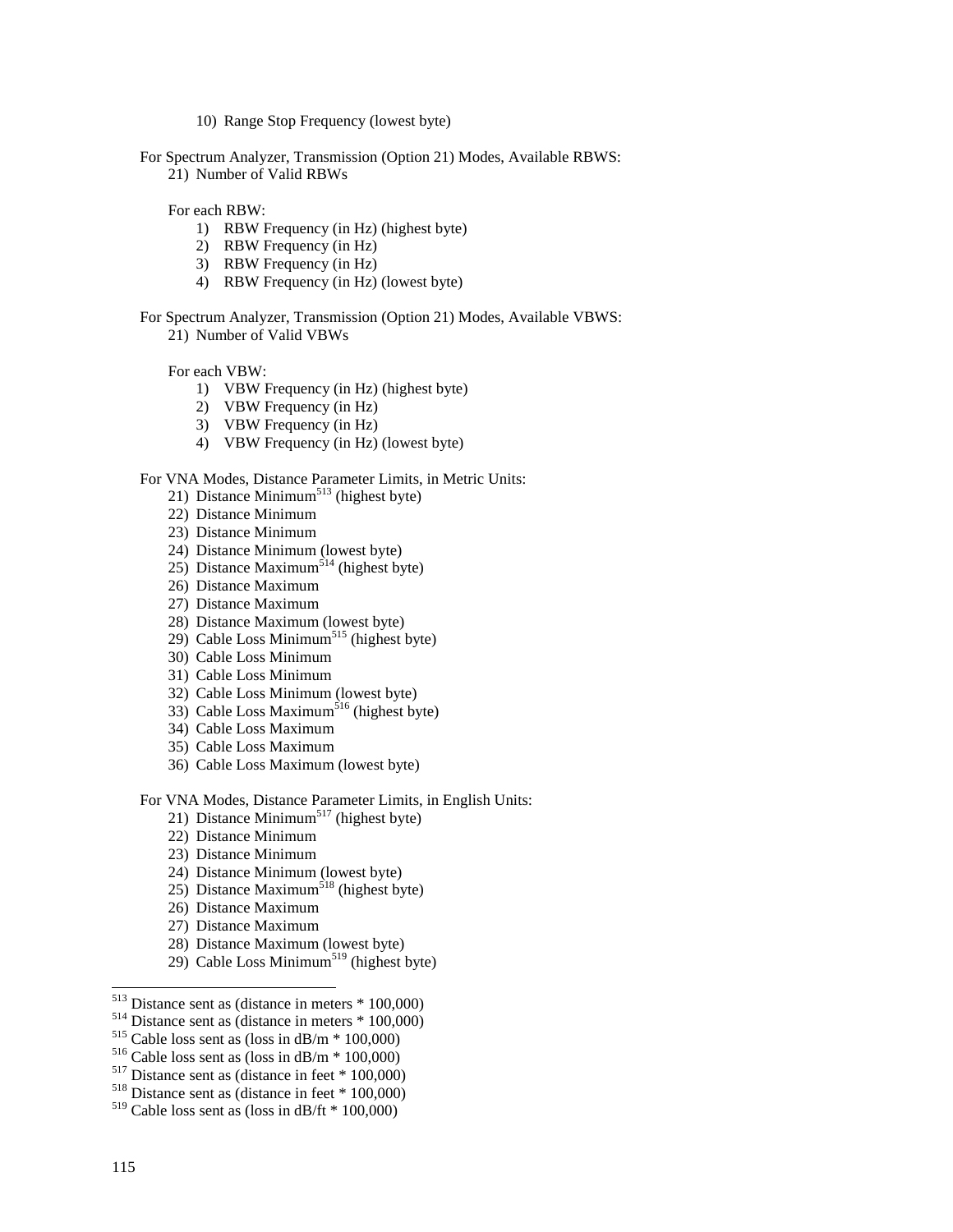- 30) Cable Loss Minimum
- 31) Cable Loss Minimum
- 32) Cable Loss Minimum (lowest byte)
- 33) Cable Loss Maximum<sup>520</sup> (highest byte)
- 34) Cable Loss Maximum
- 35) Cable Loss Maximum
- 36) Cable Loss Maximum (lowest byte)

#### For VNA Modes, All Other Parameter Limits:

- 21) Frequency Minimum<sup>521</sup> (highest byte)
- 22) Frequency Minimum
- 23) Frequency Minimum
- 24) Frequency Minimum (lowest byte)
- 25) Frequency Maximum<sup>522</sup> (highest byte)
- 26) Frequency Maximum
- 27) Frequency Maximum
- 28) Frequency Maximum (lowest byte)
- 29) Return Loss Scale/Limit Y Minimum<sup>523</sup> (highest byte)
- 30) Return Loss Scale/Limit Y Minimum
- 31) Return Loss Scale/Limit Y Minimum
- 32) Return Loss Scale/Limit Y Minimum (lowest byte)
- 33) Return Loss Scale/Limit Y Maximum<sup>524</sup> (highest byte)
- 34) Return Loss Scale/Limit Y Maximum
- 35) Return Loss Scale/Limit Y Maximum
- 36) Return Loss Scale/Limit Y Maximum (lowest byte)
- $37)$  Cable Loss Scale/Limit Y Minimum<sup>525</sup> (highest byte)
- 38) Cable Loss Scale/Limit Y Minimum
- 39) Cable Loss Scale/Limit Y Minimum
- 40) Cable Loss Scale/Limit Y Minimum (lowest byte)
- 41) Cable Loss Scale/Limit Y Maximum<sup>526</sup> (highest byte)
- 42) Cable Loss Scale/Limit Y Maximum
- 43) Cable Loss Scale/Limit Y Maximum
- 44) Cable Loss Scale/Limit Y Maximum (lowest byte)
- 45) SWR Scale/Limit Y Minimum<sup>527</sup> (highest byte)
- 46) SWR Scale/Limit Y Minimum
- 47) SWR Scale/Limit Y Minimum
- 48) SWR Scale/Limit Y Minimum (lowest byte)
- 49) SWR Scale/Limit Y Maximum<sup>528</sup> (highest byte)
- 50) SWR Scale/Limit Y Maximum
- 51) SWR Scale/Limit Y Maximum
- 52) SWR Scale/Limit Y Maximum (lowest byte)
- 53) Marker Minimum<sup>529</sup> (higher byte)
- 54) Marker Minimum (lower byte)
- 55) Marker Maximum<sup>530</sup> (higher byte)
- <sup>520</sup> Cable loss sent as (loss in dB/ft \* 100,000)<br><sup>521</sup> Frequencies sent in Hz<br><sup>522</sup> Frequencies sent in Hz<br><sup>523</sup> Scale sent in (dB \* 1000)<br><sup>524</sup> Scale sent in (dB \* 1000)<br><sup>525</sup> Scale sent in (dB \* 1000)<br><sup>525</sup> Scale sent
- 
- 
- 
- 
- 
- 
- 
- 

<sup>529</sup> Value sent as data point on the display. Equivalent frequency (or distance) = ( # data points – 1) \* (marker X – start X) / (stop  $X$  – start X)

1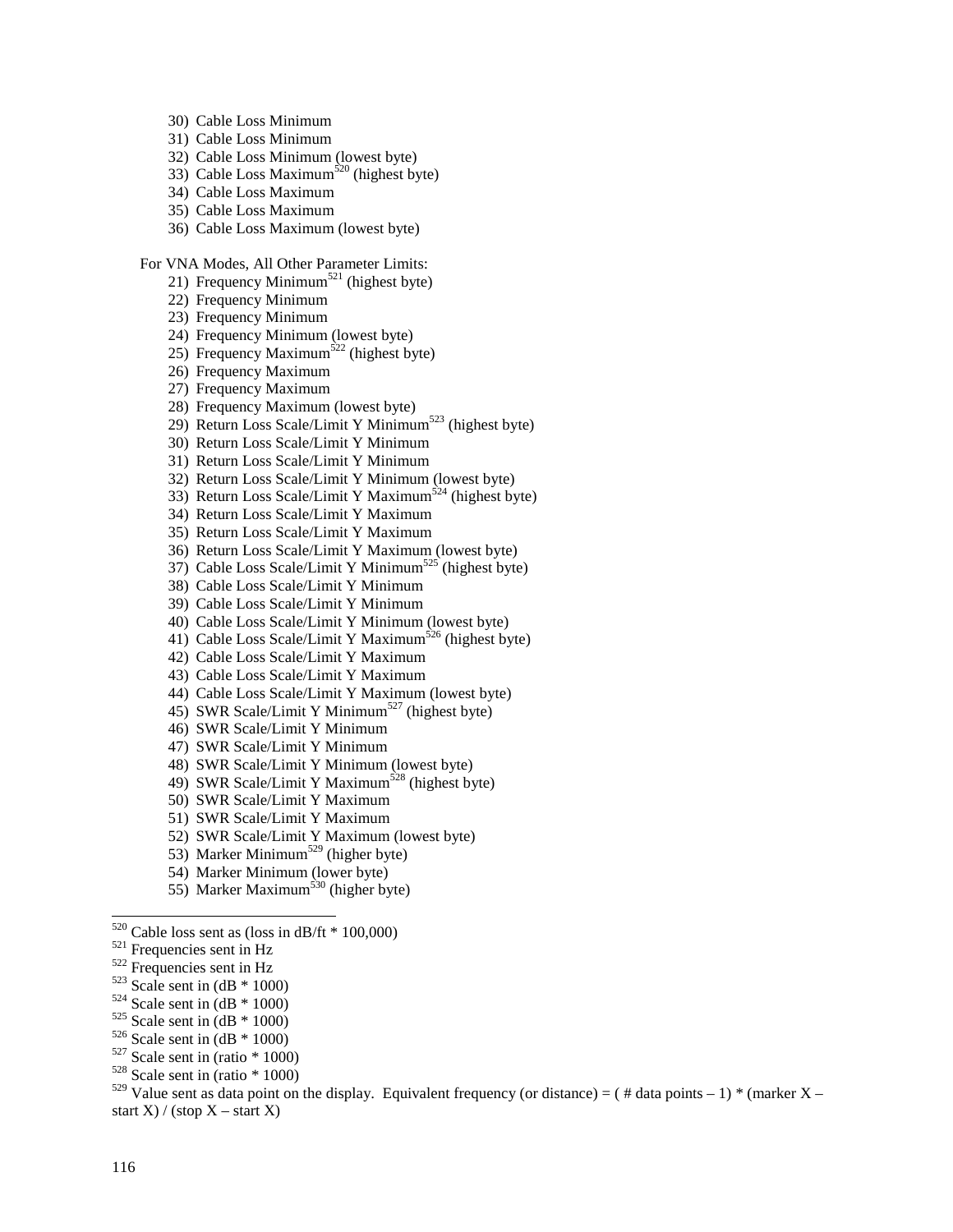- 56) Marker Minimum (lower byte)
- 57) Propagation Velocity Minimum (highest byte)
- 58) Propagation Velocity Minimum
- 59) Propagation Velocity Minimum
- 60) Propagation Velocity Minimum (lowest byte)
- 61) Propagation Velocity Maximum<sup>531</sup> (highest byte)
- 62) Propagation Velocity Maximum
- 63) Propagation Velocity Maximum
- 64) Propagation Velocity Maximum (lowest byte)
- 65) Cable Folder Minimum
- 66) Cable Folder Maximum
- 67) Trace Overlay Index Minimum
- 68) Trace Overlay Index Maximum
- 69-200) Not Used

#### For T1 Mode (Option 50), All Other Parameter Limits:

- 21) Receive Input Minimum
- 22) Receive Input Maximum
- 23) Framing Mode Minimum
- 24) Framing Mode Maximum
- 25) Line Coding Minimum
- 26) Line Coding Maximum
- 27) Clock Source Minimum
- 28) Clock Source Maximum
- 29) Tx Level Minimum
- 30) Tx Level Maximum
- 31) Error Insert Type Minimum
- 32) Error Insert Type Maximum
- 33) Loop Code Minimum
- 34) Loop Code Maximum
- 35) CRC Method Minimum
- 36) CRC Method Maximum
- 37) Loop Type Minimum
- 38) Loop Type Maximum
- 39) Pattern Minimum
- 40) Pattern Maximum
- 41) Display Type Minimum
- 42) Display Type Maximum
- 43) Bit Error Insert Value Minimum (higher byte)
- 44) Bit Error Insert Value Minimum (lower byte)
- 45) Bit Error Insert Value Maximum (higher byte)
- 46) Bit Error Insert Value Maximum (lower byte)
- 47) Frame Error Insert Value Minimum (higher byte)
- 48) Frame Error Insert Value Minimum (lower byte)
- 49) Frame Error Insert Value Maximum (higher byte)
- 50) Frame Error Insert Value Maximum (lower byte)
- 51) BPV Error Insert Value Minimum (higher byte)
- 52) BPV Error Insert Value Minimum (lower byte)
- 53) BPV Error Insert Value Maximum (higher byte)
- 54) BPV Error Insert Value Maximum (lower byte)
- 55) Graph Resolution Minimum
- 56) Graph Resolution Maximum

<sup>&</sup>lt;sup>530</sup> Value sent as data point on the display. Equivalent frequency (or distance) = (# data points – 1) \* (marker X – start X) / (stop  $X - start X$ )

 $531$  Propagation velocity sent as (velocity  $*100,000$ )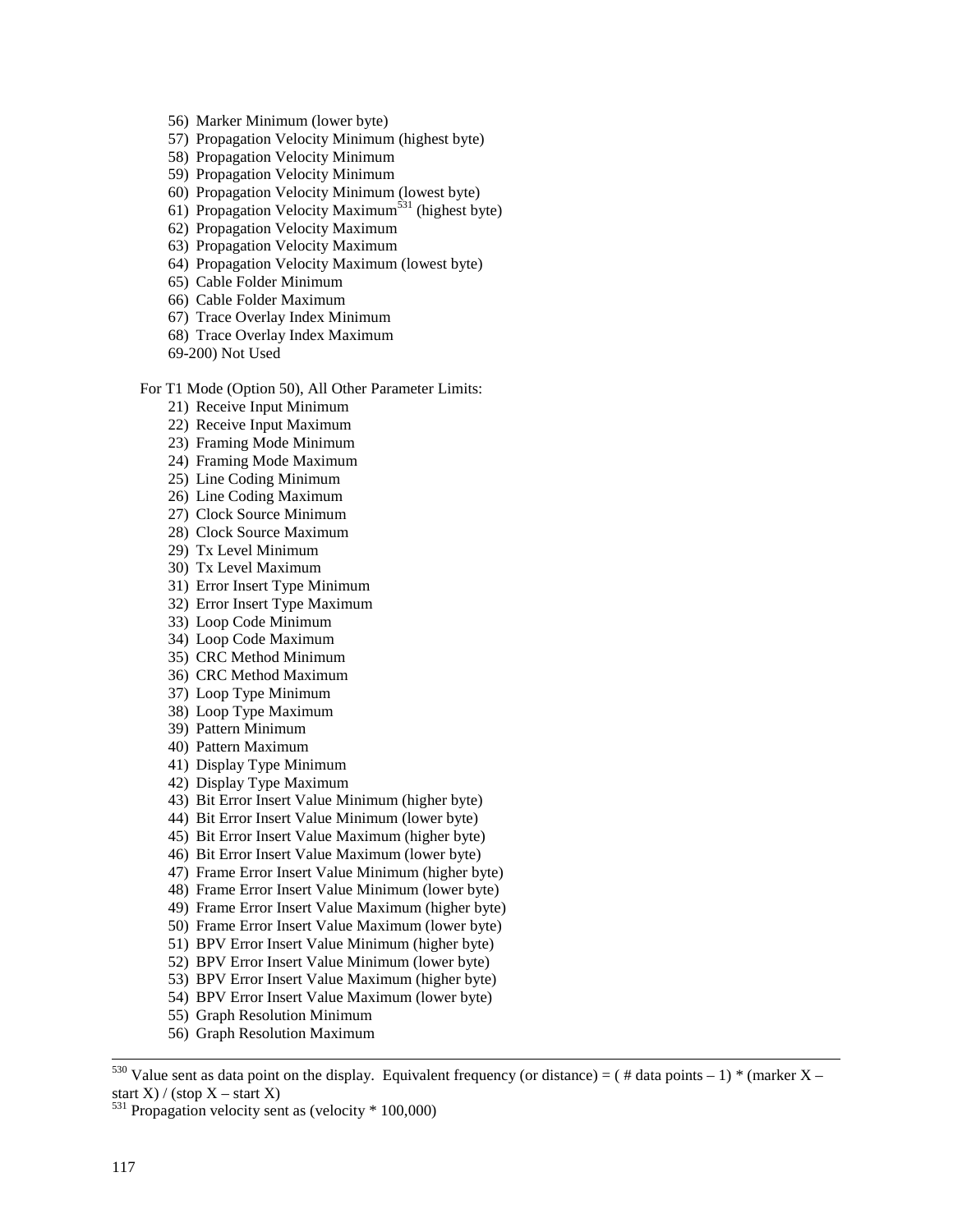- 57) Measurement Duration Minimum
- 58) Measurement Duration Maximum
- 59) Voltage Scale Minimum
- 60) Voltage Scale Maximum
- 61) Vpp Input Config Minimum
- 62) Vpp Input Config Maximum
- 63-150) Not Used

#### For E1 Mode (Option 50), All Other Parameter Limits:

- 21) Receive Input Minimum
- 22) Receive Input Maximum
- 23) Framing Mode Minimum
- 24) Framing Mode Maximum
- 25) Line Coding Minimum
- 26) Line Coding Maximum
- 27) Clock Source Minimum
- 28) Clock Source Maximum
- 29) Tx Level Minimum
- 30) Tx Level Maximum
- 31) Error Insert Type Minimum
- 32) Error Insert Type Maximum
- 33) Loop Code Minimum
- 34) Loop Code Maximum
- 35) CRC Method Minimum
- 36) CRC Method Maximum
- 37) Loop Type Minimum
- 38) Loop Type Maximum
- 39) Pattern Minimum
- 40) Pattern Maximum
- 41) Display Type Minimum
- 42) Display Type Maximum
- 43) Bit Error Insert Value Minimum (higher byte)
- 44) Bit Error Insert Value Minimum (lower byte)
- 45) Bit Error Insert Value Maximum (higher byte)
- 46) Bit Error Insert Value Maximum (lower byte)
- 47) Frame Error Insert Value Minimum (higher byte)
- 48) Frame Error Insert Value Minimum (lower byte)
- 49) Frame Error Insert Value Maximum (higher byte)
- 50) Frame Error Insert Value Maximum (lower byte)
- 51) BPV Error Insert Value Minimum (higher byte)
- 52) BPV Error Insert Value Minimum (lower byte)
- 53) BPV Error Insert Value Maximum (higher byte)
- 54) BPV Error Insert Value Maximum (lower byte)
- 55) Graph Resolution Minimum
- 56) Graph Resolution Maximum
- 57) Measurement Duration Minimum
- 58) Measurement Duration Maximum
- 59) Voltage Scale Minimum
- 60) Voltage Scale Maximum
- 61) Vpp Input Config Minimum
- 62) Vpp Input Config Maximum
- 63) Impedance Minimum
- 64) Impedance Maximum
- 65-150) Not Used

For Spectrum Analyzer Mode, All Other Parameter Limits: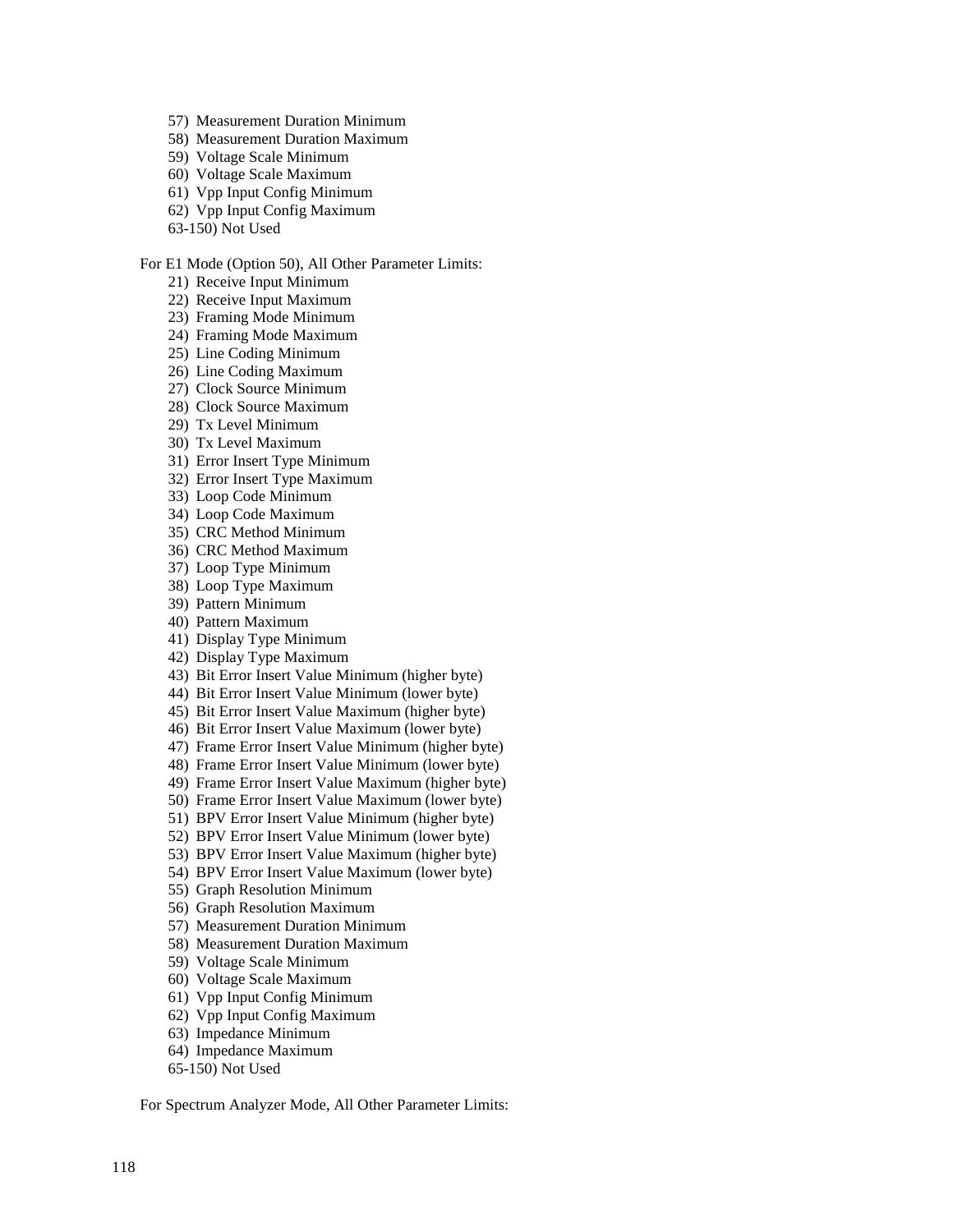21) Frequency Scale Factor Minimum<sup>532</sup> (higher byte)

22) Frequency Scale Factor Minimum (lower byte)

23) Frequency Scale Factor Maximum<sup>533</sup> (higher byte)

24) Frequency Scale Factor Maximum (lower byte)

 $25)$  Span Minimum<sup>534</sup> (highest byte)

26) Span Minimum

27) Span Minimum

28) Span Minimum (lowest byte)

29) Span Maximum<sup>535</sup> (highest byte)

30) Span Maximum

31) Span Maximum

32) Span Maximum (lowest byte)

33) Reference Level Minimum536 (highest byte)

34) Reference Level Minimum

35) Reference Level Minimum

36) Reference Level Minimum (lowest byte)

37) Reference Level Maximum<sup>537</sup> (highest byte)

38) Reference Level Maximum

39) Reference Level Maximum

40) Reference Level Maximum (lowest byte)

41) Scale Minimum<sup>538</sup> (highest byte)

42) Scale Minimum

43) Scale Minimum

44) Scale Minimum (lowest byte)

45) Scale Maximum<sup>539</sup> (highest byte)

46) Scale Maximum

47) Scale Maximum

48) Scale Maximum (lowest byte)

49) Marker Minimum<sup>540</sup> (higher byte)

50) Marker Minimum (lower byte)

51) Marker Maximum<sup>541</sup> (higher byte)

52) Marker Maximum (lower byte)

53) Limit Y Minimum<sup>542</sup> (highest byte)

54) Limit Y Minimum

55) Limit Y Minimum

56) Limit Y Minimum (lowest byte)

57) Limit Y Maximum<sup>543</sup> (highest byte)

58) Limit Y Maximum

59) Limit Y Maximum

60) Limit Y Maximum (lowest byte)

61) OBW Method Minimum

532 Scale Factor in number of Hz

<sup>533</sup> Scale Factor in number of Hz<br><sup>534</sup> Scaled by Span Scale Factor<br><sup>535</sup> Scaled by Span Scale Factor<br><sup>536</sup> Value sent as (value \* 1000) + 270,000<br><sup>537</sup> Value sent as (value \* 1000) + 270,000<br><sup>538</sup> Value sent as (value \*

<sup>540</sup> Value sent as data point on the display. Equivalent frequency = (point \* span / ( # data points – 1 ) ) + start frequency.

<sup>541</sup> Value sent as data point on the display. Equivalent frequency = (point \* span / ( # data points – 1 ) ) + start frequency.

 $\frac{542}{542}$  Value sent as (value \* 1000) + 270,000<br> $\frac{543}{543}$  Value sent as (value \* 1000) + 270,000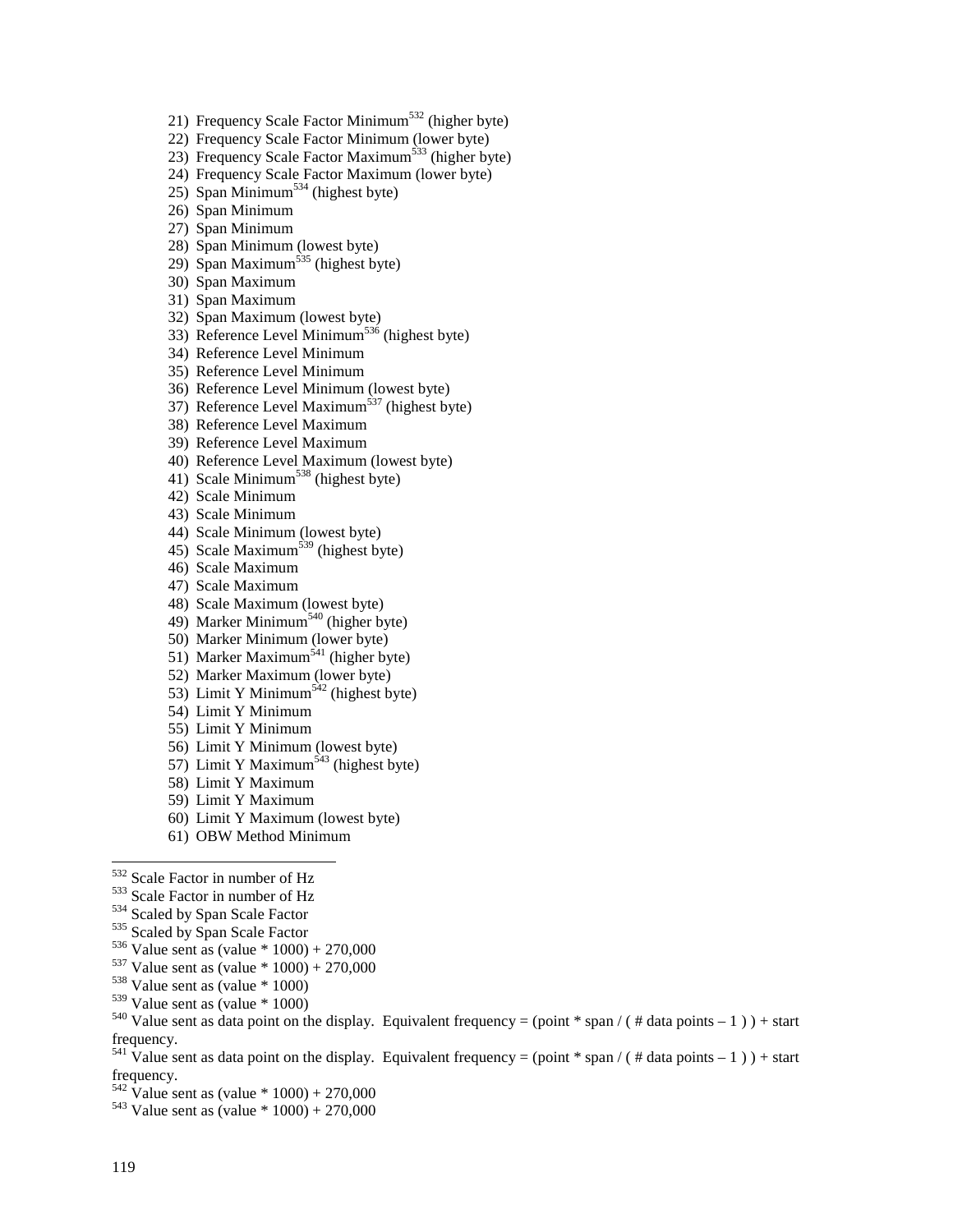- 62) OBW Method Maximum
- 63) OBW % of Power Minimum
- 64) OBW % of Power Maximum
- 65) OBW dBc Minimum
- 66) OBW dBc Maximum
- 67) Attenuation Minimum
- 68) Attenuation Maximum
- 69) Amplitude Units Minimum
- 70) Amplitude Units Maximum
- 71) Detection Algorithm Minimum
- 72) Detection Algorithm Maximum
- 73) RL Offset Minimum<sup>544</sup> (highest byte)
- 74) RL Offset Minimum
- 75) RL Offset Minimum
- 76) RL Offset Minimum (lowest byte)
- 77) RL Offset Maximum<sup>545</sup> (highest byte)
- 78) RL Offset Maximum
- 79) RL Offset Maximum
- 80) RL Offset Maximum (lowest byte)
- 81) External Reference Frequency Minimum<sup>546</sup> (highest byte)
- 82) External Reference Frequency Minimum
- 83) External Reference Frequency Minimum
- 84) External Reference Frequency Minimum (lowest byte)
- 85) External Reference Frequency Maximum<sup>547</sup> (highest byte)
- 86) External Reference Frequency Maximum
- 87) External Reference Frequency Maximum
- 88) External Reference Frequency Maximum (lowest byte)
- 89) Trigger Type Minimum
- 90) Trigger Type Maximum
- 91) Minimum Sweep Type (in µs) Minimum (highest byte)
- 92) Minimum Sweep Type (in  $\mu$ s) Minimum
- 93) Minimum Sweep Type (in µs) Minimum
- 94) Minimum Sweep Type (in µs) Minimum (lowest byte)
- 95) Minimum Sweep Type (in µs) Maximum (highest byte)
- 96) Minimum Sweep Type (in µs) Maximum
- 97) Minimum Sweep Type (in µs) Maximum
- 98) Minimum Sweep Type (in µs) Maximum (lowest byte)
- 99) Video Trigger Level Minimum<sup>548</sup> (highest byte)
- 100) Video Trigger Level Minimum
- 101) Video Trigger Level Minimum
- 102) Video Trigger Level Minimum (lowest byte)
- 103) Video Trigger Level Maximum<sup>549</sup> (highest byte)
- 104) Video Trigger Level Maximum
- 105) Video Trigger Level Maximum
- 106) Video Trigger Level Maximum (lowest byte)
- 107) Sweep Average Minimum
- 108) Sweep Average Maximum
- 109) Trace Math Minimum
- 110) Trace Math Maximum
- <sup>544</sup> Value sent as (value \* 1000) + 270,000
- <sup>545</sup> Value sent as (value \* 1000) + 270,000<br><sup>546</sup> Reference frequency in Hz<br><sup>547</sup> Reference frequency in Hz<br><sup>548</sup> Value sent as (value \* 1000) + 270,000
- 
- 
- 
- $549$  Value sent as (value \* 1000) + 270,000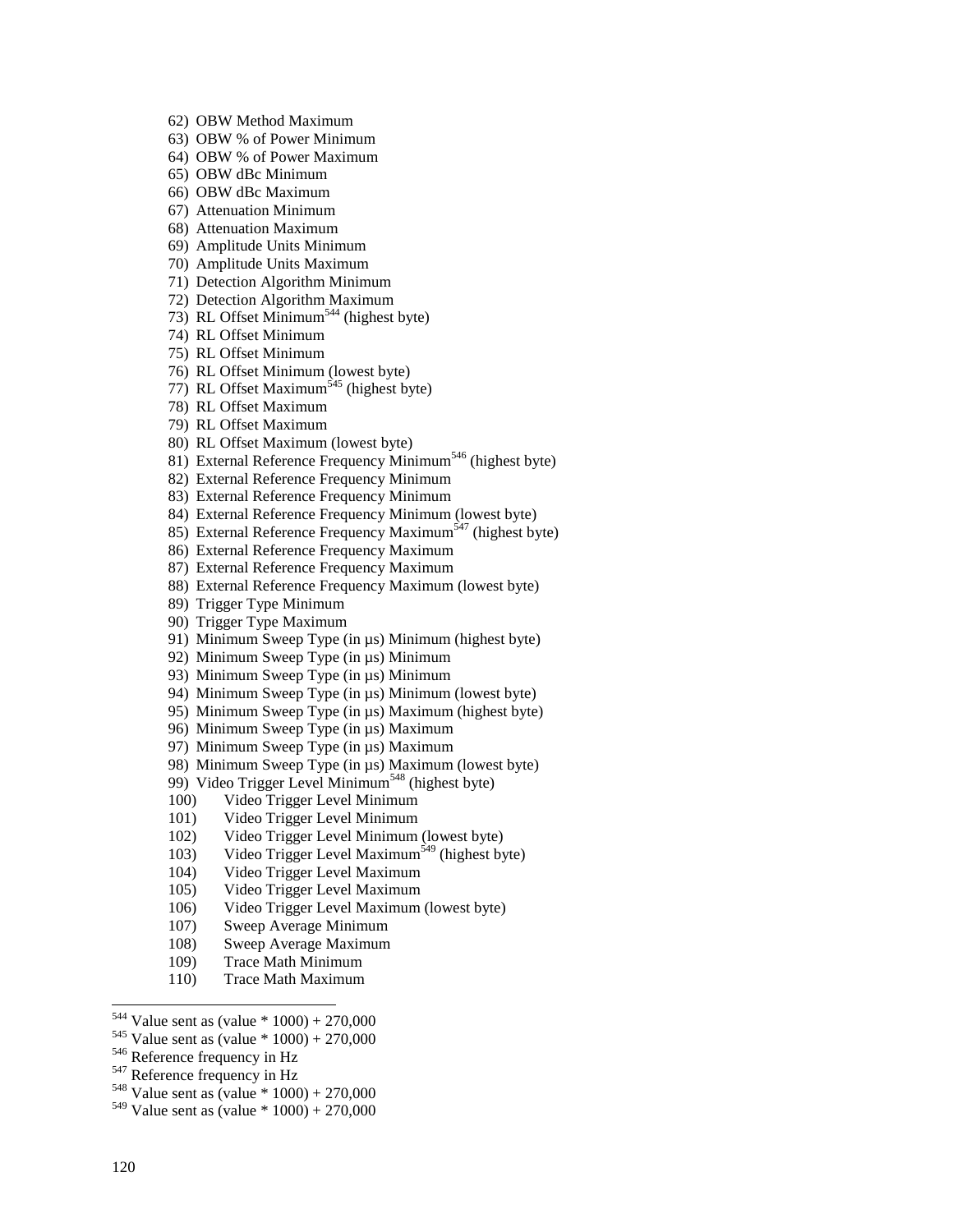- 111) Impedance Loss Minimum<sup>550</sup> (highest byte)
- 112) Impedance Loss Minimum
- 113) Impedance Loss Minimum
- 114) Impedance Loss Minimum (lowest byte)
- 115) Impedance Loss Maximum<sup>551</sup> (highest byte)
- 116) Impedance Loss Maximum
- 117) Impedance Loss Maximum
- 118) Impedance Loss Maximum (lowest byte)
- 119) Demod Type Minimum
- 120) Demod Type Maximum
- 121) Demod Volume Minimum
- 122) Demod Volume Maximum
- 123) Demod Time Minimum (in ms) (highest byte)
- 124) Demod Time Minimum (in ms)
- 125) Demod Time Minimum (in ms)
- 126) Demod Time Minimum (in ms) (lowest byte)
- 127) Demod Time Maximum (in ms) (highest byte)
- 128) Demod Time Maximum (in ms)
- 129) Demod Time Maximum (in ms)
- 130) Demod Time Maximum (in ms) (lowest byte)
- 131) SSB BFO Offset Minimum<sup>552</sup> (highest byte)
- 132) SSB BFO Offset Minimum
- 133) SSB BFO Offset Minimum
- 134) SSB BFO Offset Minimum (lowest byte)
- 135) SSB BFO Offset Maximum<sup>553</sup> (highest byte)
- 136) SSB BFO Offset Maximum
- 137) SSB BFO Offset Maximum
- 138) SSB BFO Offset Maximum (lowest byte)
- 139) ACPR Main Channel BW Minimum (in Hz) (highest byte)
- 140) ACPR Main Channel BW Minimum (in Hz)
- 141) ACPR Main Channel BW Minimum (in Hz)
- 142) ACPR Main Channel BW Minimum (in Hz) (lowest byte)
- 143) ACPR Main Channel BW Maximum (in Hz) (highest byte)
- 144) ACPR Main Channel BW Maximum (in Hz)
- 145) ACPR Main Channel BW Maximum (in Hz)
- 146) ACPR Main Channel BW Maximum (in Hz) (lowest byte)
- 147) ACPR Adjacent Channel BW Minimum (in Hz) (highest byte)
- 148) ACPR Adjacent Channel BW Minimum (in Hz)
- 149) ACPR Adjacent Channel BW Minimum (in Hz)
- 150) ACPR Adjacent Channel BW Minimum (in Hz) (lowest byte)
- 151) ACPR Adjacent Channel BW Maximum (in Hz) (highest byte)
- 152) ACPR Adjacent Channel BW Maximum (in Hz)
- 153) ACPR Adjacent Channel BW Maximum (in Hz)
- 154) ACPR Adjacent Channel BW Maximum (in Hz) (lowest byte)
- 155) ACPR Channel Spacing Minimum (in Hz) (highest byte)
- 156) ACPR Channel Spacing Minimum (in Hz)
- 157) ACPR Channel Spacing Minimum (in Hz)
- 158) ACPR Channel Spacing Minimum (in Hz) (lowest byte)
- 159) ACPR Channel Spacing Maximum (in Hz) (highest byte)
- 160) ACPR Channel Spacing Maximum (in Hz)
- 161) ACPR Channel Spacing Maximum (in Hz)

<sup>1</sup> 

<sup>&</sup>lt;sup>550</sup> Value sent as (value in dB \* 1000)<br><sup>551</sup> Value sent as (value in dB \* 1000)<br><sup>552</sup> Value sent as ((value in Hz) – 10,000)<br><sup>553</sup> Value sent as ((value in Hz) – 10,000)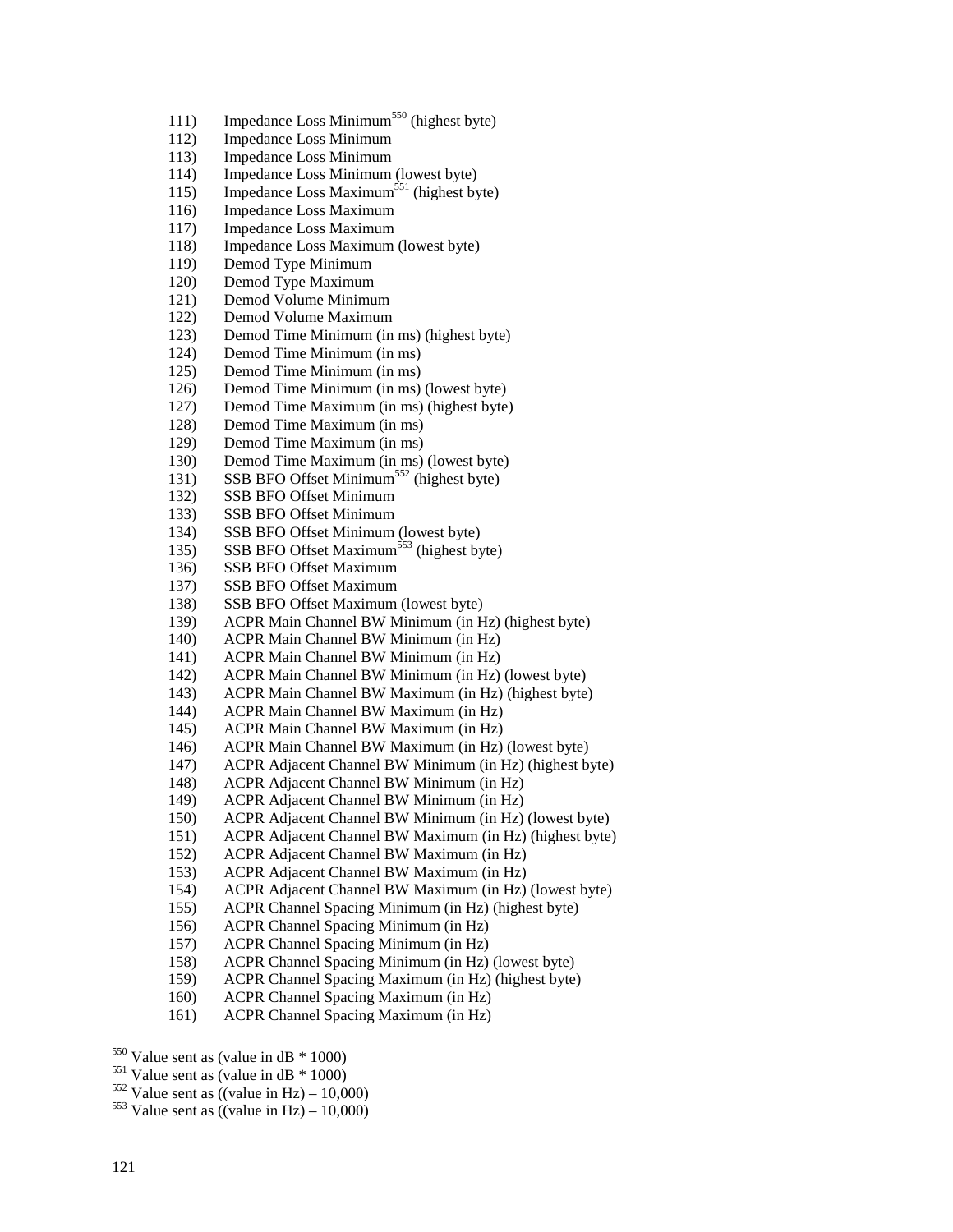- 162) ACPR Channel Spacing Maximum (in Hz) (lowest byte)
- 163) Channel Power Integration BW Minimum (in Hz) (highest byte)
- 164) Channel Power Integration BW Minimum (in Hz)
- 165) Channel Power Integration BW Minimum (in Hz)
- 166) Channel Power Integration BW Minimum (in Hz) (lowest byte)
- 167) Channel Power Integration BW Maximum (in Hz) (highest byte)
- 168) Channel Power Integration BW Maximum (in Hz)
- 169) Channel Power Integration BW Maximum (in Hz)
- 170) Channel Power Integration BW Maximum (in Hz) (lowest byte)
- 171-300) Not Used

For Transmission Measurement Mode (Option 21 Only), All Other Parameter Limits:

- 21) Span Scale Factor Minimum<sup>554</sup> (higher byte)
- 22) Span Scale Factor Minimum (lower byte)
- 23) Span Scale Factor Maximum<sup>555</sup> (higher byte)
- 24) Span Scale Factor Maximum (lower byte)
- 25) Span Minimum<sup>556</sup> (highest byte)
- 26) Span Minimum
- 27) Span Minimum
- 28) Span Minimum (lowest byte)
- 29) Span Maximum<sup>557</sup> (highest byte)
- 30) Span Maximum
- 31) Span Maximum
- 32) Span Maximum (lowest byte)
- 33) Reference Level Minimum558 (highest byte)
- 34) Reference Level Minimum
- 35) Reference Level Minimum
- 36) Reference Level Minimum (lowest byte)
- 37) Reference Level Maximum<sup>559</sup> (highest byte)
- 38) Reference Level Maximum
- 39) Reference Level Maximum
- 40) Reference Level Maximum (lowest byte)
- 41) Scale Minimum<sup>560</sup> (highest byte)
- 42) Scale Minimum
- 43) Scale Minimum
- 44) Scale Minimum (lowest byte)
- 45) Scale Maximum<sup>561</sup> (highest byte)
- 46) Scale Maximum
- 47) Scale Maximum
- 48) Scale Maximum (lowest byte)
- 49) Marker Minimum<sup>562</sup> (higher byte)
- 50) Marker Minimum (lower byte)
- 51) Marker Maximum<sup>563</sup> (higher byte)

- 
- 
- 
- <sup>555</sup> Scale Factor in number of Hz<br><sup>556</sup> Scaled by Span Scale Factor<br><sup>557</sup> Scaled by Span Scale Factor<br><sup>558</sup> Value sent as (value \* 1000) + 270,000<br><sup>559</sup> Value sent as (value \* 1000) + 270,000
- 
- 
- 

 $\frac{563}{63}$  Value sent as data point on the display. Equivalent frequency = (point \* span / ( # data points – 1 ) ) + start frequency.

<sup>554</sup> Scale Factor in number of Hz

<sup>&</sup>lt;sup>560</sup> Value sent as (value \* 1000)<br><sup>561</sup> Value sent as (value \* 1000)<br><sup>562</sup> Value sent as data point on the display. Equivalent frequency = (point \* span / ( # data points – 1 ) ) + start frequency.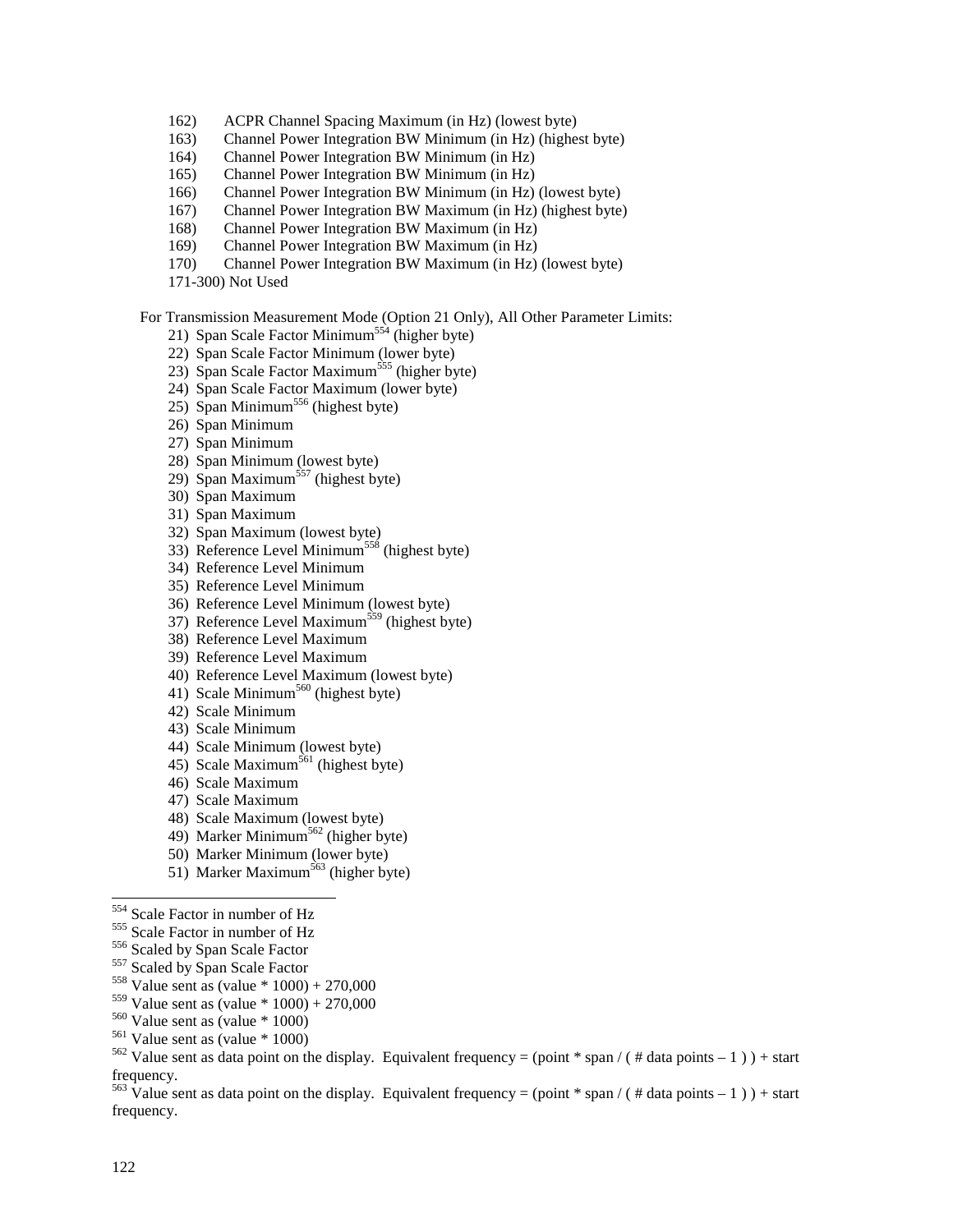- 52) Marker Maximum (lower byte)
- 53) Limit Y Minimum<sup>564</sup> (highest byte)
- 54) Limit Y Minimum
- 55) Limit Y Minimum
- 56) Limit Y Minimum (lowest byte)
- 57) Limit Y Maximum<sup>565</sup> (highest byte)
- 58) Limit Y Maximum
- 59) Limit Y Maximum
- 60) Limit Y Maximum (lowest byte)
- 61) Attenuation Minimum
- 62) Attenuation Maximum
- 63) Amplitude Units Minimum
- 64) Amplitude Units Maximum
- 65) Detection Algorithm Minimum
- 66) Detection Algorithm Maximum
- 67) External Reference Frequency Minimum566 (highest byte)
- 68) External Reference Frequency Minimum
- 69) External Reference Frequency Minimum
- 70) External Reference Frequency Minimum (lowest byte)
- 71) External Reference Frequency Maximum<sup>567</sup> (highest byte)
- 72) External Reference Frequency Maximum
- 73) External Reference Frequency Maximum
- 74) External Reference Frequency Maximum (lowest byte)
- 75) Trigger Type Minimum
- 76) Trigger Type Maximum
- 77) Sweep Average Minimum
- 78) Sweep Average Maximum
- 79) Trace Math Minimum
- 80) Trace Math Maximum
- 81-200) Not Used

### For Power Meter Mode (narrow band only), All Other Parameter Limits:

- 21) Span Scale Factor Minimum<sup>568</sup> (higher byte)
- 22) Span Scale Factor Minimum (lower byte)
- 23) Span Scale Factor Maximum<sup>569</sup> (higher byte)
- 24) Span Scale Factor Maximum (lower byte)
- $25)$  Span Minimum<sup>570</sup> (highest byte)
- 26) Span Minimum
- 27) Span Minimum
- 28) Span Minimum (lowest byte)
- 29) Span Maximum<sup>571</sup> (highest byte)
- 30) Span Maximum
- 31) Span Maximum
- 32) Span Maximum (lowest byte)
- 33) Power Meter Offset Minimum (highest byte)
- 34) Power Meter Offset Minimum
- 35) Power Meter Offset Minimum
- <sup>564</sup> Value sent as (value  $* 1000$ ) + 270,000
- <sup>565</sup> Value sent as (value \* 1000) + 270,000<br><sup>566</sup> Reference frequency in MHz<br><sup>567</sup> Reference frequency in MHz<br><sup>568</sup> Scale Factor in number of Hz<br><sup>569</sup> Scale Factor in number of Hz
- 
- 
- 
- 
- 
- 570 Scaled by Span Scale Factor 571 Scaled by Span Scale Factor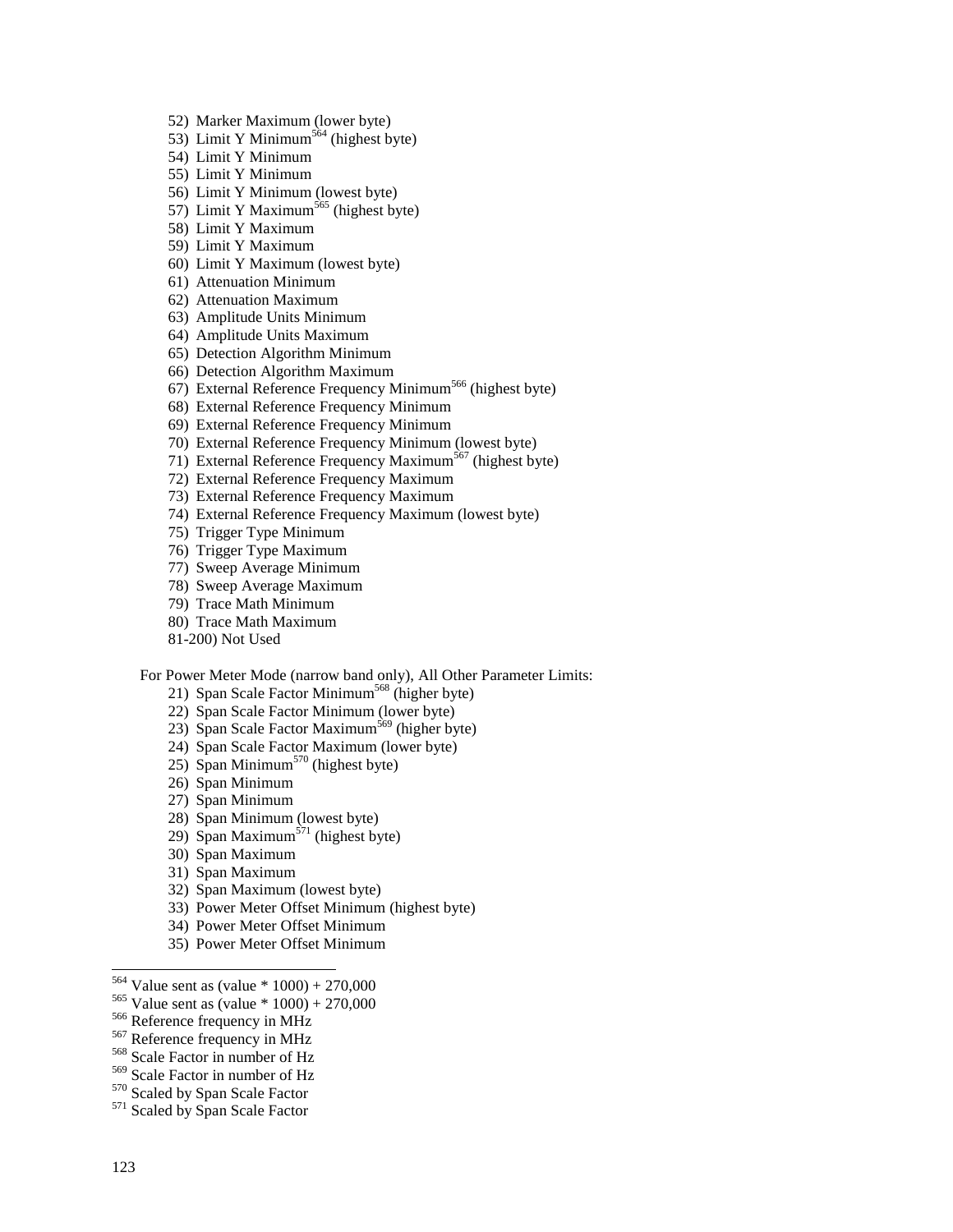- 36) Power Meter Offset Minimum (lowest byte)
- 37) Power Meter Offset Maximum (highest byte)
- 38) Power Meter Offset Maximum
- 39) Power Meter Offset Maximum
- 40) Power Meter Offset Maximum (lowest byte)
- 41) Power Meter Relative Minimum<sup>572</sup> (highest byte)
- 42) Power Meter Relative Minimum
- 43) Power Meter Relative Minimum
- 44) Power Meter Relative Minimum (lowest byte)
- 45) Power Meter Relative Maximum<sup>573</sup> (highest byte)
- 46) Power Meter Relative Maximum
- 47) Power Meter Relative Maximum
- 48) Power Meter Relative Maximum (lowest byte)
- 49-150) Not Used

# **Query Saved Setups – Control Byte #68 (44h)**

*Description:* Returns a list of setups saved for the specified measurement mode. Modes that are stored in the same table (i.e. Spectrum Analyzer and Transmission Measurement modes or RL, CL and SWR modes) will be returned by this command when any of the modes in that list are specified.

#### *Bytes to Follow:* 1 byte

1) Measurement Mode<sup>574</sup>

#### *Site Master Returns:*

For All Modes:

- 1) Number of Following Bytes (higher byte)
- 2) Number of Following Bytes (lower byte)
- 3) Number of Setups

### For Each Setup, VNA Modes – Frequency Domain:

- 1) Setup Number 2) Attributes bit 0: Read Only Status (00h = Write-able,  $01h$  = Read Only) bits 1-7: Not Used
- 3) Measurement Mode<sup>575</sup>
- 4) Cal Status $576$
- 5) Frequency Scale Factor<sup>577</sup> (higher byte)
- 6) Frequency Scale Factor (lower byte)
- 7) Start Frequency<sup>578</sup> (highest byte)
- 8) Start Frequency
- 9) Start Frequency
- 10) Start Frequency (lowest byte)
- 11) Stop Frequency<sup>579</sup> (highest byte)
- 12) Stop Frequency
- 13) Stop Frequency

<sup>&</sup>lt;sup>572</sup> Value sent as ((value in dBm + 100) \* 1000)

<sup>&</sup>lt;sup>573</sup> Value sent as ((value in dBm + 100) \* 1000)<br><sup>574</sup> Refer to Control Byte #3 "Select Measurement Mode" for valid measurement modes.<br><sup>575</sup> Refer to Control Byte #3 "Select Measurement Mode" for valid measurement modes.

<sup>&</sup>lt;sup>579</sup> Frequency is scaled by the frequency scale factor specified in bytes 5-6.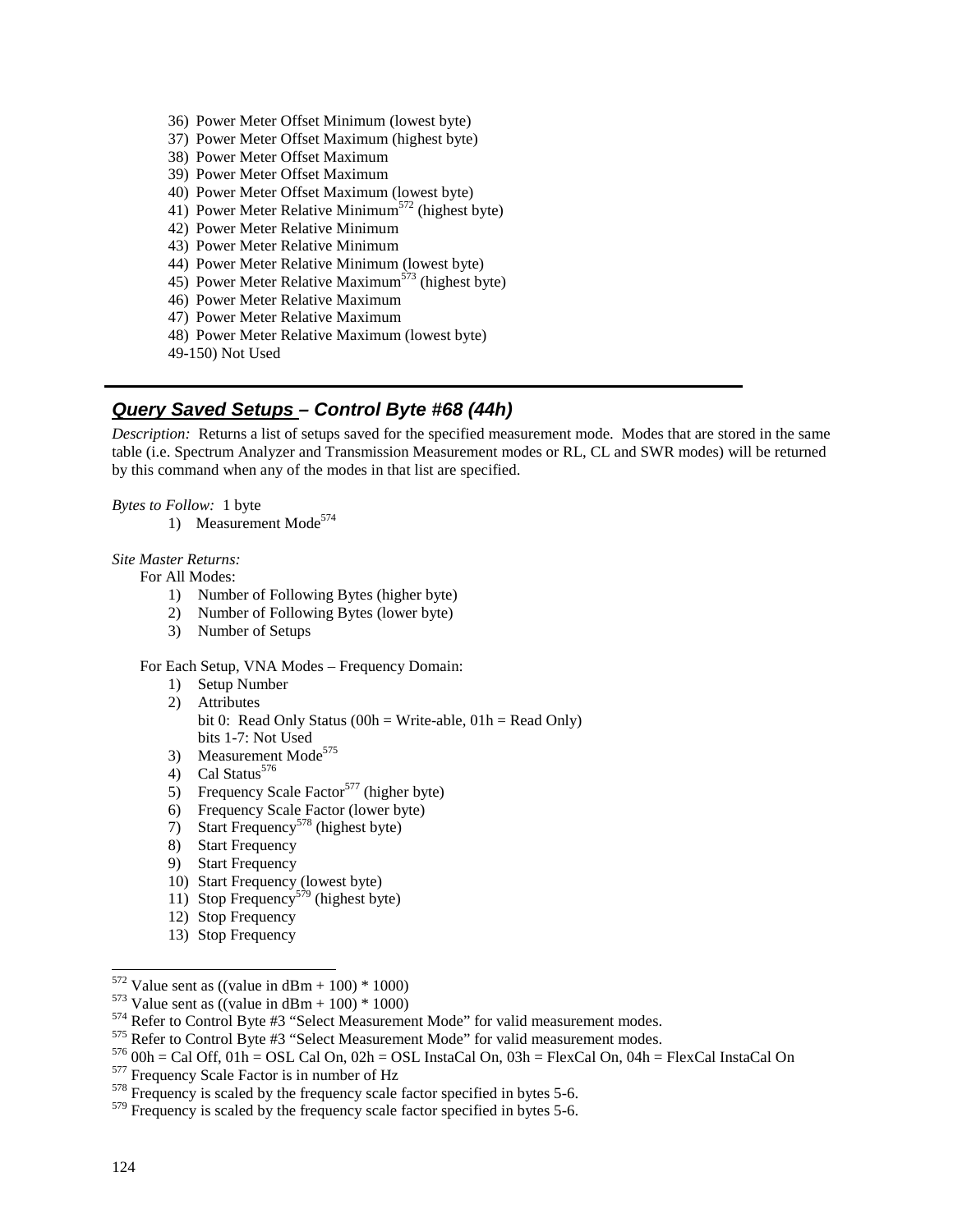- 14) Stop Frequency (lowest byte)
- 15-20) Not Used

For Each Setup, VNA Modes – Time Domain (i.e. DTF):

- 1) Setup Number
- 2) Attributes
	- bit 0: Read Only Status (00h = Write-able,  $01h$  = Read Only) bits 1-7: Not Used
- 3) Measurement Mode<sup>580</sup>
- 4) Cal Status $581$
- 5) Not Used
- 6) Measurement Units  $(00h = \text{Feet}, 01h = \text{Meters})$
- 7) Start Distance<sup>582</sup> (highest byte)
- 8) Start Distance
- 9) Start Distance
- 10) Start Distance (lowest byte)
- 11) Stop Distance<sup>583</sup> (highest byte)
- 12) Stop Distance
- 13) Stop Distance
- 14) Stop Distance (lowest byte)
- 15-20) Not Used

### For Each Setup, Spectrum Analyzer, Transmission Mode, Power Meter Modes:

- 1) Setup Number
- 2) Attributes bit 0: Read Only Status (00h = Write-able,  $01h$  = Read Only) bits 1-7: Not Used
- 3) Measurement Mode<sup>584</sup>
- 4) Cal Status (Transmission Mode Setup Only, 00h = Off, 01h = On)
- 5) Frequency Scale Factor<sup>585</sup> (higher byte)
- 6) Frequency Scale Factor (lower byte)
- $7)$  Start Frequency<sup>586</sup> (highest byte)
- 8) Start Frequency
- 9) Start Frequency
- 10) Start Frequency (lowest byte)
- 11) Stop Frequency<sup>587</sup> (highest byte)
- 12) Stop Frequency
- 13) Stop Frequency
- 14) Stop Frequency (lowest byte)
- 15-20) Not Used

For Each Setup, T1 and E1 Modes:

- 1) Setup Number 2) Attributes bit 0: Read Only Status (00h = Write-able,  $01h$  = Read Only) bits 1-7: Not Used
- 3) Measurement Mode<sup>588</sup>

<sup>&</sup>lt;sup>580</sup> Refer to Control Byte #3 "Select Measurement Mode" for valid measurement modes.

<sup>&</sup>lt;sup>581</sup> 00h = Cal Off, 01h = OSL Cal On, 02h = OSL InstaCal On, 03h = FlexCal On, 04h = FlexCal InstaCal On<br><sup>582</sup> Distance sent as (distance \* 100,000) where "distance" is in the units specified in byte 6.<br><sup>583</sup> Distance se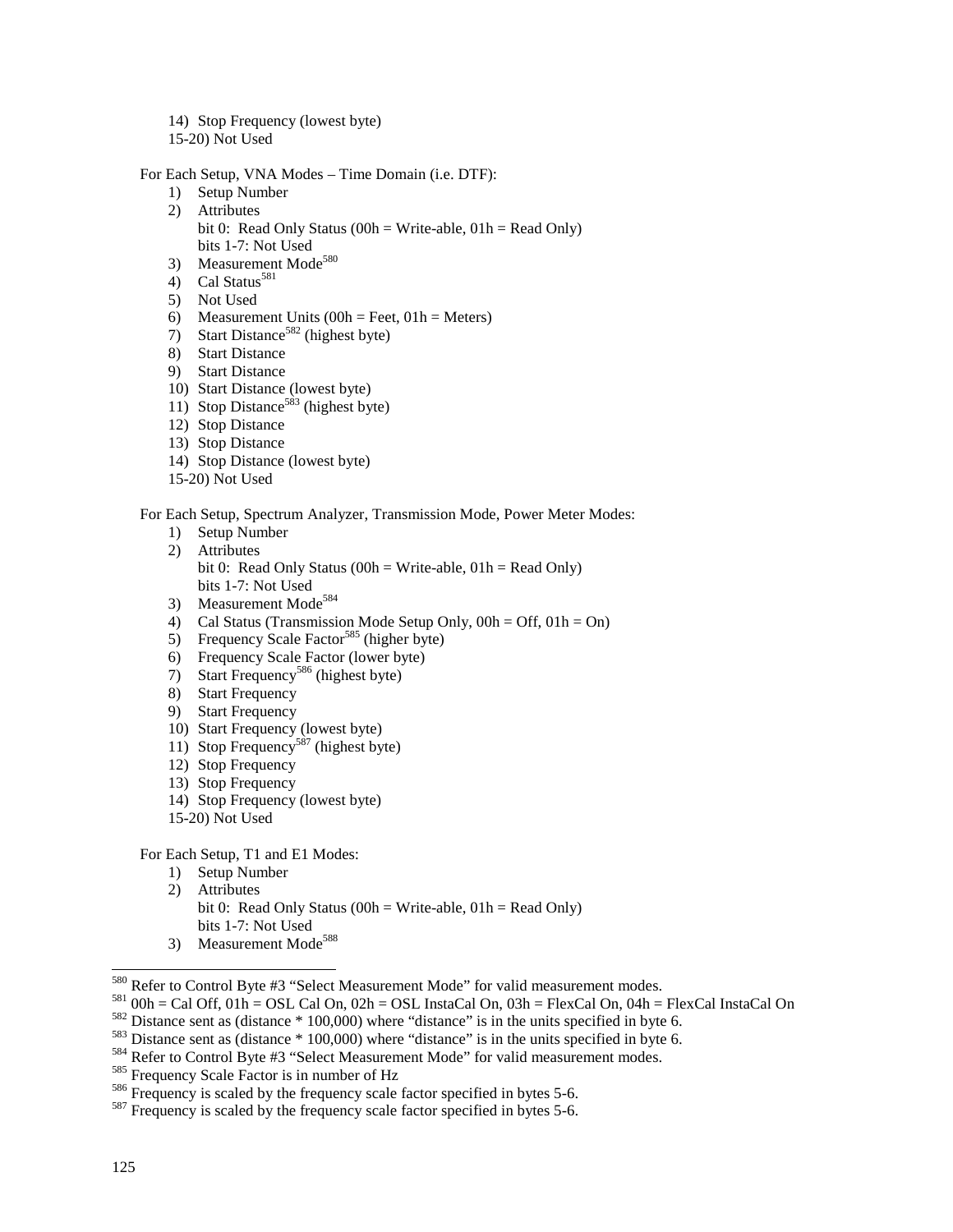4) Framing Mode<sup>589</sup> 5) Pattern<sup>590</sup> 6) Pattern Invert Status ( $00h = Not\ Inverted, 01h = Inverted)$ 7-20) Not Used

# **Enter Remote Mode – Control Byte #69 (45h)**

*Description:* Enter remote mode at the end of a sweep then send model number and firmware version to the computer.

The computer sends Enter Remote mode byte #69 (45h) to the Cell Master and waits for response.

Since the Cell Master polls its serial port buffer at the end of each sweep, the computer must wait until the Cell Master sends the return bytes before sending a new control byte. Otherwise, the new control byte overwrites the old one (saying enter remote) and the Cell Master does not respond as expected.

Once in remote mode, the Cell Master stops sweeping. A Remote Mode Indicator appears on the LCD.

The Cell Master sends its model and software version numbers to the computer. The Cell Master is now able to take multiple control bytes. It waits for the next control byte.

*Bytes to Follow:* 0 bytes

*Cell Master Returns:* 13 bytes

1-2) Model # (unsigned integer, 13h for Cell Master MT8212A)

3-9) Extended Model # (7 bytes in ASCII)

10-13) Software Version - 4 byte– (ASCII)

## **Enter Remote Mode Immediately – Control Byte #70 (46h)**

*Description:* Enter remote mode in the middle of a sweep, then send the model number and firmware version to the computer.

The computer sends Enter Remote Mode Immediately byte #70 (46h) to the Cell Master and waits for a response. This control byte causes the unit to enter remote mode immediately. Note that this could result in incomplete sweep data. Use control byte #69 if complete data is required.

Once in remote mode, the Cell Master stops sweeping. A Remote Mode Indicator appears on the LCD.

The Cell Master sends its model and software version numbers to the computer. The Cell Master is now able to take multiple control bytes. It waits for the next control byte.

*Bytes to Follow:* 0 bytes

*Cell Master Returns:* 13 bytes

1-2) Model # (unsigned integer, 13h for Cell Master MT8212A)

3-9) Extended Model # (7 bytes in ASCII)

10-13) Software Version (4 bytes in ASCII)

 $589$  01h = ESF (T1), 02h = D4SF (T1),

 $03h = PCM30$  (E1),  $04h = PCM30CRC$  (E1),  $05h = PCM31$  (E1),  $06h = PCM31CRC$  (E1)

 $590\ 01h = PRBS-9$ ,  $02h = PRBS-11$ ,  $03h = PRBS-15$ ,  $04h = PRBS-20(O.151)$ ,  $05h = PRBS-20(O.153)$ ,  $06h = PRBS-15$ 23, 07h = QRSS, 08h = 1 in 8, 09h = 2 in 8, 0Ah = 3 in 8, 0Bh = All Ones, 0Ch = All Zeros, 0Dh = T1-DALY, 0Eh = User Defined

 <sup>588</sup> Refer to Control Byte #3 "Select Measurement Mode" for valid measurement modes.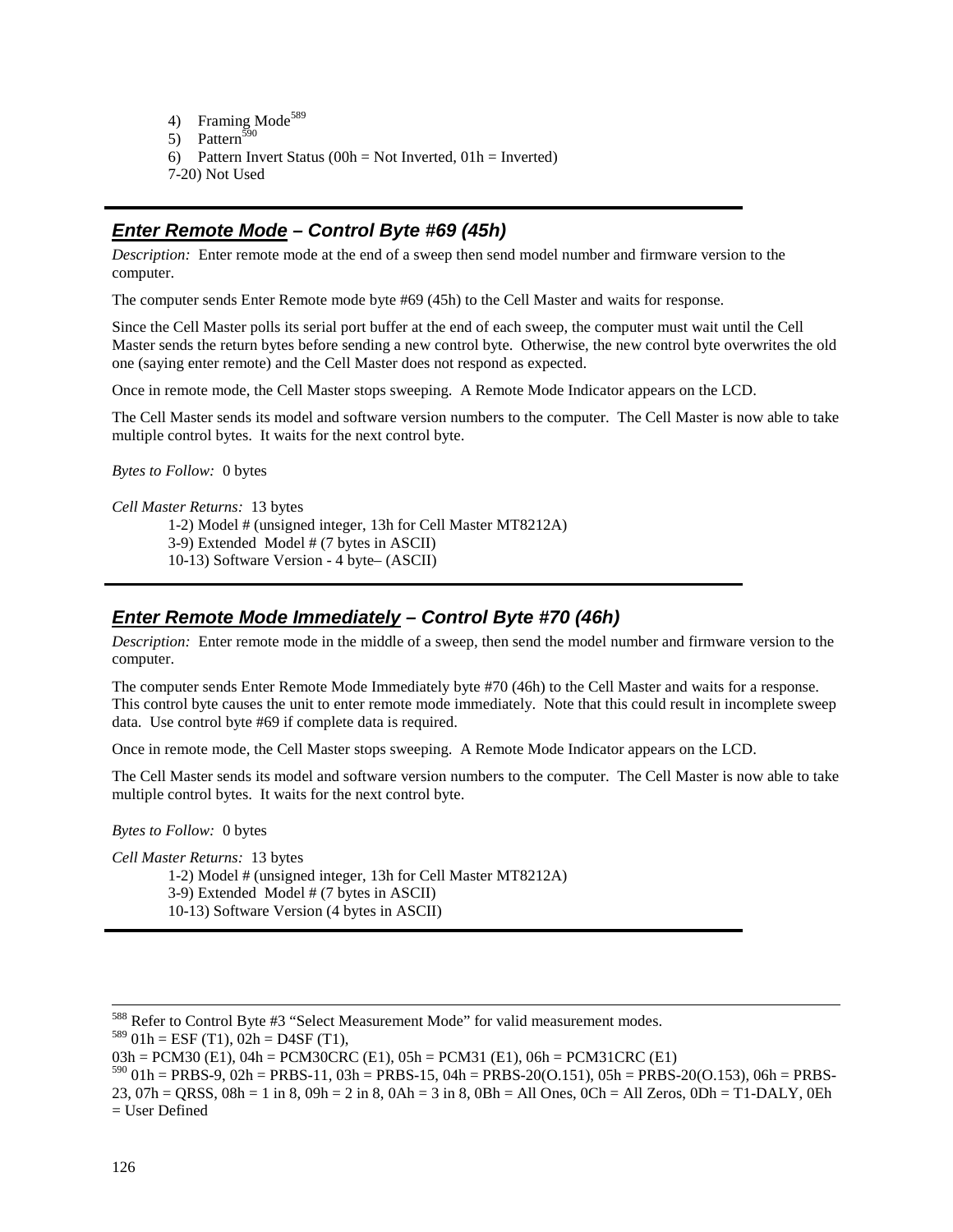# **Write Protect Setup – Control Byte #71 (47h)**

*Description:* Makes a saved setup either read-only or write-able.

Setup numbers as follows:

- $255 = All$  Setups in the Specified Mode
- $1 10$  = Saved setups for Spectrum Analyzer/Transmission Measurement modes
- $1 5$  = Saved setups for most other modes

*Bytes to Follow:* 3 bytes

- 1) Measurement Mode<sup>591</sup>
- 2) Setup Number
- 3) Write-Protect Status (00h = Allow Writes (default),  $01h =$  Lock Setup (i.e. "read only"))

### *Spectrum Master Returns:* 1 byte

- 1) 255 (FFh) Operation Complete Byte
	- 224 (E0h) Parameter Error
	- 238 (EEh) Time Out Error

-

<sup>&</sup>lt;sup>591</sup> Refer to Control Byte #3 "Select Measurement Mode" for valid measurement modes.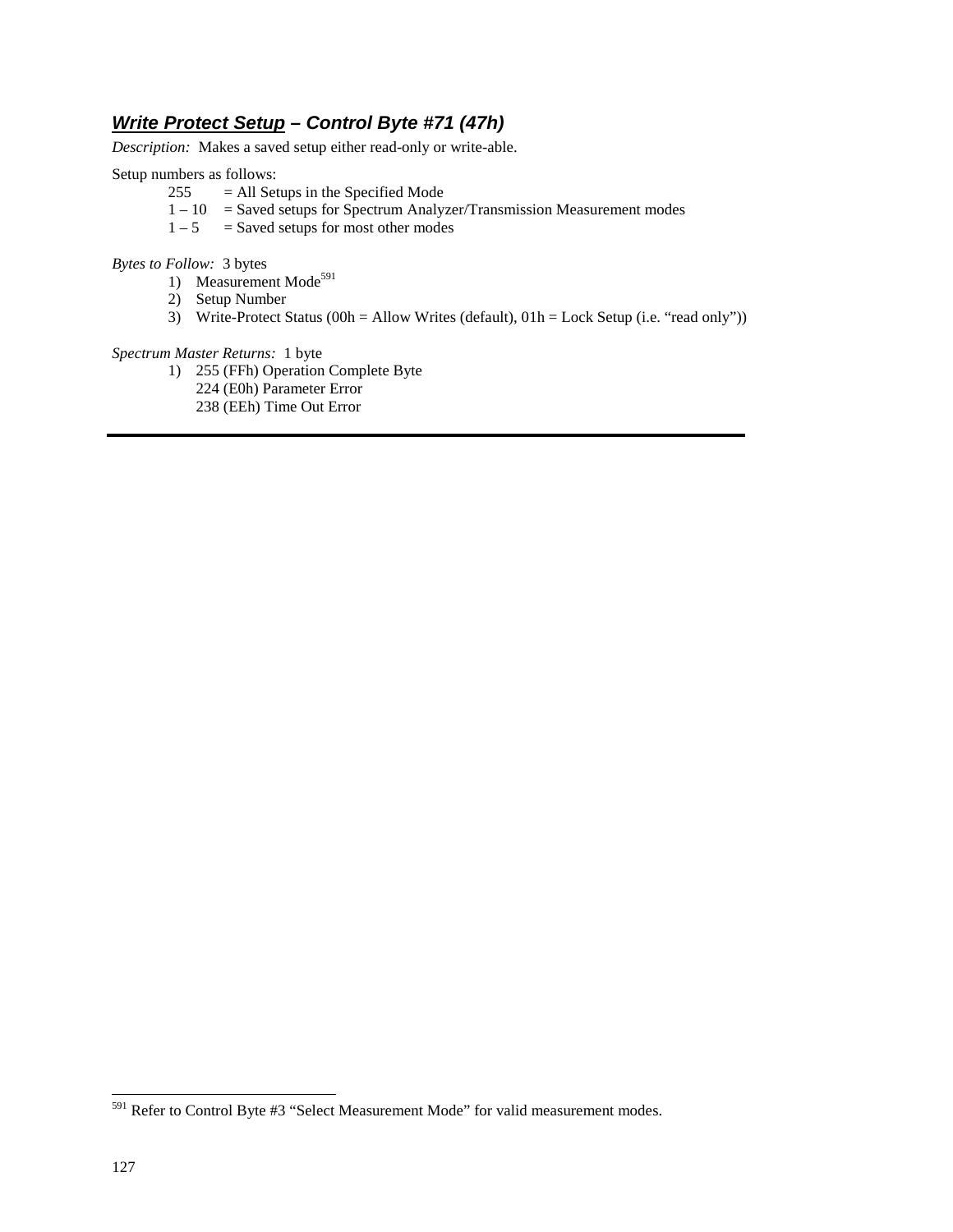# **Clear Setup Memory Location – Control Byte #72 (48h)**

*Description:* Clears a setup memory location such that it appears as "<EMPTY>" in the Recall Setup list.

Setup numbers as follows:

- $255 = All \text{Setups in the Specific Mode}$
- $1 10$  = Saved setups for Spectrum Analyzer/Transmission Measurement modes
- $1 5$  = Saved setups for most other modes

*Bytes to Follow:* 2 bytes

- 1) Measurement Mode<sup>592</sup>
- 2) Setup Number

*Spectrum Master Returns:* 1 byte

- 1) 255 (FFh) Operation Complete Byte
- 224 (E0h) Parameter Error
	- 238 (EEh) Time Out Error

# **Virtual Key Press – Control Byte #75 (4Bh)**

*Description:* Commands a virtual press of the selected key.

*Bytes to Follow:* 1 byte Null 0Dh: Enter 1Bh: Escape 2Eh: Print 30h: Recall Display 31h: Backlight 32h: Contrast 33h: Start Cal 34h: Auto Scale<br>35h: Save Setun Save Setup 36h: Recall Setup 37h: Limit<br>38h: Marke **Marker** 39h: Save Display 61h: Run/Hold 62h: Up 63h: Down 64h: Menu Key 1 65h: Menu Key 2 66h: Menu Key 3 67h: Menu Key 4 Menu Key 5 69h: Menu Key 6 70h: System<br>71h: Mode Mode 72h: Freq/Dist 73h: Amplitude 74h: Meas/Disp

*Cell Master Returns:* 1 byte

-

<sup>592</sup> Refer to Control Byte #3 "Select Measurement Mode" for valid measurement modes.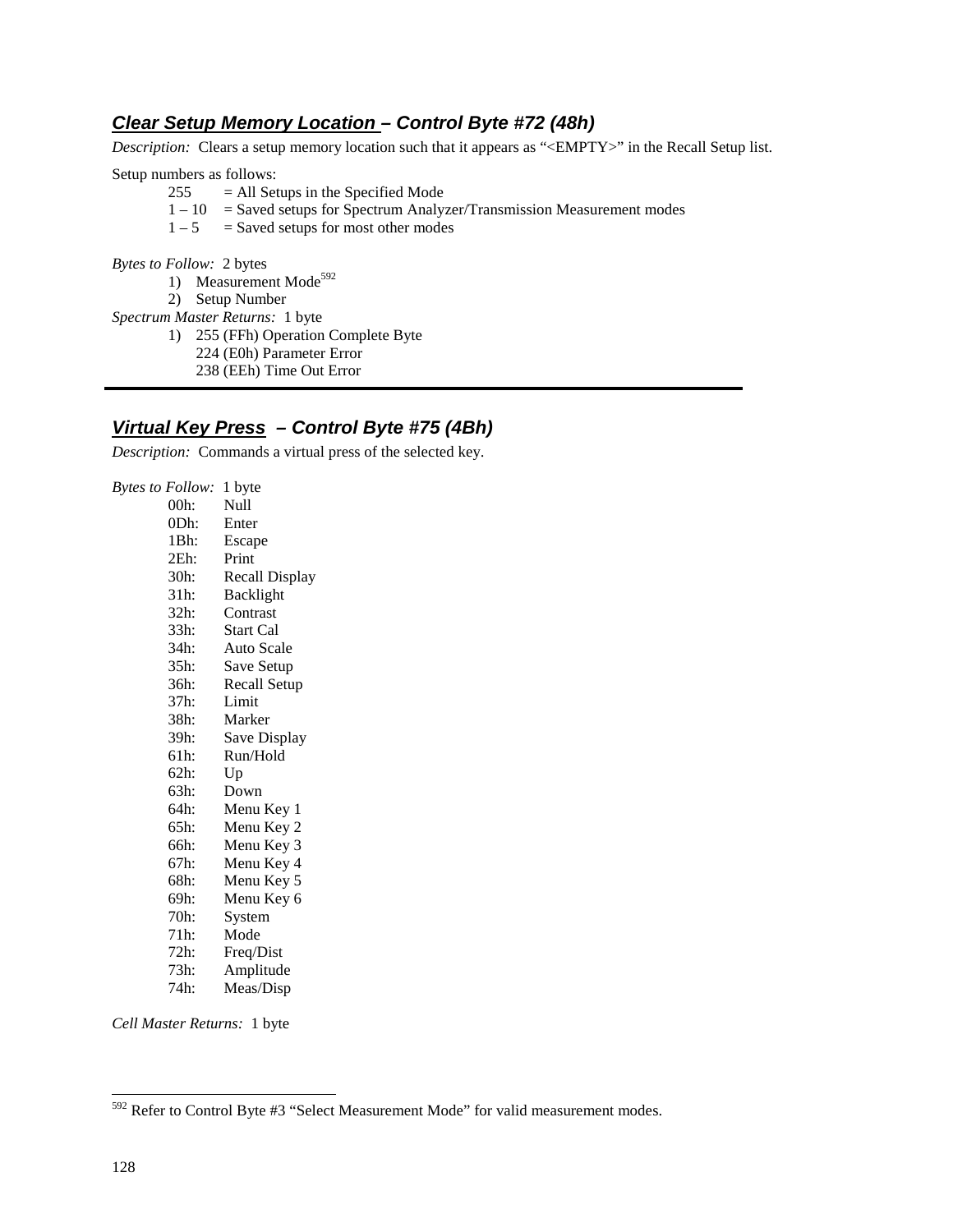### **Write Signal Standards – Control Byte #78 (4Eh)**

*Description:* Write user-defined signal standards to the unit.

*Bytes to Follow:* Variable bytes 1-2) Version # (integer, e.g. 100 for 1.00) 3-4) Total number of records in this package (Maximum 200)  $(1<sup>st</sup> record)$ 5) Type of record (bit7: selected in SPA mode; bit6: selected in VNA mode; bit1: CDMA std; bit2: GSM std; Others are reserved) 6) # of sub-band (When the standard includes multiple sub-bands) 7-30) Name of Standard (ASCII 24 bytes) 31-34) Uplink Frequency (integer) 35-38) Downlink Frequency (integer) 39-40) Start Ch# (integer) 41-42) Stop Ch# (integer) 43-46) Channel occupied band width (integer) 47-50) Channel spacing (integer) 51-52) Channel step (integer)  $(2<sup>nd</sup> record)$ 53-100) Repeat from 5 to 52 … …

*Cell Master Returns:* 1 byte 1) 255 (FFh) Operation Complete Byte 224 (E0h) Parameter Error 238 (EEh) Time Out Error

# **Recall Signal Standards – Control Byte #79 (4Fh)**

*Description:* Download signal standards to PC. *Bytes to Follow:* 0 byte *Cell Master Returns:* Command received correctly : Variable bytes 1-2) Version # (integer, e.g. 100 for 1.00) 3-4) Total number of records in this package (Maximum 200)  $(1<sup>st</sup> record)$ 5-6) Type of record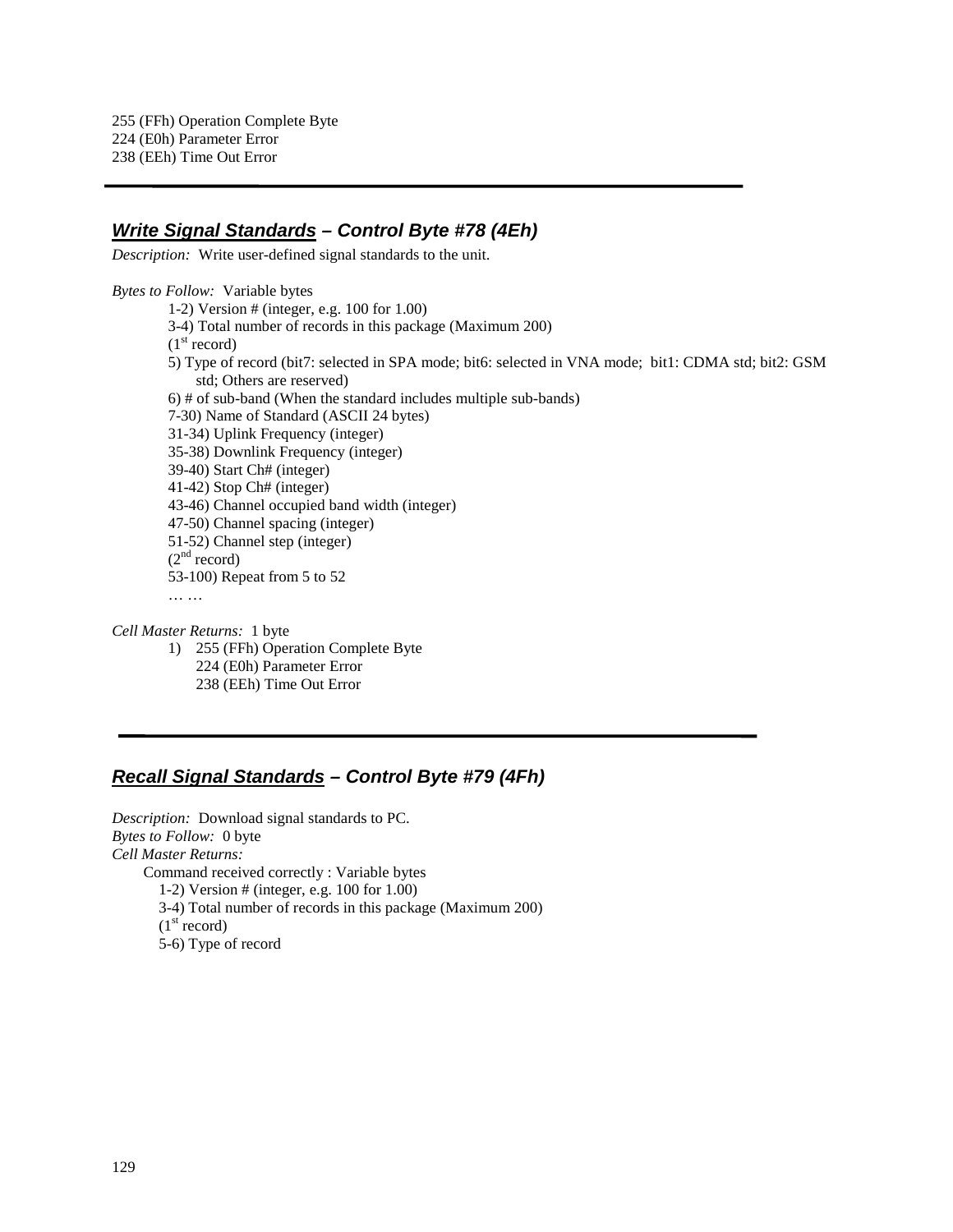7-30) Name of Standard (ASCII 24 bytes) 31-34) Start Frequency (integer) 35-38) Stop Frequency (integer) 39-40) Start Ch# (integer) 41-42) Stop Ch# (integer) 43-46) Channel occupied band width (integer) 47-50) Channel spacing (integer) 51-52) Channel step (integer)  $(2<sup>nd</sup> record)$ 53-100) Repeat from 5 to 52 … … Last byte) FF (End of the return bytes) Command error : 1 byte 224 (E0h) Parameter Error 238 (EEh) Time Out Error

## **Write Custom Cable – Control Byte #80 (50h)**

*Description:* Write user-defined cable list to the unit.

*Bytes to Follow:* variable bytes

1-2) Version # 3-4) Total number of records in this package (Maximum 200)  $(1<sup>st</sup> Record)$ 5) Type of record (bit7: selected in SPA mode; bit6: selected in VNA mode; bit1: CDMA std; bit2: GSM std; Others are reserved) 6) # of sub-band (When the standard includes multiple sub-bands) 7-27) Cable name (ASCII 21 bytes) 28-31) Propagation Velocity 32-35) Frequency 1 36-39) Insertion Loss 1 40-43) Frequency 2 44-47) Insertion Loss 2 48-51) Frequency 3 52-55) Insertion Loss 3  $(2<sup>nd</sup> Record)$ (56-106) Repeat from 5 to 55

*Cell Master Returns:* 1 byte 1) 255 (FFh) Operation Complete Byte

- 224 (E0h) Parameter Error
- 238 (EEh) Time Out Error

## **Recall Custom Cable – Control Byte #81 (51h)**

*Description:* Query a cable in the custom cable list.

*Bytes to Follow:* 0 byte

*Cell Master Returns:* Command received correctly: variable bytes 1-2) Version #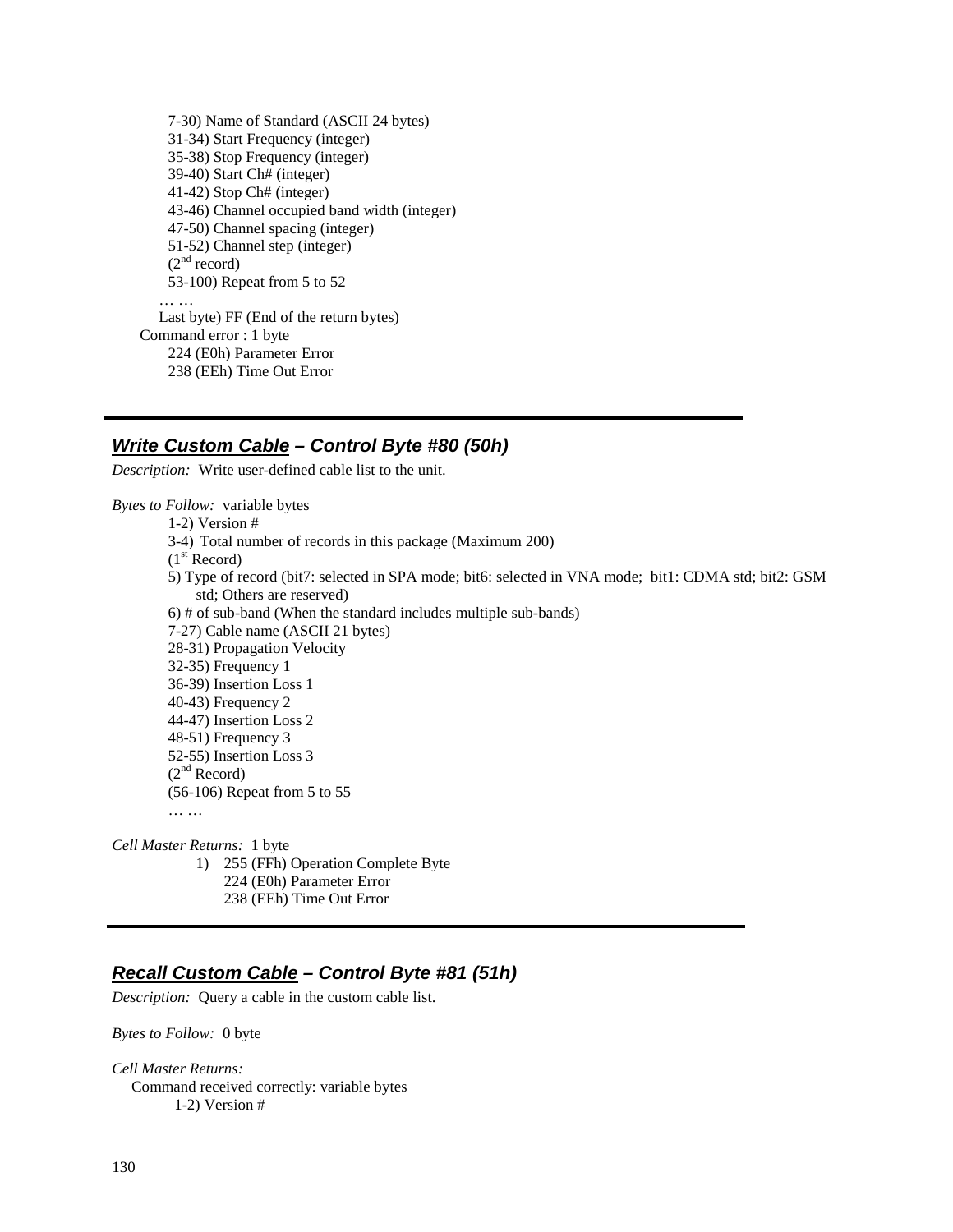3-4) Total number of records in this package (Maximum 200)  $(1<sup>st</sup> Record)$  5-6) Type of record 7-27) Cable name (ASCII 21 bytes) 28-31) Propagation Velocity 32-35) Frequency 1 36-39) Insertion Loss 1 40-43) Frequency 2 44-47) Insertion Loss 2 48-51) Frequency 3 52-55) Insertion Loss 3  $(2<sup>nd</sup> Record)$  (56-106) Repeat from 5 to 55 … … Last byte) FF (End of the return bytes) Command error : 1 byte 224 (E0h) Parameter Error 238 (EEh) Time Out Error

# **Write Antenna – Control Byte #82 (52h)**

*Description:* Receives an antenna to the Cell Master via the serial port.

An antenna is described with an index into the list (1-10) and an ASCII name that appears in the list on the Cell Master. Each antenna can have up to 60 antenna factors. Each antenna factor has an associated frequency and value. These are specified one at a time.

Frequencies are sent in Hz scaled by the Scale Factor.

The value of the antenna factor should be sent as (value \* 100).

*Bytes to Follow:* 26 – 380, depending on the number of antenna factors

- 1) Antenna List Index (1-10)
- 2-17) Antenna Name (in ASCII)<br>18) Number of Antenna Factor
- Number of Antenna Factors (max  $= 60$ )
- 19-20) Frequency Scale Factor (in Hz)

For each antenna factor:

- 1) Frequency (scaled by Scale Factor) (highest byte)
- 2) Frequency (scaled by Scale Factor)
- 3) Frequency (scaled by Scale Factor)
- 4) Frequency (scaled by Scale Factor) (lowest byte)
- 5) Antenna Factor (higher byte)
- 6) Antenna Factor (lower byte)

#### *Cell Master Returns:* 1 byte

- 2) 255 (FFh) Operation Complete Byte
	- 224 (E0h) Parameter Error
	- 238 (EEh) Time Out Error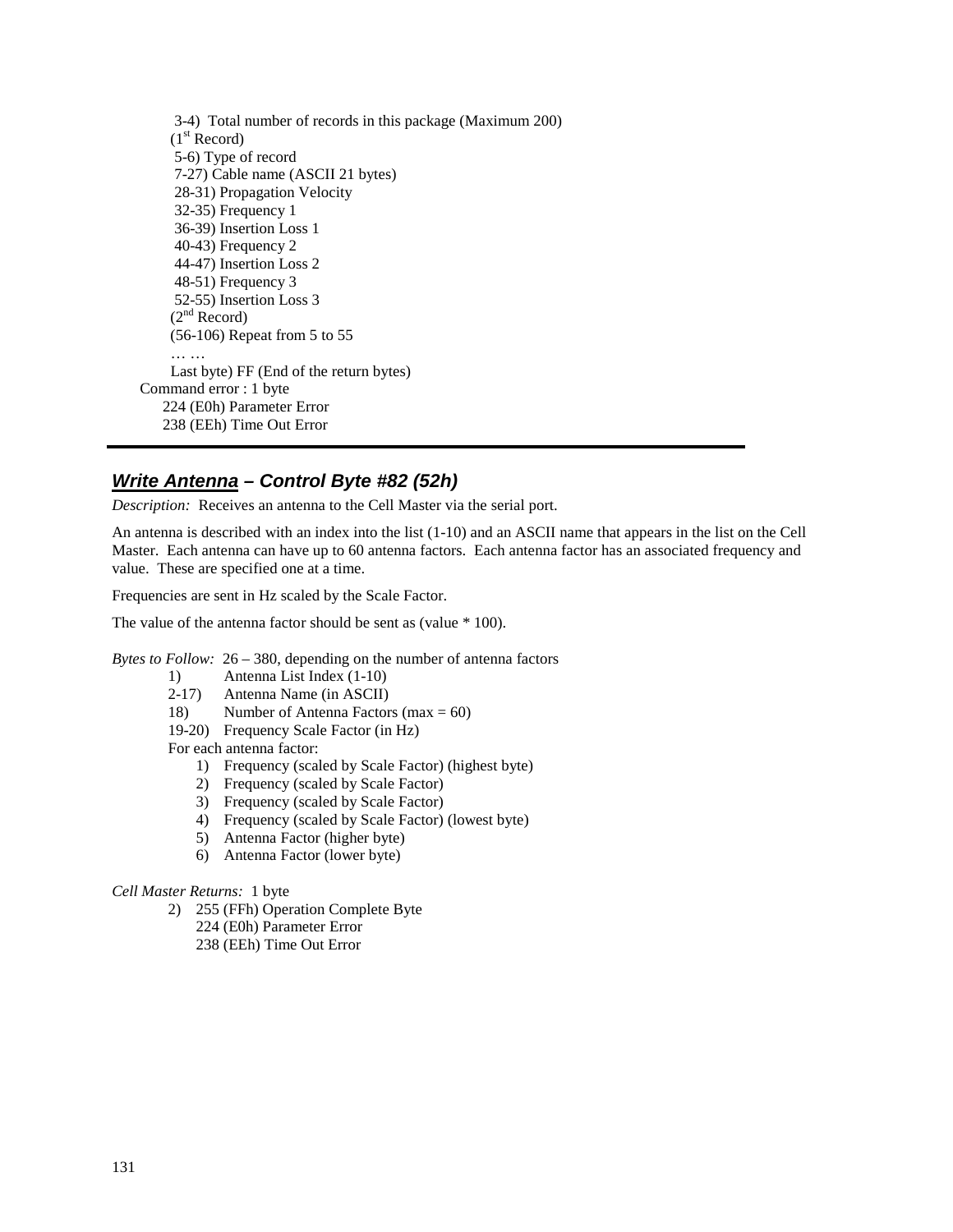## **Recall Antenna – Control Byte #83 (53h)**

*Description:* Sends an antenna from the Cell Master via the serial port.

An antenna is described with an index into the list (1-10) and an ASCII name that appears in the list on the Cell Master. Each antenna can have up to 60 antenna factors. The number of antenna factors will be sent before the actual values are sent. Each antenna factor has an associated frequency and value. These are specified one at a time.

Frequencies are sent in Hz scaled by the Scale Factor.

The value of the antenna factor should be sent as (value \* 100).

*Bytes to Follow:* 1 byte

1) Antenna List index (1-10)

*Cell Master Returns:* (28-382 bytes, depending on the number of antenna factors)

- 1) Maximum Antenna Number (10)
- 2-17) Antenna Name (in ASCII)
- 18) Number of Antenna Factors (max  $= 60$ )
- 19-20) Frequency Scale Factor (in Hz)
- 21-22) Number of Following Bytes
- For each antenna factor:
	- 1) Frequency (in Hz) (highest byte)
	- 2) Frequency (in Hz)
	- 3) Frequency (in Hz)
	- 4) Frequency (in Hz) (lowest byte)
	- 5) Antenna Factor (highest byte)
	- 6) Antenna Factor (lowest byte)

### **Set Field Strength Measurement – Control Byte #84 (54h)**

*Description:* Sets the state of the measurement (ON or OFF) and the antenna index for the field strength measurement. Antennas 1-10 are custom antennas. Antennas 11-15 are the standard antennas. The standard antennas are as follows:

- 11. Anritsu #2000-1030 (MAXRAD MPA1750) 1710-1880 MHz
- 12. Anritsu #2000-1031 (MAXRAD MPA1850) 1850-1990 MHz
- 13. Anritsu #2000-1032 (MAXRAD MPA2450) 2400-2483.5 MHz
- 14. Anritsu #2000-1200 (Centurion EXCSM806) 806-899 MHz
- 15. Anritsu #2000-1035 (Centurion EXE-902-SM) 896-941 MHz

Note that if the field strength measurement is turned ON, all other measurements (channel power, adjacent channel power) are turned OFF.

#### *Bytes to Follow:* 2 bytes

- 1) Field Strength Measurement State (On/Off)
- 2) Antenna List index (1-15)

*Cell Master Returns:* 1 byte

- 1) 255 (FFh) Operation Complete Byte 224 (E0h) Parameter Error: Invalid state or index
	- 238 (EEh) Time Out Error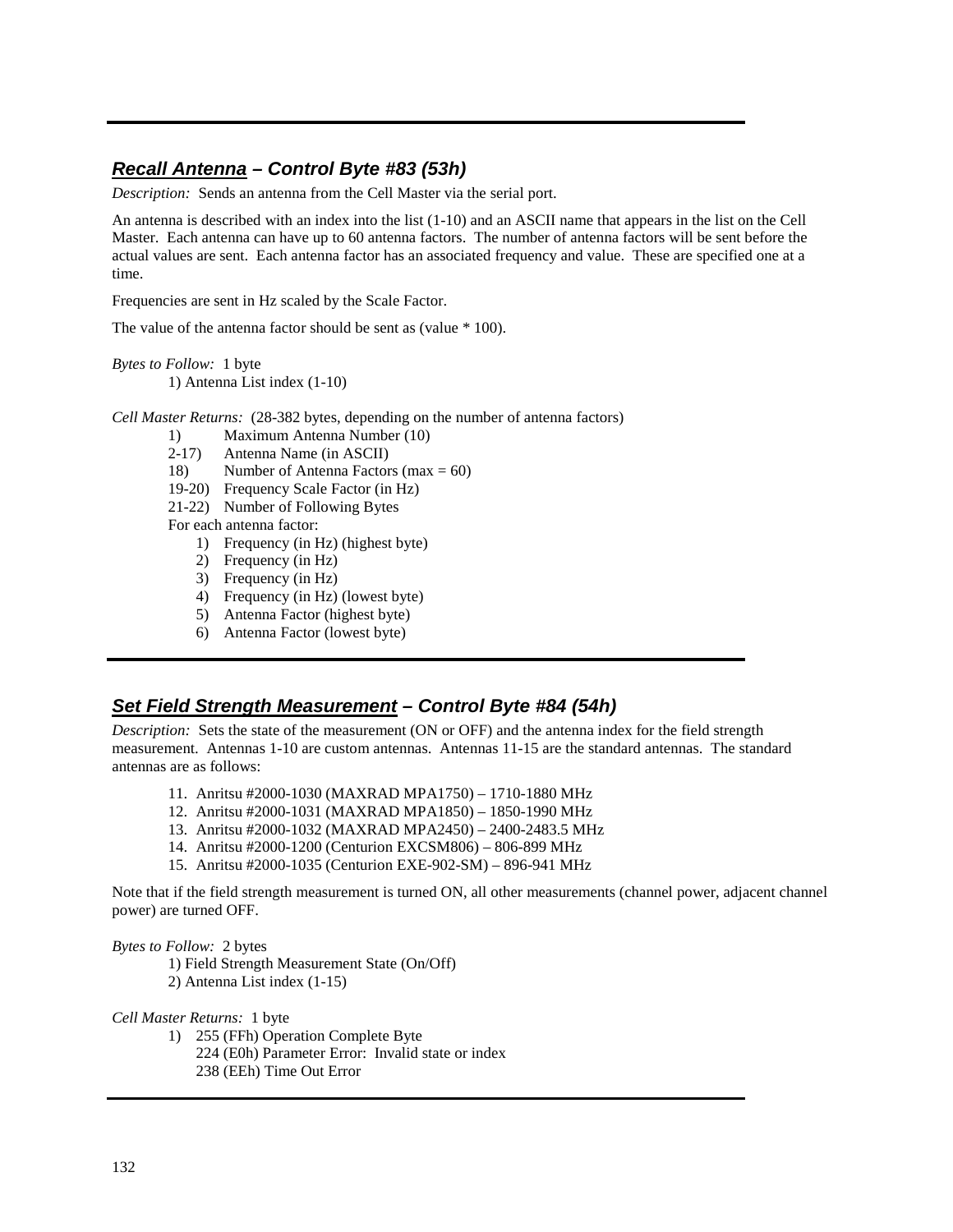# **Set Channel Power – Control Byte #85 (55h)**

*Description:* Sets the state of the measurement (ON or OFF), and the setup parameters to perform the channel power measurement.

Send a 0 (zero) following the command to set the channel power measurement in the current setup.

Send a 1 (one) to set the channel power associated with the trace that was most recently uploaded by command #36, Upload Sweep Trace.

Note that if the channel power measurement is turned ON, all other measurements (field strength, adjacent channel power) are turned OFF.

#### *Bytes to Follow:* 14 bytes

1) Channel Power Location ( $0 =$  current setup,  $1 =$  last uploaded trace) 2) Channel Power Measurement State (On/Off) 3-6) Center Frequency (in Hz) 7-10) Integration Bandwidth (in Hz) 11-14) Span Frequency (in Hz)

*Cell Master Returns:* 1 byte

1) 255 (FFh) Operation Complete Byte 224 (E0h) Parameter Error 238 (EEh) Time Out Error

## **Read Channel Power – Control Byte #86 (56h)**

*Description:* Read the current channel power or the channel power of a stored trace.

Send a 0 (zero) following the command to read the current channel power measurement (i.e. the one that is updated as the unit is sweeping).

Send 1-200 to read the channel power associated with a stored trace (use Query Trace Names, #24, to obtain trace numbers).

#### *Bytes to Follow:* 1 byte

1) Channel Power Location ( $0 =$  current measured value,  $1-200 =$  value in stored trace)

#### *Cell Master Returns:* 21 bytes

 1) Channel Power On/Off 2-5) Channel Center Frequency (in Hz) 6-9) Integration Bandwidth (in Hz) 10-13) Channel Span Frequency (in Hz) 14-17) Channel Power (= (power in *dBm* \* 100) + 270000) 18-21) Channel Power Density (= (density in *dBm/Hz* \* 100) + 270000)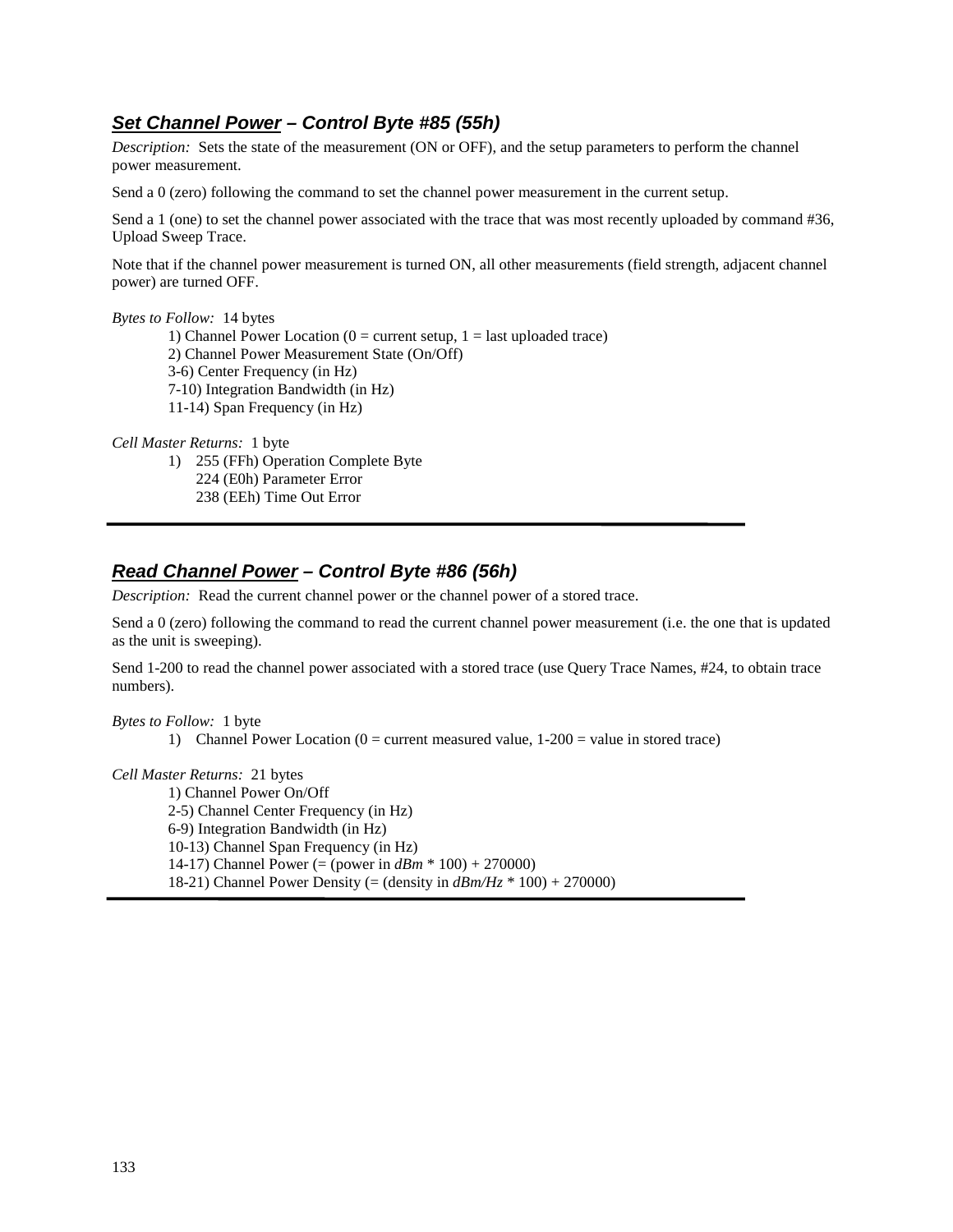# **Set Adjacent Channel Power Ratio (ACPR) – Control Byte #87 (57h)**

*Description:* Sets the state of the measurement (ON or OFF), the center frequency, the main channel bandwidth, the adjacent channel bandwidth and the channel spacing (in Hz).

Send a 0 (zero) following the command to set the channel power measurement in the current setup.

Send a 1 (one) to set the adjacent channel power associated with the trace that was most recently uploaded by command #36, Upload Sweep Trace.

Note that if the ACPR measurement is turned ON, all other measurements (field strength, channel power) are turned OFF.

### *Bytes to Follow:* 18 bytes

- 1) Adjacent Channel Power Location ( $0 =$  current setup,  $1 =$  last uploaded trace)
- 2) Adjacent Channel Power Measurement State (On/Off)
- 3-6) Center Frequency (in Hz)
- 7-10) Main Channel Bandwidth (in Hz)
- 11-14) Adjacent Channel Bandwidth (in Hz)
- 15-18) Channel Spacing (in Hz)

*Cell Master Returns:* 1 byte

- 1) 255 (FFh) Operation Complete Byte 224 (E0h) Parameter Error
	- 238 (EEh) Time Out Error

# **Read Adjacent Channel Power (ACPR) – Control Byte #88 (58h)**

*Description:* Read the current adjacent channel power or the adjacent channel power of a stored trace.

Send a 0 (zero) following the command to read the current adjacent channel power measurement (i.e. the one that is updated as the unit is sweeping).

Send 1-200 to read the channel power associated with a stored trace (use Query Trace Names, #24, to obtain trace numbers).

*Bytes to Follow:* 1 byte

1) Adjacent Channel Power Ratio Location ( $0 =$  current measured value,  $1-200 =$  value in stored trace)

### *Cell Master Returns:* 29 bytes

 1) ACPR On/Off 2-5) Main Channel Center Frequency (in Hz) 6-9) Main Channel Bandwidth (in Hz) 10-13) Adjacent Channel Bandwidth (in Hz) 14-17) Channel Spacing (in Hz) 18-21) Main Channel Power (= (power in *dBm* \* 100) + 270000) 22-25) Lower Adjacent Channel Power (= (power in *dBm* \* 100) + 270000) 26-29) Upper Adjacent Channel Power (= (power in *dBm* \* 100) + 270000)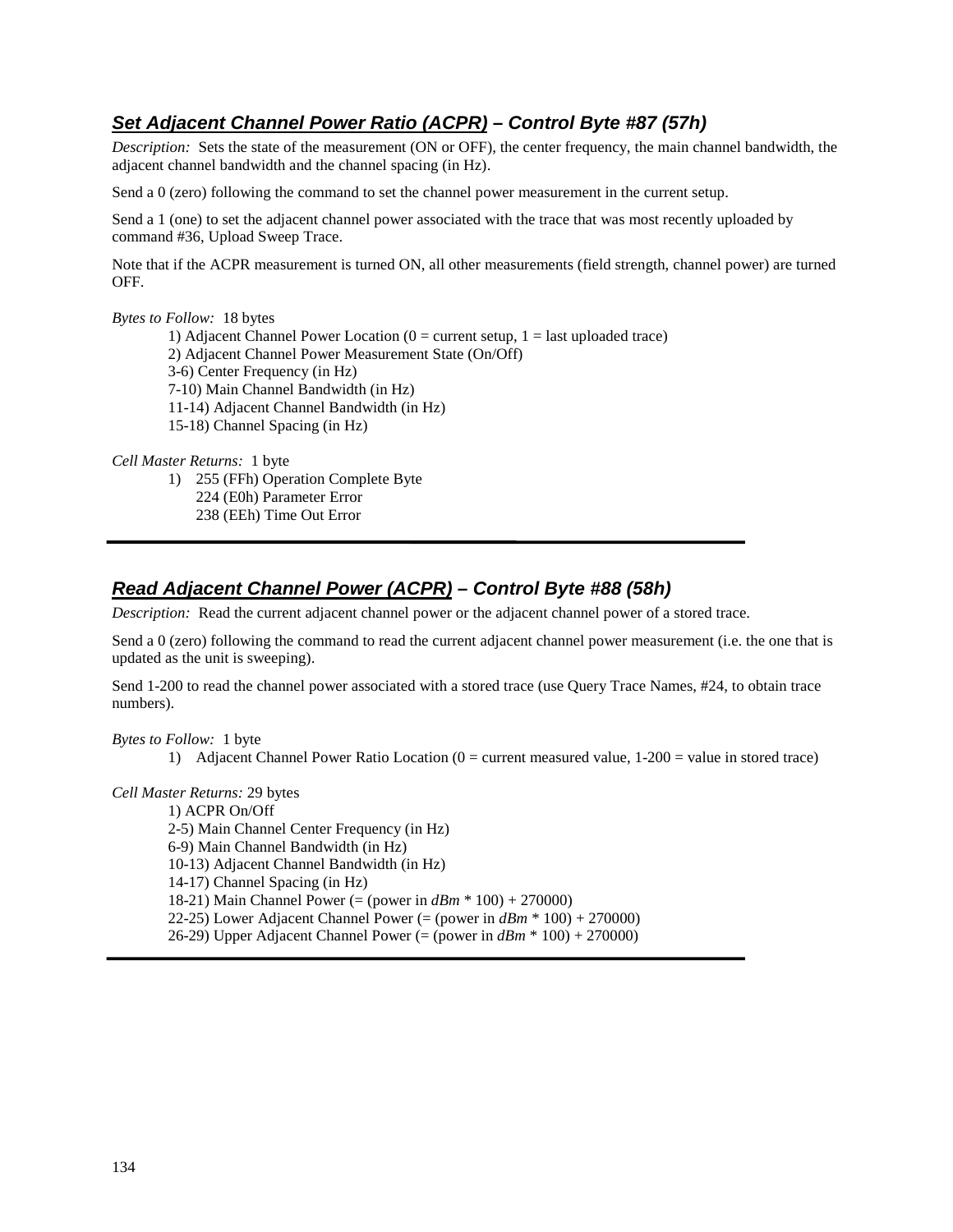# **Select Signal Standard – Control Byte #89 (59h)**

*Description:* Select signal standard and the link direction.

*Bytes to Follow:* 2 bytes

- 1) Signal Standard Index (0-199) See "Signal Standards" for details.
	- 2) Link direction (1= Uplink, 2=Downlink, 3=Uplink and downlink)

*Cell Master Returns:* 1 byte

- 1) 255 (FFh) Operation Complete Byte
	- 224 (E0h) Parameter Error: Invalid signal standard 238 (EEh) Time Out Error

# **Select Channel in Current Standard – Control Byte #90 (5Ah)**

*Description:* Selects a channel within the range of the currently selected signal standard. Use this command only in Spectrum Analyzer mode, Power Meter mode, CDMA mode and GSM mode.

See the section "Signal Standards" for a list of valid channels for the selected channel.

*Bytes to Follow:* 2 bytes

- 1) Channel (higher byte)
- 2) Channel (lower byte)

*Cell Master Returns:* 1 byte

1) 255 (FFh) Operation Complete Byte 224 (E0h) Parameter Error: Invalid channel 238 (EEh) Time Out Error

## **Read Current Settings of Signal Standard – Control Byte #91 (5Bh)**

*Description:* Read the current settings of signal standard. This command can be used in any measurement mode. *Bytes to follow:* none

*Cell Master Returns:* 44 bytes

1) Signal Standard ID (0-199) – See "Signal Standards" for detail.

2) Link direction  $(0= N/A, 1= Uplink, 2=Downlink, 3=Uplink and downlink)$ 

3 – 4) Channel Number (high - low)

5 – 30) Standard Name in ASCII

## **Upload User's Signal Standard Table – Control Byte #92 (5Ch)**

*Description:* Upload user's signal standard table to Cell Master.

*Bytes to Follow:* Variable (64 bytes  $*$  n) where n is the total record of the signal standards.

Each record has the following data field.

 $1-2$ ): Record type ( Record type = 0xffff means last record )

3- 42): Signal Standard Name (maximum 40 bytes)

43-46): Center Frequency of first channel of uplink(in Hz)

47-50): Center Frequency of first channel of downlink (in Hz)

51-52): Start Channel Number

53-54): Stop Channel Number

55-58): Channel Band width (in Hz)

59-62): Channel Spacing (in Hz)

63-64): Channel Step.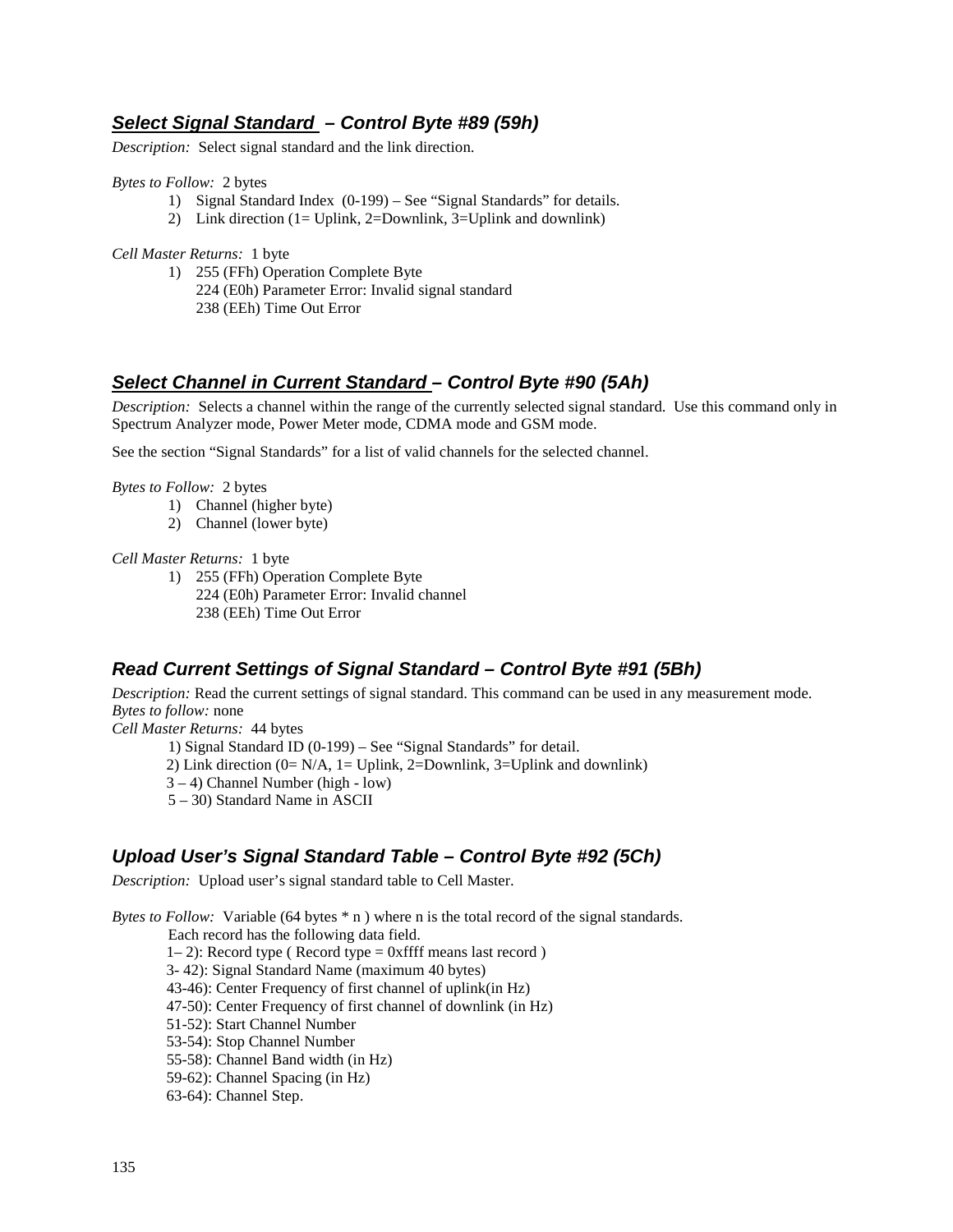65-128): 2nd record. 129-192):  $3^{rd}$  record. Etc.

*Cell Master Returns:* 1 byte

2) 255 (FFh) Operation Complete Byte 224 (E0h) Parameter Error: Invalid signal standard 238 (EEh) Time Out Error

## **Measure OCC BW % of Power – Control Byte #96 (60h)**

*Description:* Measure OCC BW with % of Power method.

*Bytes to Follow:* 4 bytes

- 1) % of Power (highest byte)
	- 2) % of Power
	- 3) % of Power
	- 4) % of Power (lowest byte) (in  $100^{th}$  of %,  $9123 = 91.23%$ )

*Cell Master Returns:* 16 bytes

1-4) OCC BW (frequency in Hz)

5-8) Measure dB down (dB \* 100,000)

9-12) Low Frequency OCC BW (frequency in Hz)

13-16) High Frequency OCC BW (frequency in Hz)

# **Measure OCC BW dB Down – Control Byte #97 (61h)**

*Description:* Measure OCC BW with dB down method.

*Bytes to Follow:* 4 bytes 1-4) dB down (in  $100^{th}$  of dB,  $1234 = 12.34$ dB)

*Cell Master Returns:* 16 bytes

 1-4) OCC BW (frequency in Hz) 5-8) Measure % of Power (% of power \* 100) 9-12) Low Frequency OCC BW (frequency in Hz) 13-16) High Frequency OCC BW (frequency in Hz)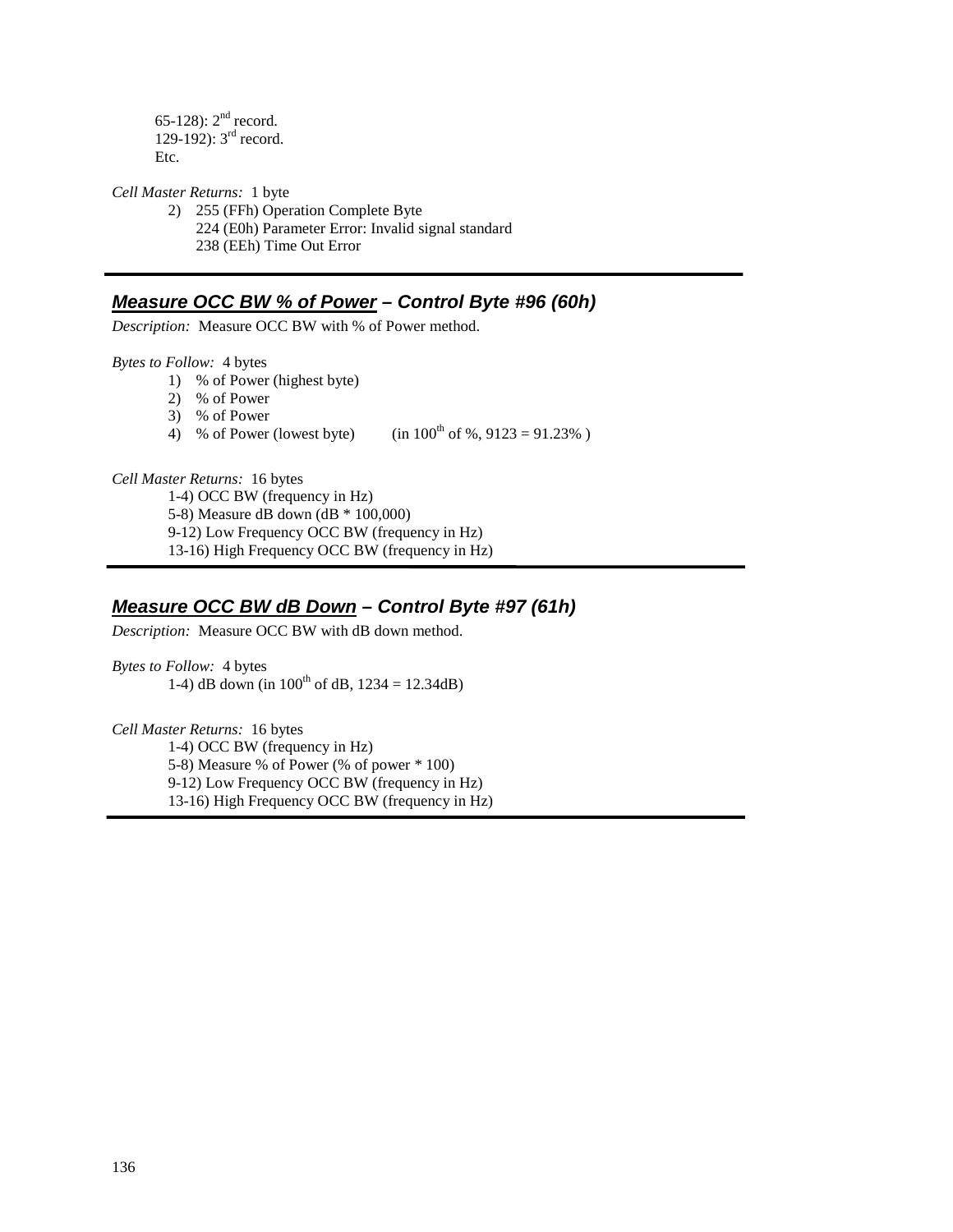## **Set Spectrum Analyzer Start/Stop Frequency – Control Byte #99 (63h)**

*Description:* Sets the spectrum analyzer start and stop frequencies.

Frequencies are sent in Hz.

#### *Bytes to Follow:* 8 bytes

- 1) Start Frequency (highest byte)
- 2) Start Frequency
- 3) Start Frequency
- 4) Start Frequency (lowest byte)
- 5) Stop Frequency (highest byte)
- 6) Stop Frequency
- 7) Stop Frequency
- 8) Stop Frequency (lowest byte)

#### *Cell Master Returns:* 1 byte

1) 255 (FFh) Operation Complete Byte 224 (E0h) Parameter Error: Invalid frequency range 238 (EEh) Time Out Error

# **Set Spectrum Analyzer Center Freq./Span – Control Byte #100 (64h)**

*Description:* Sets the spectrum analyzer center frequency and span.

Frequencies are sent in Hz.

*Bytes to Follow:* 8 bytes

- 1) Center Frequency (highest byte)
- 2) Center Frequency
- 3) Center Frequency
- 4) Center Frequency (lowest byte)
- 5) Frequency Span (highest byte)
- 6) Frequency Span
- 7) Frequency Span
- 8) Frequency Span (lowest byte)

*Cell Master Returns:* 1 byte

1) 255 (FFh) Operation Complete Byte

224 (E0h) Parameter Error: Invalid frequency range 238 (EEh) Time Out Error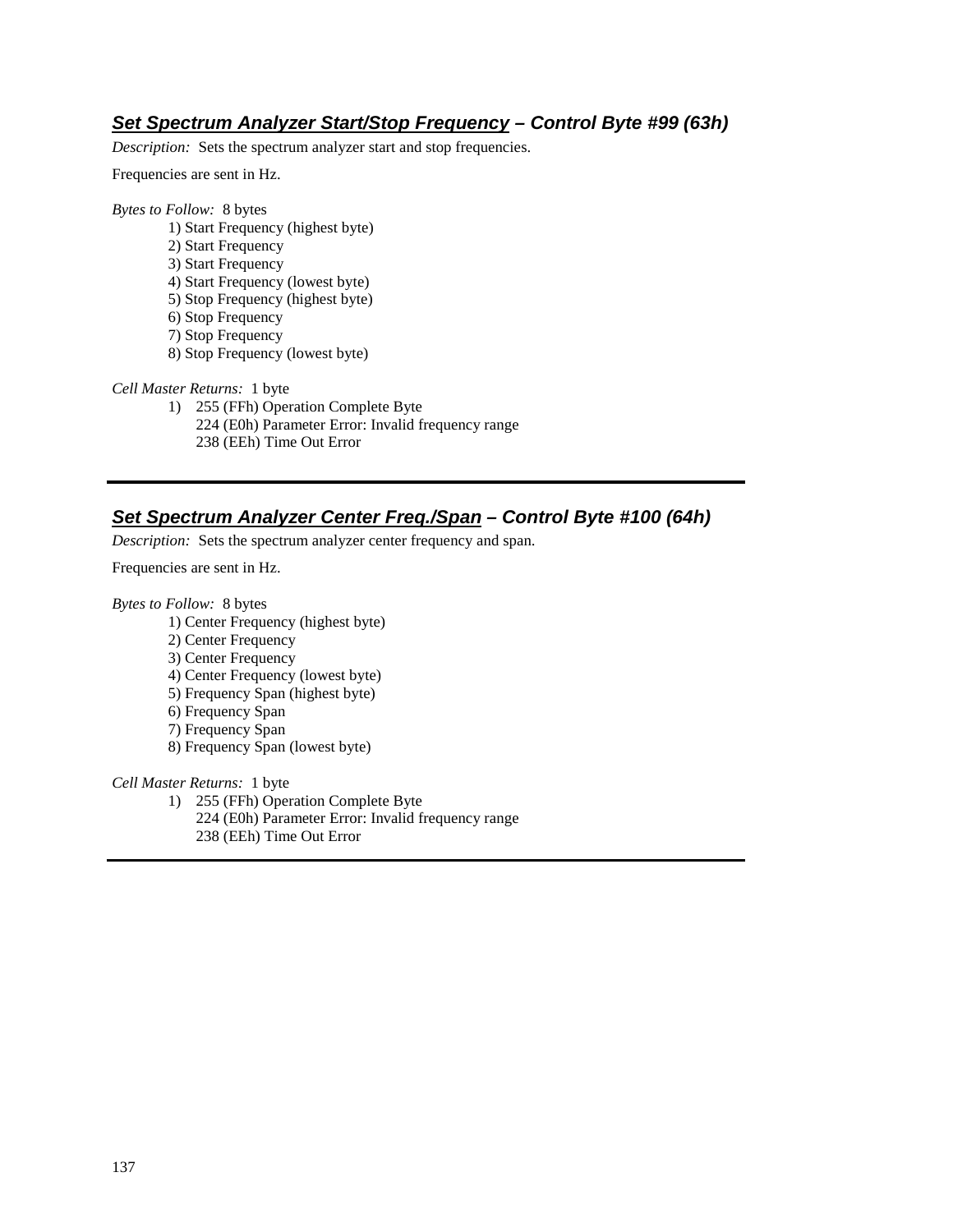# **Set Spectrum Analyzer Scale – Control Byte #101 (65h)**

*Description:* Sets the reference level and the number of dB represented by each graph division.

Ref Level will be the "top" scale of the graph, and there are total of 10 division, so bottom scale can be determined by : Ref level  $+10 \times dB/div$ .

*Bytes to Follow:* 8 bytes

- 1) Ref Level (highest byte)
- 2) Ref Level
- 3) Ref Level
- 4) Ref Level (lowebyte)
- 5) dB/div (highest byte)
- 6) dB/div
- 7) dB/div
- 8) dB/div (lowest byte)

*Cell Master Returns:* 1 byte

- 1) 255 (FFh) Operation Complete Byte
	- 224 (E0h) Parameter Error: Invalid scale
	- 238 (EEh) Time Out Error

*Notes:* 

Ref Level is sent as the (Ref Level \* 1000) + 270,000 (0 dBm = 270,000, 20 dBm = 290000, -120 dBm = 150,000) Scale should be sent as  $(dBm * 1000)$  (e.g.  $-12.34$  dBm =  $-12340$ )

# **Set Spectrum Analyzer Marker – Control Byte #102 (66h)**

*Description:* Sets an individual Spectrum Analyzer marker.

#### *Bytes to Follow*: 5 bytes

- 1) Marker Number (01h = marker 1, 02h = marker 2, 03h = marker 3, 04h = marker 4,05h = marker 5,  $06h =$  marker 6)
- 2) Marker Line On/Off  $(01h = On, 00h = Off)$
- 3) Marker Delta Status On/Off  $(01h = On, 00h = Off)$
- 4) Marker Value (higher byte)
- 5) Marker Value (lower byte)

### *Cell Master Returns:* 1 byte

1) 255 (FFh) Operation Complete Byte 224 (E0h) Parameter Error: Invalid marker number, status or position 238 (EEh) Time Out Error

*Note:* 

Marker Value is between 0 and 400, inclusive: Point =  $(400 * (marker freq - start -req)) / span$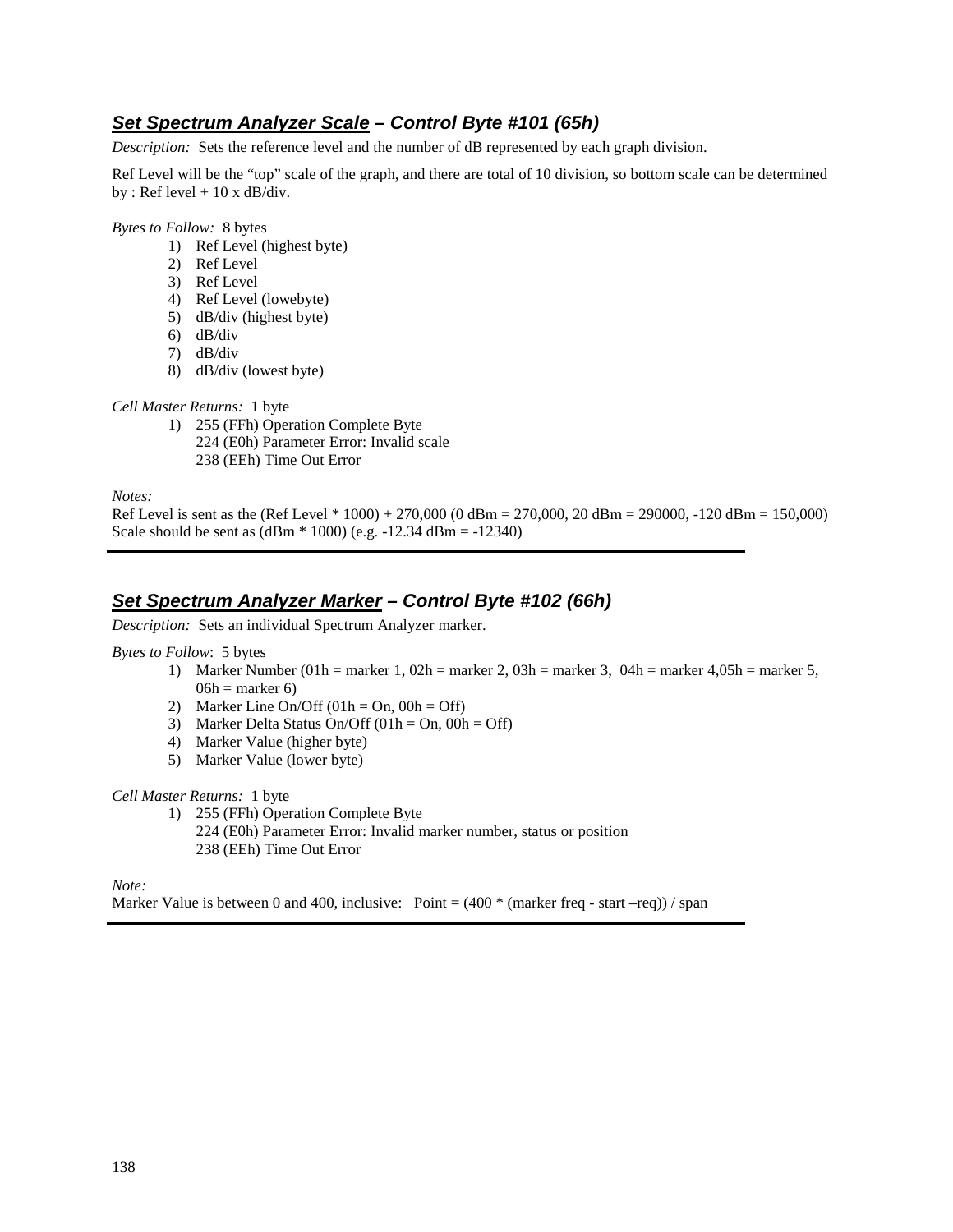## **Set Spectrum Analyzer Single Limit – Control Byte #103 (67h)**

*Description:* Sets the position and On/Off Status of the Limit Line.

#### *Bytes to Follow:* 6 bytes

- 1) Limit Number (1 for Cell Master)
- 2) Limit Line On/Off  $(01h = On, 00h = Off)$
- 3) Beep at Limit On/Off  $(01h = On, 00h = Off)$
- 4) Limit Value (highest byte)
- 5) Limit Value
- 6) Limit Value
- 7) Limit Value (lowest byte)

### *Cell Master Returns:* 1 byte

1) 255 (FFh) Operation Complete Byte 224 (E0h) Parameter Error: Invalid limit number, status or value 238 (EEh) Time Out Error

*Note:* 

Limit Value is sent as the (Limit Value \* 1000) + 270,000 (0 dBm=270,000, 20 dBm=290000, -120 dBm=150,000)

# **Set Spectrum Analyzer Peak Hold – Control Byte #105 (69h)**

*Description:* Sets the max hold and min hold settings on the Spectrum Analyzer.

*Bytes to Follow:* 1 byte

- 1) Peak Hold State
	- 00h Peak Hold Off 01h – Max Hold On 02h – Min Hold On

### *Cell Master Returns:* 1 byte

- 1) 255 (FFh) Operation Complete Byte
	- 224 (E0h) Parameter Error: Invalid state
	- 238 (EEh) Time Out Error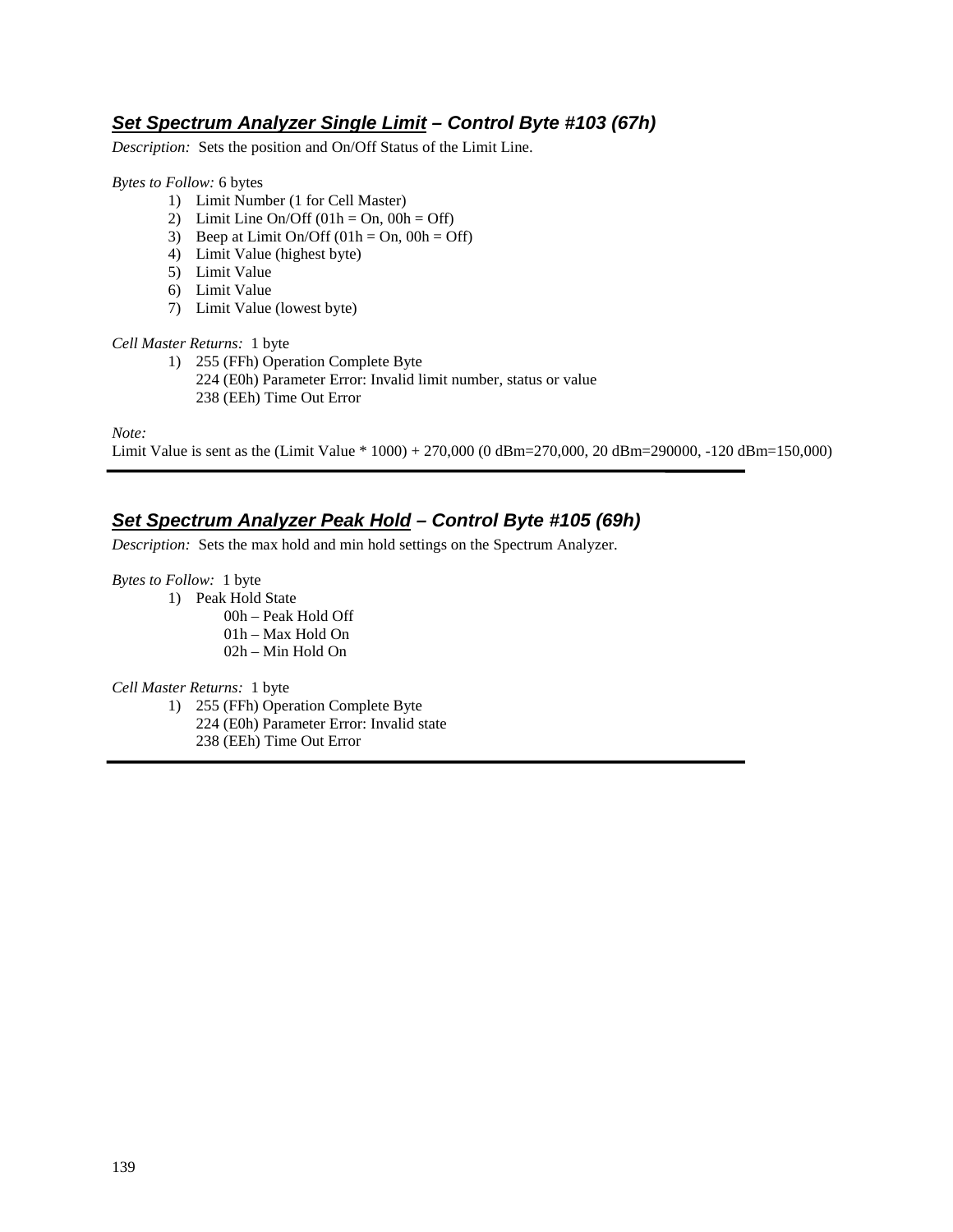# **Set Spectrum Analyzer Sweep Mode – Control Byte #108 (6Ch)**

*Description:* Enables or disables the Single Sweep Mode during Spectrum Analyzer mode of operation.

Single Sweep Mode activates once the Cell Master exits from the remote mode.

For Single Sweep Mode during Cell Master VNA modes of operation see control byte #11 (0Bh).

#### *Bytes to Follow:* 1 byte

1) Sweep Mode

00h – Single Sweep

01h – Continuous Sweep

02h – Video Trigger (span must be 0)

03h – External Trigger (span must be 0)

*Cell Master Returns:* 1 byte

1) 255 (FFh) Operation Complete Byte

224 (E0h) Parameter Error: Invalid Mode

238 (EEh) Time Out Error

## **Set Spectrum Analyzer Marker to Peak – Control Byte #109 (6Dh)**

*Description:* Sets the specified marker to the peak value of the sweep.

*Bytes to Follow:* 1 byte

1) Marker Number (1-6)

*Cell Master Returns:* 1 byte

1) 255 (FFh) Operation Complete Byte

224 (E0h) Parameter Error: Invalid Marker Number 238 (EEh) Time Out Error

## **Set Spectrum Analyzer Marker to Center – Control Byte #110 (6Eh)**

*Description:* Sets the center frequency equal to the frequency of the specified marker.

*Bytes to Follow:* 1 byte

1) Marker Number (1-4)

*Cell Master Returns:* 1 byte

1) 255 (FFh) Operation Complete Byte 224 (E0h) Parameter Error: Invalid Marker Number 238 (EEh) Time Out Error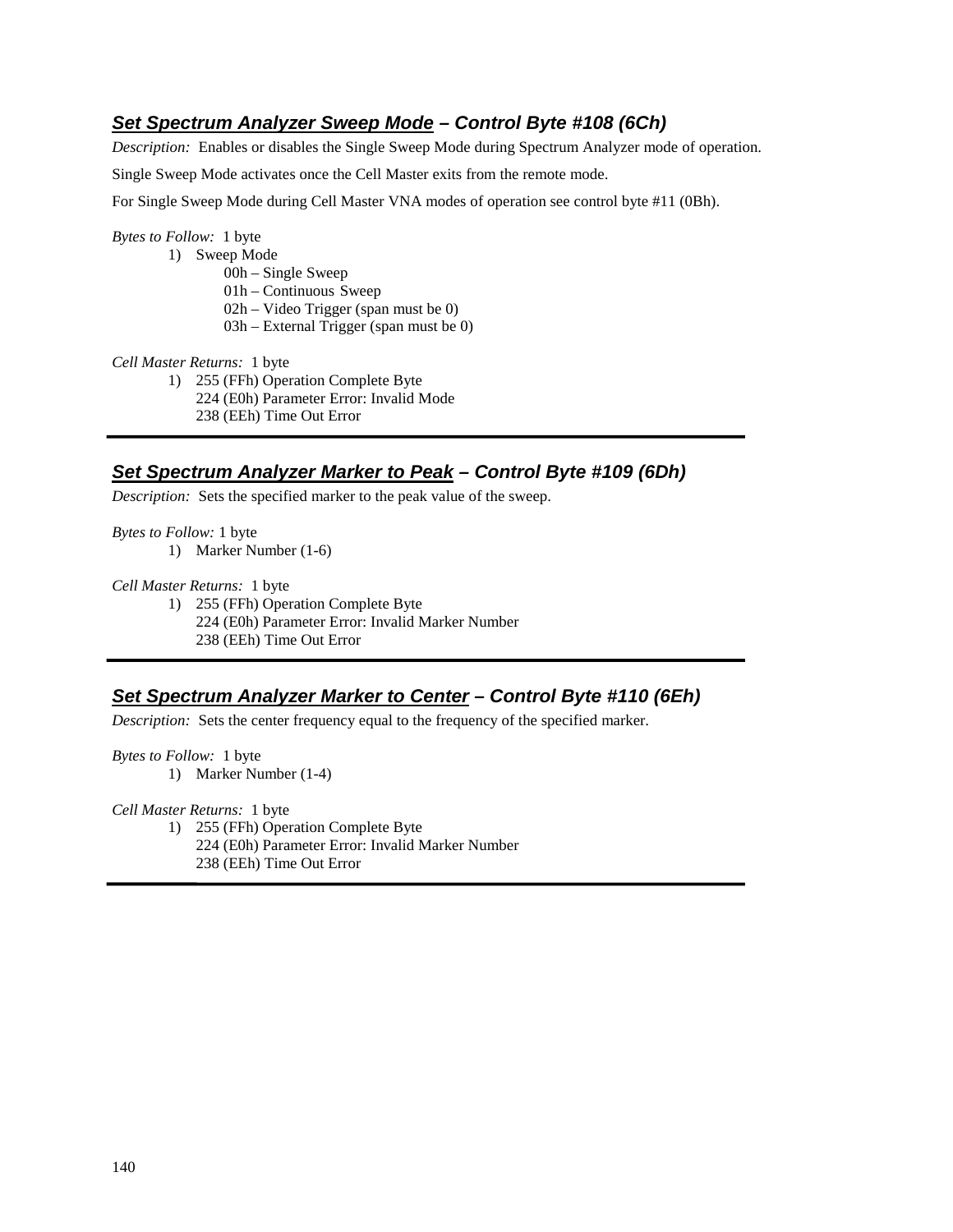# **Set Cell Master VNA Segmented Limit Lines – Control Byte #112 (70h)**

*Description:* Sets the position and On/Off status of the limit lines.

Cell Master VNA modes support 5 limit segments. Each segment may have any finite slope and can be enabled and disabled independently of every other segment. The limit beep is enabled for all segments or no segments.

Limit segments are specified by their end points (starting and ending "x" and "y" values).

See control byte #29 (14h) response bytes 36 to 105 for the current Cell Master configuration.

*Bytes to Follow:* 14 bytes

- 1) Limit Number
	- 2) Limit Line On/Off  $(01h = On, 00h = Off)$
- 3) Starting X (highest byte) $593$
- 4) Starting X
- 5) Starting X
- 6) Starting X (lowest byte)
- 7) Starting Y (higher byte)
- 8) Starting Y (lower byte)
- 9) Ending X (highest byte)<sup>594</sup>
- 10) Ending X
- 11) Ending X
- 12) Ending X (lowest byte)
- 13) Ending Y (higher byte)
- 14) Ending Y (lower byte)

#### *Cell Master Returns:* 1 byte

1) 255 (FFh) Operation Complete Byte 224 (E0h) Parameter Error: Invalid limit segment, status or value 238 (EEh) Time Out Error

### *Notes:*

Limit Value depends on the current display mode selected.

| Cable Loss | Return Loss &: Limit should be sent as $(dB * 1000)$<br>Maximum value sent is 60000 which represents 60.00 dB<br>Minimum value sent is 0 which represents 0.0 dB |
|------------|------------------------------------------------------------------------------------------------------------------------------------------------------------------|
| SWR:       | Limit is in thousand ths (of ratio), so it should be sent as (ratio $*1000$ )<br>Maximum value sent is 65530 which represents 65.53                              |

Minimum value sent is 1000 which represents 1.00

-

 $593$  Frequency in Hz or Distance in  $1/100,000$  ft (or meters)

<sup>594</sup> Frequency in Hz or Distance in 1/100,000 ft (or meters)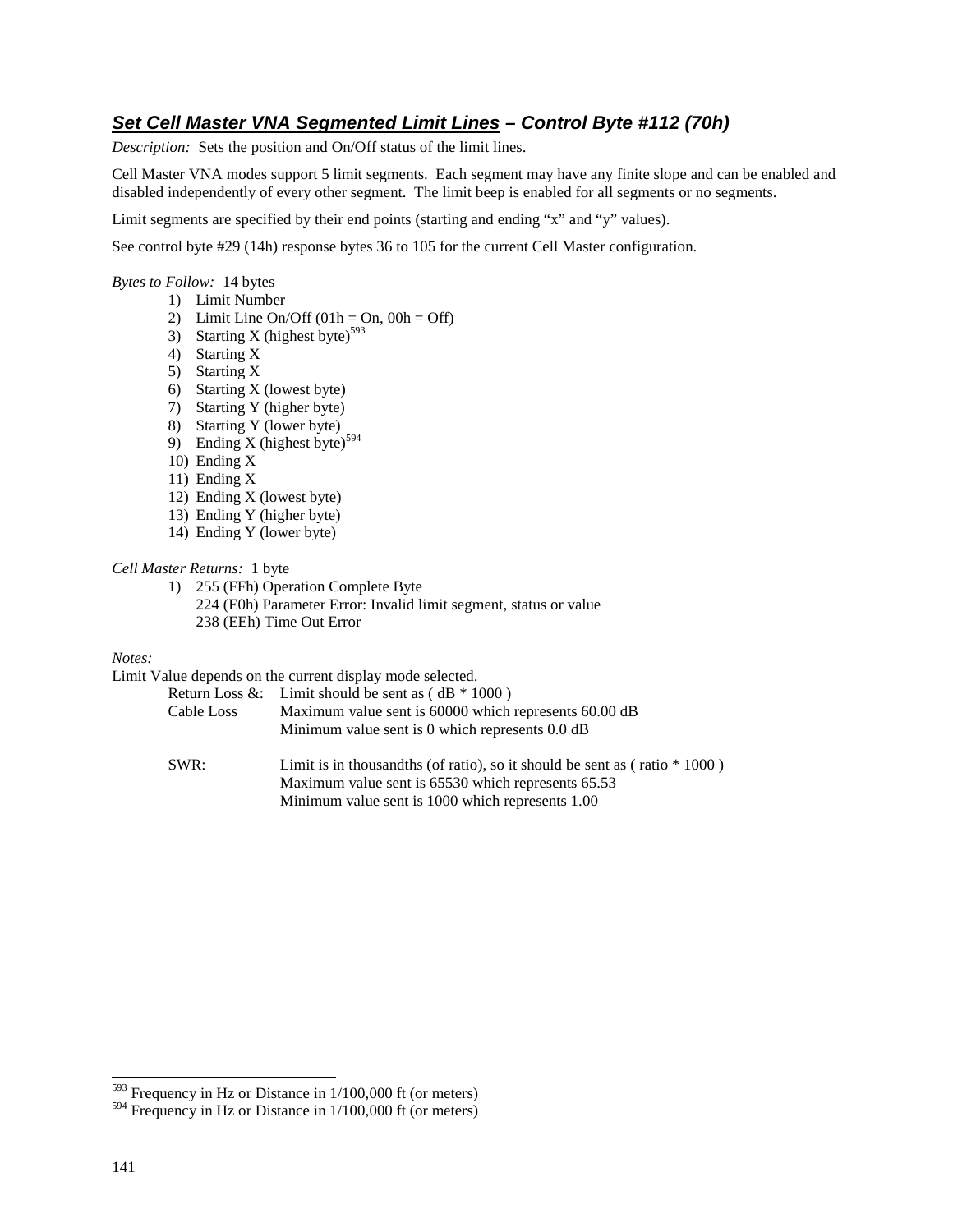# **Set Spectrum Analyzer Multiple Limit – Control Byte #113 (71h)**

*Description:* Sets the position and ON/OFF Status of a limit segment.

Multiple limits are defined by multiple limit segments, each with a different finite slope. The single limit is a single, horizontal line that can be defined to act as an upper limit or as a lower limit. See control byte #103 for information about the single limit.

The limit types are mutually exclusive. That is, you cannot have both single and multiple limits at the same time. Note that setting a limit segment ON automatically makes the limit type "MULTIPLE".

One segment is defined each time this command is sent to the Cell Master. The first two bytes of the command specify which segment is being defined. There are 5 upper limits and 5 lower limits available in Spectrum Analyzer mode. Byte 1 selects the segment number. Byte 2 specifies whether it is an upper limit or a lower limit. Byte 3 turns the segment ON or OFF. Byte 4 specifies whether the error beep sounds when the bound set by the segment is exceeded by the measured data.

The segment location is defined by its endpoints. The "Start" endpoint must appear to the left of the "End" endpoint on the graph. That is, Start  $X \leq End X$ . If Start  $X = End X$  then Start Y must equal End Y. Vertical segments are not allowed.

### *Bytes to Follow:* 20 bytes

- 1) Segment number (1-5)
- 2) Segment type  $(00h = LOWER limit, 01h = UPPER limit)$
- 3) Limit Line On/Off  $(01h = On, 00h = Off)$
- 4) Limit Beep On/Off  $(01h = On, 00h = Off)$
- 5) Limit Value Start  $X^{595}$ (highest byte)
- 6) Limit Value Start X
- 7) Limit Value Start X
- 8) Limit Value Start X (lowest byte)
- 9) Limit Value Start Y<sup>596</sup>(highest byte)
- 10) Limit Value Start Y
- 11) Limit Value Start Y
- 12) Limit Value Start Y (lowest byte)
- 13) Limit Value End X  $\frac{597}{12}$ (highest byte)
- 14) Limit Value End X
- 15) Limit Value End X
- 16) Limit Value End X (lowest byte)
- 17) Limit Value End Y  $^{598}$ (highest byte)
- 18) Limit Value End Y
- 19) Limit Value End Y
- 20) Limit Value End Y (lowest byte)

#### *Cell Master Returns:* 1 byte

- 1) 255 (FFh) Operation Complete Byte
	- 224 (E0h) Parameter Error: Invalid limit segment, status or value
	- 238 (EEh) Time Out Error

1

<sup>595</sup> Frequency in Hz

 $596$  ( Value in dBm  $*$  1000 ) + 270,000

 $597$  Frequency in Hz

 $598$  ( Value in dBm  $*$  1000 ) + 270,000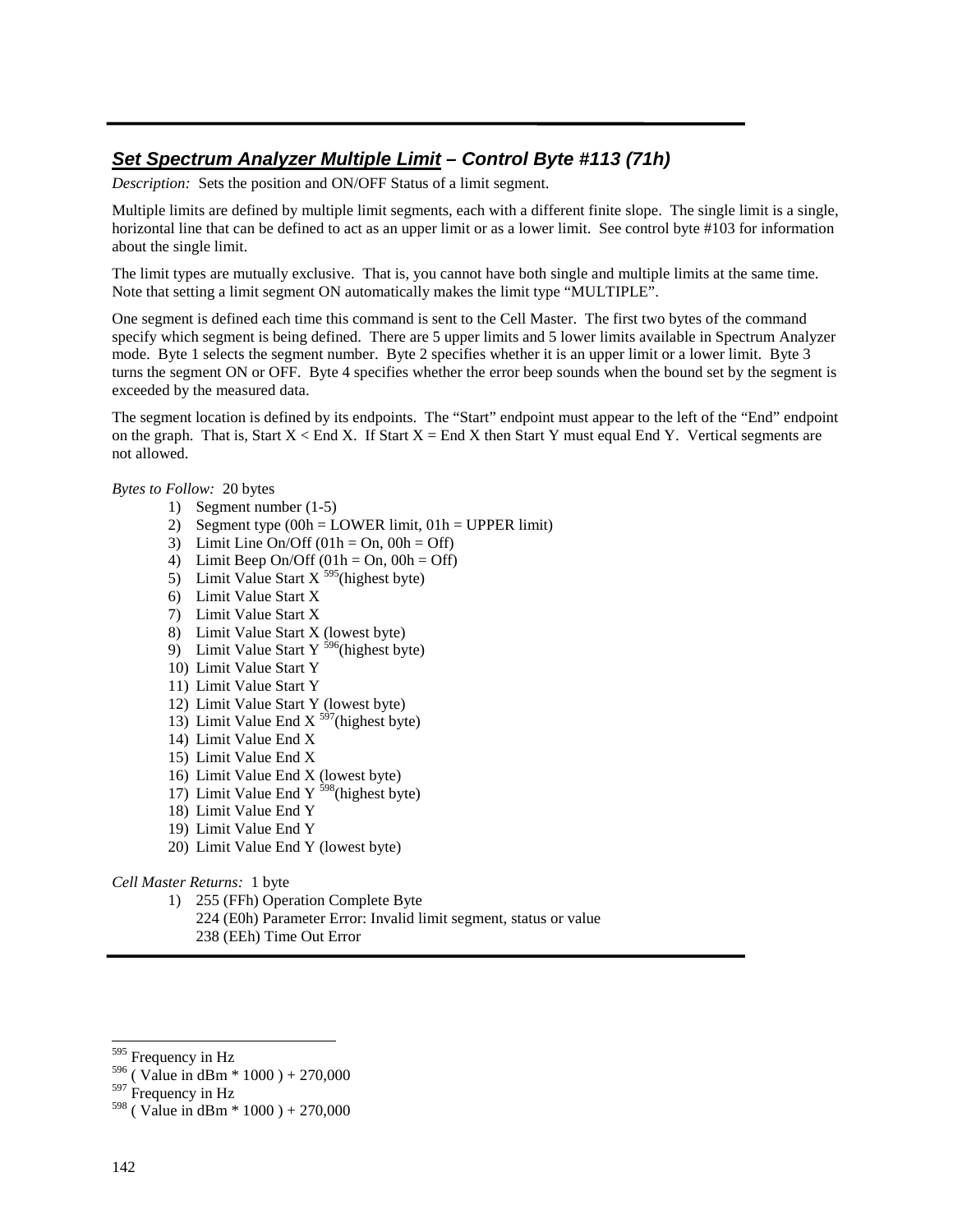# **Set Return Spectrum Analyzer Sweep Time – Control Byte #114 (72h)**

*Description:* If this is enabled, the duration of the current sweep (in milliseconds) will be returned as 4 bytes via the serial port at the end of the sweep. If Serial Echo Status is enabled, the 4 bytes will be returned AFTER the sweep complete byte.

*Bytes to Follow:* 1 byte

- 1) Return SPA Sweep Time flag state
	- 00h = Don't Return Sweep Time
	- $01h =$  Return Sweep Time

*Cell Master Returns:* 1 byte

- 1) 255 (FFh) Operation Complete Byte
	- 224 (E0h) Parameter Error: Invalid state
		- 238 (EEh) Time Out Error

# **Set Reference Level Offset – Control Byte #115 (73h)**

*Description:* Set the value of the reference level offset.

The reference level offset allows the user to view the result of trace math  $(A+B, A-B)$  even if it is greater than  $+20$ dBm or less than –120 dBm. The offset is a constant that is subtracted from the reference level.

Note that the valid range is  $-100$  to  $+100$  dB.

Send the value as (value in  $dB * 1000$ ) + 270,000.

For example, to compensate for a 30 dB attenuator, the reference level offset should be -30 dB. That value would be sent over the serial port as  $(-30 * 1000) + 270,000 = 240,000$ .

#### *Bytes to Follow:* 4 bytes

- 1) Reference Level Offset (highest byte)
- 2) Reference Level Offset
- 3) Reference Level Offset
- 4) Reference Level Offset (lowest byte)

*Cell Master Returns:* 1 byte

- 1) 255 (FFh) Operation Complete Byte
	- 224 (E0h) Parameter Error
	- 238 (EEh) Time Out Error

## **Set Spectrum Analyzer Impedance – Control Byte #116 (74h)**

*Description:* Set the impedance and the loss value due to an adapter.

The Cell Master can automatically compensate for the effects of impedance adapters. The impedance of the Cell Master is 50 $\Omega$ , so there is no need for an adapter in this case. The loss for the Anritsu 75 $\Omega$  adapter 12N50-75B is known by the Cell Master.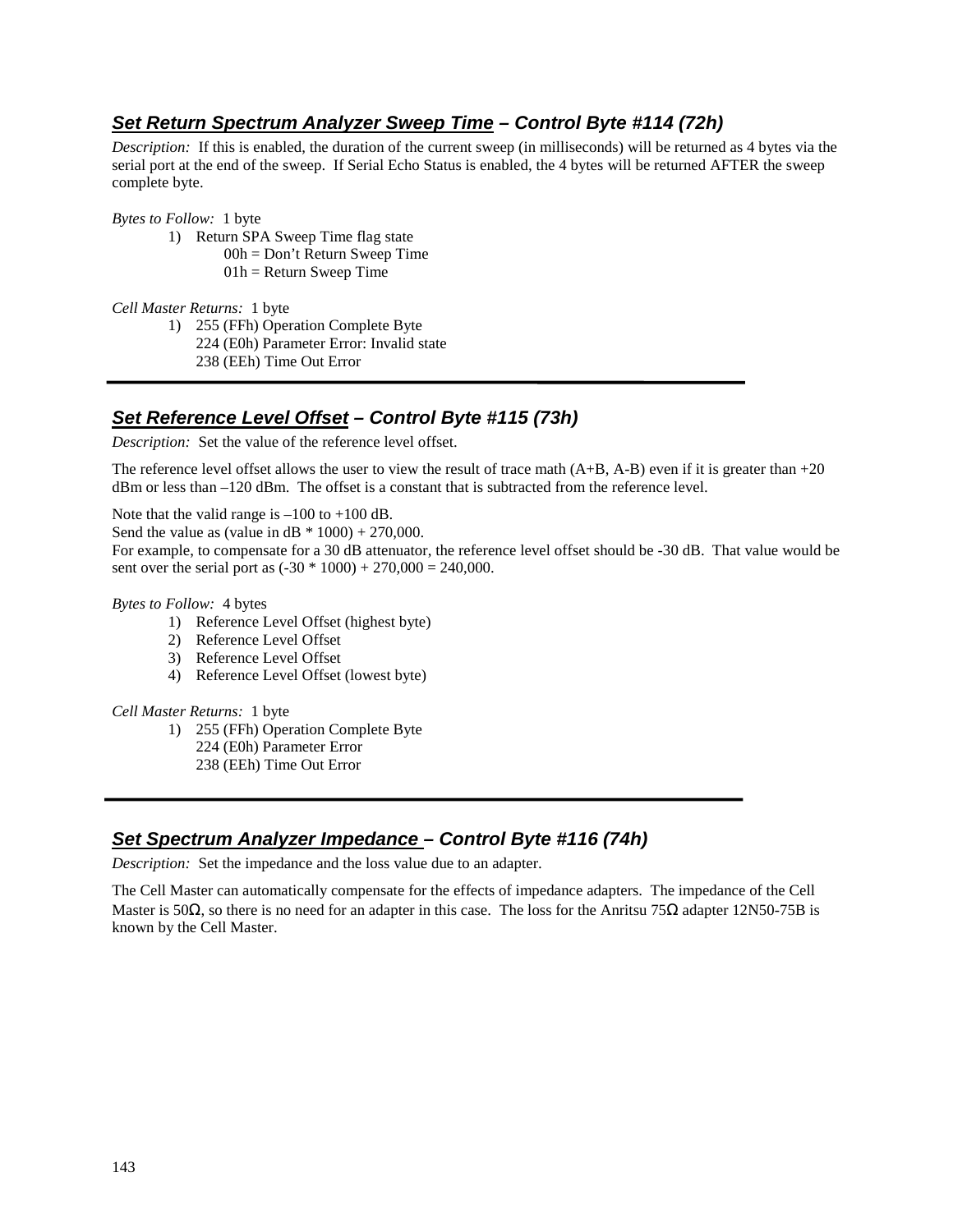This control byte also allows for the specification of the impedance and the loss due to an adapter the system does not know. In either case, 5 bytes must be sent to the unit. If the impedance is  $50\Omega$  or one of the known adapters is specified, bytes 2-5 are ignored. If an unknown adapter is specified, the unit uses bytes 2-5 to correct for the adapter.

*Bytes to Follow:* 5 bytes

- 1) Impedance Adapter<sup>599</sup>
- 2) Impedance  $\text{Loss}^{600}$  (highest byte)
- 3) Impedance Loss
- 4) Impedance Loss
- 5) Impedance Loss (lowest byte)

*Cell Master Returns:* 1 byte

1) 255 (FFh) Operation Complete Byte 224 (E0h) Parameter Error 238 (EEh) Time Out Error

## **Read Marker Value – Control Byte #117 (75h)**

*Description:* Returns the frequency location of the specified marker, and the value at that location.

*Bytes to Follow:* 1 byte

1) Marker number (1-6)

#### *Cell Master Returns:* 8 bytes (1 byte if an error occurs)

- 1) Frequency (in Hz) (highest byte)
- 2) Frequency (in Hz)
- 3) Frequency (in Hz)
- 4) Frequency (in Hz) (lowest byte)
- 5) Value at Marker (highest byte)
- 6) Value at Marker
- 7) Value at Marker
- 8) Value at Marker (lowest byte)

#### **OR**

1) 224 (E0h) Parameter Error: Invalid marker number 238 (EEh) Time-out Error

#### *Note:*

Marker value sent as (value in  $dBm * 1,000$ ) +270,000

-

<sup>&</sup>lt;sup>599</sup> Impedance Adapter: 00h = 50  $\Omega$  0Ah = 75 $\Omega$ , adapter 12N50-75B 0Ch = 75 $\Omega$ , other adapter offset 6<sup>600</sup> Send the loss value as value in dB<sup>\*</sup> 1,000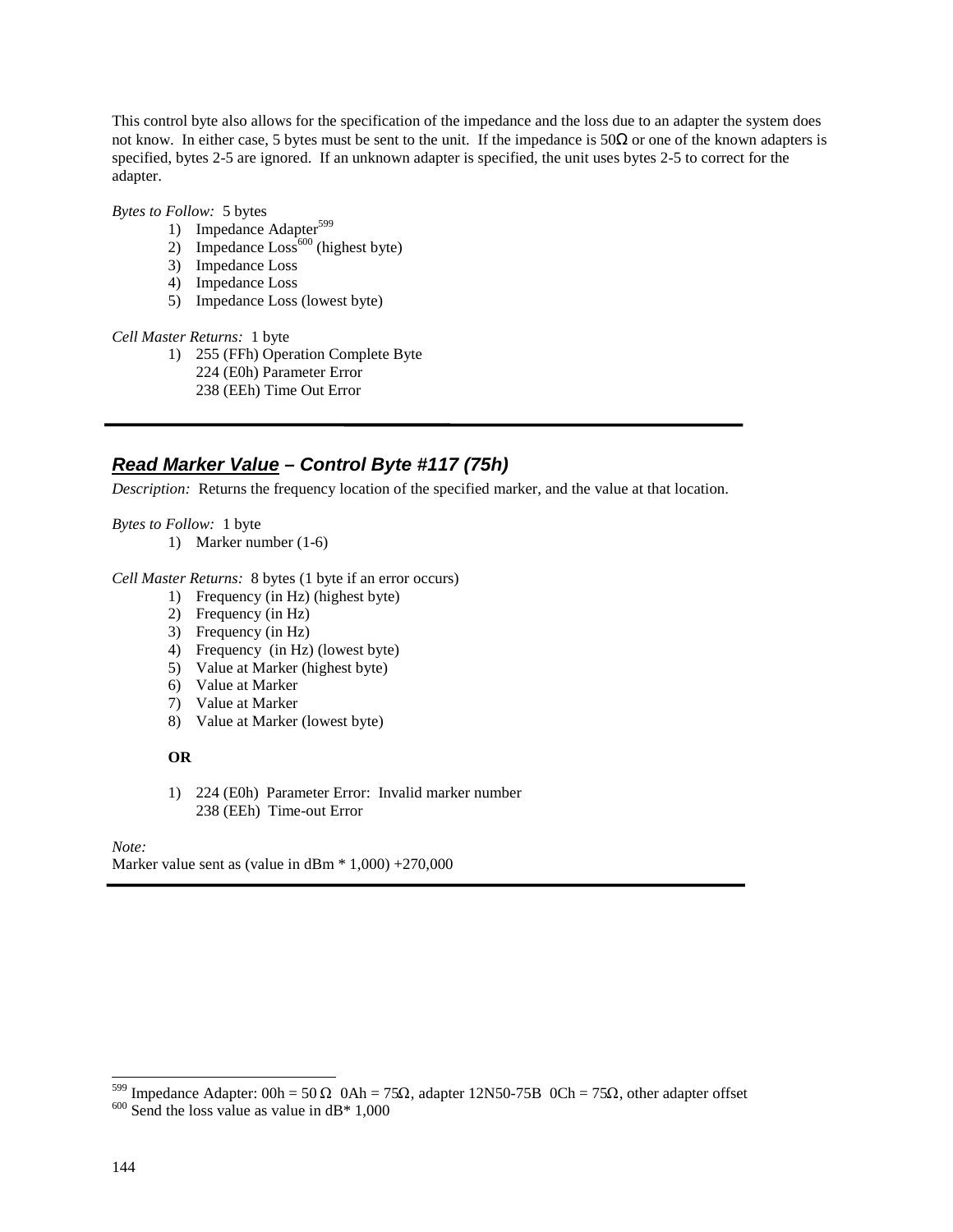## **Set Sweep Averaging – Control Byte #118 (76h)**

*Description:* Sets the number of sweeps to average. The maximum number is 25. Sending a 1 turns averaging off.

*Bytes to Follow:* 1 byte 1) Number of sweeps to average (1-25, 1 turns averaging OFF)

*Cell Master Returns:* 1 byte

1) 255 (FFh) Operation Complete Byte 224 (E0h) Parameter Error 238 (EEh) Time Out Error

## **Field InstaCal – Control Byte #120 (78h)**

*Description:* This command is used by the customer in the field to start an InstaCal sequence.

Prior to sending this command to the Cell Master, the InstaCal module should be connected to the R/F Out port. To execute this command, exit remote mode after sending this command.

*Byte to Follow:* 0 bytes

*Cell Master Returns:* 1 byte

1) 255 (FFh) Operation Complete Byte

224 (E0h) Communication Error : Cell Master was unable to communicate with InstaCal module 238 (EEh) Time Out Error : Field InstaCal sequence was unable to complete

## **Read InstaCal Module ASCII Serial Number – Control Byte #124 (7Ch)**

*Description:* Returns the InstaCal Module serial number in ASCII.

*Bytes to Follow:* 1 byte

1) Serial number storage location (01h=main serial, 02h=secondary)

*Cell Master Returns:* 8 bytes 1-8) Serial Number, in ASCII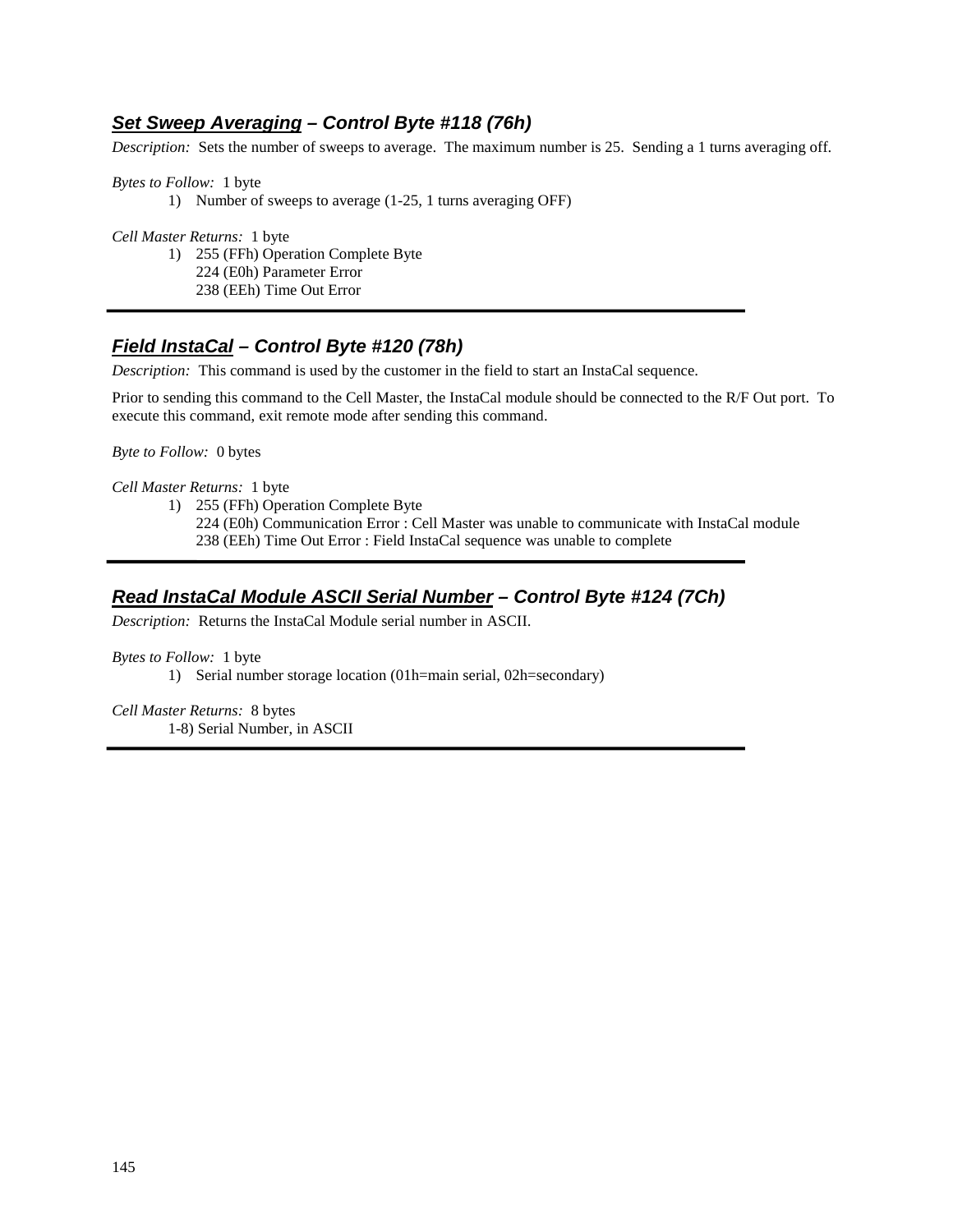## **Set Cell Master Marker (Peak/Valley) – Control Byte #129 (81h)**

*Description:* Sets an individual marker in current measurement mode to either peak (maximum) signal or valley (minimum) signal.

*Bytes to Follow*: 2 bytes

- 1) Marker Number (01h = marker 1, 02h = marker 2, 03h = marker 3, 04h = marker 4, 05h = marker 5,  $06h =$  marker 6)
- 2) Marker Line Search Status  $(01h = Peak, 00h = Valley)$

*Cell Master Returns:* 3 bytes (1 byte if an error occurs)

- 1) Marker Position (higher byte) $^{601}$
- 2) Marker Position (lower byte)
- 3) 255 (FFh) Operation Complete Byte

#### **OR**

1) 224 (E0h) Parameter Error : Invalid marker or marker search status 238 (EEh) Time Out Error

-

<sup>&</sup>lt;sup>601</sup> The marker position is sent as a data point on the display. Equivalent Frequency = (position  $*$  span / (# data  $points - 1)$  ) + start frequency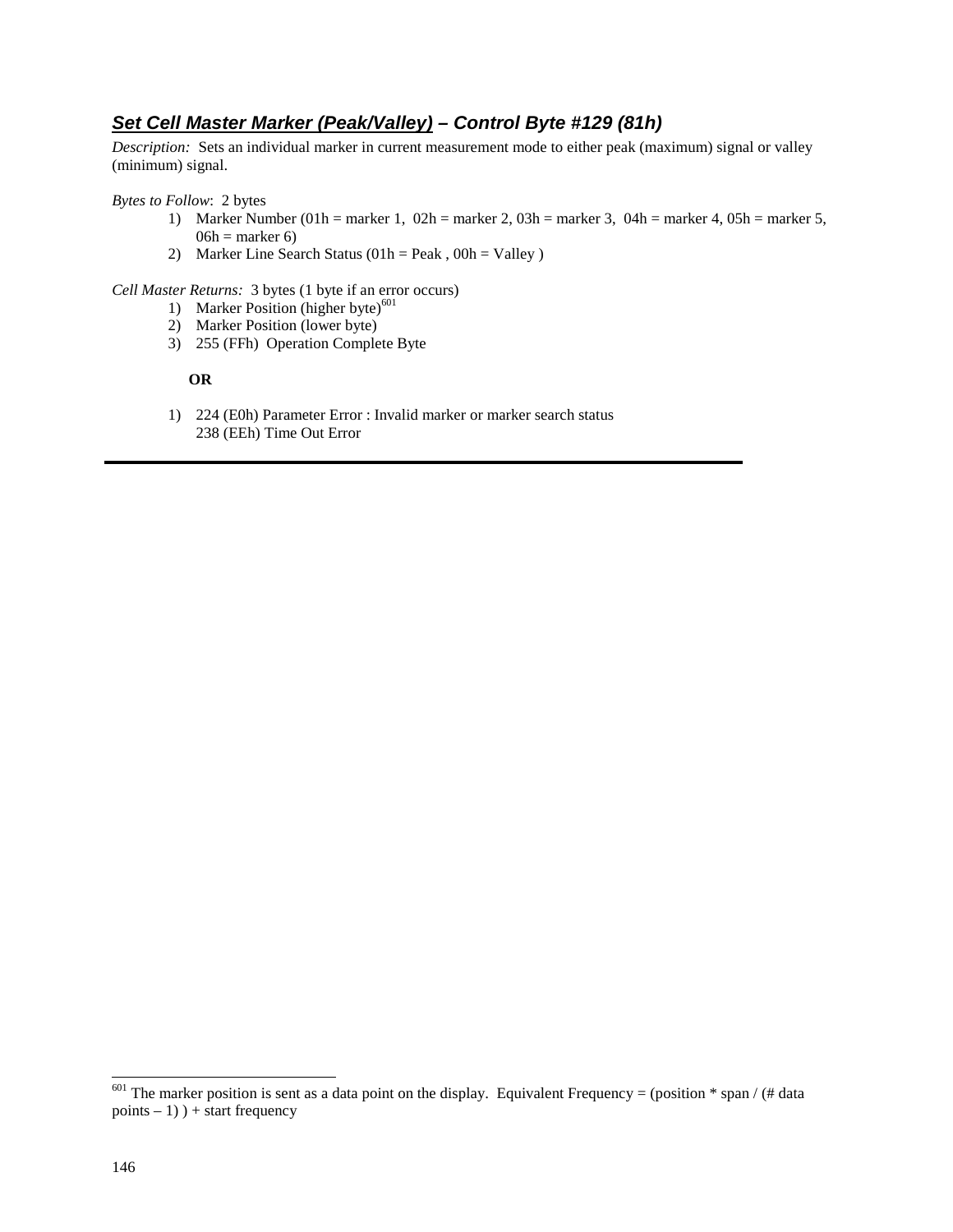## **Set / Reset Spectrum Analyzer External Reference – Control Byte #133 (85h)**

*Description:* Sets the external reference frequency for the spectrum analyzer in increments of 1 MHz from  $2 - 20$ MHz. The frequencies are sent in Hz.

*Bytes to Follow:* 1 byte if turning the reference OFF, 5 bytes if turning the reference ON

Turn OFF the external reference:

1) 00h - Turn O–F the frequency reference

#### **OR**

Turn ON the external reference (the reference frequency is also sent):

- 1) 01h Turn O– the frequency reference
- 2) External Reference Frequency (in Hz) (highest byte)
- 3) External Reference Frequency (in Hz)
- 4) External Reference Frequency (in Hz)
- 5) External Reference Frequency (in Hz) (lowest byte)

#### *Cell Master Returns:* 1 byte

- 1) 255 (FFh) Operation Complete Byte
	- 224 (E0h) Parameter Error
	- 238 (EEh) Time Out Error

## **Check Spectrum Analyzer External Reference – Control Byte #134 (86h)**

*Description:* Checks to see if Spectrum Analyzer external reference is present. If it is, it then checks to see if it is at the correct frequency for PLL locking.

#### *Bytes to Follow*: 0 bytes

*Cell Master Returns:* 1 byte

On Success:

- 1) 00h Reference present and at the correct frequency (PLL functioning) 01h – Reference is not present
	- 02h Reference is present, but internal PLL and external frequency do not match up.

#### **OR**

On Error:

1) 224 (E0h) Parameter Error – Not in External reference mode 238 (EEh) Time-out Error.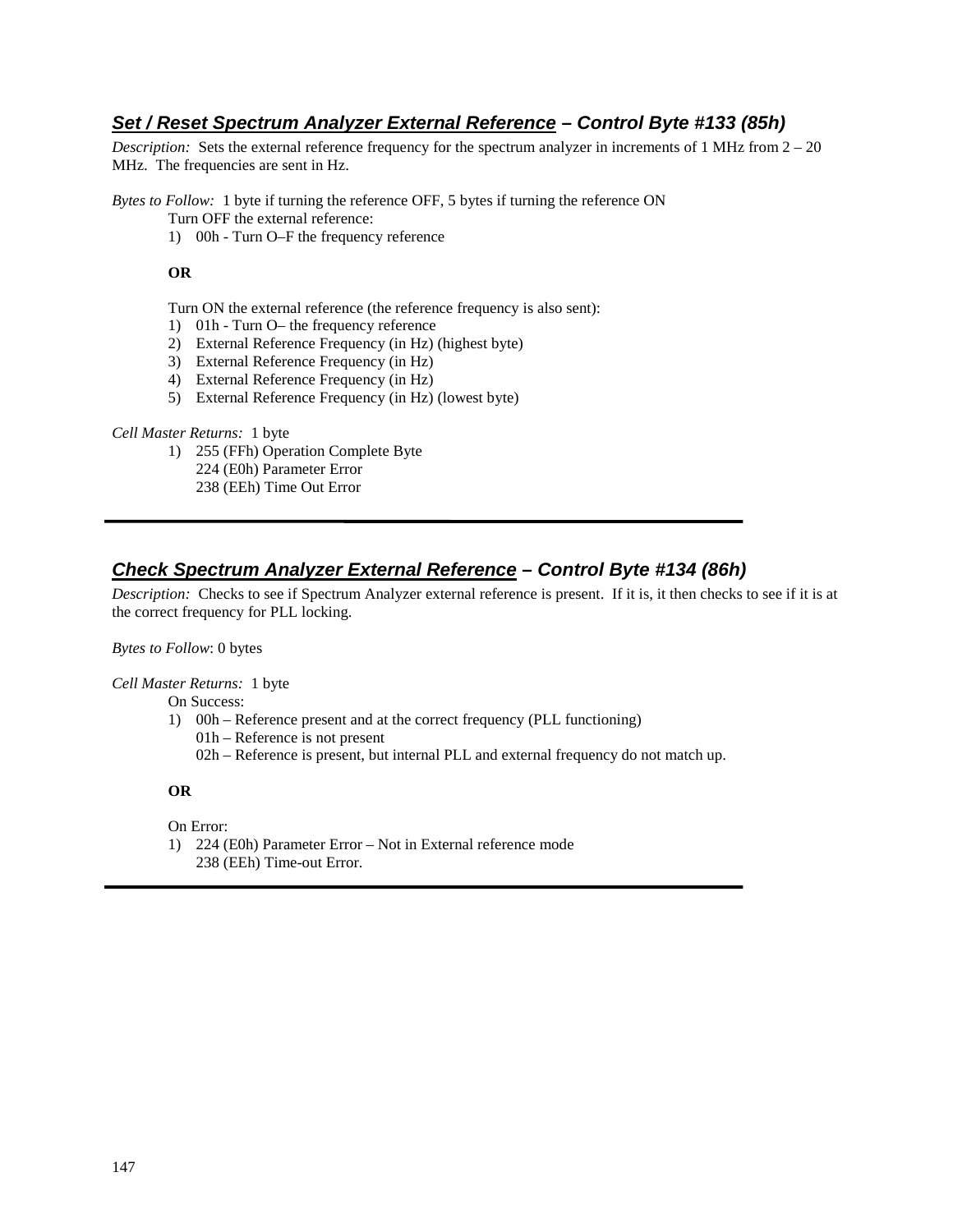## **Set SA Preamp State (On/Off/Auto) – Control Byte #136 (88h)**

*Description:* Sets the state of Spectrum Analyzer preamplifier.

Setting the preamp state to ON or OFF sets the preamp coupling to manual. That is, the preamplifier state is controlled independently of all other parameters.

Setting the preamp state to AUTO couples the preamp state to the reference level and the attenuation. If the attenuation is automatically coupled to the reference level, the preamp will turn on when the reference level is set less than -26 dBm. If the attenuation is manually coupled to the reference level, the preamp will turn on when the value of (attenuation – reference level)  $>= 51$ .

*Bytes to Follow:* 1 byte

1) Mode (00h = Off,  $01h = On$ ,  $02h = Auto$ )

*Cell Master Returns:* 1 byte

1) 255 (FFh) Operation Complete Byte 224 (E0h) Parameter Error: Invalid state 238 (EEh) Time Out Error

#### **Set Spectrum Analyzer Units – Control Byte #140 (8Ch)**

*Description:* Sets the scale type (logarithmic or linear) and the units.

Linear units can be:  $01h = Volts$  $02h = Watts$ Logarithmic units can be:  $03h = dBm$  $04h = dBV$  $05h = dBmV$  $06h = dB\mu V$ *Bytes to Follow:* 2 bytes 1) Scale Type  $(00h = Linear, 01h = Logarithmic)$ 2) Units *Cell Master Returns:* 1 byte 1) 255 (FFh) Operation Complete Byte 224 (E0h) Parameter Error 238 (EEh) Time-out Error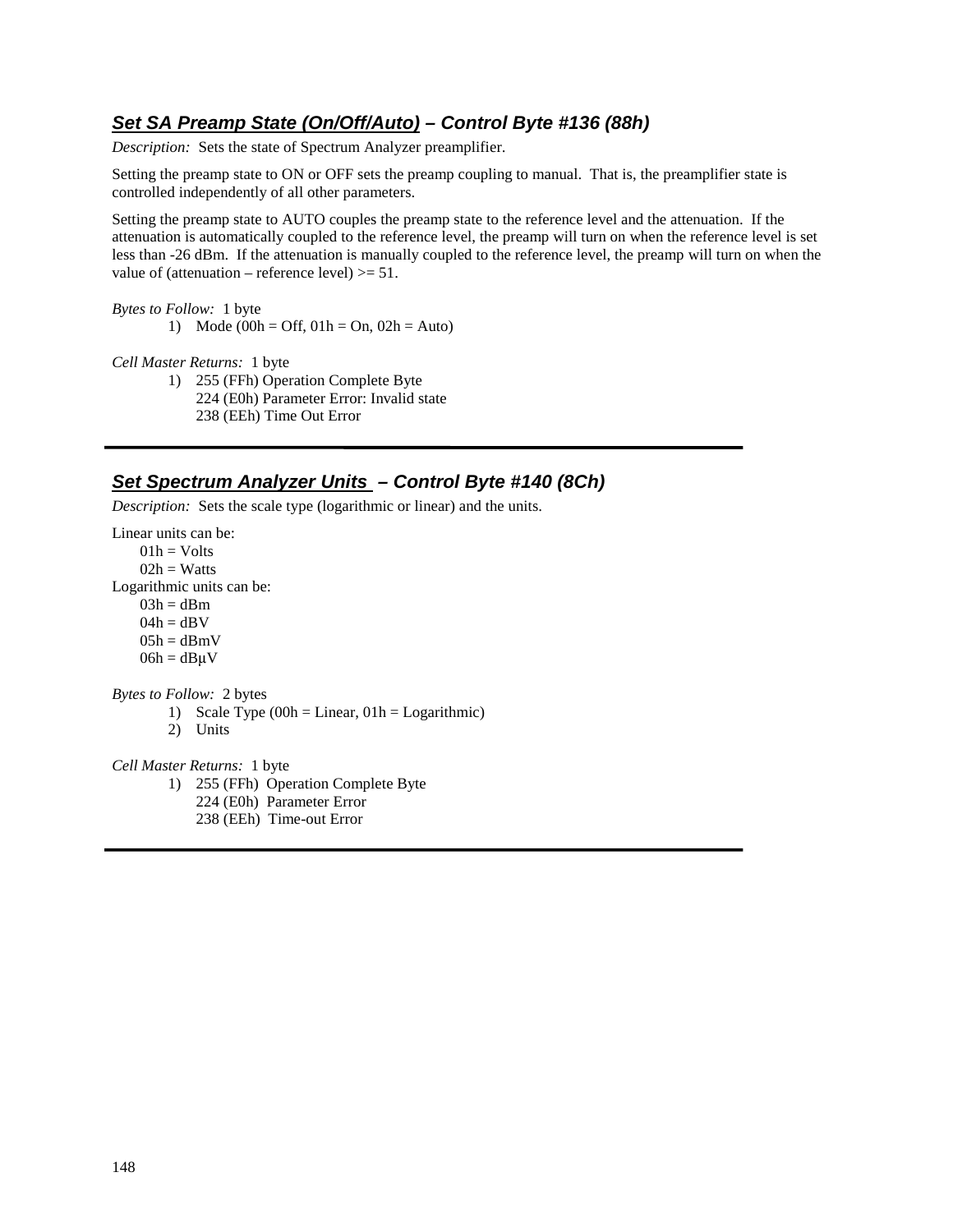## **Set Spectrum Analyzer Resolution Bandwidth – Control Byte #141 (8Dh)**

**This command is new to the MT8212A. Use it instead of Control Byte #106 to access any new RBWs.** 

*Description:* Sets the resolution BW frequency for the Spectrum Analyzer.

*Bytes to Follow:* 4 bytes

- 1) Resolution Bandwidth (frequency in Hz) (highest byte)
- 2) Resolution Bandwidth (frequency in Hz)
- 3) Resolution Bandwidth (frequency in Hz)
- 4) Resolution Bandwidth (frequency in Hz) (lowest byte)

#### *Cell Master Returns:* 1 byte

- 1) 255 (FFh) Operation Complete Byte
	- 224 (E0h) Parameter Error: Invalid RBW
		- 238 (EEh) Time Out Error

#### **Set Spectrum Analyzer Video Bandwidth – Control Byte #142 (8Eh)**

**This command is new to the MT8212A. Use it instead of Control Byte #107 to access any new VBWs.** 

*Description:* Sets the video BW frequency for the Spectrum Analyzer.

*Bytes to Follow:* 4 bytes

- 1) Video Bandwidth (frequency in Hz) (highest byte)
- 2) Video Bandwidth (frequency in Hz)
- 3) Video Bandwidth (frequency in Hz)
- 4) Video Bandwidth (frequency in Hz) (lowest byte)

*Cell Master Returns:* 1 byte

1) 255 (FFh) Operation Complete Byte 224 (E0h) Parameter Error: Invalid VBW 238 (EEh) Time Out Error

#### **Set Spectrum Analyzer Attenuation – Control Byte #143 (8Fh)**

#### **This command is new to the MT8212A. Use it instead of Control Byte #111 to access any new attenuations.**

*Description:* Sets the attenuation of the Spectrum Analyzer. Send a value of 255 (FFh) to enable dynamic attenuation.

Automatic control couples the attenuation to the reference level. Note that setting the attenuation using this command automatically sets the attenuation coupling to "MANUAL", thereby allowing it to be defined independently of the reference level.

*Bytes to Follow:* 1 byte 1) Attenuation  $(0 - 51)$ 

*Cell Master Returns:* 1 byte

1) 255 (FFh) Operation Complete Byte 224 (E0h) Parameter Error: Invalid attenuation 238 (EEh) Time Out Error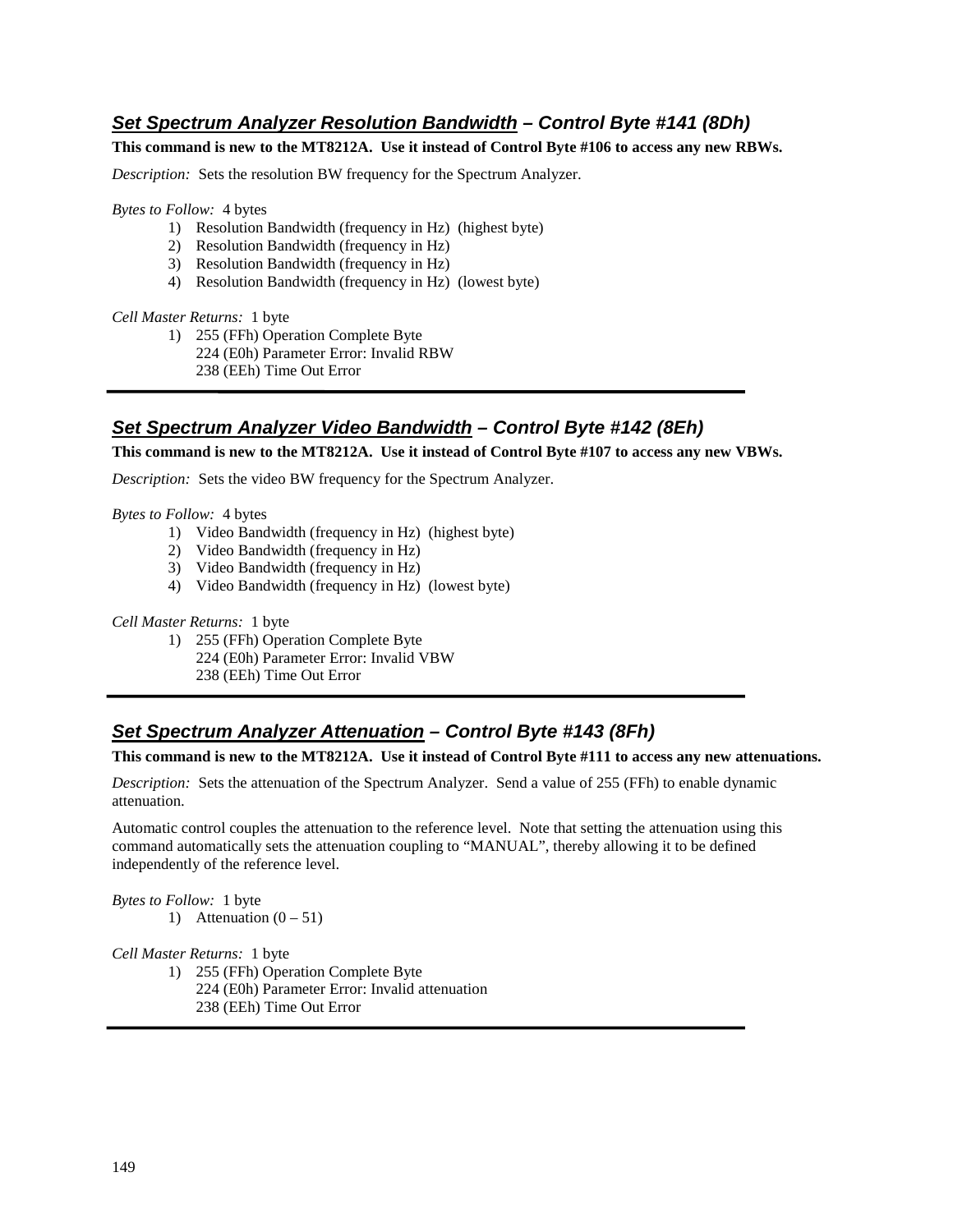#### **Set Baud Rate – Control Byte #197 (C5h)**

*Description:* Set baud rate for this session. An invalid setting returns the baud rate to 9600.

*Bytes to Follow:* 1 byte

- 1) Baud Rate Index
	- 00h = 9600 baud 01h = 19200 baud 02h = 38400 baud 03h = 56000 baud 04h = 115200 baud

*Cell Master Returns:* 1 byte

1) 255 (FFh) Operation Complete Byte 224 (E0h) Parameter Error: Invalid baud rate index

238 (EEh) Time Out Error

## **Set Language – Control Byte #198 (C6h)**

*Description:* Set the Cell Master display language.

*Bytes to Follow:* 1 byte

- 1) Language Index
	- $00h =$ English
	- $01h$  = French
	- $02h = German$
	- $03h =$ Spanish  $04h =$ Chinese
	- $05h = Japanese$

*Cell Master Returns:* 1 byte

- 1) 255 (FFh) Operation Complete Byte
	- 224 (E0h) Parameter Error: Invalid language index
	- 238 (EEh) Time Out Error

## **Query Time – Control Byte #208 (D0h)**

*Description:* Queries the Cell Master for the current time in ASCII format.

*Bytes to Follow:* 0 bytes

*Cell Master Returns:* 8 bytes (HH:MM:SS)

- 1) Hour (higher byte)
- 2) Hour (lower byte)
- 3) :
- 4) Minute (higher byte)
- 5) Minute (lower byte)
- 6) :
- 7) Second (higher byte)
- 8) Second (lower byte)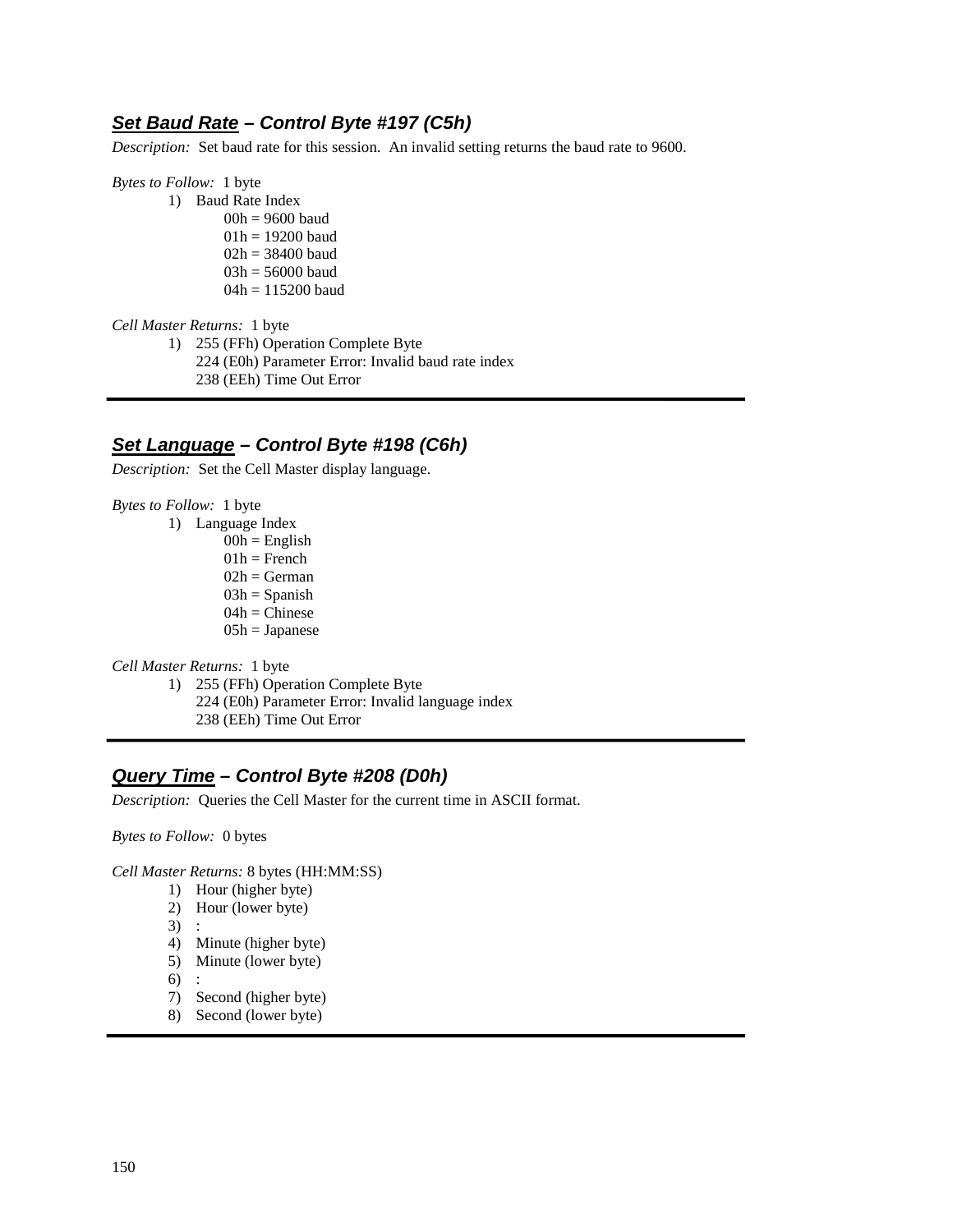# **Read Main Serial Number – Control Byte #221 (DDh)**

*Description:* Returns the Main (External) Serial Number as four bytes. This command remains for backward compatibility.

A better command to use would be "Read ASCII Serial Number" #225 (E1h) which returns the serial number in ASCII format.

*Bytes to Follow:* 0 bytes

*Cell Master Returns:* 4 bytes

- 1) Main Serial Number (highest byte)
- 2) Main Serial Number
- 3) Main Serial Number
- 4) Main Serial Number (lowest byte)

## **Read ASCII Serial Number – Control Byte #225 (E1h)**

*Description:* Reads and returns the Cell Master serial number as 8 ASCII bytes.

#### *Bytes to Follow:* 1 byte

- 1) Serial number storage location
	- 01h = Main (External) Serial Number
	- 02h = Secondary (Motherboard) Serial Number
	- $03h = T1/E1$  Serial Number

*Cell Master Returns:* 8 bytes 1-8) Serial Number (in ASCII)

## **Exit Remote Mode – Control Byte #255 (FFh)**

*Description:* Cell Master exits remote mode.

The computer sends the Exit Remote command #255 (FFh) to the Cell Master. Cell Master returns a confirm flag (FFh). The Cell Master resumes sweeping, either continuously or singly.

You may also press the "ESCAPE" key on the Cell Master key pad to exit from remote mode (given that the serial communication is still in sync). In this case, the Cell Master does not return a confirm byte to the serial port.

When exiting remote mode, system parameters changed during remote mode are used immediately.

System parameters changed during remote mode are not written to the non-volatile EEPROM.

You may want to save the change to the run-time setup (saved setup location 0, which holds the power-on setup) or one of the saved setups for the current measurement mode. See control byte #18 (12h) for details.

*Bytes to Follow:* 0 bytes

*Cell Master Returns:* 1 byte 1) 255 (FFh) Operation Complete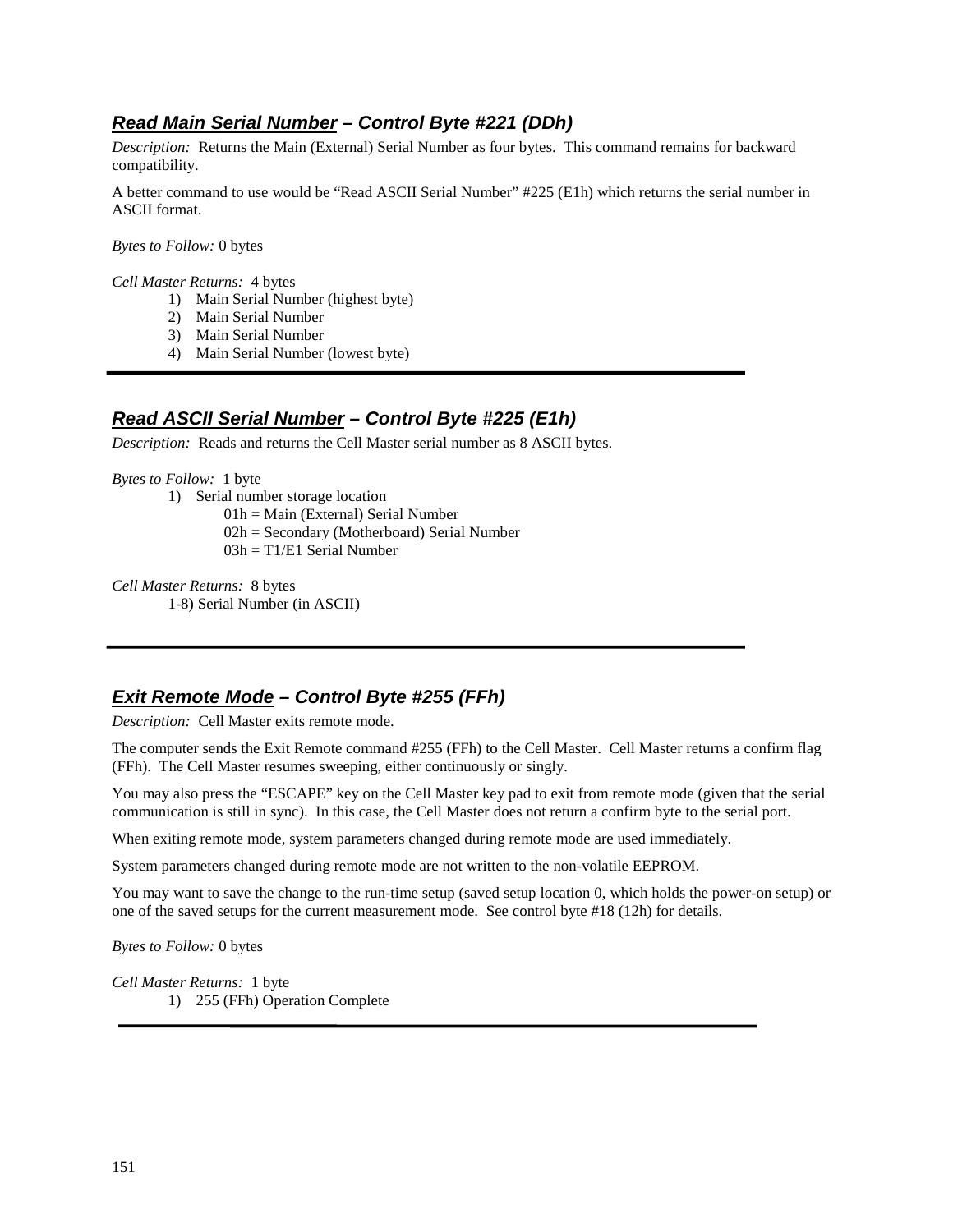#### **Set T1 Transmission Level – Control Word (A001h)**

*Description:* Sets the transmission level of T1 measurement mode.

*Bytes to Follow:*1 byte

1) Transmission Level 00h: 0 dB 01h: -7.5 dB 02h: -15 dB 03h: -22 dB

*Cell Master Returns:* 1 byte

1) 255 (FFh) Operation Complete Byte

- 224 (E0h) Parameter Error: Invalid transmission level 238 (EEh) Time Out Error
- 

## **Set T1/E1 Clock Source – Control Word (A002h)**

*Description:* Sets the Clock Source of T1/E1 measurement mode.

*Bytes to Follow:* 1 byte

1) Clock Source 00h: Internal 01h: External

*Cell Master Returns:* 1 byte

1) 255 (FFh) Operation Complete Byte 224 (E0h) Parameter Error: Invalid clock source 238 (EEh) Time Out Error

# **Set T1/E1 Pattern – Control Word (A003h)**

*Description:* Sets the data pattern of T1/E1 measurement mode.

*Bytes to Follow:* 2 bytes

1) Data Pattern 00h: AUTO\_DETECT 01h: PRBS\_9 02h: PRBS\_11 03h: PRBS\_15 04h: PRBS\_20 (O.151) 05h: PRBS\_20 (O.153) 06h: PRBS\_23 07h: QRSS 08h: ONE\_IN\_8 09h: TWO\_IN\_8 0Ah THREE\_IN\_24 0Bh: ALL\_ONES 0Ch: ALL\_ZEROS 0Dh: T1\_DALY 0Eh: BLUE\_ALARM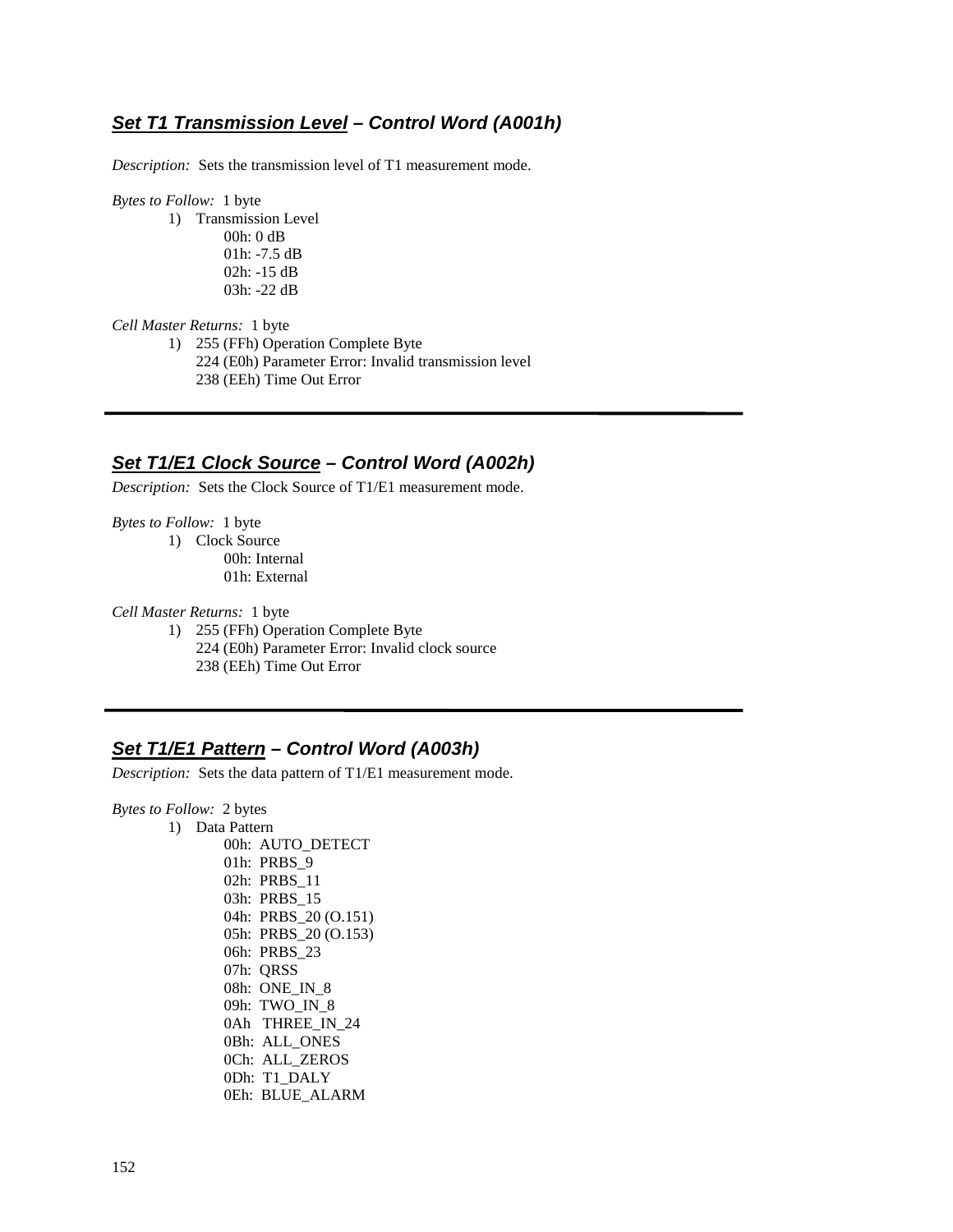#### 0Fh: YELLOW\_ALARM

10h: USER\_DEFINED

2) Inverted Pattern Option (01h: Inverted; 00h: Non-inverted)

#### *Cell Master Returns:* 1 byte

1) 255 (FFh) Operation Complete Byte 224 (E0h) Parameter Error: Invalid pattern index 238 (EEh) Time Out Error

# **Set T1/E1 Error Insert Type/Value – Control Word (A004h)**

*Description:* Sets the Insertion Error type and the number of errors.

*Bytes to Follow:* 5 bytes

- 1) Error Type 00h: Bit 01h: BER
	- 02h: BPV
	- 03h: Framing
- 2) Number of Errors (highest byte)
- 3) Number of Errors
- 4) Number of Errors
- 5) Number of Errors (lowest byte) If Error Type is BER, the number of error is limited to 1 to 7 where the number corresponds to the BER. For example, 7 will yield a BER of 1E-7.

#### *Cell Master Returns:* 1 byte

1) 255 (FFh) Operation Complete Byte 224 (E0h) Parameter Error: Invalid error type or value 238 (EEh) Time Out Error

#### **Set T1/E1 Framing Mode – Control Word (A005h)**

*Description:* Sets the Framing Mode of T1/E1 measurement.

*Bytes to Follow:* 1 byte

1) Framing Mode

00h: Auto

 (T1 Tester Only) 01h: D4 SF 02h: ESF

 (E1 Tester Only) 03h: PCM30 04h: PCM30 CRC 05h: PCM31 06h: PCM31 CRC

*Cell Master Returns:* 1 byte

1) 255 (FFh) Operation Complete Byte 224 (E0h) Parameter Error: Invalid framing mode 238 (EEh) Time Out Error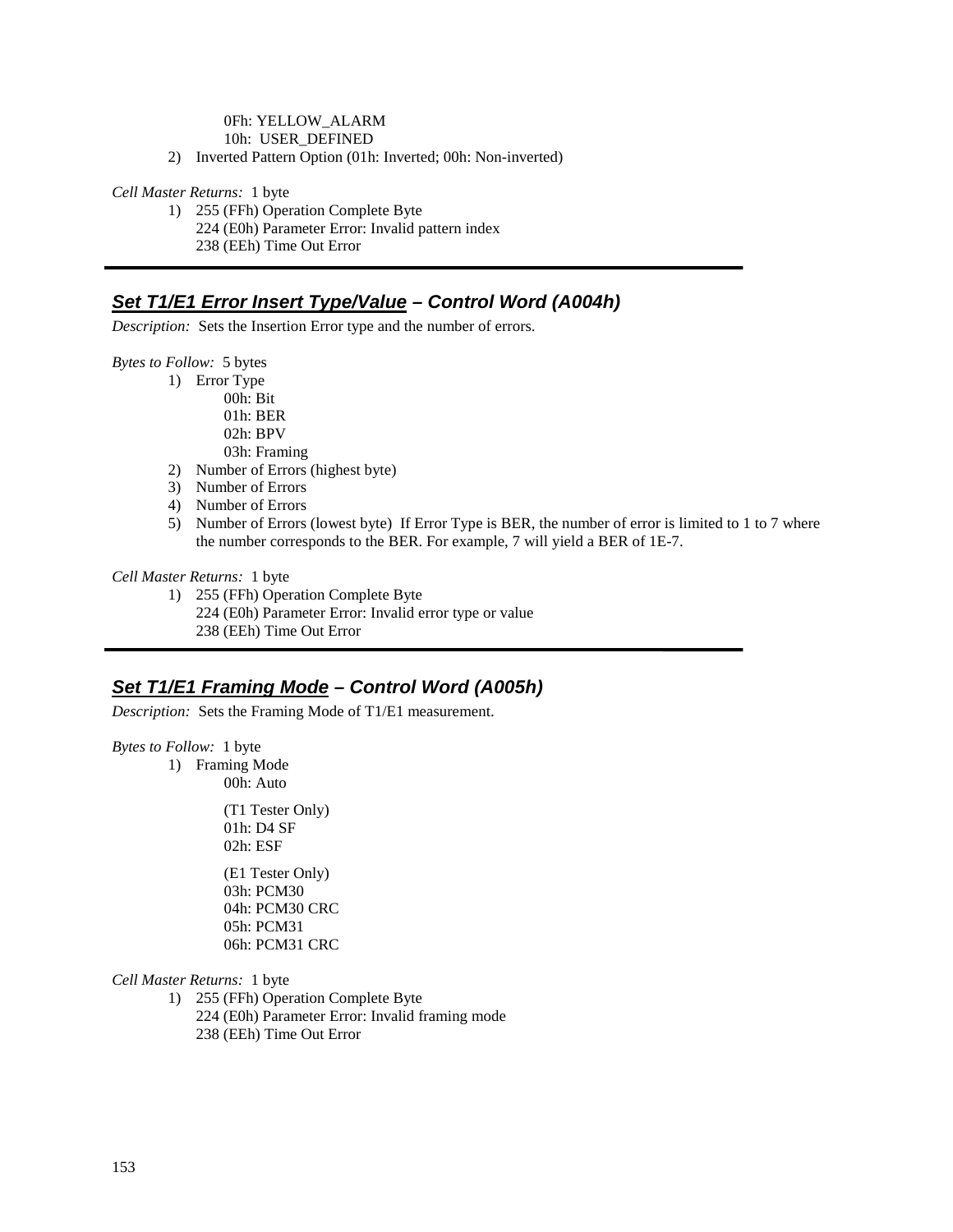# **Start and Stop T1/E1 Measurement – Control Word (A006h)**

*Description:* This command toggles the Run/Stop state of the T1/E1 measurement. That is, if the command is sent while the measurement is running, the command stops the measurement. If the command is sent when the measurement is stopped, the command starts the measurement.

*Bytes to Follow:* 0 bytes

*Cell Master Returns:* 1 byte

- 1) 255 (FFh) Operation Complete Byte
	- 238 (EEh) Time Out Error

## **Insert Error for T1/E1 Measurement – Control Word (A007h)**

*Description:* This command inserts the error defined into the data flow. If the error type is BER, this command will toggle error insertion on and off.

*Bytes to Follow:* 0 bytes

*Cell Master Returns:* 1 byte

- 1) 255 (FFh) Operation Complete Byte
	- 238 (EEh) Time Out Error

## **Get T1/E1 Pattern – Control Word (A008h)**

*Description:* Get the current T1/E1 pattern.

*Bytes to Follow:* 0 bytes

*Cell Master Returns:* 1 byte 1) T1 Pattern

#### **OR**

1) 238 (EEh) Time Out Error

## **Get T1/E1 Frame Sync Status – Control Word (A009h)**

*Description:* Get the frame sync status of T1 /E1.

*Bytes to Follow:* 0 bytes

*Cell Master Returns:* 1 byte

1) Frame Sync Status (00h: Framed; 01h: Unframed)

#### **OR**

1) 238 (EEh) Time Out Error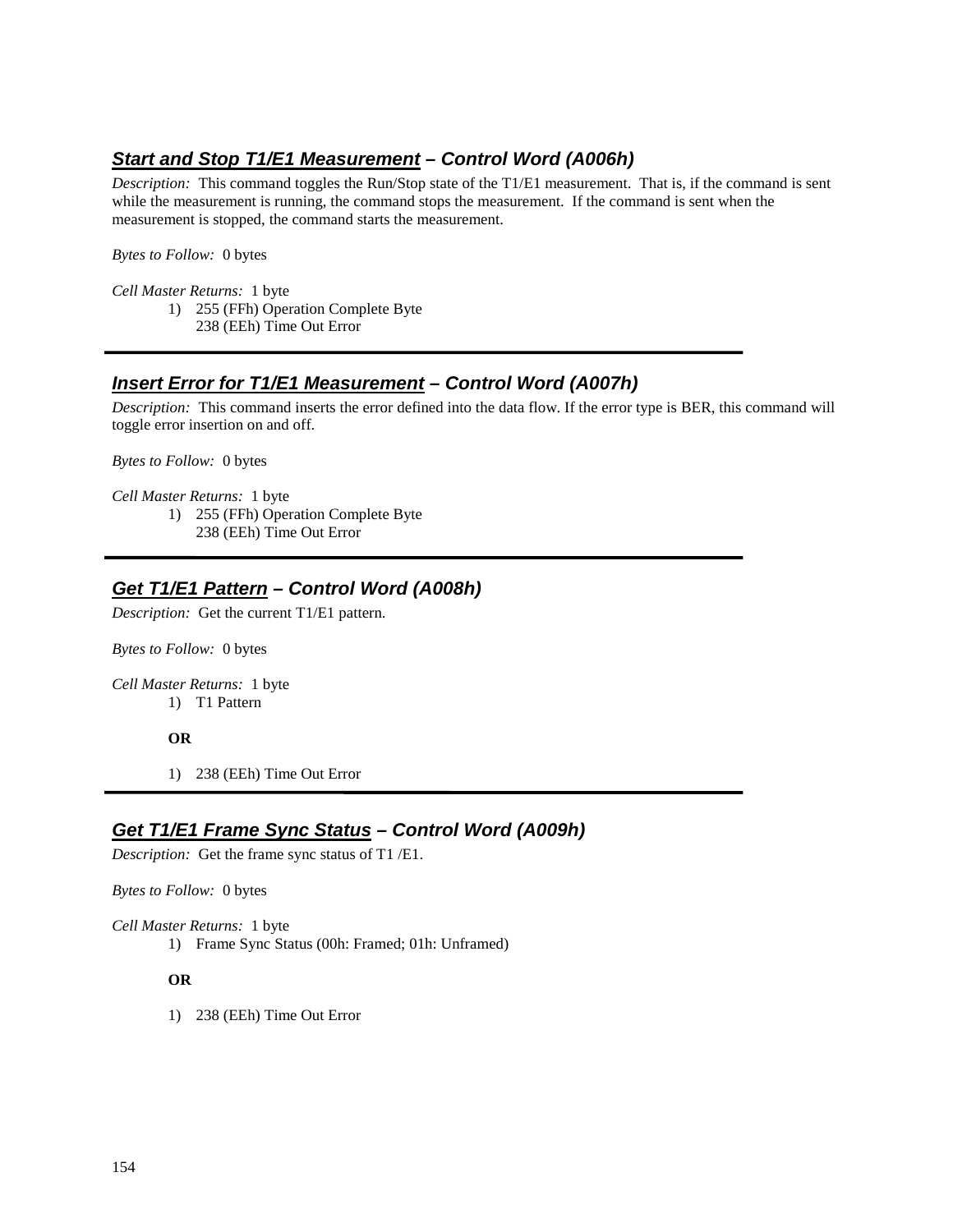## **Get T1/E1 Pattern Sync Status – Control Word (A00Ah)**

*Description:* Get the pattern sync status of T1/ E1.

*Bytes to Follow:* 0 bytes

*Cell Master Returns:* 1 byte

1) Pattern Sync Status (00h: In-sync; 01h: Out-of-sync)

**OR** 

1) 238 (EEh) Time Out Error

## **Get T1/E1 Carrier Status – Control Word (A00Bh)**

*Description:* Get the carrier status of T1/E1.

*Bytes to Follow:* 0 bytes

*Cell Master Returns:* 1 byte 1) Carrier Status (00h: Carrier present; 01h: No carrier)

**OR** 

1) 238 (EEh) Time Out Error

#### **Get T1/E1 Error Type and Number – Control Word (A00Ch)**

*Description:* Get the error type and number of T1/E1.

*Bytes to Follow:* 0 bytes

*Cell Master Returns:* 16 bytes in T1 mode, 18 bytes in E1 mode, 1 byte on error

- 1) Frame Loss (higher byte)
- 2) Frame Loss (lower byte)
- 3) Bit Errors (highest byte)
- 4) Bit Errors
- 5) Bit Errors
- 6) Bit Errors (lowest byte)
- 7) BER (higher byte)
- 8) BER (lower byte)
- 9) BPV (higher byte)
- 10) BPV (lower byte)
- 11) CRC (higher byte)
- 12) CRC (lower byte)

T1:

- 13) Errored Seconds (highest byte)
- 14) Errored Seconds
- 15) Errored Seconds
- 16) Errored Seconds (lowest byte)

E1:

13) E Bits (higher byte)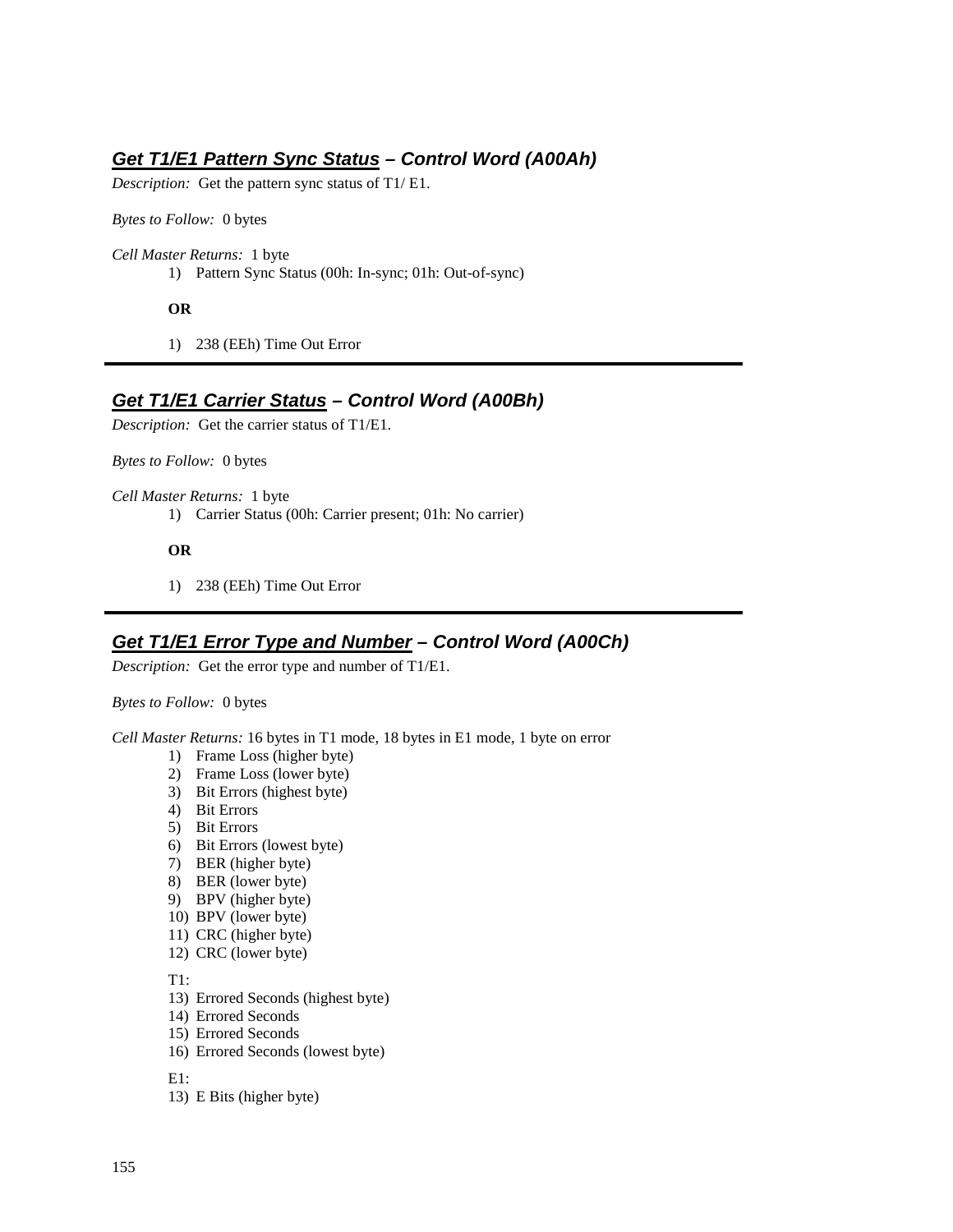- 14) E Bits (lower byte)
- 15) Errored Seconds (highest byte)
- 16) Errored Seconds
- 17) Errored Seconds
- 18) Errored Seconds (lowest byte)

#### **OR**

1) 238 (EEh) Time Out Error

## **Set T1/E1 Line Coding Options – Control Word (A00Dh)**

*Description:* Sets the line coding options of T1/E1 measurement mode.

*Bytes to Follow:* 1 byte

1) Line Coding 00h: B8ZS (For T1 Only) 01h: AMI 02h: HDB3 (For E1 Only)

*Cell Master Returns:* 1 byte

1) 255 (FFh) Operation Complete Byte 224 (E0h) Parameter Error: Invalid line coding option 238 (EEh) Time Out Error

#### **Set E1 Impedance Options – Control Word (A00Eh)**

*Description:* Sets the impedance for the E1 mode. Note that impedance is set separately for BERT and Vpp measurements.

*Bytes to Follow:* 2 bytes

- 1) E1 Measurement (00h: BERT, 01h: Vpp)
- 2) Impedance
- 00h: 75 Ω<br>011 120C 01h:  $120\Omega$

*Cell Master Returns:* 1 byte

- 1) 255 (FFh) Operation Complete Byte 224 (E0h) Parameter Error: Invalid impedance setting
	- 238 (EEh) Time Out Error

## **Read T1/E1 Volts Peak-to-Peak – Control Word (A00Fh)**

*Description:* Initiates the Vpp measurement on the T1 board and returns the result.

Vpp is sent as (Vpp \* 10).

*Bytes to Follow:* 0 bytes

*Cell Master Returns:* 3 bytes

- 1) Volts peak-to-peak (higher byte)
- 2) Volts peak-to-peak (lower byte)
- 3) Status Byte
	- 255 (FFh) Operation Complete Byte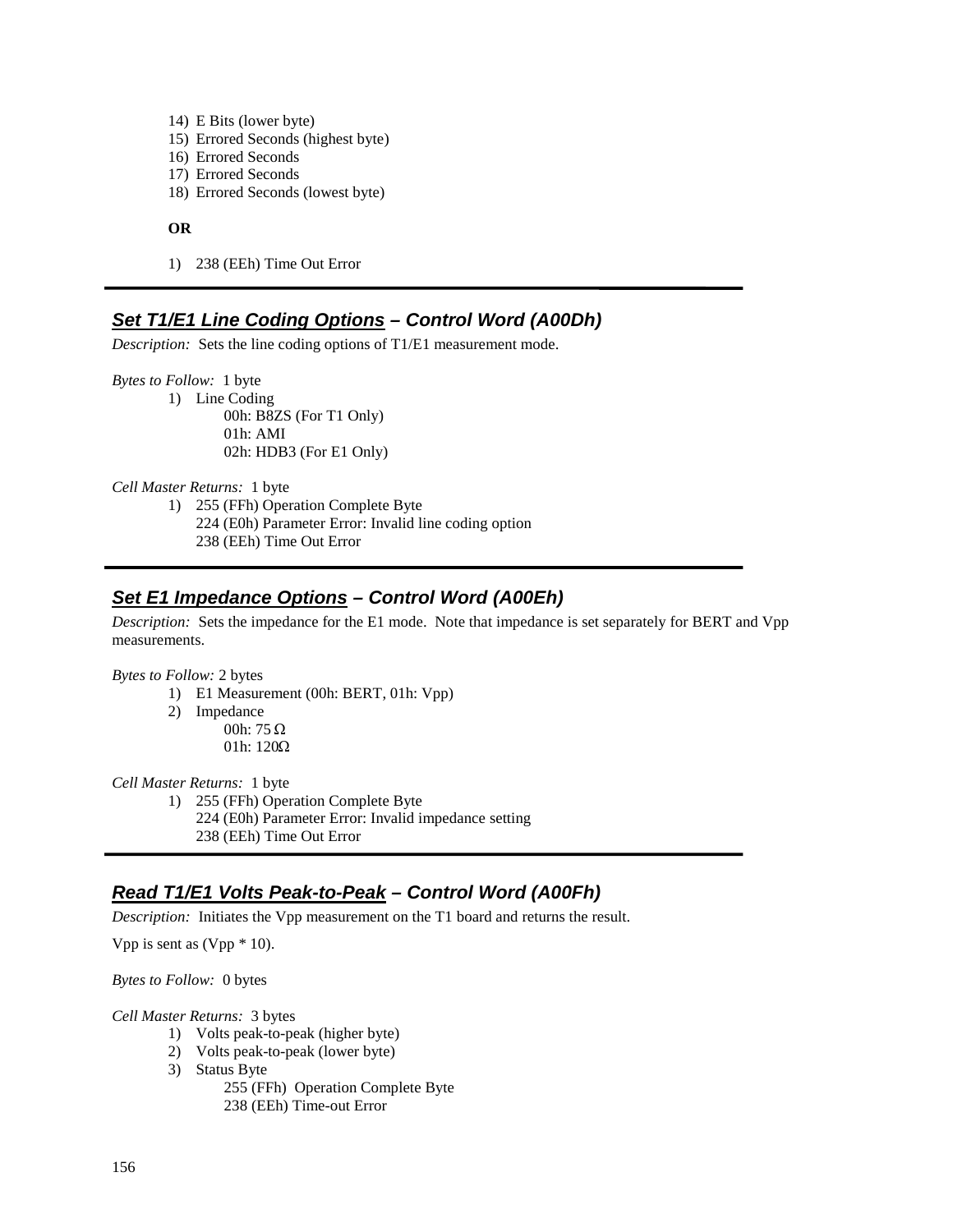## **Set T1/E1 Receive Input Configuration Options – Control Word (A013h)**

*Description*: Sets the Rx Input Configuration for the T1/E1 modes.

*Bytes to Follow:* 2 bytes

- 1) T1/E1 Measurement (00h: BERT, 01h: Vpp)
- 2) Rx Input Config
	- 00h: Terminate 01h: Bridged 02h: Monitor +20 dB (BERT only)

*Cell Master Returns:* 1 byte

1) 255 (FFh) Operation Complete Byte

224 (E0h) Parameter Error: Invalid measurement or configuration

238 (EEh) Time Out Error

#### **Set T1/E1 Measurement Duration – Control Word (A014h)**

*Description*: Sets the measurement duration for the current mode (T1 or E1).

*Bytes to Follow:* 1 byte

L

- 1) Measurement Duration Index
	- 00h: Manual 01h: 3 minutes 02h: 15 minutes 03h: 30 minutes 04h: 1 hour 05h: 3 hours 06h: 6 hours 07h: 12 hours 08h: 1 day 09h: 2 days

*Cell Master Returns:* 1 byte

1) 255 (FFh) Operation Complete Byte

224 (E0h) Parameter Error: Invalid duration or not in T1 or E1 mode

238 (EEh) Time Out Error

L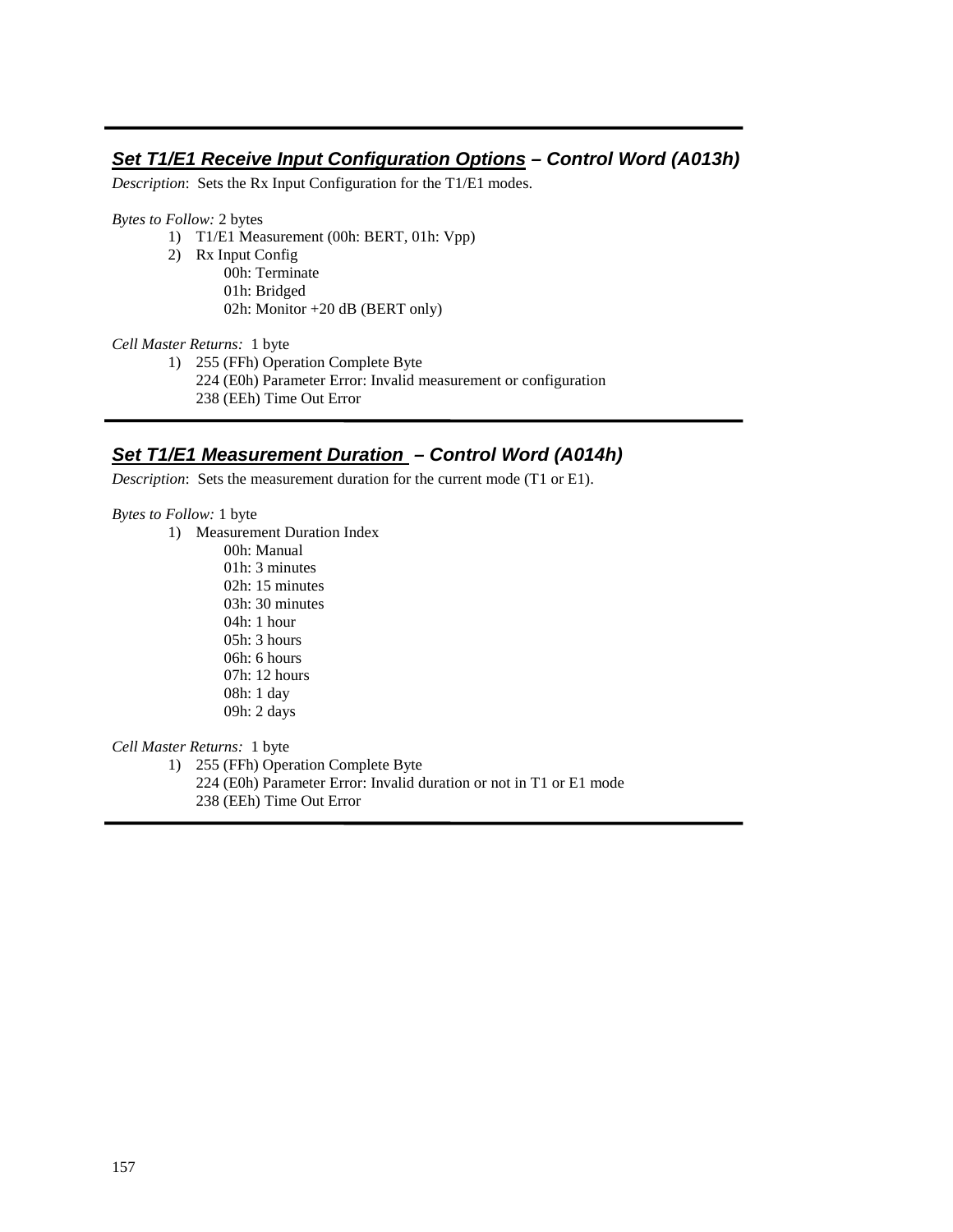# **Set T1/E1 Data Logging – Control Word (A015h)**

*Description:* Enables and disables data logging for T1/E1 modes. The ability to log data depends on the amount of available memory..

*Bytes to Follow:* 1 byte

1) Data Logging Status 00h: Off 01h: On

*Cell Master Returns:* 1 byte

- 1) 255 (FFh) Operation Complete Byte
	- 224 (E0h) Parameter Error: Invalid status or not enough memory 238 (EEh) Time Out Error

# **Read T1/E1 dBdsx – Control Word (A016h)**

#### **This control byte is available with Option 50 only.**

*Description:* Initiates a voltage measurement on the T1 board and returns the result in dBdsx. The resolution is 0.1 dB and is offset by 350 so that only positive values are returned. For example, -5.0 dB will be reported as 300. Results less than –20 dB are not accurate to 0.1 dB and should be divided by 10.

*Bytes to Follow:* 2 bytes

- 1) dBdsx (higher byte)
- 2) dBdsx (lower byte)

*Cell Master Returns:* 1 byte

- 1) Status Byte
	- 255 (FFh) Operation Complete Byte 238 (EEh) Time-out Error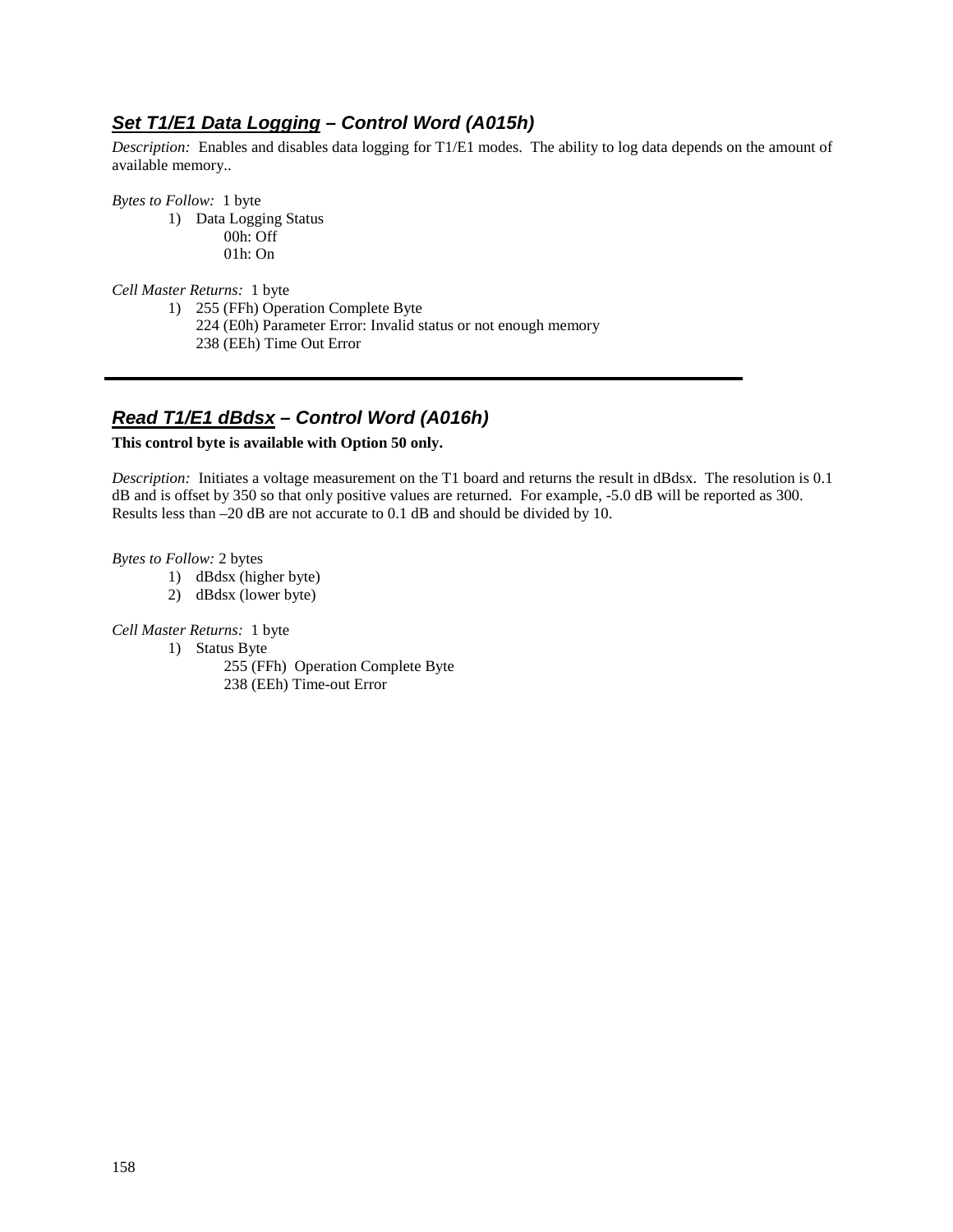# **Read T1/E1 Frequency – Control Word (A017h)**

#### **This control byte is available with Option 50 only.**

*Description*: Reports the last T1/E1 frequency measurement result in Hz if available. The DSP CPLD U80 must be version 7 or higher and the T1E1 board version number must be 1 or higher for this measurement. The Cell Master must be configured for a BER measurement and a BER measurement must be running before this command is executed. The firmware must version V1.88 or higher.

*Bytes to Follow:* 0 bytes

*Cell Master Returns:* 4 bytes

- 1) Frequency (highest byte)
- 2) Frequency
- 3) Frequency
- 4) Frequency (lowest byte)

## **Read T1/E1 Frequency Cal – Control Word (A018h)**

**This control byte is available with Option 50 only.** 

*Description:* Reports the current T1/E1 frequency calibration setting. The value is in Hz offset from 0 by 100, with a range of 0 to 200 Hz (equivalent to  $+/- 100$  Hz).

*Bytes to Follow:* 0 bytes

*Cell Master Returns:* 1 byte 1) Frequency Calibration Setting in Hz

## **Set T1/E1 Frequency Cal – Control Word (A019h)**

**This control byte is available with Option 50 only.** 

*Description*: Sets the T1/E1 frequency calibration value. The value is in Hz offset from 0 by 100, with a range of 0 to 200 Hz (equivalent to  $+/- 100$  Hz).

*Bytes to Follow:* 1 byte

1) Frequency Calibration Setting in Hz

*Cell Master Returns:* 1 byte

1) Status Byte

255 (FFh) Operation Complete Byte

#### **Configure DS0/E0 Channel Tests – Control Word (A01Ah)**

**This control byte is available with Option 50 only.** 

*Description*: Configures DS0/E0 channel access

*Bytes to Follow*: 3 bytes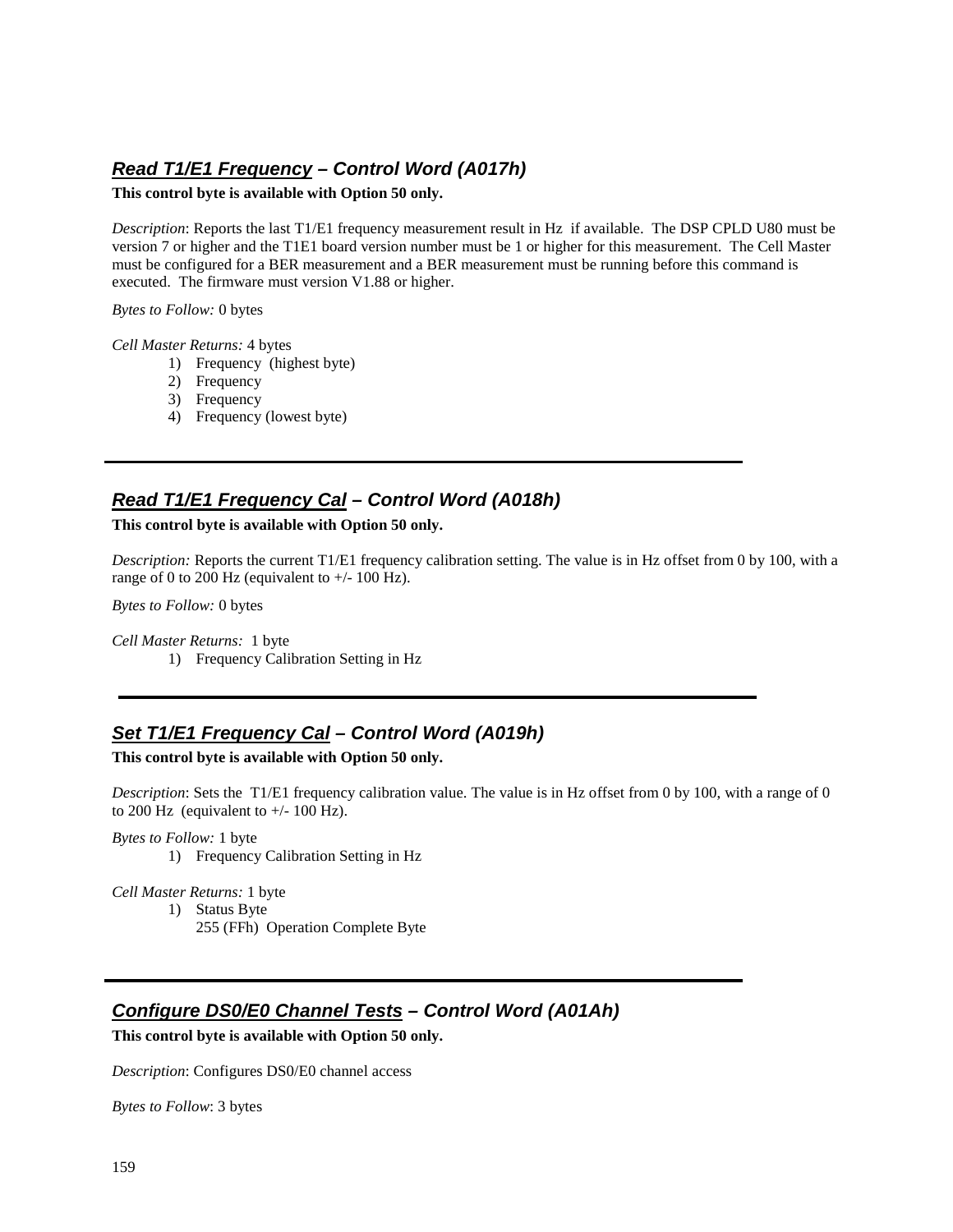- 1) Channel insert ON/OFF. 1 for ON, 0 for OFF.
- 2) Channel number.  $1 24$  for DS1, 1-32 for E1
- 3) Audio monitor volume in percent,  $0 100\%$

*Cell Master Returns:* 1 byte

1) Status Byte

255 (FFh) Operation Complete Byte 238 (EEh) Time-out Error

## **Read DS0/E0 Level and Frequency – Control Word (A01Bh)**

#### **This control byte is available with Option 50 only.**

*Description:* Reports the level and frequency of the received signal on the selected DS0/E0 channel. The range of the level measurement is –40.0 to +3.0 dBm. The result is reported with 0.1 dB resolution, offset by 401. A report of 401 corresponds to 0.0 dBm, a report of 0 is under range and a report of 432 is over range. The frequency is reported in Hz.

*Bytes to Follow:* 0 bytes

*Cell Master Returns:* 4 bytes

- 1) Level high byte
- 2) Level low byte
- 3) Frequency high byte
- 4) Frequency low byte

## **Set DS0/E0 Level and Frequency Control Word (A01C)**

#### **This control byte is available with Option 50 only.**

*Description:* Sets the level and frequency of the sinusoidal signal to transmit on the selected channel. The range of the level setting is 0 to –30 dBm. The level setting is offset by 30 where 30 corresponds to 0 dBm and 0 to –30 dBm. The frequency is in Hz with a range of 100 to 3000 Hz.

*Bytes to Follow:* 3 bytes

- 1) Level
- 2) Frequency high byte
- 3) Frequency low byte

*Cell Master Returns:* 1 byte

- 1) Status Byte
	- 255 (FFh) Operation Complete Byte 238 (EEh) Time-out Error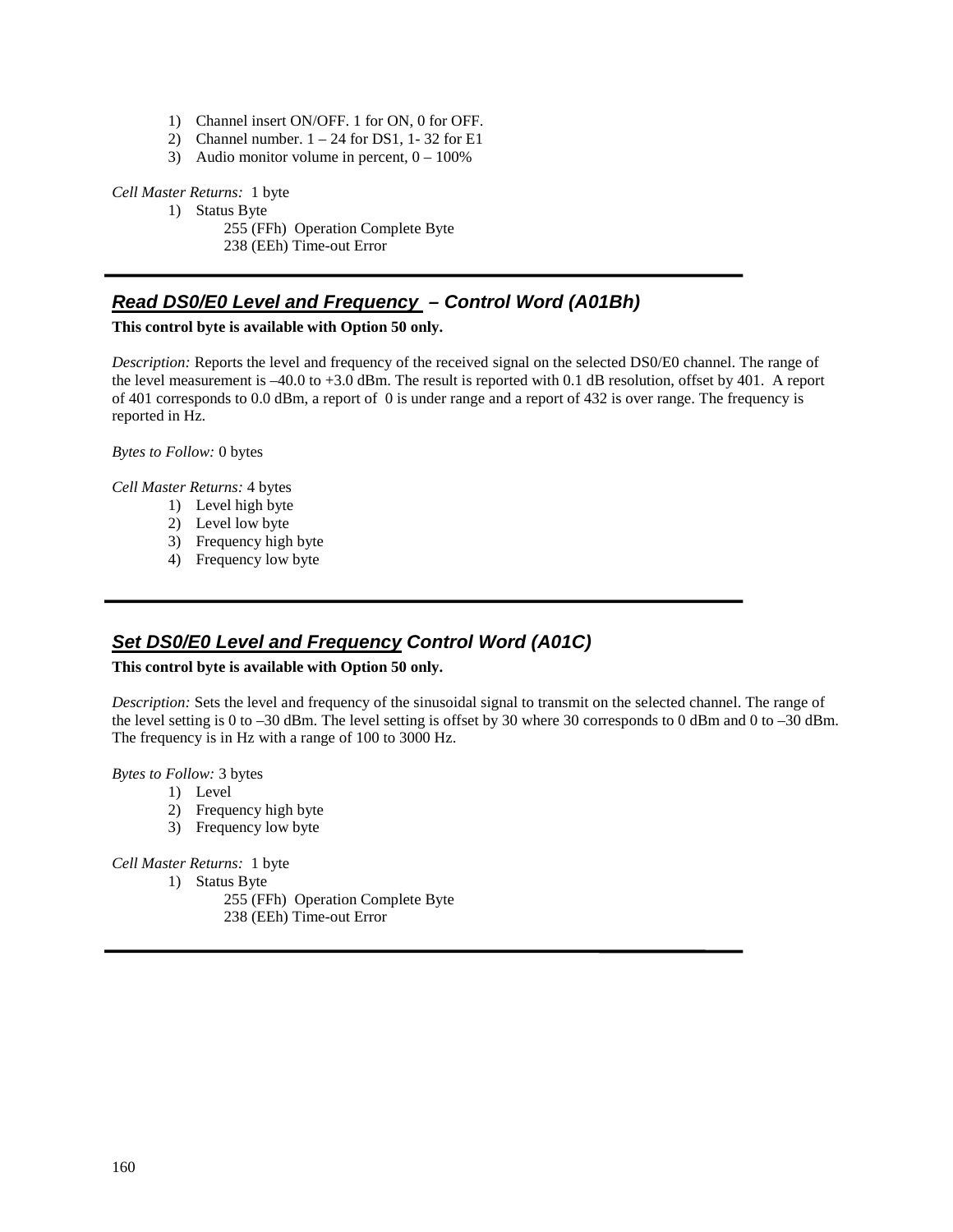## **Perform Transmission Mode Calibration – Control Word (A301h)**

**This command is available only with option 21.** 

*Description:* Perform Transmission Mode Calibration.

*Bytes to Follow:* 0 bytes

*Cell Master Returns:* 1 byte

1) 255 (FFh) Operation Complete Byte 224 (E0h) Parameter Error: Invalid channel 238 (EEh) Time Out Error

#### **Turn OFF Transmission Mode Calibration – Control Word (A302h)**

**This command is available only with option 21.** 

*Description:* Turn OFF Transmission Mode Calibration

*Bytes to Follow:* 0 bytes

*Cell Master Returns:* 1 byte

## **Get Signal Standard Name – Control Word (A501h)**

*Description:* Get the ASCII signal standard corresponding to a specified Index. This command can be used in any measurement mode.

*Bytes to follow:* 2

- 1) Index (Highest Byte)
- *2)* Index (Lowest Byte)
- *Cell Master Returns:* 20 bytes 1 – 20) Standard Name in ASCII

## **Perform Noise Diode Cal – Control Word (A505h)**

*Description: Performs noise diode calibration on SPA board Bytes to follow: 0*

*Cell Master Returns:* 1 byte

1) 255 (FFh) Operation Complete Byte 224 (E0h) Parameter Error: Invalid channel 238 (EEh) Time Out Error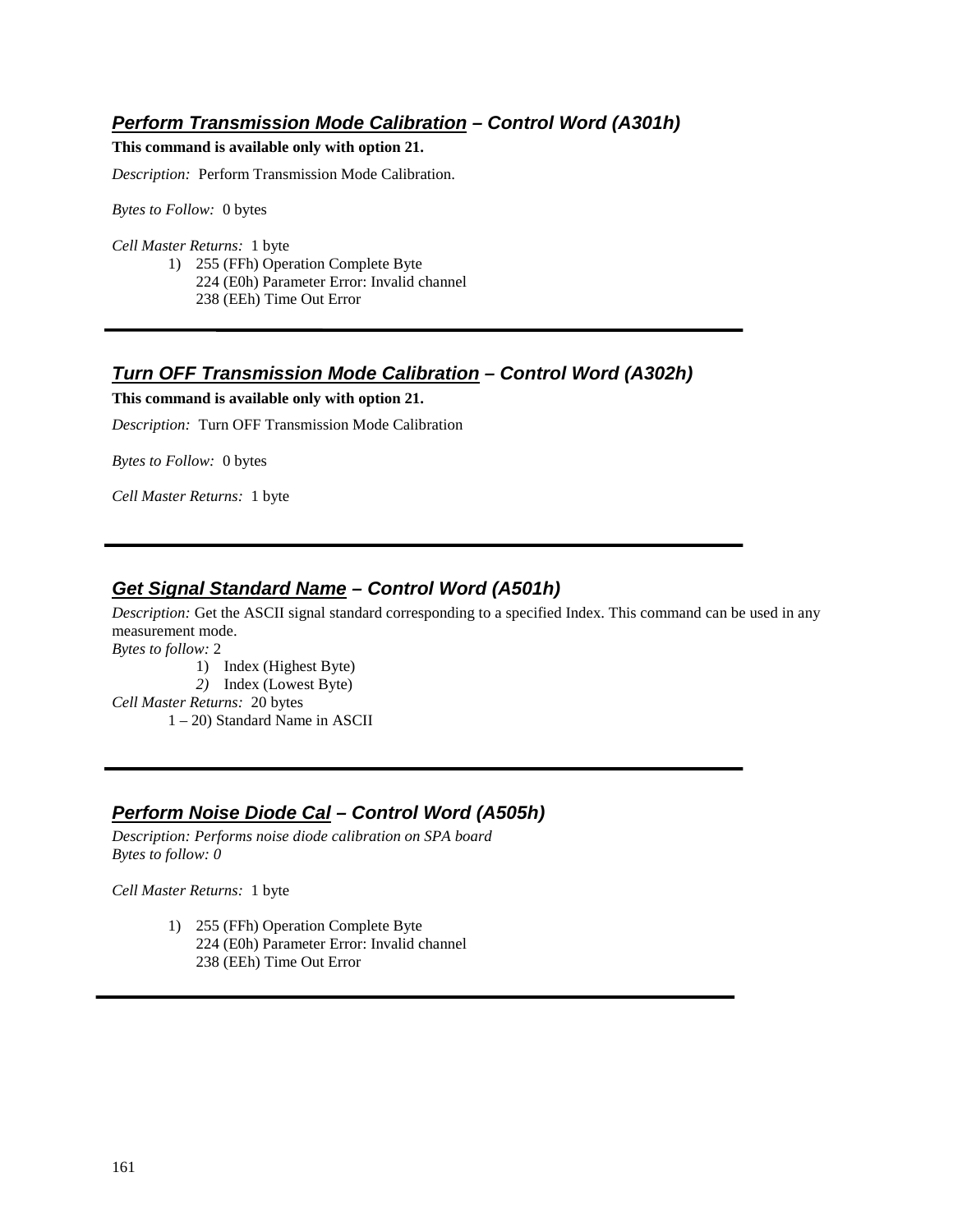# **Set Bias T Voltage – Control Word (A506h)**

*Description*: Motherboards beginning with 64968 have a programmable Bias T. This command sets the Bias T voltage between 12 and 24 volts.

*Bytes to follow: 1*

1) Bias T Voltage

*Cell Master Returns:* 1 byte

2) 255 (FFh) Operation Complete Byte 224 (E0h) Parameter Error: Invalid channel 238 (EEh) Time Out Error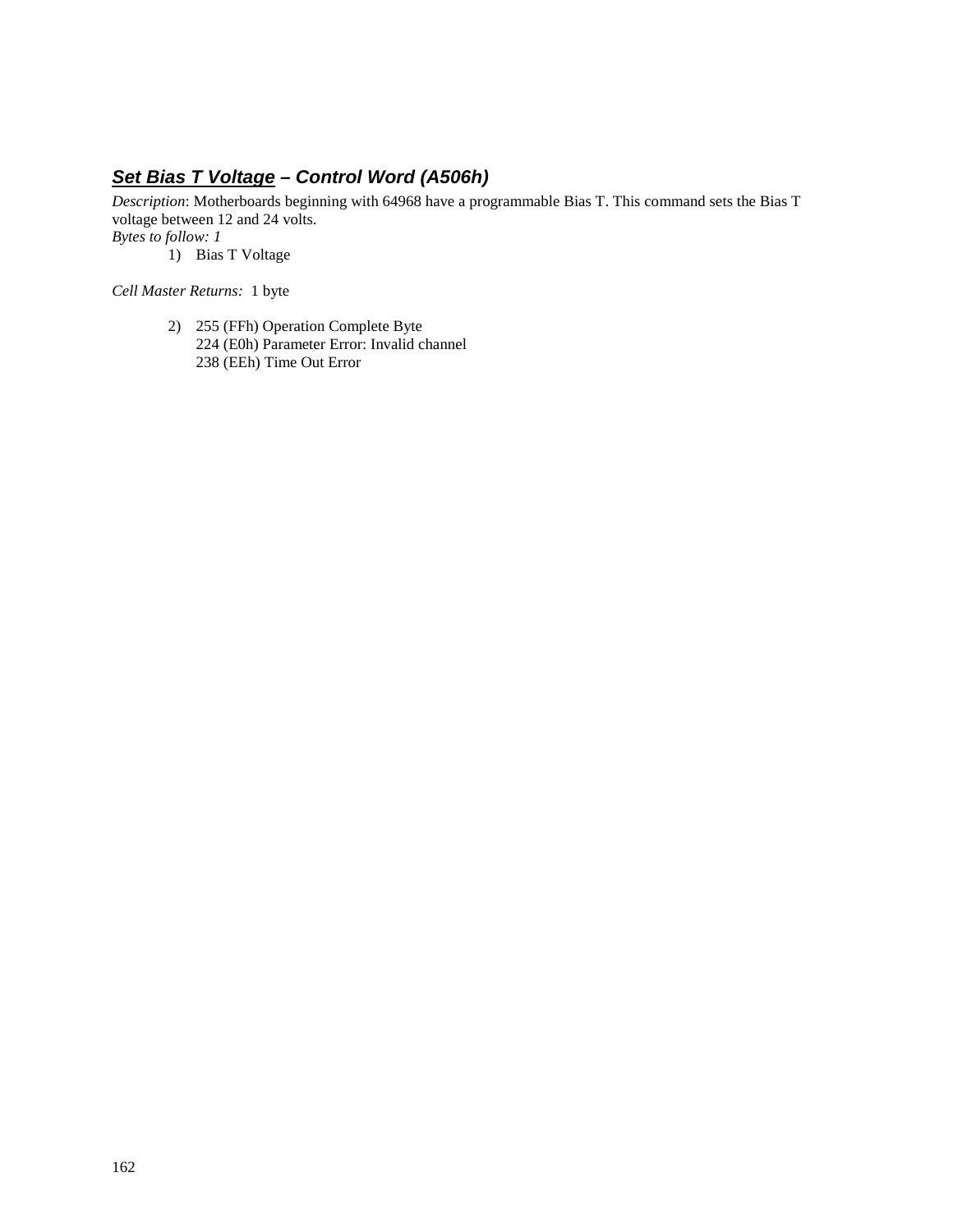## **Read External Module Name – Control Word (A201h)**

#### **This command is available only with option 6.**

*Description:* Returns the name of the attached external block converter module (option 6).

For example, module name "FCN4760" will be received as: c,46,43,4e,34,37,36,30,0,0,0,0,0,ff

*Bytes to Follow:* 0 bytes

*Cell Master Returns:* 14 bytes (success) OR 1 byte (failure) 1) Length of Name (12) 2-13) Module Name 14) 255 (FFh) Operation Complete Byte 224 (E0h) Parameter Error: Module not attached 238 (EEh) Time Out Error

OR

1) 255 (FFh) Operation Complete Byte 224 (E0h) Parameter Error: Module not attached 238 (EEh) Time Out Error

## **Read External Module Serial Number – Control Word (A202h)**

**This command is available only with option 6.** 

*Description:* Sets the serial number of the attached external block converter module (option 6).

For example, serial number 12345678 will be received as: 8,1,2,3,4,5,6,7,8,ff

*Bytes to Follow:* 0 bytes

*Cell Master Returns:* 10 bytes

- 1) Length of Serial Number (8)
- 2-9) Serial Number
- 10) 255 (FFh) Operation Complete Byte 224 (E0h) Parameter Error: Module not attached 238 (EEh) Time Out Error

OR

1) 255 (FFh) Operation Complete Byte 224 (E0h) Parameter Error: Module not attached 238 (EEh) Time Out Error

#### **Read External Module Frequency Range – Control Word (A203h)**

**This command is available only with option 6.** 

*Description:* Sets the frequency range of the attached external block converter module (option 6). Frequency values are scaled by the scale factor value.

For example, the frequency range of the FCN4760 is as follows: Scale factor: 10 Input Start Frequency: 4700 MHz (scaled, this number is 470 MHz) Input End Frequency: 6000 MHz (scaled, this number is 600 MHz) Output Start Frequency: 450 MHz (scaled, this number is 45 MHz) Output End Frequency: 1750 MHz (scaled, this number is 600 MHz) So the response will look like: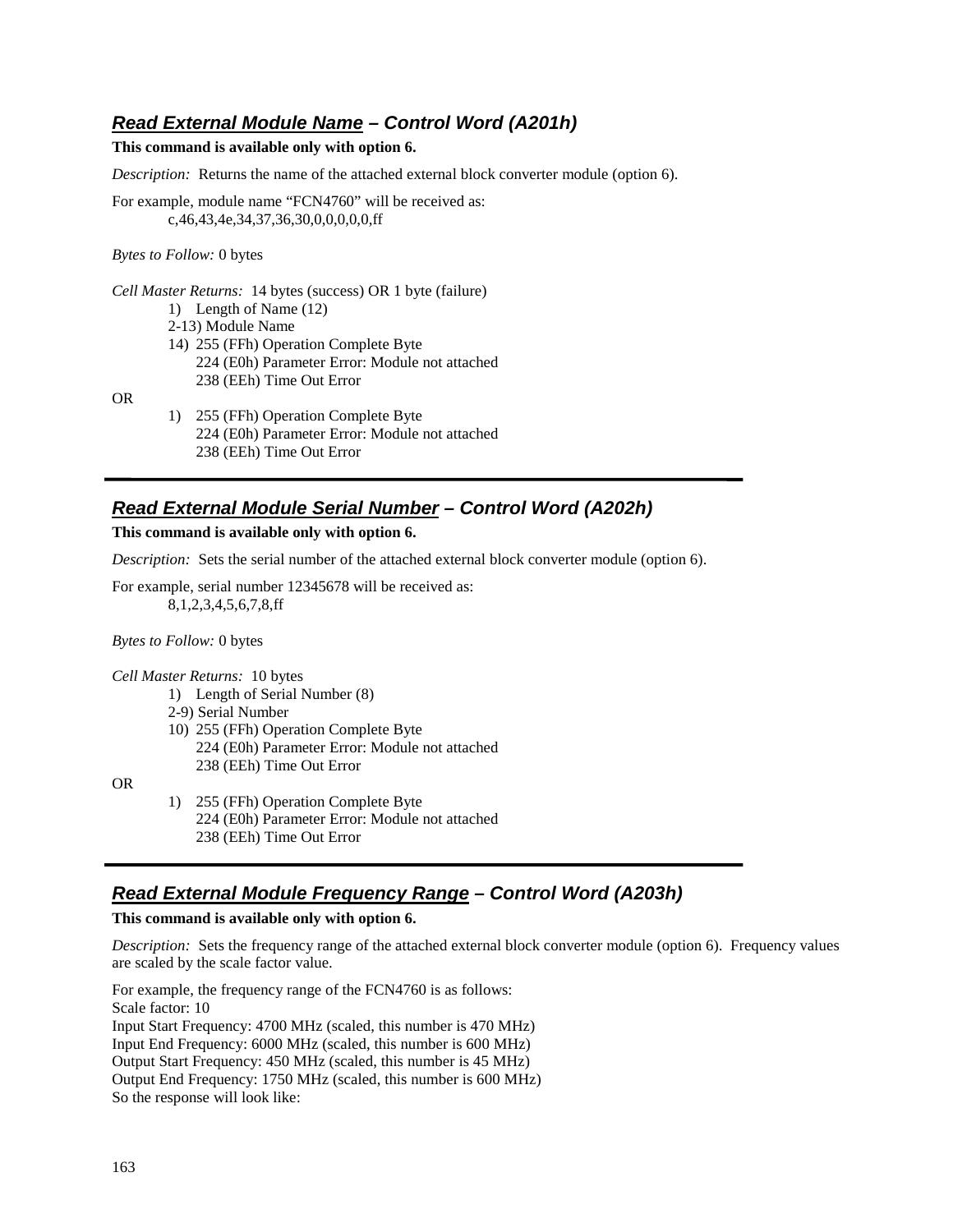12,0,a,1c,3,a1,80,23,c3,46,0,2,ae,a5,40,a,6e,49,c0,ff *Bytes to Follow:* 0 bytes

*Cell Master Returns:* 20 bytes (success) OR 1 byte (failure)

- 1) Length of Frequency Data (18)
- 2-3) Scale Factor (in Hz)
- 4-7) Input Start Frequency (scaled by Scale Factor)
- 8-11) Input End Frequency (scaled by Scale Factor)
- 12-15) Output Start Frequency (scaled by Scale Factor)
- 16-19) Output End Frequency (scaled by Scale Factor)
- 20) 255 (FFh) Operation Complete Byte
	- 224 (E0h) Parameter Error: Module not attached 238 (EEh) Time Out Error

OR

1) 255 (FFh) Operation Complete Byte 224 (E0h) Parameter Error: Module not attached 238 (EEh) Time Out Error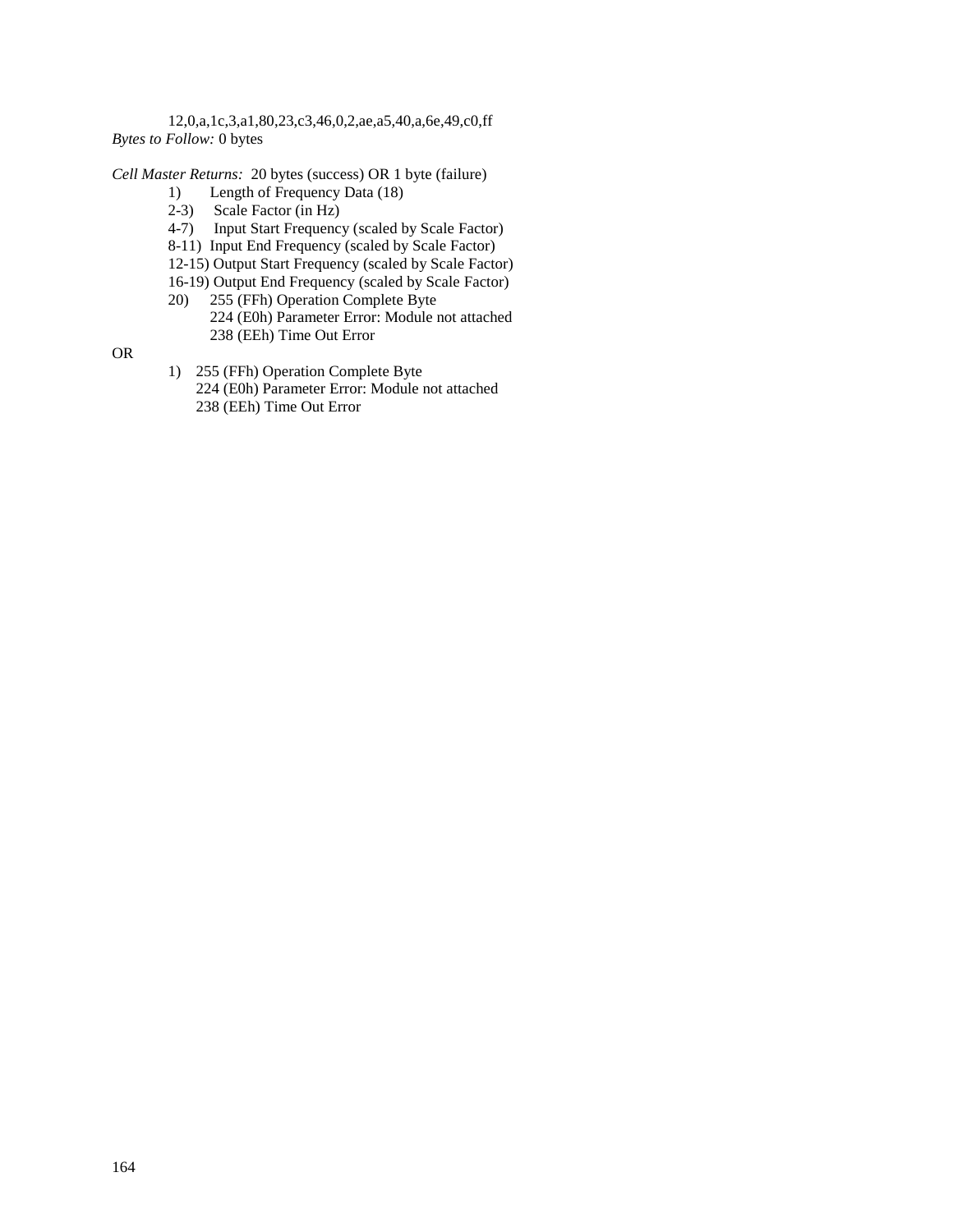# **Read Module Fail Counter – Control Word (A204h)**

**This command is available only with option 6.** 

*Description:* Returns the value of the module lock fail counter.

*Bytes to Follow:* 0 bytes

*Cell Master Returns:* 2 bytes (success) OR 1 byte (failure)

1) Fail Counter (higher byte)

2) Fail Counter (lower byte)

OR

1) 255 (FFh) Operation Complete Byte 224 (E0h) Parameter Error: Module not attached 238 (EEh) Time Out Error

## **Clear Module Fail Counter – Control Word (A205h)**

#### **This command is available only with option 6.**

*Description:* Sets the module lock fail counter to 0.

*Bytes to Follow:* 0 bytes

*Cell Master Returns:* 1 byte

1) 255 (FFh) Operation Complete Byte 224 (E0h) Parameter Error: Module not attached 238 (EEh) Time Out Error

#### **Select Function in IA Measurement Mode – Control Word (A700h)**

**This command is available only with option 25.** 

*Description:* Selects measurement function in Interference Analysis mode.

*Bytes to Follow:* 1 bytes 1) Function ID (0:Spectrum; 1:Spectrogram; 2: Signal strength; 3: RSSI; 4: Signal ID)

*Cell Master Returns:* 1 byte

 1) 255 (FFh) Operation Complete Byte 224 (E0h) Parameter Error: Module not attached 238 (EEh) Time Out Error

## **Spectrogram: Set Sweep Interval – Control Word (A721h)**

**This command is available only with option 25.** 

*Description:* Sets the sweep interval in spectrogram mode.

*Bytes to Follow:* 2 bytes

- 1) Sweep interval in seconds (MSB)
- 2) Sweep interval in seconds (LSB)

*Cell Master Returns:* 1 byte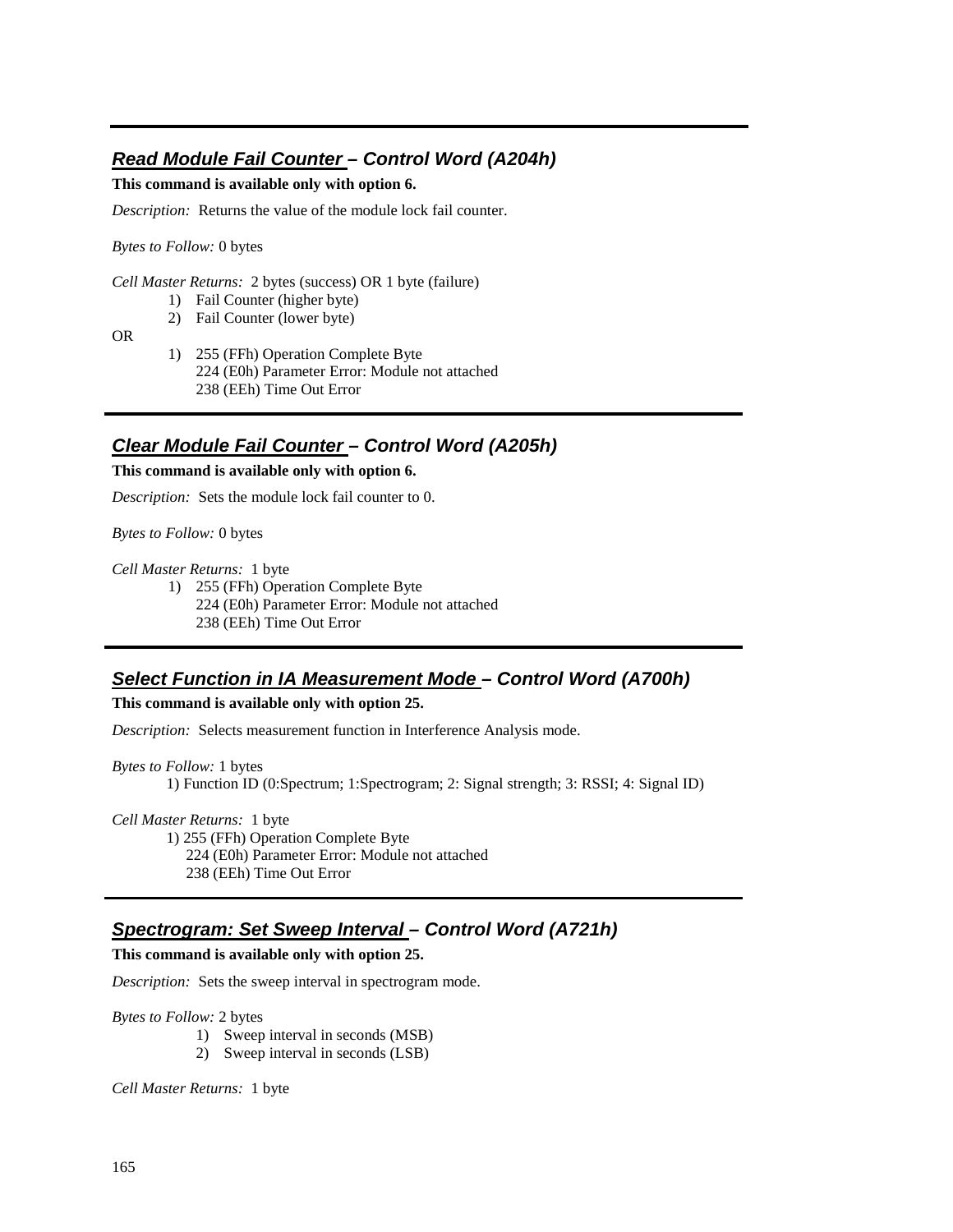1) 255 (FFh) Operation Complete Byte 224 (E0h) Parameter Error: Module not attached 238 (EEh) Time Out Error

## **Spectrogram: Set Time Span of Measurement – Control Word (A722h)**

#### **This command is available only with option 25.**

*Description:* Sets the time span of spectrogram measurement. Maximum time span is 72 hours (4320 minutes) when "Auto Save" is turned on. Minimum time span is 0 which means the fastest sweep time of current setting is used.

*Bytes to Follow:* 2 bytes

1) Time span in minutes (MSB)

2) Time span in minutes (LSB)

*Cell Master Returns:* 1 byte

 1) 255 (FFh) Operation Complete Byte 224 (E0h) Parameter Error: Module not attached 238 (EEh) Time Out Error

# **Spectrogram: Turn On/Off Auto Save – Control Word (A723h)**

#### **This command is available only with option 25.**

*Description:* Turns On or Off Auto Save switch of spectrogram mode. When Auto Save is turned on, the first 5 screens of records are saved automatically into 5 memory slots. Once all 5 memory slots have been occupied, Auto Save is going to be turned off.

*Bytes to Follow:* 1 bytes 1) On/Off Switch (0:Off; 1:On)

*Cell Master Returns:* 1 byte

 1) 255 (FFh) Operation Complete Byte 224 (E0h) Parameter Error: Module not attached 238 (EEh) Time Out Error

#### **Spectrogram: Get Trace Name – Control Word (A724h)**

#### **This command is available only with option 25.**

*Description:* Get the Trace names saved in five spectrogram memory slots. The name is composed with Time & Date when the trace is saved. If the memory slot is empty, the date field is set with "--/--/----" and the time field is set with "--:--:--".

#### *Bytes to Follow:* 0 bytes

#### *Cell Master Returns:*

When control word is received correctly: 101 bytes

 1-2) Index of trace (from 0 to 4) 3-12) Date of save in ASCII string, format: "--/--/----" 13-20) Time of save in ASCII string, format: "--:--:--" 21-100) Repeat the information of 1) to 20) four times 101) FFh When error occurs: 1 byte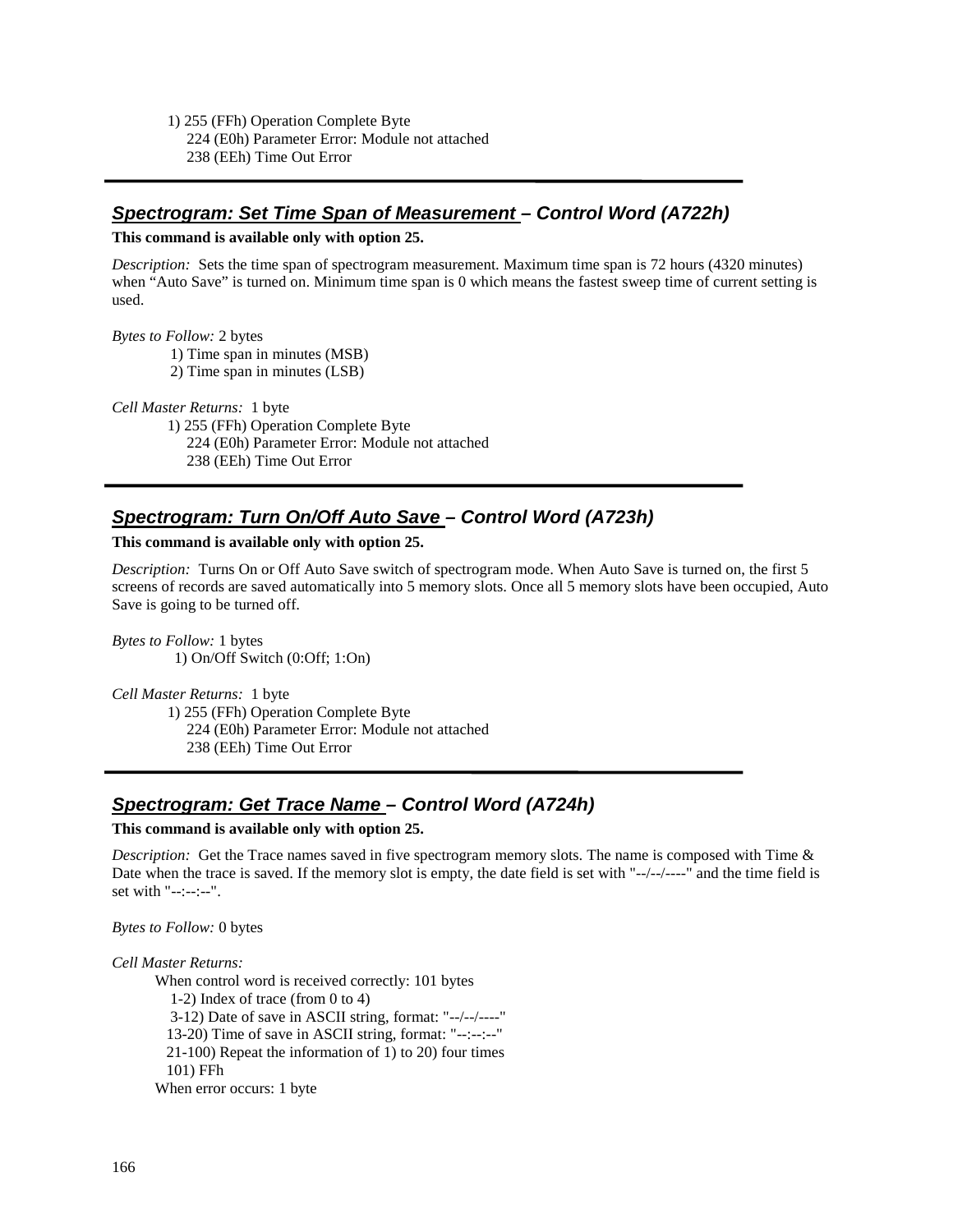1) 224 (E0h) Parameter Error: Module not attached 238 (EEh) Time Out Error

#### **Spectrogram: Recall Trace – Control Word (A725h)**

#### **This command is available only with option 25.**

*Description:* Recall a spectrogram trace by sending the trace index (0-4) of the memory slots.

*Bytes to Follow:* 1 bytes 1) Index of memory slots (0-4)

#### *Cell Master Returns:*

 When control word is received correctly: 32448 bytes 1-10) Date of save (ASCII, format: "--/--/----") 11-18) Time of save (ASCII , format: "--:--:--") 19-22) Center Frequency (Integer – MSB to LSB) 23-26) Span (Integer – MSB to LSB) 27-30) RBW (Integer – MSB to LSB) 31-34) VBW (Integer – MSB to LSB) 35-38) Reference level (Integer – MSB to LSB) 39-42) Scale (Integer – MSB to LSB) 43-46) Time Span (Integer – MSB to LSB) 47-48) Sweep Interval (Integer – MSB to LSB) 49-52) GPS Position – Latitude (long integer) $^{602}$  53-56) GPS Position – Longitude (long integer) 57-58) GPS Position – Altitude (short integer) 59-32458) 80 records of spectrogram data. Each record has the following format: 1-401) Color indices of 401 sweep data points, The formula of color index is as following: Color Index = (Ref Level - SaMeasData)  $*$  255 / (Division  $*$  10) 402-405) Time Stamp of the record being generated.

Status byte: 1 byte

-

 $602$  Signed long integer is used to represent latitude and longitude. Positive latitude means North hemisphere, negative latitude means South hemisphere; Positive longitude means East hemisphere, negative longitude means West hemisphere. Degree = int(abs(value)/1,000,000); Minute = (float)(abs(value)%1,000,000)/10,000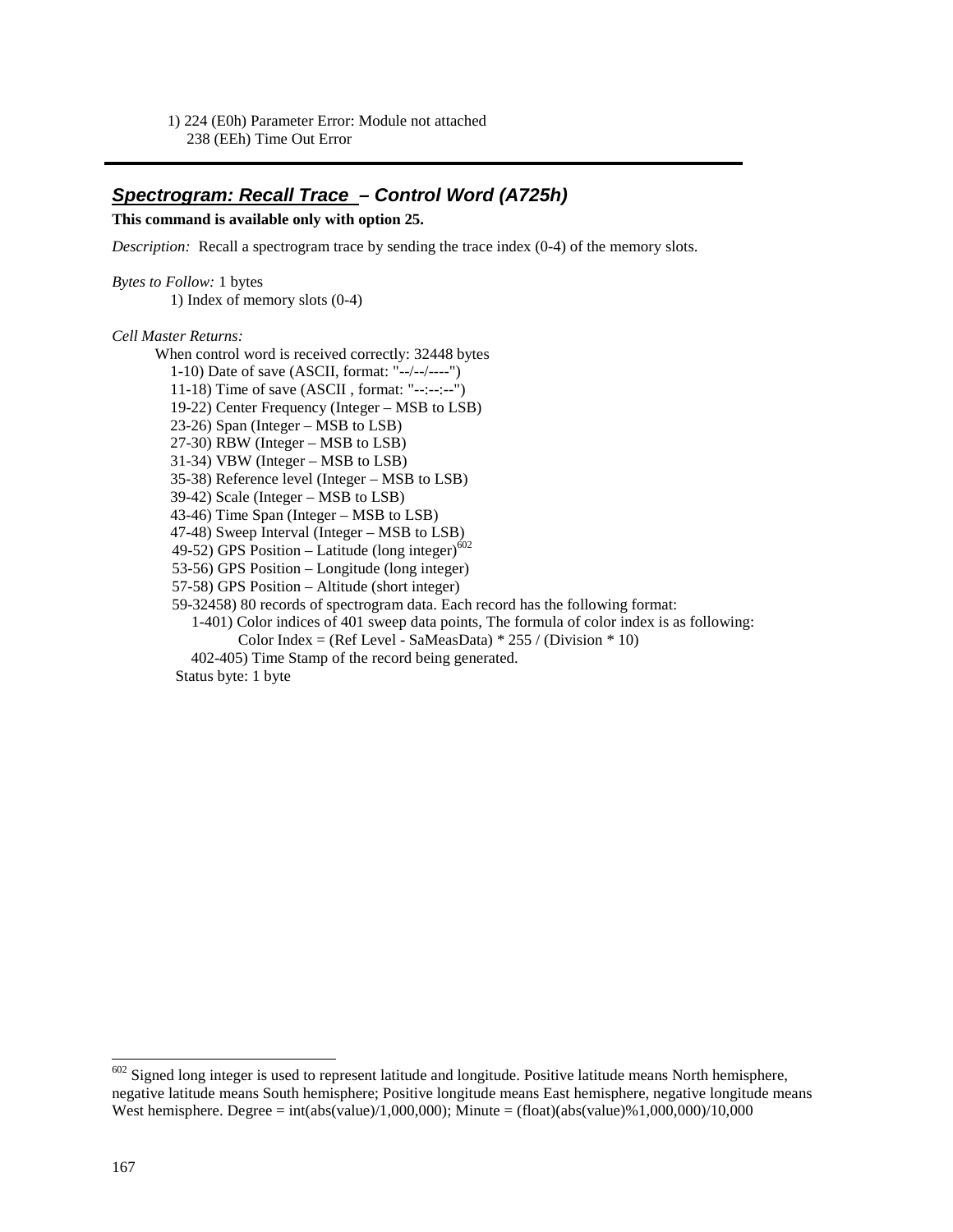1) 255 (FFh) Operation Complete Byte 224 (E0h) Parameter Error: Module not attached 238 (EEh) Time Out Error

# **Remote Self Test – Control Word (AA15h)**

*Description:* Trigger the equivalent of a "key press" selftest.

Note: The response bytes will not all be returned immediately. The first 12 will be returned, then there will be a slight delay before the next 14 are returned, then a final delay while the T1/E1 selftest is performed and the final 12 bytes are returned.

*Bytes to Follow:* 0 bytes

*Cell Master Returns:* 39 bytes

- 1) Temperature in 1/10th of degree Celsius (e.g.  $362 = 36.2 \text{ °C}$ ) (higher byte)
- 2) Temperature in 1/10th of degree Celsius (e.g.  $362 = 36.2$  °C) (lower byte)
- 3) Memory Check (01h: Pass, 00h: Fail)
- 4) RTC Voltage Check (01h: Pass, 00h: Fail)
- 5) Power Voltage in 1/10ths of a Volt (e.g. 124 = 12.4 Volts) (higher byte)
- 6) Power Voltage in  $1/10$ ths of a Volt (e.g.  $124 = 12.4$  Volts) (lower byte)
- 7) VNA Lock Failure Counter (higher byte)
- 8) VNA Lock Failure Counter (lower byte)
- 9) VNA Integrator Failure Counter (higher byte)
- 10) VNA Integrator Failure Counter (lower byte)
- 11) SPA LO Failure Counter (higher byte)
- 12) SPA LO Failure Counter (lower byte)
- 13) H/W Config Mother Board ID
- 14) H/W Config SPA Board ID
- 15) H/W Config T1E1 Board ID
- 16) H/W Config PLD1 ID
- 17) H/W Config PLD2 ID
- 18) H/W Config T1E1 COLD ID
- 19) VNA PLL Lock Failure Test Status–(01h: Pass, 00h: Fail)
- 20) VNA PLL Lock Failure Test Failed–data point # (Ignore this byte if the Lock Fail Test Status was Pass)
- 21) VNA PLL Lock Failure Test Failed–PLL # (Ignore this byte if the Lock Fail Test Status was Pass)
- 22) VNA Integration Test Status (01h: Pass, 00h: Fail)
- 23) VNA Integration Test Failed data point # (Ignore this byte if the Integration Test Status was Pass)
- 24) VNA Integration Test Reserved
- 25) SPA LO Test Status–(01h: Pass, 00h: Fail, FFh: SPA board not installed)
- 26) SPA LO Test Failed–data point #
- 27) SPA LO Test Failed–LO #

Option 6/Frequency Extension Module Selftest:

- 27) Module PLD Version
- 28) Module Attached
- 29) Module Lock (sent only if Module Attached  $= 1$ ) (01h  $=$  Locked, 00h  $=$  Not Locked)
- 30) Module Lock Fail Counter (sent only if Module Attached  $= 1$ ) (higher byte)
- 31) Module Lock Fail Counter (sent only if Module Attached = 1) (lower byte)
- 32) End of Data (FFh)
- T1/E1 Selftest:
	- 28) Status (01h: Pass, 00h: Fail, FFh: T1/E1 board not installed)
	- 29) Carrier Status (01h: carrier present, 00h: No carrier)
	- 30) Frame Sync Status (01h: in frame sync, 00h: Not in frame sync)
	- 31) QRSS pattern sync status (01h: Pattern sync, 00h: Not in sync)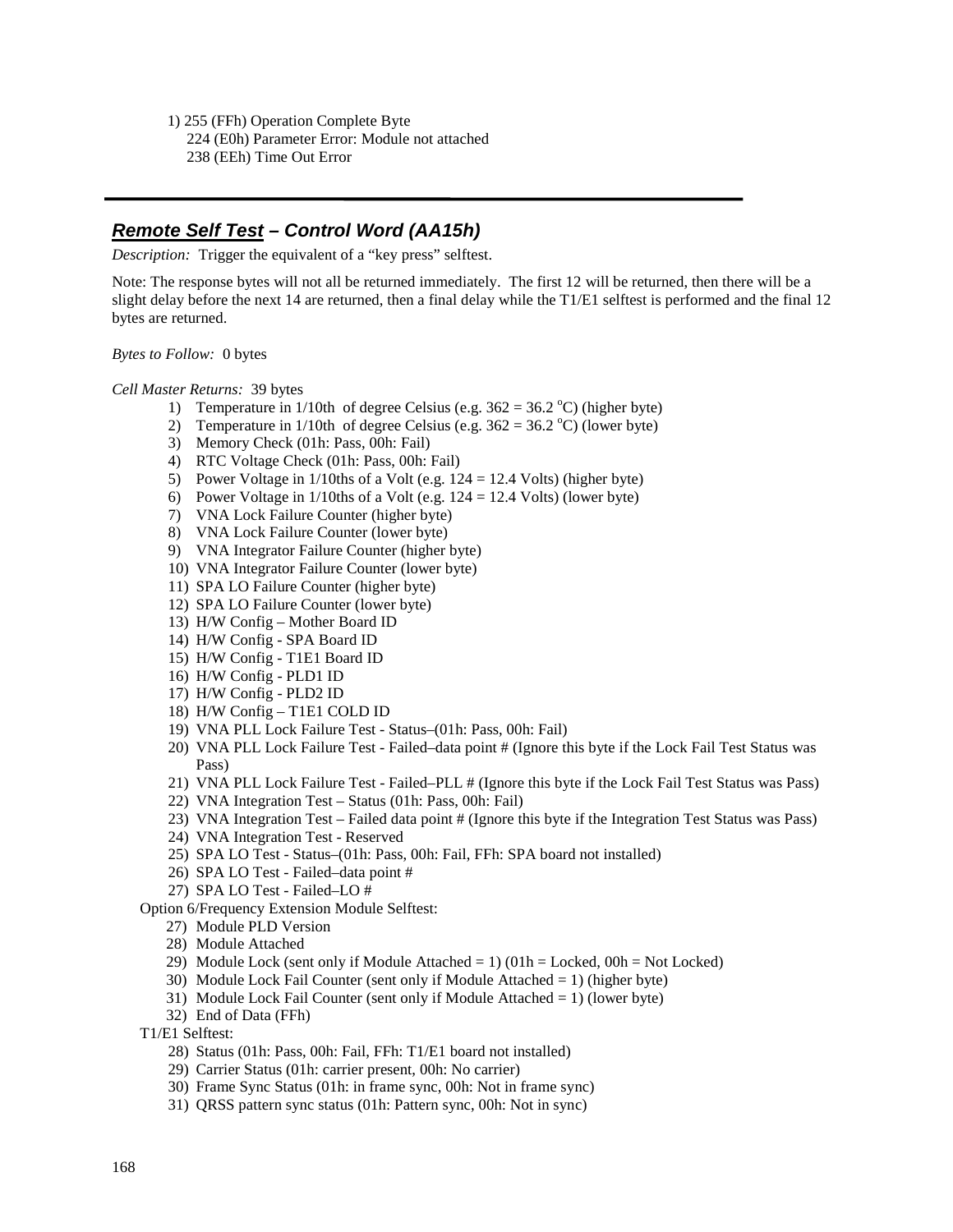- 32) QRSS bit error count (01h: Bit error found, 00h: No bit error)
- 33) T1 Daly pattern sync status (01h: Pattern sync, 00h: Not in pattern sync)
- 34) 0 dB CSU Tx Level Check (00h: Pass (> 2.5 dB), XXh: Value reported by DS2155)
- 35) -7.5 dB CSU Tx Level Check (00h: Pass (-5.0 to –12.5 dB), XXh: Value reported by DS2155)
- 36) -15 dB CSU Tx Level Check (00h: Pass (-12.5 to –20.0 dB), XXh: Value reported by DS2155)
- 37) -22.5 dB CSU Tx Level Check (00h: Pass (-20.0 to –30.0 dB), XXh: Value reported by DS2155)
- 38) Vpp measurement of 0 dB signal in  $1/10$ ths of a Volt (e.g.  $124 = 12.4$  Volts)
- 39) End of Data (FFh)

#### **Set GSM Display Type – Control Byte # (A101h)**

*Description:* Sets the display Type for GSM Measurements (Spectrum/Frame /Slot Views)

*Bytes to Follow*: 1 bytes 1) Display Type $^{603}$ 

*Cell Master Returns:* 1 byte 1) 255 (FFh) Operation Complete Byte 224 (E0h) Parameter Error 238 (EEh) Time Out Error

# **Set GSM Center Frequency – Control Byte # (A102h)**

*Description:* Sets the Frequency for GSM Mode

*Bytes to Follow*: 4 bytes

- 1) Center Frequency (Highest Byte) $604$
- 2) Center Frequency
- 3) Center Frequency
- 4) Center Frequency (Lowest Byte)

*Cell Master Returns:* 1 byte

1) 255 (FFh) Operation Complete Byte 224 (E0h) Parameter Error

238 (EEh) Time Out Error

1

 $603$  0 – Spectrum View, 1 – Frame View, 2 – Slot View  $604$  Frequency in Hz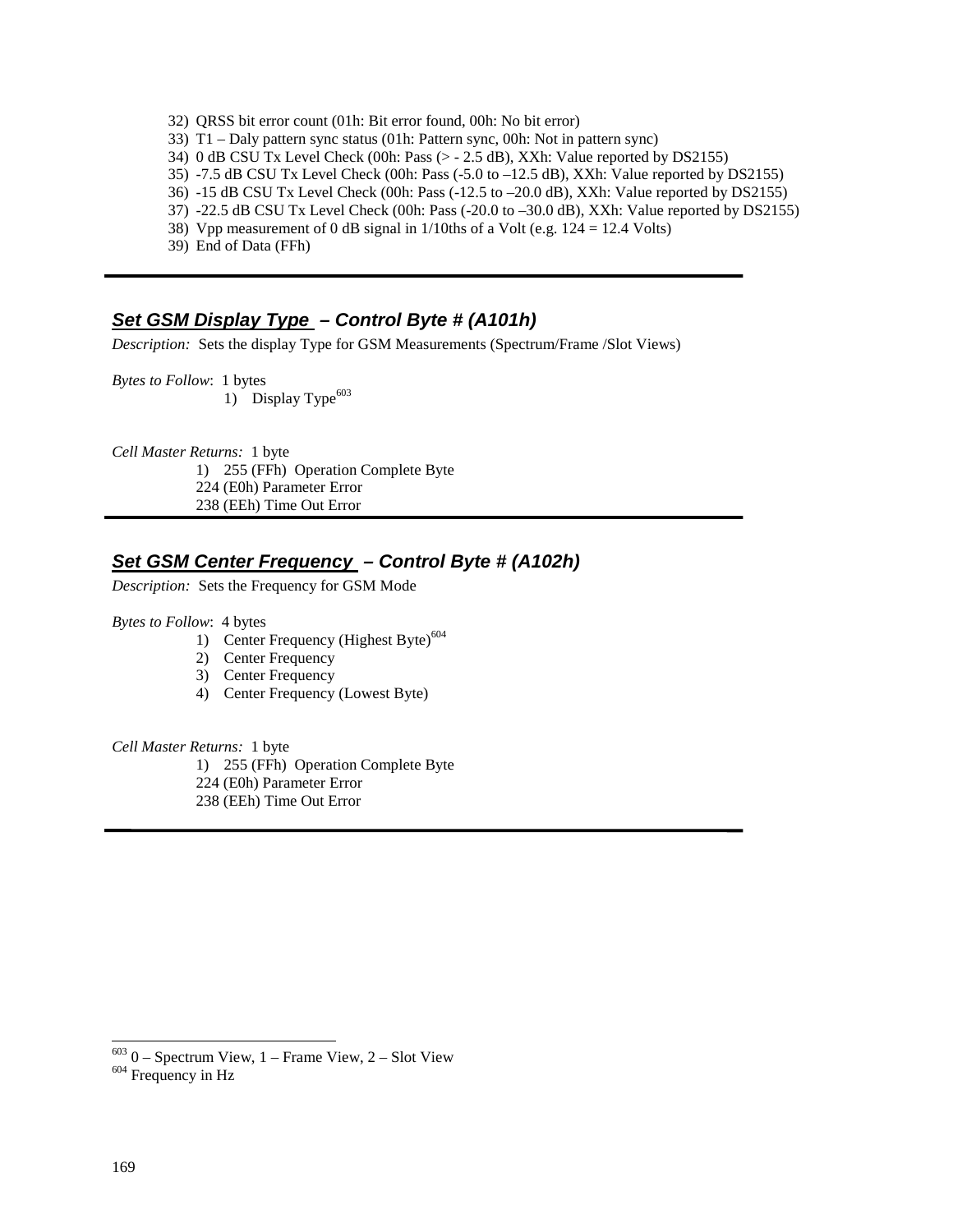## **Set GSM Power Units – Control Byte # (A105h)**

*Description:* Sets the Units for GSM Mode dBm or Watts

*Bytes to Follow*: 1 bytes 1) Units  $605$ 

*Cell Master Returns:* 1 byte 255 (FFh) Operation Complete Byte 224 (E0h) Parameter Error 238 (EEh) Time Out Error

#### **Set CDMA / EVDO Frequency– Control Byte # (A401h)**

*Description:* Sets Frequency in Hz for CDMA / EVDO Modes

*Bytes to Follow*: 4 bytes

- 1) Frequency (Highest Byte)
- 2) Frequency
- 3) Frequency
- 4) Frequency (Lowest Byte)

*Cell Master Returns:* 1 byte

255 (FFh) Operation Complete Byte

- 224 (E0h) Parameter Error
- 238 (EEh) Time Out Error

#### **Set CDMA/EVDO Scale– Control Byte # (A402h)**

*Description:* Sets Scale for CDMA CDP or the EVDO CDP and Spectrum (Valid Values between 1 & 15)

*Bytes to Follow*: 1 byte 1) Scale

*Cell Master Returns:* 1 byte 255 (FFh) Operation Complete Byte 224 (E0h) Parameter Error 238 (EEh) Time Out Error

-

 $6050 - dBm$ , 1 - Watts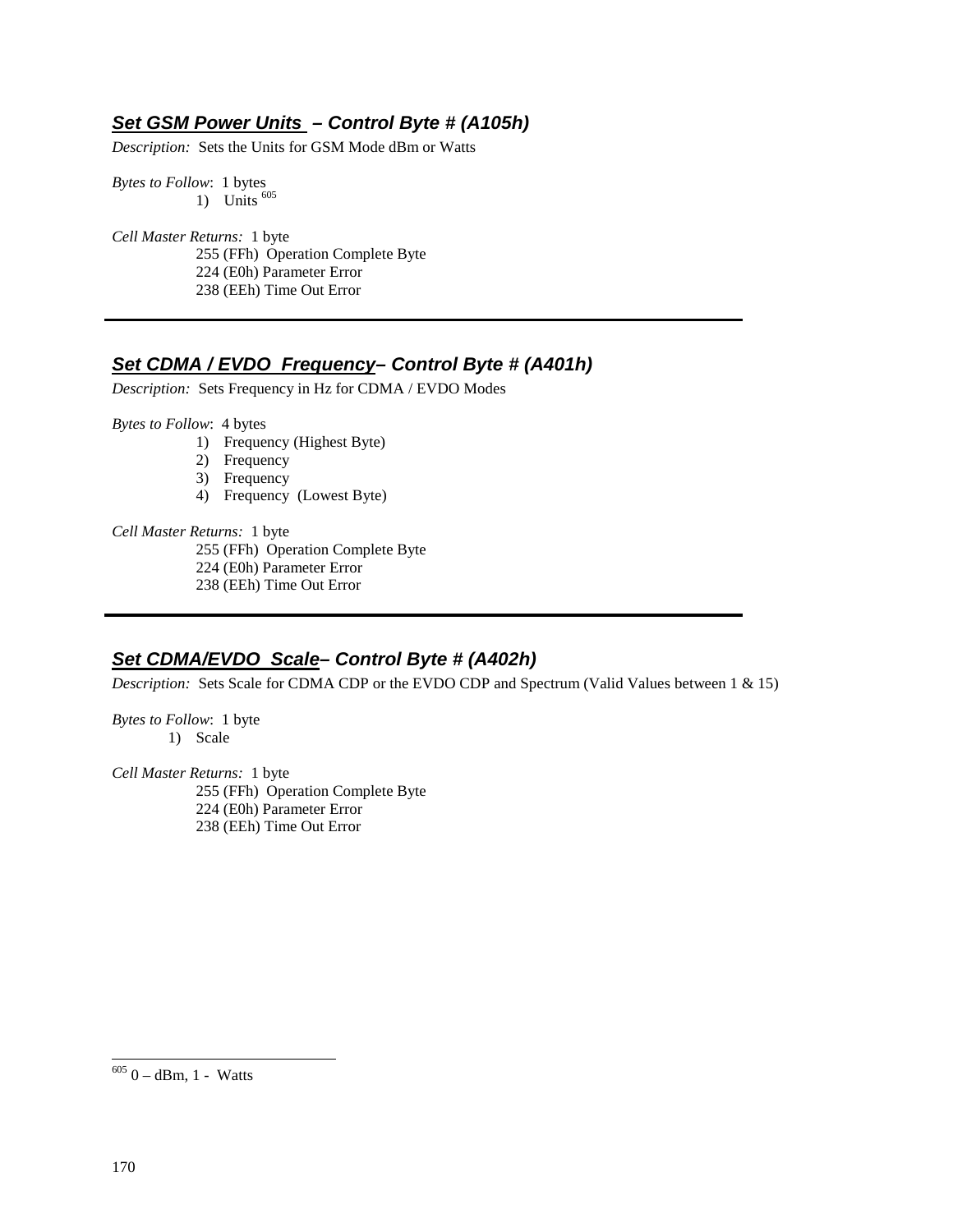## **Set CDMA/EVDO Units– Control Byte # (A407h)**

*Description:* Sets Units for power measurement displays

*Bytes to Follow*: 1 byte 1) Units <sup>606</sup>

*Cell Master Returns:* 1 byte 255 (FFh) Operation Complete Byte 224 (E0h) Parameter Error 238 (EEh) Time Out Error

## **Set CDMA /EVDO Power Offset – Control Byte # (A408h)**

*Description:* Sets the power offset

*Bytes to Follow*: 4 bytes

- 1) Power Offset (Highest Byte)<sup>607</sup>
- 2) Power Offset
- 3) Power Offset
- 4) Power Offset (lowest byte)

*Cell Master Returns:* 1 byte 255 (FFh) Operation Complete Byte 224 (E0h) Parameter Error 238 (EEh) Time Out Error

#### **Set CDMA/EVDO Display Type– Control Byte # (A409h)**

*Description:* Sets the power offset

*Bytes to Follow*: 1 byte 1) Display Type<sup>608</sup>

*Cell Master Returns:* 1 byte 255 (FFh) Operation Complete Byte 224 (E0h) Parameter Error 238 (EEh) Time Out Error

<sup>606</sup> 0 – dBm, 1 - Watts<br><sup>607</sup> Offset in dB \* 1000 + 270,000<br><sup>608</sup> CDMA Modes - 1 – Text Only, 2 – CDP, 3 – Over the Air Measurements, 4 – RF Spectrum

1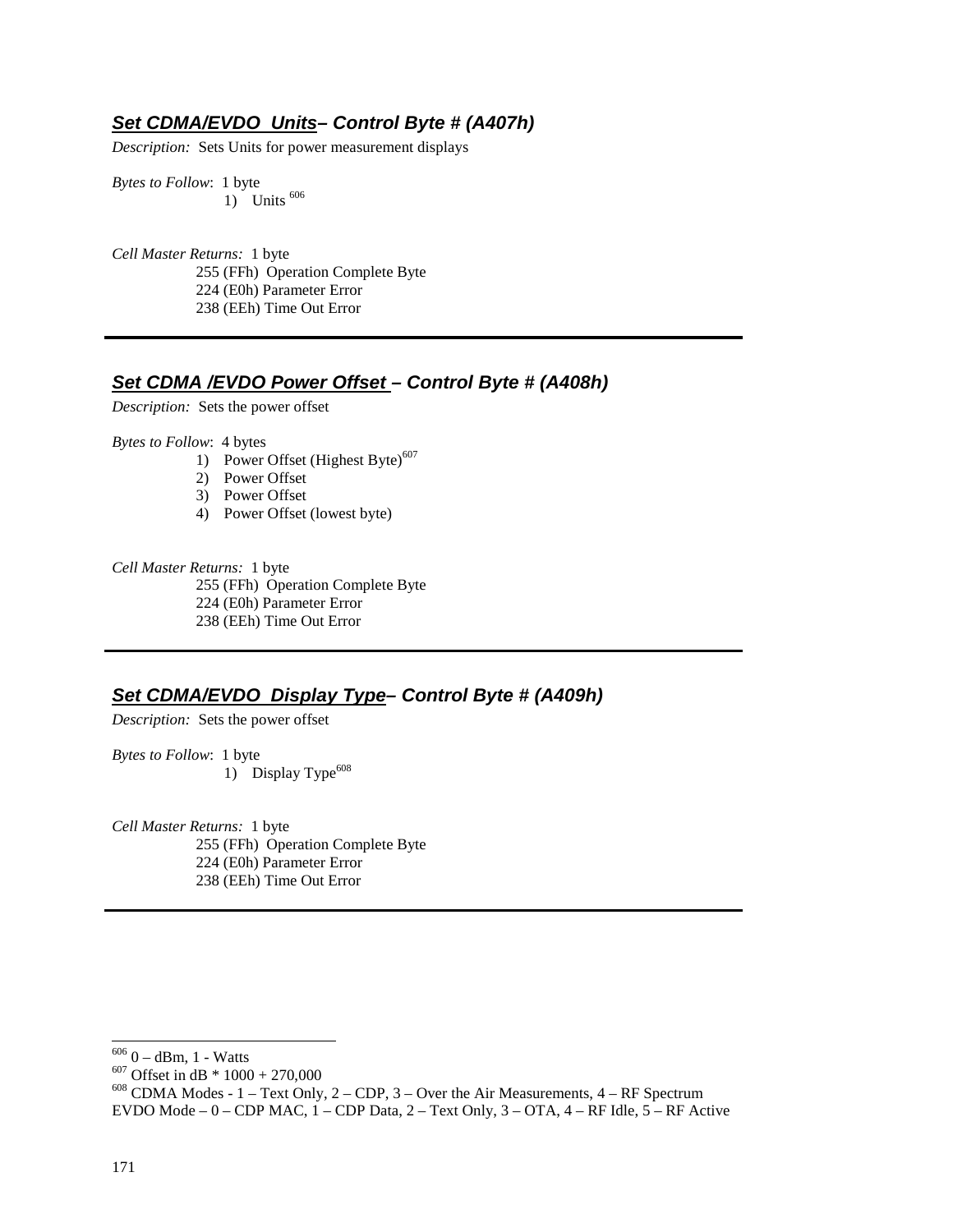# **Set CDMA /EVDO PN Offset– Control Byte # (A40Ah)**

*Description:* Sets the PN Offset

*Bytes to Follow*: 4 bytes

- 1) PN Offset (Highest Byte) $609$
- 2) PN Offset
- 3) PN Offset
- 4) PN Offset (Lowest Byte)

*Cell Master Returns:* 1 byte 255 (FFh) Operation Complete Byte 224 (E0h) Parameter Error 238 (EEh) Time Out Error

## **Set CDMA Walsh Codes– Control Byte # (A40Bh)**

*Description:* Sets the Radio Config

*Bytes to Follow*: 1 byte 1) Walsh Codes<sup>610</sup>

*Cell Master Returns:* 1 byte 255 (FFh) Operation Complete Byte 224 (E0h) Parameter Error 238 (EEh) Time Out Error

# **Set CDMA PN Search Length– Control Byte # (A40Dh)**

*Description:* Sets the PN Search length

*Bytes to Follow*: 4 bytes

- 1) PN Search length  $(HighestByte)^{611}$
- 2) PN Search length
- 3) PN Search length
- 4) PN Search length (Lowest Byte)

*Cell Master Returns:* 1 byte

255 (FFh) Operation Complete Byte

- 224 (E0h) Parameter Error
- 238 (EEh) Time Out Error

1

 $609$  Untriggered if Bit 7 of Byte 2 is 1, External Trigger if Bit 3 of Byte 2 is 1, otherwise GPS triggered. External Auto / GPS Auto if Bit 1 of Byte 3 is 1. PN Offset for Manual modes is sent in Byte 1 and bit 0 of Byte 2  $\frac{610}{1}$  – 64, 2 – 128

 $611$  Valid Values between 1 & 12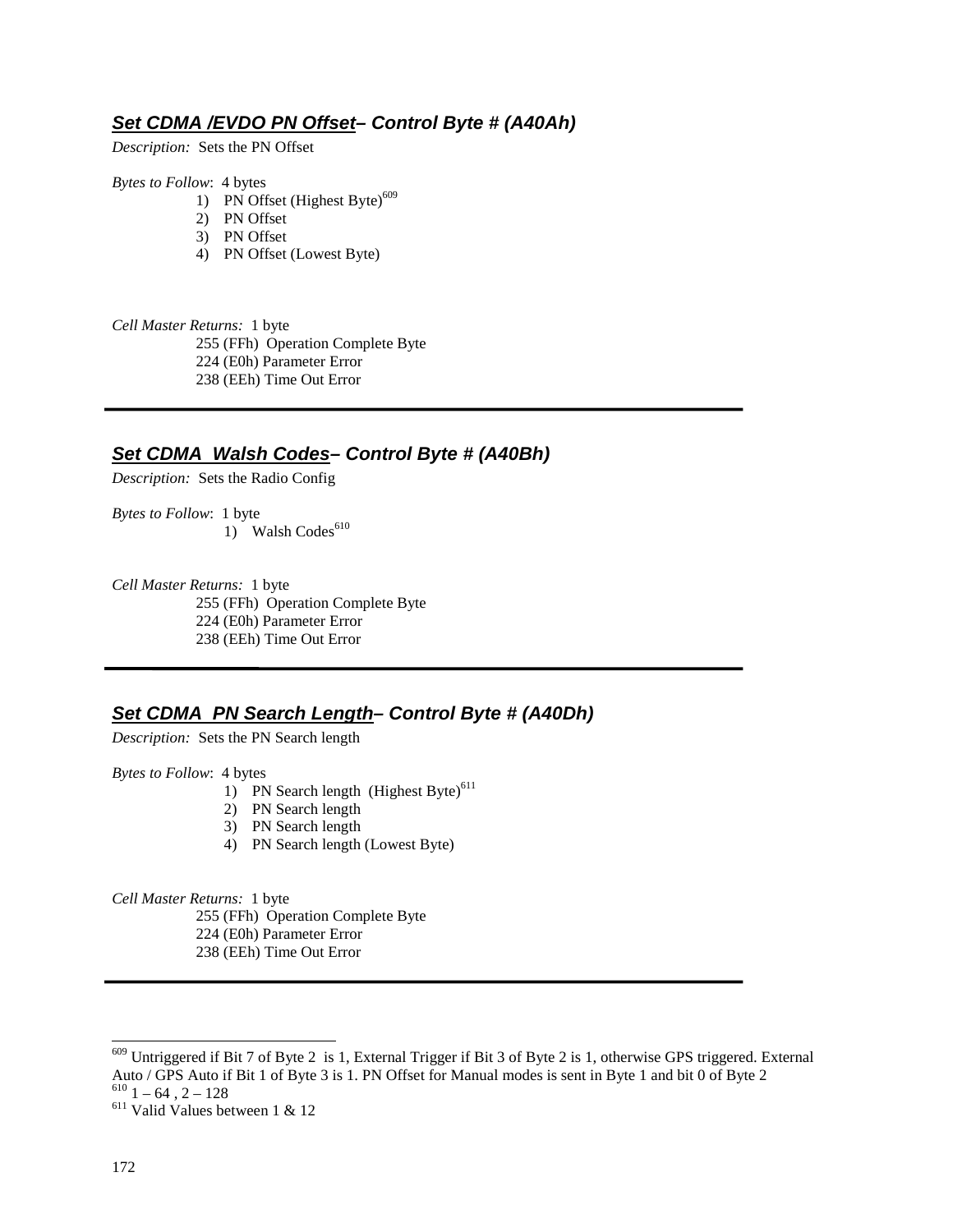#### **Set CDMA /EVDO Measurement Speed– Control Byte # (A40Eh)**

*Description:* Sets the Measurement Speed

*Bytes to Follow*: 1 bytes 1) Measurement Speed $^{612}$ 

*Cell Master Returns:* 1 byte 255 (FFh) Operation Complete Byte 224 (E0h) Parameter Error 238 (EEh) Time Out Error

# **Set CDMA/EVDO Trigger Polarity– Control Byte # (A40Fh)**

*Description:* Sets the Trigger Polarity

*Bytes to Follow*: 1 byte 1) Trigger Polarity<sup>613</sup>

*Cell Master Returns:* 1 byte 255 (FFh) Operation Complete Byte 224 (E0h) Parameter Error 238 (EEh) Time Out Error

## **Set CDMA PN Increment– Control Byte # (A411h)**

*Description:* Sets the PN Increment

*Bytes to Follow*: 1 byte 1) PN Increment

*Cell Master Returns:* 1 byte 255 (FFh) Operation Complete Byte 224 (E0h) Parameter Error 238 (EEh) Time Out Error

-

<sup>&</sup>lt;sup>612</sup> Valid Values 1 – Fast, 2 – Normal, 3 - Slow  $^{613}$  1 – Rising Edge, 0 – Falling Edge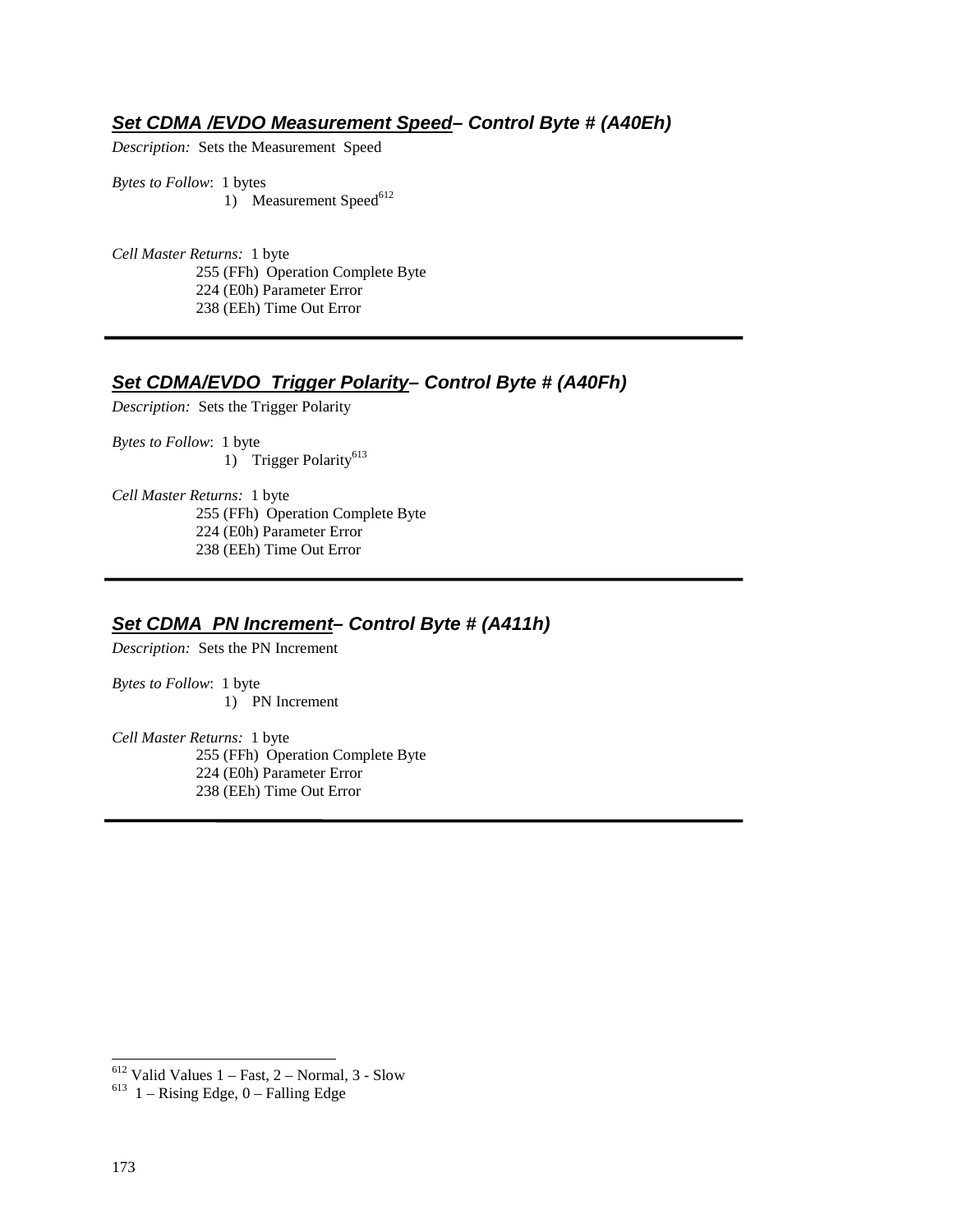## **Set EVDO Data Modulation Type– Control Byte # (A412h)**

*Description:* Sets the Data modulation Type to either Auto Measure, QPSK, 8-PSK or 16-QAM

*Bytes to Follow*: 1 byte 1) Data Modulation Type<sup>614</sup>

*Cell Master Returns:* 1 byte 255 (FFh) Operation Complete Byte 224 (E0h) Parameter Error 238 (EEh) Time Out Error

## **GPS Power – Control Byte #237 (EDh)**

*Description:* Turn On/Off power of GPS module.

*Bytes to Follow:* 1 bytes 1) Power Switch (1=ON, others=OFF)

*Cell Master Returns:* 1 byte 255 (FFh) Operation Complete Byte 224 (E0h) Parameter Error 238 (EEh) Time Out Error

## **Read GPS Position – Control Byte #238 (EEh)**

*Description:* Read current GPS position data: Latitude, longitude, and Altitude.

*Bytes to Follow:* nothing *Cell Master Returns:* 13 byte (if Ok) 1-2) Number of satellites in use (< 3 if not locked) 3-6) GPS Position – Latitude (long integer  $1^{615}$  (=-1 if not valid) 7-10) GPS Position – Longitude (long integer) (= -1 if not valid) 11-12) GPS Position – Altitude (short integer) (=-30000 if not valid) 13) 255 (FFh) Operation Complete Byte

> Error code : 1 byte 224 (E0h) Parameter Error 238 (EEh) Time Out Error

 $614$  0 – Auto, 1 – QPSK, 2 – 8-PSK, 4 – 16-QAM

 $<sup>615</sup>$  Signed long integer is used to represent latitude and longitude. Positive latitude means North hemisphere,</sup> negative latitude means South hemisphere; Positive longitude means East hemisphere, negative longitude means West hemisphere. Degree = int(abs(value)/1,000,000); Minute = (float)(abs(value)%1,000,000)/10,000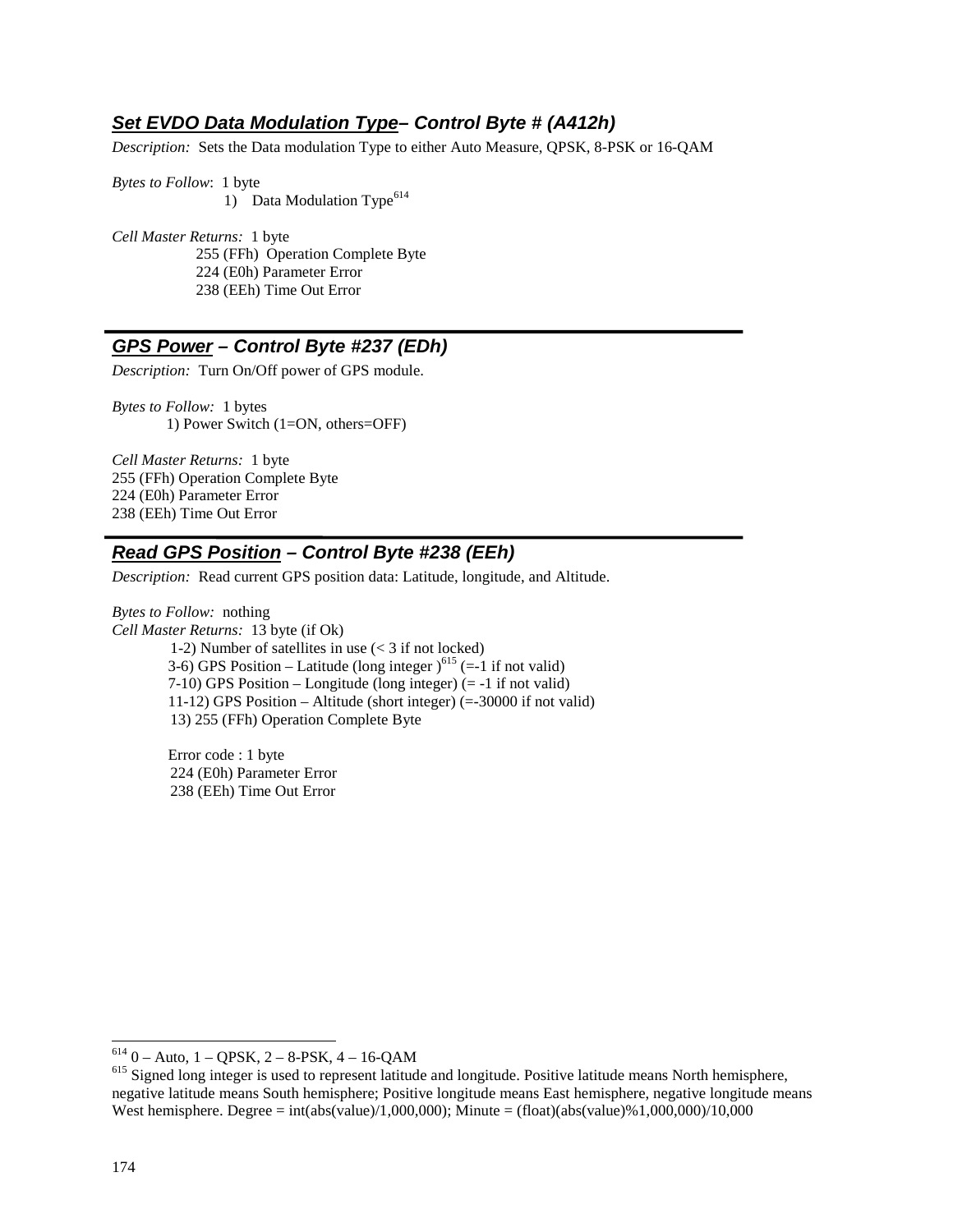# **Automatic Cal Disable – Control Byte #240 (F1h)**

*Description:* Disable automatic calibration.

*Bytes to Follow:* 1 byte 1: to disable automatic calibration 0: to enable automatic calibration

*Cell Master Returns:* 1 byte 255 (FFh) Operation Complete Byte 224 (E0h) Parameter Error : Invalid single sweep mode status 238 (Eeh) Time-out Error

## **Set Frequency in CW GENERATOR MODE - CODE WORD(A801H0)**

*Description: This command tells the Cell Master to set its frequency to the specified value.*

*Bytes to Follow:* 4 bytes

- 1) Frequency value Byte[3]
- 2) Frequency value Byte[2]
- 3) Frequency value Byte[1]
- 4) Frequency value Byte[0]

*Cell Master Returns:* 1 byte

255 (FFh) Operation Complete Byte 224 (E0h) Parameter Error: Invalid frequency point 238 (EEh) Time Out Error

## **Retrieve Power in CW GENERATOR MODE - CODE WORD(A802H0)**

*Description: This command tells the Cell Master to return the power value in dBM. The value returned will be an unsigned. The values under -0 dB will be made positive and multiplied by 1000. e.g. -73.12dBm will become 731200*

*Bytes to Follow:* 0 bytes

*Cell Master Returns:* 5 bytes

- 1.) highest byte of the power value
- 2.) second byte of the power value
- 3.) third byte of the power value
- 4.) lowest byte of the power value
- 5.) 5. 255 (FFh) Operation Complete Byte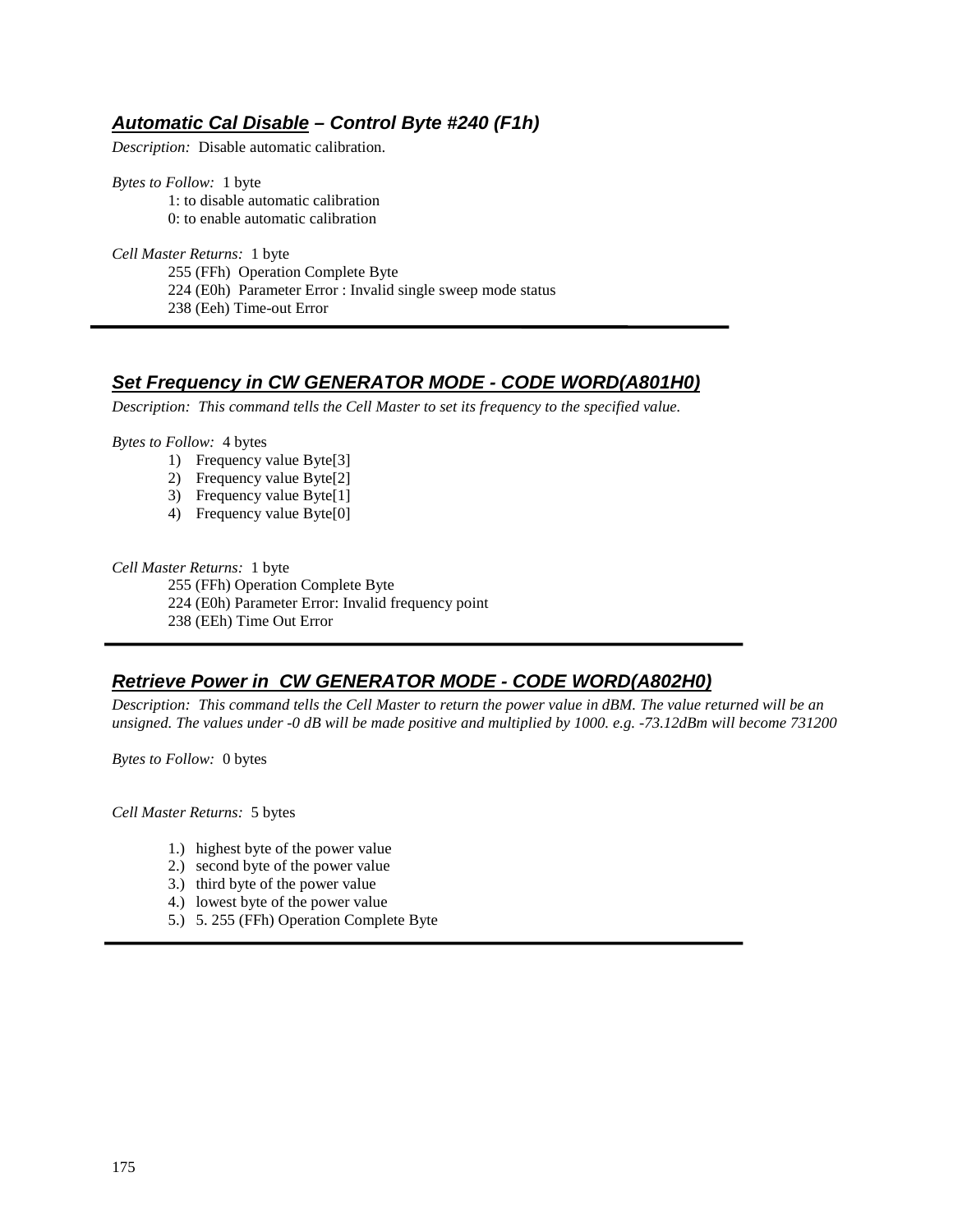# Parameter Definitions

| Parameter                                   | # of bytes       | Step                      | Example / Description                                                                                                                           |
|---------------------------------------------|------------------|---------------------------|-------------------------------------------------------------------------------------------------------------------------------------------------|
| Frequency                                   | 4 bytes unsigned | 1 <sub>Hz</sub>           | $1000.3 \text{ MHz} = 1000300000$                                                                                                               |
|                                             |                  |                           |                                                                                                                                                 |
| (RL, CL)<br>Scale                           | 2 bytes unsigned | $1/1000$ dB               | $51.3 dB = 51300$                                                                                                                               |
| (SWR)                                       | 2 bytes unsigned | 1/1000<br>(ratio)         | $65.53 = 65530$                                                                                                                                 |
| (RL, CL)<br>Limit                           | 2 bytes unsigned | $1/1000$ dB               | $51.3$ dB = $51300$                                                                                                                             |
| (SWR)                                       | 2 bytes unsigned | 1/1000<br>(ratio)         | $65.53 = 65530$                                                                                                                                 |
| Markers<br>(Frequency &<br>distance marker) | 2 bytes unsigned | 1 sweep point             | Marker Values are given in relative position<br>of the graph. The lowest value is 0, while the<br>highest is $(\# \text{ of data points - 1}).$ |
|                                             |                  |                           |                                                                                                                                                 |
| Distan-e                                    | 4 bytes unsigned | $1/100,000$ m/ft          | $12.34 m = 1234000$                                                                                                                             |
| Relative<br>Propagation<br>Velocity         | 4 bytes unsigned | 1/100,000                 | $0.837 = 83700$                                                                                                                                 |
|                                             |                  |                           |                                                                                                                                                 |
| Cable Loss                                  | 4 bytes unsigned | $1/100,000$ dB            | $-0.345$ dB/m = 34500                                                                                                                           |
| Gamma                                       | 4 bytes signed   | 1/10,000<br>(ratio)       | Gamma value is the ratio of magnitude of<br>reflected signal over the magnitude of incident<br>signal.                                          |
|                                             |                  |                           |                                                                                                                                                 |
| Phase                                       | 4 bytes signed   | $1/10$ degree             | Phase value is the difference in phase between<br>the incident and reflected signal.                                                            |
|                                             |                  |                           |                                                                                                                                                 |
| Power: dBm/dB                               | 4 bytes signed   | 1/1000 dBm<br>$1/1000$ dB | $51.3$ dBm = $51300$<br>$10.4$ dB = $10400$                                                                                                     |
| Lock Fail                                   | 2 bytes unsigned | 1 error count             | 234 fails = $234$                                                                                                                               |
| Counter                                     |                  |                           |                                                                                                                                                 |
|                                             |                  |                           |                                                                                                                                                 |
| Integrator Fail<br>Counter                  | 2 bytes unsigned | 1 error count             | 123 fails = $123$                                                                                                                               |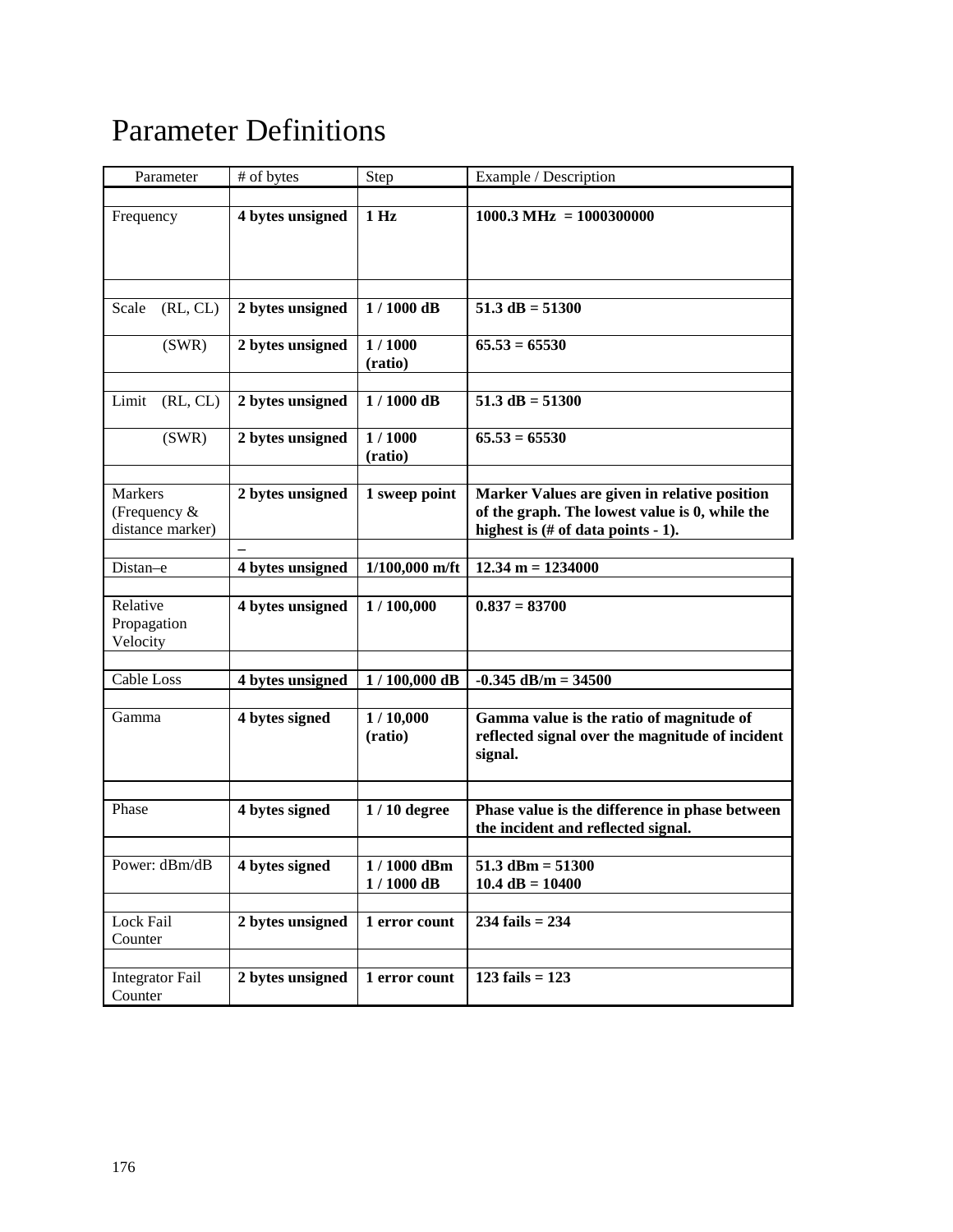# Programming Examples

This section contains several sample functions written in C, (and one in Visual Basic) that can be used as references when programming the Anritsu Handheld Products. These include functions to set up the comm Por omm.nter and exit remote mode and set the reference level of the spectrum analyzer.

# **Examples in C:**

```
/*********************************************************************/ 
/* unsigned char EnterRemote(BYTE *ResponseBytes) */ 
/* Description: This function implements control byte #69, Enter */<br>/* Remote Mode. If successful, the unit will be in */
/* The Remote Mode. If successful, the unit will be in the Memote Mode. If successful, the unit will be in the \frac{t}{t}/* \begin{array}{ccc} r \rightarrow & r \rightarrow & r \rightarrow \\ r \rightarrow & r \rightarrow & r \rightarrow \end{array} remote mode, waiting to accept additional serial */
                 commands.
/* Inputs : ResponseBytes = pointer to an array of bytes at */ 
/* least 13 elements long (13 bytes are expected in */ 
/* response to the Enter Remote command). */ 
/* Returns: SUCCESS if the unit is in remote mode */ 
/* FAILURE if the command fails */ 
/* Response bytes are returned in the variable */ 
\mathcal{L}^* ResponseBytes.
/*********************************************************************/ 
unsigned char EnterRemote(BYTE *ResponseBytes) 
{ 
      BYTE *SendEnterRemoteCharPointer; // Data to send 
      BYTE SerialCommand; 
      SendEnterRemoteCharPointer = &SerialCommand; 
      SerialCommand = 69; // 69 is the Enter Remote Mode serial command 
      // Write 1 byte of data from SendEnterRemoteCharPointer to the // 
COM Port 
      WriteToPort (SendEnterRemoteCharPointer, 1); 
      // Read the data returned by the SiteMaster – expecting 13 bytes, 
      // give the unit 30 seconds to respond before timing out. 
      if(!ReadfromPort(13, ResponseBytes, 30)) 
\{ return FAILURE; 
 } 
      else 
\{ return SUCCESS;
 } 
} /* EnterRemote */ 
/*********************************************************************/ 
/* unsigned char SetSPAScale(unsigned long ReferenceLevel, */ 
/* unsigned long dBScale, BYTE *ResponseBytes) */ 
/* Description: This function implements control byte #101, Set */ 
/* Spectrum Analyzer Scale. It sets the spectrum */ 
                 analyzer reference level and scale (dB/div).
/* Inputs : RefLevel = reference level value */ 
/* dBScale = scale value */
```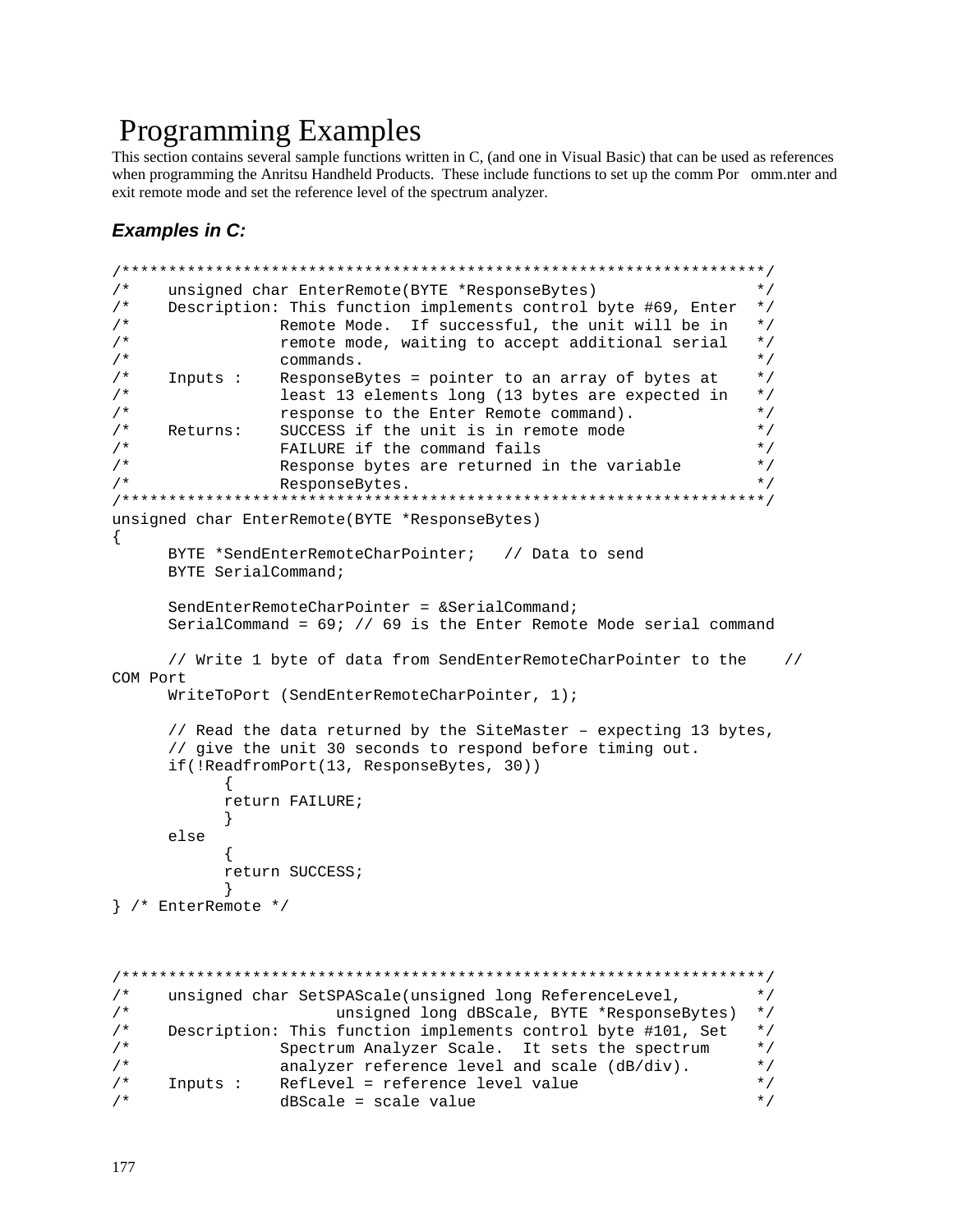```
/* \overline{N} NOTE: This function assumes the values have \overline{N} /* \overline{N} already been checked to fall in the valid range \overline{N} /
                   already been checked to fall in the valid range
/* and scaled according to the formulas in the */ 
/* Programming Manual. \overline{z} / \overline{z} / \overline{z} / \overline{z} / \overline{z} / \overline{z} / \overline{z} / \overline{z} / \overline{z} / \overline{z} / \overline{z} / \overline{z} / \overline{z} / \overline{z} / \overline{z} / \overline{z} / \overline{z} / \overline{z} / /* ResponseBytes = pointer to an array of bytes at *//* least 1 element long (1 byte is expected in */ 
/* response to the Set Spectrum Analyzer Scale */ 
\frac{1}{4} command).<br>\frac{1}{4} Returns: SUCCESS if the values are set \frac{1}{4} */
/* Returns: SUCCESS if the values are set \frac{1}{2} */<br>/* FAILURE if the command fails */
                   FAILURE if the command fails
/* Response bytes are returned in the variable */\mathcal{L}^* ResponseBytes.
/*********************************************************************/ 
unsigned char SetSPAScale(unsigned long RefLevel, 
                          unsigned long dBScale, BYTE *ResponseBytes) 
{ 
      BYTE *SendScalePointer; // Data to send
       BYTE SendBytes[9]; 
       BYTE SerialCommand; 
       // Serial Command to Set Scale on the SPA. 
       SerialCommand = 101; 
       // Data pointer. 
       SendScalePointer = &SendByte[0]; 
      // First byte to send is the serial command, #101. 
       SendBytes[0] = SerialCommand; 
       // Convert the reference level and scale into 8 bytes 
       // (4 bytes each) for the SPA. Put the bytes in the 
       // SendBytes variable, starting with byte 1 (leave byte 0 
       // as the command byte). 
       Get8Bytes(RefLevel, Scale, &SendBytes[1]); 
      // Write 9 bytes of data in SendScalePointer to the port. 
       WriteToPort (SendScalePointer, 9); 
       // Expecting 1 byte back (give the unit 5 seconds to respond): 
       // 0xFF = success 
       // 0xE0 = parameter failure (invalid value) 
       // 0xEE = time-out (insufficient # of bytes received by SPA) 
      if(!ReadFromPort(1, ResponseBytes, 5)) 
              { 
              return FAILURE; 
              } 
      else 
       \{ if ( *ResponseBytes != 0xFF ) 
\{ return FAILURE; 
 } 
              else 
\{ return SUCCESS;
 }
```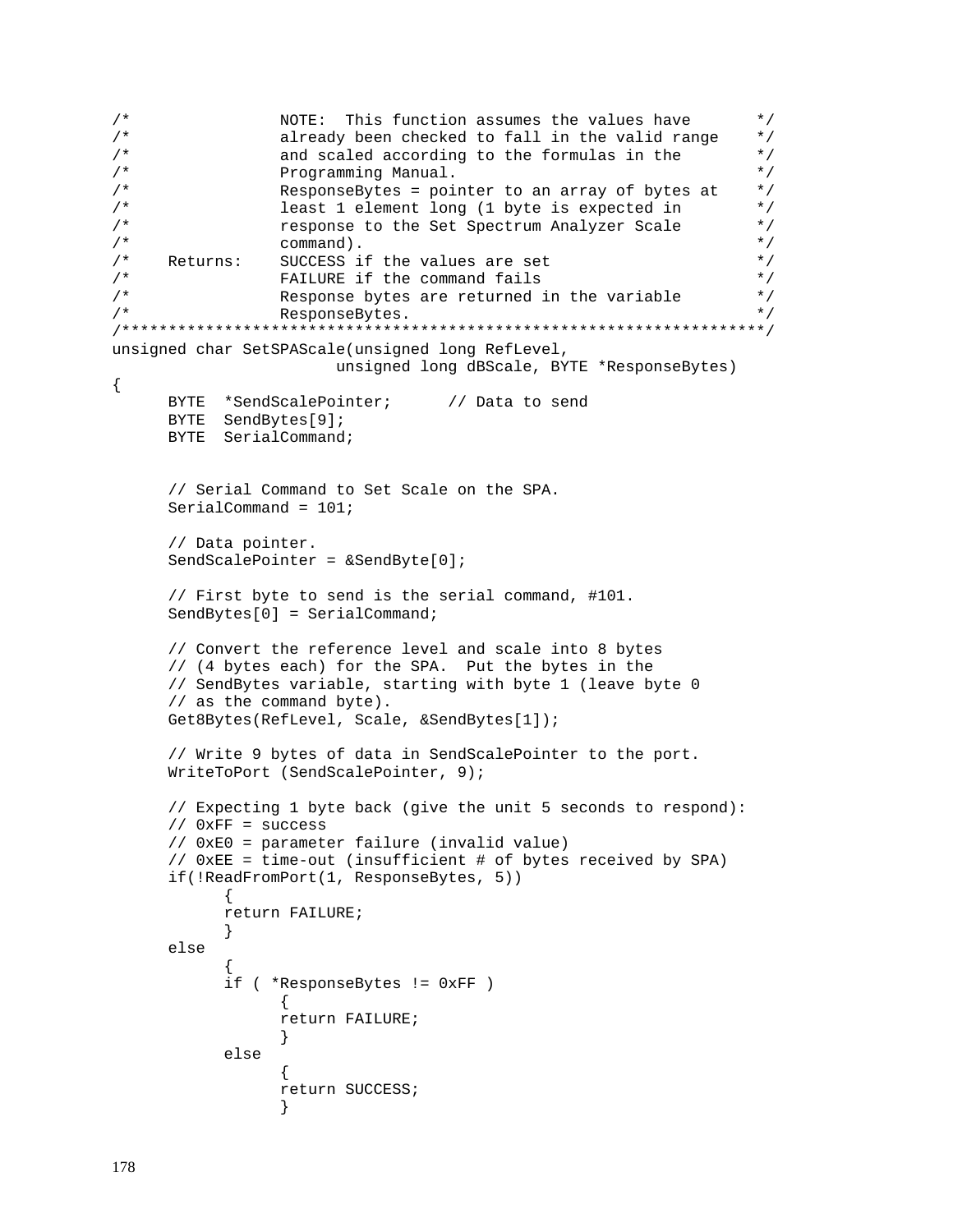```
 } 
} /* SetSPAScale */
```

```
/*********************************************************************/ 
/* unsigned char ExitRemote(BYTE *ResponseBytes) */ 
/* Description: This function implements control byte #255, Exit */ 
/* Remote Mode. If successful, the unit will leave */ 
/* The remote mode and resume sweeping. \star//* Inputs : ResponseBytes = pointer to an array of bytes at */ 
/* least 1 element long (1 byte is expected in */ 
/* response to the Exit Remote command). */ 
/* Returns: SUCCESS if the unit exits remote mode */<br>/* FAILURE if the command fails */* */
/* \begin{array}{ccc} \n 1 \times & \times & \times \n 2 \times & \times & \times \n 3 \times & \times & \times \n 4 \times & \times & \times & \times \n 5 \times & \times & \times & \times \n 6 \times & \times & \times & \times \n 6 \times & \times & \times & \times \n 7 \times & \times & \times & \times \n 8 \times & \times & \times & \times \n 8 \times & \times & \times & \times \n 9 \times & \times & \times & \times \n 10 \times & \times & \times & \times \n 11 \times & \times & \times & \times \n 12 \times & \times & \times & \times \n 13 \/* Response bytes are returned in the variable \frac{*/}{}/<br>/* ResponseBytes.
/* ResponseBytes. */ 
/*********************************************************************/ 
unsigned char ExitRemote(BYTE *ResponseBytes) 
{ 
      BYTE *SendExitRemoteCharPointer; // Data to send
       BYTE SerialCommand; 
       SendExitRemoteCharPointer = &SerialCommand; 
       SerialCommand = 255; // 255 is the Exit Remote Serial Command 
       // Write 1 byte of data from SendExitRemoteCharPointer to the // 
COM Port 
       WriteToPort (SendExitRemoteCharPointer, 1); 
       // Expecting 1 byte back (give the unit 5 seconds to respond): 
       // 0xFF = success 
       if(!ReadFromPort(1, ResponseBytes, 1)) 
\{ return FAILURE; 
 } 
       else 
\{ if ( *ResponseBytes != 0xFF ) 
{
                    return FAILURE; 
 } 
              else 
{
                    return SUCCESS;
 } 
 } 
} /* ExitRemote */ 
/*********************************************************************/ 
/* void Get8Bytes(unsigned long parm1, unsigned long parm2, */ 
\gamma^* BYTE* ByteData ) and \gamma^*/* Description: This function converts the 2 four byte values to *//* 8 bytes for transmission to the SiteMaster. parm1 occupies */ 
/* the first four bytes, parm2 occupies the second 4 bytes. 
\frac{1}{2} Inputs: parm1 - 4 byte unsigned long integer \frac{1}{2} */
```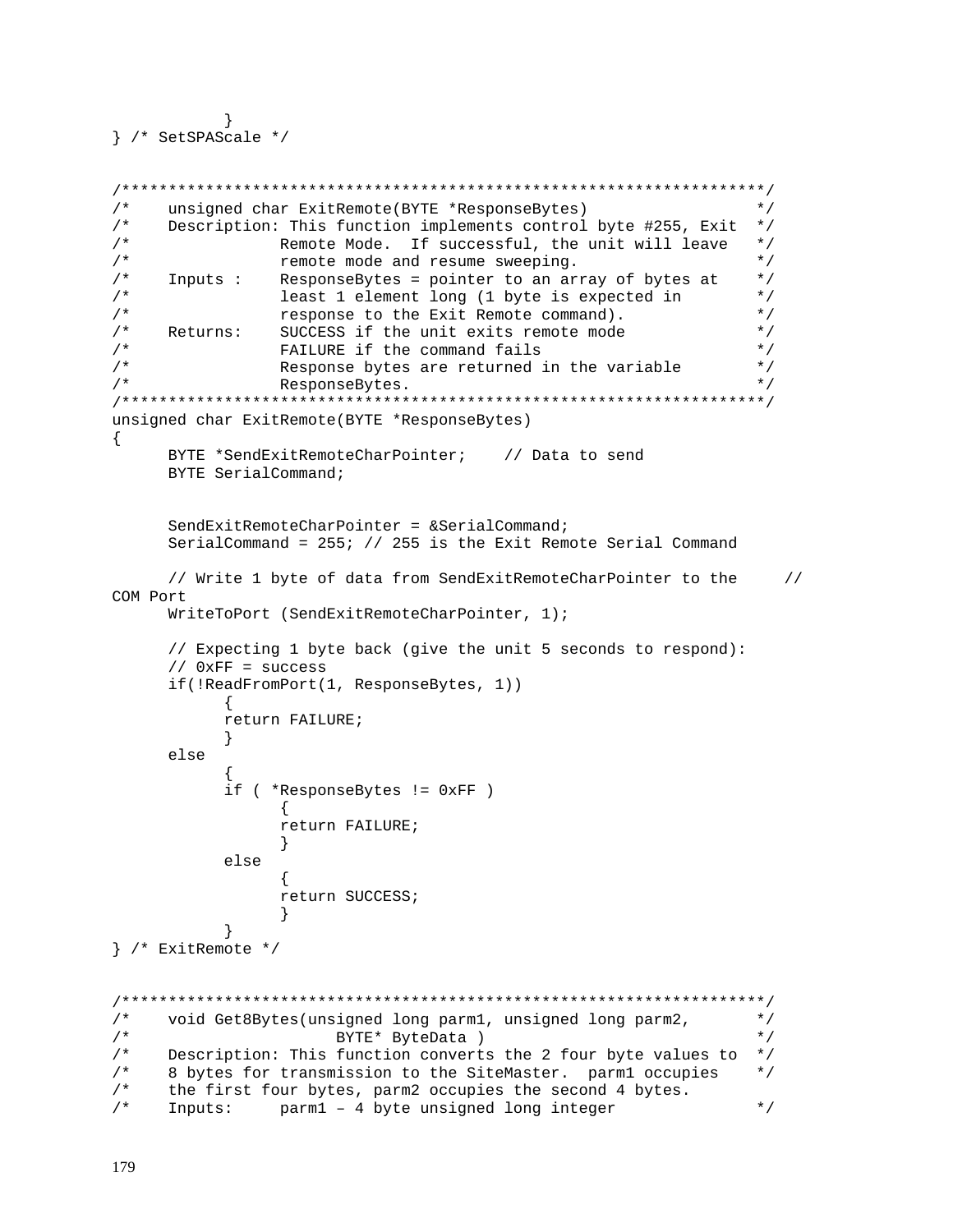```
/* parm2 – 4 byte unsigned long integer \frac{t}{\sqrt{t}} Returns: SUCCESS if the unit is in remote mode \frac{t}{\sqrt{t}}Returns: SUCCESS if the unit is in remote mode
/* TAILURE if the command fails \star//* The resulting bytes are returned in the */
/* memory location pointed to by ByteData. This */ 
/* location must have at least 8 empty bytes. */ 
/*********************************************************************/ 
void Get8Bytes(unsigned long parm1, unsigned long parm2, 
                   BYTE* ByteData) 
{ 
      // MSB of 1st parameter
      *ByteData = (BYTE) ((parm1 & 0xFF000000)>>24);
        *(ByteData+1) = (BYTE)((parm1 & 0x00FF0000)>>16); 
        *(ByteData+2) = (BYTE)((parm1 & 0x0000FF00)>>8); 
       // LSB of 1st parameter
        *(ByteData+3) = (BYTE)(parm1 & 0x000000FF); 
      // MSB of 2nd parameter
       *(ByteData+4)= (BYTE)((parm2 & 0xFF000000)>>24); 
        *(ByteData+5)= (BYTE)((parm2 & 0x00FF0000)>>16); 
        *(ByteData+6)= (BYTE)((parm2 & 0x0000FF00)>>8); 
       // LSB of 2nd parameter
        *(ByteData+7) = (BYTE)(parm2 & 0x000000FF); 
} /* Get8Bytes */ 
/*********************************************************************//*
      BOOL OpenCommunications(int ComPort, int ComBaud) */<br>Description : This function is to Open the communication port */
/* Description : This function is to Open the communication port */ 
\frac{1}{2} and set the port settings \frac{1}{2} \frac{1}{2} \frac{1}{2} \frac{1}{2} \frac{1}{2} \frac{1}{2} \frac{1}{2} \frac{1}{2} \frac{1}{2} \frac{1}{2} \frac{1}{2} \frac{1}{2} \frac{1}{2} \frac{1}{2} \frac{1}{2} \frac{1}{2} \frac{1}{2} \frac{1}{2} \frac{1/* Inputs : int - ComPor- entered as a command line argument */<br>/* int - ComBau- The Baud rate for Communication */
/* int - ComBau– The Baud rate for Communication */ 
      Returns: SUCCESS - If the-Communication link was established*/
/* FAIL - IF the–e was an error opening the COM Port */ 
/*********************************************************************/ 
BOOL OpenCommunications(int ComPort, int ComBaud) 
{ 
       DCB CommSettings; // Structure with COM Port settings 
       LPCTSTR ComPortNumber; // Pointer to the COM port number 
       BOOL PortReady; // Return val after setting the COM Port 
       COMMTIMEOUTS timeout; // Structure with Time out values 
       switch (ComPort) 
       { 
       case '1': 
             C'm'ortNumber = "COM1"; 
" bre"k; 
       case '2': 
              C'm'ortNumber = "COM2"; 
      bre"k;
       case '3': 
              C'm'ortNumber = "COM3"; 
      bre"k;
       case '4': 
              C'm'ortNumber = "COM4"; 
      bre"k;
```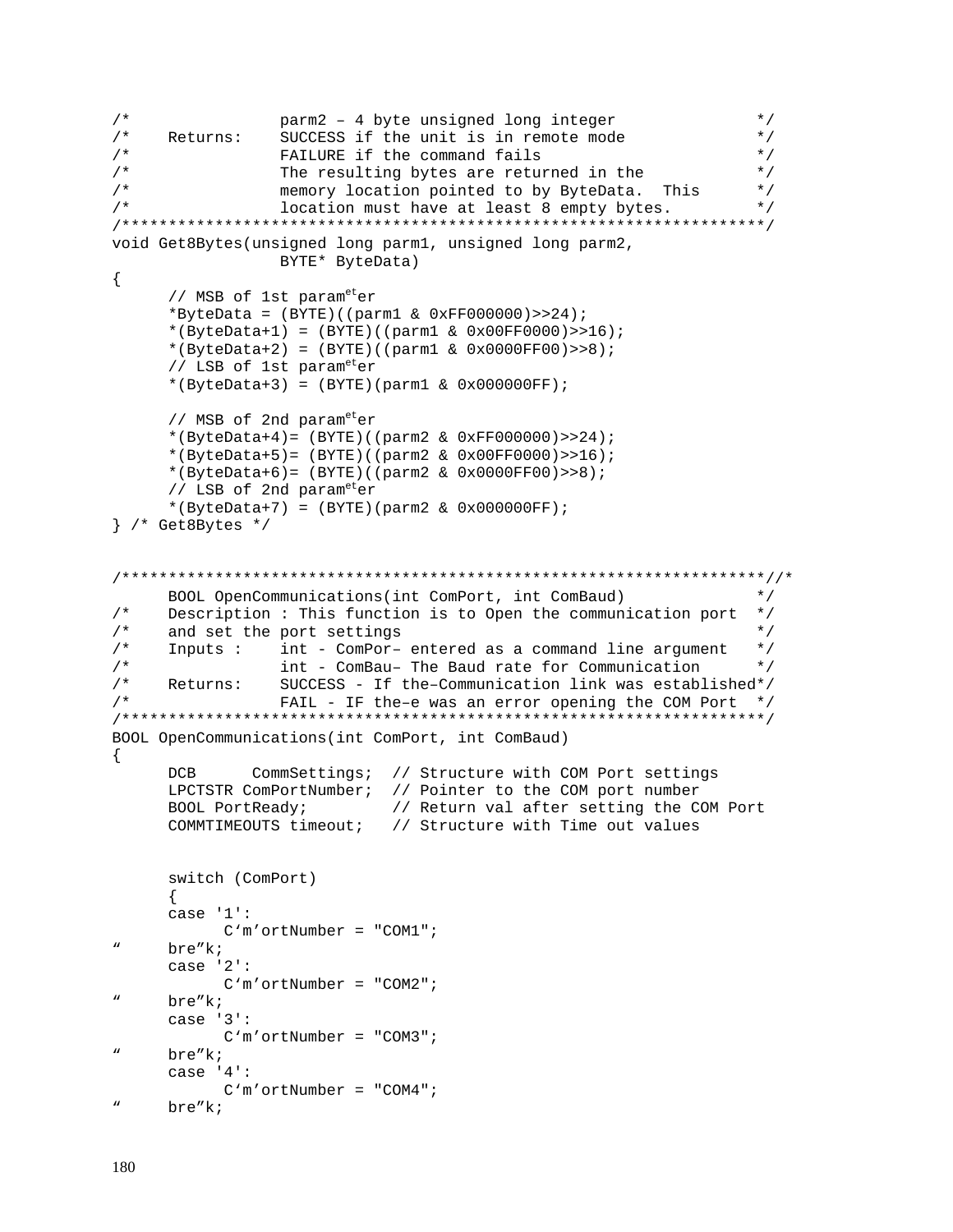```
 default: 
       CloseHandle(ComHandle); 
       fclose(fp); 
      exit(0); break; 
 } 
 /* Creating a File to Open a COM Port*/ 
 ComHandle = CreateFile( ComPortNumber, 
                                        GENERIC_READ | GENERIC_WRITE, 
                                        0, // exclusive access 
                                        NULL, // no security 
                                        OPEN_EXISTING, 
                                        0, // no overlapped I/O 
                                        NULL); // null template 
 /* Set up the COM Ports Input and Output Buffer 
 Syntax - 
 BOOL–SetupComm( 
HANDLE hFile, \frac{1}{2} handle to communications device
 DWORD dwInQueue, // size of input buffer 
 DWORD dwOutQueue // size of output buffer 
 ); 
 */ 
 PortReady = SetupComm(ComHandle, 5000, 5000); 
 /* Open the existing COM Settings 
 Syntax - 
 BOOL–GetCommState( 
             HANDLE hFile, \frac{1}{2} handle to communications device
              LPDCB lpDCB // pointer to device-control block 
                                // structure 
       ); 
 */ 
 PortReady = GetCommState(ComHandle, &CommSettings); 
 /*Check to see if it was successful*/ 
 if(!PortReady) 
 { 
       CloseHandle(ComHandle); 
       fclose(fp); 
       exit(0); 
 } 
 /* This is USed to Update the CommSettings Structure Variables*/ 
 // Setting the Baud Rate 
 switch (ComBaud) 
 { 
       case '1': 
             'o'mSetting. BaudRate = CBR_9600; // rate - 9600
 –break; 
       case '2': 
             'o'mSetting.BaudRate = CBR 19200; // rate - 19200– break; 
       case '3': 
             'o'mSetting.BaudRate = CBR 38400; // rate - 38400– break;
```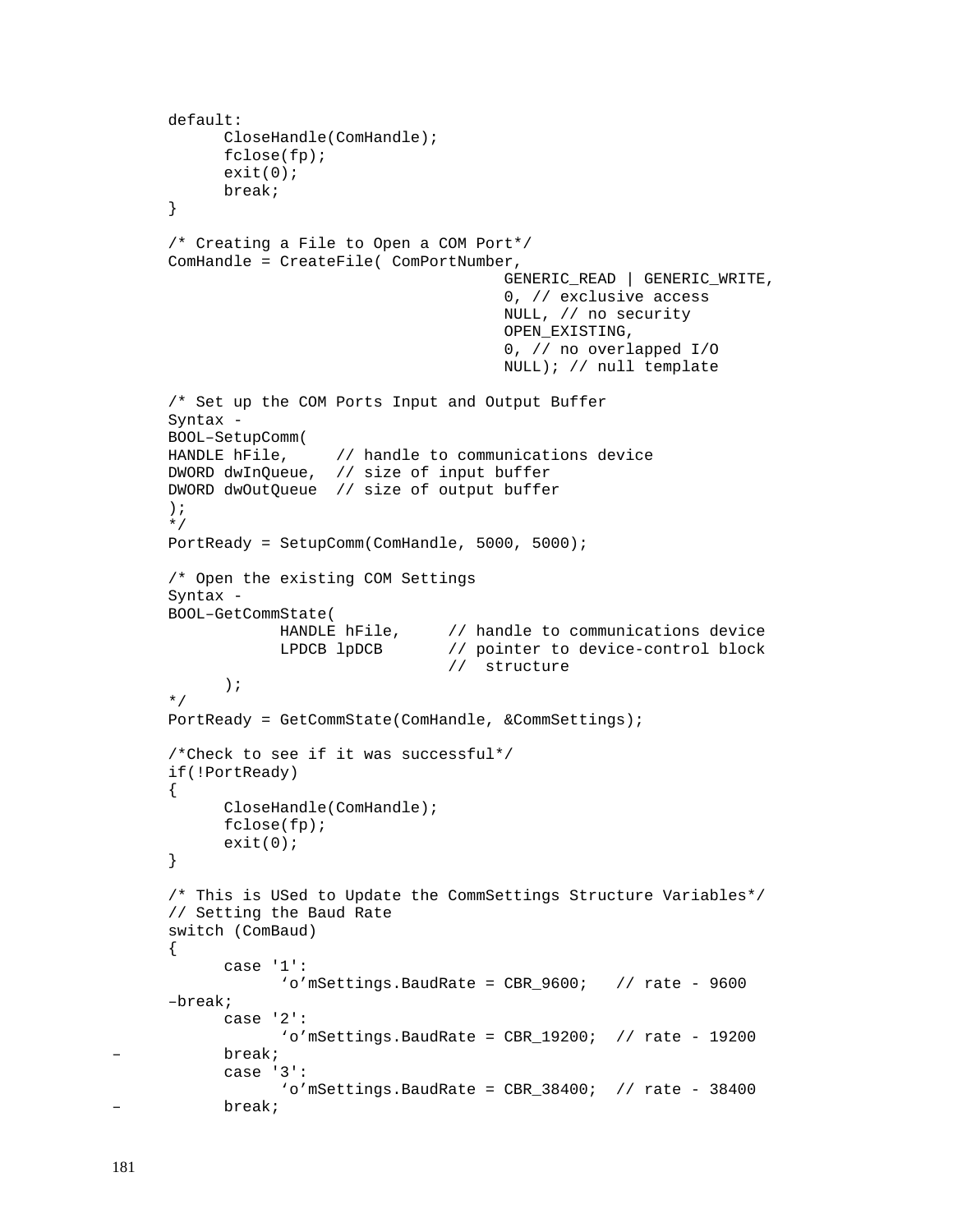```
 case '4': 
                   'o'mSettings.BaudRate = CBR_56000; // rate - 56000
            – break; 
             case '5': 
                    'o'mSettings.BaudRate = CBR_115200; // rate - 115200– 
       break; 
             default: 
                    CommSettings.BaudRate = CBR_9600; //Default - 9600 
       – break; 
       } 
       // disable null stripping 
       CommSettings.fNull = FALSE; 
      // RTS flow control 
       CommSettings.fRtsControl = RTS_CONTROL_ENABLE; 
       // XON/XOFF in flow control 
       CommSettings.fInX = FALSE; 
       // XON/XOFF out flow control 
       CommSettings.fOutX = FALSE; 
      // DTR flow control type 
       CommSettings.fDtrControl = DTR_CONTROL_ENABLE; 
       // number of bits/byte, 4-8 
       CommSettings.ByteSize = 8; 
       // 0-4=no,odd,even,mark,space 
       CommSettings.Parity = NOPARITY; 
      // 0,1,2 = 1, 1.5, 2 CommSettings.StopBits = ONESTOPBIT; 
       /* Setting the COM State with the changed parameters 
       Syntax - 
         BO–L SetCommState( 
             HANDLE hFile, // handle to communications device 
             LPDCB lpDCB // pointer to device-control block structure 
       ); 
       */ 
       PortReady = SetCommState (ComHandle, &CommSettings); 
       /* Setting the parameters for the timeouts. 
       NOTE: Without Timeout Settings, Reading the COM Port will not work 
properly*/ 
      // This gives the Timeout value for each bytes received 
       timeout.ReadIntervalTimeout = MAXDWORD; 
      timeout.ReadTotalTimeoutConstant = 0; timeout.ReadTotalTimeoutMultiplier = 0; 
       /* Sets the communication timeouts 
       Syntax - 
             BOO– SetCommTimeouts( 
              HANDLE hFile, \frac{1}{2} and \frac{1}{2} handle to comm dev omm.
LPCOMMTIMEOUTS lpCommTimeouts /* pointer to comm tim omm.t structure */ 
              ); 
       */ 
       SetCommTimeouts(ComHandle, &timeout); 
       if(PortReady)
```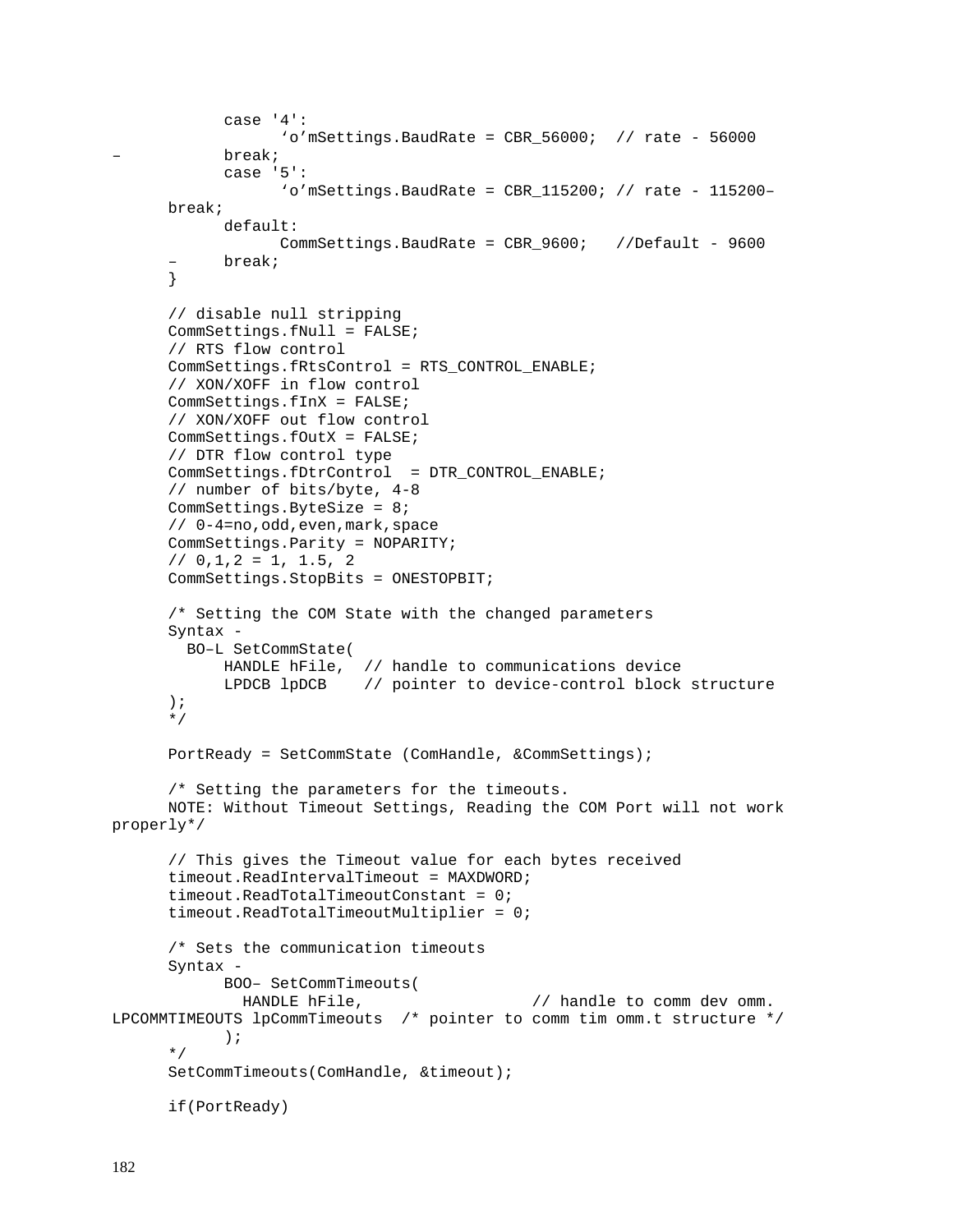```
 { 
              return SUCCESS; 
       } 
       else 
       { 
              CloseHandle(ComHandle); 
              fclose(fp); 
              return FAIL; 
      ext(0); } 
}
```
## **Example in Visual Basic**

```
Private Sub cmdSetBaudRateSM_Click() 
     Dim ChangeBaudSerialCmd As Integer 
     Dim BaudRate As Integer 
     Dim strInputBuf As Variant 
     Dim PreviousSettings As String 
     PreviousSettings = commCtrl.Settings 
     'Check t'at we're in remote and have selected a baud rate 
     If CheckInitialConditions(True, False, True) = False Then 
         GoTo SetSMBaud_err_handler 
     End If 
     ChangeBaudSerialCmd = 197 'Setting'Baud rate Serial Command 
     BaudRate = GetBaudSerialCmd 'Get the'Serial cmd for the specific baud 
rate 
     commCtrl.Output = Chr$(ChangeBaudSerialCmd) + Chr$(BaudRate) 
'Sending'the data 
     Delay (300) 
     'Change 'he Baud setting for the application also 
     If BaudRate = 0 Then 
         commCtrl.Settings = "9600,n,",1" 
     El"eIf BaudRate = 1 Then 
         commCtrl.Settings = "19200,n"8,1" 
     El"eIf BaudRate = 2 Then 
         commCtrl.Settings = "38400,n"8,1" 
     El"eIf BaudRate = 3 Then 
         commCtrl.Settings = "56000,n"8,1" 
     El"eIf BaudRate = 4 Then 
         commCtrl.Settings = "115200,",8,1" 
     El"e 
         'Box wil' fail, set back to 9600. 
         commCtrl.Settings = "9600,n,",1" 
     En" If 
     Delay (1000) 
     strInputBuf = CStr(commCtrl.Input) 
     strInputBuf = Mid(strInputBuf, 1, 1) 
     If strInputBuf = "" Then
```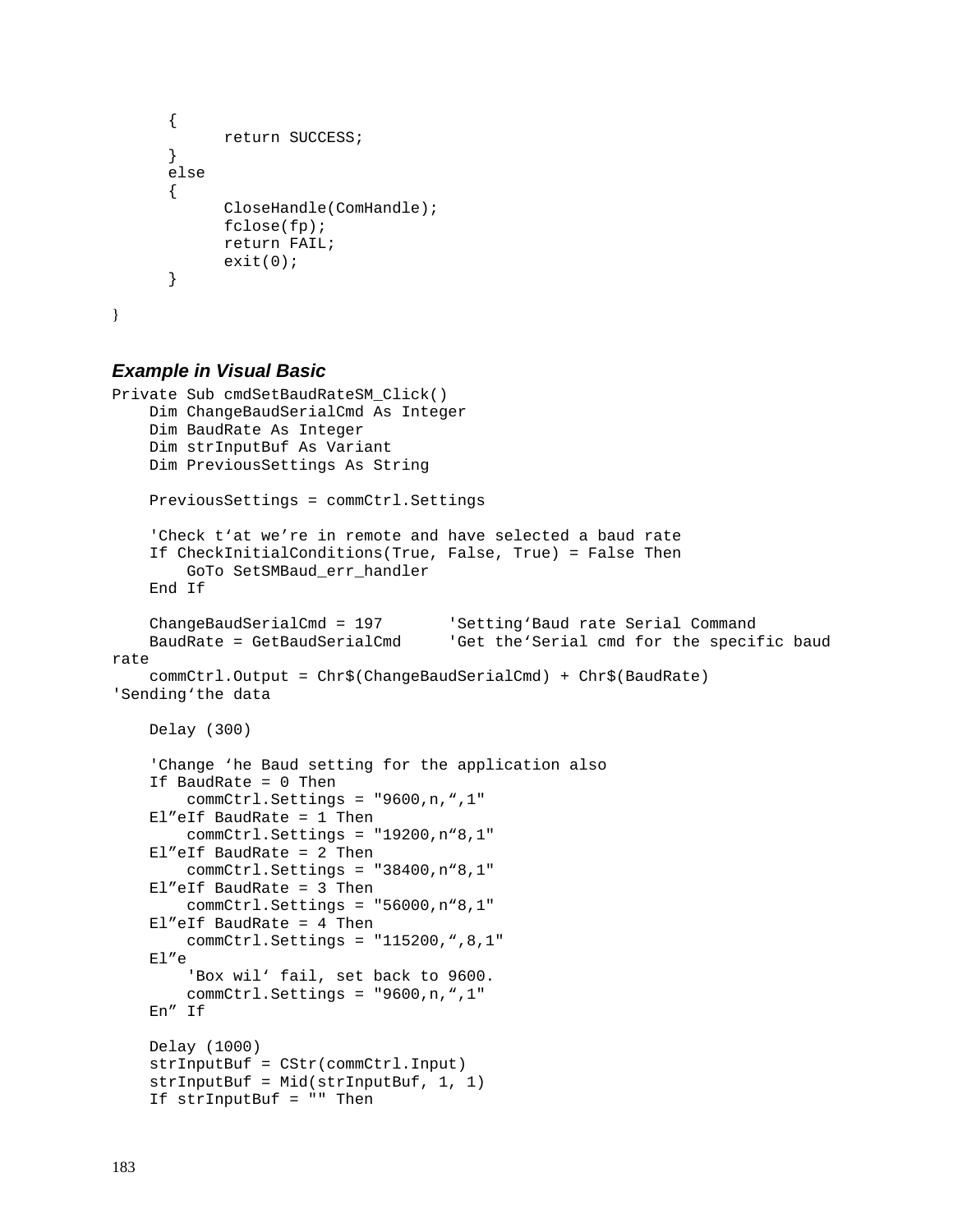```
"" MsgBox "Invalid"Baud Rate - NO STR–NG" 
       " GoTo SetSMBaud_err_handler 
     End If 
     If Asc(strInputBuf) = 255 Then 
        MsgBox "Set Bau" Rate Succesfully" 
     El"eIf Asc(strInputBuf) = 238 Then 
        MsgBox "SiteMas"er Timed out" 
       " GoTo SetSMBaud_err_handler 
     ElseIf Asc(strInputBuf) = 224 Then 
        MsgBox "Invalid"Baud Rate - ERR 22–" 
       " GoTo SetSMBaud_err_handler 
     Else 
         MsgBox "Invalid Baud Rate - ERR " + CStr(Asc(strInputBuf)) 
         GoTo SetSMBaud_err_handler 
     End If 
     Exit Sub 
SetSMBaud err handler:
     commCtrl.Settings = PreviousSettings 
End Sub
```